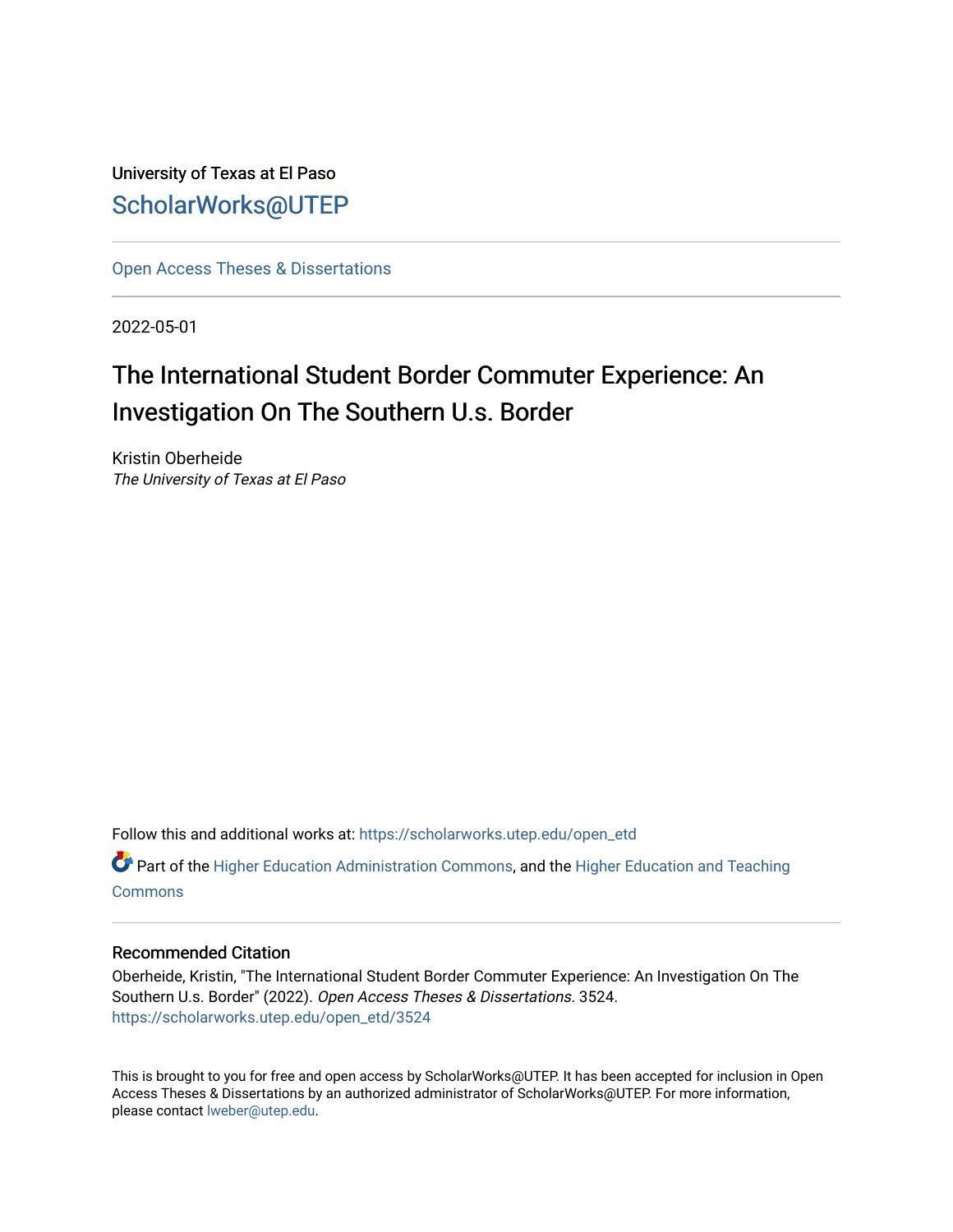# THE INTERNATIONAL STUDENT BORDER COMMUTER EXPERIENCE:

# AN INVESTIGATION ON THE SOUTHERN U.S. BORDER

KRISTIN OBERHEIDE

Doctoral Program in Educational Leadership and Administration

APPROVED:

Rodolfo Rincones, Ph.D., Chair

Eduardo Arellano, Ph.D.

Arturo Pacheco, Ph.D.

Kathleen Staudt, Ph.D.

Stephen L. Crites, Jr., Ph.D. Dean of the Graduate School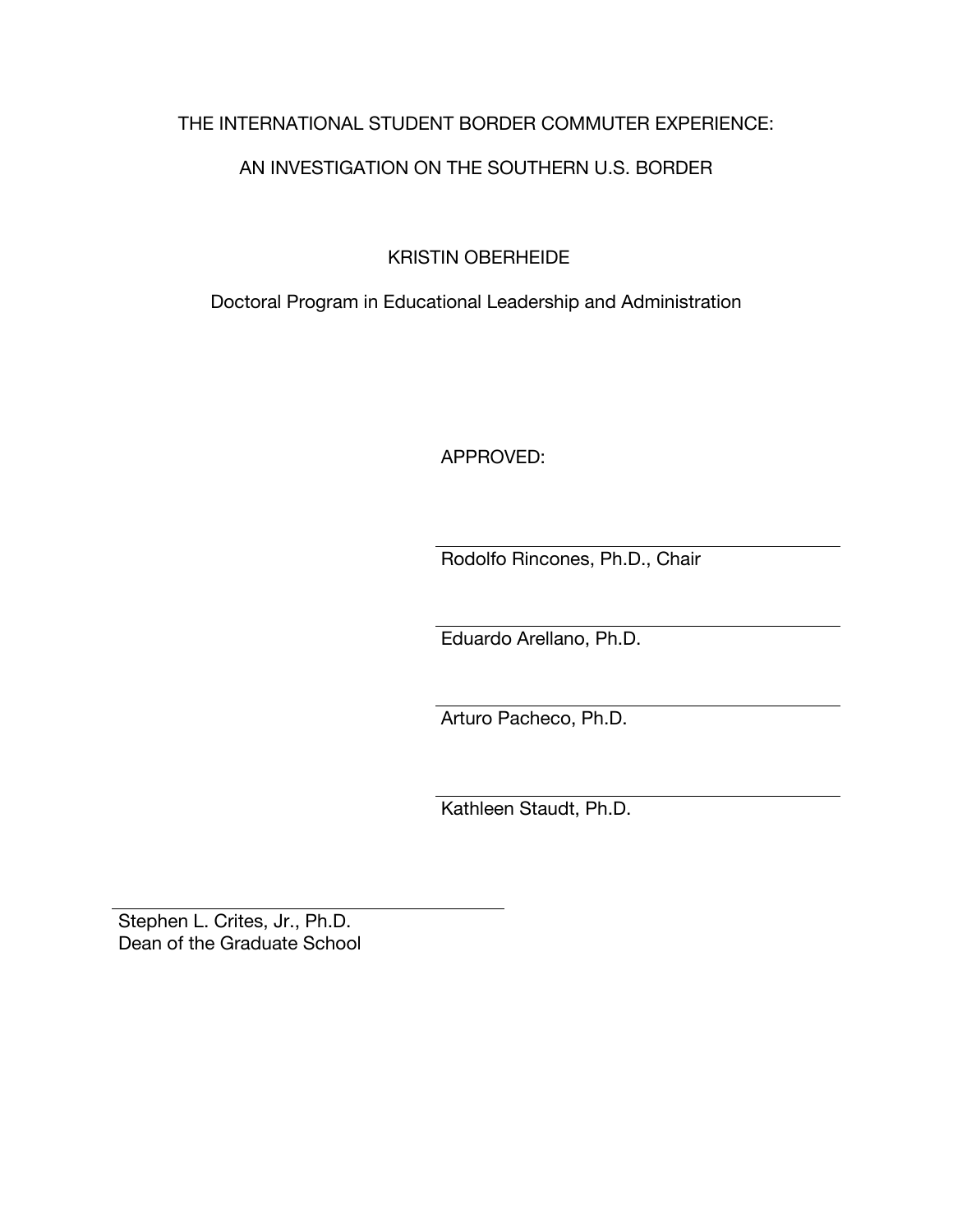Copyright ©

by Kristin Oberheide 2022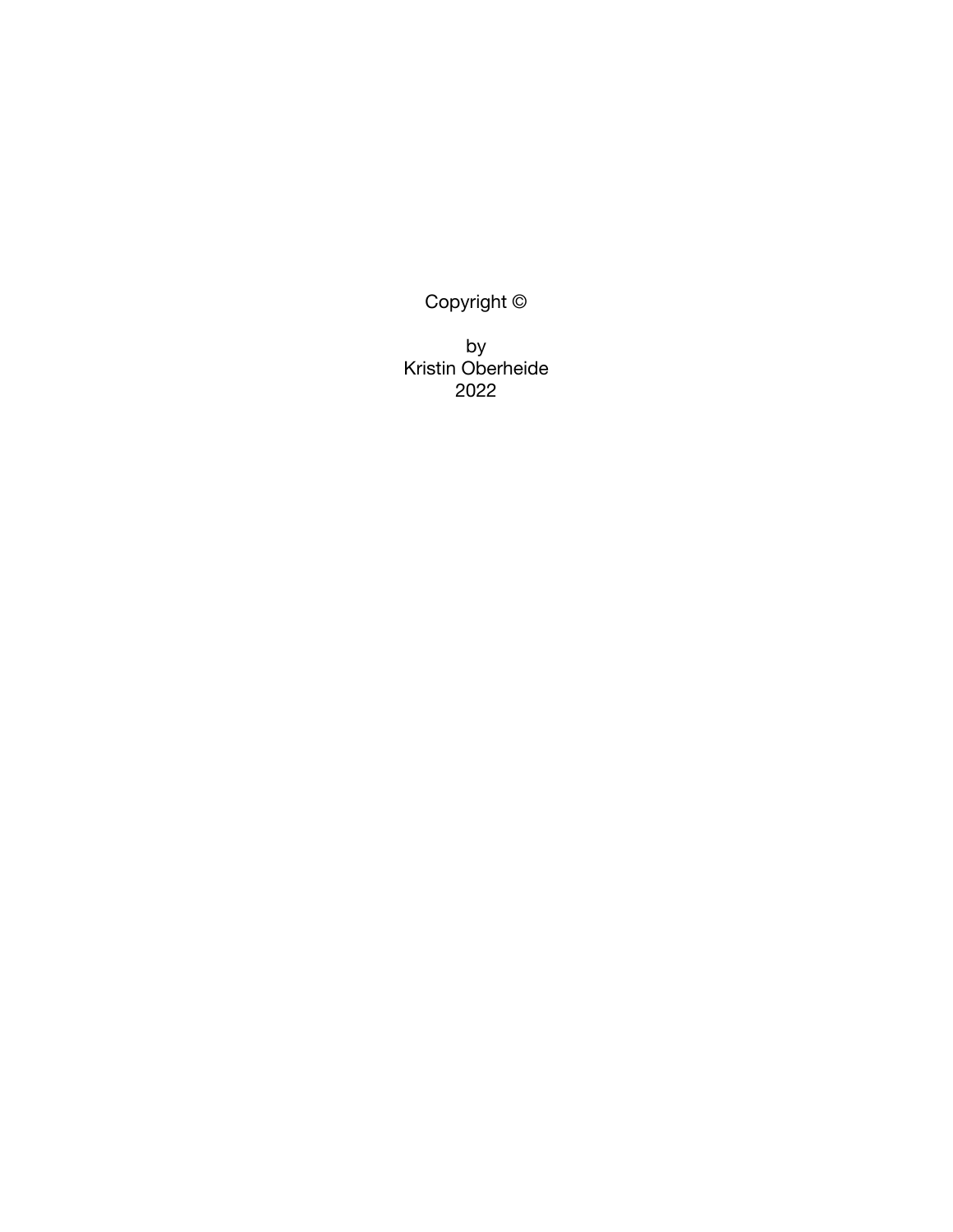# THE INTERNATIONAL STUDENT BORDER COMMUTER EXPERIENCE:

# AN INVESTIGATION ON THE SOUTHERN U.S. BORDER

by

# KRISTIN ELIZABETH OBERHEIDE, B.A., M.P.A.

# A DISSERTATION

Presented to the Faculty of the Graduate School of

The University of Texas at El Paso

in Partial Fulfillment

of the Requirements

for the Degree of

# DOCTOR OF EDUCATION

Department of Educational Leadership and Foundations THE UNIVERSITY OF TEXAS AT EL PASO May 2022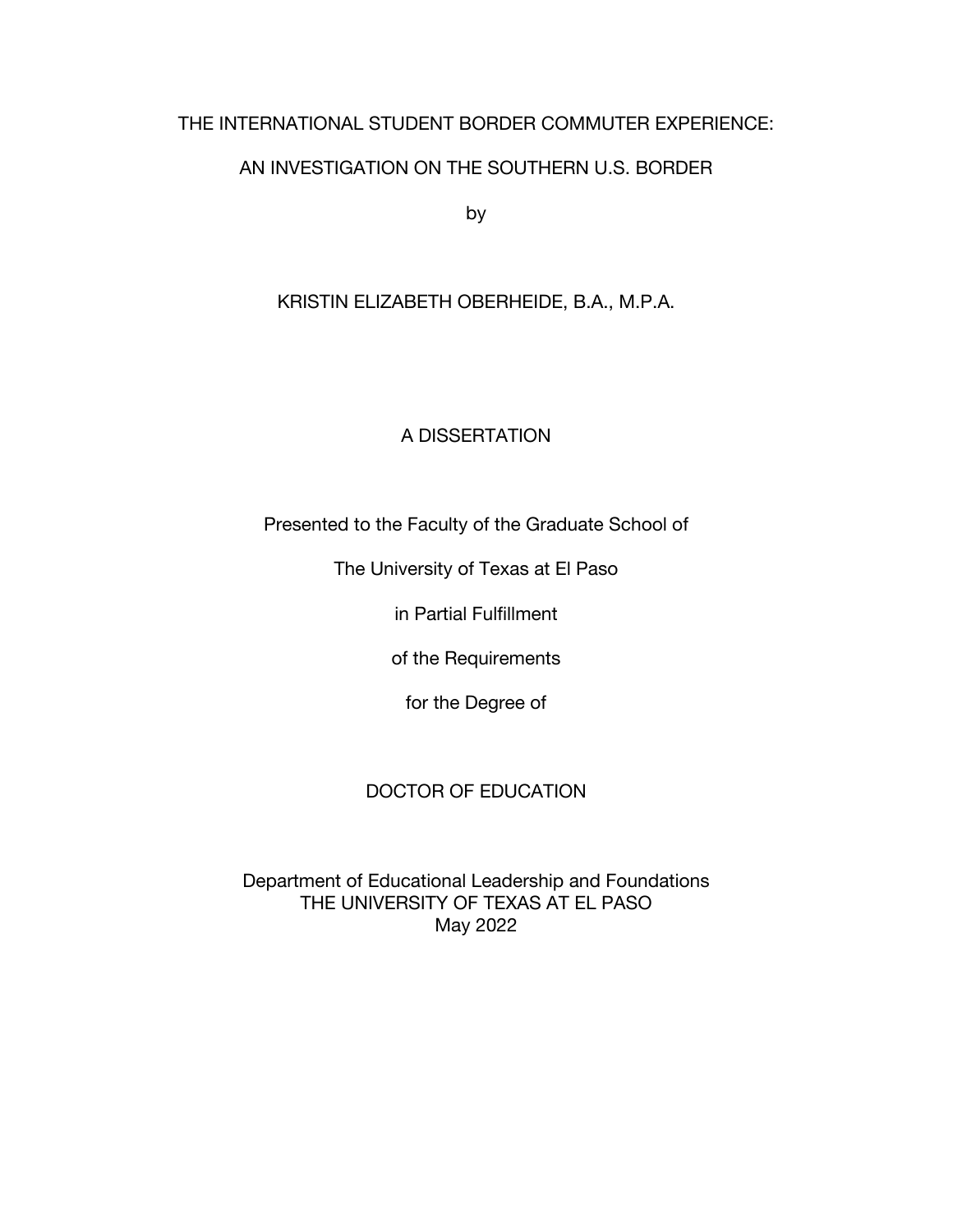#### **Acknowledgements**

I am deeply grateful to my dissertation committee chair, Dr. Rodolfo Rincones. You could have easily let go of my project at many points. I knew you always had my best interest in mind. Thank you for all your efforts to help me throughout this chapter.

I am also very grateful to my committee members, Dr. Eduardo Arellano, Dr. Arturo Pacheco, and Dr. Kathleen Staudt. These committee members waited for me for several years beyond expectation, and for Dr. Pacheco and Dr. Staudt, beyond their retirement. I thank all three for being willing to see me through to completion, and for all your valuable feedback and recommendations. I was lucky to have you.

Thank you to my parents, Julie and Clarke Oberheide, and brother and sister-inlaw, Dr. Jon and Ashley Oberheide, for always being supportive and loving throughout the years, ABD or not ABD.

Thanks to my partner Javier Ansorena González for making my home "disserstation" and being an overall wonderful force in my lived experience.

Another thank you goes to my supervisor Dr. Delmy Lendof for the positive motivation and flexibility you provided me to make progress.

Appreciation goes to my friends, Dr. Karina Canaba, Allison Nichols, Dr. Laura Riddering, and Dr. Helio Takai, for your advice and suggestions along the way.

Recognition goes to particular Border Colleges' staff for your contributions to my background research and your efforts to serve border commuter students.

Well-done to my mental health team, Shannon McLaughlin and Dr. Avreliya Shapiro, for keeping me healthy.

iv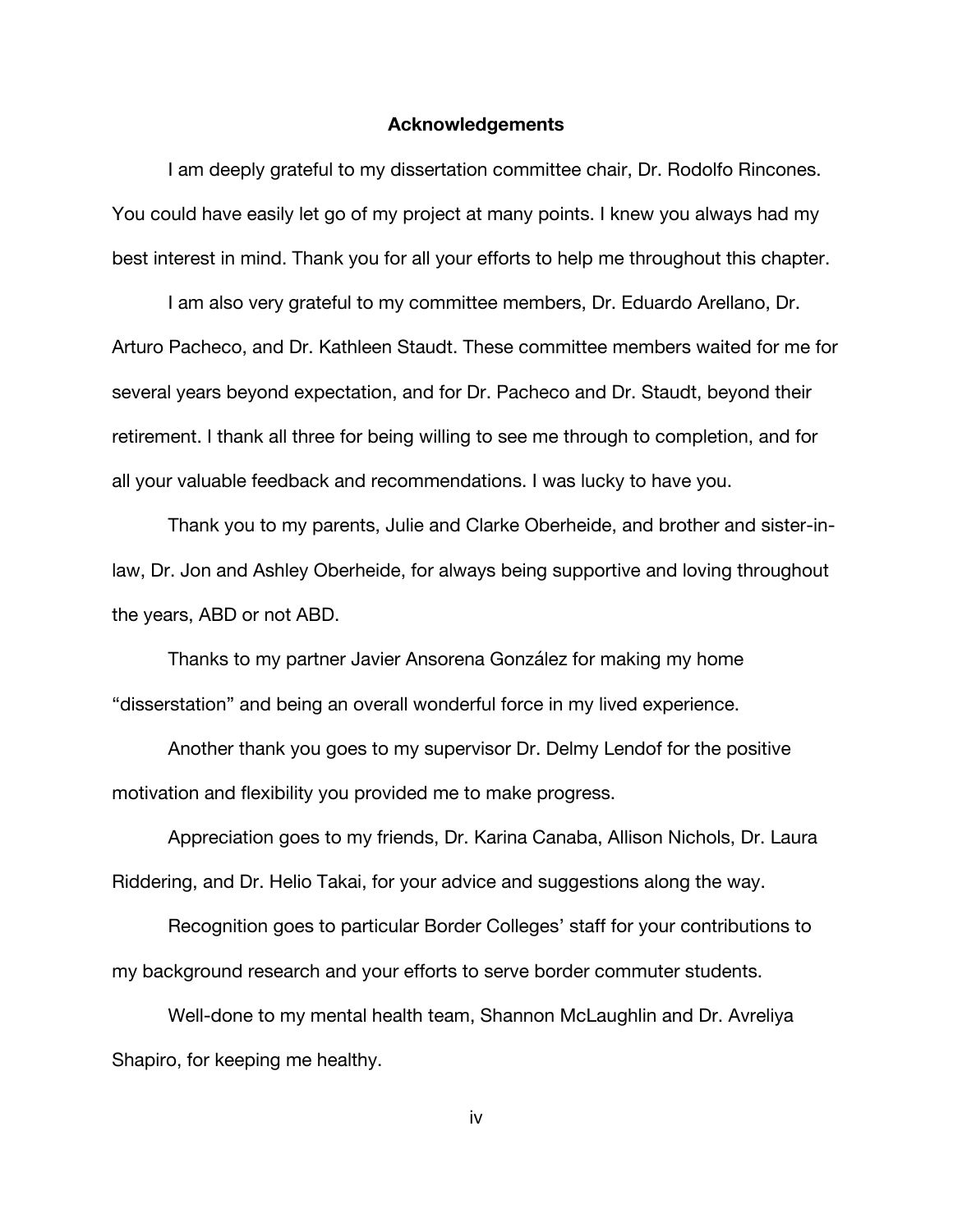The final acknowledgement is to the international student border commuters who participated in this study. Thank you for sharing your struggles and successes and making this study possible. It is, most of all, because of you that this study is complete.

In 2013, I got a call from Customs and Border Protection (CBP) asking for the location of one of our international students, sounding very concerned. It came to light that CBP had left synthetic drugs in the students' car, erroneously, after placing them there as part of a training operation "at the bridge." The CBP officer expressed urgent need to retrieve the drugs from the students' car.

The student was completely unaware of this having occurred. He had not consented to being involved in training or having something placed in his car. When I informed the student of the situation, he immediately was fearful that this incident could cause some problem in his immigration history, the drugs could leave a trace, or otherwise impact his immigration abilities in the future. It struck me, and stuck with me, how afraid the student was rather than angry.

My goal throughout my doctoral journey, which I began in June 2012, was to bring to light some of the everyday experiences that international student border commuters face. In May 2022, I am pleased to have finally achieved that. I hope you find this study informative.

v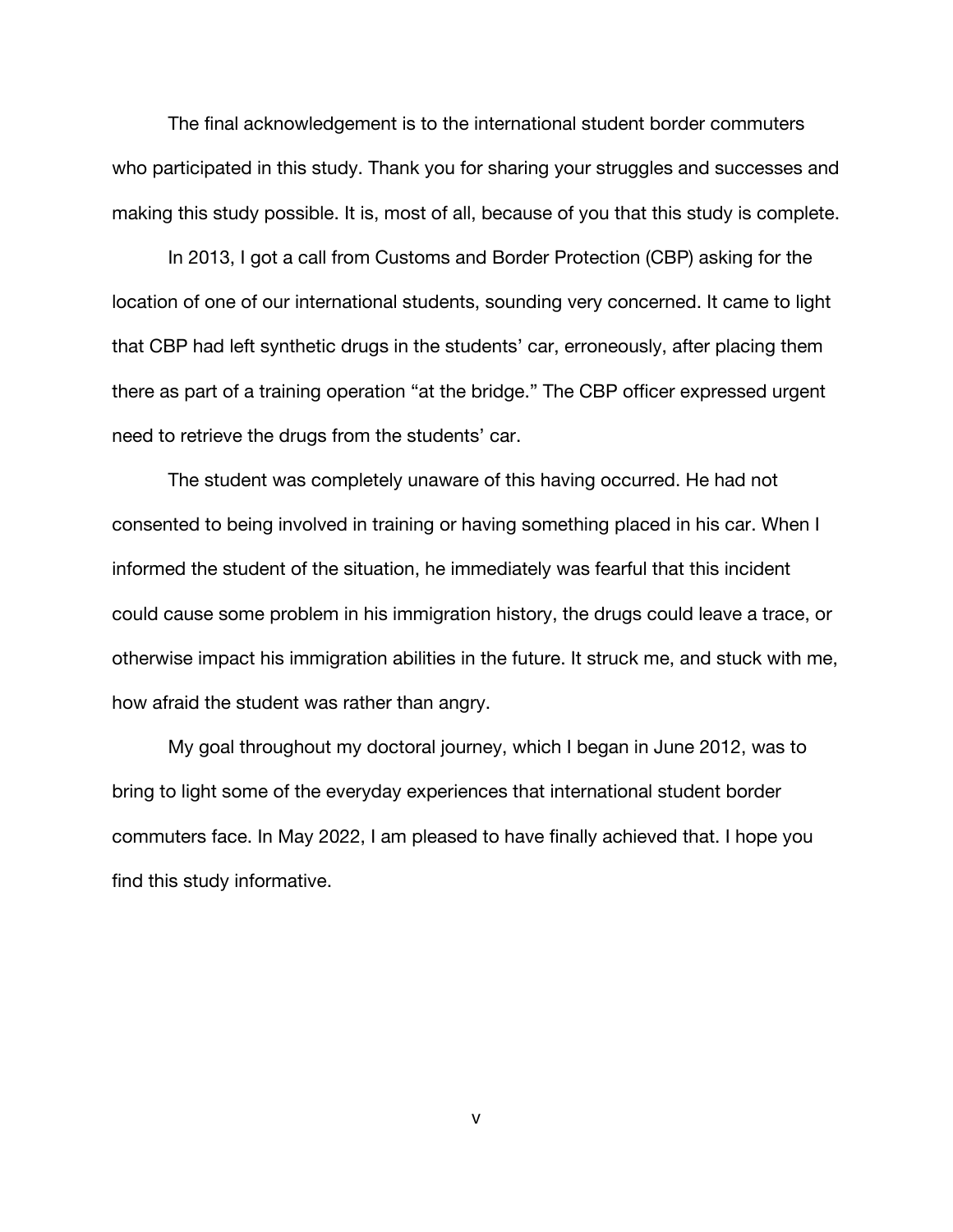#### **Abstract**

Prior literature on transborder (*transfronterizos*, *transfronteriz@s,* or *transfronterizx)* students in the Mexico-United States border region focuses predominantly on United States citizens and the San Diego-Tijuana region. This phenomenological study focuses on Mexican citizen international students, who live in Ciudad Juárez, Mexico, and commute across the border with student visas daily to attend college in El Paso, Texas. The study sought to determine "What are the everyday experiences of Mexican international student border commuters?" Twentythree international student border commuters were interviewed with a series of openended questions, during June 2016 in El Paso. The following seven themes emerged as the essence of the international student border commuter experience:

- 1. Waiting on the Bridge: Stress
- 2. Power and Helplessness: *Impotencia*
- 3. Getting Used to it: Adaptation
- 4. Self-reliance and Resilience: Strength
- 5. Sacrifice is Worth it: Opportunity
- 6. Benefit from Both Sides: *Fronterizos*
- 7. Needing a Louder Voice: Help

In the Paso del Norte region, the Mexican international student border commuter experience has elements of similarity with the general transborder student experience. However, international student border commuters face more extreme challenges than, and unique experiences from, U.S. citizen transborder students. International student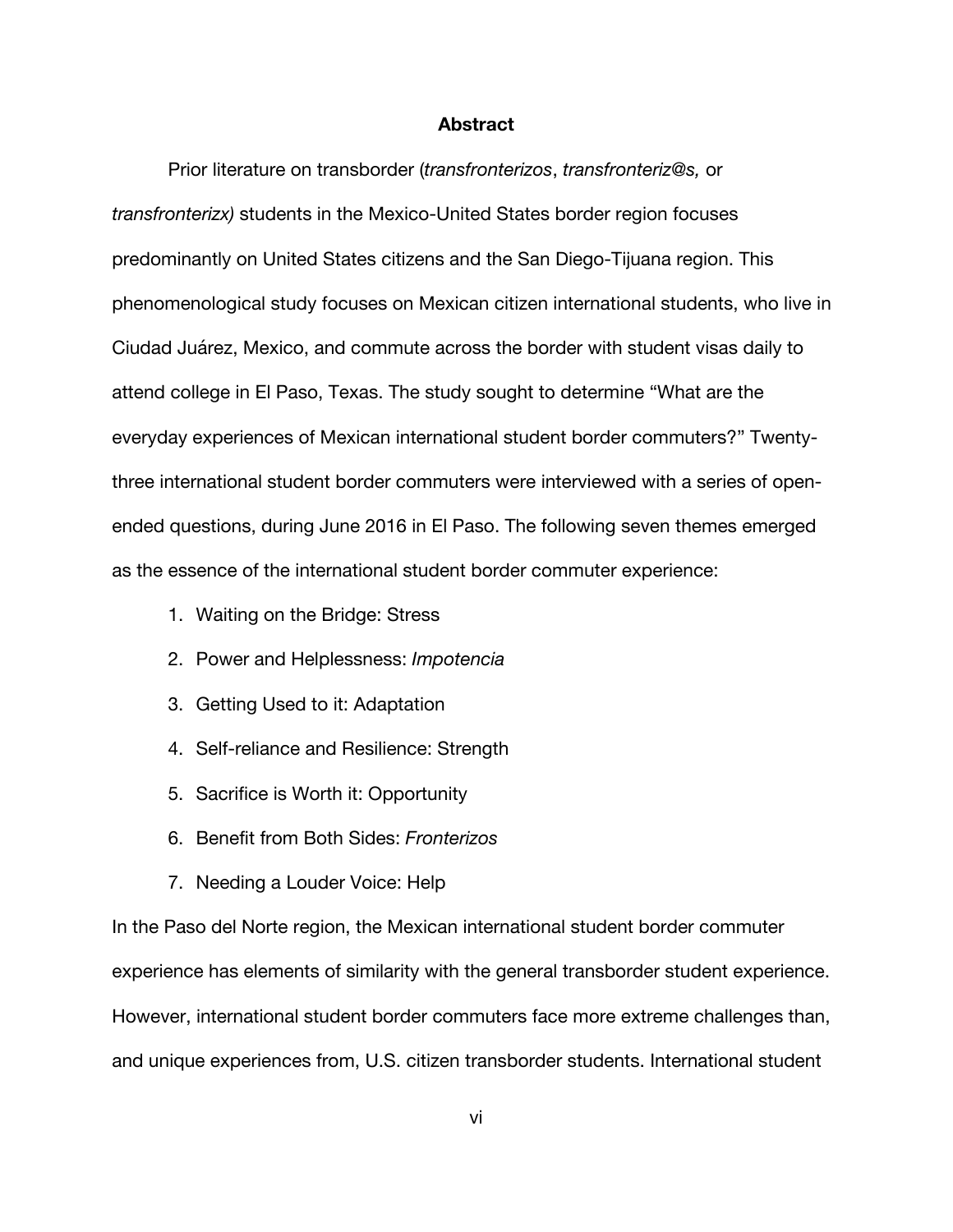border commuters do not have the power to resist questioning, and thus cannot destabilize the power of the border. International students cannot be fully engaged in the U.S., because they lack the citizenship that provides security to work, live, and resist.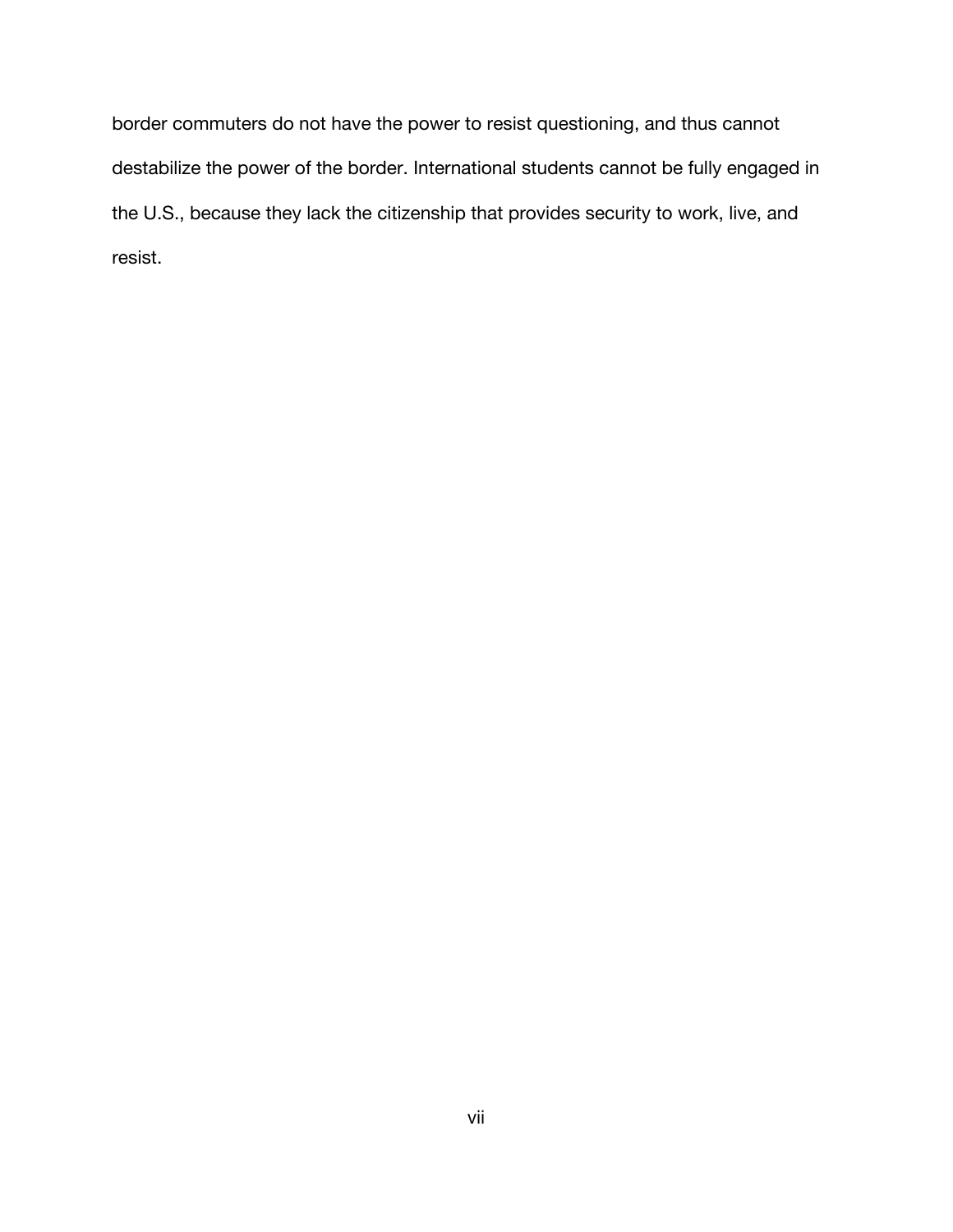#### **Glossary**

#### **Bridge**

The bridge is a colloquial expression for the U.S. Customs and Border Protection Port-of Entry locations between Ciudad Juárez and El Paso.

### **CBP**

Customs and Border Protection, a subunit of the Department of Homeland Security. Responsible for admitting people to the United States or denying entry.

#### **DoS**

The United States Department of State. A branch of the U.S. government.

Responsible for diplomacy. The DoS issues entry visas at consular posts outside the

U.S.

# **DHS**

The United States Department of Homeland Security. A branch of the U.S. government. Responsible for overseeing national security. The DHS oversees immigrant and non-immigrant legal statuses in the U.S.

# **DSO**

Designated School Official. Usually an employee in the International Office of the School/College. Allowed to access SEVIS to produce I-20s for international students and required report data on international student status.

# **F-1**

International student immigration status. Usually has a full-time enrollment requirement. Border Commuters recently are granted F-1 status instead of F-3.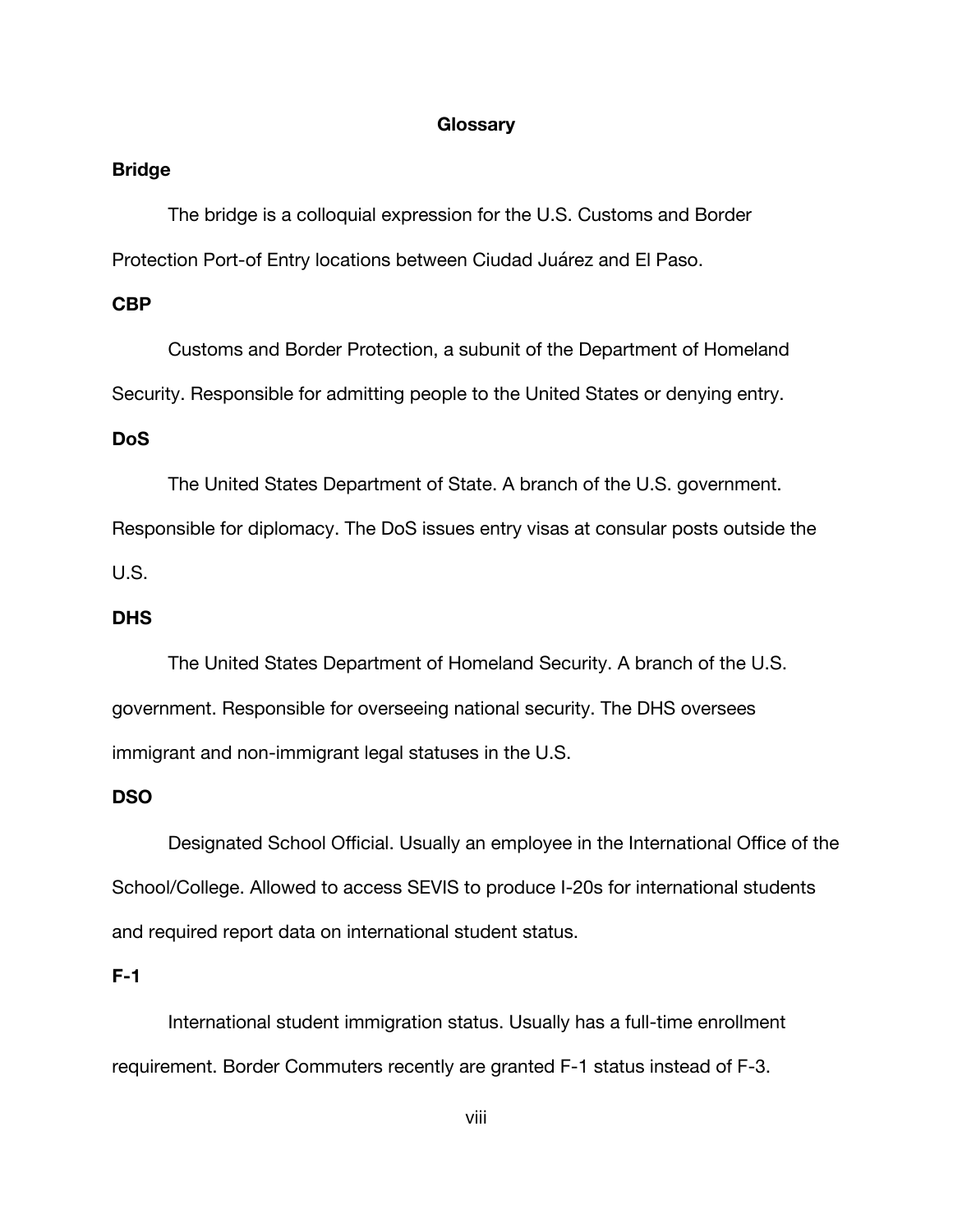International student border commuter status. Does not have a full-time enrollment requirement. Is only possible at schools located within 75 miles of the U.S. border with Canada or Mexico. Associated regulations are partially implemented by DHS and DoS.

### **I-20**

International student immigration document produced by the DSO through SEVIS. The I-20 is the contract that allows an international student to reside in the U.S. (for traditional full-time international students) or to cross the border daily as a commuter. Part-time border commuters are required to renew the I-20 every semester.

### **I-94**

CBP arrival permit/entry record issued to travelers showing the length of stay granted upon entry. At most Ports-of-Entry, the I-94 is a paperless electronic and accessible online. However, in the Paso del Norte region, the I-94 is still a paper record.

# **ICE**

Immigration and Customs Enforcement. A section of DHS. CBP and SEVP are units within ICE.

# **INS**

The former Immigration and Naturalization Service. This unit ceased to exist upon creation of DHS. The INS created the regulations for F-3 status in 2002. **Immigrant**

#### ix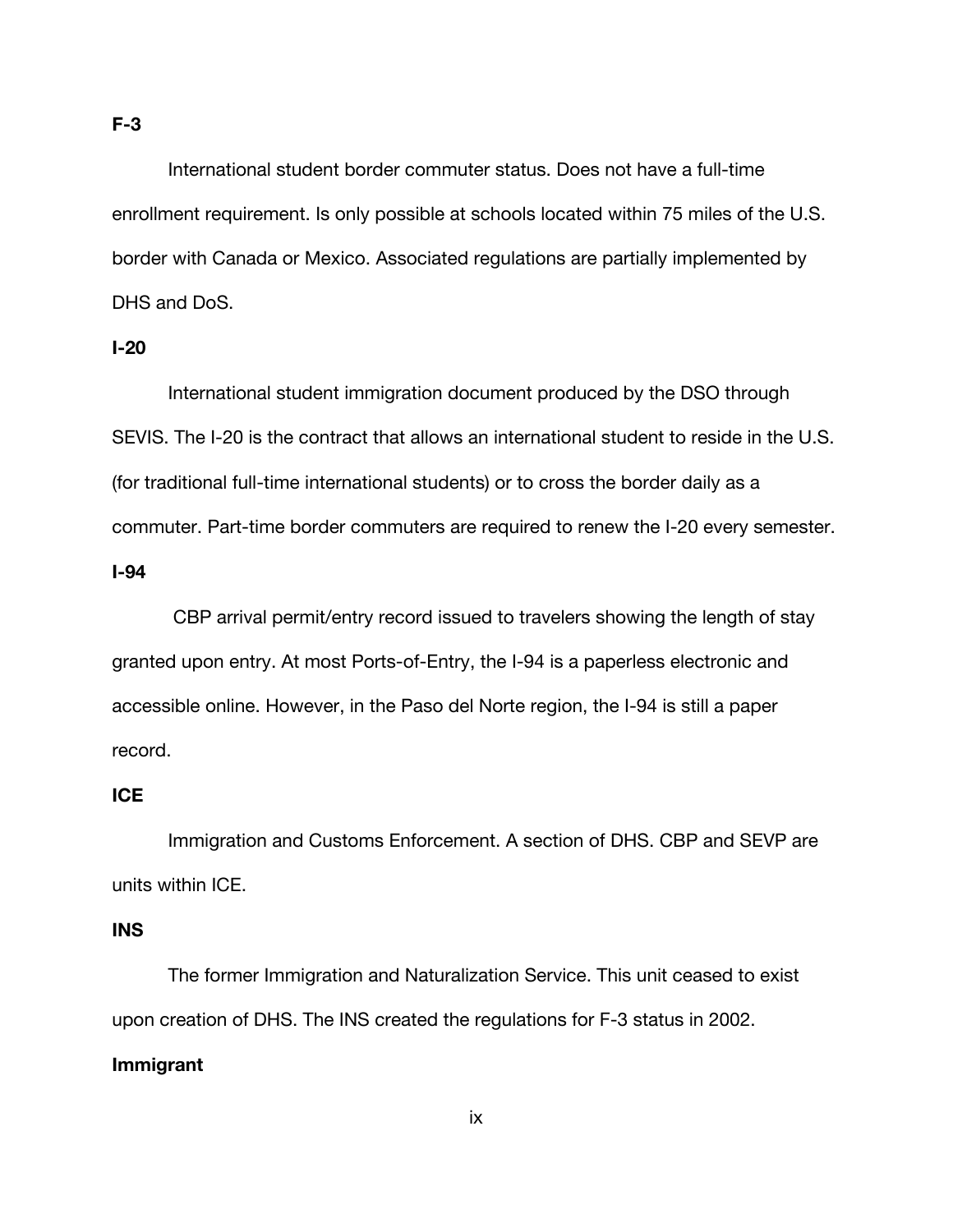According to U.S. immigration law, an immigrant is a person who intends to establish permanent domicile inside the U.S.

#### **Non-Immigrant**

According to U.S. immigration law, a non-immigrant is a person who intends to stay in the U.S. temporarily, for a specific purpose, before returning to their permanent home country. Students are classified as non-immigrants and are required to establish they have non-immigrant intent at the visa interview and the Port-of-Entry.

#### **OPT**

Optional Practical Training. A twelve-month period of work authorization for international students holding F-1 student status, usually authorized post-graduation. Students can work in the U.S. on an unlimited basis during that one year only, provided all employment is directly related to the field of academic study. Border commuters can only work within 75 miles of the border.

# **PoE**

Port-of-Entry. The physical space where a prospective immigrant or nonimmigrant applies for entry to the U.S. to the CBP officer. Admission may be granted or denied as per the CBP officer's discretion.

### **SENTRI**

Secure Electronic Network for Traveler Rapid Inspection. The Express pass. This system allows border commuters to go in a quicker line with less manual security checking.

# **SEVIS**

x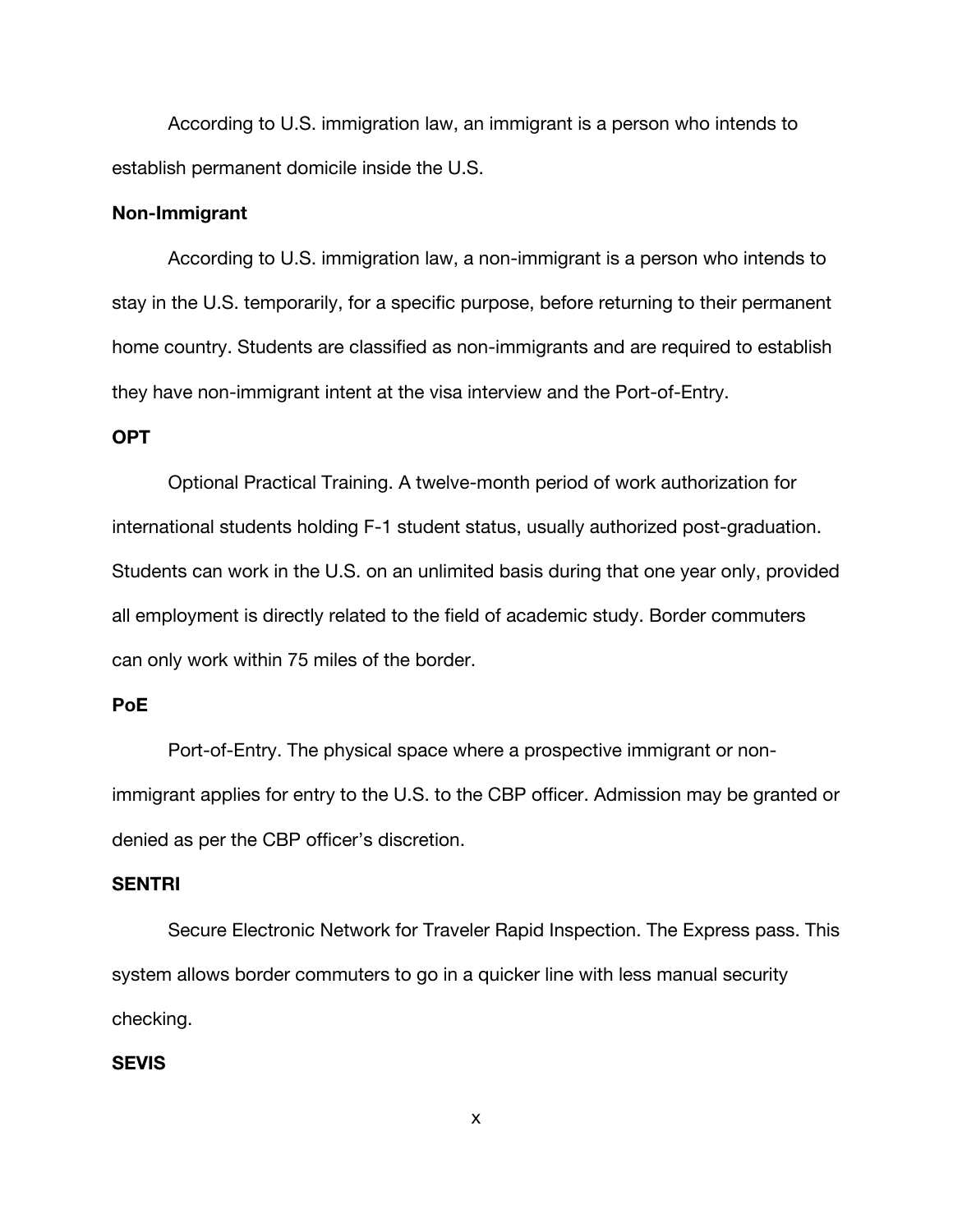Student and Exchange Visitor Information System. System is overseen by SEVP in DHS.

# **SEVP**

Student and Exchange Visitor Program. Part of ICE and DHS, has oversight of SEVIS and international students.

# **USCIS**

United States Citizenship and Immigration Services. The paperwork processing center of DHS approving certain immigration petitions and benefits including OPT.

# **Visa**

Entry document issued by DoS. The visa is a sticker inside the passport with scannable biometrics of the holder.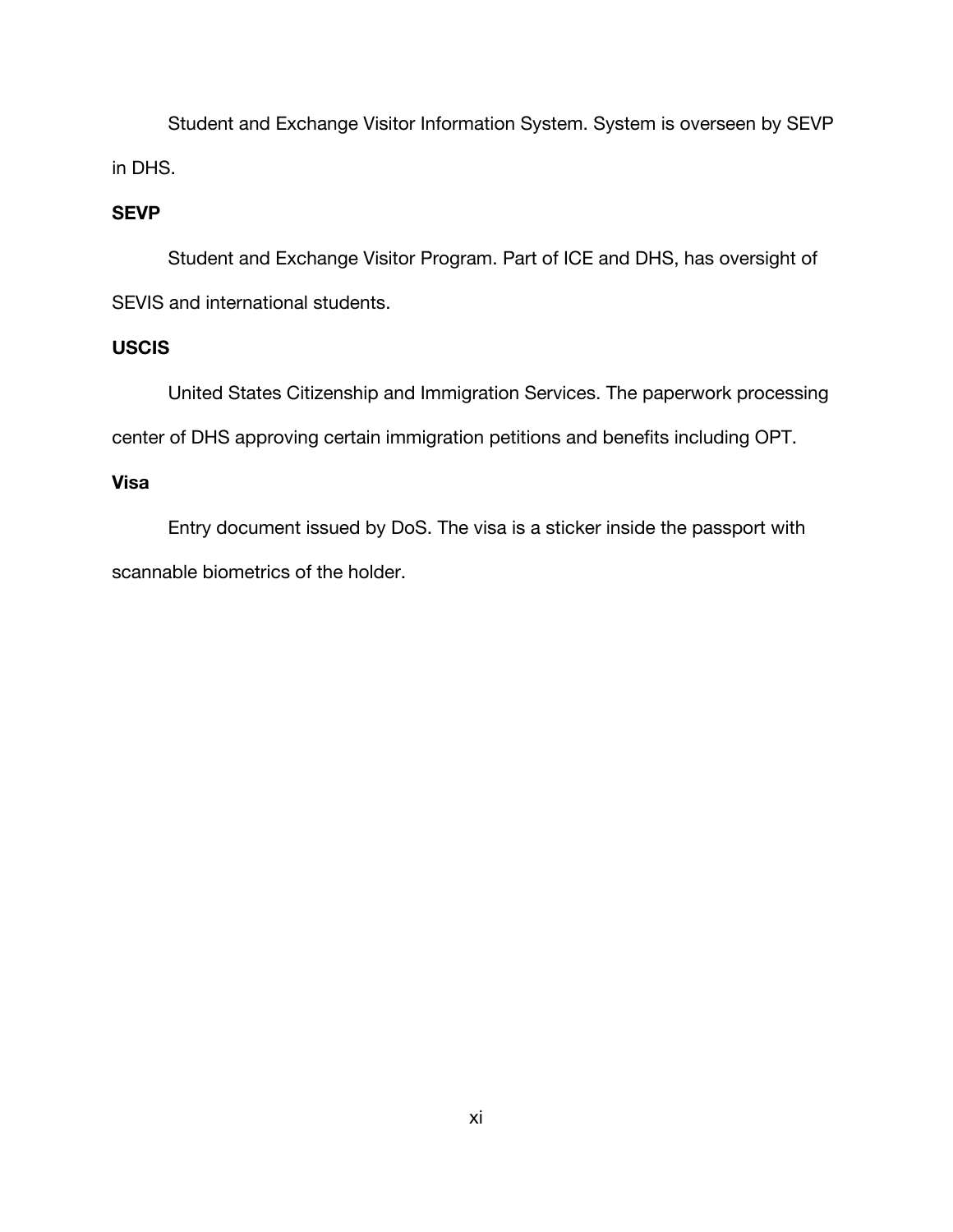# **Table of Contents**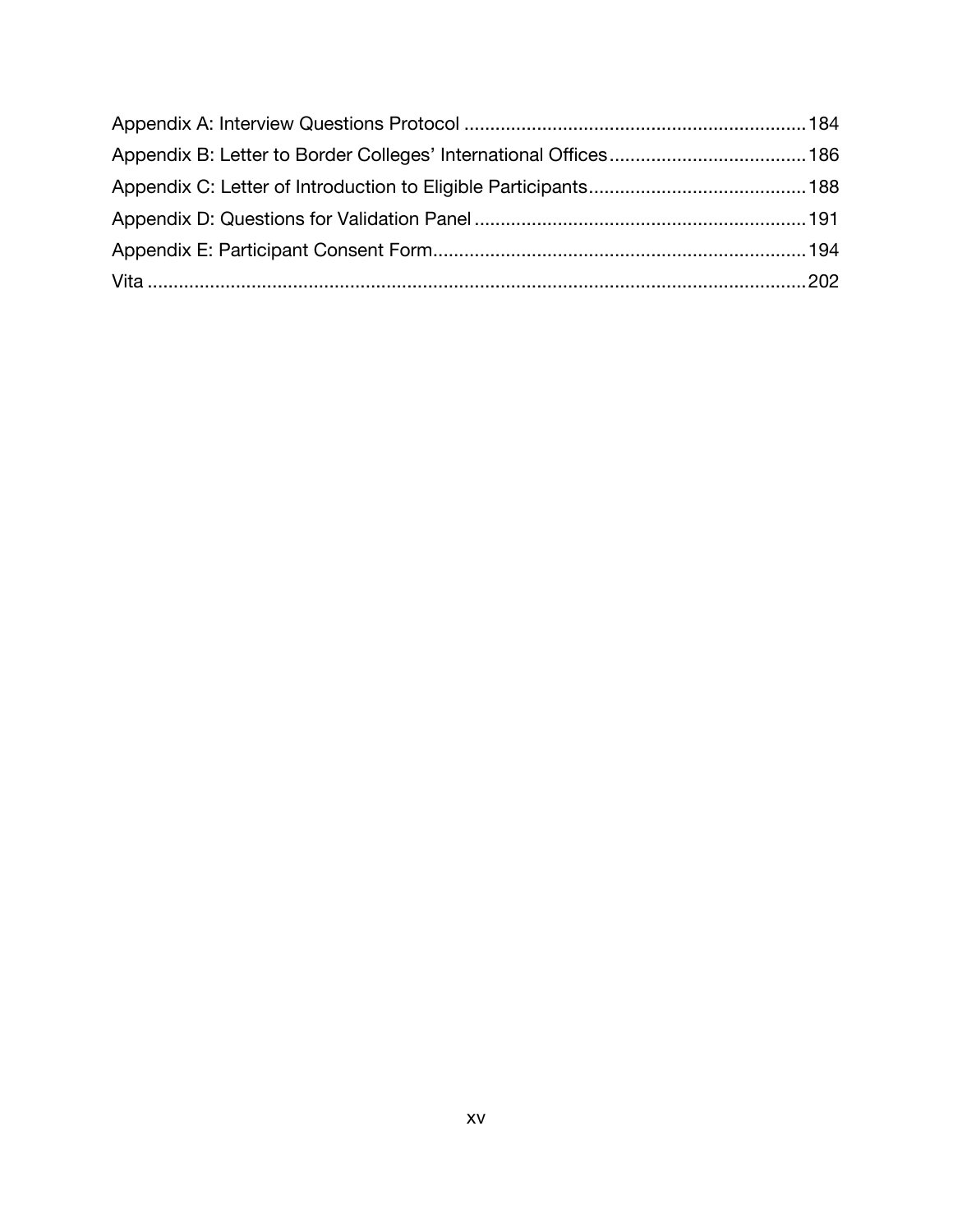#### **Chapter 1: The Problem**

#### **Introduction**

The Ciudad Juárez, Chihuahua - El Paso, Texas borderplex is a bustling binational metropolitan area of about 2.5 million people, with five land ports-of-entry between Mexico and the United States located within several miles (De La Piedra, Araujo, & Esquinca, 2018, El Paso Regional Economic Development Corporation, 2013). This region is referred to collectively as the Paso del Norte region, including both cities from both countries. Two institutions of higher education in El Paso provide courses and degrees for many students from the Paso del Norte region. One institution is a large research university and the other is a community college. These two postsecondary institutions are referred to in this study as collectively as Border Colleges, and distinctly as Border University and Border Community College. These Border Colleges are rich environments to explore educational aspects of the borderland in El Paso, Texas.

Not surprisingly given the geographic proximity, Border Colleges enroll a significant population of Mexican non-immigrant international students, predominantly from the sister city of Ciudad Juárez, Mexico, directly across the Rio Grande. Border University has about 900 Mexican national students (CIERP, 2022), while Border Community College has about 180 (personal communication, 2022). One group of Mexican international students studying at Border Colleges lives in El Paso, either in on-campus housing or in apartments or houses in the surrounding neighborhoods on the U.S. side of the border. These students experience a somewhat "traditional"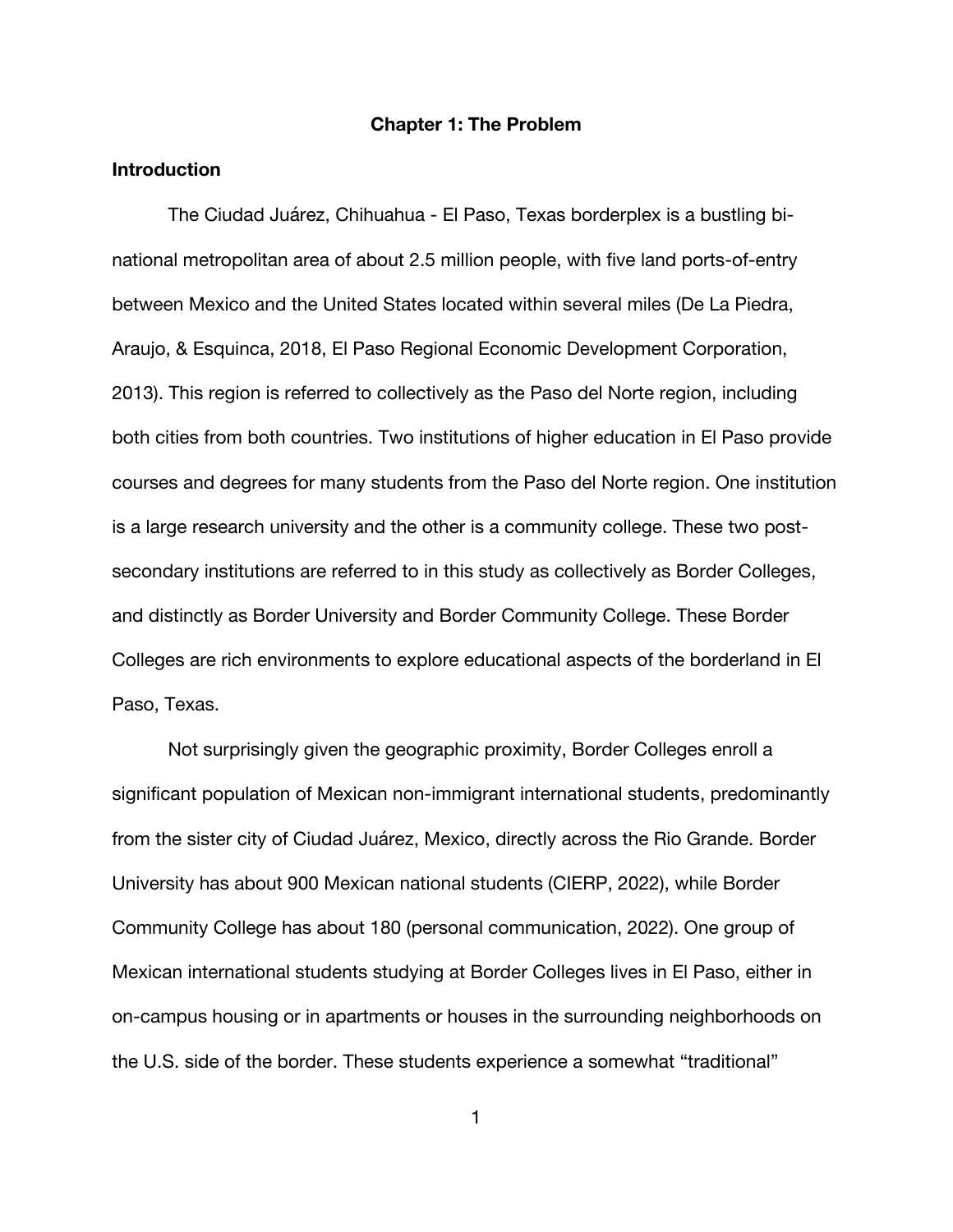international student experience since they maintain a U.S. residence in or near campus.

Another group of Mexican international students at the Paso del Norte Border Colleges have a non-traditional international student experience. These students do not reside in the United States in El Paso, instead, they live in Ciudad Juárez in Mexico. The U.S. Department of Homeland Security (DHS) sub-unit of Customs and Border Protection (CBP) grants the students entry with a visa on a daily basis to come to school. Then the students depart the country to return home to Mexico on the same day after their school commitments are over. The students are classified as "international student border commuters" in U.S. governmental terms and will be identified as such in this study. Border University has approximately 400 Mexican international student border commuters and Border Community College has 56 (Border Colleges, personal communication, 2022).

In the United States, international student border commuters are those students who live in countries bordering the United States by land, only Canada and Mexico. These Canadian or Mexican citizen students live in their home country and commute across the national border daily to go to school and return home to family and vocational responsibilities. This study focuses on the Mexican international student border commuter experience, to determine common themes that describe the essence of that experience. It aims to provide stakeholders, including higher education administrators, governmental officials, and concerned community members, a better understanding of the experience of international student border commuter students.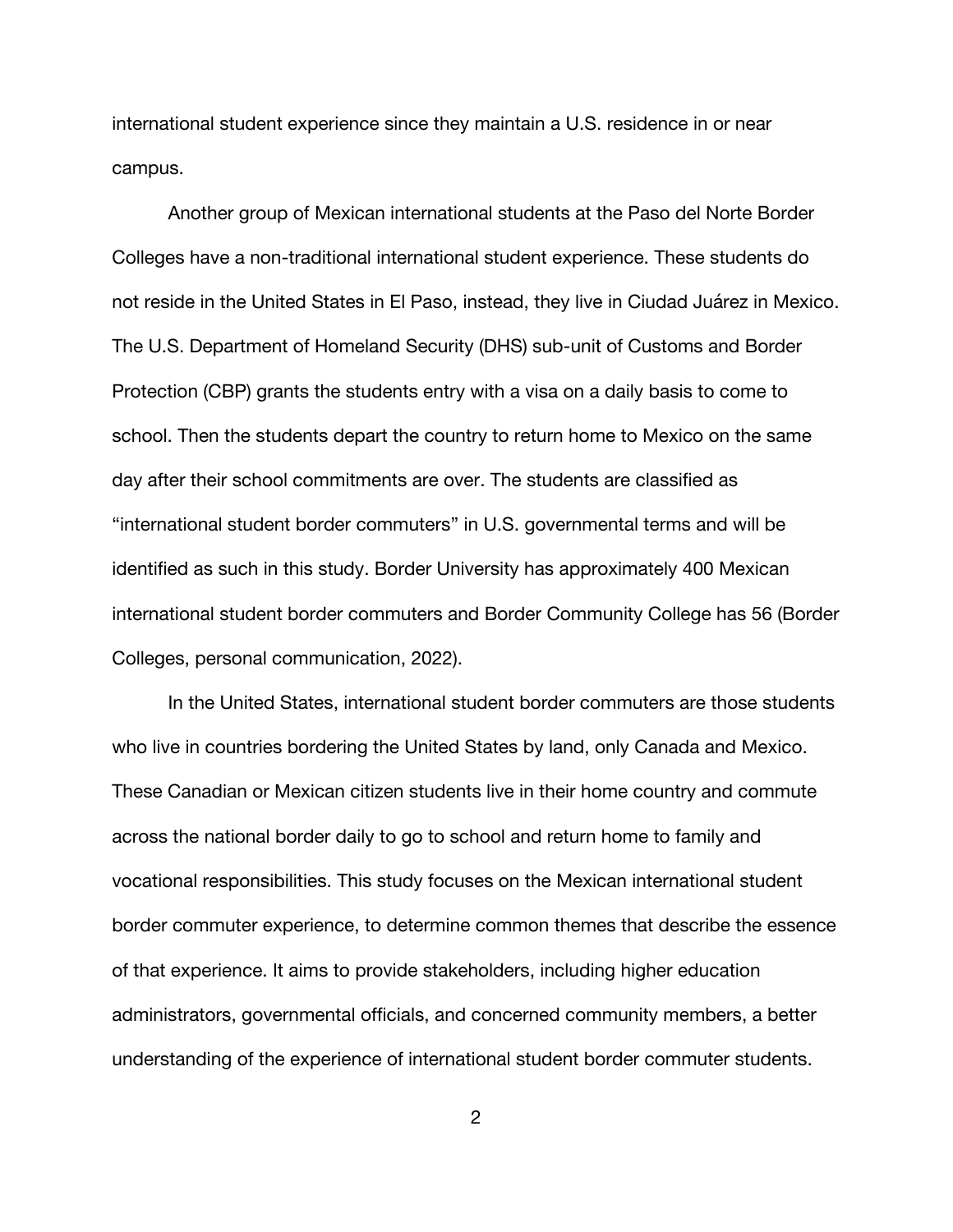#### **Problem Statement**

The vast majority of international students studying at institutions of higher education in the United States live in the U.S. during that period of study. These students are classified as F-1 non-immigrant visa holders within the U.S. government's visa system, and they are required to study on a full-time basis (Martin, Chapa, Dussord, Kalionzes, and Petryshyn, 2012). While F-1 status is by far the most common international student visa type, the former Immigration and Naturalization Service (INS) established a new classification, F-3, for border commuter students through the Border Commuter Student Act of 2002.

The 2002 Act contains little information and ambiguous language about requirements for border commuters (Bowman, 2013). According to what guidance and provisions do exist, border commuters require greater effort in status maintenance and additional time-consuming procedures for the student and educational administrators (Martin et al., 2012). One of the major burdens for both is that international student border commuters are issued I-20s semester by semester, rather than for the entire length of study.

At the Mexico-United States border, particularly in the Paso del Norte region, Mexican student border commuters often are living with extended family and/or holding jobs in Ciudad Juárez while studying at Border Colleges (Border Colleges, personal communication, 2014, 2022). These responsibilities at home might add an additional layer of complexity to the focus needed to complete a course of study. In addition to responsibilities away from school and additional procedures with the U.S.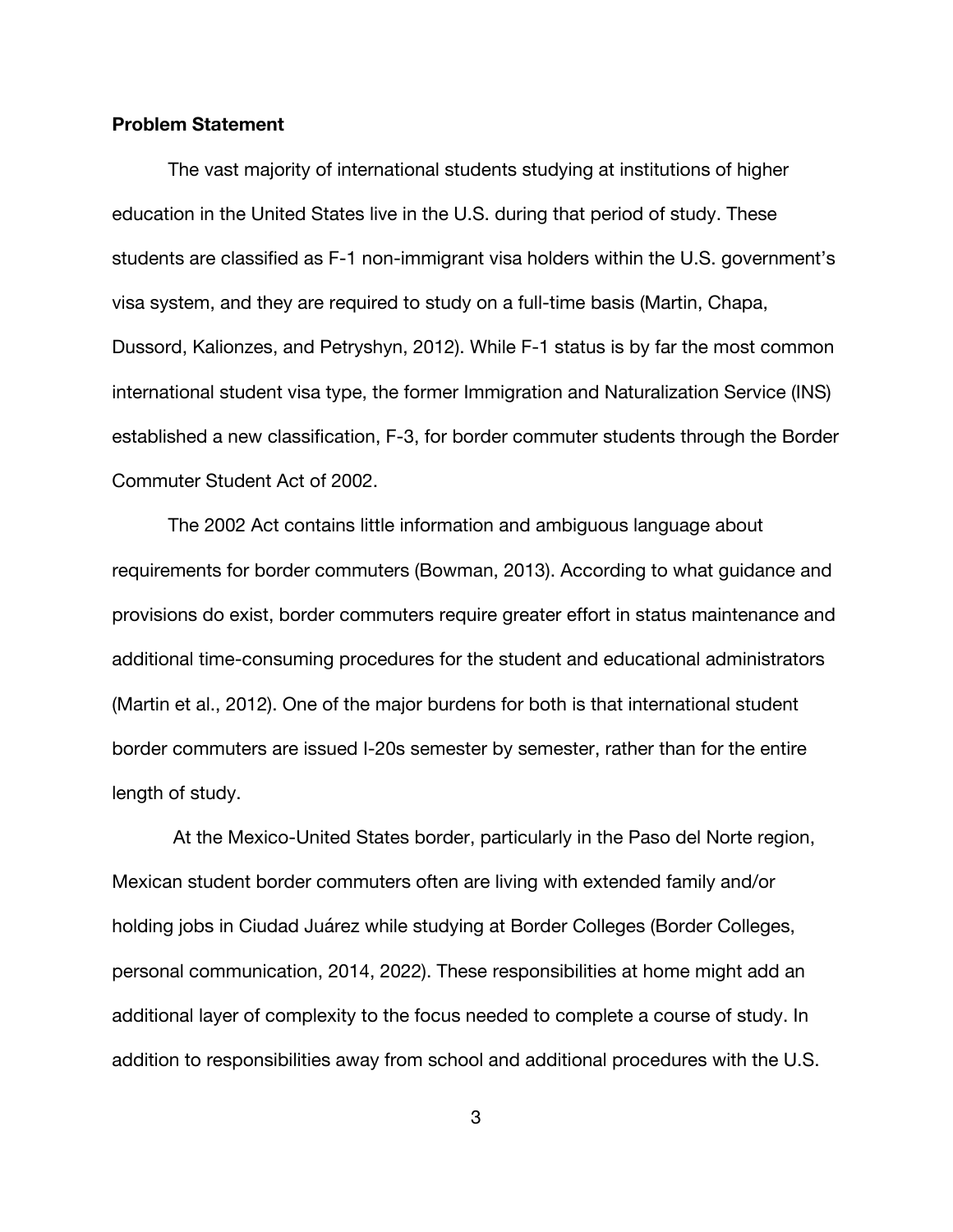government because of their border commuter immigration status, border commuters experience varied daily wait times for entry to the U.S., unexpected changes in border and bridge policy, and unexpected interaction or questioning from border officials on a far more frequent basis than a traditional in-country residing F-1 full-time international student (Bowman, 2013, Martin et al., 2012).

One of the likely factors in a student's choice to engage in border commuting is due to economic need. The Border Commuter Student Act of 2002 was clear, specifying that a border commuter's course of study permits part-time enrollment, whereas "traditional" F-1 students, those with permission to live in the U.S., must maintain full-time enrollment each semester. Some students may afford to take one class at a time while saving up or paying off a previous semester's tuition debt. Therefore, the border commuter option may be an attractive option for Mexican international students to be able to continue to progress in study on a slower basis while residing in the Ciudad Juárez area and working or tending to other duties. In addition, border commuters do not need to prove they have ample living expenses to obtain their status, whereas F-1 full-time students do need to establish they have one year of liquid funding to support their residence in the U.S. (Bowman, 2013, Martin et al., 2012).

Some border commuters do study full time, and some students classified in the traditional full-time international student status also border commute. Anecdotal evidence shows many Border College students attend both the community college and the university for economic and academic reasons. There is some fluidity in the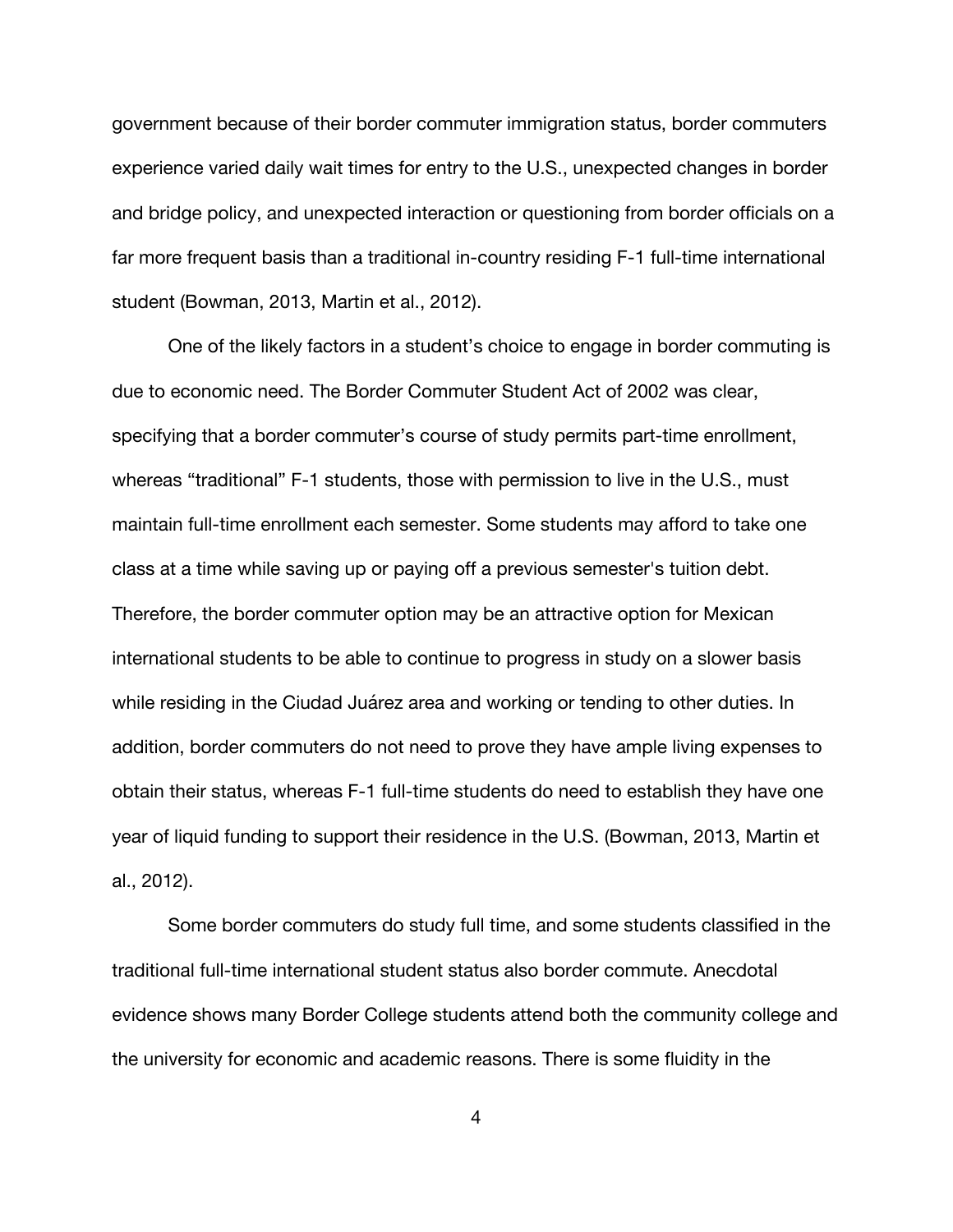academic experience in the Paso del Norte region that reminds me of writer Gloria Anzaldúa and her *Neplanta* third-space concept (1987).

Reports from both of the Border Colleges also suggest that international student border commuters lose valid immigration status more frequently than traditional international students (Border Colleges, personal communication, 2014, 2022). Border commuters seem to "stop out" or temporarily discontinue their programs more often than traditional international students (Border Colleges, personal communication, 2014, 2022). They also seem to lose their valid immigration status more often than traditional international students (Border Colleges, personal communication, 2014, 2022). Border commuters anecdotally report stress and conflict from time management, family pressures, and problems with immigration officials stemming from their commuter practices (Border Colleges, personal communication, 2014, 2022).

Targeted research inquiry has not addressed these anecdotal accounts. The insufficiency in research on the international student border commuter experience means that Border Colleges have only anecdotal information about an important group of their students' experience, and how their experience may influence their success. Border College administrators do not know how the international border commuter student experience is affecting students learning, persistence and completion. It is important to attempt to discover how the international student border commuter experience impacts academic experience, so that Border College administrators can address student needs. Improvement of the student experience can translate to increasing enrollment and institutional tuition revenue, as well as improved student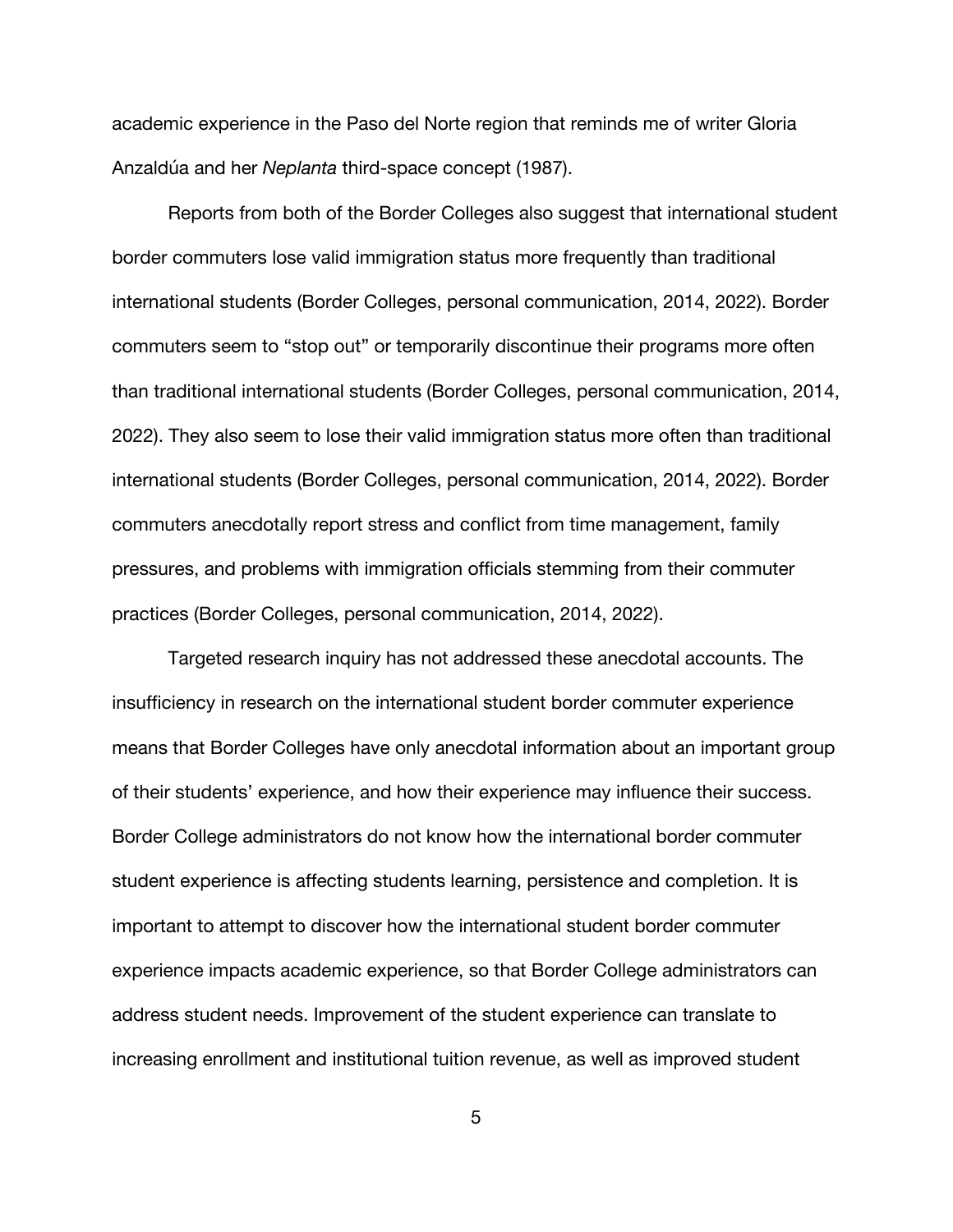retention and completion rates. More financial resources at the higher education institutions, as well as increased higher educational attainment in the border region for Mexican students, will benefit both sides of the border from economic and social standpoints.

#### **Purpose**

I undertook an extensive literature review over the years 2012-2022 and used multiple research articles and dissertation database search strategies. Through my searches, I found that students who cross borders have been researched to some extent. When focusing on the Mexico-U.S. border, they are often referred to as *transfronterizos, transfronteriz@s, transfronterizx,* or transborder students. Most of the research focuses on U.S. citizens, and most in the Tijuana-San Diego area (see Chapter 2 Literature Review). I did not find any research matter that specifically addressed the experience of international student border commuters at Border Colleges in Paso del Norte, nor elsewhere on U.S. land borders, nor along other borders around the world.

When little research exists on a topic, following, replicating, or expanding on a particular research framework is not possible. Therefore, a study exploratory in nature is required since there are no previous studies to provide inferences or deduction, nor a framework for continued research on a previously researched topic. Phenomenology is a research framework concentrating on collecting, sharing, and interpreting a person's experience. It is a particularly valid qualitative approach to research inquiry, particularly when little previous knowledge exists (Churchill & Wertz, 1985).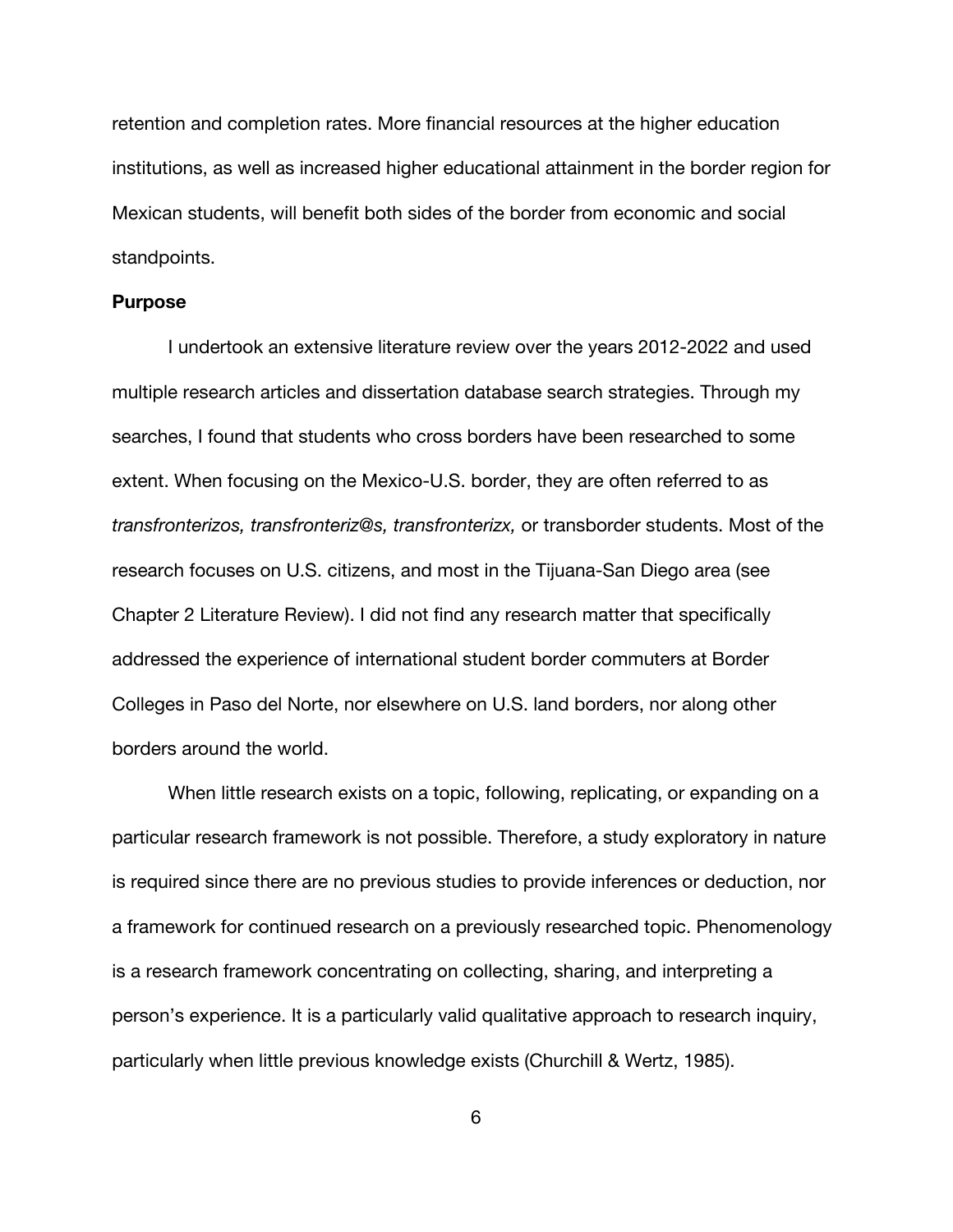This phenomenological study of Mexican international student border commuters is the first known contribution to our knowledge base of their specific experience. Phenomenology can make connections between individual experiences (of unique students) and commonalities may emerge. Making the connections though, could result in much subjectivity and interpretation. This problem of subjectivity or lack of clarity in methods for phenomenological research was addressed by social science researcher Amadeo Giorgi in the 1980s. Giorgi developed a particular method to restrict previous knowledge or assumptions during the phenomenological examination.

Giorgi's method is useful to provide additional structure to an introductory exploration of the Mexican international student border commuter experience. Therefore, I chose the topic because I wanted to study the essence of how it is to be an international commuter student. And because the topic lacks former research, I chose Giorgi's phenomenology method because it is a useful one to begin with when little research already exists.

The study included students at both Border University and Border Community College. I interviewed twenty-three Mexican international student border commuters, analyzed their statements, and identified similar themes that emerged between participants. Most simply, the study aims to provide information about a primarily unstudied student group with a unique student daily life. In addition, that information provides opportunities for better understanding of the international student border commuter experience. Better understanding of the experience of border commuters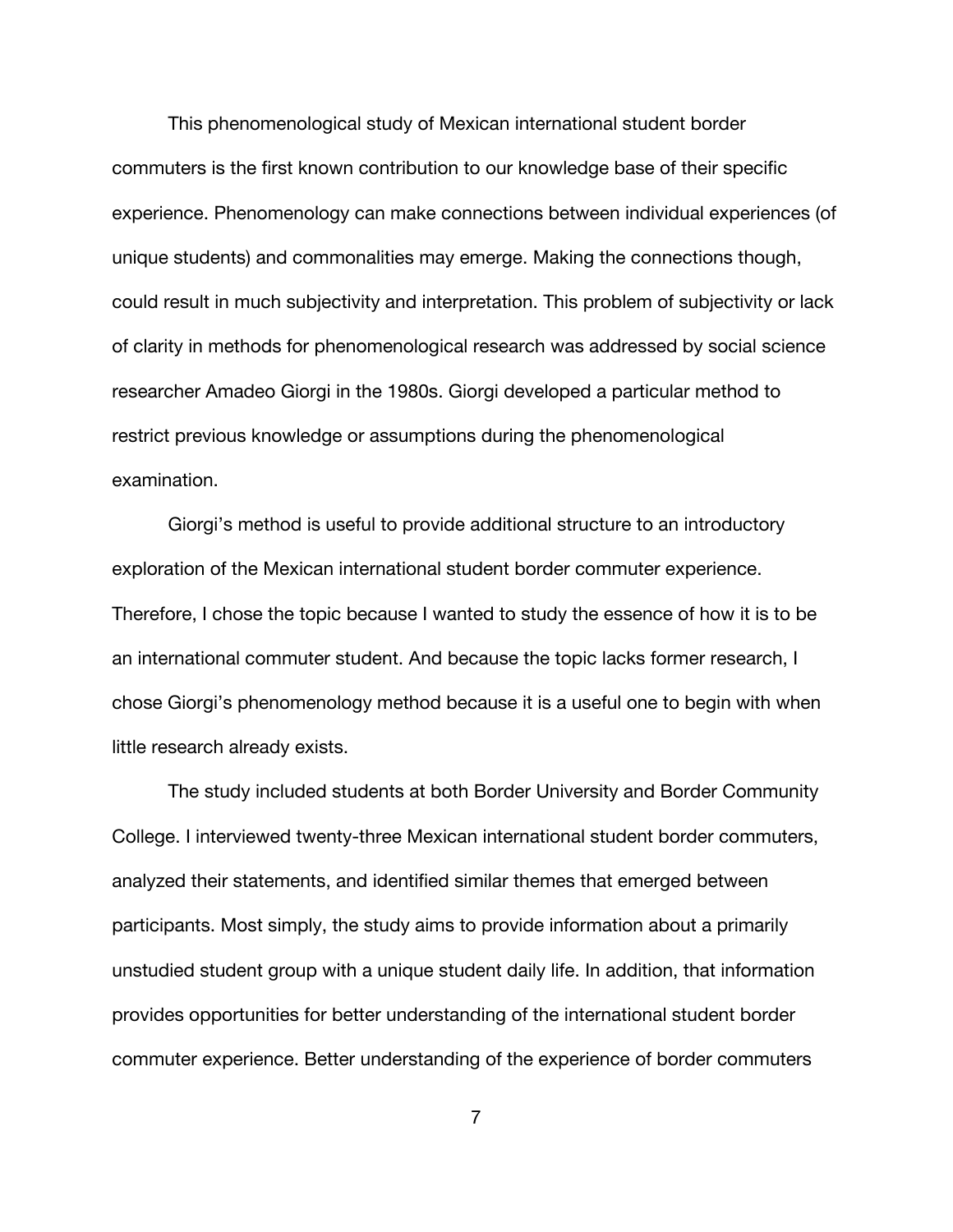could lead to institutional administrators and governmental officials initiating interventions improvement to improve the experience of students in this group.

#### **Significance**

As discussed above, government officials and higher education administrators, particularly those who work at institutions situated on the Mexico-U.S. border, should be interested in this initial advancement of knowledge about the experience of international student border commuting. Public universities hold an important role in educating leaders to grow industry and infrastructure to develop society and improve conditions on both sides of the border (Staudt, 2010). The Paso del Norte region's economic growth and stability may directly relate to its inhabitants' educational attainment and social mobility, so international student border commuters are a group that should also matter to the local community at large.

Understanding experiences of international student border commuters may be of interest to a wider range of stakeholders. As border regions expand, locally and globally, and internationalization impacts educational, economic, social, and political contexts, this study is an important step to advance understanding about border commuter students. Understanding the international student border commuter experience holds value related to knowledge-sharing, economic growth, and social and political relations across national lines. This study is intended as an initial exploration, and further study of this population and other related populations may be prompted by this effort.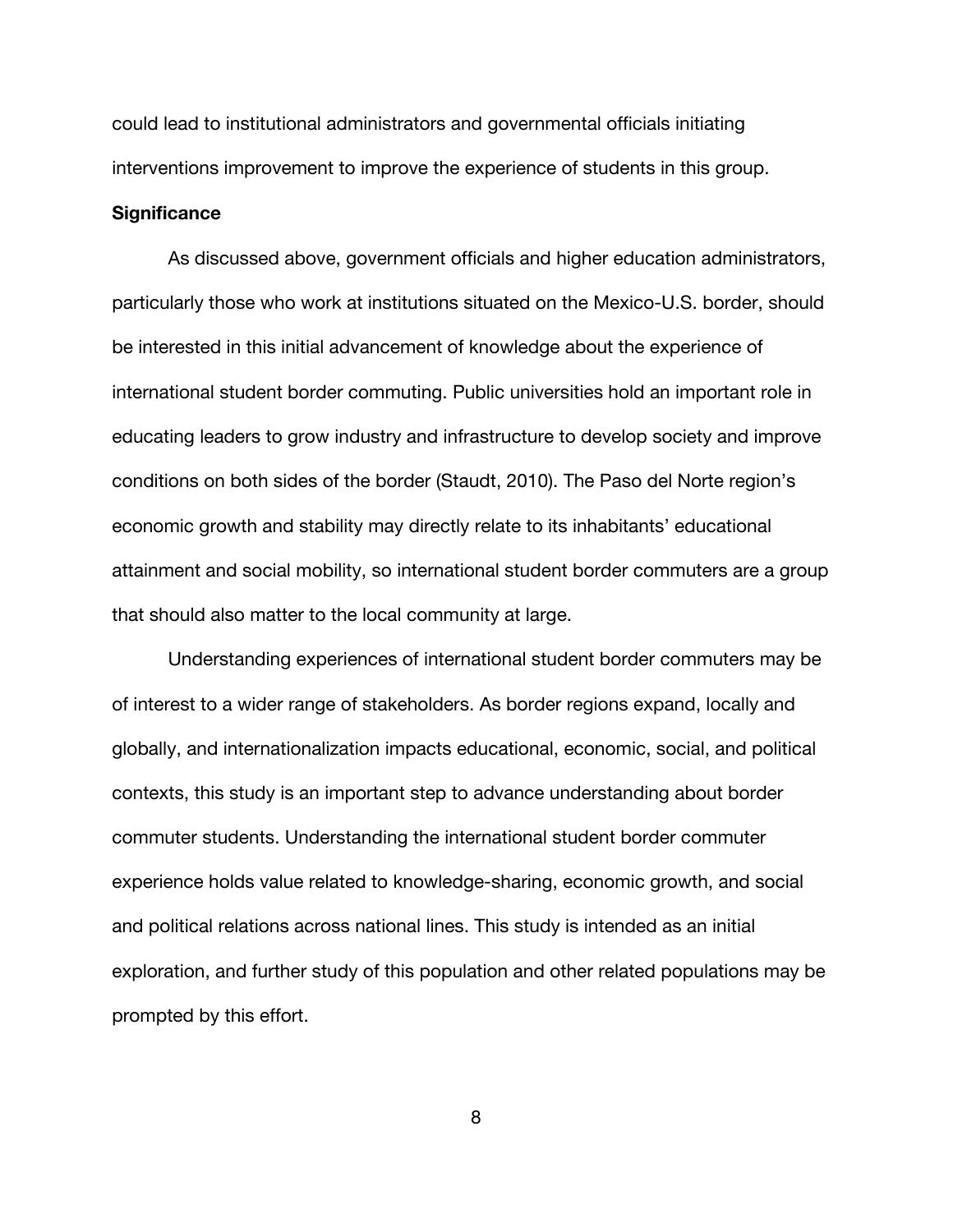The study's significance also includes additional information about governmental policy, procedure, and treatment of international student border commuters. This is of importance due to the recent attention to securitization and enforcement on the Mexico border to the United States. Immigration reform advocates interested in the overall structure of the immigration system may benefit from understanding the experience of international student border commuter students in the Paso del Norte area. In addition, scholars of immigration policy and border commuting worldwide may be interested in comparison with this study's findings.

### **Research Questions**

I began to consider research questions with one overarching question, "What are the experiences of Border Colleges' international student border commuters in the Paso del Norte region?" and one concluding question, "What everyday experiences and themes emerge among study participants that can establish an essence of the experience?" Then, I broke down areas of inquiry in between these two questions, which I found important to address to extract the essence in the study, and from there my interview questions emerged.

### **Parameters**

The main purpose of phenomenological research is to identify meaning in the experiences described by individual participants. The interviews for this study were conducted in June 2016. It is important to note that these interviews were conducted prior to Donald Trump being elected to the presidency and prior to the COVID-19 pandemic, among other developments. These issues will be discussed in Chapter 5.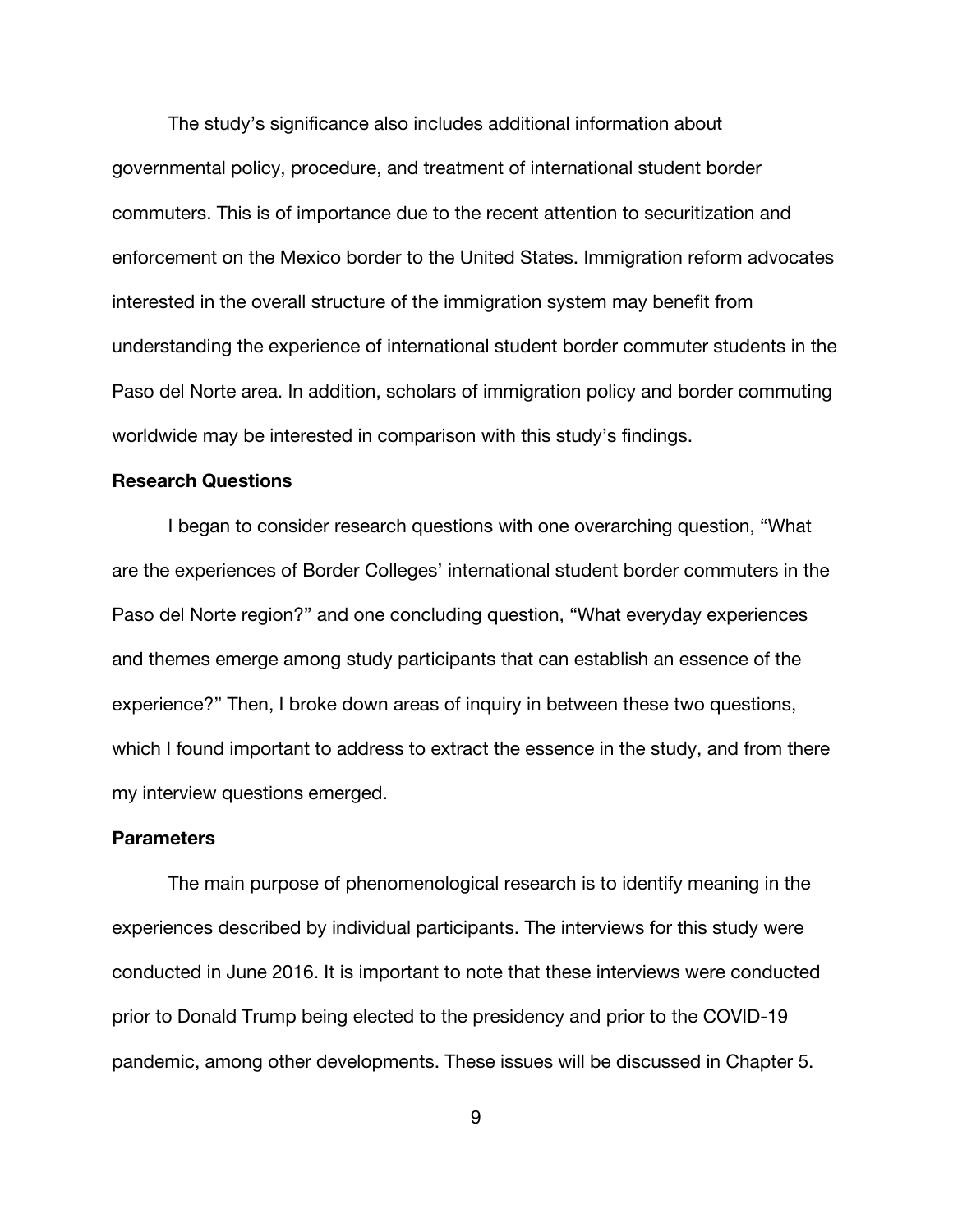The study participants were limited to Mexican nationals currently attending Border Colleges as border commuter international students, and those border commuters who had discontinued study or graduated in the last four years. This time period of four years was chosen to allow a large possible pool of participants, but also restrict for various policy and administrative changes, which would make the experience of a student who studied longer ago very different. For example, in the preceding four years, Customs and Border Protection implemented a policy that is beneficial to the student: not requiring re-processing arrival documents on a semester basis, as well as a policy that can delay students: additional database checks for all students upon each entry.

The study includes students who were granted non-immigrant border commuter international student status at the port-of-entry by the U.S. Department of Homeland Security, as well as students who border commuted while holding "traditional" non-immigrant international student full-time F-1 status. Full-time F-1 status does permit residence in the United States, but these students did not choose to reside in El Paso, rather Ciudad Juárez. Some students switched back and forth during their studies. Former students who attended Border Colleges within the past four years, but were no longer enrolled, were included in the study because their previous border commuter student experience is still worthwhile to explore. In addition, their stories, having either recently discontinued study or completed their program successfully, are worthy of exploration and are relevant to current and future student experiences and retention.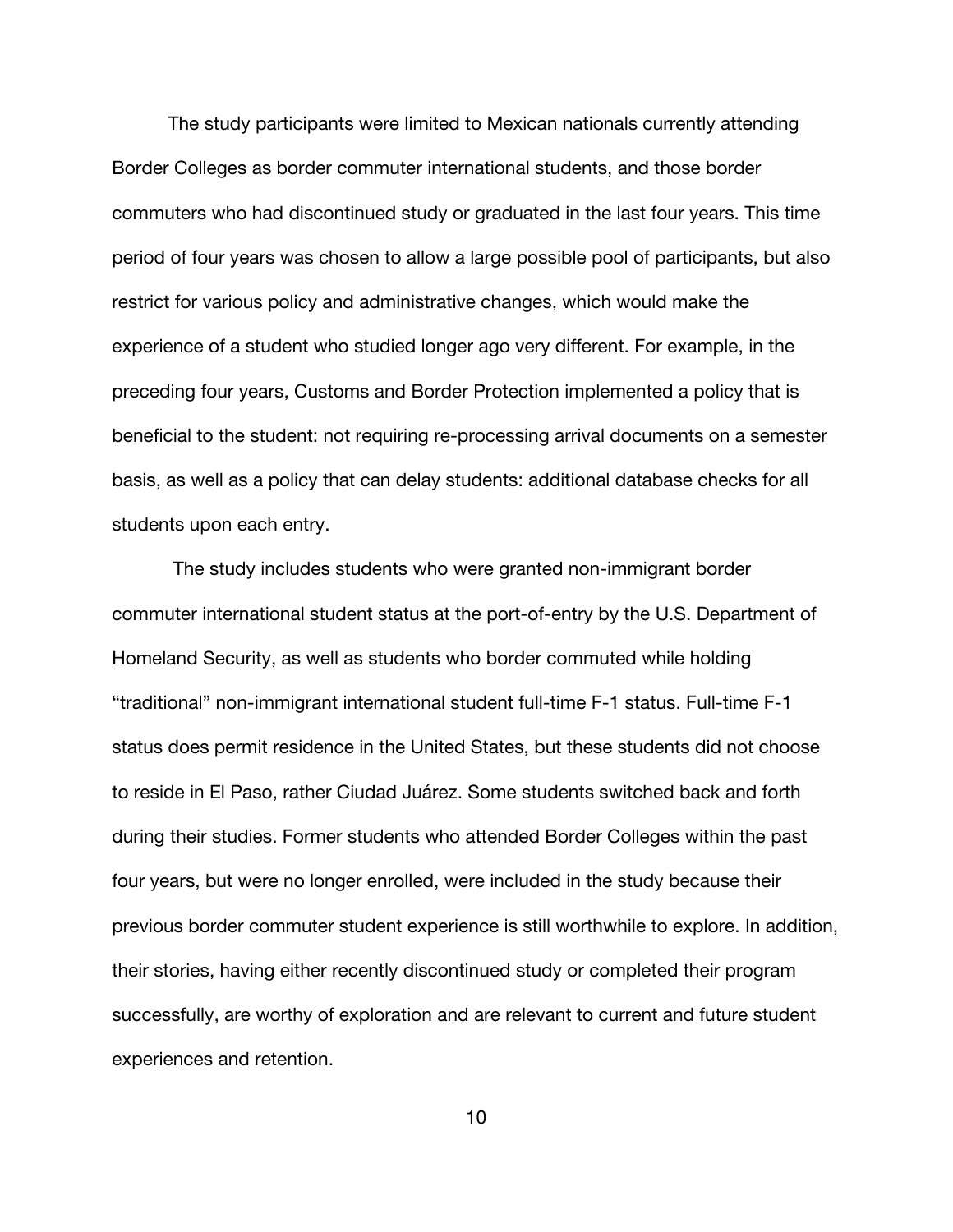#### **Assumptions**

In this study, I assume that the participants who answered my call for study participation represent a suitable cohort of international border commuter students to provide general overall meaning about the experience. The study assumes that students were honest about their experiences and their recollections were conveyed to the best of their ability. This study also assumes all participants had a binary gender identity that matched their passport.

While the majority of Mexican international students attending Border Colleges speak English proficiently and have proven so during admission, some are still learning English during their studies. The call for participants was in English and it stated that the interview will be conducted in English. This study assumes that current or recent former students had ample English language capability to communicate their border commuter experience in English, with enough accuracy for me to grasp the meaning of their statements.

#### **Bias Control**

As with all survey and self-selected interview techniques, a basic validity concern is response bias. Some students may be extremely frightened about their immigration status, some because of traumatic previous experiences. That could cause someone not to participate; however, a negative experience could also cause someone to more actively want to participate. There could be a possible disincentive for some students hesitant to participate due to possible political retribution. Perhaps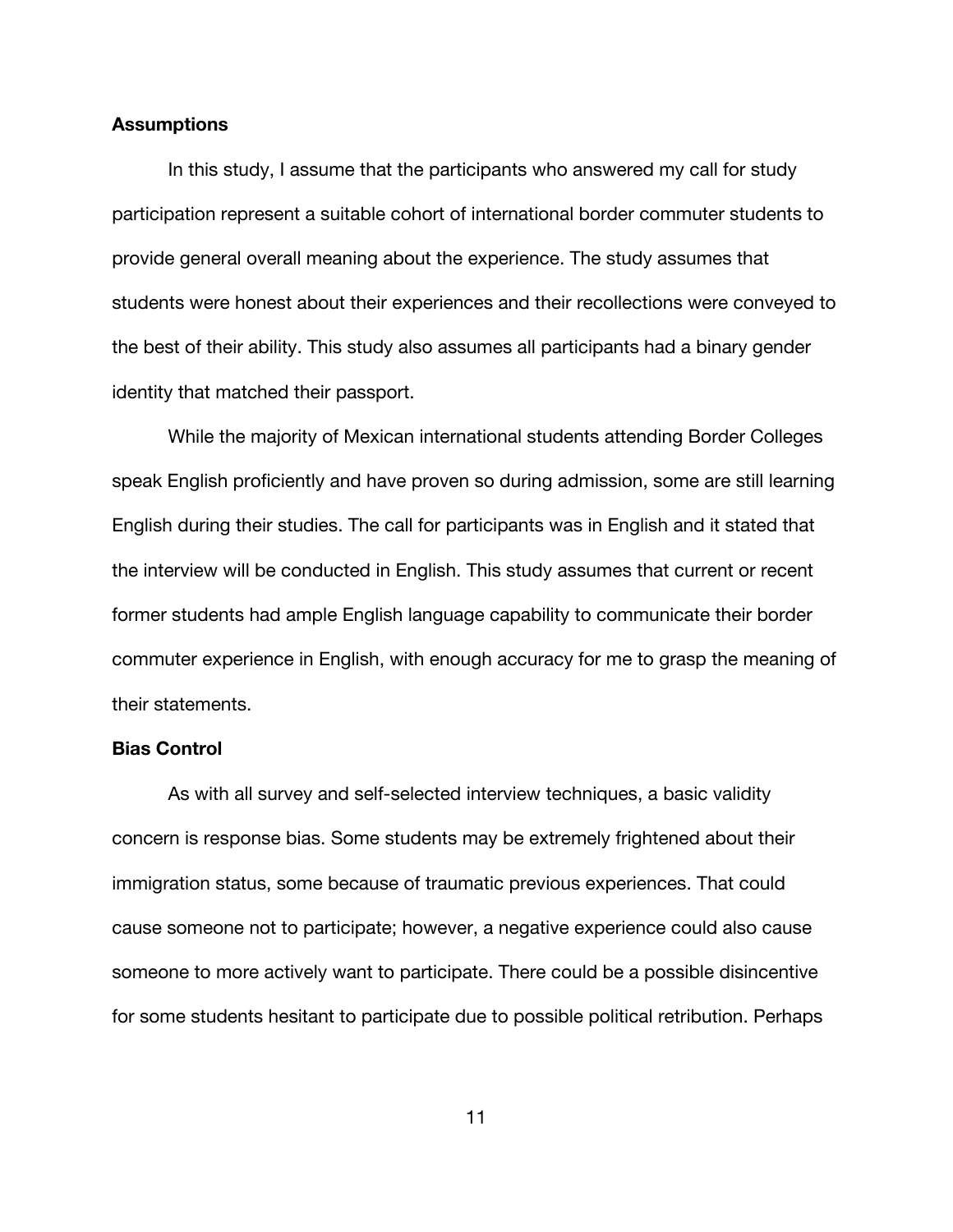those who self-selected into the study had certain factors in common, making them more willing or interested to share their story.

Study participants who responded to my call for participation and agreed to be interviewed signed consent forms and scheduled for one-hour in-person interviews in English. I advised that if the participant felt the need to convey an idea or phrase in Spanish that was acceptable, and we discussed together during the interview what might be an English equivalent. As for responder bias, I advised in my communication that I was looking for all participants who were current, or had been recently, border commuters. I also communicated that I was interested regardless of their current status or previous experience, whether it was a negative or positive experience.

### **Researcher Positionality**

From August 2011 to 2014, I worked directly with international students at Border University, including international student border commuters. Earlier in my career, I also held a position at a different university, working with Canada-U.S. border commuters. These previous experiences allowed me anecdotal insight into unique aspects of the international student border commuter experience and prompted the idea for this research inquiry. Due to my prior experiences, I was particularly vigilant to avoid personal bias and assumptions that could lead me to expect certain results during data collection and interpretation. Bracketing is the official term for limiting a researcher's personal previous experience or bias and remaining as objective as humanly possible when collecting, reviewing, and analyzing data (Giorgi, 1985). The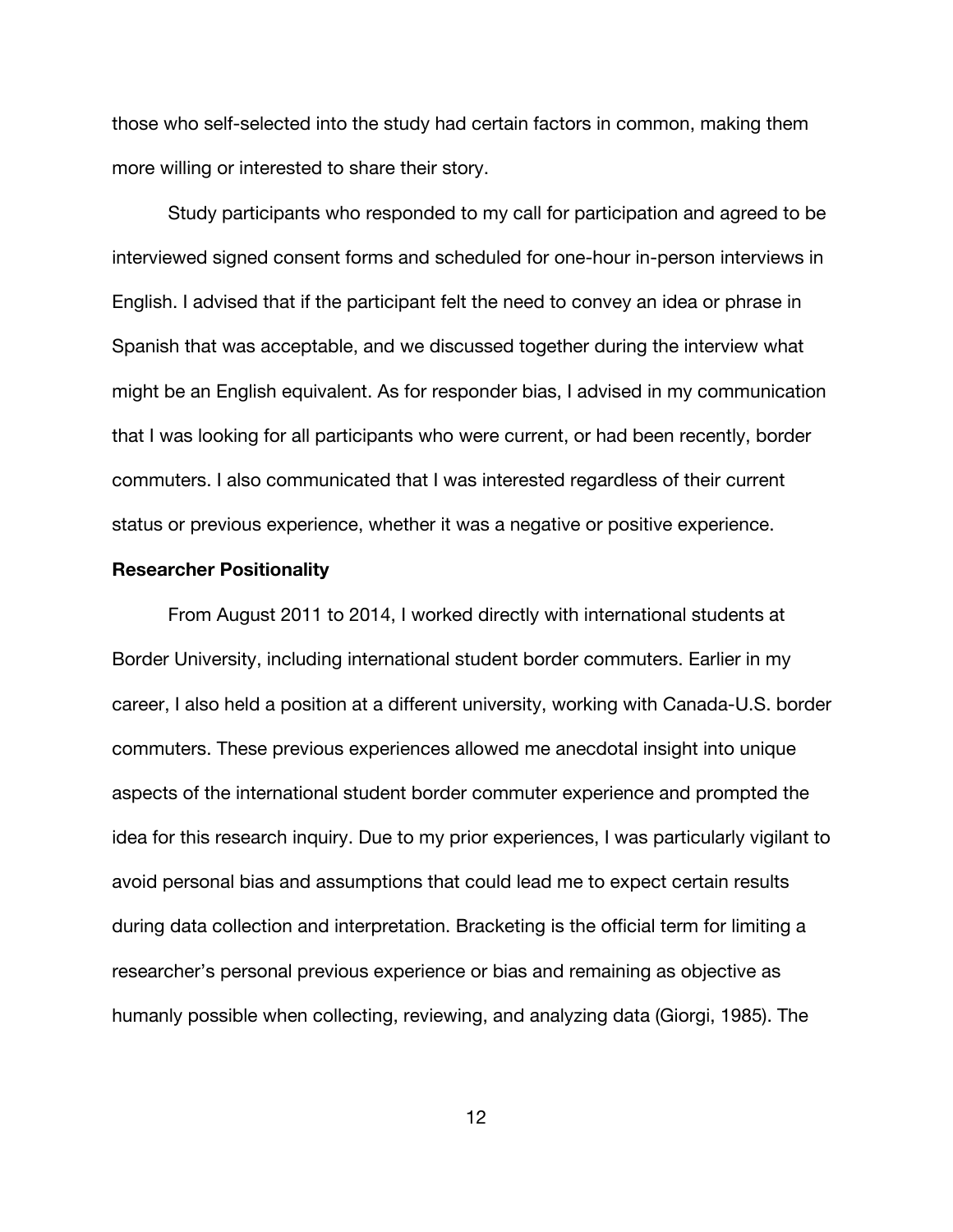researcher must divide their personal thoughts and experiences from the current research with constant cognition of this issue.

Another significant and impactful disclosure is that I am Anglo, raised in metro Detroit, close to the Canadian border, with limited Spanish knowledge. I do not share experience, culture, native language, or race with many of my study participants. I have been constantly cognizant of how this could influence my research (Denzin & Lincoln, 1994). The lack of shared identity could cause me to misunderstand some statements or ideas. I tried to prevent or mitigate this situation by having my findings reviewed by my dissertation committee chairperson, who is of Mexican origin and who has worked in border educational organizations for 30 years.

I also have been involved professionally in international education for almost 20 years and this is another aspect of my positionality. I have worked with international students in a variety of institutions by type and location, including the federal government. I come with knowledge and background experience related to international students that impacts my perspective and presents potential for preconceived notions.

According to Guba (1990), for post-positivist research, I needed to be detached, neutral, and distant, as much as possible, again, related to Giorgi's concept of bracketing previous assumptions. Key to the post-positivist concept is recognition that full detachment is impossible (Guba, 1990). I will need to ask questions to which the answers I think I already know and remain neutral (Yin, 2006). Given my prior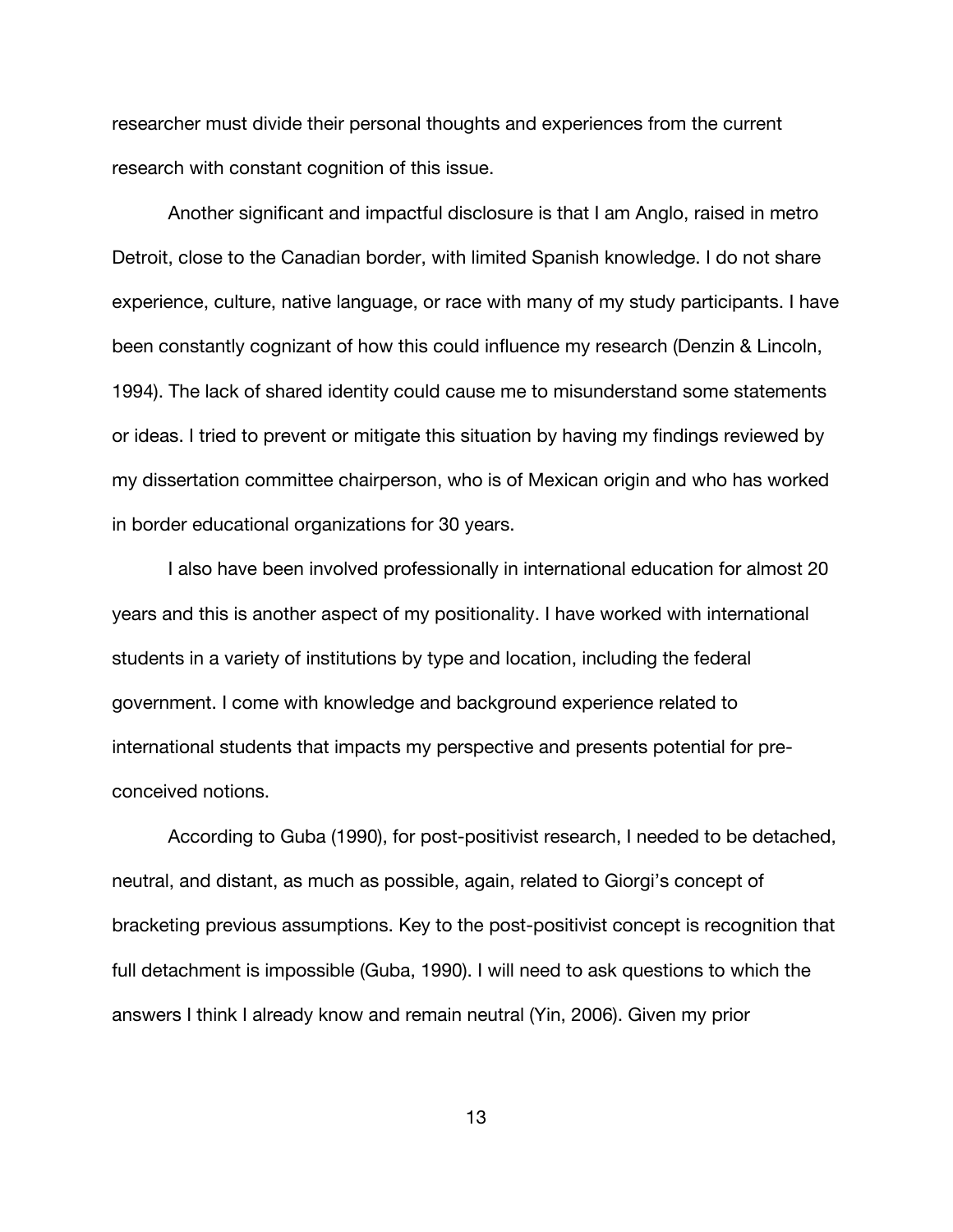professional position, in which I gained some anecdotal knowledge of the border commuter experience, concentration on etic methods was very important.

I took my responsibility to clarify to participants that their statements were confidential, and maintained that confidentiality with their email communications, contact information, consent forms, interview recordings and transcriptions safeguarded in secure files only accessible to myself and my dissertation committee chair. I reported experiences using participant-chosen pseudonyms and took care to obscure any major personal characteristics. This was important as participant students' trust or mistrust in the separation of my research from their daily interactions with government and college contacts could directly influence their honesty and openness to report their actual experiences.

I addressed these issues specifically in my statement calling for participation request. I stressed confidentiality and separation of the research findings from any administrative reporting or any identifying factors about participants to Homeland Security and Border Colleges. The call for participants also clearly stated the intent of the research to gain knowledge of the shared experience of many students, not just one student, and that participation in the research could help others understand what many border commuters experience.

The intended purpose of this study was not for my immediate use to apply action research, rather as an academic work to examine the phenomenon of border commuting. My primary findings are reporting of experiences of border commuter students in an attempt to describe the essence of the phenomenon. However, I did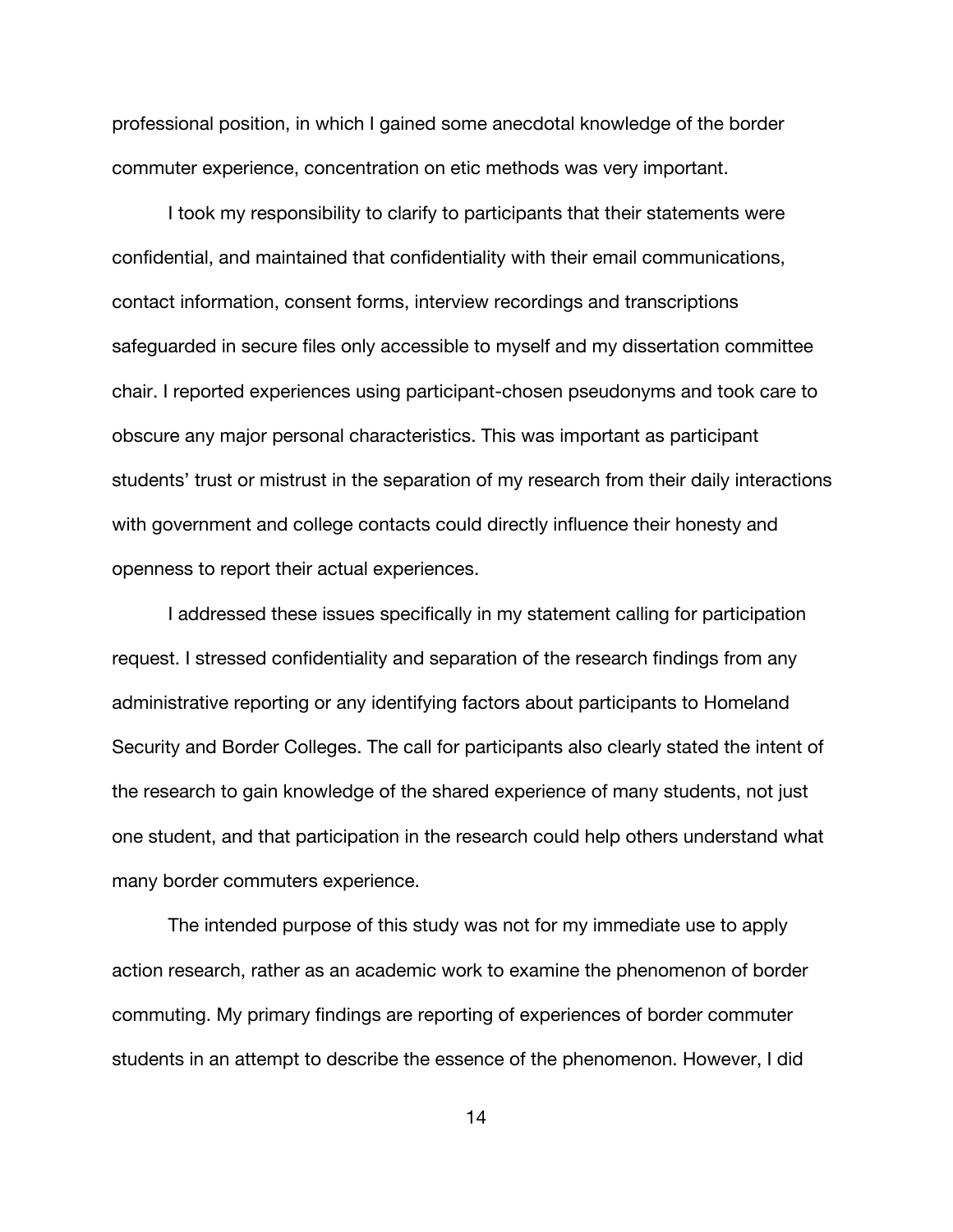include some reflective analysis using my own judgment and developed my own recommendations for both government and academic administrators. In areas where I included my own reflective analysis, I distinguished this from the participant accounts and recommendations.

### **Chapter Summary**

The above introduction established that international student border commuting, in this context, entails holding Mexican nationality, living in Mexico and crossing the border regularly to attend schooling in the U.S. The general purpose of the study is to provide academic inquiry into the experience of international student border commuter students attending Border Colleges, higher education institutions in the Paso del Norte region. The proposed study's overarching research questions relate to these students' reported experience of border commuting and what it means to be a student border commuter in general. This section also outlined possible stakeholder impact or benefits of the study, as well as basic study structure, limitations, and my own personal bias related to the study's theme.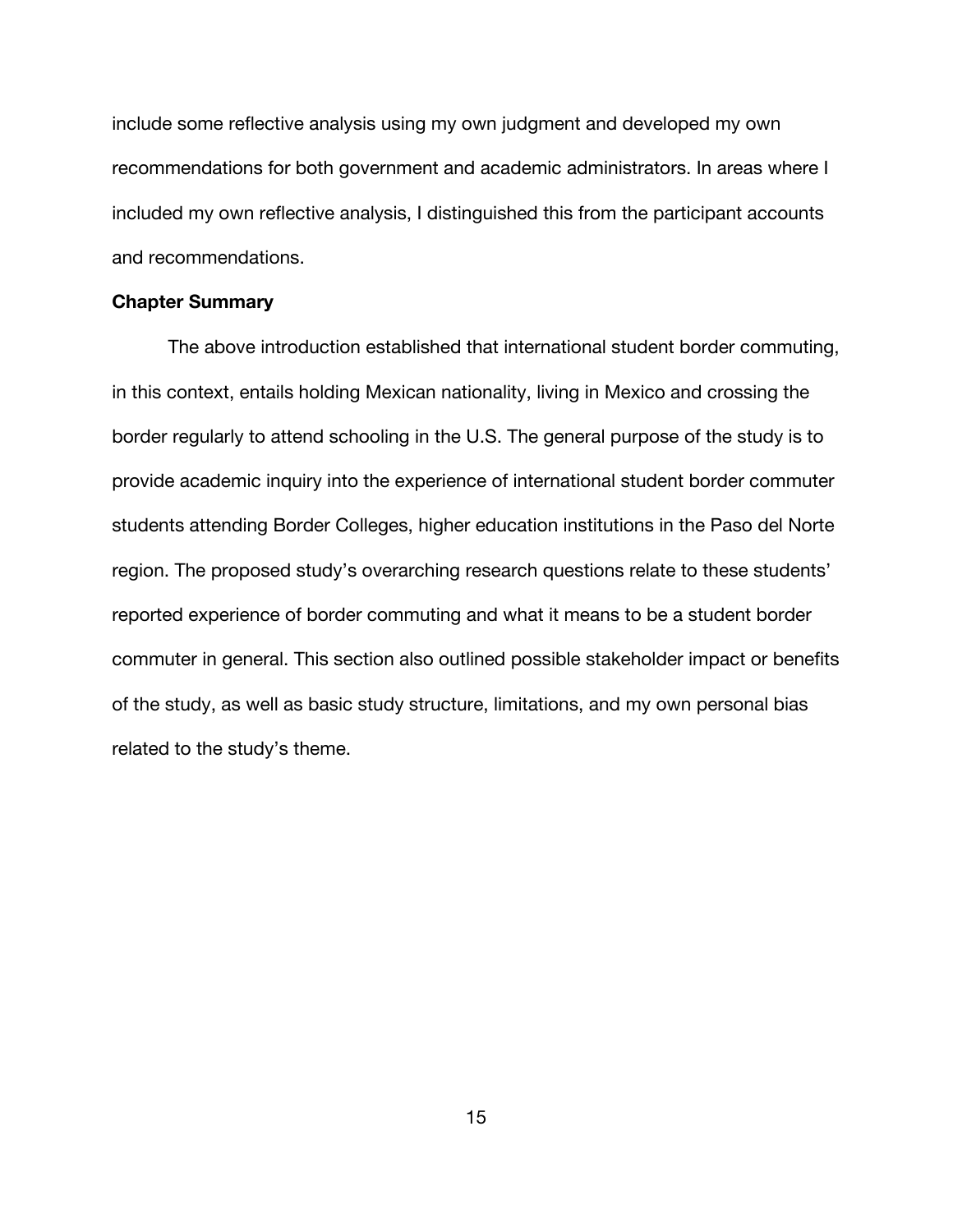#### **Chapter 2: Literature Review**

#### **Introduction**

The literature review in this chapter is divided into four distinct sections. The first is an overview of some technical details about border commuter policy and practice of the United States government. This background section is necessary for this study, as regulations and procedures are critical to the international student border commuter experience. The second section covers existing scholarly literature about the binational border regional context. The third section discusses prior research on *transborder* students who commute across borders. The final section connects the idea of persistence, retention and success in higher education to these border commuters' experience.

# **Government Policy and Practice**

The following section contains introductory information for international student advisors in higher education who work with international students. International student advisors are usually Designated School Official (DSO) with DHS. This model created by DHS puts the burden of much oversight regarding students on education institution employees. In addition, clear information is disseminated by non-profits rather than the federal government. For example, the best training information for DSOs can be found in the *NAFSA Adviser's Manual*, which is a tool for and education on the regulatory policy and practice details they need to perform their jobs appropriately. The NAFSA Adviser's Manual requires a paid subscription with the non-profit organization NAFSA: Association for International Education, which supports international student advisors.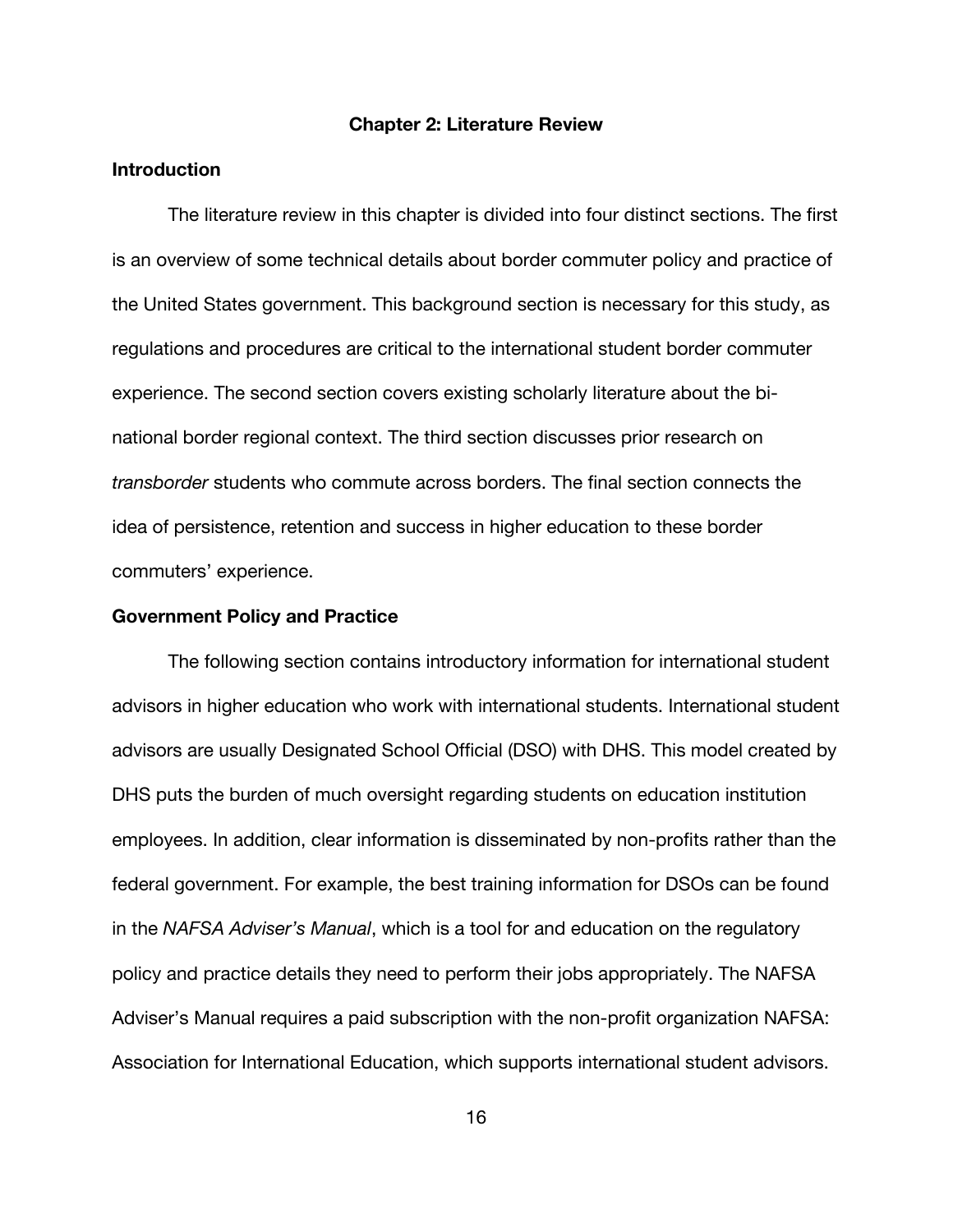The information below is not collectively housed in any public domain, although the U.S. government entities involved provide sporadic pieces of public information related to the content below. The actual written regulations governing international students are public record, but the written regulations in the Federal Register are brief and do not contain complete program and practice summaries related to international students, and therefore are not a useful resource for the information that follows. DHS's lack of clear communication/information puts the burden for correct information dissemination and oversight on schools and non-profits.

To become an international student in the United States, an individual applies and gains acceptance to a U.S. school with permission from the Department of Homeland Security (DHS) to host international students and use the Student and Exchange Visitor Information System (SEVIS) database. The prospective student demonstrates to the school that he or she has enough liquid funds available to afford the standard estimated cost of the first 12 months of study at the school including fulltime tuition and fees, living expenses, and other costs such as health insurance and books. Border commuter students are the exception who do not need to demonstrate living expense funding. A DSO issues and signs an immigration document unique to the individual via the SEVIS database and sends it to them.

Next, the prospective student pays fees of approximately \$350 to DHS and interviews for the student entry visa at a U.S. Consulate abroad. U.S. Consulates and visa policy fall under a different agency than DHS, the Department of State (DoS). Visa approval by DoS costs at least \$160 and requires a determination from the Consular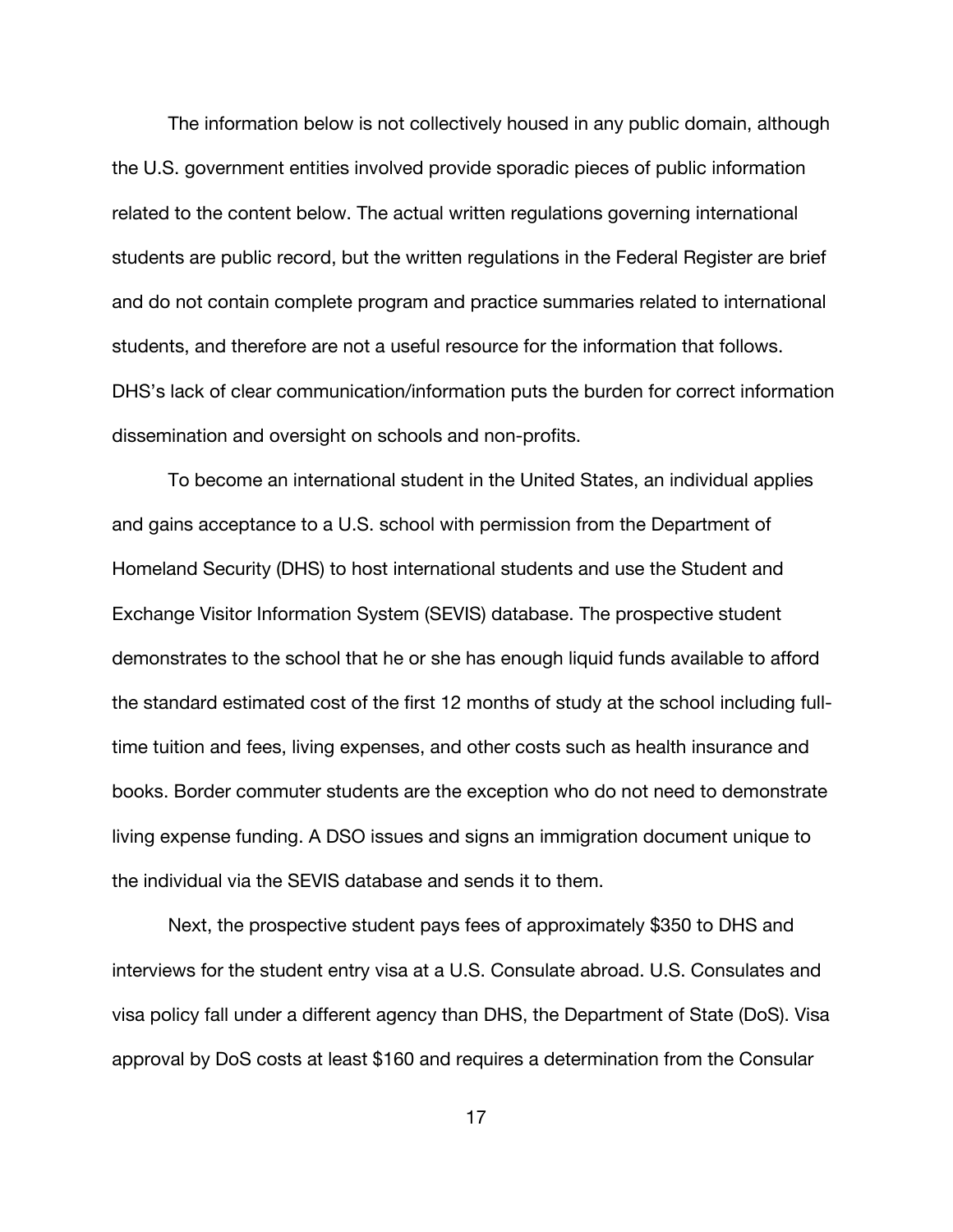Officer that the applicant has a temporary intention to obtain a specific educational objective. Significantly, the U.S. government specifies, by law, that students must be non-immigrants and intend to depart the U.S. after completing their studies and any post-completion work permission, Optional Practical Training (OPT). Since many undocumented individuals in the U.S. became so after receiving a visa and then overstaying their legal window of stay, the most frequent reason for visa denial is failure to establish sufficient ties to the home country indicating an intention to return home.

If DoS grants a student visa, the individual travels to an official entry point to the U.S., where DHS officials in the sub-agency of CBP, located at the airport, land, or sea port-of-entry, make another determination of eligibility for the international student non-immigrant classification. A CBP officer performs an appraisal and grants the individual official entry approval to the U.S. and a legal window of stay as an international student. Therefore, while the student receives an entry visa from the Consulate, under the DoS, which reports to the Secretary of State, the DHS, reporting to the Secretary of Homeland Security, has oversight to decide if a student will actually be granted entry to the U.S., and for how long.

During studies, an international student must comply with detailed regulations associated with their status, including reporting to the school, and complying with regulatory limitations from DHS on academic flexibility, taking time off or reducing academic load, and employment. The school is also required to comply with detailed regulations established by DHS for reporting in the SEVIS database on that individual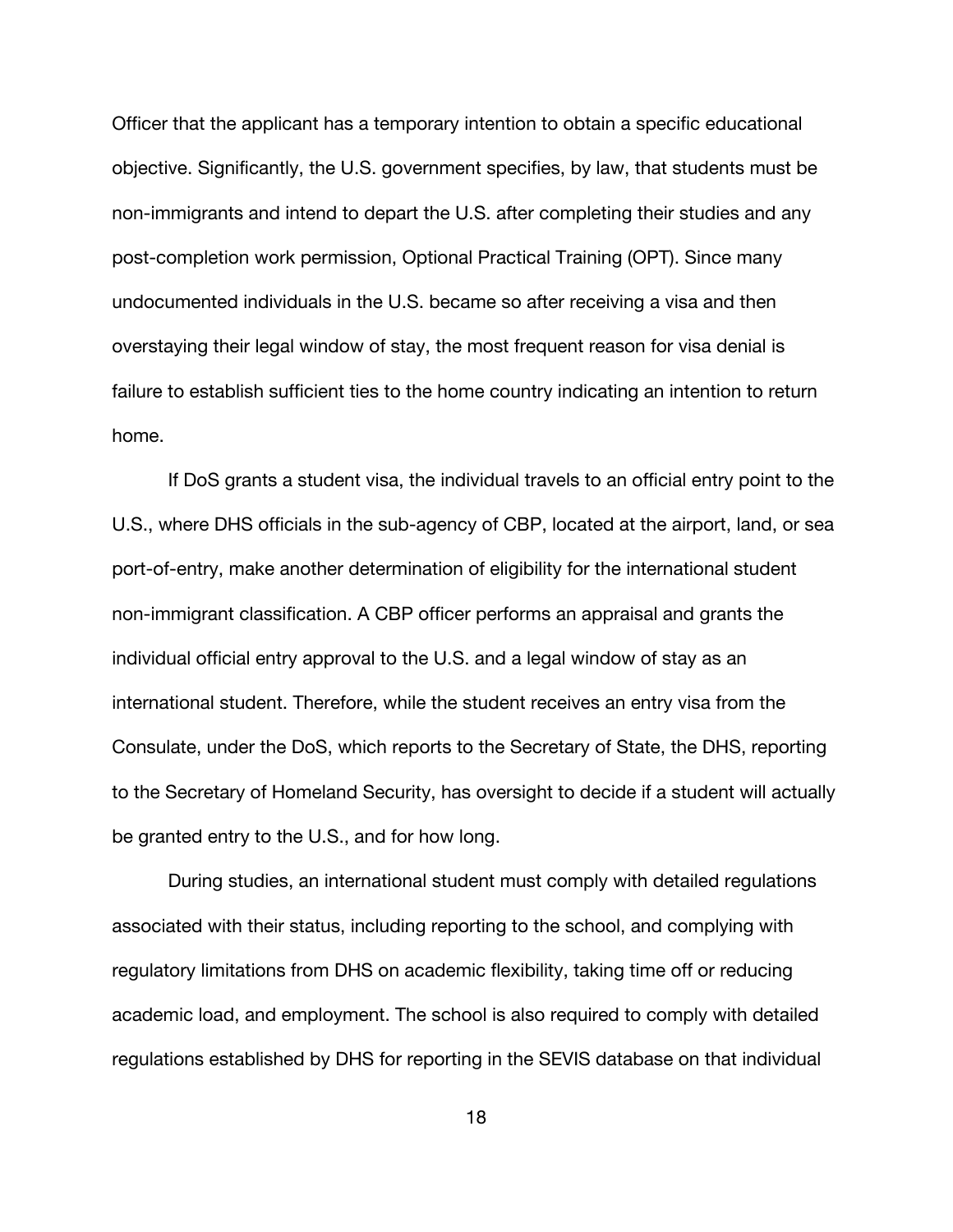student for myriad cases, such as validating student presence on campus, change of home address, verifying full-time enrollment each semester, and authorizing certain benefits like employment or re-entry to the U.S. DSOs use SEVIS to communicate to DHS whether a student is abiding by the regulations. DSOs are required to report in SEVIS on all the international students hosted by the institution on a semester basis. The DHS sub-agency governing SEVIS, student regulations, and DSOs is called Student and Exchange Visitor Program (SEVP).

Traditional international students, who live in the United States while pursuing full-time study, hold F-1 nonimmigrant student status. Very few students (exchange visitors primarily sponsored by their home countries or a host agency like Fulbright) hold J-1 status, overseen by DoS. The former Immigration and Naturalization Service (INS) established a new classification, F-3, for border commuter students through the Border Commuter Student Act of 2002 (Martin et al., 2012). Later in the same year, the U.S. government disbanded INS and DHS took over its duties (Martin et al., 2012). Since 2002, the Department of State (DoS) has updated their Foreign Affairs Manual multiple times with guidance to Consular Officers about issuing F-3 visas (Martin et al., 2012). The 2002 Act contains little information about requirements for schools and students regarding F-3 border commuters (Martin et al., 2012). As of present, DHS has not provided regulations or written guidance to further clarify details about the initial 2002 Border Commuter Act, nor updated SEVIS functionality to include the category.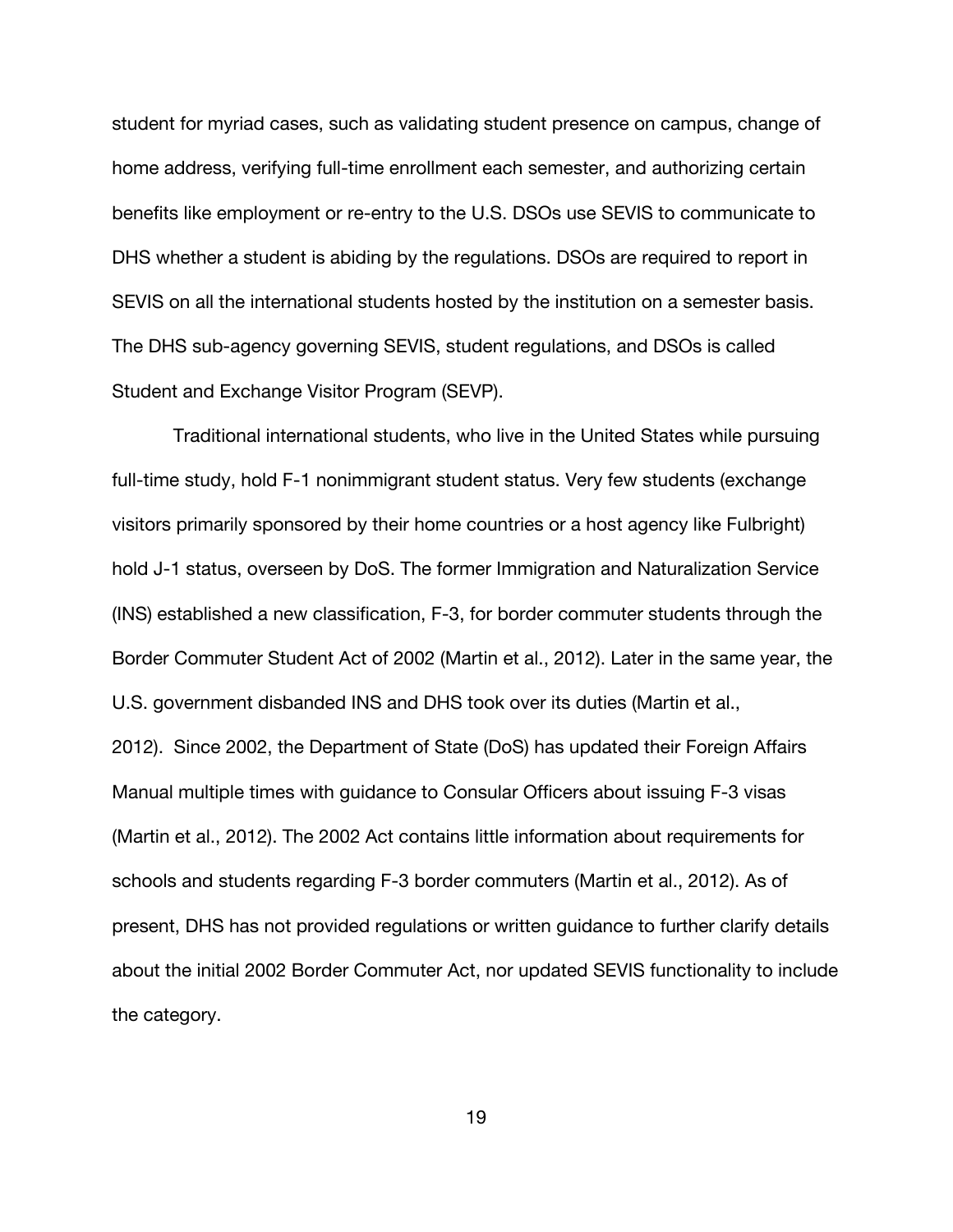In the years following, border schools started reporting that certain U.S. Consular Posts (DoS) began granting F-3 border commuter visas without notice to educational institutions (Martin et al., 2012). For some time, CBP (still granted these students traditional F-1 status, but eventually started writing F-3 classification on entry documents to match the visa (Martin et al., 2012). This change happened gradually, and procedure varied widely at different border port-of-entries across the Northern and Southern border (Martin et al., 2012). CBP historically granted F-3 status upon presentation of an F-3 visa, despite their parent agency DHS still lacking regulations to govern F-3s (Martin et al., 2012). SEVP's position was that F-3 border commuters should not exist until additional policy guidance is generated, despite the federal legislation to the contrary (Martin et al., 2012). In 2015-2016, the DoS stopped issuing F-3 visas and reverted to F-1 visas for border commuters.

Schools sponsoring border commuters struggle to provide these students clear advice and benefits of their status given conflicting guidance from the now-disbanded INS, DoS, and DHS sub-agencies CBP and SEVP (Martin et al., 2012). According to what regulatory provisions do exist, border commuters require greater effort in status maintenance and additional procedures for schools and students alike. One example is the requirement for DSOs to issue a new I-20 to border commuters on a semester-bysemester basis, for which students must meet application deadlines each time. This causes border commuter students to have more potential chances to miss deadlines than traditional full-time F-1 students, who are only issued an I-20 one time, generally. It is unclear whether DSOs should issue all border commuters an I-20 every semester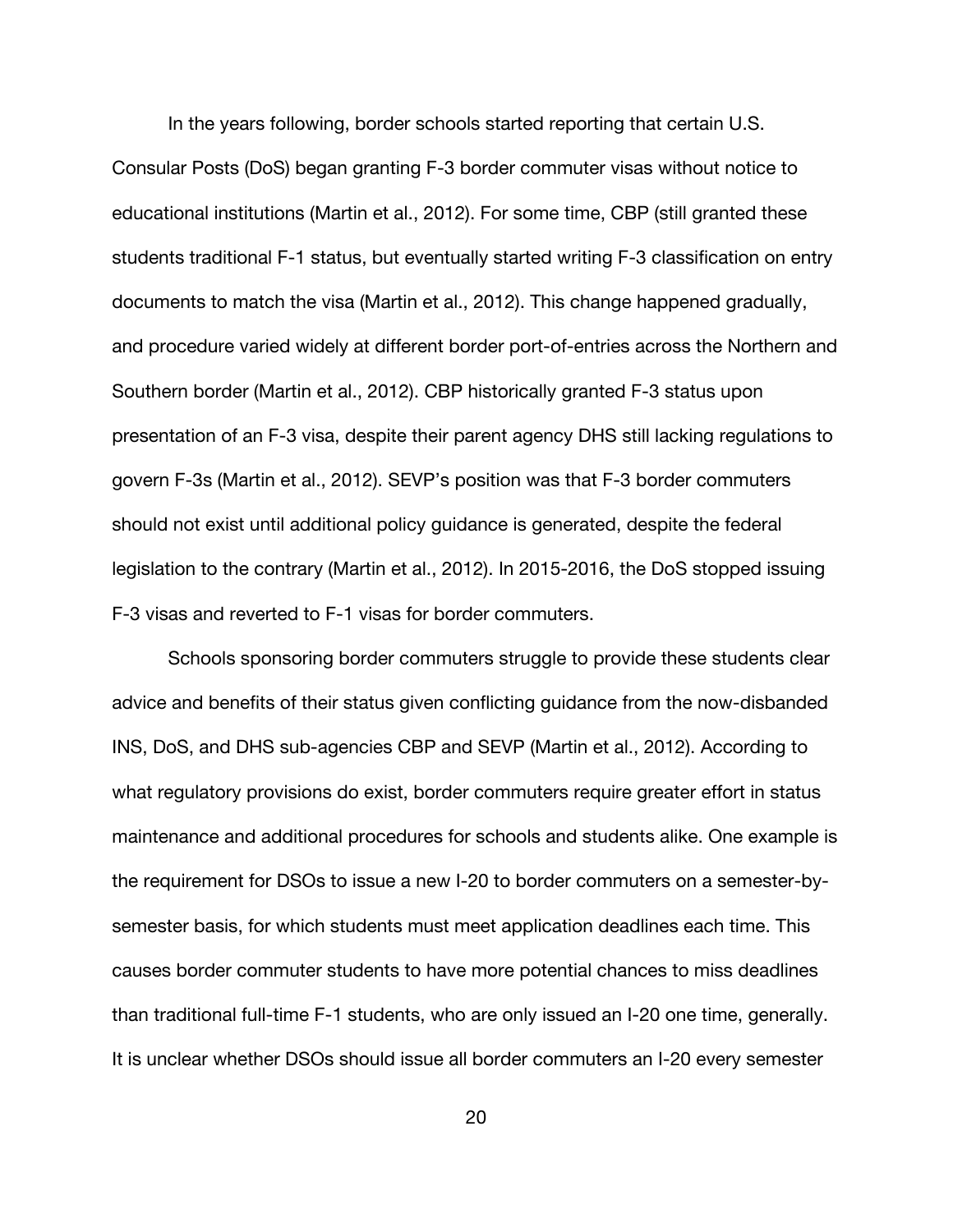or whether this is only required for part-time enrolled students. There are numerous issues associated with the lack of clarity of border commuter policy, which fall outside of the scope of this study.

One clearly established parameter of the border commuter classification is that border commuters may only enroll at a school within 75 miles from a national border (Student Border Commuter Act, 2002). As such, the majority of schools in the United States are not eligible to sponsor border commuters, nor would it be logistically feasible in most cases. Many schools within the 75-mile radius of the Canadian and Mexican borders have just a couple or few border commuters studying at one time. For example, the University of Michigan-Ann Arbor is located about 45 miles from the Canadian border city of Windsor, Ontario. Michigan sponsors under ten border commuters, despite having a total international student population of over 6,000 (University of Michigan, personal communication, 2013). Border University's official border commuter population was around 400 students in Fall 2021, with 868 Mexican nationals overall and 1,313 international students total (CIERP, n.d). This higher proportion at Border University is due to its location in El Paso, Texas, directly adjacent to Ciudad Juárez, Mexico.

However, there are an unknown number of unofficial F-1 full-time international students who also participate in border commuting despite having the regulatory permission to live in the United States. It should be noted that many others participate in border commuting in various other non-immigrant, immigrant, or U.S. citizen statuses. This is discussed later in the section on transborder student research.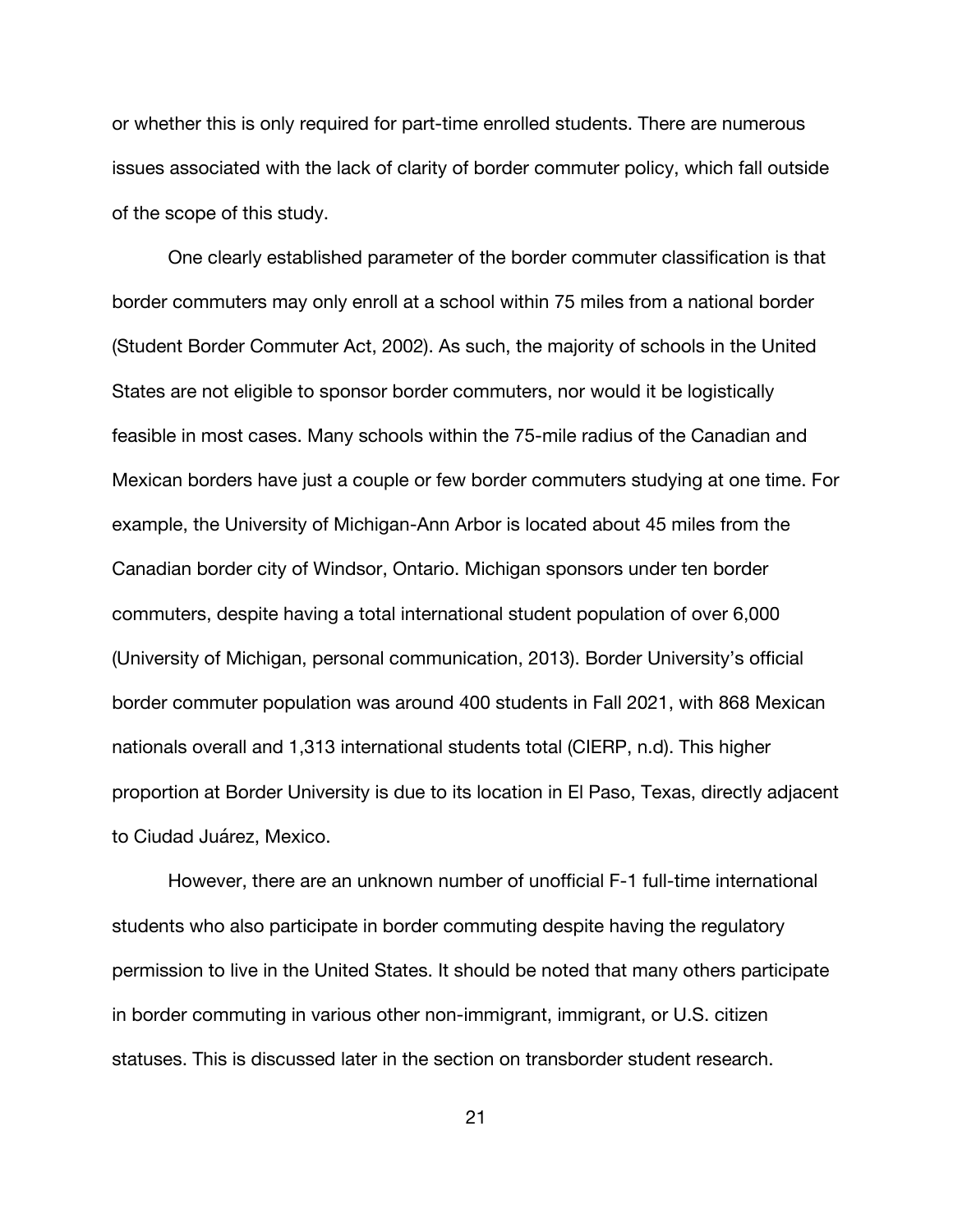### **The Regional Context**

Some basic information about the setting of this study and the educational environment can provide context for why this study is worthy of pursuit. The metropolitan area of Ciudad Juárez and El Paso is called the Paso del Norte region, which loosely translates to the "pass of the north." The Paso del Norte region is "a sprawling transnational urban space [that] swells with over two million people whose livelihoods depend on global manufacturing, trade corridors, and government jobs" (Staudt, 2010, p. ix). Appropriately, many of the regions' community members are migrants or relatives of migrants, migrants from deeper south in Mexico seeking jobs in the maquiladora industry, immigrants who have crossed into El Paso, or migrants to the Chihuahuan Desert from other areas in the U.S. (Staudt, 2010). Residents of the Ciudad Juárez-El Paso metropolitan area share history, desert, growth, and economic ties, "plus the distinctive feature of an international border that divides families, friends, and businesses" (Anderson & Gerber, 2008, p. 1).

In my review of research on the local border context, I highlight the following concepts as relevant to frame why student border commuting exists locally and why there may be inherent difficulty in the experience:

- 1. Interdependence
- 2. Access to education
- 3. Disparity between countries
- 4. Increasing alienation
- 5. Maintaining the borderplex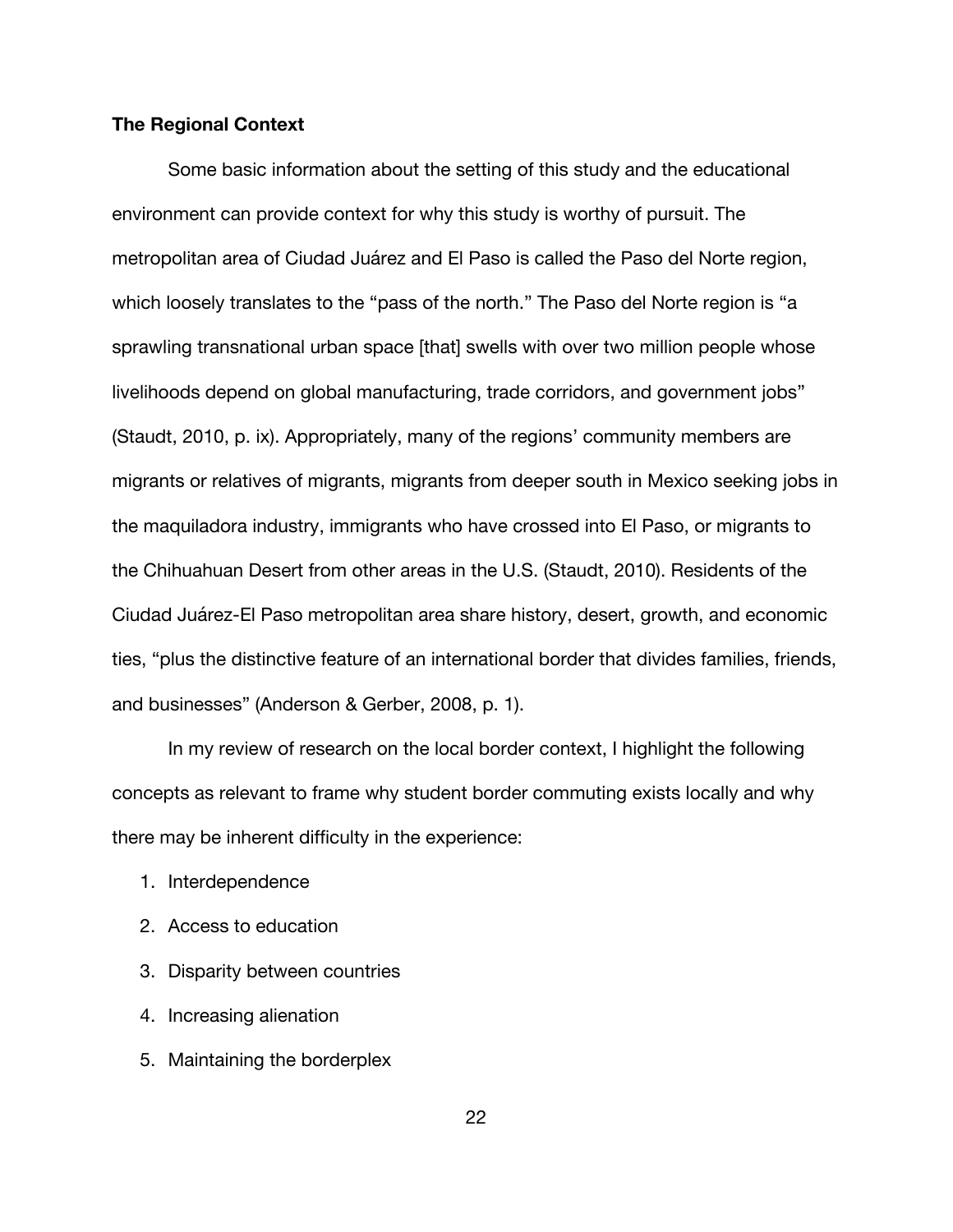### *Interdependence*

Oscar Martínez codifies the Mexico-U.S. borderlands as interdependent (1994), and El Paso and Ciudad Juárez are certainly "a place of 'hybridity.' People cross frequently; bilinguals mix languages; cultural patterns blend and mutate'' (Staudt & Coronado, 2002, p. 29). Many of the residents of both El Paso and Ciudad Juárez maintain strong linkages to both countries, and Martinez called these citizens transnational borderlanders (1994). "Transnational borderlanders…are individuals who maintain significant ties with the neighboring nation…thus their lifestyles strongly reflect foreign influences…for those who are deeply immersed in transborder interaction, foreign links govern central parts of their lives" (Martínez, 1994, p. 60).

Although the cities of Tijuana and San Diego form a larger metroplex than Ciudad Juárez and El Paso, the distance between the two cities is also bigger, and "El Paso has more economic, political, and social interactions with Ciudad Juárez than San Diego has with Tijuana" (Anderson & Gerber, 2008, p. 24). Paso del Norte community members demonstrate "the importance of economics as a motive for engaging in transnational interaction" through commuting to work in the neighboring nation and being "binational consumers" (Martínez, 1994, p. 61).

# *Access to Education*

The border region has lower educational attainment than the rest of the U.S.; however, educational attainment has been significantly increasing in the last 60 years on both sides of the border (Anderson & Gerber, 2008). Public universities educate over half a million students in the binational Paso del Norte region and play a critical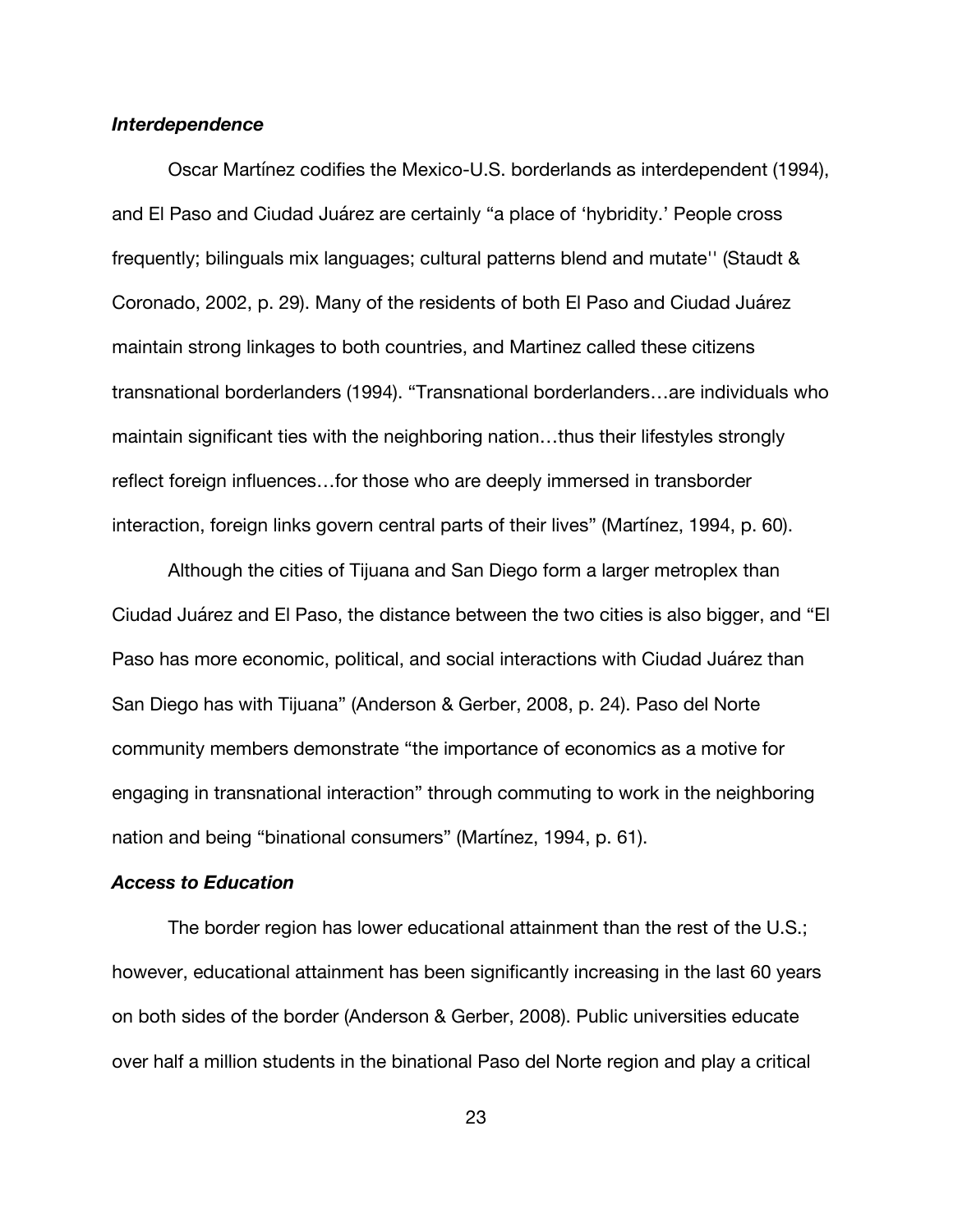role in educating leaders to improve economic and social conditions (Staudt, 2010). The Texas-Mexico border region has lower educational attainment than the rest of Texas and the Mexico-U.S. border is one of the poorest zones in the U.S. (Daly, 2012). At the same time, Daly found that the positive impacts of obtaining education, such as social mobility, are extremely high along the Mexico-U.S. border, regardless of a student's national origin or ethnicity (2012). The Paso del Norte region's economic growth and stability may directly relate to its inhabitants' educational attainment and social mobility, so border commuters are a group that should matter to the local community at large.

Border University is known for its "open-access mission and reasonable tuition costs" as a Hispanic-Serving Institution (González, 2013, p. 7). As Benjamin Sáenz wrote, the campus sits on "the edge of the piece of paper that [is] America" (1992, xi). Border University primarily serves Mexican American students native to El Paso County, but throughout the institution's 100-year history, has placed emphasis on educating citizens of the entire Paso del Norte binational region (Payan, 2010).

Border University's very first graduating class of fourteen students included a Mexican mining engineer, and that tradition has continued, creating economic and social development for the El Paso region, Texas, and Mexico. In the 1970s, Border University created a unique program to coordinate admission and academic advising for Mexican students. In the 1980s, Border University was the first school to implement a Texas-legislated program granting in-state tuition to Mexican nationals who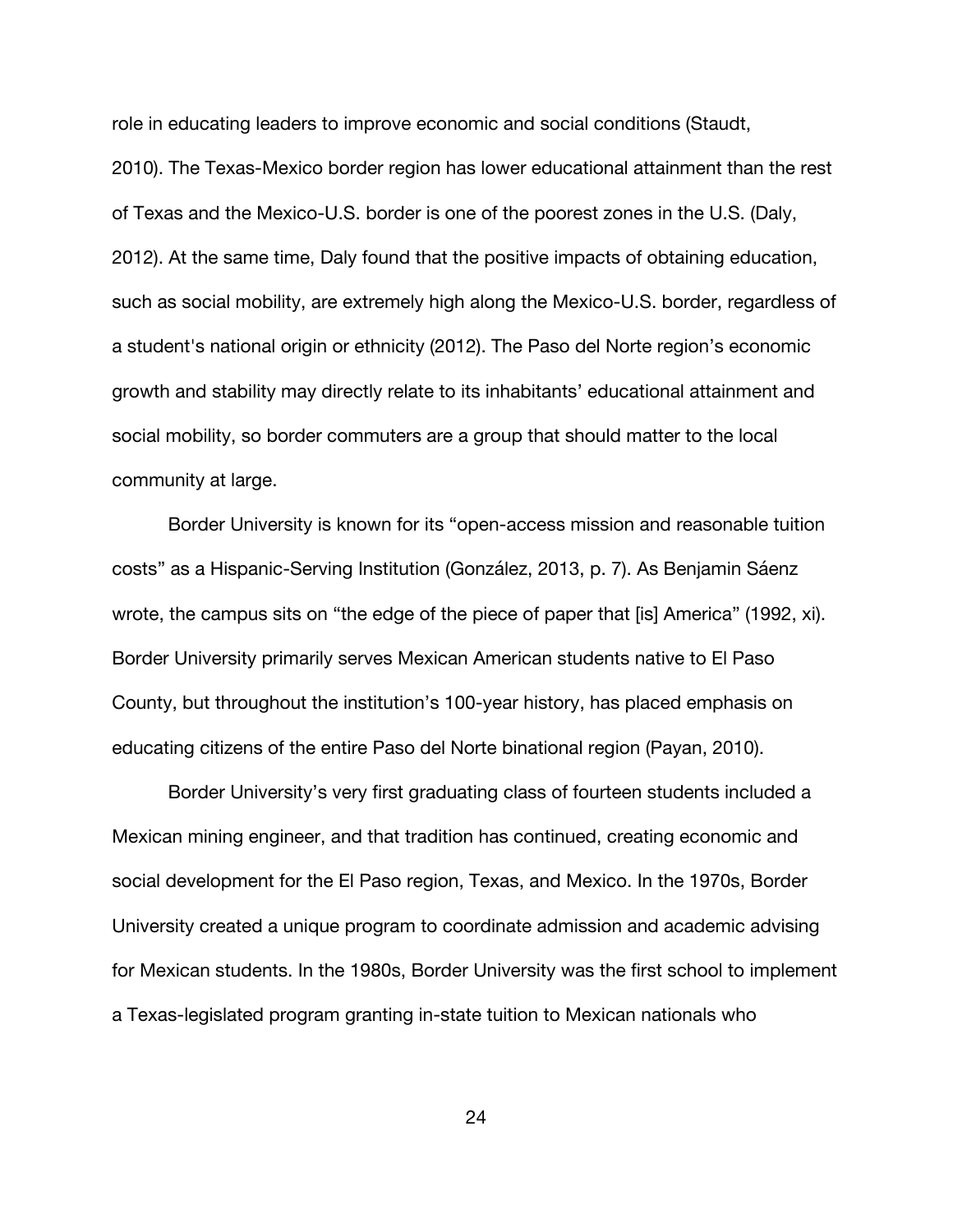demonstrate financial need and remains the heaviest user of this waiver program (Border University Internal Document, 1987).

On the opposite side of the border, the University of Chihuahua opened in 1954 and the Universidad Autónoma de Ciudad Juárez followed in 1973, in addition to a variety of private universities and technological institutes (Anderson & Gerber, 2008). Though higher educational attainment has improved, there is still disparity. Although interdependent and linked in many aspects of culture and lifestyle, borderlanders do not share equal opportunity for post-secondary education.

### *Disparity Between Countries*

One of the largest income gaps between neighboring countries in the world exists between Mexico and the U.S. (Anderson & Gerber, 2008), and yet the interdependence of the region benefits both countries proportionally, albeit asymmetrically (Martínez, 1994). Therefore, the United States benefits more from the binational relationships in the region. Mexico, while benefiting, still does not benefit equally.

While the Texas side is poorer than the rest of the U.S. and the Chihuahuan side is richer than the rest of Mexico, the U.S. and Mexico have one of the biggest income gaps in the world (Anderson & Gerber, 2008). According to some researchers, the disparity between the U.S. and Mexico economies is more substantial than anywhere else in the world (Orraca, Rocha, & Vargas, 2017). "The interactions between the regions that lie on the border, however, help lessen the level of economic disparity and may lessen the effects of poverty on both sides" (Anderson & Gerber, 2008, p.164).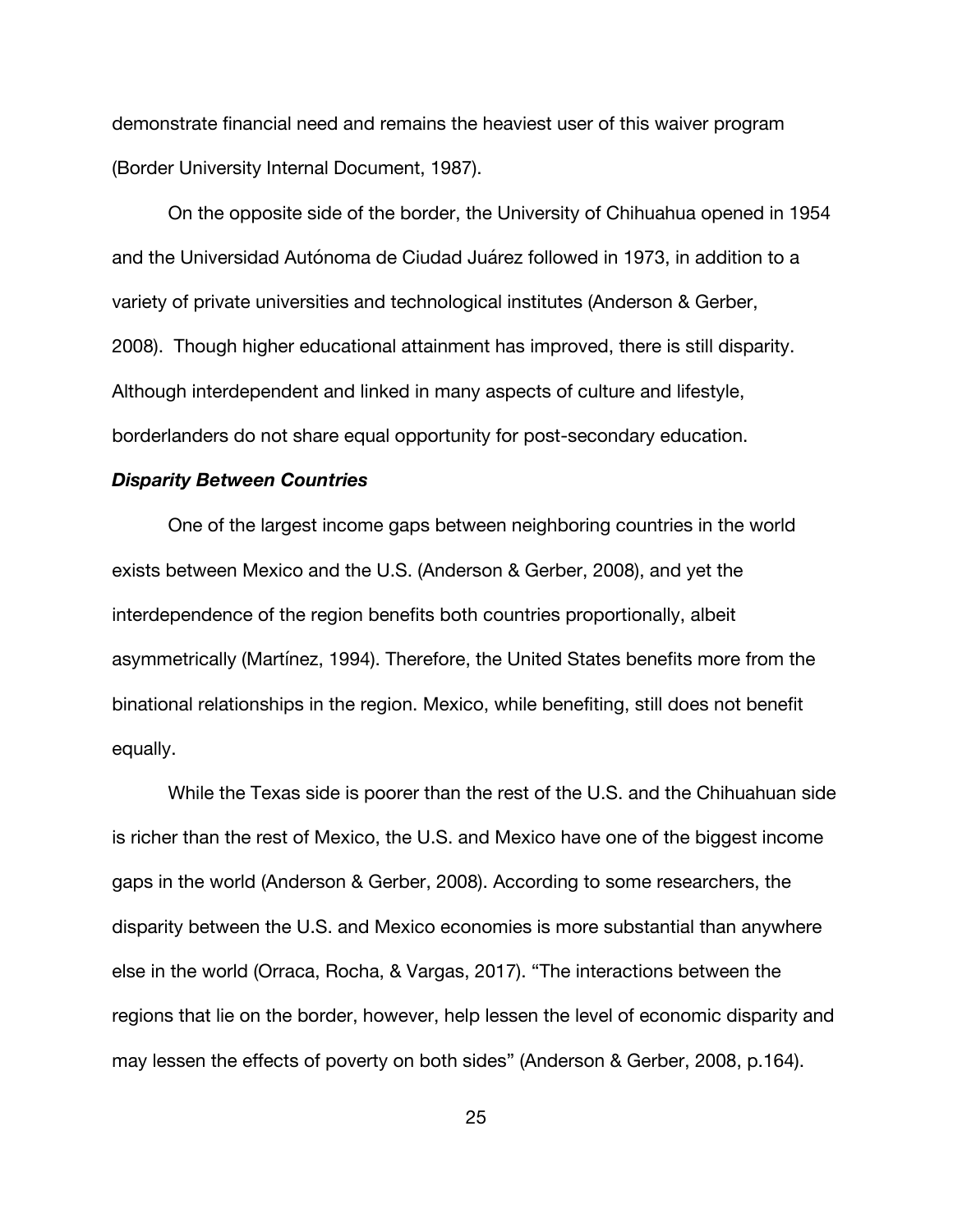Martinez confirms, "The prevalent pattern in binational regions throughout the world has been one of asymmetrical interdependence, in which one nation is stronger than its neighbor and consequently dominates it… while asymmetrical in nature, nonetheless yields proportional benefits to each side (1994, p. 9).

Though the relationship between El Paso and Ciudad Juárez is generally symbiotic and connected, alienation is another aspect of borderland existence. Such alienation could develop from socio-economic disparity, or by demonstrations of police force in the name of national security. In 1979, Mexican writer Octavio Paz stated, "Our countries are neighbors, condemned to live alongside each other; they are separated, however, more by profound social, economic, and psychic differences than by physical and political frontiers" (p. 402). If Paz was still alive, he might now have a different opinion, given dramatic physical changes having occurred at the border in the past decades.

### *Increasing Alienation*

The Mexico-U.S. border marks an edge of territory separating differing legal, economic, and political systems (Jones, 2012). The primary function of the border is to control interactions between people and keep people in particular spaces (Martinez, 1994). Over the past several hundred years, the border function has shifted from the archaic purpose of defensive lines to guard a settlement, with spaces of unclaimed or disputed territories in between, to "sites for preventing the movement of undesired people" (Jones, 2012, p. 9).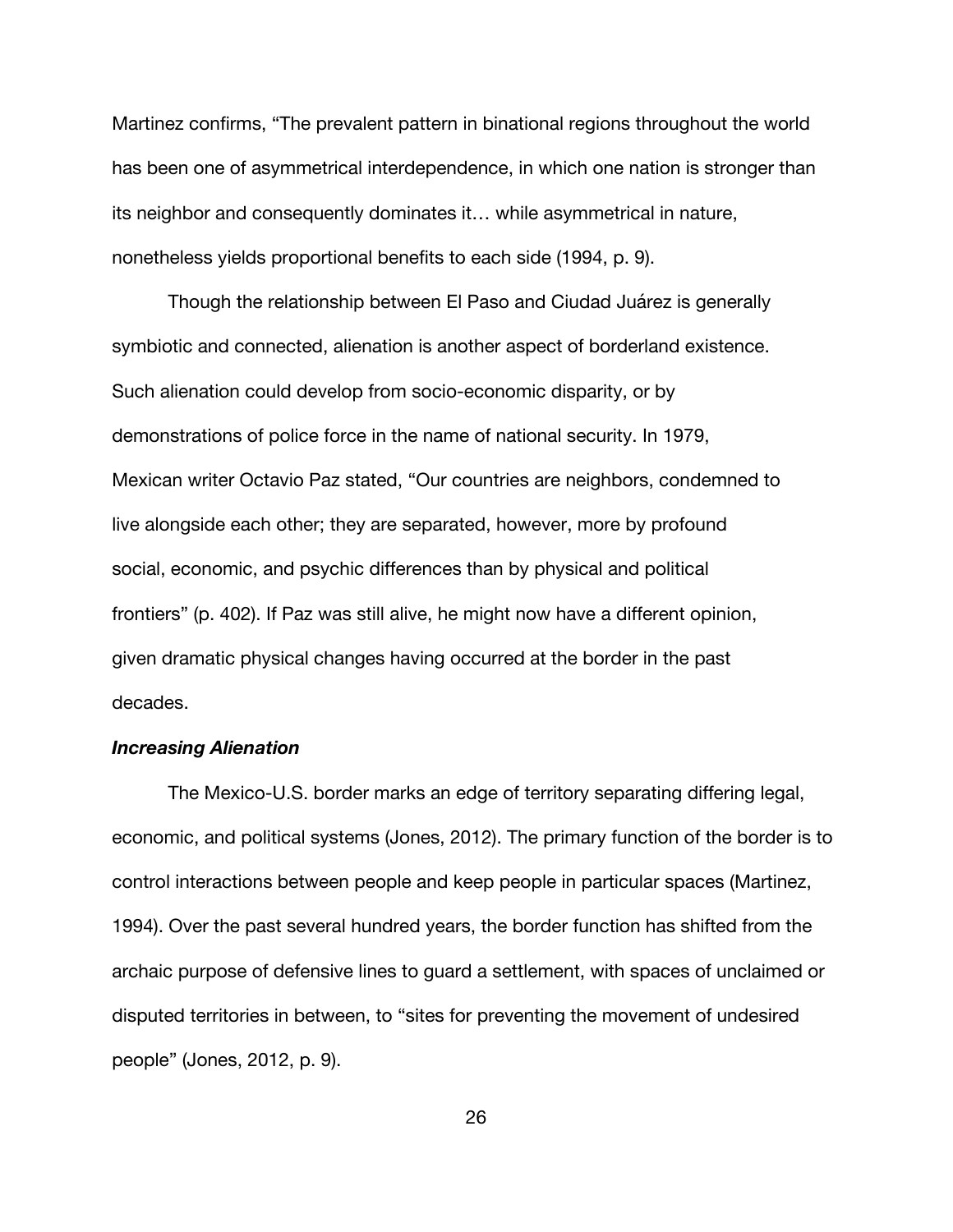The 2,000-mile border between Mexico and the U.S. was established in 1848 and has been adjusted several times thereafter in favor of the U.S. (Jones, 2012). Before the U.S. Border Patrol came to be in 1924, movement across that border was relatively unrestricted. In 1965, a major U.S. immigration reform required visas for entry. Undocumented individuals are those who either entered the U.S. without documentation or overstayed the legal window of stay provided to them upon an entry with a visa. In 1986, additional reform imposed more requirements and sanctions for entry violations, overstay, or employment of an undocumented worker. Then, in the 1980s and 90s, the Border Patrol executed aggressive operations to control flows of drugs and immigrants (Jones, 2012). However, this past incremental growth in enforcement was minor in comparison to the policy initiatives after September 11, 2001, when security and inspection efforts increased dramatically (Anderson & Gerber, 2008).

In 2001, following the attacks on the World Trade Center and Pentagon, President Bush signed a law to create a new Office of Homeland Security, which soon became the Department of Homeland Security (DHS). In 2002, DHS took over the former function of the INS, subsumed several other agencies under its umbrella, implemented the SEVIS system to track international students and scholars, and the US-VISIT program to track exit and entry of foreign nationals. The reason the SEVIS system was implemented was because one of the nineteen hijackers had entered on a student visa. Eighteen of the nineteen entered on tourist visas.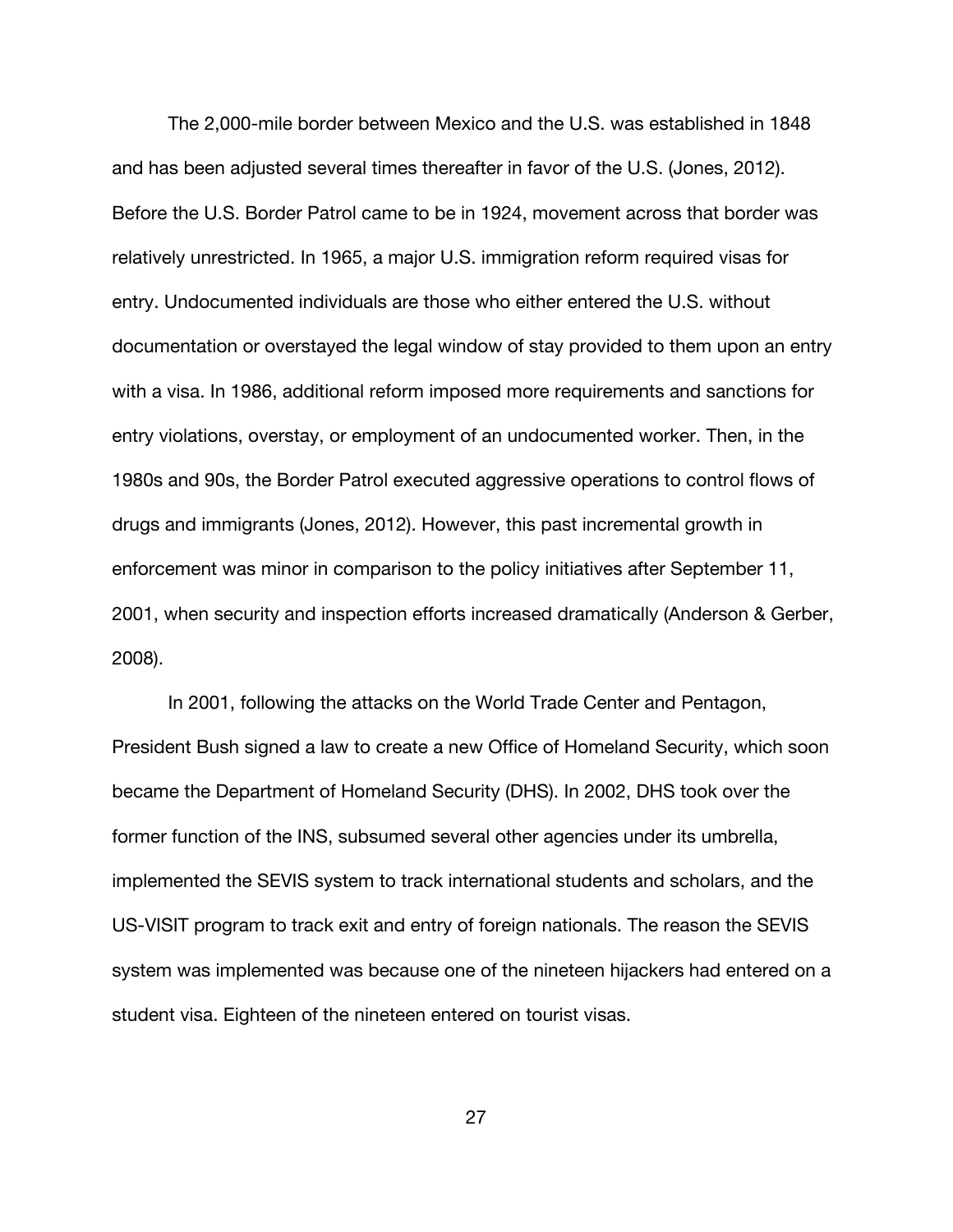The former Border Patrol became Customs and Border Protection (CBP), under Immigration and Customs Enforcement (ICE) within DHS. "Funding for the Border Patrol increased from \$268 million in 1986 (in constant 2002 dollars) to more than 1.6 billion by 2002, while staffing over the same period rose from 3,628 to 11,663" (Anderson & Gerber, 2008, p. 213). This brought about additional militarization in the Paso del Norte Region. The Secure Fence Act of 2006 established a literal wall dividing the El Paso-Juárez border, as well as other sections of the entire Mexico-U.S. border. It forced all movement in the Paso del Norte region to the five port-of-entries on bridges over the Rio Grande, "however, the immigration checkpoints at the bridges were not updated to accommodate the increased traffic, which results in routine waits of two or three hours" (Jones, 2012, p. 106). Then the 2009 passport requirement for U.S. citizens visiting Mexico emphasized, "that it is law enforcement agencies that impose all sense of order in the region and determine who can move where, when, and how" (Payan, 2010, p. 237). By now, "the fuzzy frontier in the 1800s between the newly emergent sovereign states of Mexico and the United States - which was still fuzzy between Juárez and El Paso through the 1990s - is hardened and demarcated" (Jones, 2012, p. 124).

The estimated 35% effective control that CBP has attained through its heightened border policing is the most expansive government presence on the border ever (Jones, 2012). Is it worth it? Now in the Paso del Norte community, industry and economy enjoy somewhat more freedom than people do. "This turns the border into an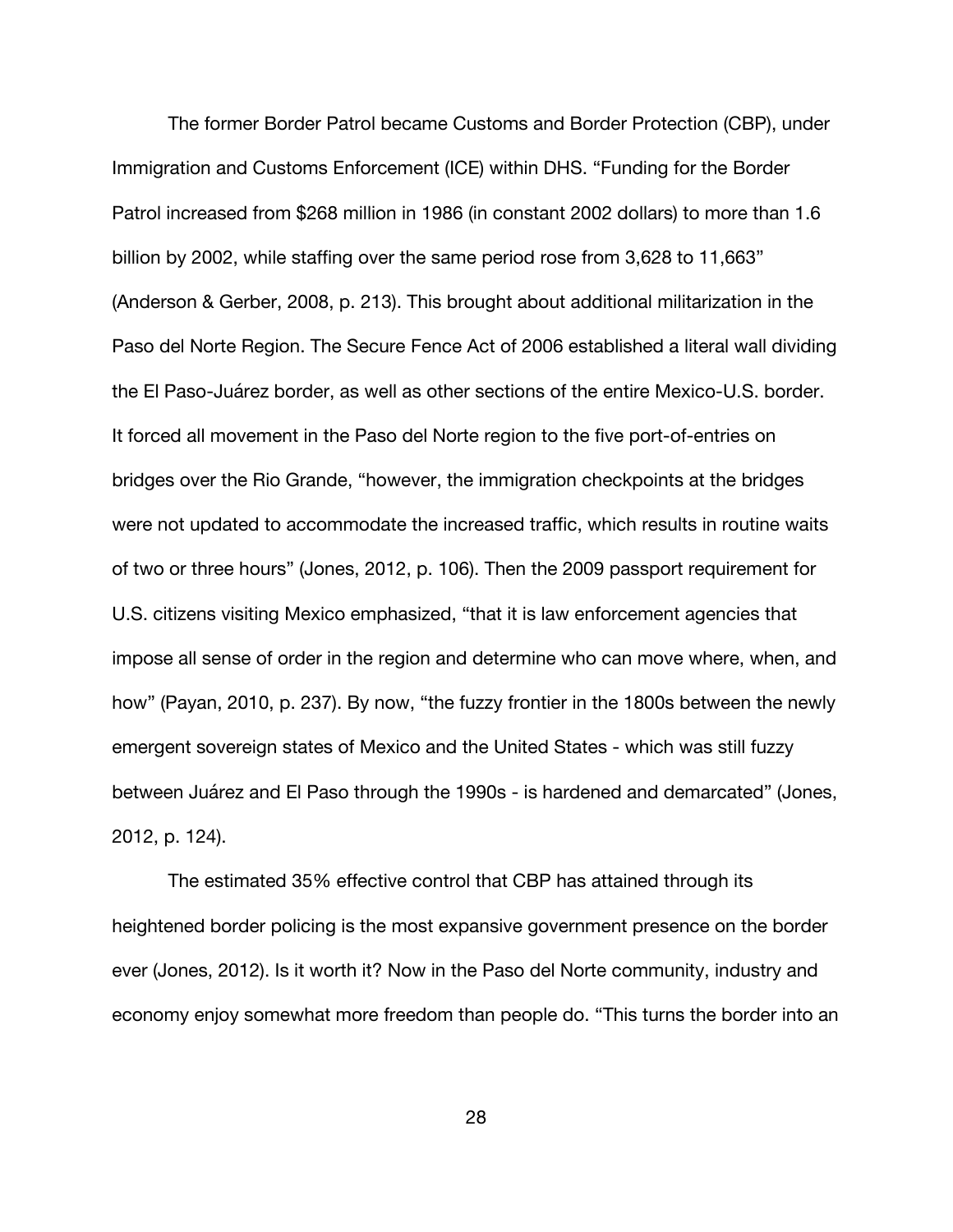'open' border for global economic interests of the maquiladora industry but into an increasingly 'closed' border for the local binational community" (Payan, 2012, p. 228).

Additional scholars have explored policing elements of the Mexico-U.S. border. Border policy may "facilitate mobilities for some, while delaying, intercepting or otherwise immobilizing others" (Helleiner, 2012, p. 101). People of color regularly experience policing and suspicion of their wrongdoing based on race, particularly in the border context (Helleiner, 2012). Potential reasons for heightened suspicion of Mexican students and workers crossing the border is the assumption that they pose a threat to U.S. labor and educational systems (Vargas-Valle, 2011). The racialized policing phenomenon at the border should negatively influence Mexican international student border commuters.

#### *Maintaining the Borderplex*

Because of the increased restrictions in cross-border travel, the symbolic and practical distance between Juárez and El Paso has increased (Anderson & Gerber, 2008). The border fence now forces all movement to the bridges with long wait times. Long delays and increased violence in Juárez resulted in El Pasoans no longer traveling to Juárez, and Juárenses traveling to El Paso less frequently (Jones, 2012).

Most of the population in El Paso opposed the border fence construction and "continues to propose alternative approaches to immigration that emphasize shared connections between the United States and Mexico" (Jones, 2012, p. 104). The El Paso County government joined a lawsuit against the Border Fence Act, later dismissed. In 2013, the state Representative successfully lobbied for a bill that would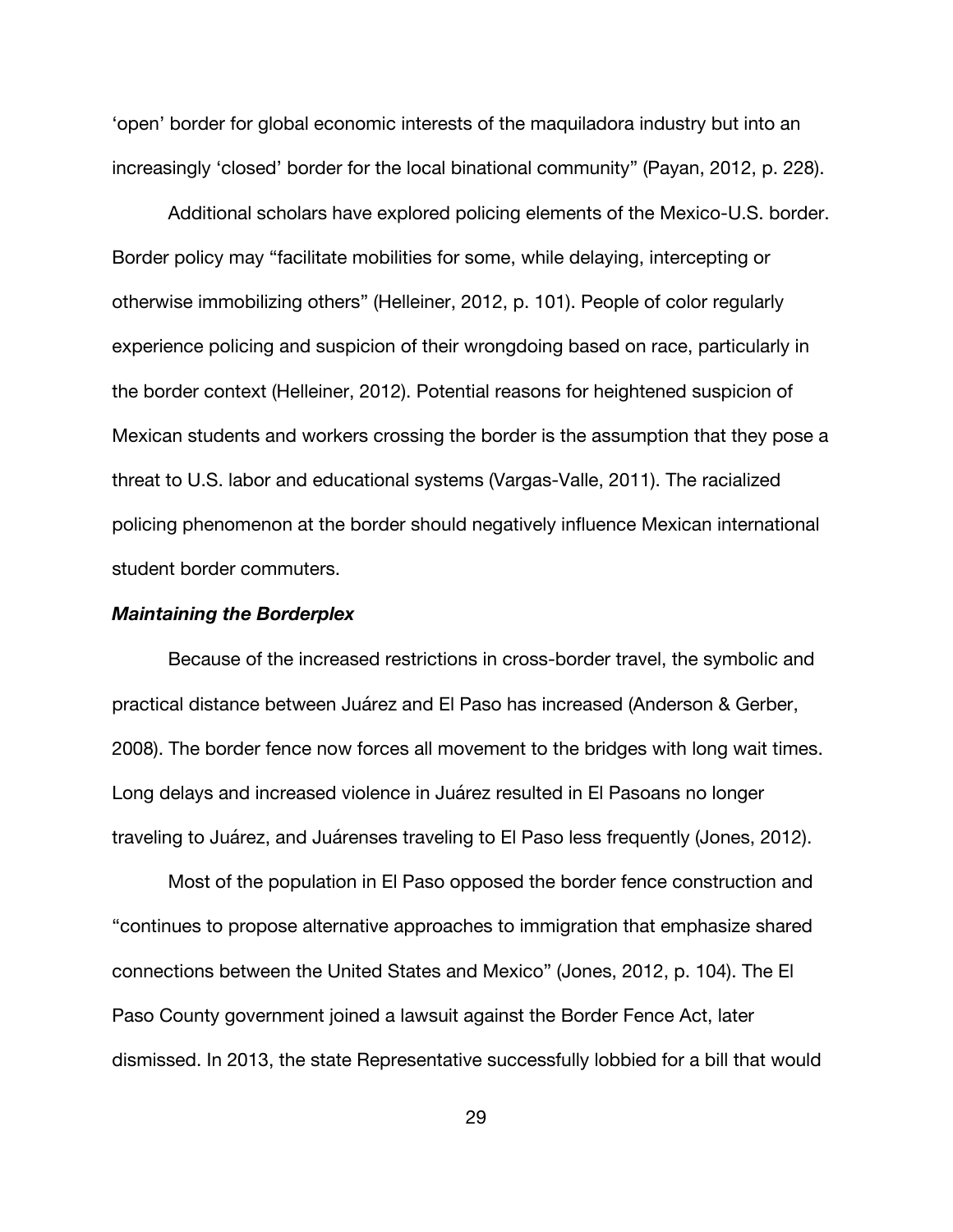allow local businesses to provide additional resources to DHS in order to lessen border wait times.

Bridges now have express options for travelers who can afford to pay for a program called SENTRI which currently costs \$122.25 USD and can require several months processing time (U.S. CBP, 2021). SENTRI provides commuter access to a shorter line and expedited review. But those who cannot afford this program, or are deemed ineligible based on SENTRI program requirements regarding background history, have no expedited options.

The community on the border knows that the region suffers from increased policing, since the cost of moving goods and people across the border significantly increases and inhibits efficient economic and social functioning. "The application of inspections and technologies that slow crossings hurts a substantial proportion of the exchange benefiting both sides of the border and severely limits the gains from Mexico-U.S. economic integration" (Anderson & Gerber, 2008, p. 216). However, despite the government's costly attempts to increase security and stop undocumented migration flows, the Mexico-U.S. border is still the most traveled in the world, with both illegal and legal crossings (Jones, 2012).

Security measures now in place may even have an adverse effect. "Congested crossings and long border waits create so much background noise and chaos that it becomes harder to detect the presence of security threats or criminal elements" (Anderson & Gerber, 2008, p. 219). Mayor John Cook of El Paso candidly echoed this concern (Jones, 2012). Border Colleges' border commuter students experience the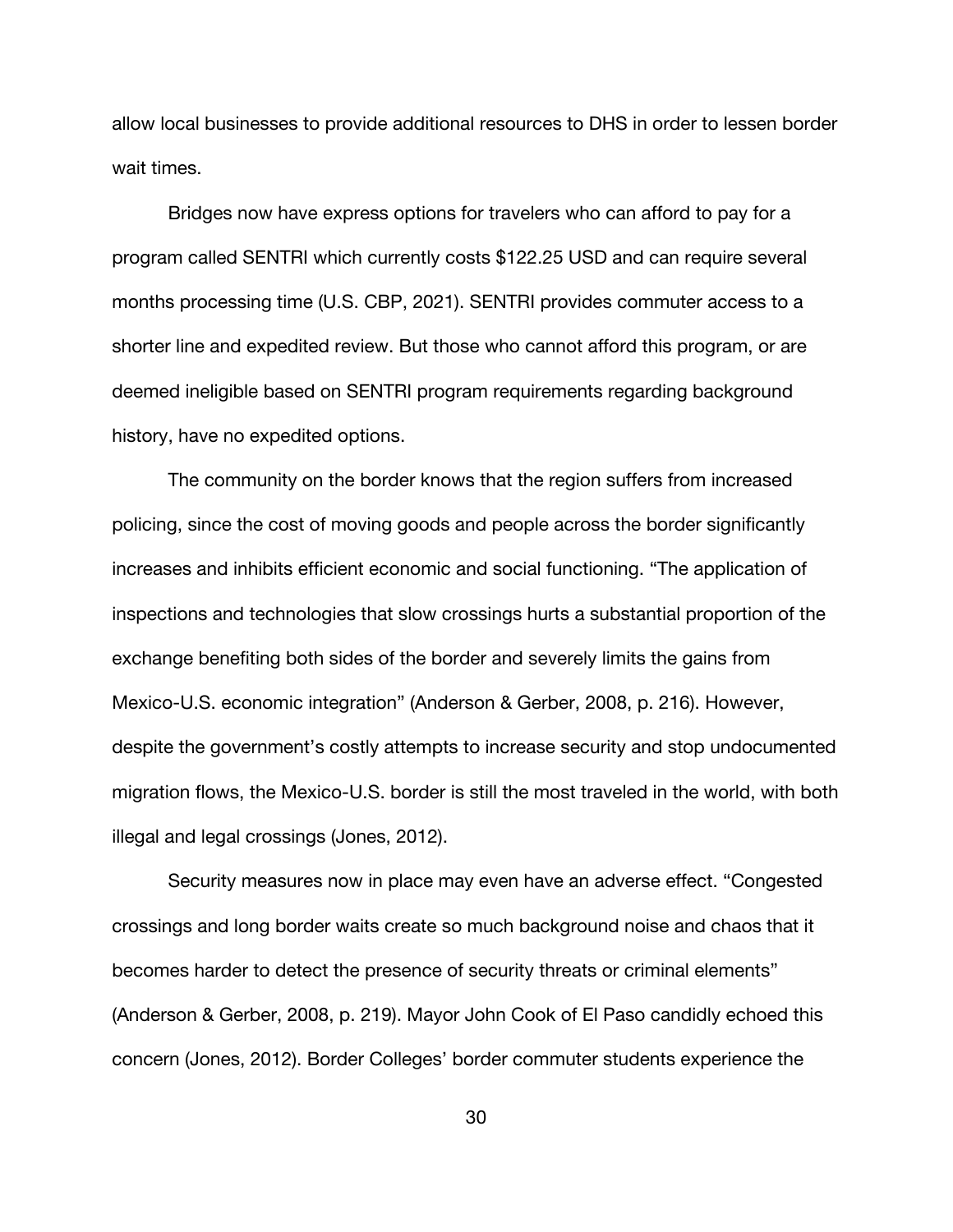border environment daily to attend school. What effect does their experience crossing between two nations daily have on their student experience?

#### **Transborder Commuters**

Students, teachers, and researchers situated in and navigating frontera (borderland) communities are *transfronteriza/os* (border crossers). Each is fluent in different types of border crossings and these multiple crossings, whether physical or metaphorical, shapes their identities, lives, perspectives, and actions (Fránquiz and Ortiz, 2017, p. 111)

There is a body of research that explores border commuting, or *transborder* activity, or experiences of *transfronterizos*, *transfronteriz@s*, or *transfronterizx*. However, none of the research directly addresses the experience of international student border commuters. Below is some of the relevant work done in this area, summarized up to the time of my data collection (June 2016).

In 2003, Bae analyzed transborder activity in Tijuana-San Diego, which is the first instance I found of the term (2003). The researcher stated the region has received "little national or international attention, apart from studies by local scholars" (Bae, 2003, p. 463). Bae concluded the border is "quite porous, especially for work and shopping, but less so than the past" (Bae, 2003, p. 475). Bae does not mention students, except when stating that some people violate tourist or student visas in order to commute to work.

In 2006, Chávez Montaño appeared to be the first to specifically explore the transborder student commuter experience. In this Master's thesis, 40 people were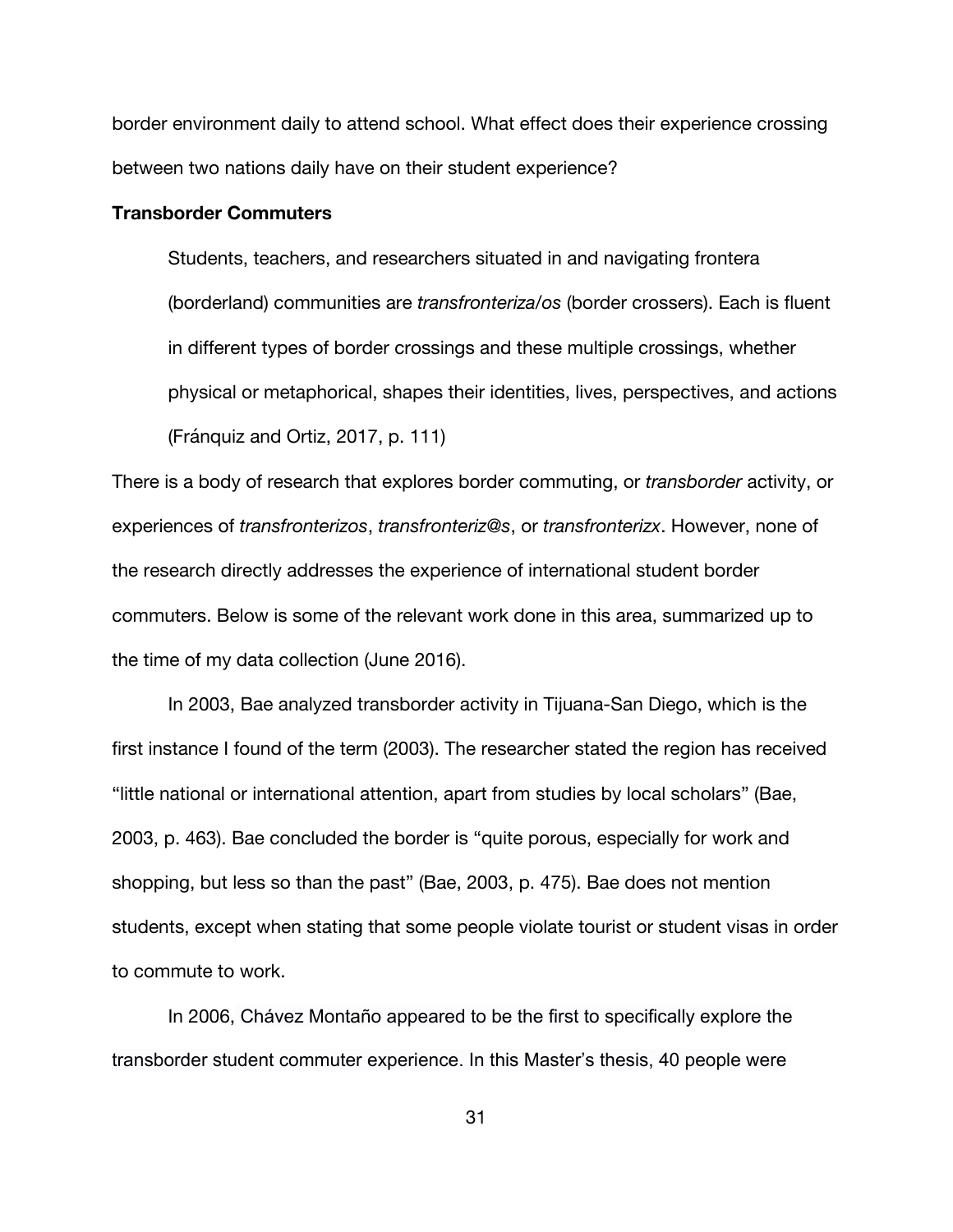surveyed and 40 were interviewed, some being current high school and college students and others were former students, ages 15 to 36. We know the majority of the participants were born in the U.S., which means they have U.S. citizenship, but it is not clarified whether others were non-immigrants. Chávez Montaño said that transborder students develop social ability to exist in both spaces of Mexico and the U.S. (2006). More specifically, the subjects develop cultural capital through socializing in Tijuana, and pursuing academics in San Diego (Chávez Montaño, 2006).

In 2007, Relaño Pastor built on this research and analyzed identity development in transborder students in the Tijuana-San Diego area. Relaño Pastor conducted 40 interviews with *transfronterizo* high school students, who were defined as holding "legal status as U.S. citizens, either by birth or naturalization, and this provides them with the territorial flexibility to reside in both sides of the Tijuana-San Diego border" (Relaño Pastor, 2007, p. 264). The majority of the students lived in San Diego at the time of the interview. Relaño Pastor documented the "emergence of a transforming border identity that challenges exclusive ethnic and cultural identifications" (p. 265). She also found that the "cultural capital they accumulate in terms of bilingual skills, the knowledge of two sociocultural realities as well as their educational experiences across the border allow them to move at ease both in Mexico and the United States" (Relaño Pastor, 2007, p. 274).

In 2010, an essay by Bejarano explored the experience of students in Columbus, New Mexico who crossed the Mexico-U.S. border. The students profiled deal with "ritualized violence" of the Mexico-U.S. border crossing, describing the "checkpoint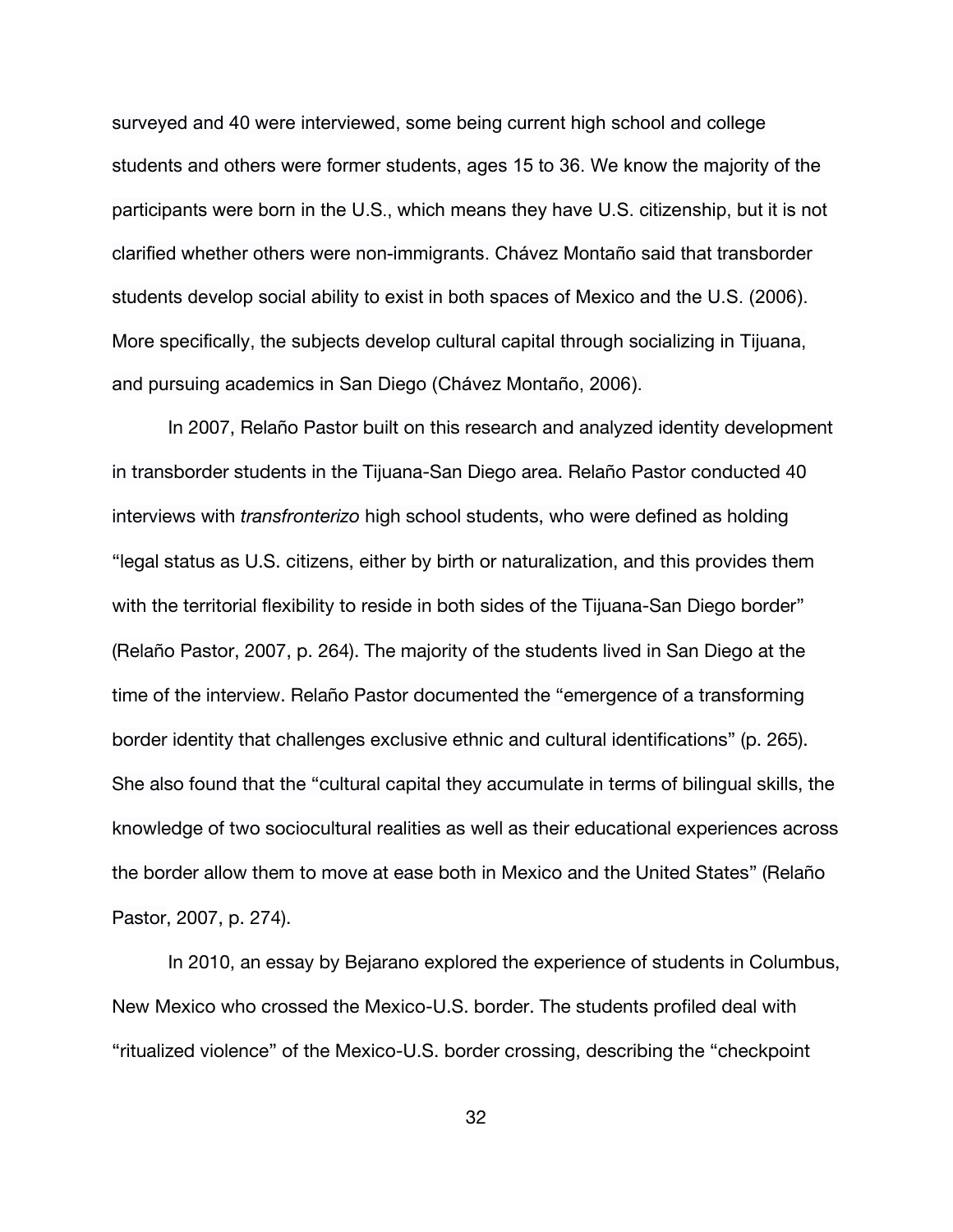interrogations, citizenship probing questions, vehicle and document inspections, merchandise checks by federal agents, and ID background checks by scanning passports and processing drivers' licenses" (Bejarano, 2010, p. 395). Bejarano reported on the "infringement of human and civil rights through 'border inspections' as these young people are surveilled, inspected, harassed, and transformed into policed border citizens" (2010, p. 2). She argued that the students are "resilient and resourceful enough to manage these obstacles" (Bejarano, 2010, p. 393).

The students Bejarano profiled are U.S. citizens and permanent residents living inside the U.S. while studying in the U.S. The experience she wrote about is the border crossing to visit family in Mexico while residing in New Mexico. The crossing is the reverse of the Paso del Norte Border Colleges' international student border commuters, who live in Mexico and cross to attend school. Similarities in the interaction while entering the U.S. may exist. However, status differences between non-immigrant border commuters and those who have permanent permission to reside in the U.S. could result in diverging treatment in border processing.

Also in 2010, a master's thesis by Cordova explored the experience of transborder commuters in the San Diego-Tijuana metroplex. Cordova defined them as:

Transborder commuters or transmigrants constitute a unique population in border regions that have access to both countries, move between two distinct social, economic, cultural and political systems, who experience border policies and the fortification of the state on a frequent, sometimes daily basis (Cordova, 2010, p. 1-2).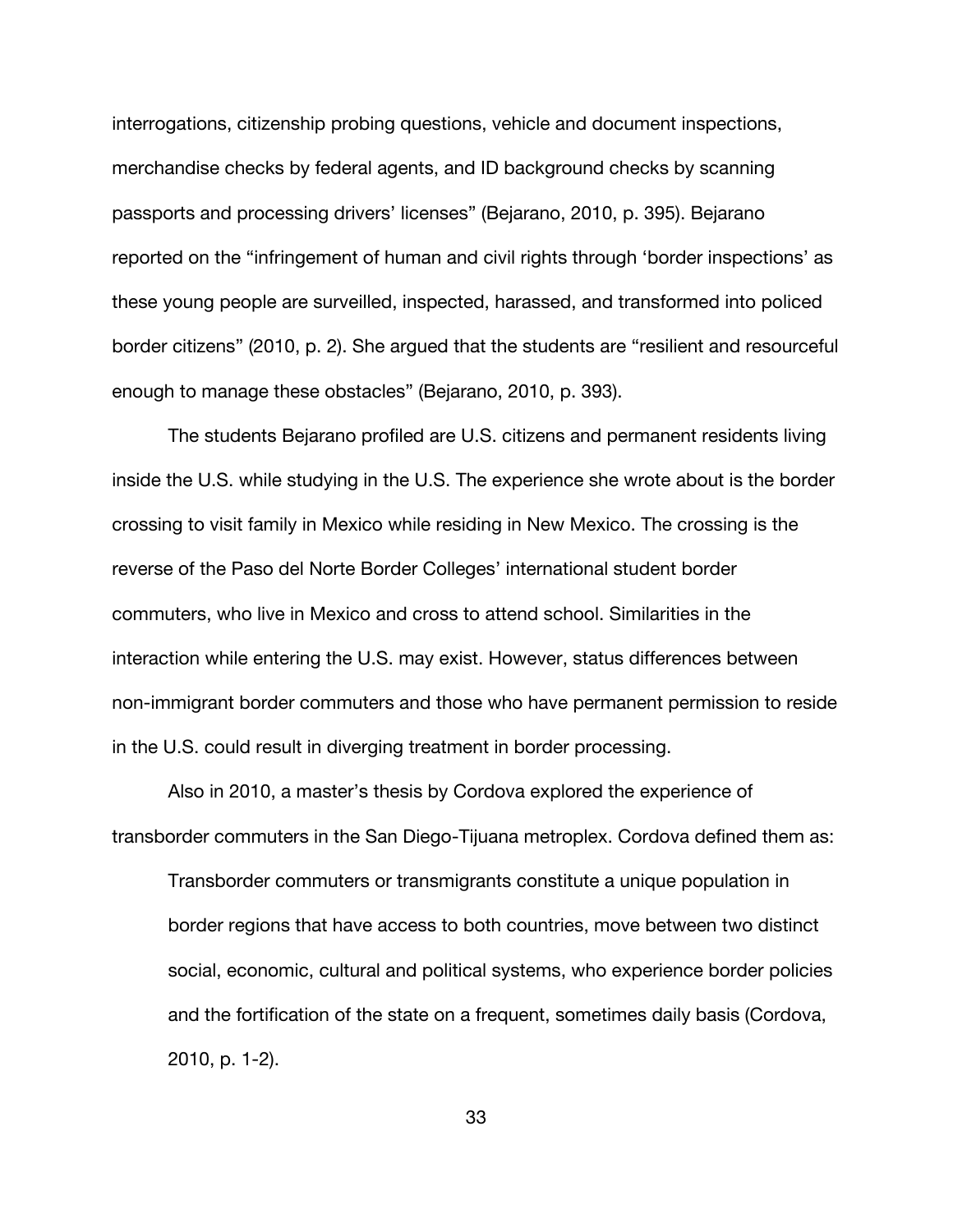Cordova conducted six oral histories with people commuting between Tijuana to San Diego and one with an undocumented person in the area. Two of her interviewees were transborder students, but with U.S. citizenship, who may or may not have the same experience as international student border commuters.

In 2012, de la Piedra and Araujo published two articles about transborder students' "funds of knowledge" that are used to navigate elementary school in El Paso, Texas. According to de la Piedra and Araujo, educators should rid themselves of "deficit views" of transborder students, and rather that "Mexican children bring a rich array of linguistic practices and cultural resources that schools should acknowledge and benefit from" (2012, p. 710)

In 2013, Rodríguez and Curlango Rosas surveyed 31 border crossers from their organization, the Universidad Autónoma de Baja California in Mexicali, about their emotions while crossing. These border crossers went shopping across the Mexico-U.S. border, presumably to Calexico. They found that "commuters express boredom, stress and feeling that they are wasting time which they could otherwise employ to a better end. Others express feelings of frustration and powerlessness while waiting to cross" (Rodríguez & Curlango Rosas, 2013, p. 38). It is unspecified what immigration status these participants held, but I can hypothesize that international student border commuters may feel similar emotions.

Also in 2013, a Master's thesis by Falcón Orta explored identity development in twelve transborder college students in San Diego. Falcón Orta referred to Relaño Pastor's 2007 definition of these students being U.S. citizens. She found that there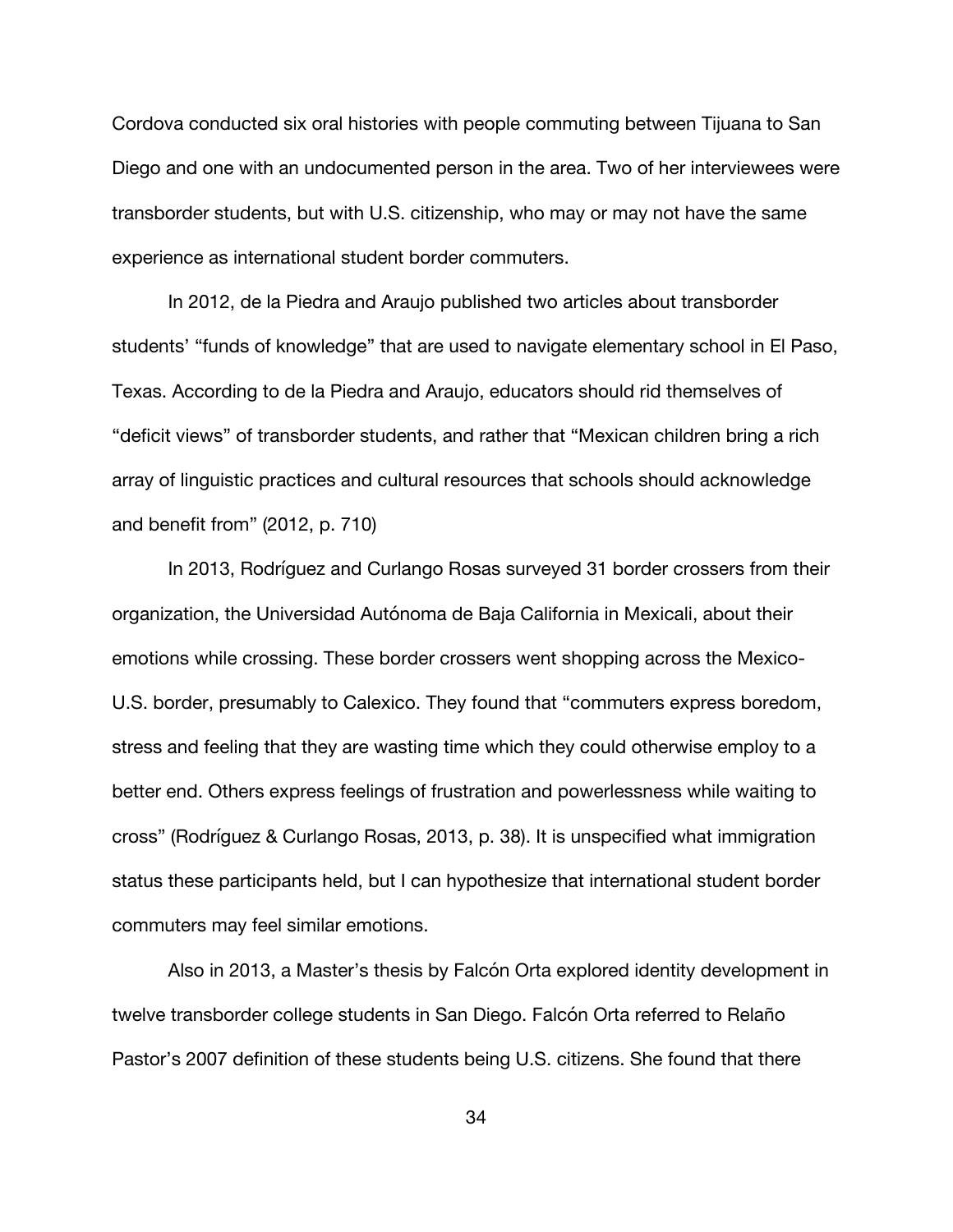were two factors at play in development of a hybrid identity as a transborder student, 1) "Coping with Obstacles through Unity; and 2) "Adapting to Obstacles" (Falcón Orta, 2013, p. 76).

In 2015, Orraca Romano studied the differences between the Mexican-born population that resides and works on the U.S. side of the border region, and Mexicanborn commuter workers who live in Mexico but work in the U.S. Using census data from both Mexico and the U.S., Orraca Romano showed that from 2000 to 2010 there was a substantial decline in the number of cross border workers (2015). Results also showed that the immigrant workers were younger, more educated, and more likely to be in high-paying jobs (Orraca Romano, 2015). While this research did not address transborder students, it is the first quantitative study of transborder activity I found.

In 2016, Tessman's dissertation looked at the experiences of seven U.S. citizen K-12 border commuter students and nine parents in Arizona and revealed language disconnects between school and home. Using Furman's ethic of community and Yosso's community cultural wealth, Tessman suggested that "educational leaders could create communal process at schools to build the capacity of teachers and parents to create relationships and shared cultural competencies" (2016, p. 9). While parents may not be as critical at the Border College level, it is important that Border Colleges listen to international student border commuter needs, both academic and non-academic.

Also in 2016, Tannenhaus's dissertation focused on the educational experiences of eight U.S. citizen transborder students, attending a public high school in South San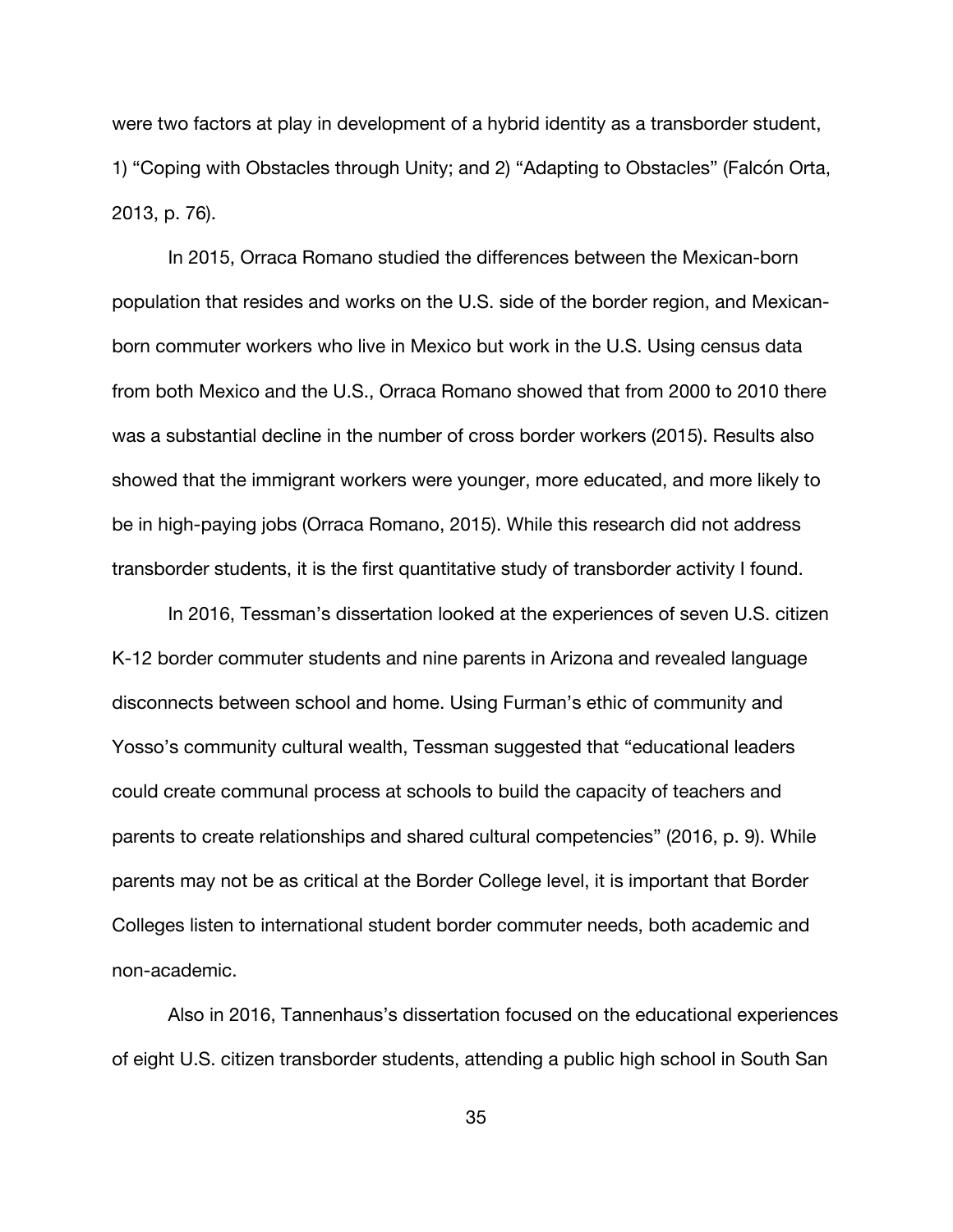Diego. In the qualitative study, Tannenhaus used social capital theory in focusing on social ties and peer groups helping to explain high school course selection, success in high school, fulfillment of college prerequisites, and admission to college (2016). Identity development, social capital and community cultural capital are clearly wellsupported in prior transborder literature. How does the experience of international student border commuters relate or differ?

These studies of transborder students serve to inform of prior work in the area before my dissertation data was collected. Later, I will discuss some recent studies that occurred after my data collection in Chapter 5. These post-study advances are used as discussion context for my study analysis. A final section below discusses how student development theory relates to this study.

### **Student Development Theory**

Plenty of research and discussion in higher education focuses on retention of students. Although efforts are made at higher education institutions to improve retention, studies have shown enduring rates of attrition (Reason, 2009). Border commuter students may experience factors that increase their risk of stopping out temporarily or dropping out entirely. Studies about persistence have not addressed border commuters and potential unique influences about their success. Retention is an organizational phenomenon, while persistence is an individual phenomenon, although these terms are often erroneously used interchangeably (Reason, 2009). Most literature on persistence and retention assume graduation is the ultimate goal, but research focuses on within-year or next-year persistence as well as graduation (Reason, 2009).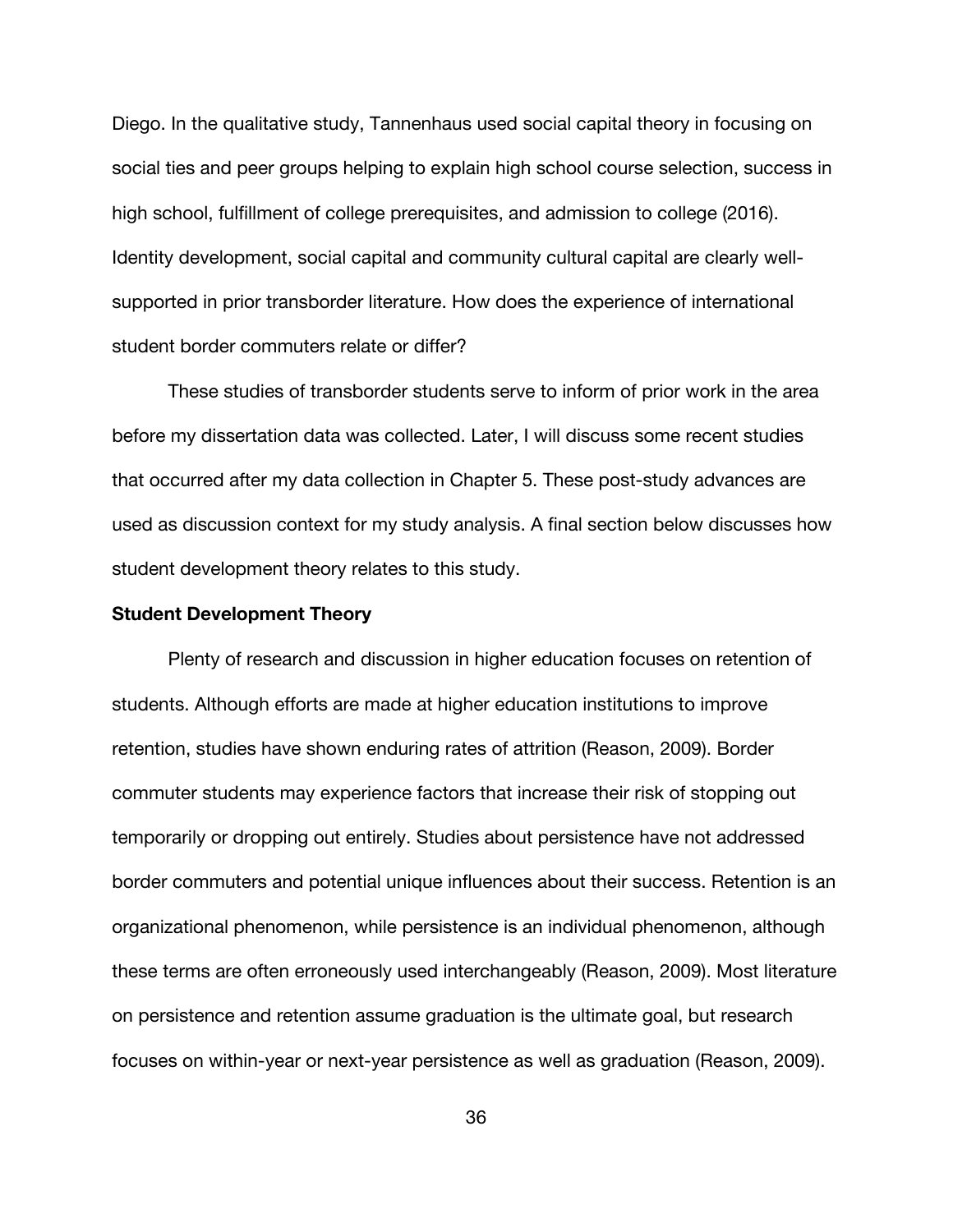Student socioeconomic status and income background are significantly related to college persistence, more clearly than racial, ethnic, and gender differences (Pascarella & Terenzini, 2005). There are other factors that may relate to persistence for Mexican-U.S. border commuters, but socioeconomic difficulty may be one possible commonality. Kuh suggested that higher education institutions are responsible to shift culture to engage students towards persistence (2005). This student development framework gives me ideas as to what questions are important to ask about student academic experiences and why they may have persisted, stopped, or dropped out of higher education at Border Colleges. Therefore, some findings from this study may be useful to the administration's attempts to guide individual students to persist in higher education on the Mexican-U.S. border.

Because external pressures from the commute are likely to affect border commuters' ability to achieve through intrinsic motivation alone, schools like Border Colleges, that place high value in providing education to the binational border population, must provide the support for commuter students based on their unique cultures. Magolda explored collaboration in education between different cultures. The researcher found that educators must "provide border crossers with the technical, political, and cultural frameworks to support these efforts once they cross into new territories" (Magolda, 2001, p.357). While Magolda's study of border crossers was about metaphorical crossing rather than physical, it may apply to Border Colleges' border commuters.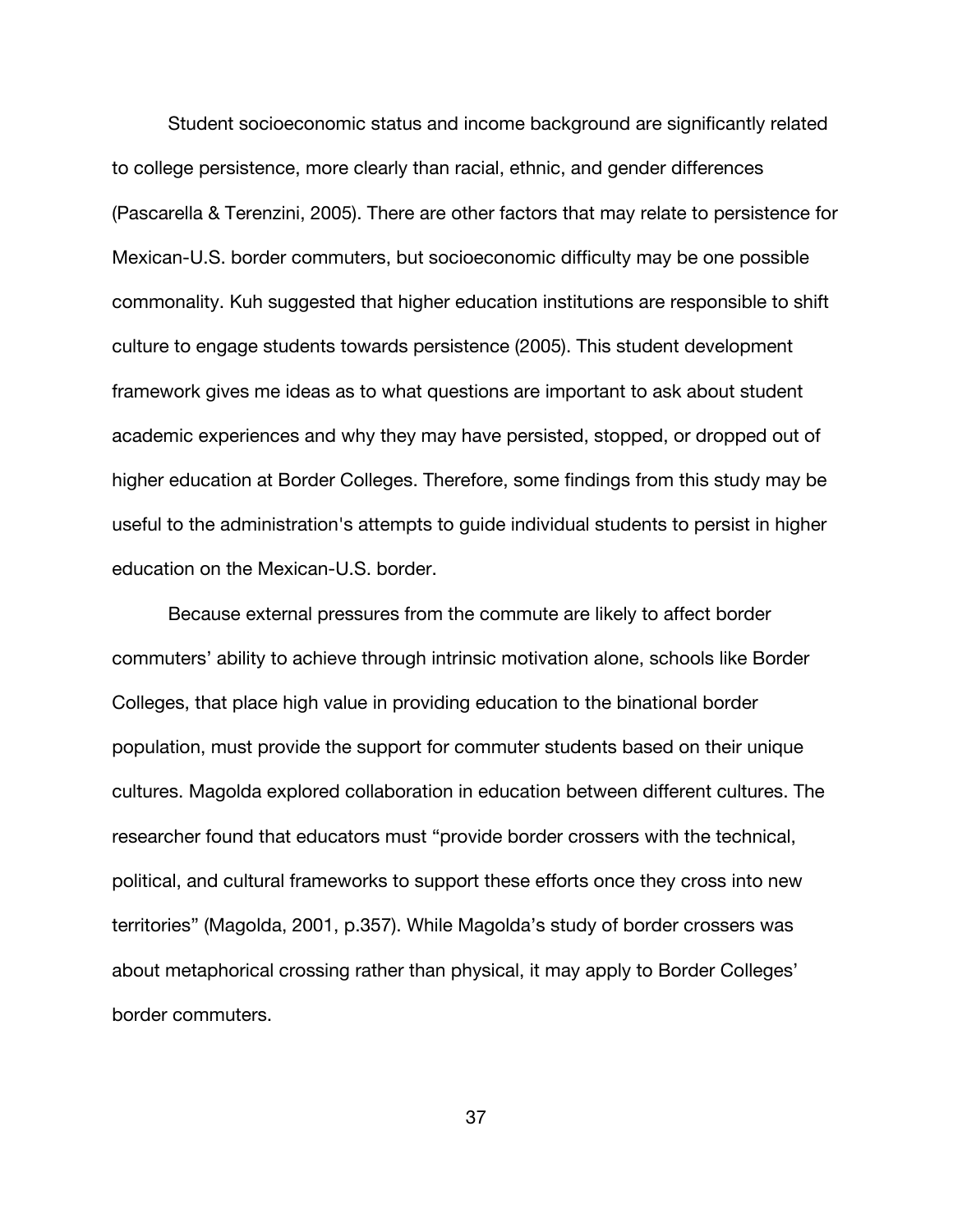Not only do students experience an obvious geographical crossing, they encounter a constant shifting of cultural and social expectation from their family and/or professional life in Mexico and their academic life in the U.S. Border Colleges do strive to provide all students with ample advising support, ESL courses, writing assistance, and developmental courses to orient them to local norms. This study aims to examine whether these systems are effective for border commuter support indirectly, by asking students about their experience with support from the educational institution.

Understanding how a students' experience relates to their development is a basic premise of Student Affairs' missions and Student Development theory. Understanding of the students' experience provides the opportunity for student affairs professionals to implement interventions to support the student's success in education and beyond. Lack of research on international student border commuters corresponds to the lack of particular support mechanisms for this population. Hopefully my study will help to establish understanding of the international student border commuter experience and later steps from Border Colleges will be developing ways to better support international border commuter student learning.

The previous academic writings serve to provide some foundation for possible topic areas to be explored in my inquiry about the Mexico-U.S. student border commuter experience. However, as previously stated, I found no evidence of a study specifically about the experience of international student border commuters, despite a thorough and continued search in research journals and dissertation databases. Many new research studies are framed by questioning assumptions in previous research or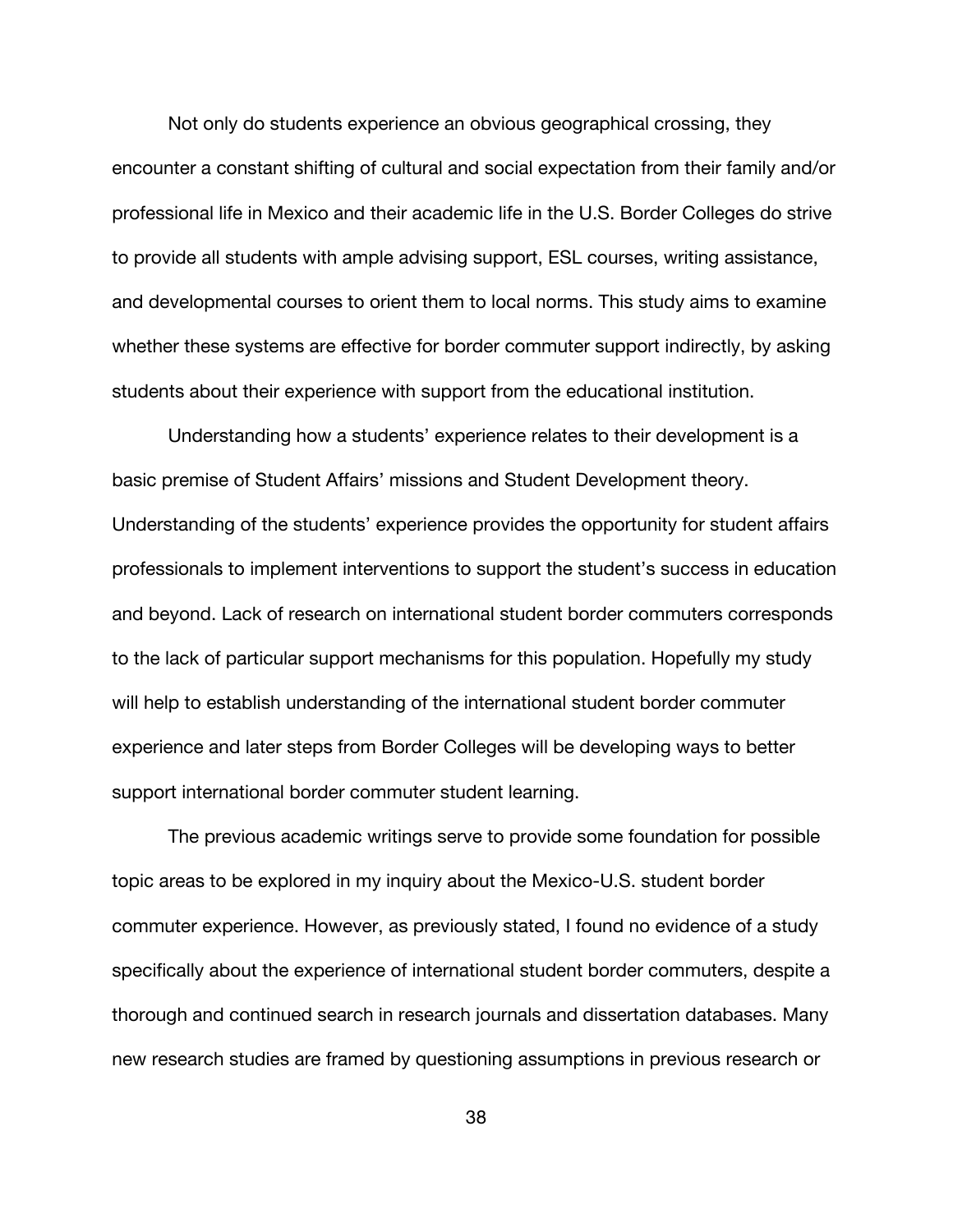generating new questions from existing conclusions (Alvesson & Sandberg, 2011). Since this is not the case for my study, I started with this initial phenomenological effort.

### **Chapter Summary**

The previous literature review covered four distinct topics. First, I reviewed practice and policy in the United States regarding international students, including border commuters. Next, I provided a description, using academic texts, of the binational border society of El Paso and Ciudad Juárez, where the border commuters live their experience. A third section introduced prior research on transborder students. The final section briefly addressed how student development theory related to persistence, retention, and success intersects with border commuter student experience, and what issues are likely to be relevant for students participating in the study. Discussion of the study's methodology occurs in the following chapter.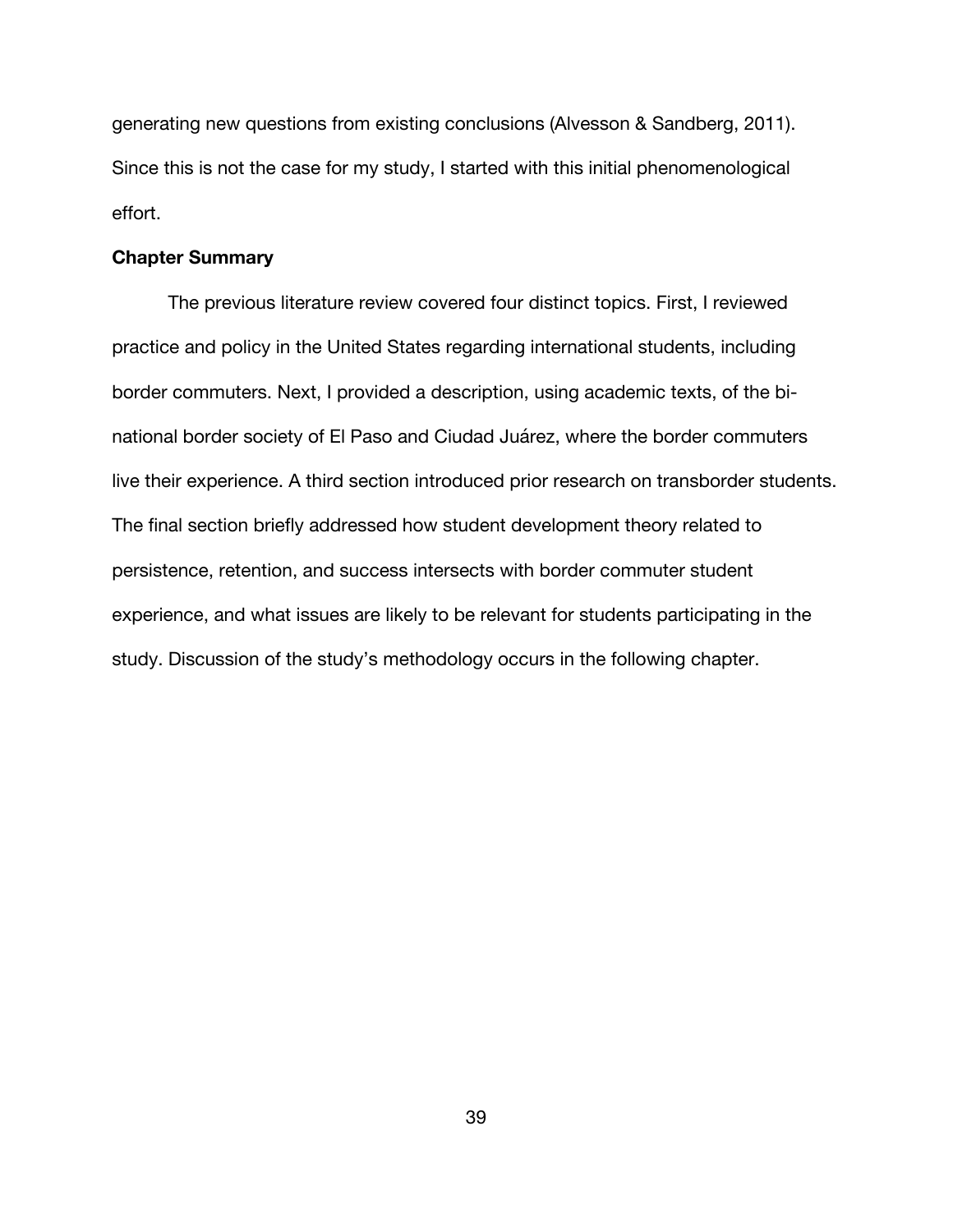#### **Chapter 3: Methodology**

### **Introduction**

As stated in the previous two chapters, while there is some research on transborder students in general, it tends to be focused on U.S. citizens. There is a dearth of previous research on non-immigrant international student border commuters. This makes framing my study through questioning assumptions in previous research or generating new questions from existing research conclusions, as recommended by Alvesson and Sandberg (2011), impossible. This study intends to explore the topic in a structured qualitative research inquiry.

The purpose of the study is to determine the meaning and describe the essence of the lived experience of international student border commuters, who cross the Mexico-U.S. border daily to attend school at Border Colleges. Phenomenology is an approach concentrating on collecting, sharing, and interpreting a person's experience. It is considered a valid means for qualitative research inquiry, particularly when little previous knowledge exists. Phenomenology can make connections between individual experiences and commonalities may emerge. The method is useful to provide additional structure to this introductory exploration of the Mexican student border commuter experience.

### **Phenomenology**

This section reviews the concept of phenomenology, which is underpinning the method of this study. Due to a lack of previous academic exploration, my research reasoning process was inductive, from the ground up, moving from the observation to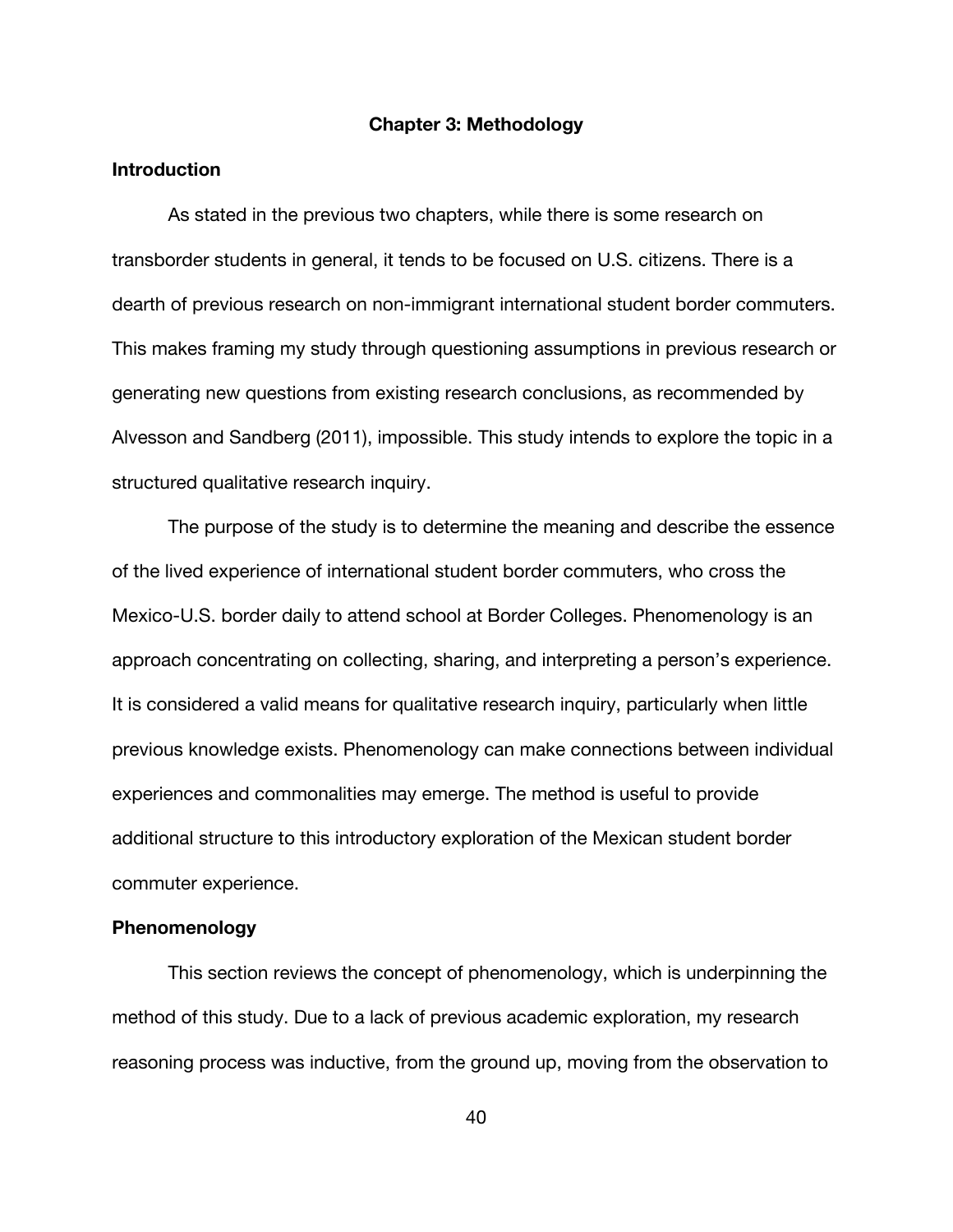a principle (Creswell, 2012). This research is non-experimental, studying without intervention, and listening for, but not acting upon any experiences of student border commuters. The intention of the study is to make this small aspect of the world visible to others (Denzin & Lincoln, 1994). Research findings in this kind of study are heavily descriptive and interpretive due to the phenomenological method, studying one point in time, to seek to understand how an international student border commuter has experienced life enrolled at Border Colleges (Gall, Gall, & Borg, 2006).

The research approach called phenomenology is well aligned with the type of inquiry I desired to conduct. Phenomenology explores the "lived experiences of those who have lived with or experienced a particular phenomenon" (Lichtman, 2013, p. 85). To gain a rich understanding of the phenomenon, qualitative data is gathered directly from those experiencing the phenomenon (Lichtman, 2013). The researcher uses interpretive analysis to look for patterns in the gathered data, potentially developing constructs or themes about the phenomenon. If findings reach a threshold for categorization, it may be possible to generate a theory, although subjective through the data analysis during a phenomenological study (Berends, 2006).

Because the phenomenological approach is inherently subjective, a researcher must use a well-designed and previously tested approach to this inquiry (Peshkin, 1988). Husserl established the concept of phenomenology as a philosophy in the early twentieth century. In 1906, Husserl wrote about the concept of bracketing, or the deliberate withholding or restriction of prior knowledge or assumptions during an exploration on a subject, and Husserl gradually established the framework for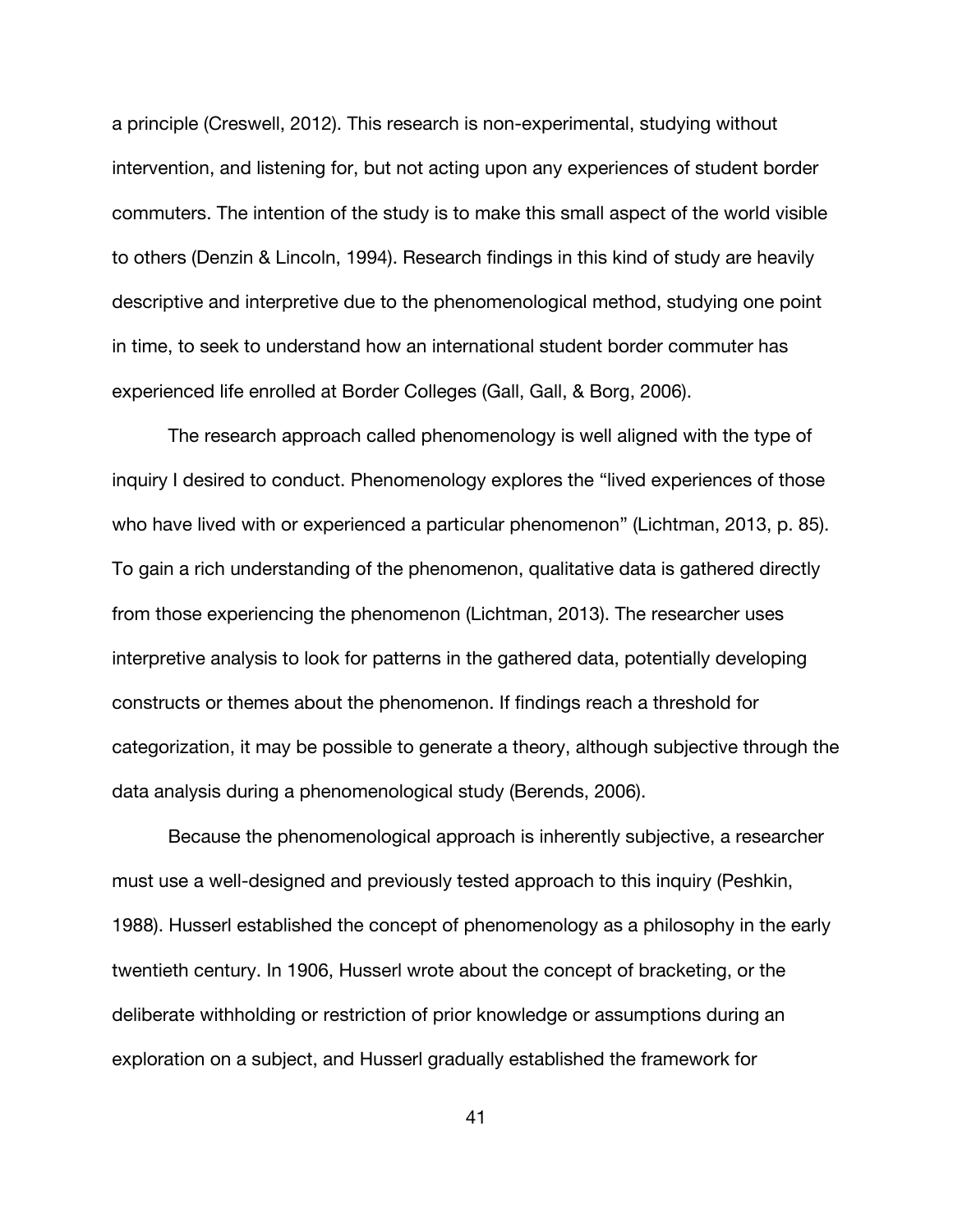phenomenology in his later writings. Sartre, Heidegger, Merleau-Ponty and others further developed the philosophy and methods of application (Churchill & Wertz, 1985). Late in the twentieth century, Amadeo Giorgi developed the Descriptive Phenomenological Method, an empirical research strategy to capture qualitative aspects of phenomena, intended to be scientific, rigorous, and produce general findings (1985, 1989).

Giorgi asserted that his qualitative method provides more substantial access to a phenomenon, understanding of how individuals assign meaning to the phenomenon and a more nuanced description of the phenomenon than a quantitative method would (2006). He designed the Descriptive Phenomenological Method so that it can be used across various disciplines of social science research. Olive's 2014 phenomenological study of Hispanic first-generation students' motivation to study counseling at the master's level is just one example of higher education research using his framework. Giorgi's structure is useful to employ, since the study is inherently threatened by researcher interpretation bias, and the structure helps to alleviate that issue. I chose this method because I found it to be most precise, with clear steps, which I preferred to be as objective and methodical in interpreting participants' statements as possible.

Giorgi's method (2012) is used to describe the lived experience for multiple individuals using a five-step method, as summarized below.

- 1. Read the entire description to grasp the holistic sense of the entire statement
- 2. Read again to discern "meaning units" focusing on the phenomenon. This is referred to as the process of "constituting parts" (p. 5).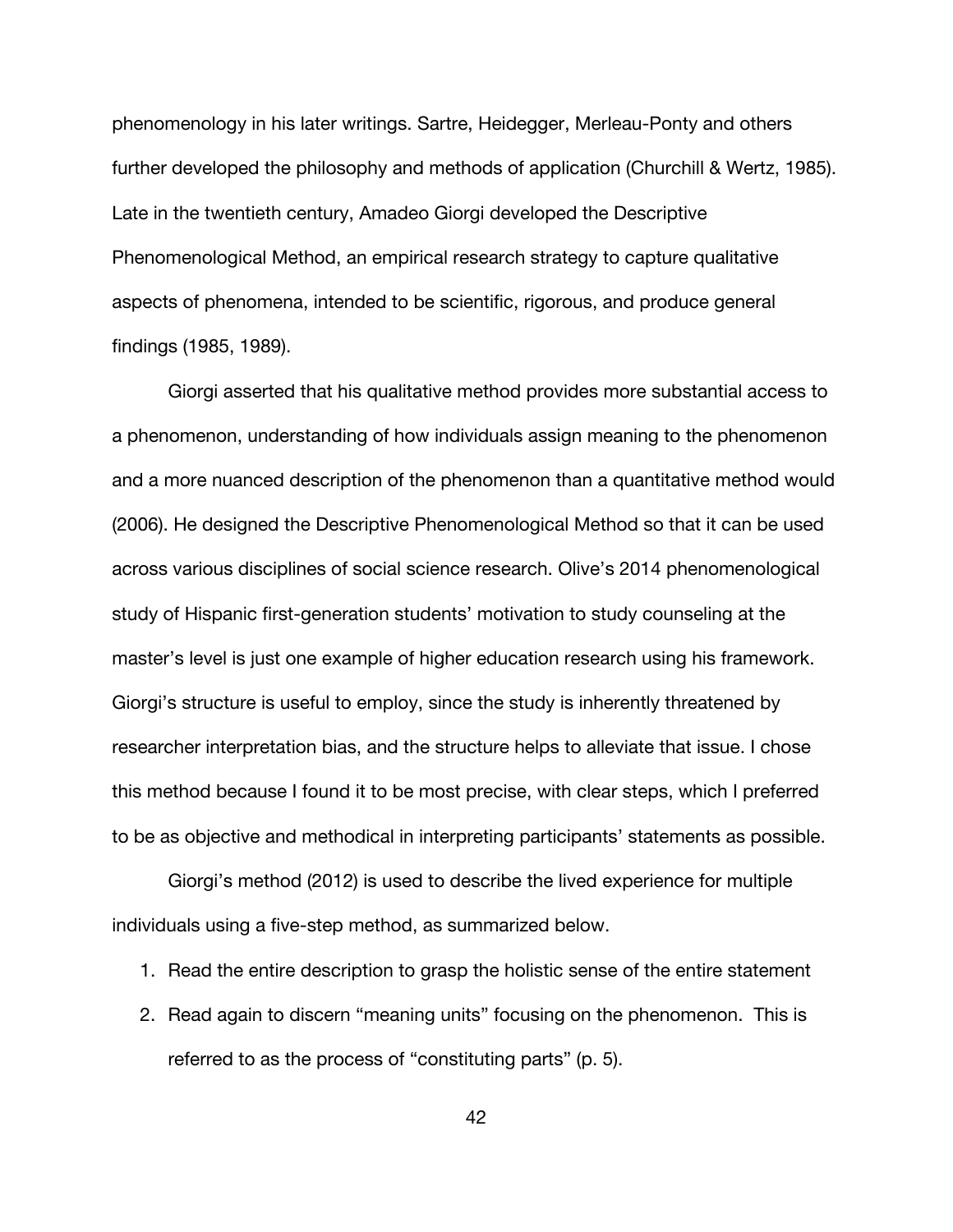- 3. Transform the meaning units from the words of the subject into more general expressions of what the subject said. This is the "heart of the method" (p. 6).
- 4. Synthesize all the transformed meaning units into a statement regarding the individual's experience. This is called the "structure of the experience" (p.6).

5. Use the structure to help clarify and interpret the raw data of the research. After developing the "constituents of the structure," the researcher compares these constituents to the original data, asking the following:

- 1. What does the statement reveal about the phenomenon?
- 2. Is the statement relevant?
- 3. Is it important to the essence of the experience of border commuting?
- 4. If this statement were deleted, would the structure collapse?

During the analysis process, the researcher must undertake a methodological pose coined by the father of phenomenology, Husserl. The pose is called phenomenological reduction. Phenomenological reduction requires two main ideas: first, the researcher should avoid assuming a specified description is an existing reality, and second, the researcher must suspend their own experiences and assumptions away from the data, to avoid preconceived ideas entering the analysis.

Giorgi gives an example of the first aspect of the phenomenological reductive stance: "I would say 'the table presents itself to me as a really existing table.' That is more rigorous than saying 'it is a real table'" (1997, n.p.). The second aspect does not mean the researcher must remove all past knowledge about the phenomenon from their mind, but that the researcher should put it aside or mark it as "non-influential" so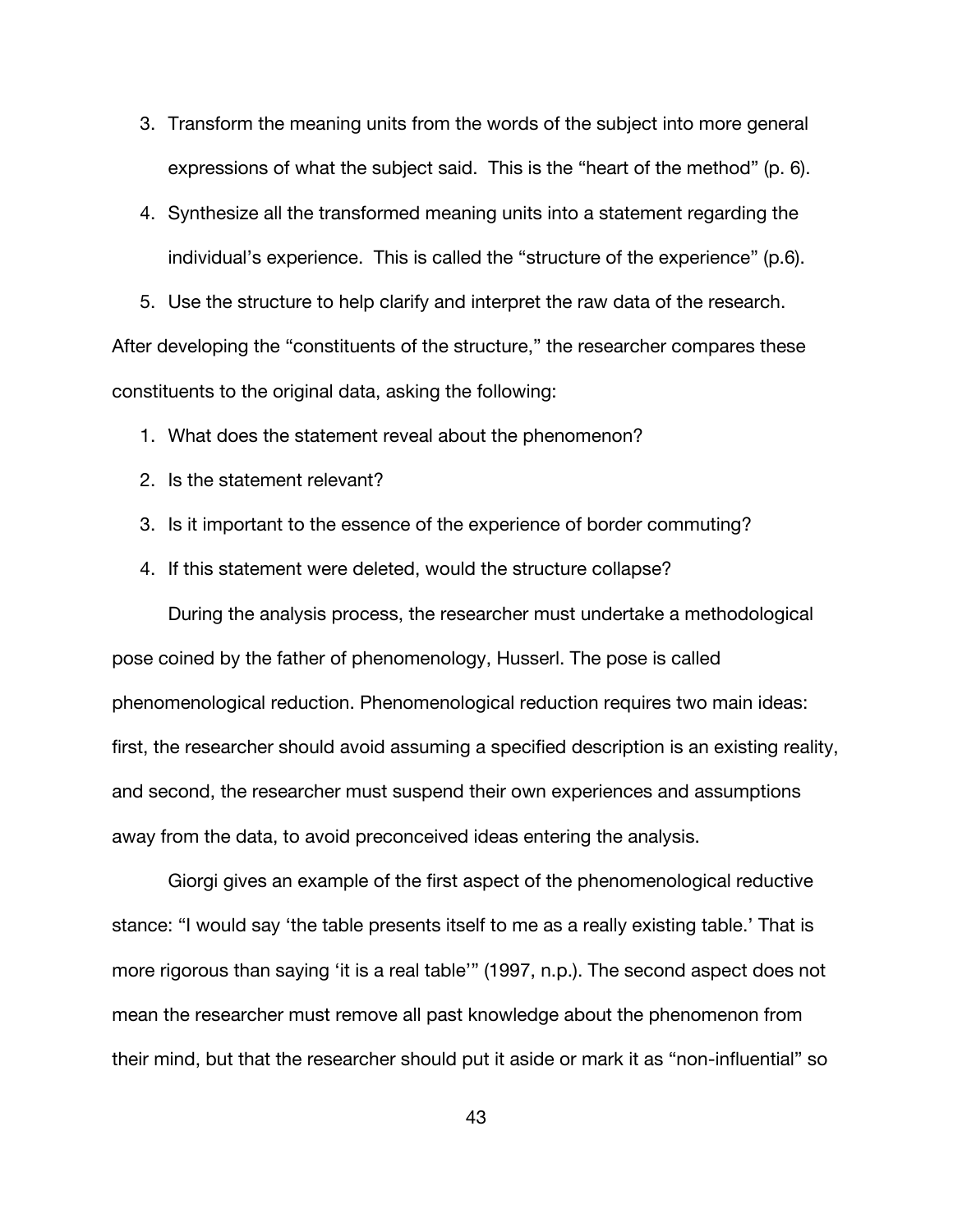that the phenomenon can present itself fully. This is "bracketing past knowledge" (Giorgi, 1997, n.p.).

According to Giorgi, findings are valid if another reader can step into the researcher's role and see what the researcher saw. The reader for validation in my study is my study and dissertation chair. Because the phenomenological reduction posture is supposed to eliminate researcher bias, validity does not necessarily depend on that reader agreeing with the researcher's findings (Giorgi, 2006). Examining validity in absolute terms is impossible with the phenomenological approach; findings are meant to help add further insights, not exhaustively describe the phenomenon (Churchill & Wentz, 1985).

The data transformed through the analysis could potentially be relevant to a larger group beyond the interview participants (Giorgi, 2009). However, the researcher should be careful not to force a conclusion or theory if the data does not provide a rich shared element of experience. No matter the finding, it can contribute to the existing body of knowledge. Continued exploration, from different viewpoints and with various research methods, will add to our greater understanding of the international student border commuter phenomenon.

# **Interview Schedule**

All interview related activity occurred post-Institutional Review Board (IRB) approval. As previously mentioned, before I conducted the in-person interviews in El Paso, I conducted a pilot phase interview. The test participant responded to my call for participants, met the criteria for the study, and consented to participate in writing, just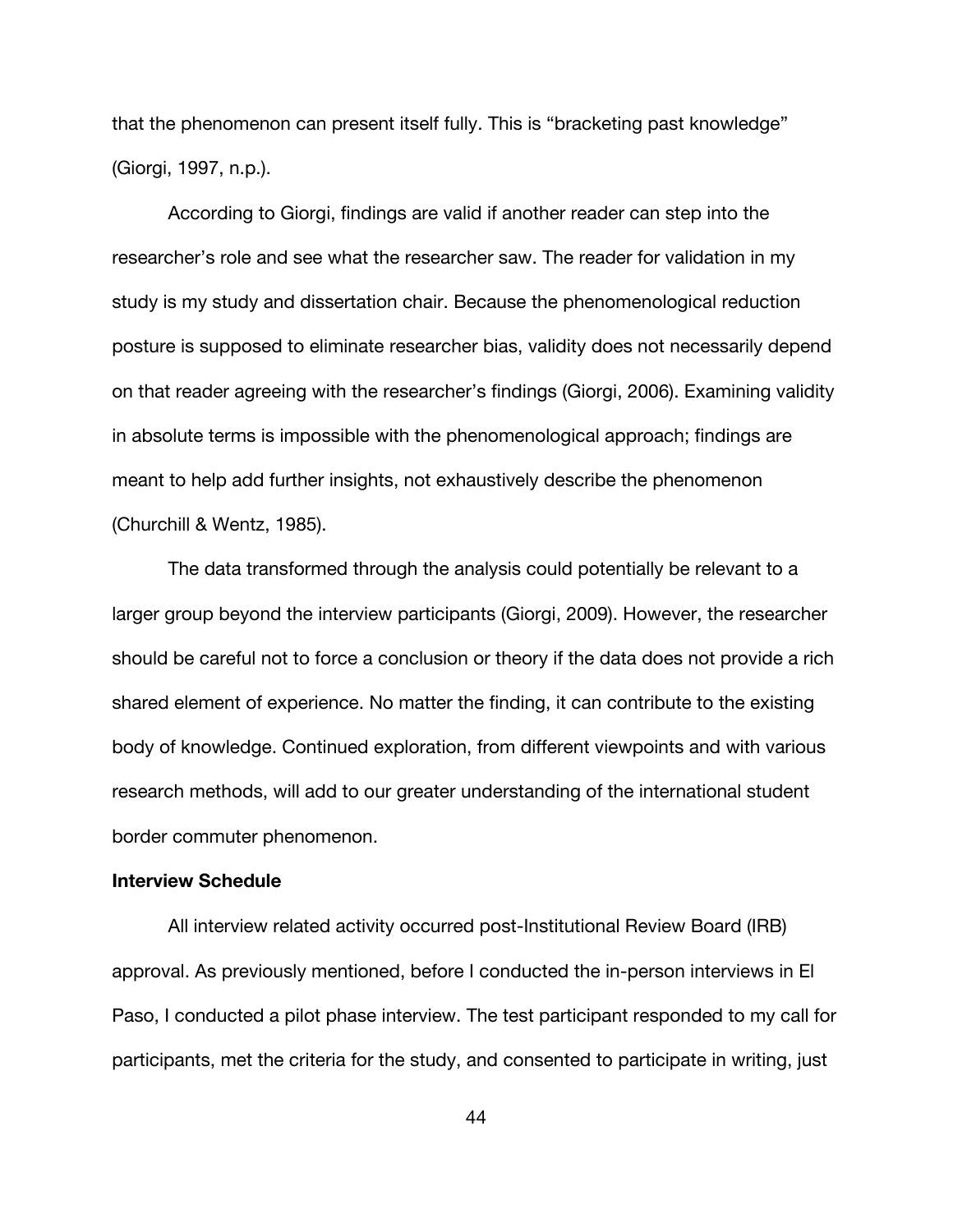as the other participants. This interview was held remotely via Skype for logistical reasons, but otherwise was conducted as I planned to run the interviews with the cohort of study participants. I used that experience to verify if the questions in my protocol made sense to the participant and they were comprehensive enough to produce data that could be useful.

During interviews, I used a combination of open-ended interview questions that remained consistent, and informal conversational follow-up questions. This combination gave me standardization in the questions I asked all participants, to compare answers to the consistent questions. At the same time, during interviews, I also deviated as appropriate to ask participants dynamic follow-up questions, unique to the experience they described, which fell outside of my standard questions. This flexibility allowed me to capture the richest narratives, since individual experiences differ substantially.

### **Participants**

I used purposeful sampling for participants, which means that I called for participation from individuals who met specific criteria (Patton, 2002). The criteria were that participants were current or recent (past four years) Border College or Border University students, holding Mexican citizenship, who held an international student visa status during their study, and participated in border commuting activity (residing in Ciudad Juárez and border crossing to get to school) consistently for at least one year. Current and former students were invited to participate from both the university and the community college. Upon IRB approval from both institutions and my written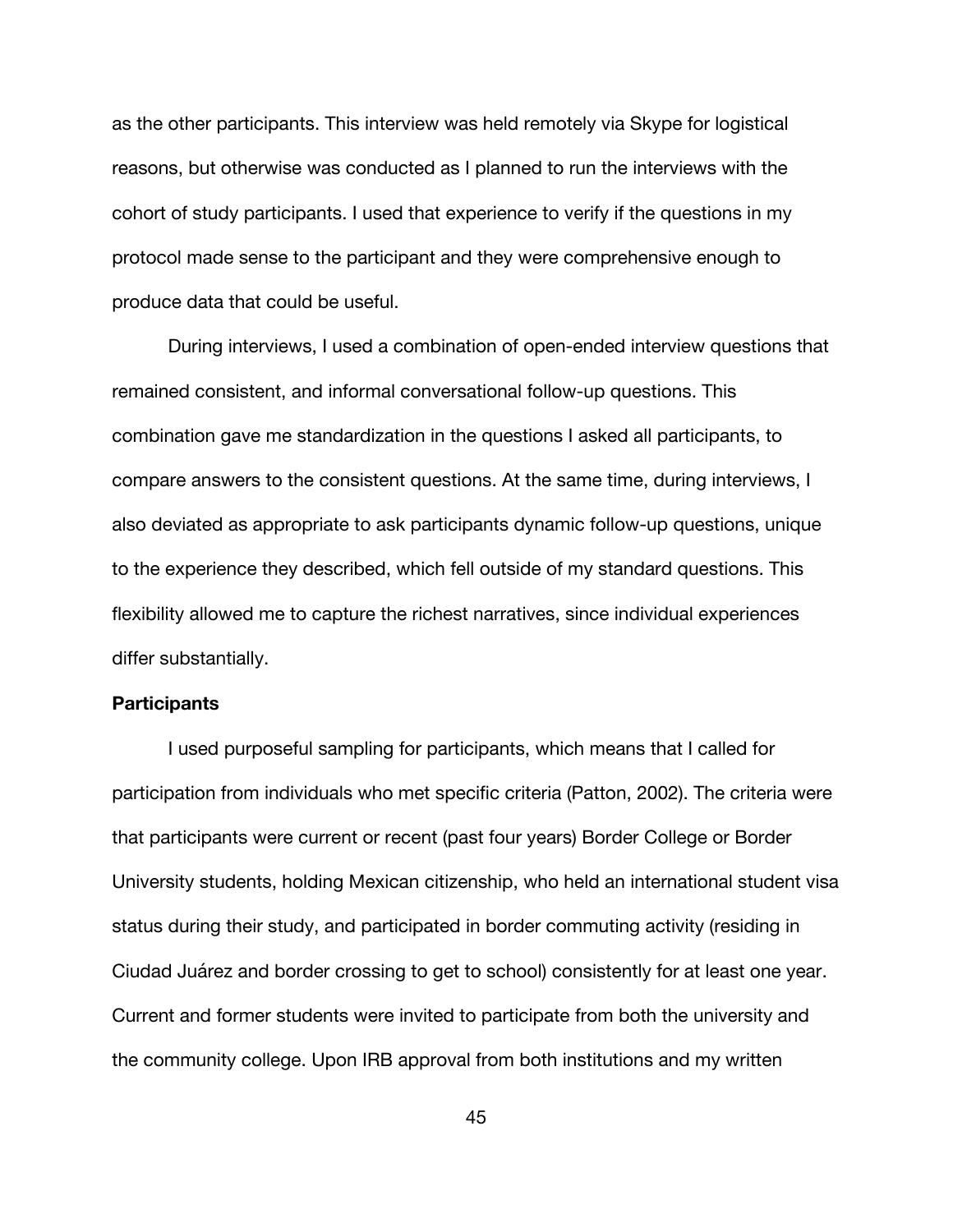request, Border Community College and Border University international offices assisted me to send out my call for participants to current and former Mexican international students meeting my participant criteria.

#### **Instrument**

The study included a panel of expert review, to triangulate whether my questions were clear and were likely to provide useful and robust information. The panel of experts included my dissertation committee chair, a former staff member of Border University who worked closely with Mexican border commuter students, as well as a former Mexican border commuter student. This former student was excluded from participation in the study. After this review of my interview questions, I conducted a pilot interview remotely via Skype with one Mexican border commuter student who attended a Border College, where I tested my interview questions and technique, to see if I was able to conduct the interview in the anticipated time period. This pilot interview went successfully. I then scheduled further interviews with participants who answered my call and traveled to El Paso to conduct in-person interviews. Participants were asked to commit to a one-hour in-person interview on the U.S. side of the border in El Paso, within a specific window of dates in which I was present in El Paso. Participants were sent a copy of the consent form in advance to review. They were then required to read and sign a physical consent form when they arrived at the interview, agreeing to the terms of the study.

With the participants' consent, I recorded the interview for later transcription. I notified them they could stop the interview at any time. The participants were also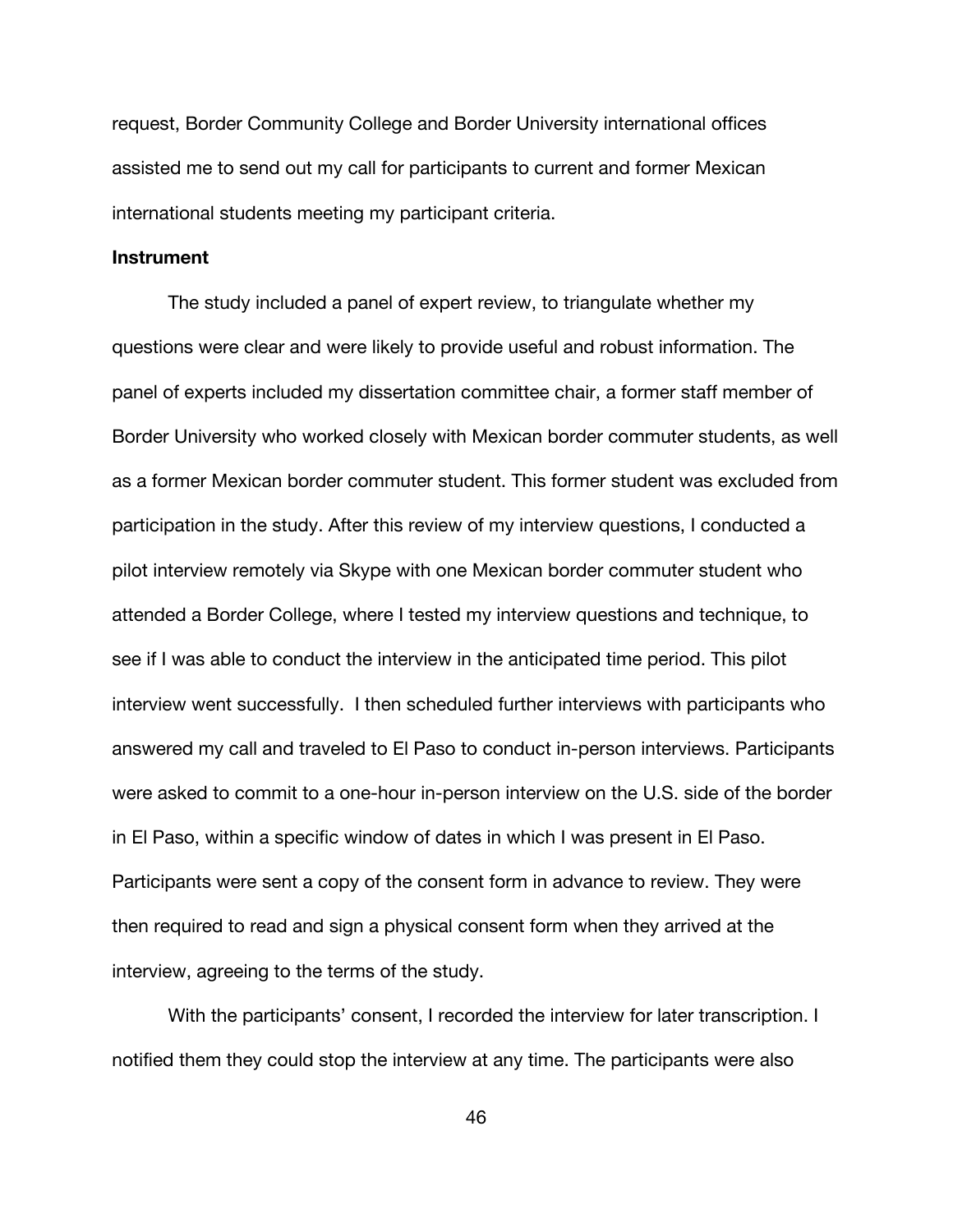asked if they were willing to respond to any follow-up questions with me at a later date through Skype or phone. I scheduled the interviews individually via email with the participants and then conducted the interviews with them personally. Each participant chose a code name which I used to label my recordings and transcriptions.

To gather rich data for Giorgi's phenomenological method, as planned, I used both standard questions and deviation to follow-up on individual detail in each interview. The purpose was to explore the student's experience in his or her own words. Some students were more vocal and descriptive than others, so interviews varied in length, but most lasted just under one hour. After the interview, I transcribed the recordings.

After I transcribed the interviews, I reviewed them each carefully and noted if follow-up questions were necessary. Follow-up questions were sent via email as they all ended up being relatively simple questions to clarify a point, or to ask a small question if I found I neglected to ask a specific detail. All data from this process was kept electronically in my personal computer with dual-factor authentication restricted access. This is a security method to ensure confidential details in my files are not exploited or made public in any way. My validation readers only received the recordings and transcriptions with the participant code names, with no identifying characteristics.

### **Data Analysis**

As previously discussed, Giorgi's method of phenomenological study is a specific process. I first carefully read through each participant's interview transcript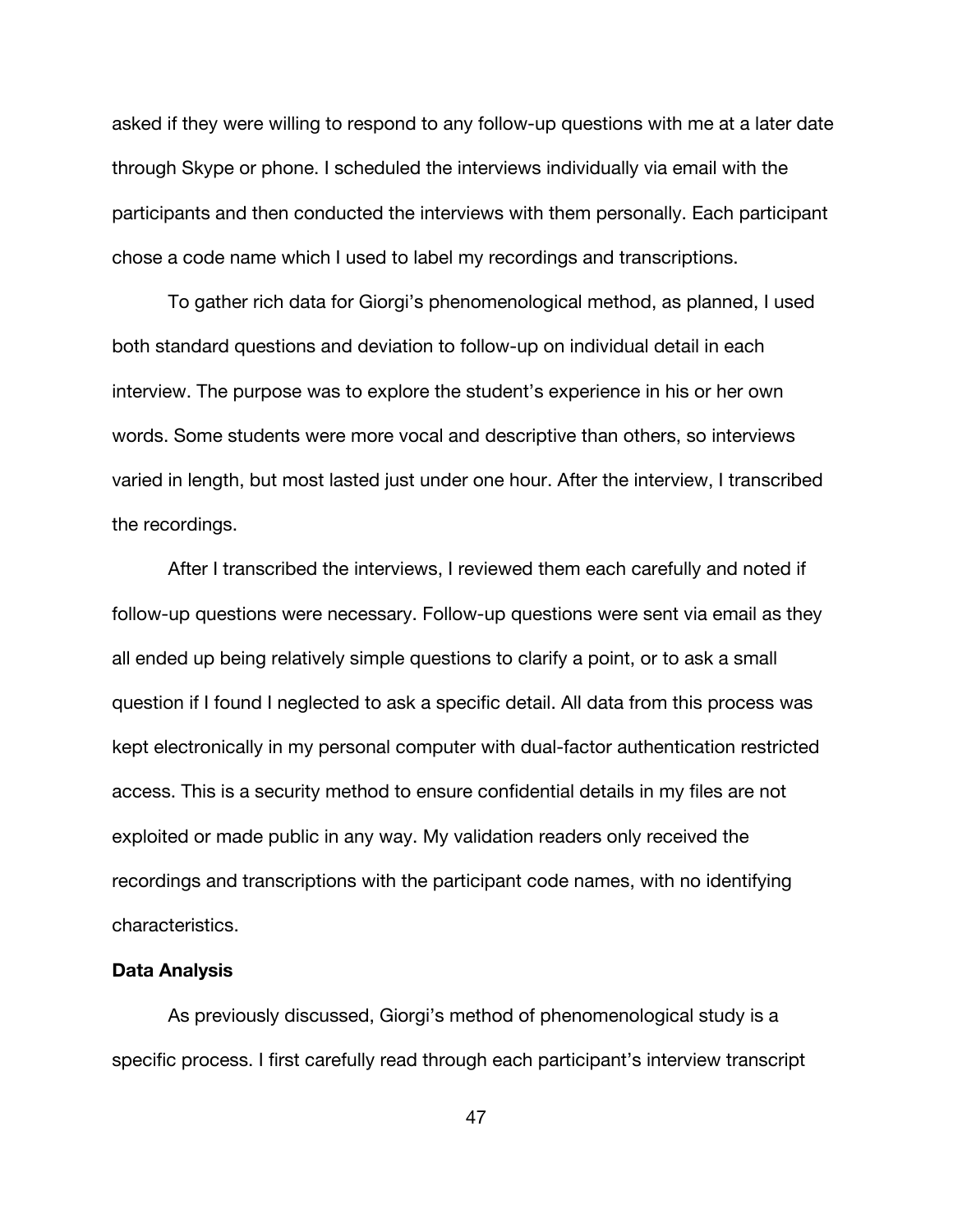three times in a row so I was very familiar with the transcript contents. Then I employed Giorgi's bracketing technique, which intends to separate the contents of the transcript from my mental preconceived ideas using notations and breaking up transcripts into themes.

Giorgi's bracketing strategy is to transcribe and look at words only, in a regimented manner. I created a spreadsheet with the basic questions and demographic content as rows and recorded remarks for each participant in columns according to the rows, which helped me conceptualize the rich data from the interviews without using preconceived notions. Reviewing all the participants' response summaries together in the spreadsheet helped me to move into generalizations from the specifics. I produced a large list of themes found in the interviews and coded each individual transcript by areas that contained specific themes. Then I created thematic non-individual transcripts, by transferring specific parts of each participants' individual interview transcript into a different document, labeled by theme.

Once the narratives were broken up into themes, I collected common themes together into a group to reduce the themes to a more overarching essence. Common elements of experience within the common themes did emerge between the participants in many cases. Because of this, I found I was able to report aspects of shared experience, which are discussed in the following chapter. Giorgi's bracketing method emphasizes cross-checking and confirmation of what I saw in my coding process. This entire analysis process, documentation/notes, and the findings were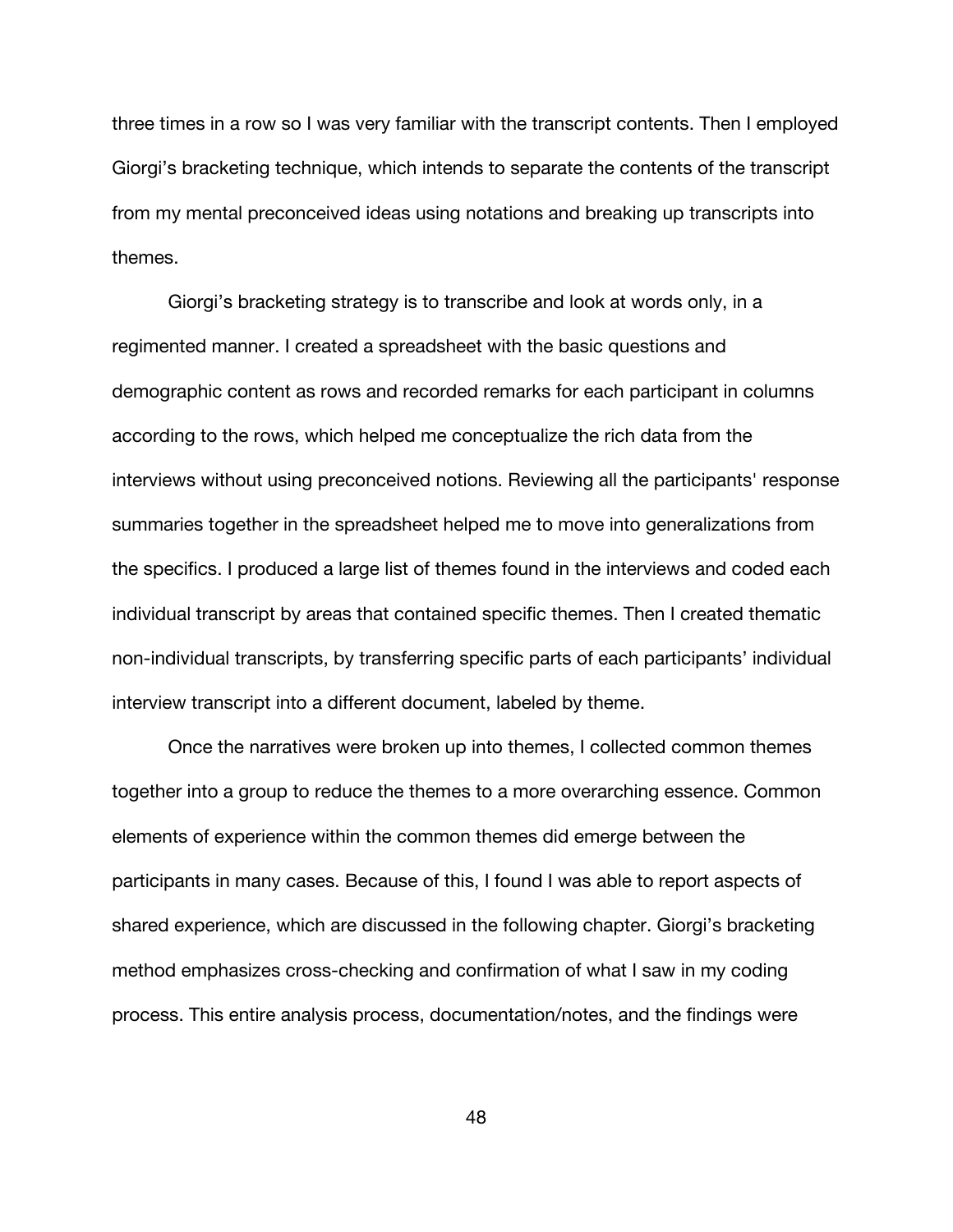shared and discussed in detail with my doctoral committee chair for validation purposes.

### **Themes Processing**

I started with 23 individual text documents where I transcribed each of the participants' interviews in entirety, including all the participants' words, including colloquialisms and grammar mistakes. I labeled each document with a number (1-23) for the participant and their chosen code name. I went through each transcribed interview document and formatted each transcription to include headings for the interview protocol questions as subtitled sections. Clarifying questions were included within each subtitled section of the main protocol questions.

To start analyzing the large sample of 23 participant interviews in a structured manner to bracket my assumptions, I made a spreadsheet that contained all the participant interview numbers and code names as rows, and each question asked in the interview protocol as the columns. I went through each interview transcript one by one, read their response to each question, and cut and pasted their response into the appropriate spreadsheet cell.

The cutting and pasting of the response involved making a decision about which part of a long paragraph response to include in order to capture the response. In some cases when the response was long and detailed, or included follow-up prompting questions from me, I summarized the response in the spreadsheet or took out sections of the answer to keep it brief for this initial step. I was very aware of my personal judgment involved in this stage and did my best to continually go back and check to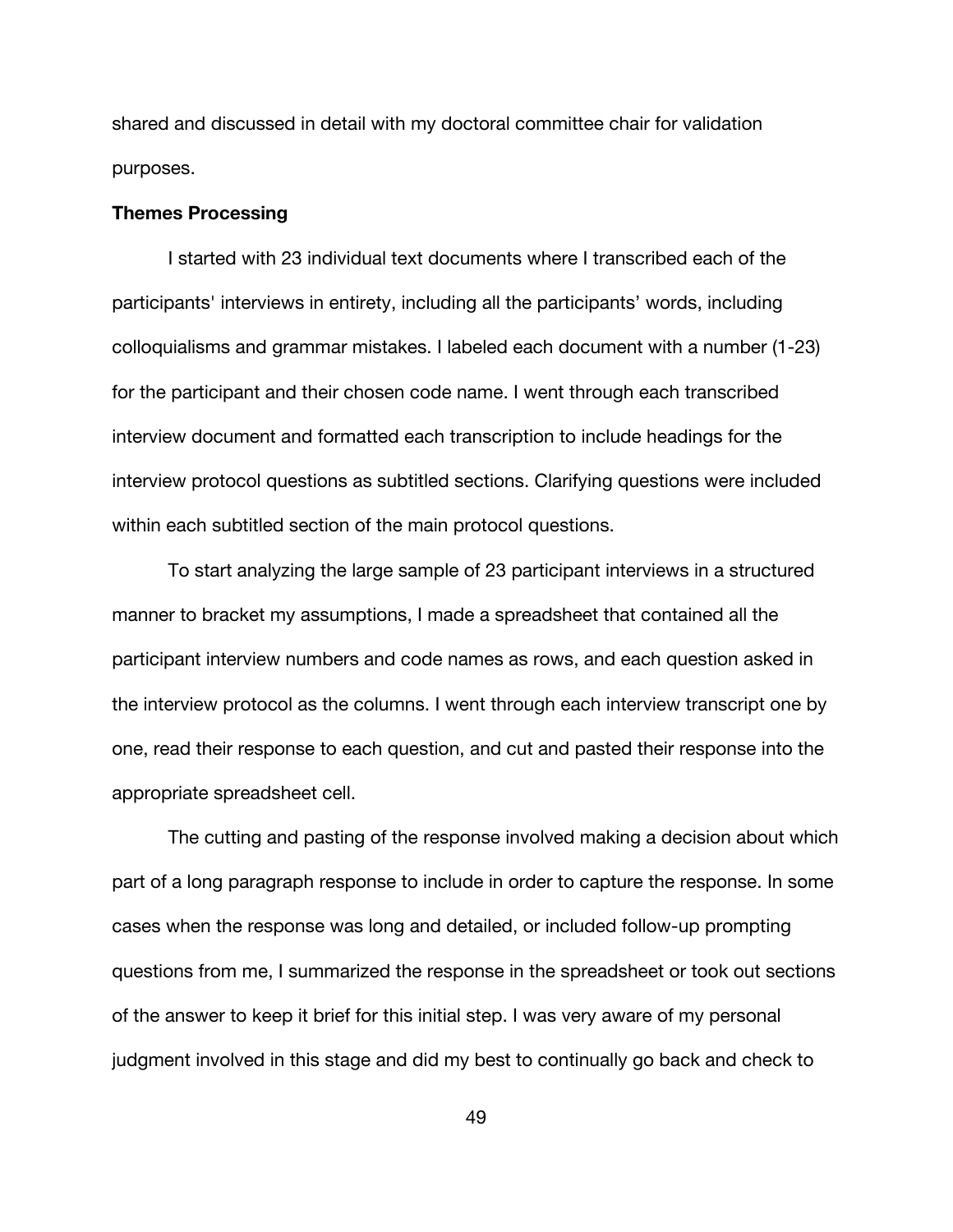see if I was leaving out any meaning from the participant or accurately summarizing their response.

This spreadsheet was large and unsuitable for printing or use in a traditional spreadsheet sense, but it was very useful to begin to be able to scroll through and see the responses to each question by both participants and by question for all 23 participants. I used spreadsheet to gather summary data on the demographics of participants for the beginning of my findings section (for example, summarizing the ages, level of study, gender of the participant pool). I transposed the spreadsheet into two versions to read the responses differently, one with participants listed by column and the questions listed by row, and the other sheet with questions by column and participants by row. After this spreadsheet was completed, I also converted the spreadsheet into a text list in a single word document, in order of each participant's interview number. I used this document listing the shorter, more concise answers of each participant to review their interview as a shorter synopsis and to create the participant profiles.

To summarize the very first stage of organization for analysis, I used text and spreadsheet documents to distinguish the individual answers to the interview questions. I broke up the lengthy transcripts into isolated, shorter answers to each question and reviewed multiple times in two directions, both by all answers from one participant and all participants by one question. This allowed me to start to see some initial patterns in responses. For the next stage, I went back to the original text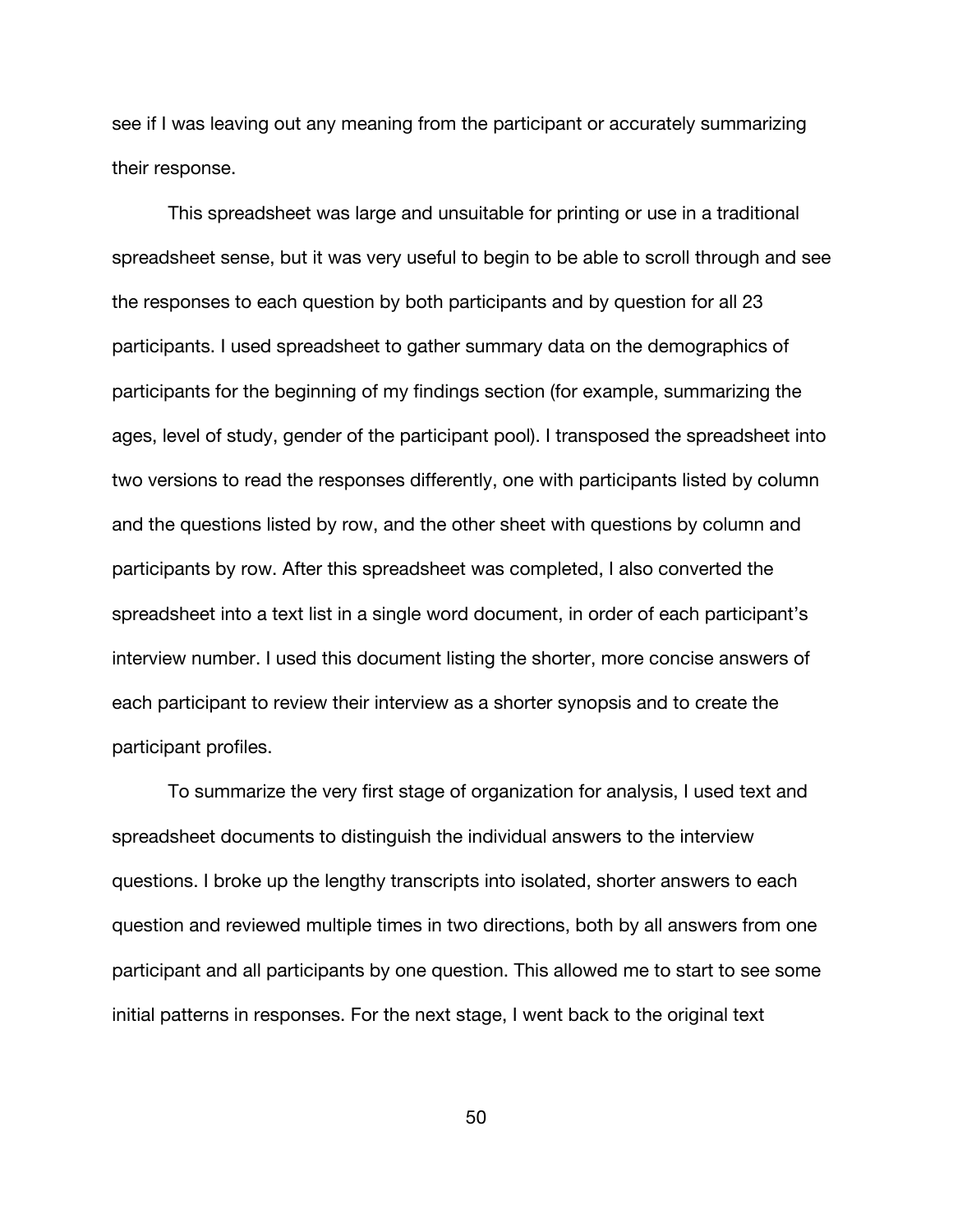documents of each interview, which were now broken up with subtitles by interview question, but included all the transcribed text answers in full.

On the first round of analysis of the full interview content I started making a list of a few themes that immediately emerged as consistent among multiple participants. After reviewing the transcripts multiple times, I continued to work on this rough list of themes. The list of emerging themes grew as I continued to go back and read each transcript again to find the common threads. I highlighted each transcript in areas I found themes in common. I continued this process of marking the transcripts and making notes about how the greater theme of the participants' answer might be summarized as a word or phrase. This was a process that I did by hand with printed paper transcriptions and a highlighter and a pen.

I did this back-and-forth review multiple times, reading through and marking each transcript, comparing it to my list of themes, with several iterations and adjustments to my theme list. Once I determined I had read each transcript over to the saturation of making a list of themes, I went to the electronic documents of the transcriptions and highlighted each transcript in the areas I had marked as themes on paper. Then, I created a new document with headings for themes and cut and pasted participant responses that fit into the categories, adding themes and combining themes, taking out themes that I realized were not shared among multiple participants, and so on.

This process of refining the theme topics continued as I went through all the transcripts again electronically multiple times. In the iterative process, I continuously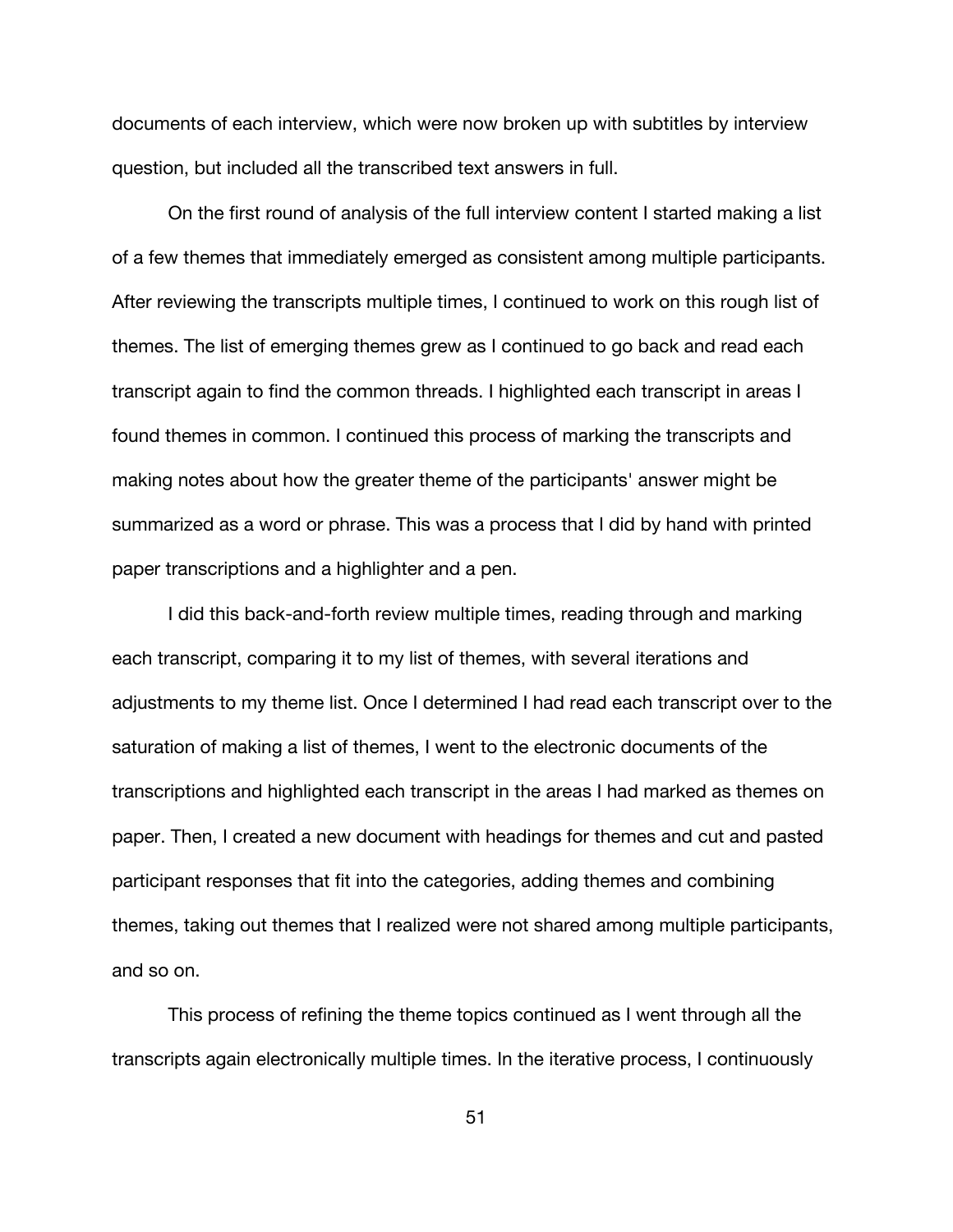manipulated the 23 interview transcripts into these theme areas, combining certain related topics as I moved forward. As a result of this first round of analysis of all 23 interview transcripts I determined 17 initial themes in common. To conclude my first round of analysis, I reviewed my list of 17 first level themes, and read through my document that organized responses by these themes multiple times. I also went back to the original transcripts again highlighted by theme to make sure I was not missing any parts of the responses that fit within these themes, and also make sure there were not any additional themes I was missing.

Below I present the four rounds of processing I went through to develop and organize the themes. Through these process iterations, I produced seven final themes related to the essence of the international student border commuter experience. These themes begin to capture the lived experience. The themes will be further discussed in the remaining chapters.

# *Themes Result: First Round*

- 1. Anxiety/stress
- 2. Frustration
- 3. Waiting
- 4. Time wasted
- 5. Tired/sleep
- 6. CBP rudeness
- 7. CBP confusion
- 8. *Impotencia*/Helplessness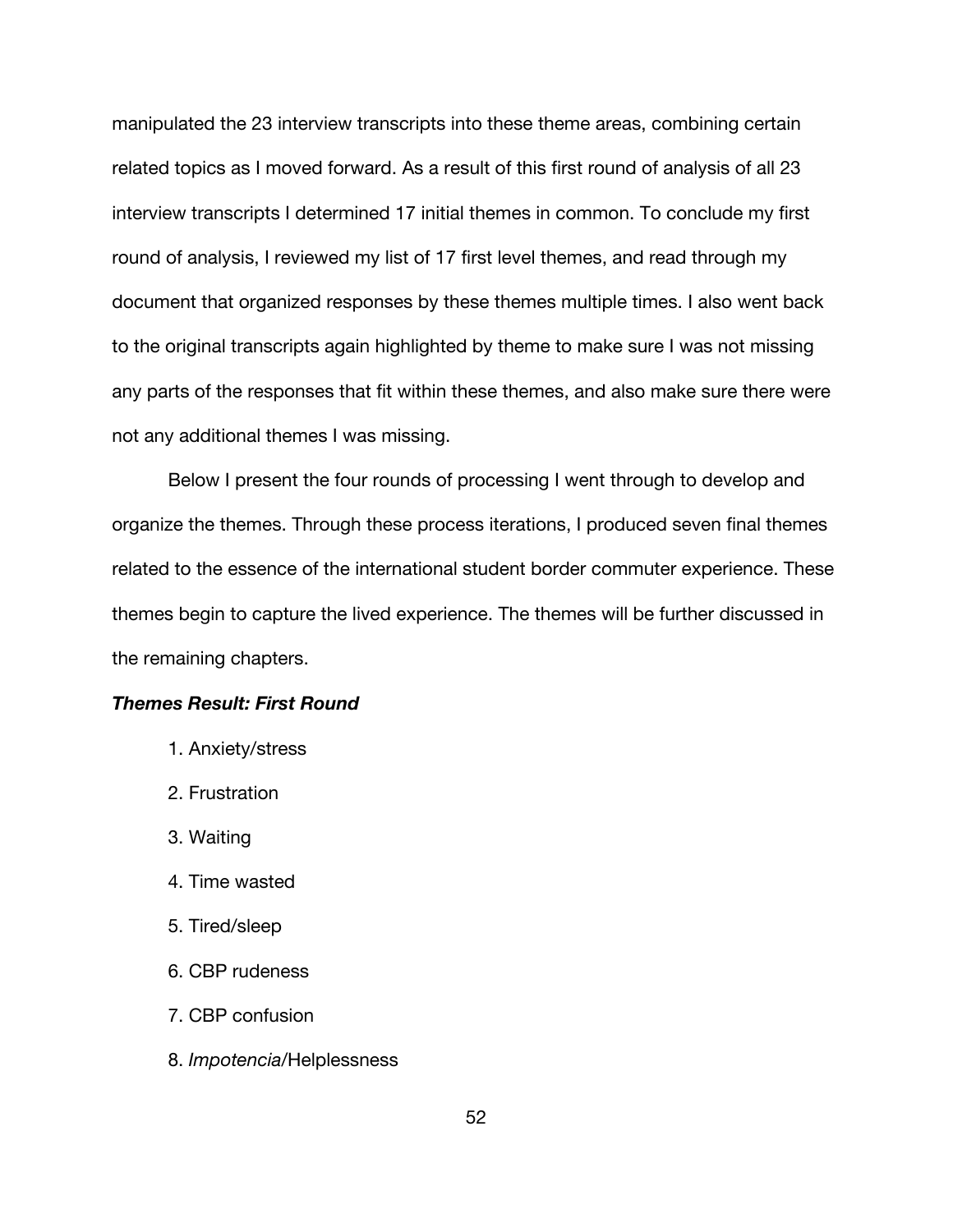- 9. Benefits of both countries
- 10. The community of border crossers
- 11. Being late
- 12. Getting used to it
- 13. Self-reliance/resilience
- 14. Sacrifice is worth it
- 15. Needing a voice
- 16. Helping others
- 17. Advice to others

# *Themes Result: Second Round*

Creswell (2007) states that theme clusters are formed by grouping units of meaning together. In my second round of analysis, I grouped the list of 17 themes into higher level concepts that included multiple themes. I did this by reviewing the themes and responses again multiple times to find where the themes were associated with each other. My goal was to consolidate the themes and reduce the total number of themes, so that each first-round theme was included in a related second round theme grouping. Once I found a way that one theme might relate to another, I moved them together in a group. In some cases, one of the themes emerged as a more dominant theme and other themes could be grouped as sub themes relating to the main theme. After this round, which included multiple iterations of reorganization, I produced a list of seven major themes which included all 17 first-round themes.

1. Anxiety/stress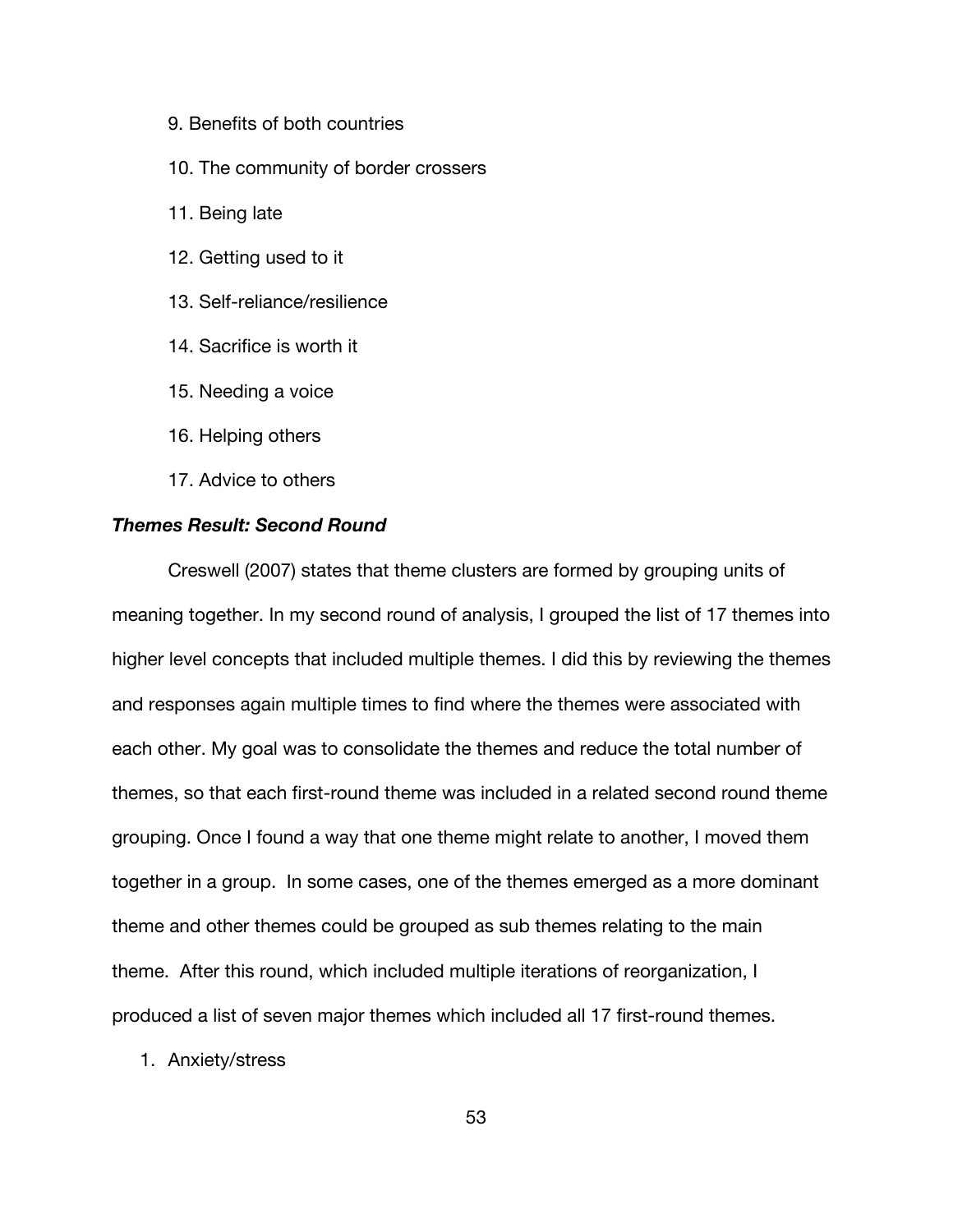**Frustration** 

Waiting

Time wasted

Tired/Sleep

2. Power/*Impotencia*/Helplessness

CBP Rudeness

Confusion on right answers

3. Getting used to it

Being late

4. Self-reliance/resilience

Advice to others

- 5. Sacrifice is worth it
- 6. Benefits of both countries at the same time

The community of border crossers

7. Needing a voice

Helping others

# *Themes Result: Third Round*

Next, I reworded my seven theme areas into seven descriptors which are more

expressive of the key idea and inclusive of multiple sub themes.

- 1. The Wait to Cross: Emotional and Physical Stress
- 2. *Impotencia:* Power and Helplessness
- 3. Transitioning: Getting Used to it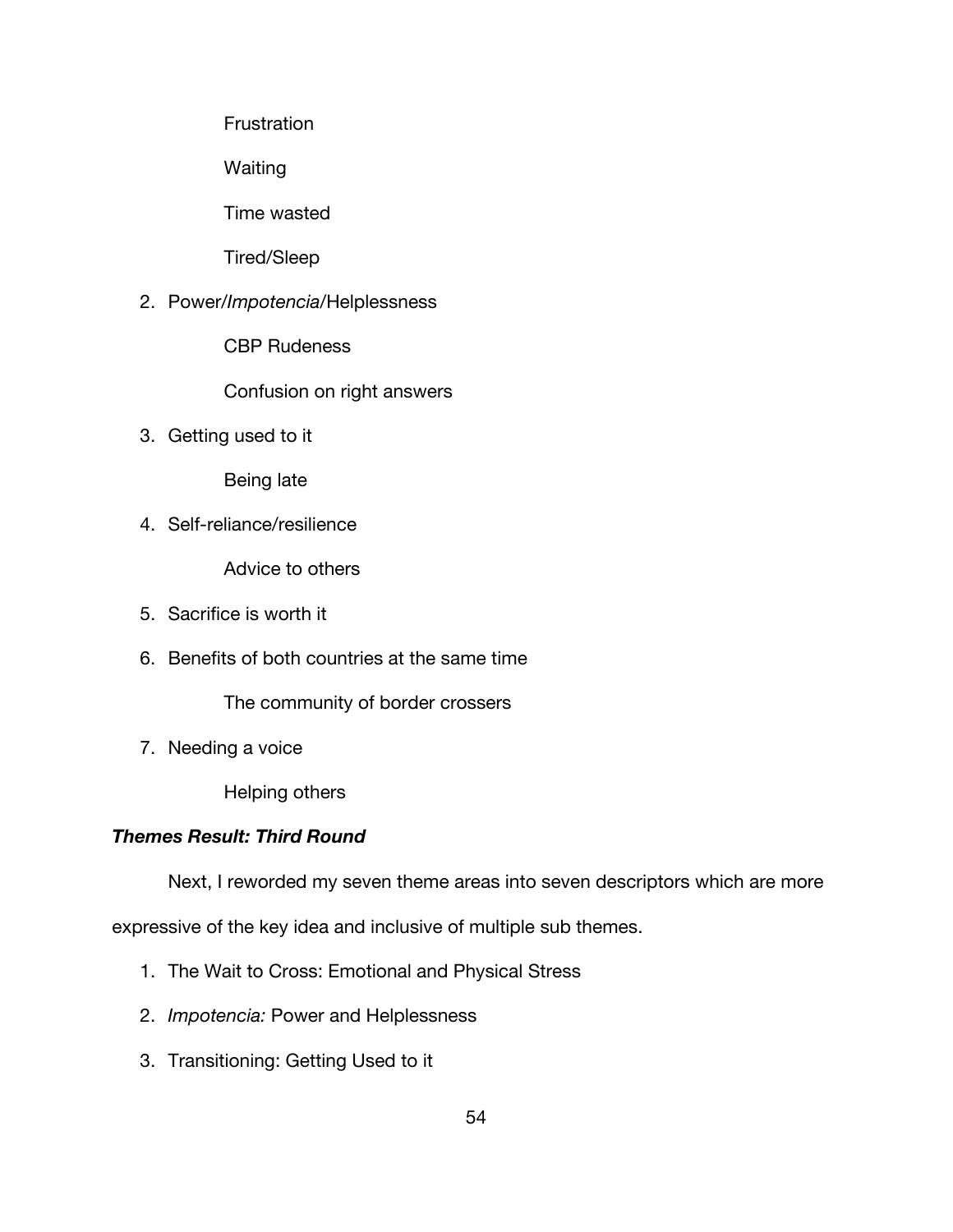- 4. Self-reliance and Resilience
- 5. Seeing the positive: Sacrifice is worth it
- 6. *Fronterizos* Perspectives: Benefits of both countries at once
- 7. Needing a Voice to Help Others

# *Themes Result: Fourth Round*

In the final round of theme development, I adjusted the wording for some of the

theme titles to better capture the essence of the international student experience.

- 1. Waiting on the Bridge: Stress
- 2. Power and Helplessness: *Impotencia*
- 3. Getting Used to it: Adaptation
- 4. Self-reliance and Resilience: Strength
- 5. Sacrifice is Worth it: Opportunity
- 6. Benefit from Both Sides: *Fronterizos*
- 7. Needing a Louder Voice: Help

# **Chapter Summary**

This chapter provided further details about this study's method. The process included calling for eligible participants with the assistance of Border College and University staff, making arrangements for individual in-person interviews, asking a set of standard questions as well as individual follow-up deviations during the interview, transcribing the interviews, and reviewing the transcript contents multiple times with multiple methods. The review of the transcripts is the key part of this method to generate findings, and the review process was iterative, with external review to check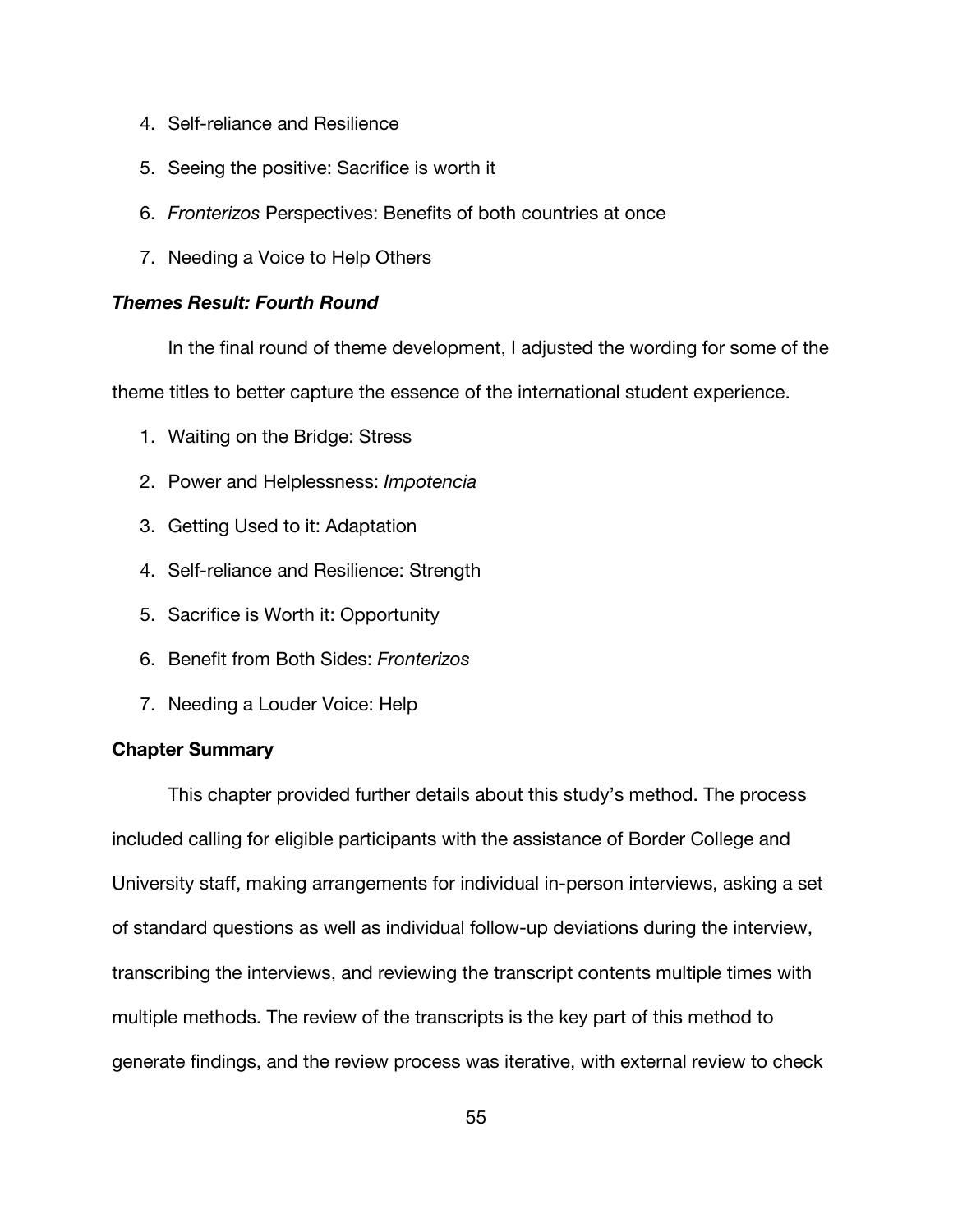that my findings were logical and my bias was limited. The following chapter will provide the findings resulting from this method.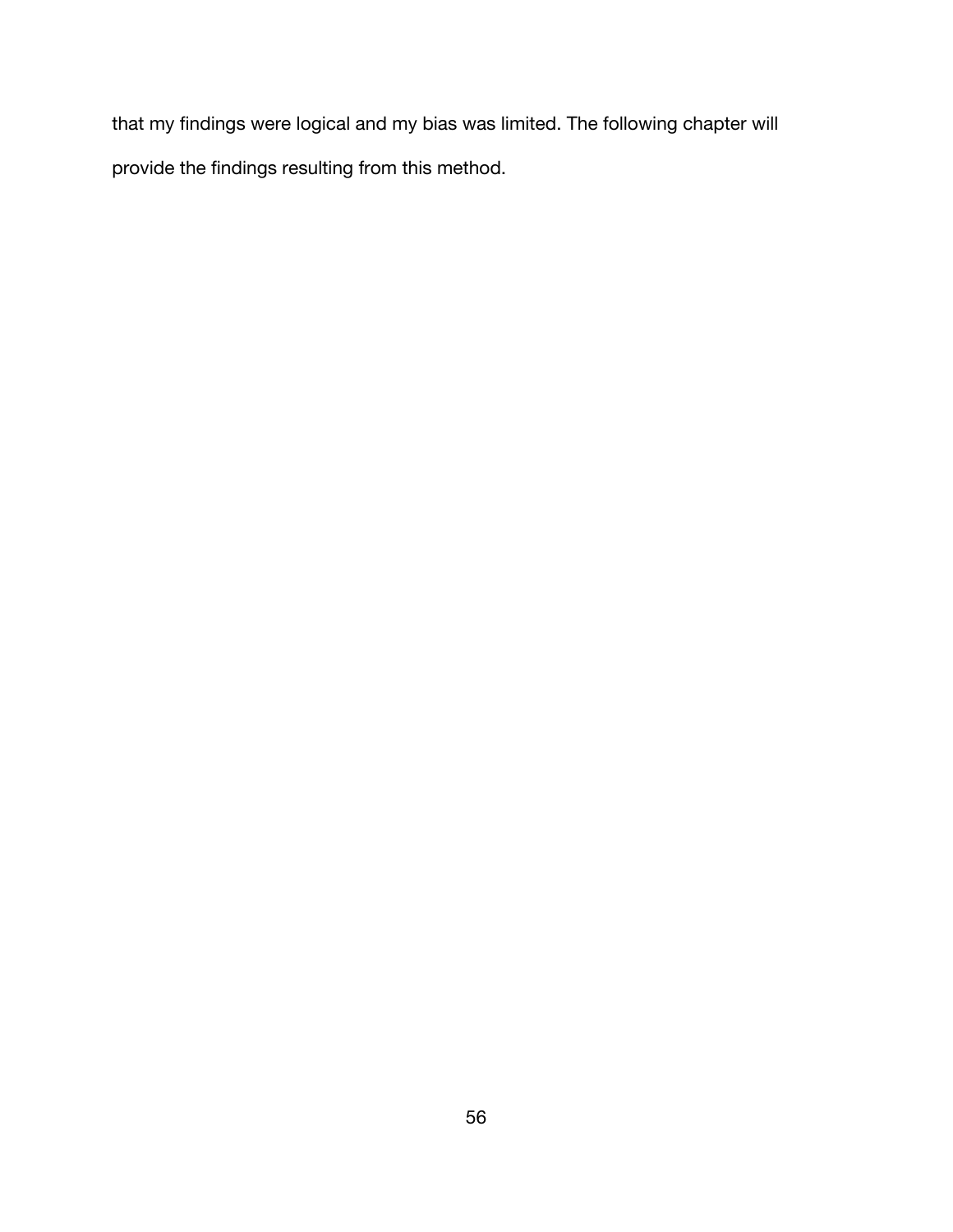#### **Chapter 4: Findings**

### **Introduction**

This chapter presents the primary findings of this study. First, I provide a demographic overview of the international student border commuter participants in this study. Next, the 23 participants are profiled individually, to provide an initial basic description of each. Then, I share my four-round process of developing the key themes to reflect the essence of the international student border commuter experience. Finally, the seven themes that emerged are discussed in conjunction with excerpts from the participant interviews.

#### **Demographic Overview**

Of the 23 participants in the study, 18 were born in Ciudad Juárez. The others were born in Acapulco, Delicias, South Mexico, and Mexico City. Twenty-two grew up in Ciudad Juárez, and one participant was raised in Chihuahua City. Twenty of the participants were currently living in Ciudad Juárez at the time of the interview, two had recently moved to El Paso, and one lived in Mexico City. Therefore, the vast majority of the study participants had spent most or all of their lives living in Ciudad Juárez.

The age range of participants was from  $20 - 45$ , with the mean and median age both being 25 years old. Seven participants were female, while the remaining 16 were male. According to other researcher's data, transborder commuters do skew predominantly male (Rocha Romero & Orraca Romano, 2018).

Five participants were married at the time of the study, and eighteen were single. Of the married participants (all male), three had two children, one had four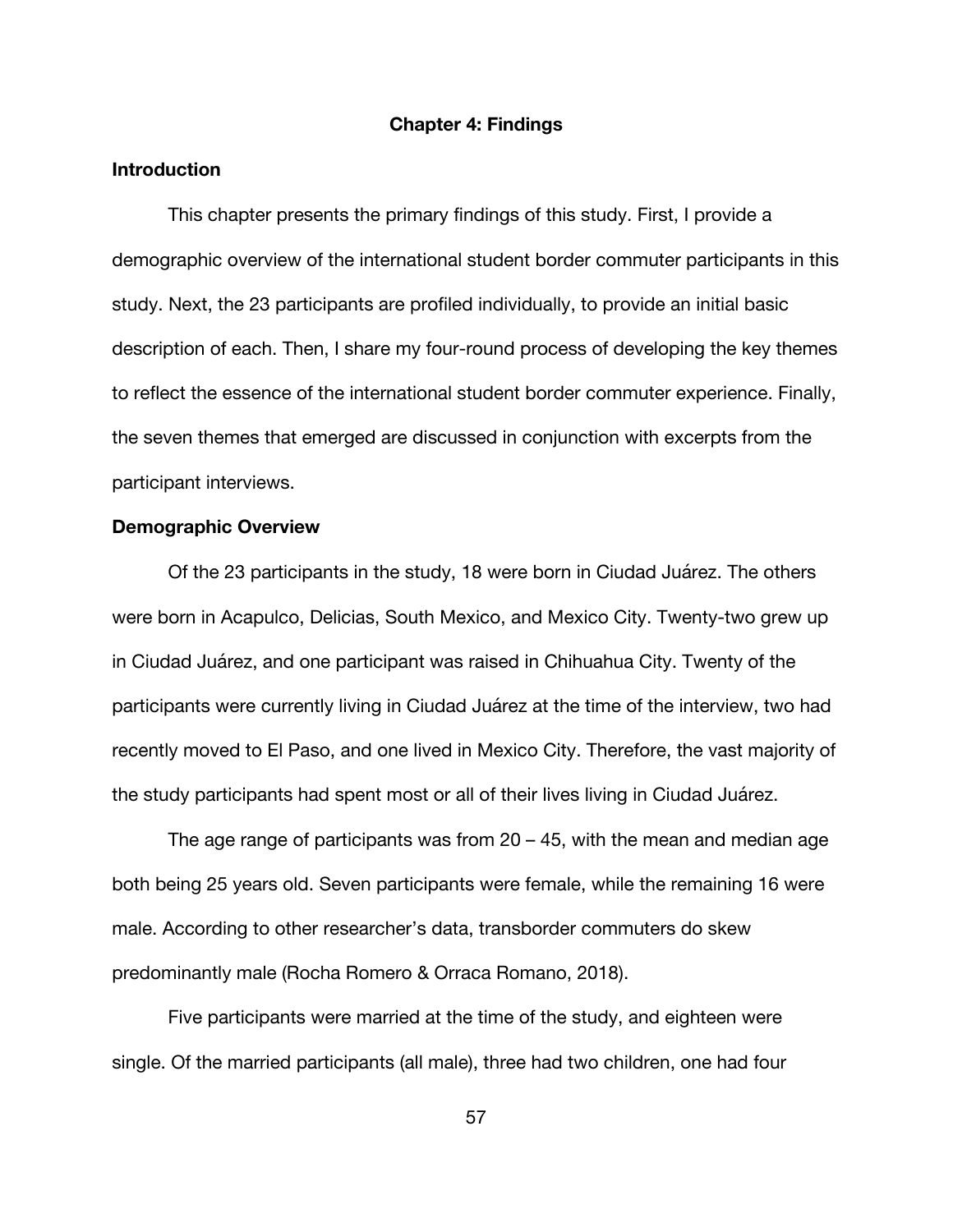children, and one had no children. The five married participants were all living with their wife, and their children, in the four cases who had children. One participant lived with his girlfriend, one lived alone, and two lived with roommates (both of these participants recently moved to El Paso). The rest of the participants (13) lived with family members (nine with parents, two with "family," one with mother only, and one with father only).

Six participants had studied at Border Community College, and 21 had studied at Border University. The overlap is because four participants had studied at both Border Community College and Border University. Thus, only two of the participants studied solely at Border Community College while 17 studied solely at Border University. The larger number of University respondents is likely due to their larger proportion of total number of students. Border University has about 400 international student border commuters, while Border Community College has 56 (Border Colleges, personal communication, 2022).

Eight participants studied a form of Engineering (with two in Computer Science), six studied in Social Sciences (with two in Education), five studied in Natural Sciences (with two in Nursing), two studied in the Humanities, two studied a form of Business, and two were in Multidisciplinary Studies. As previously stated, two participants had only attended Border Community College and were therefore at the Associate's level, but both expressed intentions to pursue Bachelor's level study in the future at Border University. Thirteen participants had studied at the Bachelor's level only, while eight participants had studied at the Graduate level. Of the eight participants having studied at the Graduate level, one had studied at Bachelor's, Master's, and Doctorate level at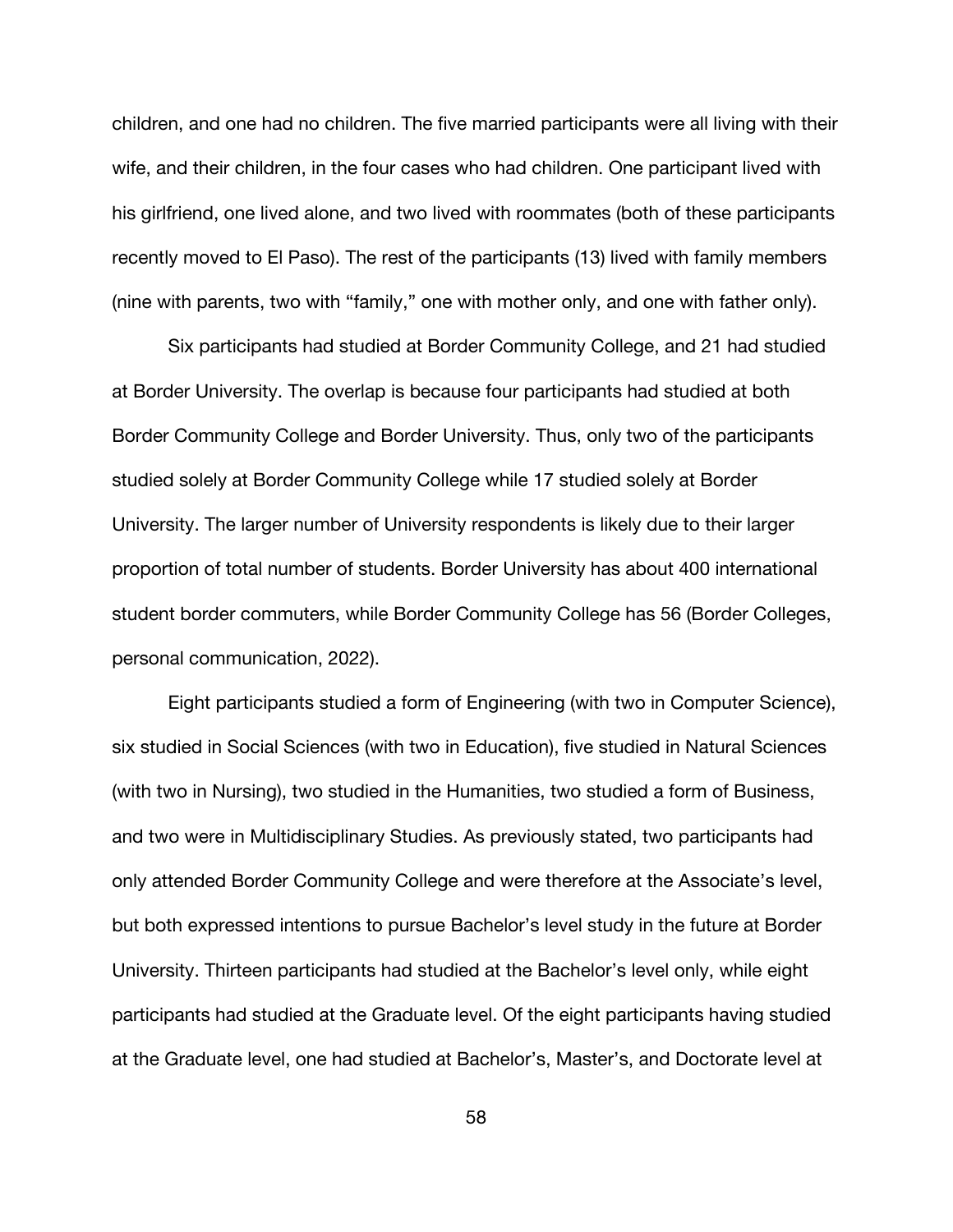Border University, one had studied at both the Bachelor's and Master's level, one had studied at both the Master's and Doctorate level, four had studied at Master's level only, and one had studied at Doctoral level only.

The number of years each participant had spent border commuting as a student ranged from one year to ten years, with the average time being about four years of experience with student border commuting. Fifteen participants were still actively studying as a border commuter at the time of the study, five had completed their studies, two had discontinued study, and one was still pursuing study while living in El Paso. The earliest year participants had begun border commuting for their studies was 2006 (two participants), and the earliest year participants had ceased border commuting was 2012 (one participant).

Eight participants had border commuted in F-1 full-time international student status only, nine in F-3 border commuter status only, five had commuted in both F-1 and F-3 statuses, and one had commuted in F-1 and TN (Trade NAFTA working visa) statuses. Seventeen participants had only been studying full-time while commuting, while five had been both full and part-time during their studies as a border commuter, and one had only been part-time. Twenty of the 21 participants who studied at Border University held a special tuition discount, through a Texas legislated program providing in-state tuition for Mexican nationals demonstrating financial need. The remaining participant from Border University had a tuition waiver due to a Graduate Assistantship. The two participants who studied only at Border Community College intended to apply for the tuition discount at Border University in the future.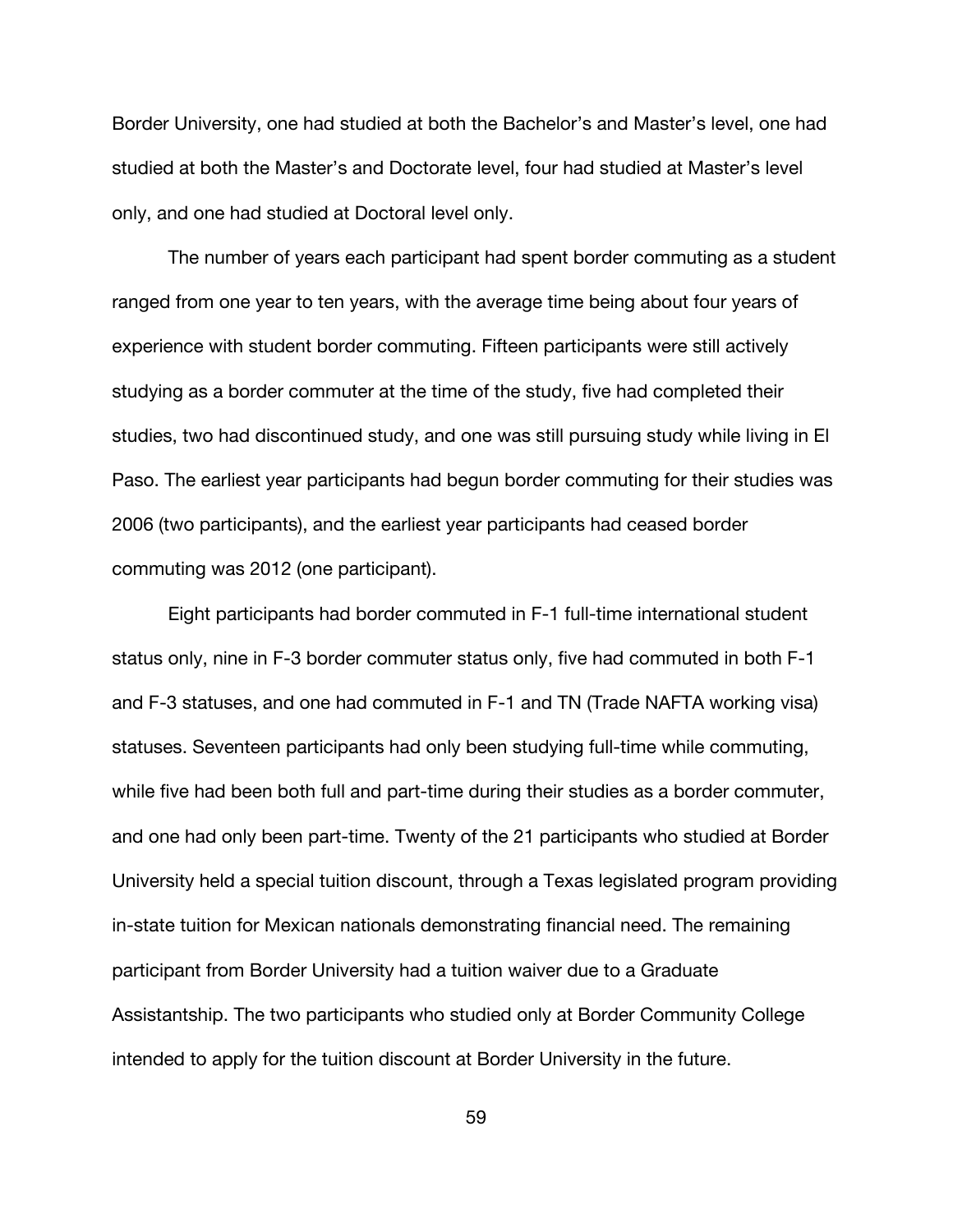#### **Participant Profiles**

In order to create summaries of the extensive information the 23 participants shared in their interviews, I read each of their transcribed interviews several times, and made a template for their answers to demographic questions and their responses to the broader questions. To condense sometimes expansive answers to the open-ended questions, I highlighted key parts of the statements that reflected their answers most succinctly for each question. Below are overviews of each participant's interview, reflecting the main ideas each conveyed in response to the questions. These profiles should be read with the understanding they have been condensed into a much smaller story, with only brief excerpts of what each participant shared in the interview. All names are pseudonyms chosen by the participants themselves.

# *Ale*

Ale is 23, majoring in Dance at Border University, living with her parents at home in Juárez. She has been commuting for five years to save money on rent, both partand full-time. Her commuting methods have included walking, bus, carpooling, and driving herself; she now holds SENTRI. On border commuting's impact on her, she says:

I think it's a love-hate relationship because it has great opportunity, but it adds some worrying, and sometimes makes me feel anxious to cross...Everyone gets stressed and mad in the line, and there's people fighting and yelling, and it's stressful to be there.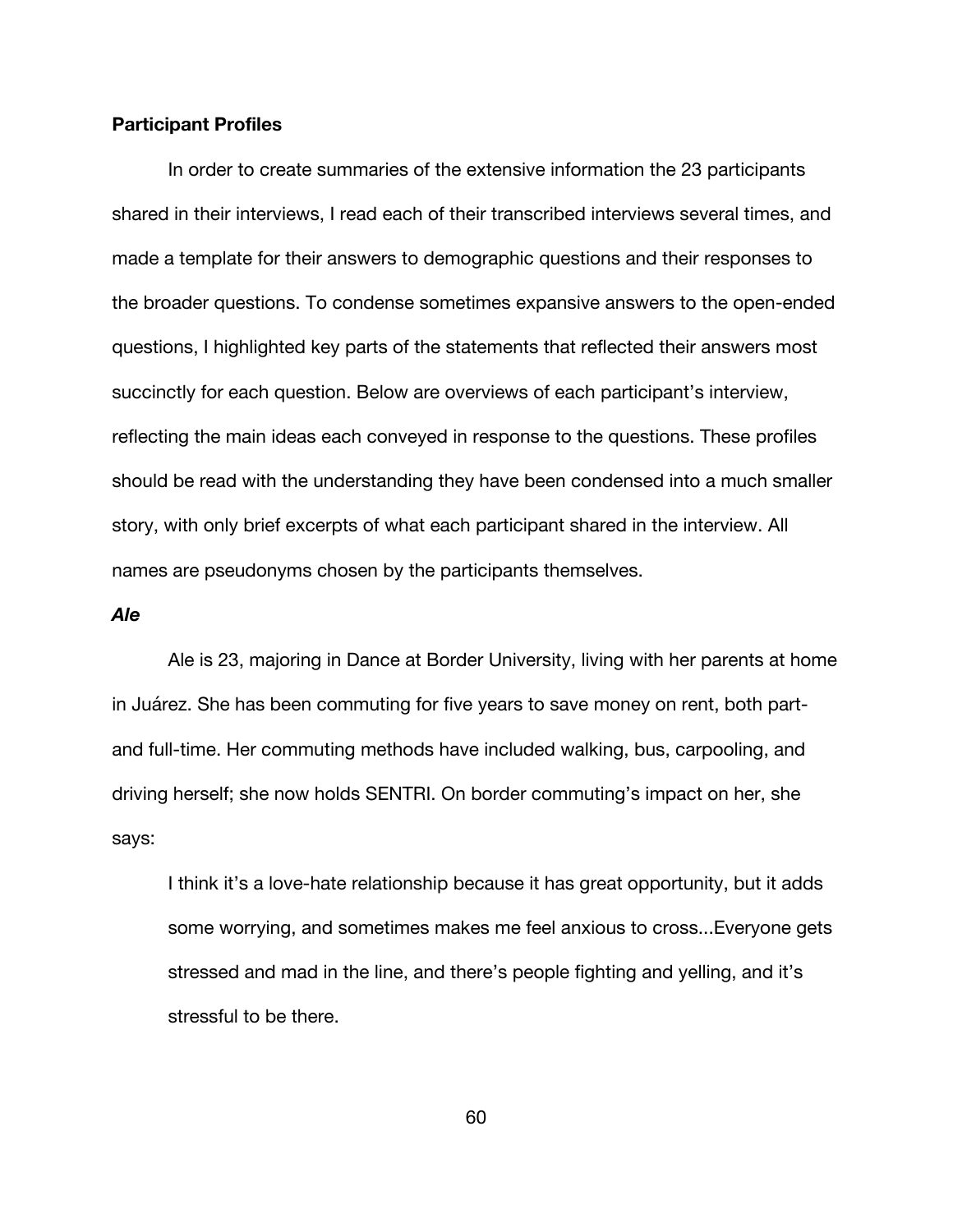She has been taken to secondary inspection and reports CBP confusion/mistreatment. "It's very confusing. They may say, 'Oh, your I-20 or your visa has expired', and I will be like, I know everything is good, but they can do whatever they want." She has had trouble participating in campus life. "It was harder for me to join anything. Sometimes I cannot join a certain group, in my case it's harder to go to rehearsals, if it's late, it feels dangerous."

Ale feels the school is "something in the middle," towards their supporting or not supporting border commuters. She advises other students who consider commuting to get SENTRI, or better, if they can pay rent in El Paso, to not commute. The best thing about commuting to her besides saving money, is seeing "these cities are together, it's like one city but they're still different." The line and wasting time are the worst aspects to her, but overall, she sees border commuting as positive because she is "able to study something that's not offered in Juárez." She participated in the interview because, "I get excited when I'm able to help out…and because every experience is different even if we're doing the same thing."

# *Alexander*

Alexander is 21 and lives with his parents in Juárez, where he was born and raised. He has been studying Biology at Border Community College for three years and will transfer to Border University soon, where he plans to earn a Bachelor's in Nursing. He says border commuting means "brotherhood" to him.

All the people I know that cross every day just be here, we are very close. I think about all of the sacrifice and we're working hard. I also feel proud to come from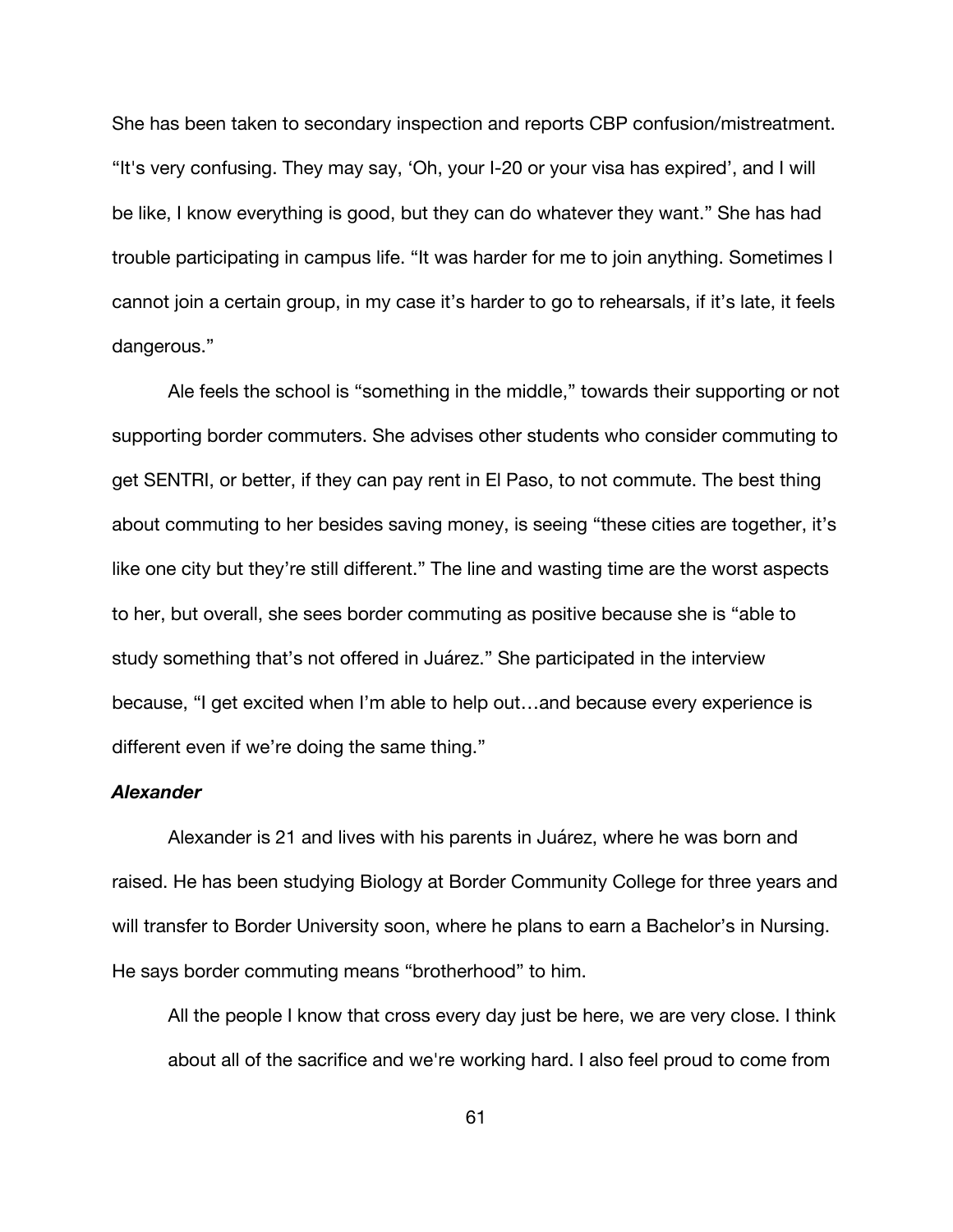Juárez and we tried to help each other to be better. I feel very proud when I cross, and worry and a kind of fear.

He says he doesn't have issues being late because with his motorcycle, he can move between cars and lanes.

Regarding school support, Alexander reports he hasn't had problems, and that most professors have been nice to him, but he says there are some issues with privacy in the International Office space at Border Community College. He does say he would like to talk to the President of Border Community College because he feels like the school just "sees us like money." He participates in service learning at school, but thinks he could do more if he didn't have to cross every day and had an apartment in El Paso. Alexander finds the Mexican consulate in El Paso "very nice" while the American consulate in Juárez is "very strict," but that makes sense to him. He wishes the attitude of CBP were better, but thinks "that can't be changed." He feels the worst thing about border commuting is "when I'm interested in something like research, and they tell me it's only for U.S. citizens or residents," but overall border commuting is very positive for him. He participated in the study because "I wanted to be listened to, and no one listened. We don't exist for both governments; we are just here."

# *Ana*

Ana is an undergraduate at Border University, majoring in Multidisciplinary Studies. She is 25, lives with her parents in Juárez, and has been commuting to school for seven years on both a full-time and part-time basis with her car. She commutes because her dad requires her to live at home to save money. "If I have the express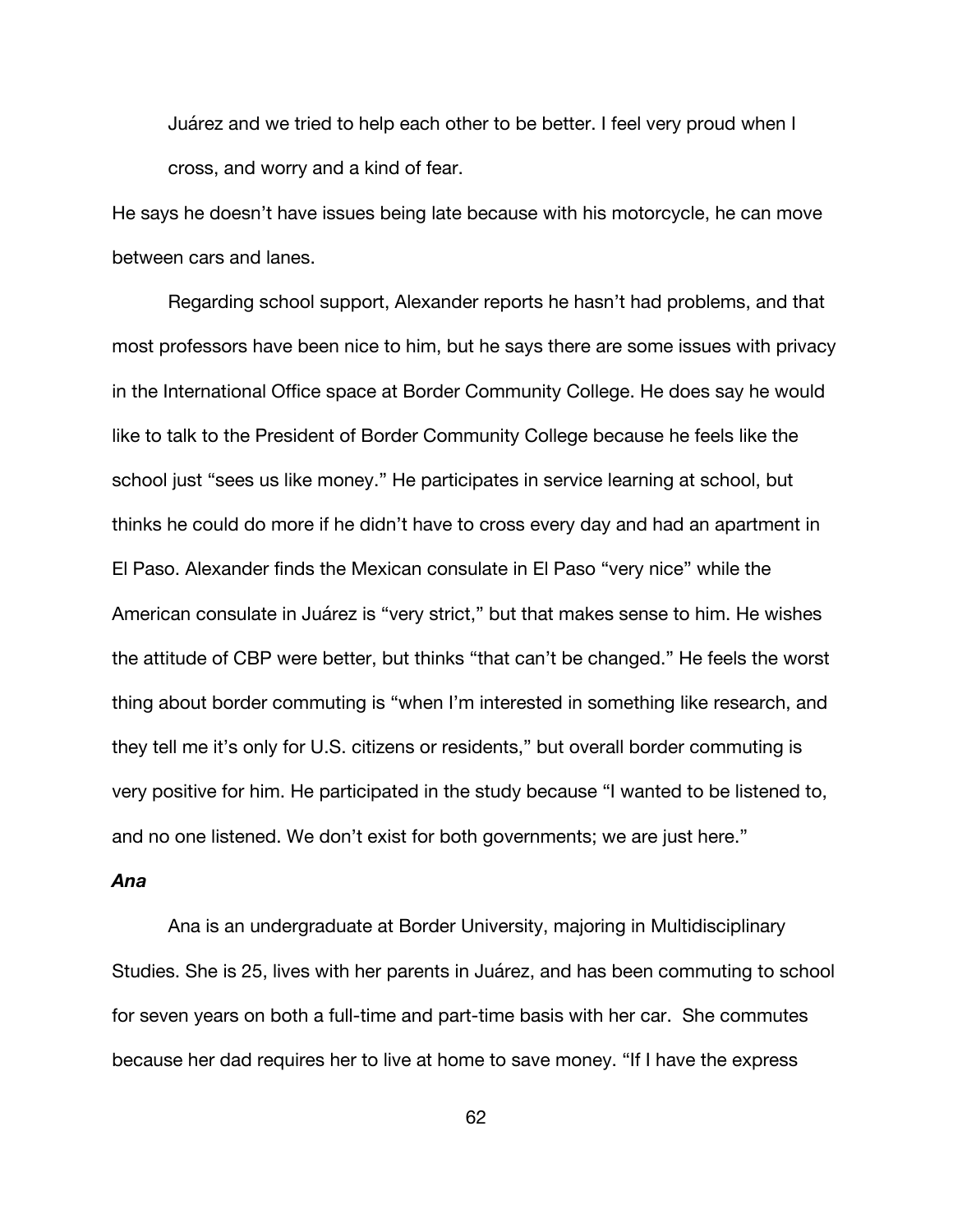lane, then it's fine, but if I don't have it then it pisses me off, it's hot, it's a pain in the ass." She has failed an exam because she didn't have the express lane on a holiday weekend in Juárez and didn't make it on time. She says she could participate in campus life, but she hasn't tried.

Ana reports secondary inspections and multiple cases of confusion with CBP. The people at the bridge, at least with students, because I have my student visa expired, they are like, this is expired, and then they call someone else and they'll be like oh no she's good...they should get their information from the same source, because sometimes they're not on the same page.

Ana appreciates that the International Office allows other people to pick up documents and that you can call for advice, which helps commuters. She says the best thing about commuting is "the U.S. education with the Mexican lifestyle," but would advise others to live in El Paso if money permits and the worst thing is "the line." Still, border commuting is overall positive to her, "because I love being in school here, I love my friends. I can't find a job here [in El Paso] – but overall positive." She says she participated in the interview because she was interested in talking about her experience.

### *Andreas*

Andreas is 34 and married with two children. He was born in Juárez, raised in Chihuahua, living now in Juárez. He's been commuting to attend school both full and part-time, for about seven years, driving, and he holds SENTRI. Andreas has attended Border Community College and Border University and he just finished his degree in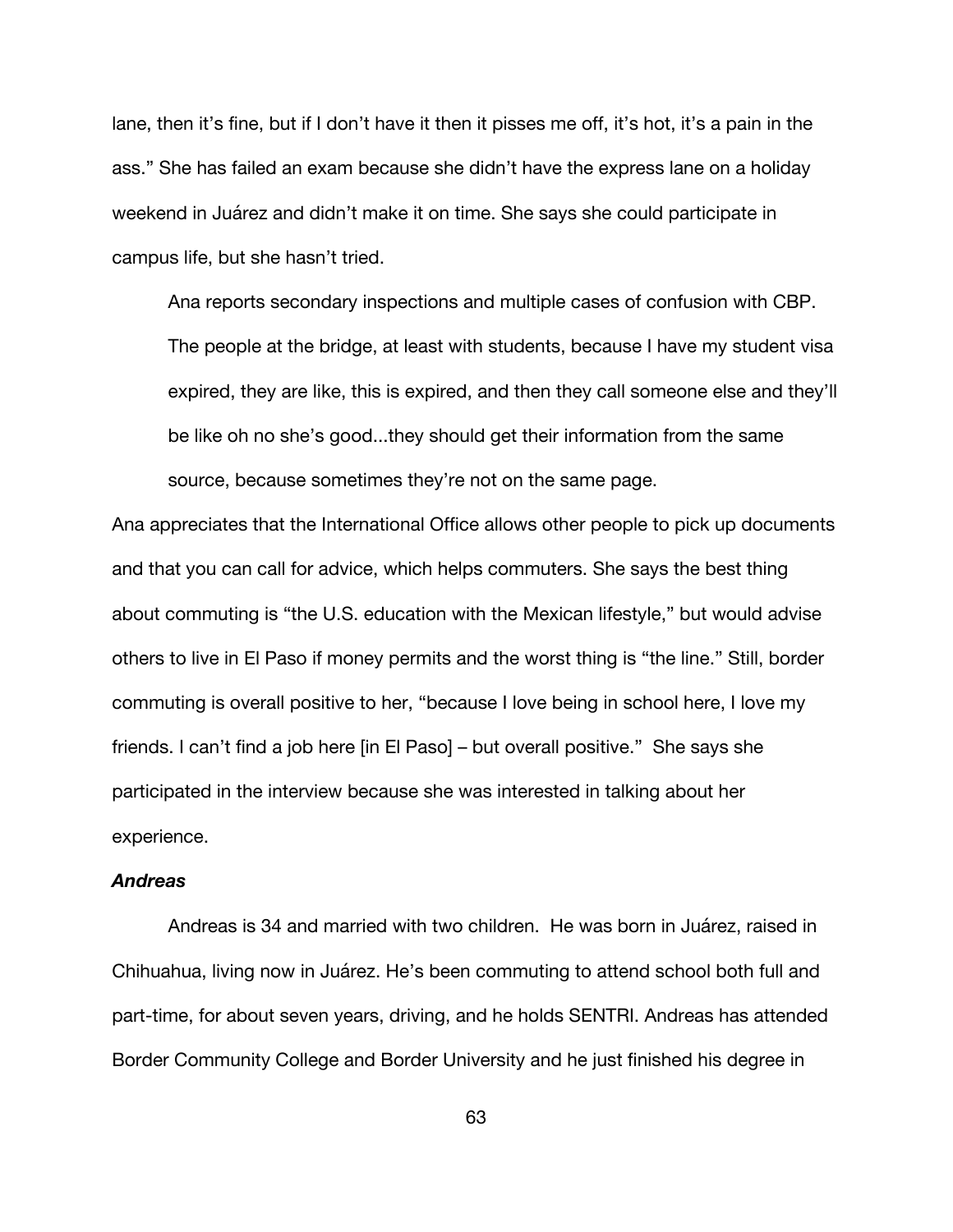Multidisciplinary studies at Border University. He commutes because of financial resources and also, he feels more comfortable living in the "Mexican culture environment." He says he's had an average experience with CBP, including "more than a few" stressful situations involving questioning about his I-20 signatures, and he has been handcuffed. He has been late to classes, group work, and tests, but he thinks professors in general "understand special situations with the students that have to make this kind of daily commute."

Comparing Border College and Border University, he finds more "understandable" strictness about border commuters' special cases at the Border University. Andreas comments on the different International Office service models, "I feel that the advisors at [Border University] have more experience than the assistants at the [front] desk. [Border Community College] was the opposite, the professionals always answer the questions normally, but there's a long wait." He advised other border commuter students: "Don't trust the academic advisors in your freshman year. Try to get as much course equivalence for [Border Community College] that transfer to [Border University]." He participated in the interview because he saw it as a special new topic to study.

# *Brian*

Brian, 29, was born in Acapulco but grew up in Juárez, where he lives now with his wife and two children. He is a doctoral student at Border University in Computer Science, and has been commuting to study for one year by driving with SENTRI. Of SENTRI, he says, "I didn't have one for the first six months and I was going completely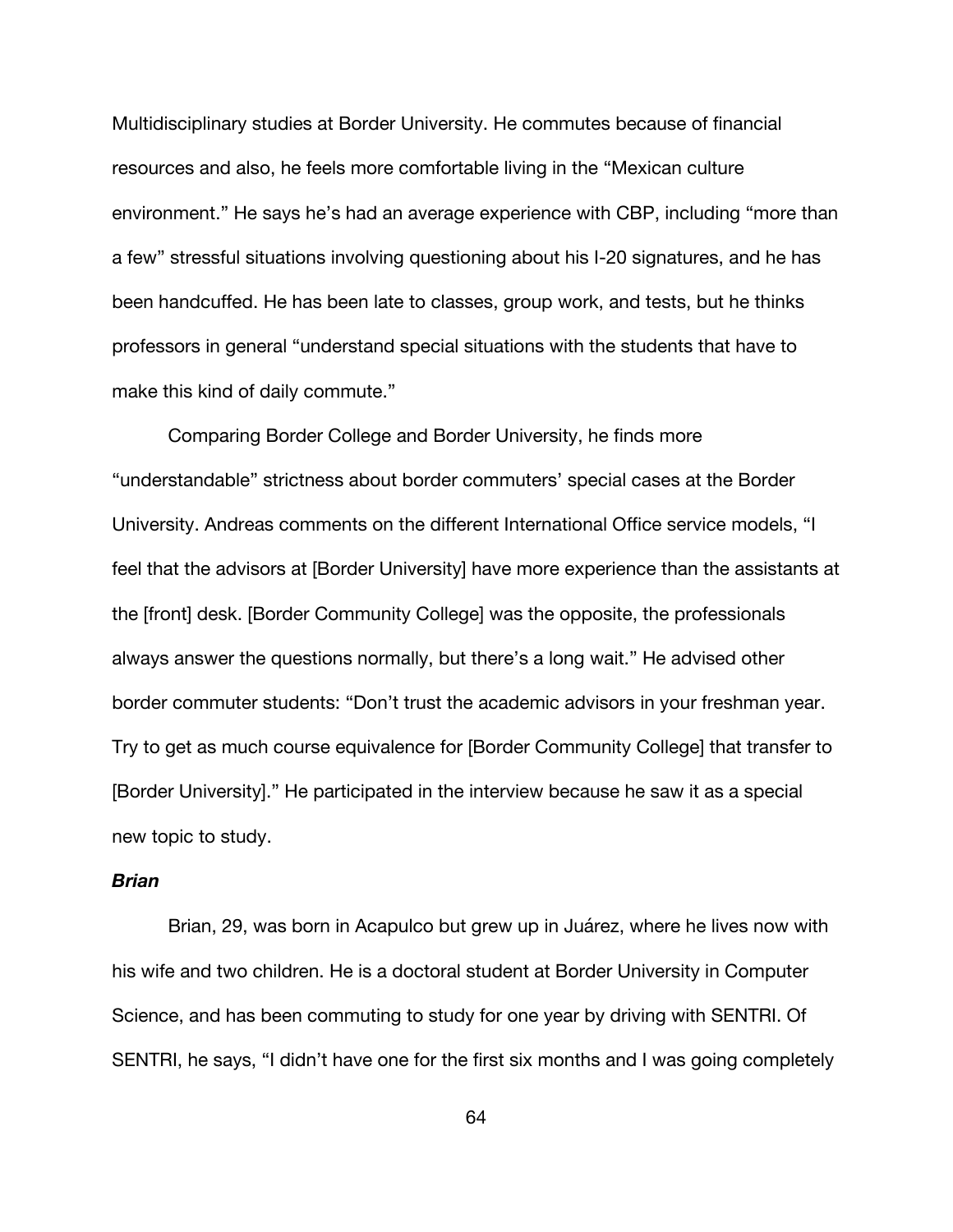crazy." He sees his academic experience as "different in the sense that coming here makes me lose time. So, I prefer working from home when I can." He says he's been late for class but professors haven't minded, and doesn't have any problems with the school support of him border commuting. About participation in campus life, he reports "there's a lot of events and stuff that I would like to come [to], but it's too late; in general, it has been a limitation." He commutes for cost-saving, and to him border commuting means "annoying lines on the bridge, but it's a nice experience to be in two countries in the same day. It's kind of weird."

Brian advises other students to get their Mexican passports renewed in El Paso, where he says it's easier than in Mexico. He also suggests other students to set up their academic schedule to allow them to come either early or late to avoid lines. He says the overall border commuter experience is a little bit negative, because "it's really annoying and takes a toll on what you're doing or trying to do…it has a bit of control over your life." Brian participated in the interview because he thinks it's an interesting topic "when you live between two worlds that are really similar but are completely different."

# *Carlos*

Carlos has been commuting for six years, first to attend a private high school, and now at 21, to earn his Bachelor's in Mechanical Engineering at Border University. He has walked, taken the bus, and driven, and now holds SENTRI. He lives with his parents in Juárez and he started border commuting because of his parents' requirement. He reports CBP has handcuffed him and taken to secondary inspection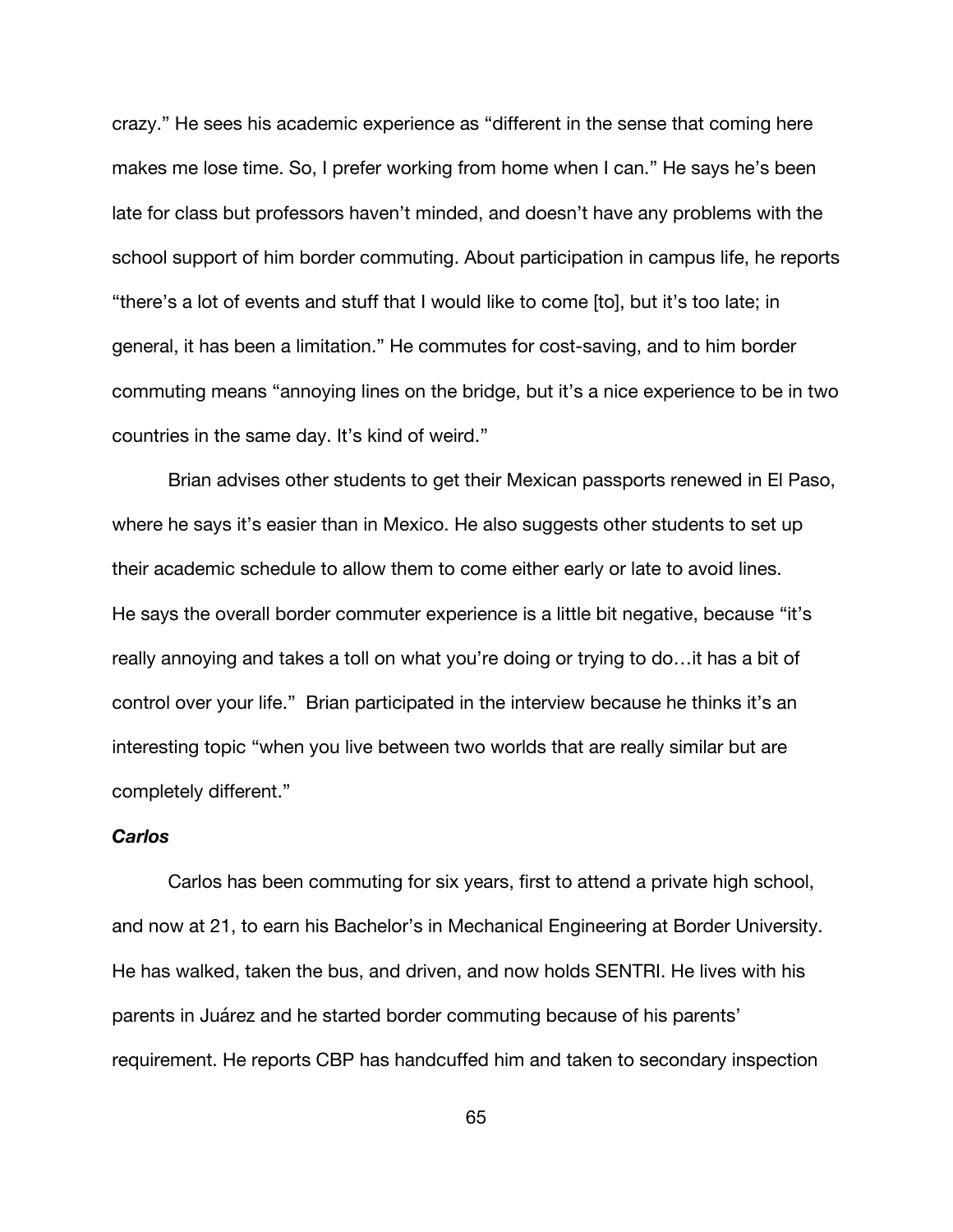multiple times, and that he gets a lot of weird questions from them; "they have asked me about my earring or tattoos." He says for him as a commuter, campus life is:

Pretty bad in the extracurriculars. I joined a fraternity, but they were doing too many things in El Paso; I wasn't able to come here all day. Sometimes you cannot get along with people, even if you want to, because you cannot be there.

Carlos feels he's had quite a bit of academic trouble due to border commuting, giving one example of asking for help from CBP on the bridge due to being delayed for an exam but "they didn't care. I got a D, no excuse."

He feels like the school doesn't support him as a border commuter very well. But he doesn't think he should complain about any policies or restrictions relating to his citizenship:

All the paperwork that they ask for I understand. I know they do it because they of course want to have a controlled situation…there are some places that you cannot work if you are Mexican, for they cannot give you the visa, of course because of regulations.

He hopes sharing his story through the interview will do something helpful.

# *Daniel*

Daniel is 45 and lives with his wife and four children in Juárez. He has commuted for two years recently pursuing a Bachelor's in Computer Science at Border University. However, he has commuted on and off since 1994, walking, taking the bus, and driving. He commuted because he was working full-time in Juárez. He says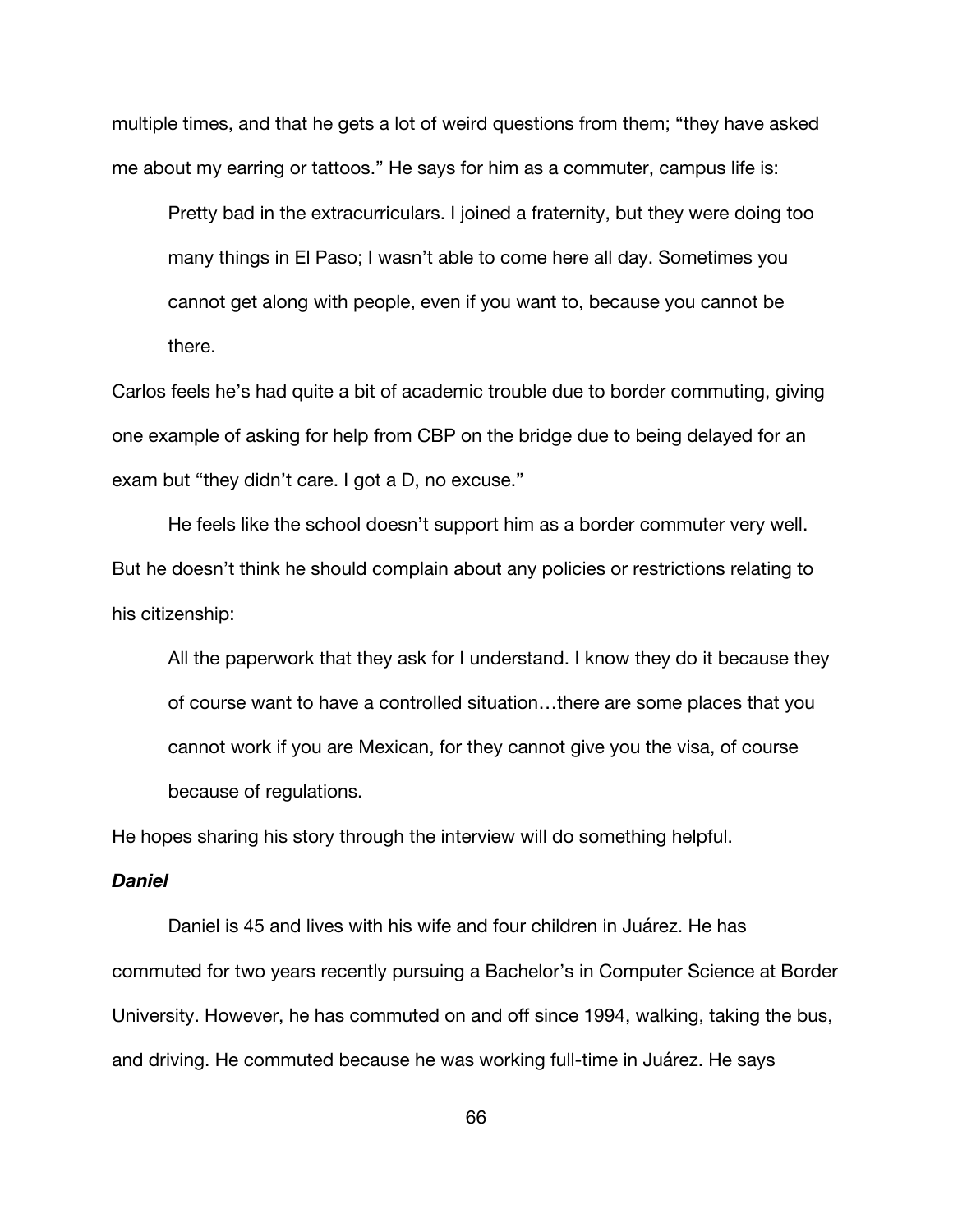because he's older and more responsible now with his family, he tends not to respond back to the CBP officers, but before that, "there were a few times that the officer threatened to take my visa because I responded back to them." He says he hasn't had any academic trouble as a border commuter and thinks the International Office services are wonderful. "I don't see what else can be done, other than they come and pick me up."

Daniel uniquely mentions a positive experience with CBP, when a CBP officer let him go to the front because he was going to be late to a final. He says he was prevented from engaging in on-campus activities or other opportunities accessible as a student because of his time commuting as a student. He advises everyone to "be that extra half hour earlier all the time. Sometimes even with the extra half hour, you're going to miss it, but it will be fewer times." He shared that he avoids the "free bridge" because of "the vendors' harassment and all the cars trying to get in your lane…I've seen people trafficking cigarettes and throwing them over the bridge to smuggle into Mexico and sell on the streets. I do worry about leaving my car unattended [due to narco trafficking concerns]." He participated in the study because he wants to help someone and share his experience with border commuting.

# *David*

David is in his early 20s and lives with his parents, born and raised in Juárez. He has pursued study at both Border Community College and University, and has been commuting to earn his Bachelor's in Construction Engineering for about eight years, both full and part-time. He drives but does not hold SENTRI. He decided to commute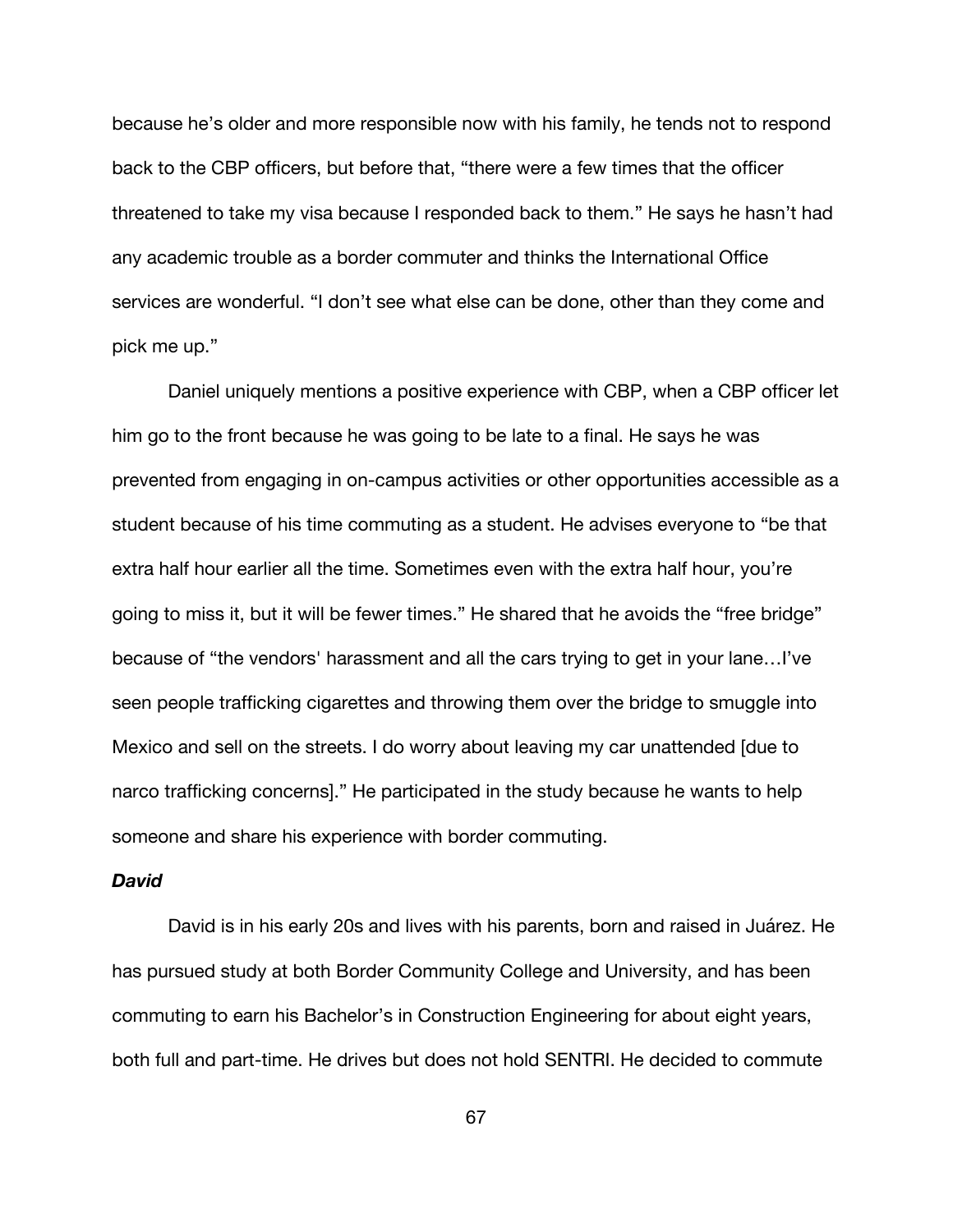due to expenses, "and the [narco] war was over, so it was more safe, so I decided to go back to my parents." He says he feels lucky with his experience interacting with CBP:

Most of the time it's been good. I remember some bad experiences, like an officer asking lots of questions about how it is taking a lot of time for me to study, with an attitude. Sometimes they have 19 windows open for I-94 cards but only two or three officers who leave, come back, talk, but most of the time, they've been nice.

While he has not been active in campus life outside class, he says "It's up to the person." He reflects on the International Offices at both border colleges:

College support was good, since there's only two ladies working there, you get to know each other. University support is also good and I usually ask a lot of questions because I know I have to stick to the laws for my student visa. He says friends ask him how he can wait an hour to cross, but he says you just get used to it, and advises others to get the express line or better, not commute. He participated in the interview because he wants to give ideas, help improve things, and make commuting easier for others.

# *Fernanda*

Fernanda is 21 and lives with her parents and two siblings in Juárez, where she was born and raised. She is attending Border University as an undergraduate majoring in Education, and has been doing so as border commuter for three years. She commutes because her mom wanted her to have a better education and improve her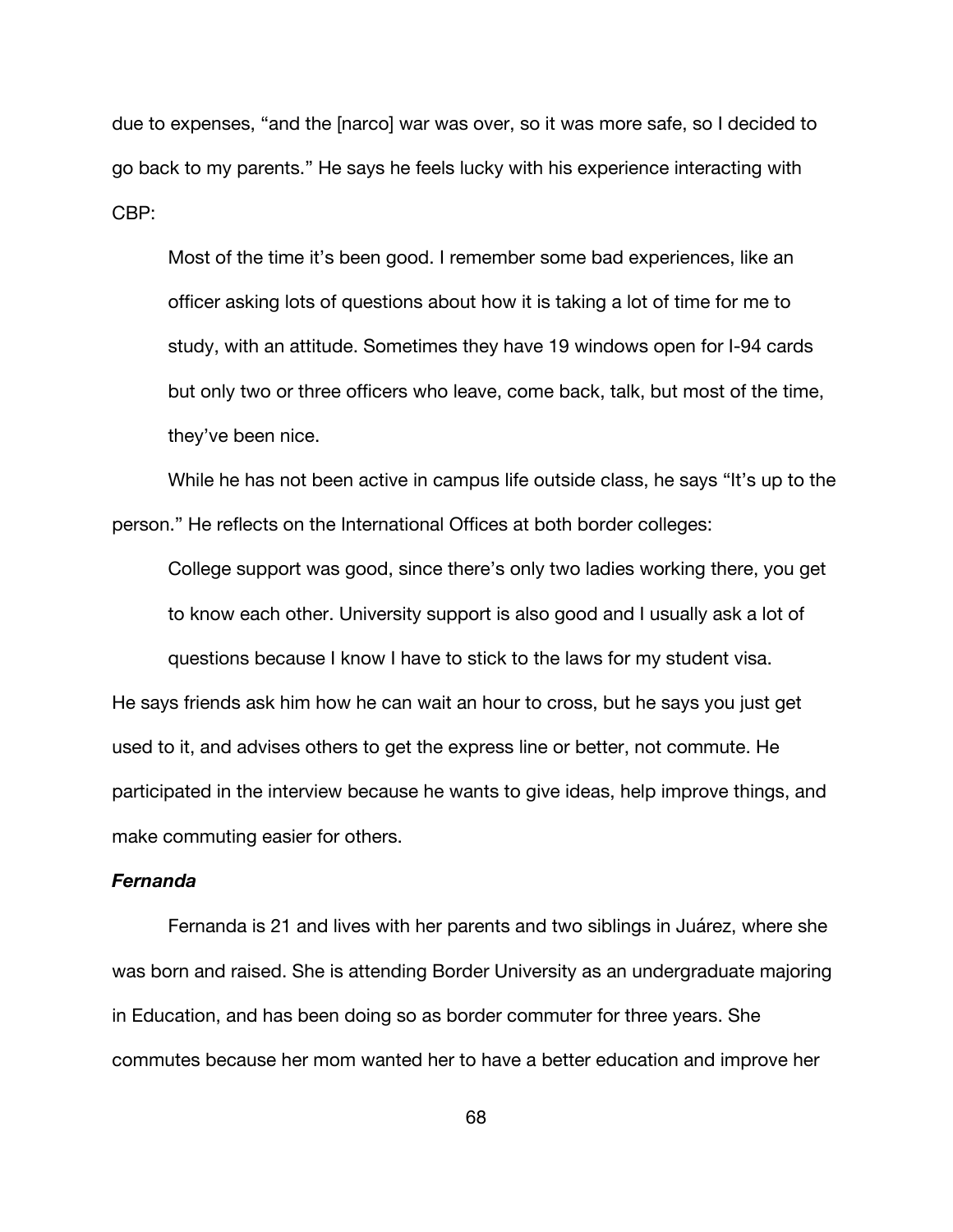English. Fernanda appreciates border commuting for the educational opportunity while being close to her family, and thinks it's helped her mature faster. She says when she's crossed using SENTRI, it's been better, but she's had some bad times:

When I walk or when I had to renew my permit [I-94]. This lady was telling me my I-20 was expired which it was not. They didn't let me cross. The University just printed a new I-20 of the same one and it was unnecessary and not expired…

Fernanda says it's hard for her to participate on campus and has trouble meeting with classmates in the evening because she's too tired and knows she needs to go back to Juárez. She says some friends who use the bus find it even harder than for her with her car. Fernanda mentions she is grateful for the in-state tuition program for Mexican nationals with financial need, but would like to see the school work on helping professors understand that things are harder for border commuters. She recommends getting SENTRI if possible, "that's a blessing because I used to do the line…People who use the regular lane get a different treatment, like officers screaming at them. SENTRI is expensive and I think that's unfair." She participated because, "She hopes there might be changes, not for me, but for other generations."

#### *Gabby*

Gabby is 20 and has lived in Juárez her whole life. She lives with her mother at home and commutes to study biology and chemistry at Border Community College. She has been studying for three years and will soon transfer to Border University to attain a Bachelor's degree. She commutes by walking, taking the bus, and riding on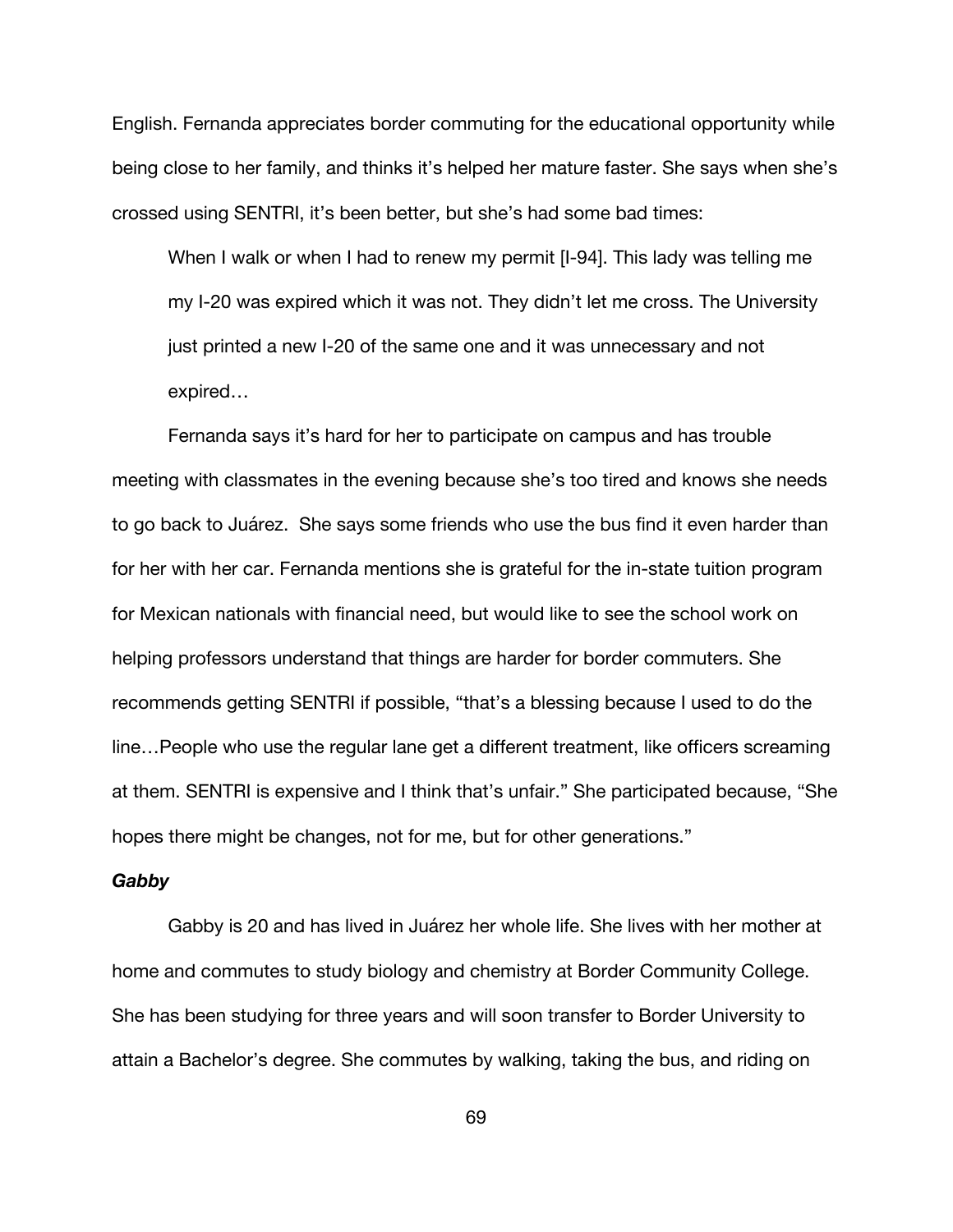her boyfriend's motorcycle. She commutes mainly because of money and she works in Juárez, finding it hard to find a job in El Paso. She enjoys "living between two cultures. Since I cross every day, I see the difference."

Gabby says that she is participating in campus life in biology research projects and makes the effort to stay late. She only has had trouble with a professor once, when "I lost the attendance for a class because the bus broke, but the professor had his policy." She finds that "the college doesn't help a lot. They do a lot of programs, but they don't involve international students." The best thing about commuting is relating to two cultures and meeting many different types of people in the "border community." The worst thing is "[the] time spent. You don't rest. When you don't have the time to do everything, the thing you sacrifice is sleep and rest." She hopes and plans to find a job on campus and move to an apartment in El Paso soon. She participated in the study because, "Finally, someone is interested in what happens to us every single day and that we have to make a lot of sacrifices."

### *Hiram*

Hiram is 27, pursuing an undergraduate degree in Nursing. He lives with his girlfriend in Juárez, where he was born and raised. Hiram has been commuting to Border University for four years on a full-time basis with his motorcycle. He doesn't hold a SENTRI pass, because he can move in the lanes more quickly with his motorcycle. He commutes to save money on rent, but feels that it's more convenient to live in the U.S. if possible. About border commuting, he thinks, "once you cross every day, that should be regular, like something that should be the same, every day, but it's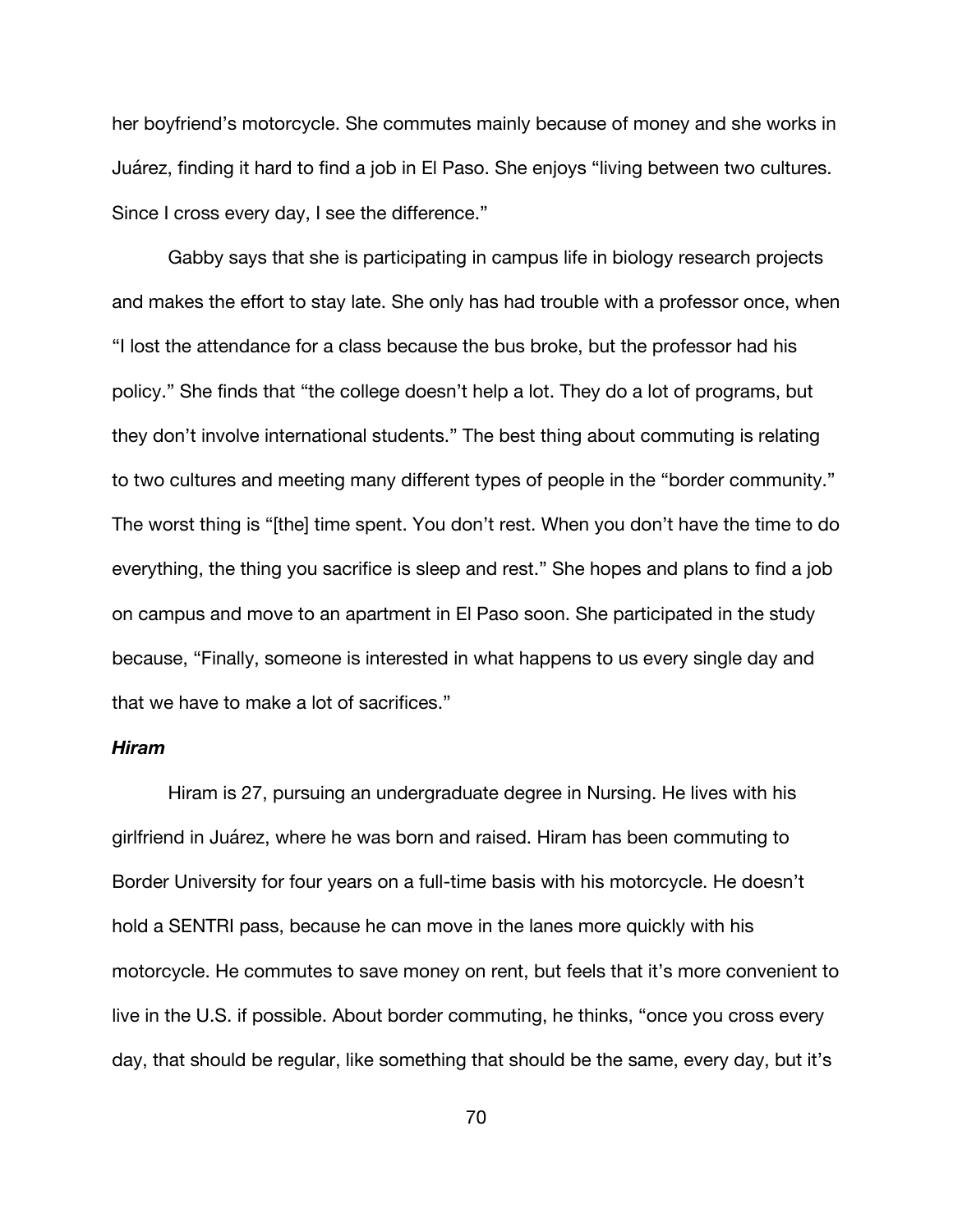not." He has experienced secondary inspection and handcuffing, and reports mistreatment and confusion from CBP officers. He has observed someone smuggling drugs in a bicycle frame, and he has a close friend who gets pulled over four times a month. Related to school support of his commuter experience, he suggests the institution provides additional scholarships. He assumes responsibility to maintain his own status: "If you follow the dates and instructions, you will not have trouble in that."

While Hiram has not had any academic problems related to border commuting, comparing his experience to those who live in El Paso, he says, "you will not have the same level of stress, because you need to spend four hours every day, six hours sometimes in order to be at school." He sees campus life participation as an issue with time management. Hiram sees the best thing about commuting being the benefit of both countries, and the worst being the waste of time. He sees border commuting overall as a positive experience: "I can see the difference in cultures; see how the people think. It will be bad, it will be good, but you will learn from it." Hiram participated in the interview because "no one has even cared about that, and that's awful because I have friends in very bad situations with the border officers."

### *Jaime*

Jaime was born in Juárez and spent summers in Houston, Texas in tourist status growing up. He is 36, lives alone, and participated in the interview via Skype from his current home in Mexico City. He recently spent three years as a border commuter student at Border University pursuing a Master's in Creative Writing. However, he has not yet finished the degree. He was working as a professor at a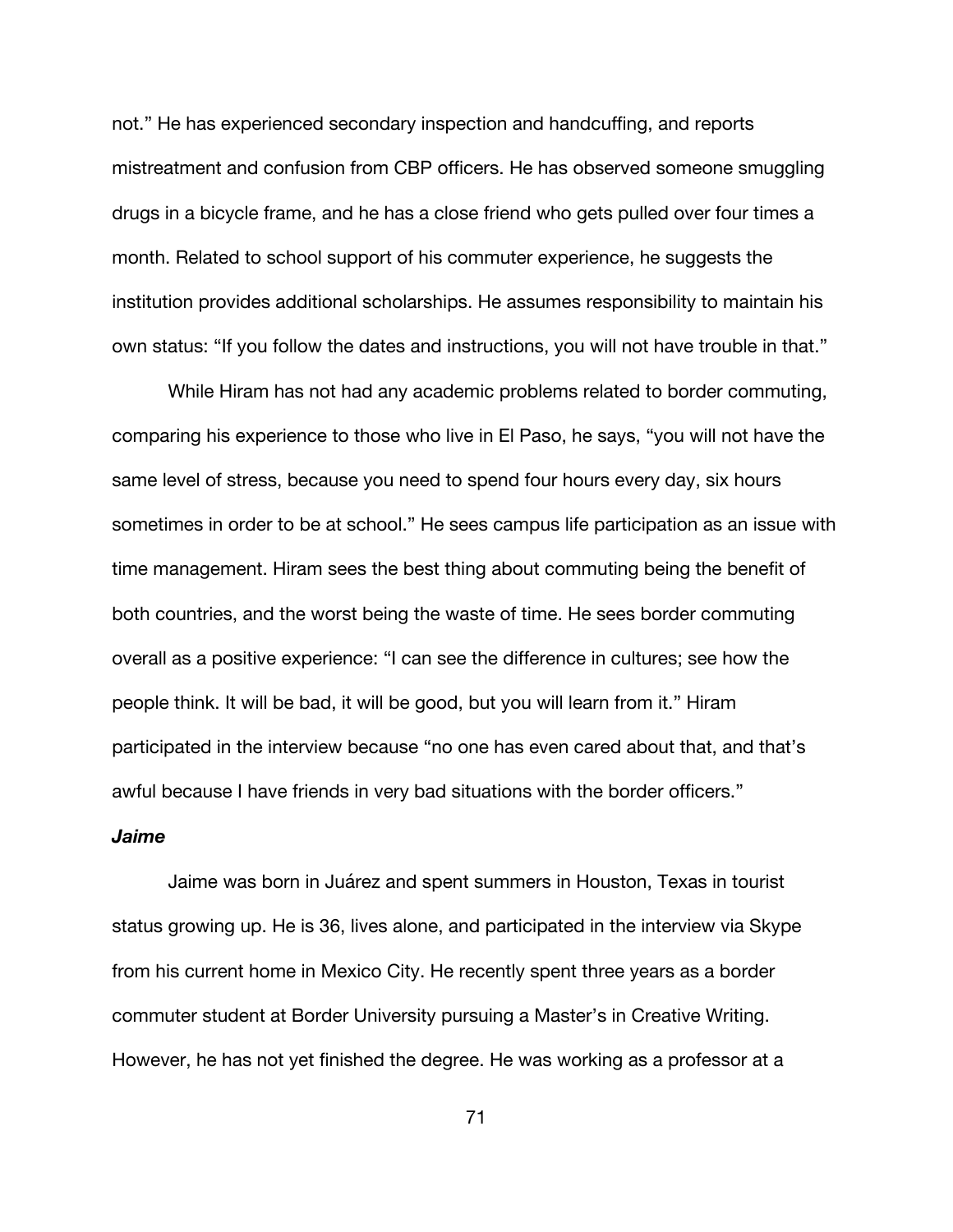university in Juárez while studying, and commuted with his car (SENTRI) for financial reasons. He says border commuting has both negative and positive impacts for him. "It's a very enriching experience, you learn a lot. Before 9/11, crossing was really easy like in five minutes. Then it became excruciating dealing with the officers. I had many bad experiences." He sees his academic experience as different because he didn't have time to participate in department activities due to commuting and working fulltime in Juárez. He says he was at one time part of a student organization and also an editor of the department magazine. Unfortunately, since he couldn't attend regular meetings, it was a problem for him.

Jaime reports he did have additional trouble with the university:

I lost my visa status when I was trying to renew my I-20 because I just needed to finish my thesis. [The International Office] gave me the wrong form and it was too late. It stopped me from enrolling and fixing it was expensive. I tried for a whole year and then I moved to Mexico City…I'm bitter about the experience with misinformation when I lost the immigration status, just from a student working the front desk. So, they need more detailed information or training.

He says the best thing about commuting was living in both countries at the same time. "I noticed my fellow students coming from Colombia or Peru, a different process for them discovering everything." He advises others considering border commuting that it will be tiring mentally and physically, but it is worth it. He wants to go back and defend his thesis to get his degree, but he says it's taking time because the experience was very painful. He chose to participate in the interview to document his experience.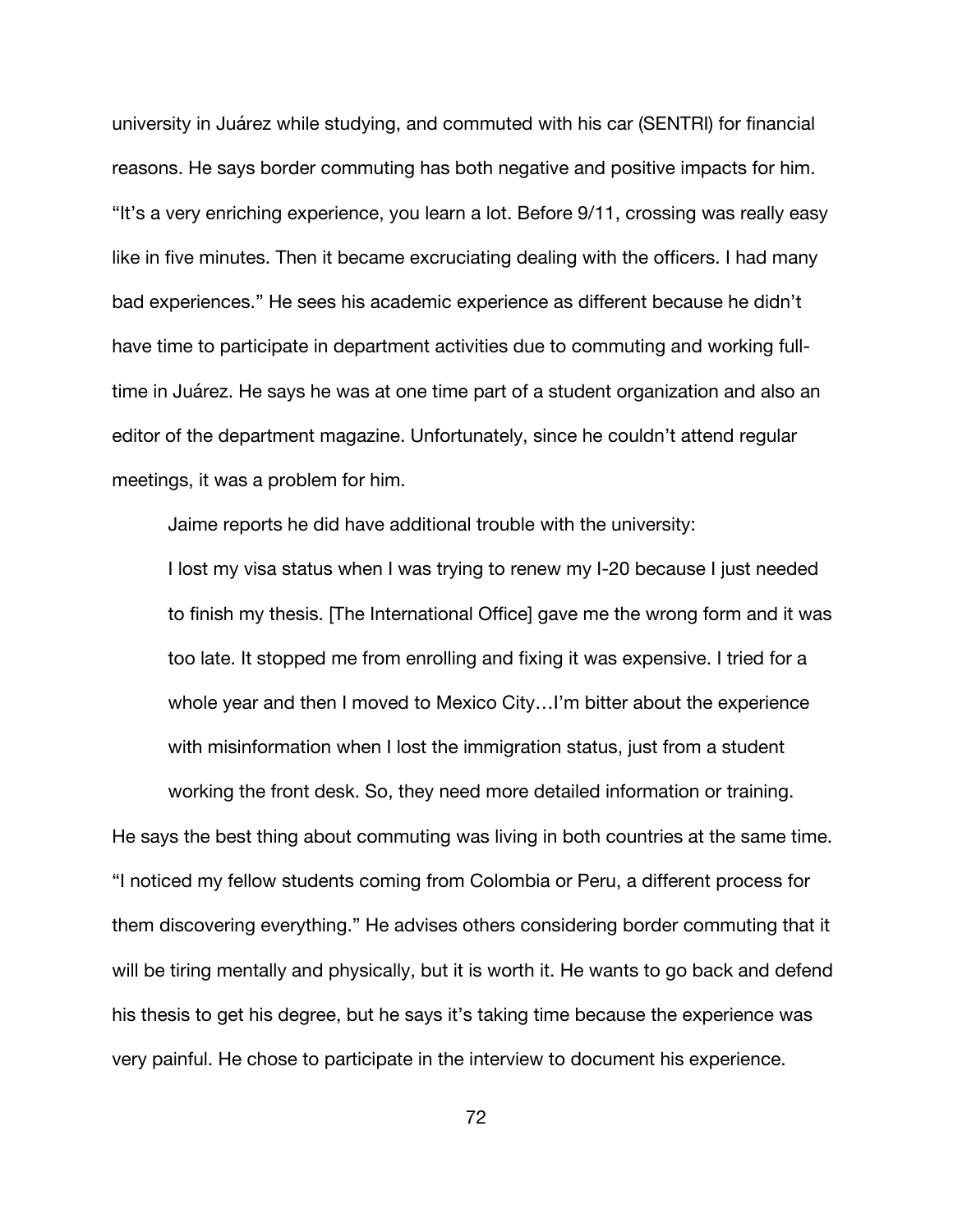### *John*

John lives in El Paso now with his wife, having just recently moved from Juárez. Before that he commuted for ten years to Border University, and has pursued a Bachelor's, Master's, and a Doctorate in Computer Science. He is 27 and has commuted as a full-time international student but also while holding TN status, a nonimmigrant temporary work visa (Trade-NAFTA). He has employed multiple methods over his decade of commuting, including walking, bicycle, carpooling, and driving (with SENTRI). He started commuting because he lived close to the border, and "although the lines were terrible, using the bicycle was at first quick until they changed us to the regular pedestrian lane." He says he doesn't have any emotions about commuting because he's done it for so long.

John says his academic experience was generally negative especially when Juárez was very insecure. He says he only missed one test but a lot of friends missed many more than that. His professors were mostly understanding, but group meetings were hard. John participated in campus life as a commuter. "I attended sports events, I was an orientation leader, and I belonged to and led about five student organizations." John says the best thing about border commuting is "You get the best of both worlds," and the worst is the time spent. He advises others to invest in SENTRI, to consider the Santa Teresa port of entry which is less crowded and more consistent, and to keep quiet with CBP. He participated in the interview because of his ten years of experience and that friends and professors wouldn't believe him when he would tell them stories about border commuting.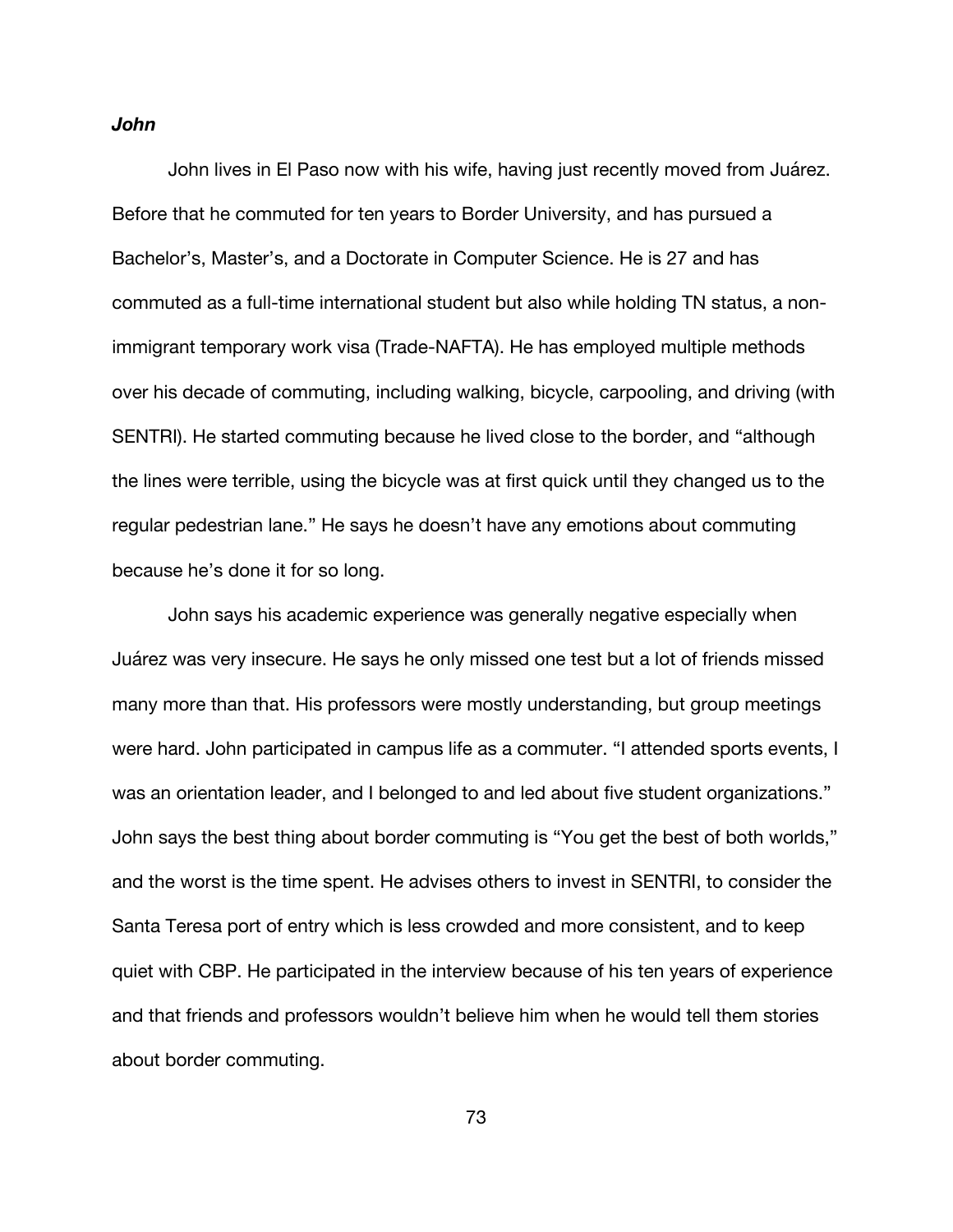### *Lorenzo*

Lorenzo is 34 and lives with his wife and two children in Juárez, where he was born and raised. He commuted to Border University for his Master's and his doctorate in Education, for two years. He has recently stopped working on his doctorate, but when studying he held border commuter status because of his family and related financial constraints. He drove with SENTRI, but would have taken the bus if the schedule worked for student border commuting. He says border commuting "means losing two to three hours of my life sitting in the car." He feels that he's been treated pretty well by CBP and thinks they respect you more if "you show an I-20," but says his friends have had very different experiences. Lorenzo's professors were "considerate" to him if he was late. He thinks the international office handles a lot of students without much staffing. "They're pretty efficient. I consider them good for the amount of students they handle."

He does suggest that the university should consider providing more grants or make info about financial aid opportunities more public. "If you do not check your email constantly you will miss it. If you're studying in El Paso your socio-economic status is good, but the exchange rate is very different." Lorenzo could not participate in campus life much outside of a few activities, because he can't stay the whole day. He thinks he would have done more on-campus activities if he lived in El Paso. He feels the government should reduce the border wait time "I know security is an issue, but it just takes too long." His advice to others is to get a new car, if driving, because the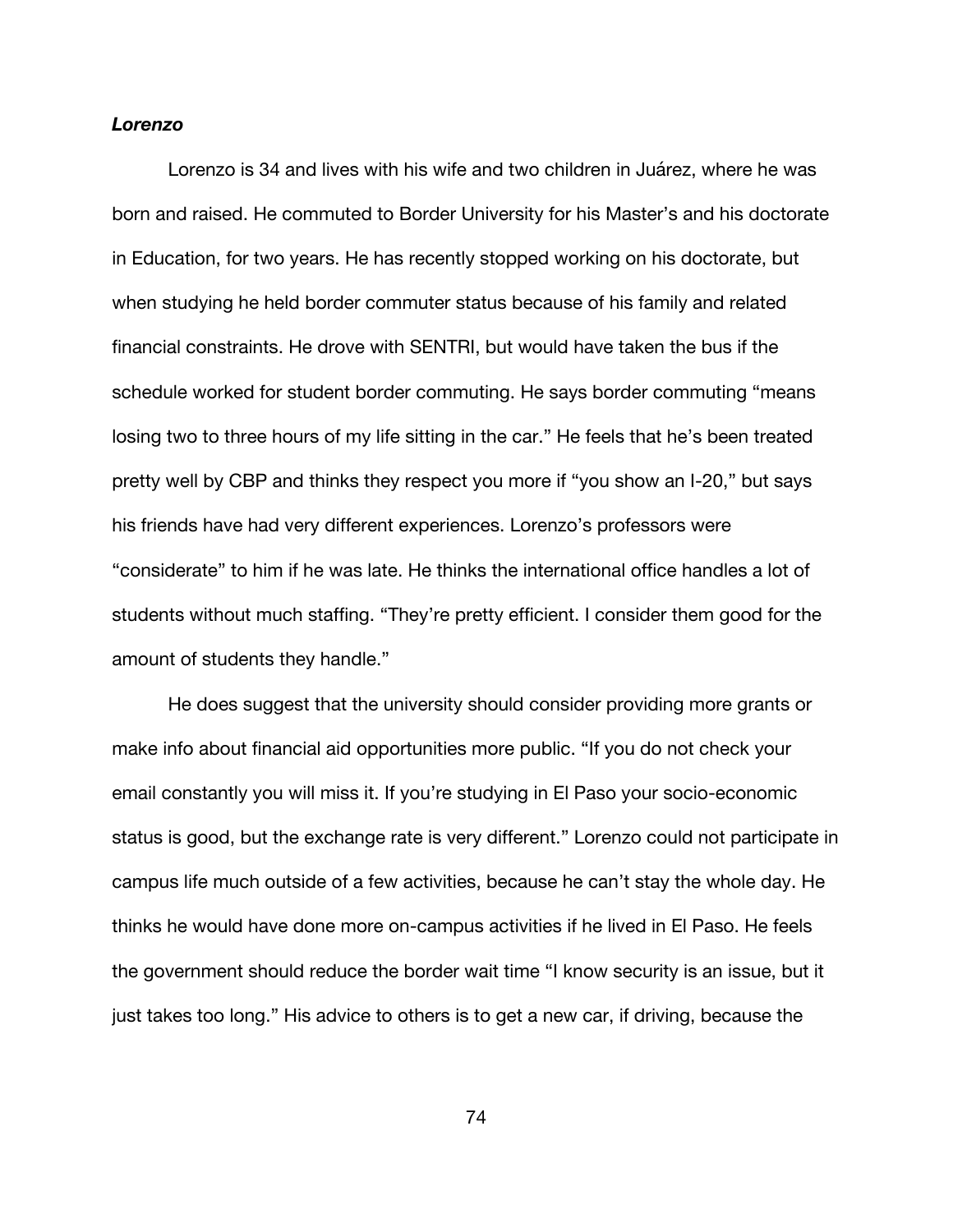bridge wait is very hard on the car, and not to turn on the air-conditioning if the car is old. He participated in the interview to share his experience for the first time.

### *Luis*

Luis recently earned his Master's in Economics from Border University, where he commuted for 2.5 years. He was a Teaching Assistant during his studies. Luis is 27 and born and raised in Juárez, where he currently lives with his father. He commuted for financial reasons and when he thinks about border commuting, he thinks about "lines, wondering what time you will get some place, especially stress when you think you're going to be late to an exam or a class." He otherwise hasn't had "any big incidents" with his experience commuting. He says he didn't have a problem commuting, because "if I had class or an exam I would go two hours early, just to make sure. If there was no line, I would just have two hours to kill in El Paso." As well as being a TA, he also participated in soccer and the gym on-campus, where he got to meet more diverse people. He says he would have participated more if he didn't commute.

Luis sees the school support for border commuters as:

Mostly good. Sometimes they [International Office] had an issue where they tell me a week later, I need to send more paperwork. And another week later, oh you forgot this other document. It was a little frustrating. I almost missed my deadline to transfer to school for that. Other than that, the customer service has been great.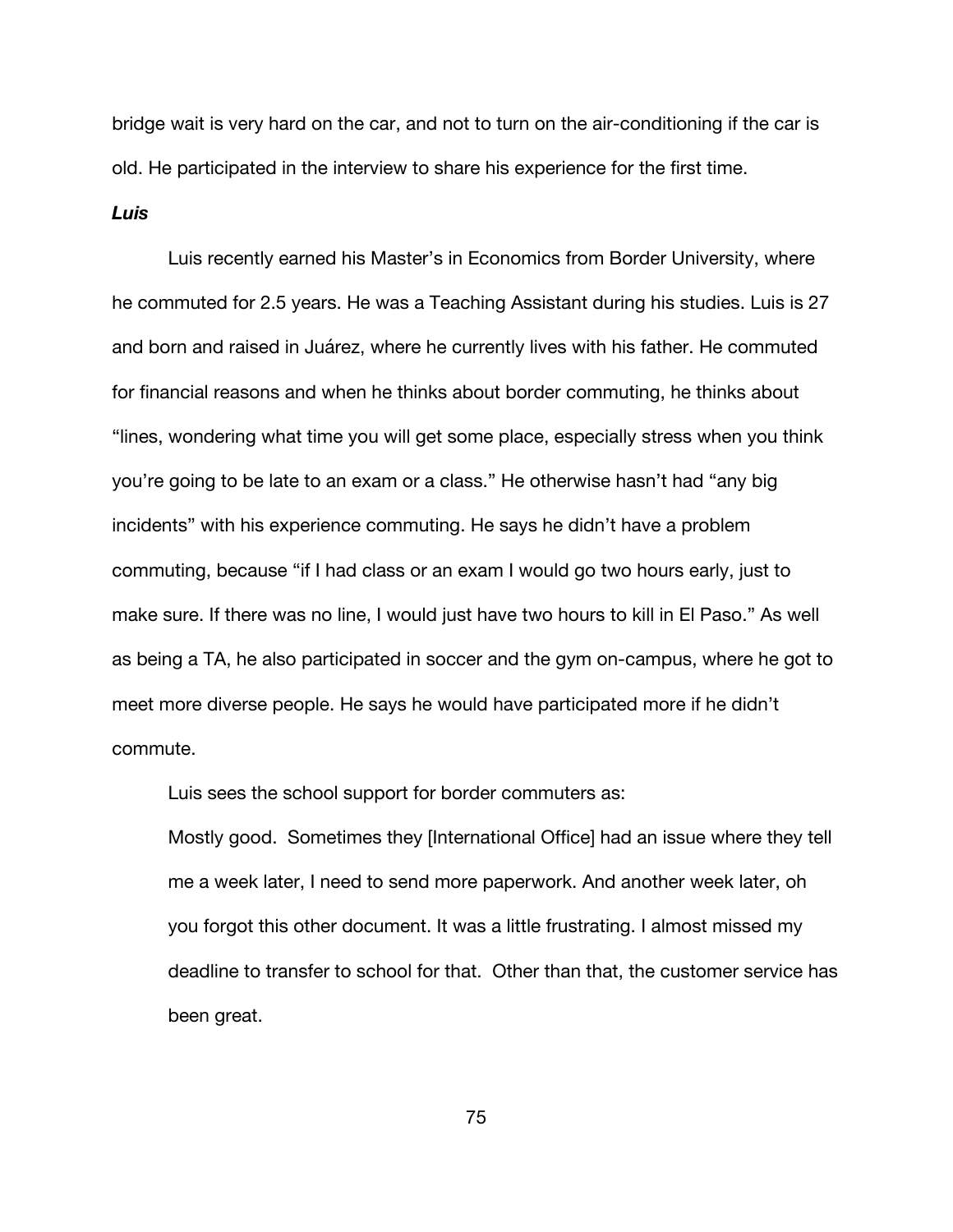He doesn't have any particular suggestions for the school, but suggests the government could make a different line for student commuters. Although he says, "that would be great, but I don't think it's going to happen any time soon." He recommends commuters get the express line [SENTRI] and wishes he could live on campus because "you get to know a lot of different people. I didn't have that experience. The only people I interacted with were guys in my class." Luis participated in the interview because he had time while he is currently looking for a job, and wanted to do something to help.

### *Marcos*

Marcos just moved to El Paso at 20, where he lives with friends. He was born and raised in Juárez and commuted the past two years while he's been pursuing his bachelor's degree in Biology at Border University. He drove and got SENTRI after one year. Marcos says:

My first year crossing the Free Bridge was bad. I felt threatened every time. I felt like they would get me, even though I'm just a student. I don't know why but I got caught so many times. Like one time they thought I smelled like weed. When they take you to revision [secondary inspection], the treatment there was the worst.

He commuted and lived at home with his parents for financial reasons, because tuition was too expensive for him to afford living expenses. He is now living in El Paso because he got a job at Border University. He says he got sick from stress as a border commuter and since he moved, he has less health issues and anxiety.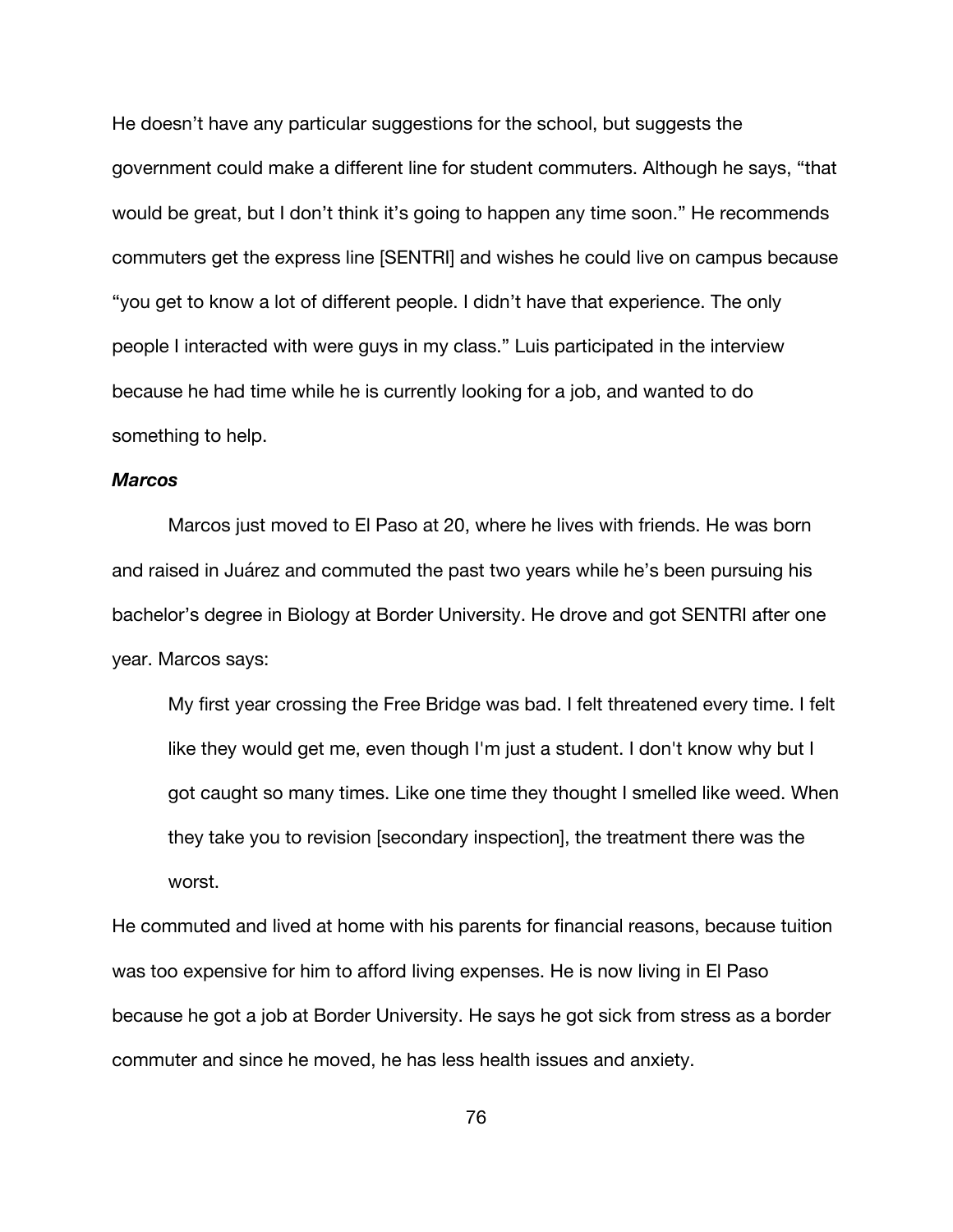Marcos' professors have been understanding of issues with being late due to commuting, but he knows friends who have had more trouble with professors. He didn't have time to participate in campus life as a border commuter; he tried to play intramural volleyball once but quit because he was getting home too late. He says now he's living here, it's more common that he participates, and he can do research experiments "where time matters" now. The best thing about border commuting was the financial savings. He advises other commuters to know their rights to avoid mistreatment at the bridge, and to avoid confusion since the International Office, CBP, and the consulate have each told him different things at different times. He participated in the interview because he loves research and he wants to inform and share with others.

# *Mila*

Mila was born in Delicias, Chihuahua but grew up in Juárez. She spent three years being a student border commuter but now has lived in El Paso for two years at age 24 with a roommate. She has been pursuing her Bachelor's in Finance at Border University and also has attended Border Community College. She was a commuter because of the impact of the recession on her father's finances. Mila says she has had CBP experience with "the occasional asshole" but most of the time was ok, which she attributes to being very organized and being careful. She says she wanted to get involved in more activities on campus as a border commuter but couldn't due to exhaustion. She says: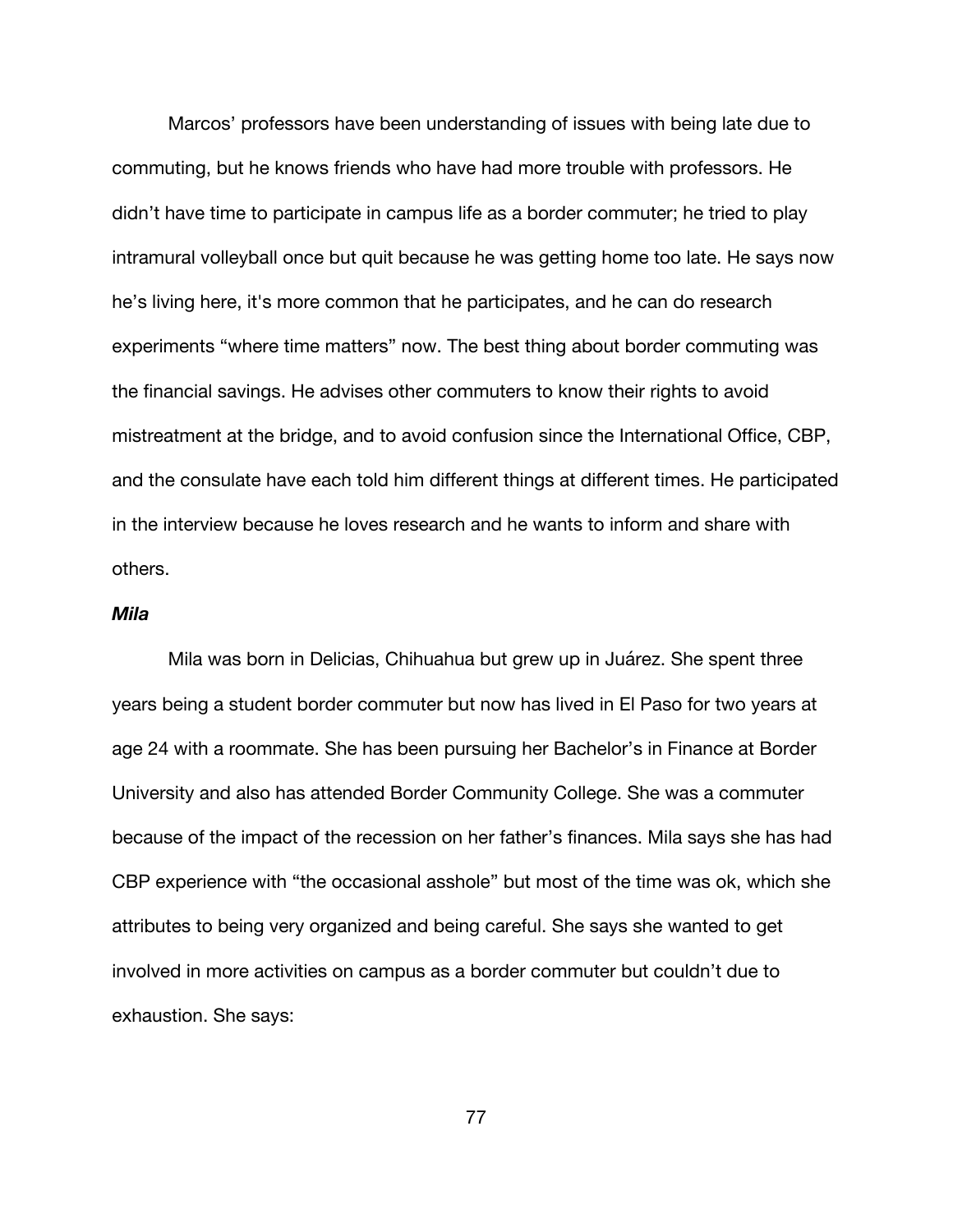Now that I live here [in El Paso], I'm doing way better in school. I like to get together with people and study, that has helped a lot. Also, I'm working oncampus so I started meeting people and being active in a student organization. I have time for school now actually. I couldn't use the resources that I now can use.

Mila says that if you are shy or introverted, you will never learn information, because the school doesn't help very much. Mila would tell other border commuters to call her if they had any questions, rather than contact any administration. She also would advise border commuters to try to get involved in student organizations if possible and about making connections to get jobs. She participated in the study because she thinks that people, including Mexican students living in El Paso, as well as Mexican-Americans who commute from Juárez, don't understand the experience.

## *Neza*

Neza was born and raised in Juárez, where he lives now at 23 with his parents. He's been a student border commuter for seven years studying Linguistics at Border University, having completed a Bachelor's degree and now pursuing a Master's degree. His main reason for commuting is economic, and he has commuted by foot, bus, and driving, and he now holds SENTRI. He says he had some academic difficulty at the beginning of his studies but now he is better aware of his situation, knows to wake up earlier, and how to explain to his professors about commuting.

However, he says he probably would have a better academic experience if he lived in El Paso close to campus. Neza says he wishes there was additional school and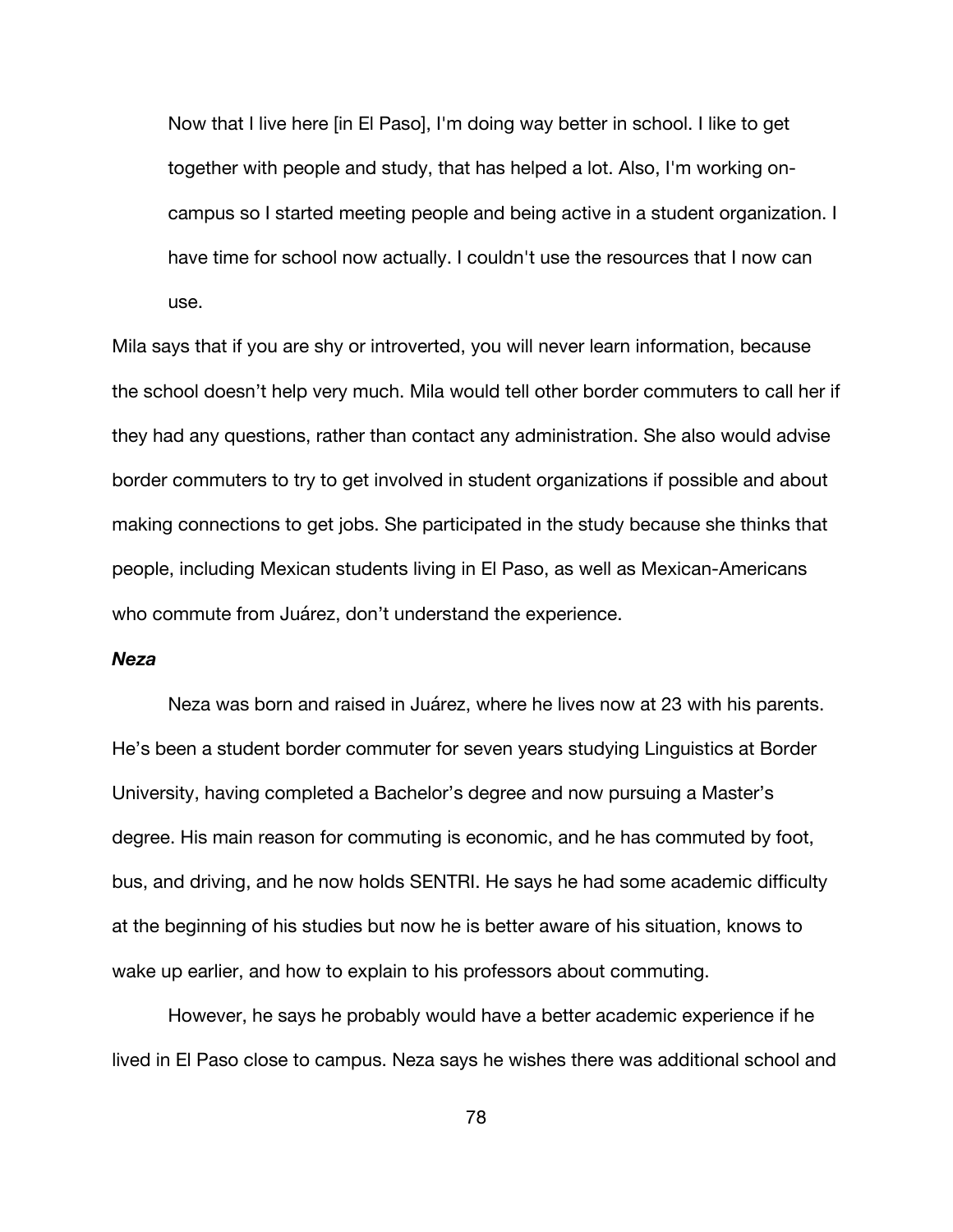government support for scholarships. He says, "if I don't get a TA position here, I think I will quit, since my parents have been helping me for a long time." The best thing about border commuting is "That you're in both places and can take advantage of both places. I can buy something at both places, attending different events, social activities, both of everything." The worst thing is that taking advantage of both places is timeconsuming. He participated in the interview because he thinks his seven years of commuting have given him an interesting experience and story to share.

## *Pamela*

Pamela is 22 and pursuing a Bachelor's degree in Accounting and Human Resources at Border University. She has been commuting for three years to study, via walking, bus, and carpool drop-off, from Juárez, where she was born and raised. She did live in El Paso for her first year while studying, but changed to border commuting because of cost and comfort being with her family and seeing them more often. Pamela doesn't think her academic experience is any different as a border commuter than a non-border commuter and says she's always successfully taken five classes a semester. She is part of a student organization and also has a job oncampus. Regarding school support for border commuters, says she gets emails from the school about "Stuff that's changing. But I feel like everything is just not clear enough. [After reading an email], I heard from a friend that she had different information, so that's confusing."

Pamela says getting her visa was actually fast, but the long line at the bridge needs to change. She says that most people will never consider walking to commute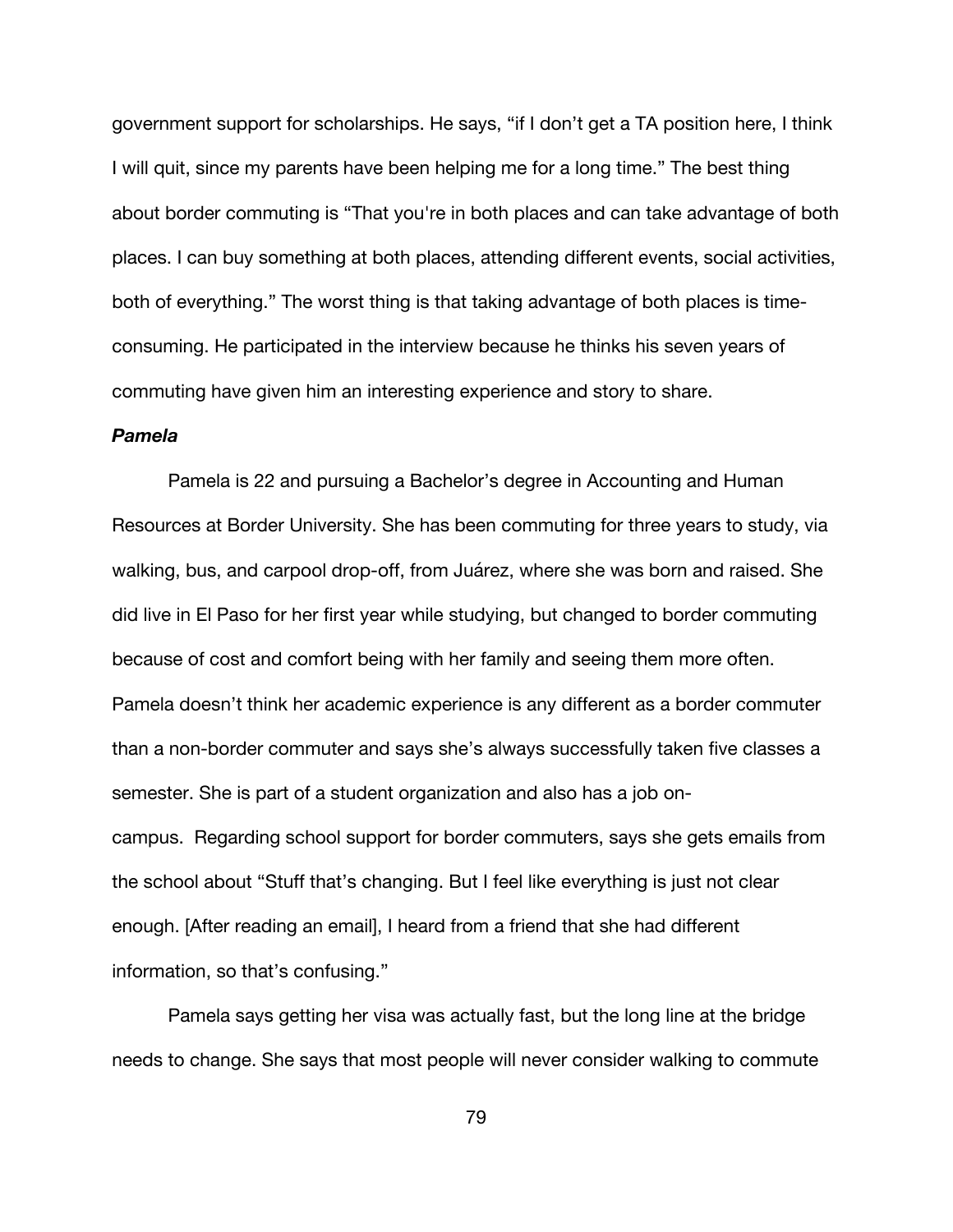like she has done, so she recommends people to get the express lane and commute rather than live in the U.S. "The express lane is like \$300 per year I think, which is what an apartment with roommates costs you for a month." She is the only commuter who does not specifically recommend living in El Paso if they have the financial means. Pamela says she participated in the interview because a lot of people have never even been to a border and have no idea.

#### *Ricardo*

Ricardo is 28 and lives by himself in Juárez, his birthplace. He studies Systems Engineering at the Master's level at Border University, and has been border commuting for 1.5 years to that end. He commutes for financial reasons and he also works fulltime in Juárez at a manufacturing company. He says he's used to crossing to El Paso since he lived in Juárez his whole life, but now that he's crossing multiple times a week, the time-consuming part is of most concern. SENTRI has made it easier for him. Ricardo says his academic experience is "a completely different experience for studying than Juárez. I like driving and I like the university. Even when I have to wait and I have to do a lot of paperwork, I really enjoy studying here."

He has only had one professor not be understanding, about him being late to a six o'clock class, when his work in Juárez ended at five. He says the rest have been flexible and understanding. Due to his schedule, he doesn't participate in anything oncampus except classes. About the school support he says:

They have some welcome events and they were friendly and shared a lot of information and encouraged people to come to them if you needed anything.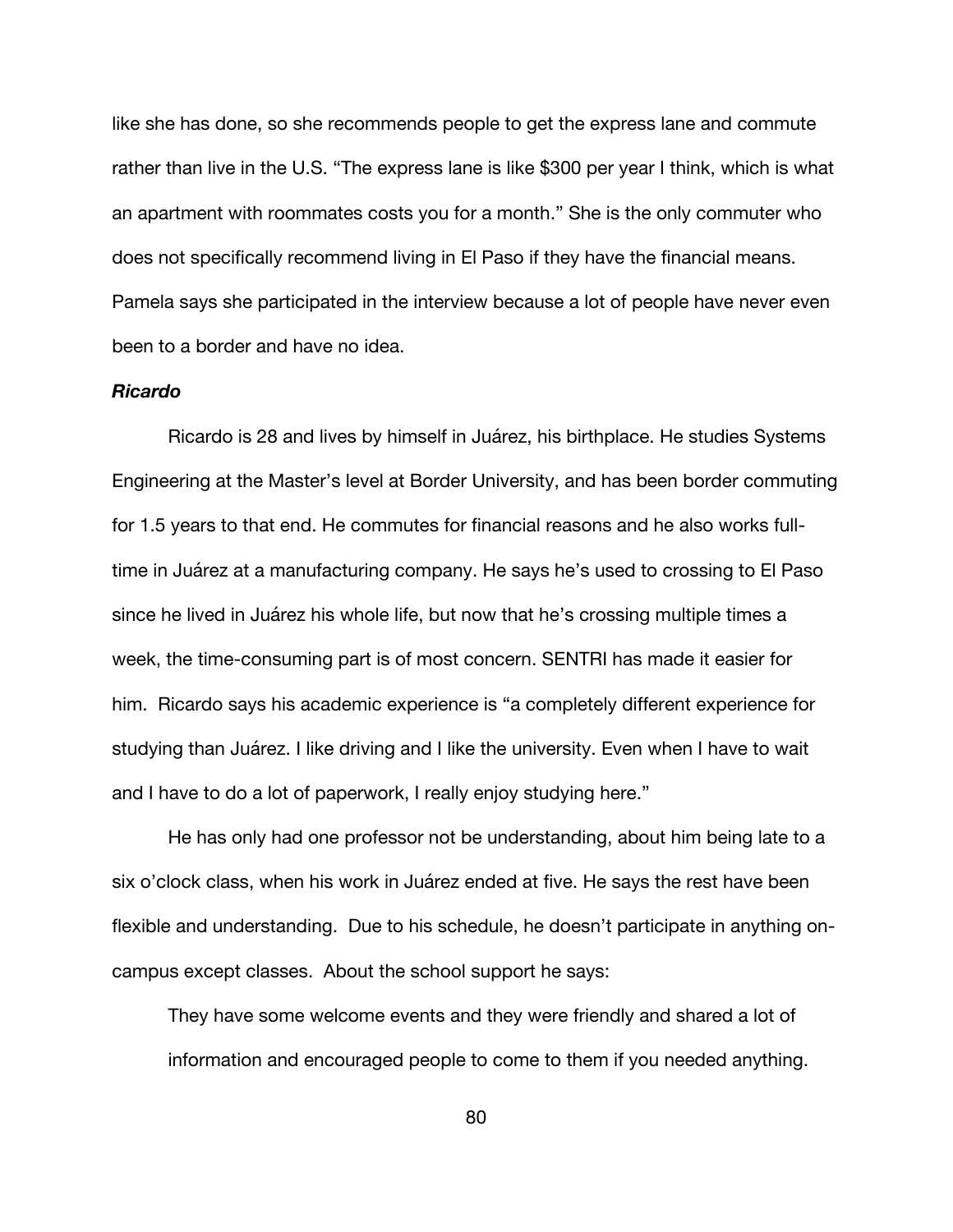They seemed pretty supportive. One time I was late trying to get to the international office when they were closing. I told them I'm coming from Juárez and I can't make it earlier because of work. So, they were pretty cool about it, waited for me, and signed my papers right away.

Ricardo was surprised by the visa process being quick in comparison to getting a passport in Juárez but finds the CBP process very slow. He says sometimes he has to miss events in Juárez to go to school, but the benefits of commuting are far greater. He participated in the interview because he likes helping others, both border commuters and researchers.

### *Roberto*

Roberto was born in Southern Mexico (city unknown) but lived in Juárez since age 13, where he still lives now at 26 with his parents and brother. He got his Bachelor's in Juárez and has been border commuting for a year to pursue a Master's degree in Mechanical Engineering at Border University. He commutes because "of the options in the area this university is the best. Living in Juárez is cheaper, especially with my parents. Also, I have my friends and family over there and it's easier to go out there." He says he struggled much more with being in a bad mood commuting before he got SENTRI, and doesn't have extreme complaints about CBP. When he started studying, he worked in Juárez, but after the first semester he received a Teaching Assistant position at Border University. He feels this has made a huge difference in spending more time on campus and getting to know more people, but also thinks he would go to activities and socialize more if he lived in El Paso.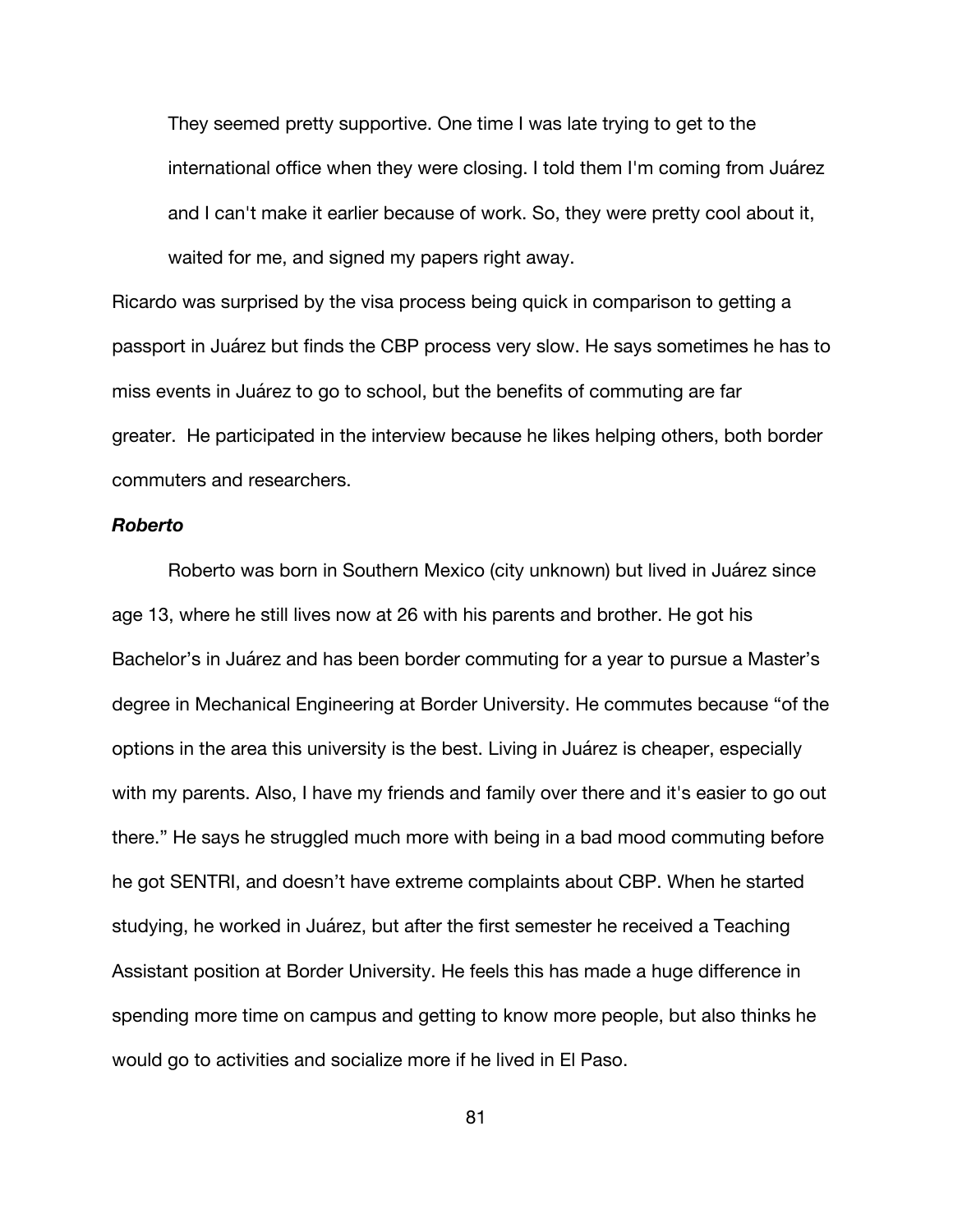Roberto thinks the school doesn't have specific support for border commuters besides the in-state tuition discount for Mexican nationals with financial need. "I'm not sure there's any other specific support for border commuters. I have a friend who is with me all the time who is not a border commuter and when we go to [International Office] or [administrative building] they treat us the same."

Roberto says the worst thing about commuting is:

The time and money it implies. Also, the strain on the car. I have a standard car and every time I move half a meter…when my car broke it was the clutch, from having to press it every meter in the line.

He recommends others who might commute to consider getting an apartment close to the bridge in Juárez if they can, and to "absolutely get the express lane. Once you get it you will never go back." Roberto participated in the interview to see if other experiences are as "good as mine, or if they're in some troubles."

# *Sofi*

Sofi is 23 and pursuing her Bachelor's degree in Biochemistry at Border University. She has been commuting as a student for four years and has lived with her family in Juárez her whole life. She doesn't have SENTRI but drives and has commuted both full and part-time. She commutes to be able to study at a good school but live less expensively. She enjoys living at the border and "participating with the change from country to country." However, she says,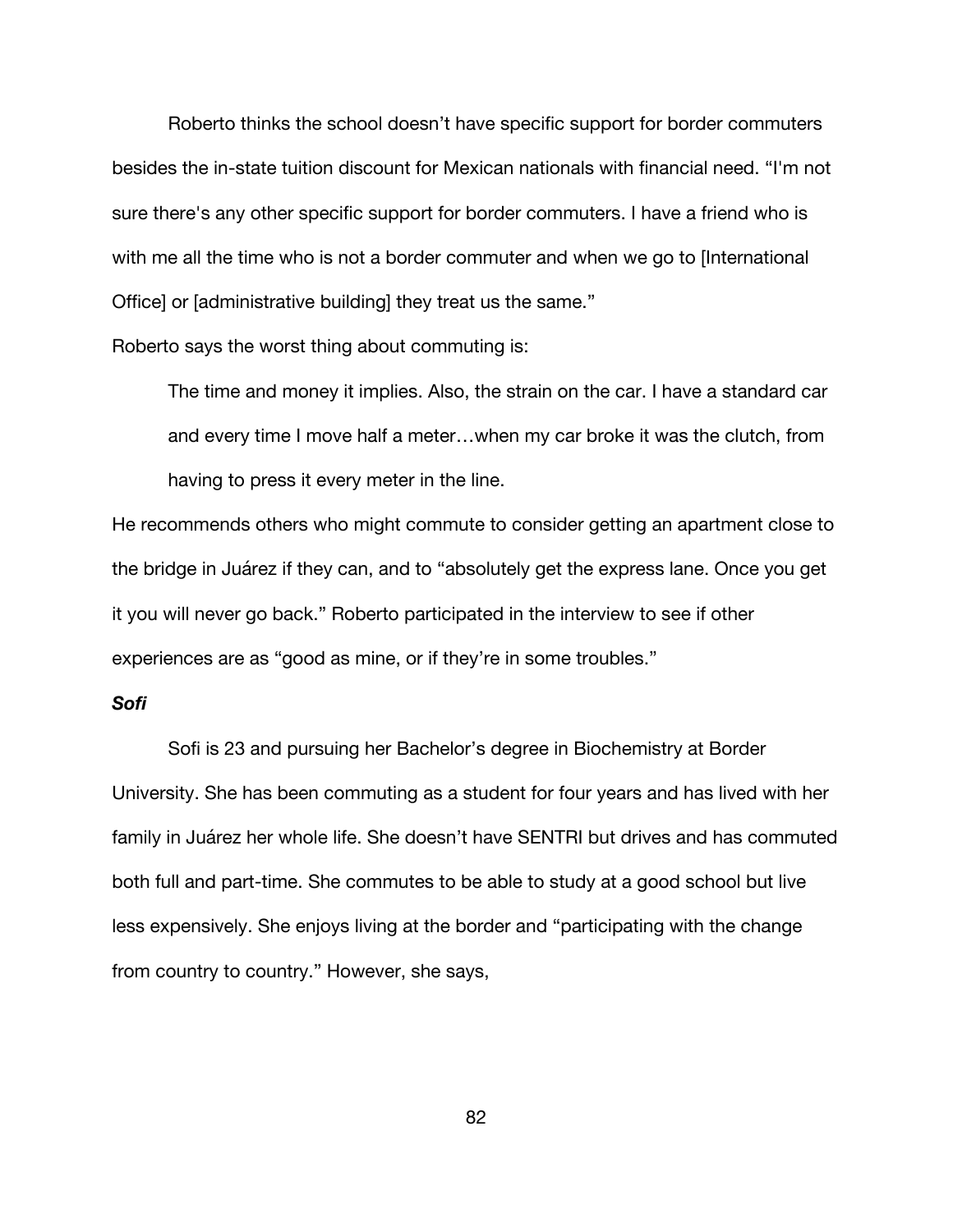Sometimes I really hate to cross the border. If the class is at 7, I need to wake up at 4, and it is a little bit hard. And then I need to wait here from class to class and eat. I come home at 8 or something; so, it is sometimes pretty hard.

Sofi wishes she could live in El Paso because she could study more and sleep better. She notices the difference in this a lot compared with a friend, who lives near the university in El Paso and just walks to campus. About trouble with school she says, "I have had some bad experiences" and recounts a professor refusing to see her because she was 15 minutes late. She thinks border officers should not treat people who cross so poorly. She says she has more problems at the border because while "a lot of people don't say anything to the officers…I don't care who the person is, don't treat me like that." While she doesn't have SENTRI, she is currently looking into it because she heard from a friend it is much better to have it. She participated in the study because she wants to provide information to help improve services and information for border commuter students.

# *Xochitl*

Xochitl (he) was born in Mexico City but was raised and lives in Juárez. He is 24, single, and lives with his family. He has been studying at both Border Community College and Border University for five years and just finished his Bachelor's degree in Electrical Engineering at Border University. He has walked and driven in the commute and got SENTRI partway through his studies. He says,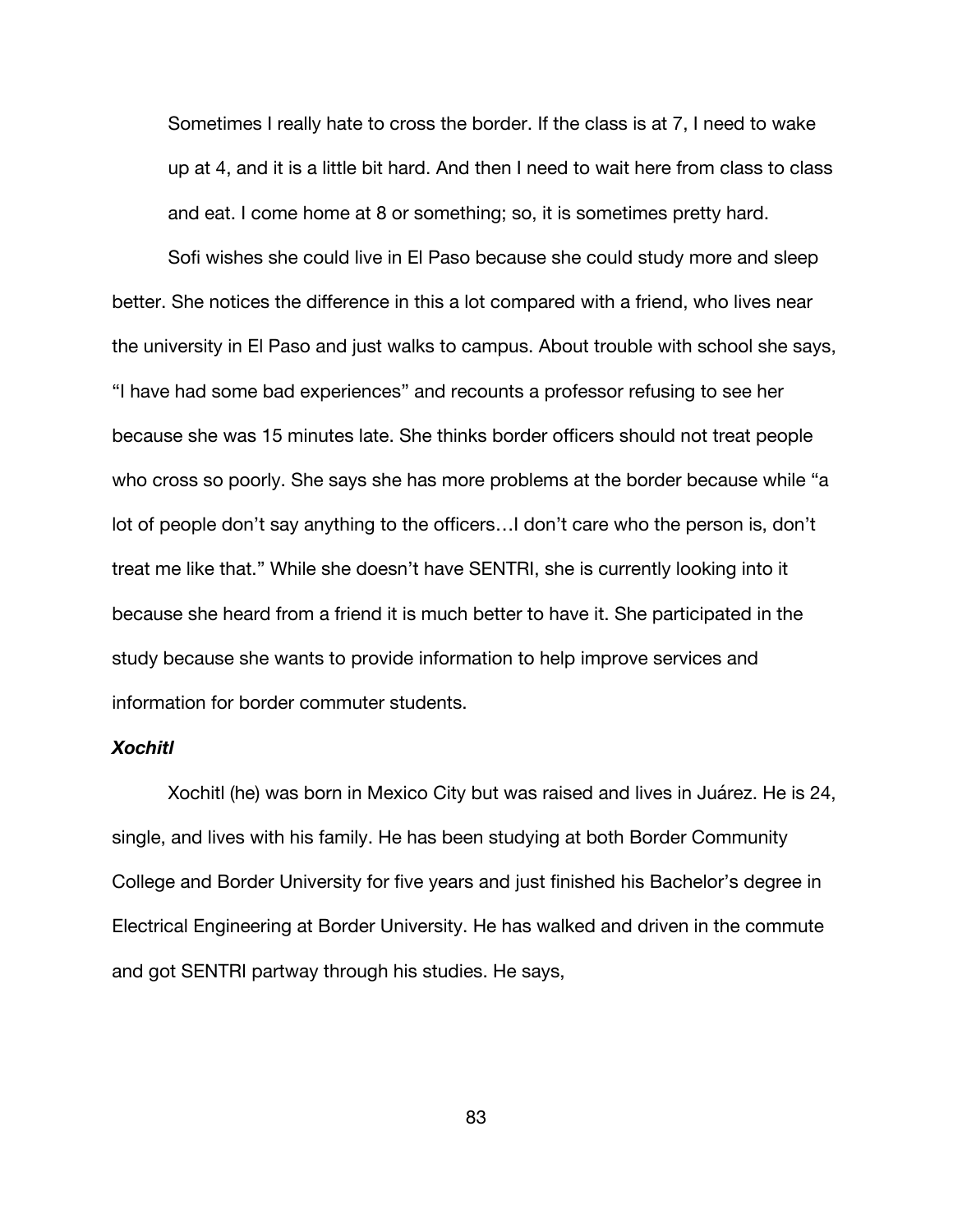Before I had express lanes, I didn't want to come to school, because by the time I got to school I was tired or frustrated. It was a miracle when I arrived on time. I think I was working less academically.

He says he thinks the school is helpful by providing parking permit information and plenty of places to park. However, he says he's had trouble with school support:

They only have one [office] to help international students at one campus [of Border Community College]. In the beginning you're all nervous because you don't know what the next step is. I arrived at the university and went for help but they were not as effective [as Border Community College]…At [Border Community College] you go and say what you want and they give it to you. At [University] they make you wait…I remember they once left me here without an I-20, I couldn't cross [back home].

Regarding governmental support for the visa and passport, Xochitl says it is easy "as long as you have decent English. If you don't speak English, good luck with that." The best thing about border commuting is saving on rent. He advises others who border commute to get SENTRI and a parking permit. About his experiences as a border commuter, he says, "I've seen cars just not let each other into the line and hit each other. This lady hit me one time. They're so desperate and don't know how to follow lines." He participated in the interview because he is unemployed and has time.

## **Themes Presentation**

The preceding section contained 23 summarized profiles of the study participants. While those profiles provided snapshots into the experience, Giorgi's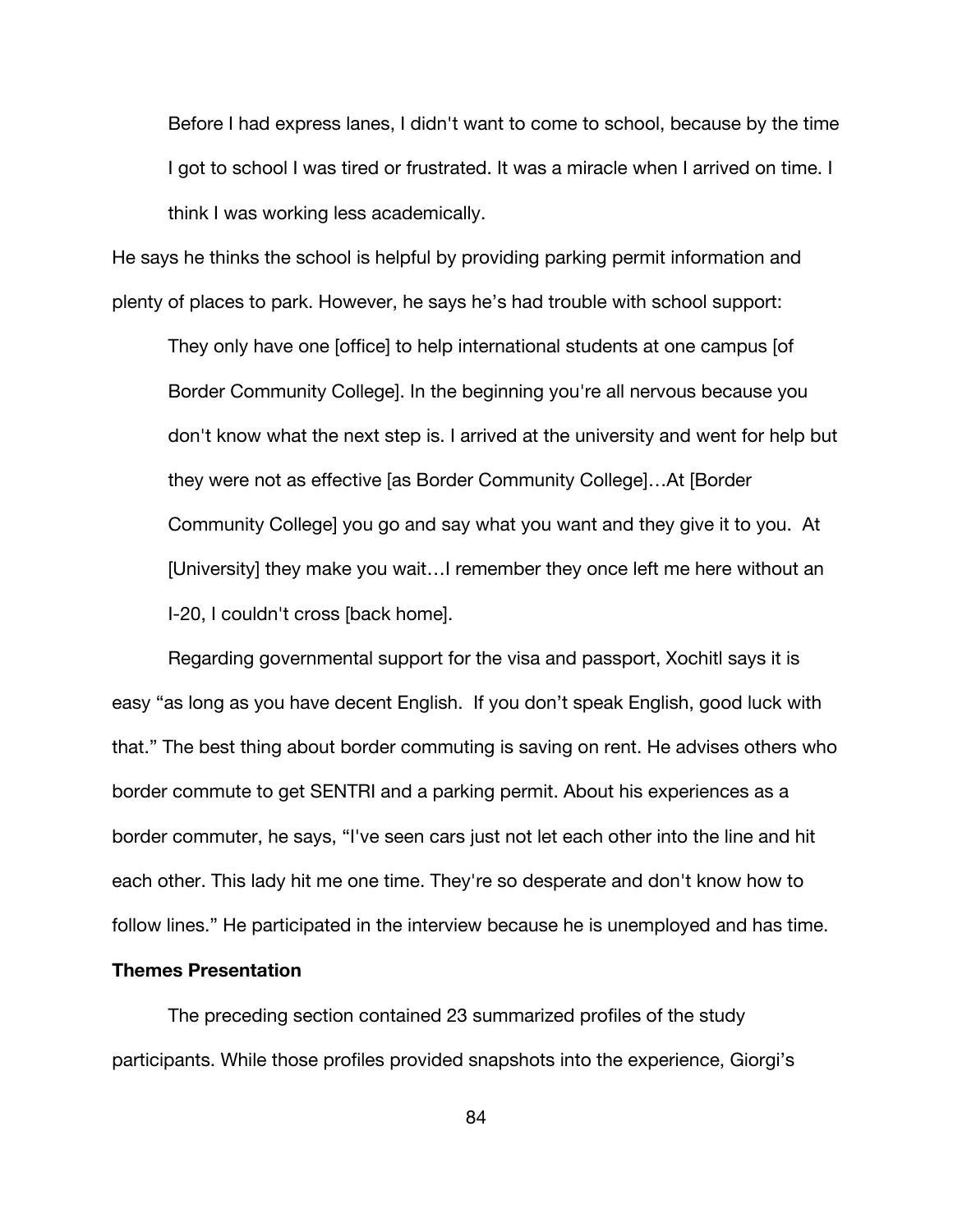Descriptive Phenomenological Method provides a more rigorous, structured approach to determining the essence of an experience. As described in Chapter 3, seven themes emerged from my phenomenological process.

- 1. Waiting on the Bridge: Stress
- 2. Power and Helplessness: *Impotencia*
- 3. Getting Used to it: Adaptation
- 4. Self-reliance and Resilience: Strength
- 5. Sacrifice is Worth it: Opportunity
- 6. Benefit from Both Sides: *Fronterizos*
- 7. Needing a Louder Voice: Help

These seven themes serve as an initial representation of the essence of the international student border commuter experience. They are not intended to be allencompassing, but begin to establish a description of the phenomenon. The themes will be described in detail in the following sections.

### *Waiting on the Bridge: Stress*

*Be aware that it's gonna be tiresome. Not only waiting in line, which can physically exhaust you; under the border sun, it's very exhausting. But also, mentally tiresome.* (Jaime)

The first theme on the daily life experience of border commuters involved physical and emotional descriptions of how the daily crossing affects them. Stress, anxiety, frustration, waiting, wasting time, and being tired were all ideas many of the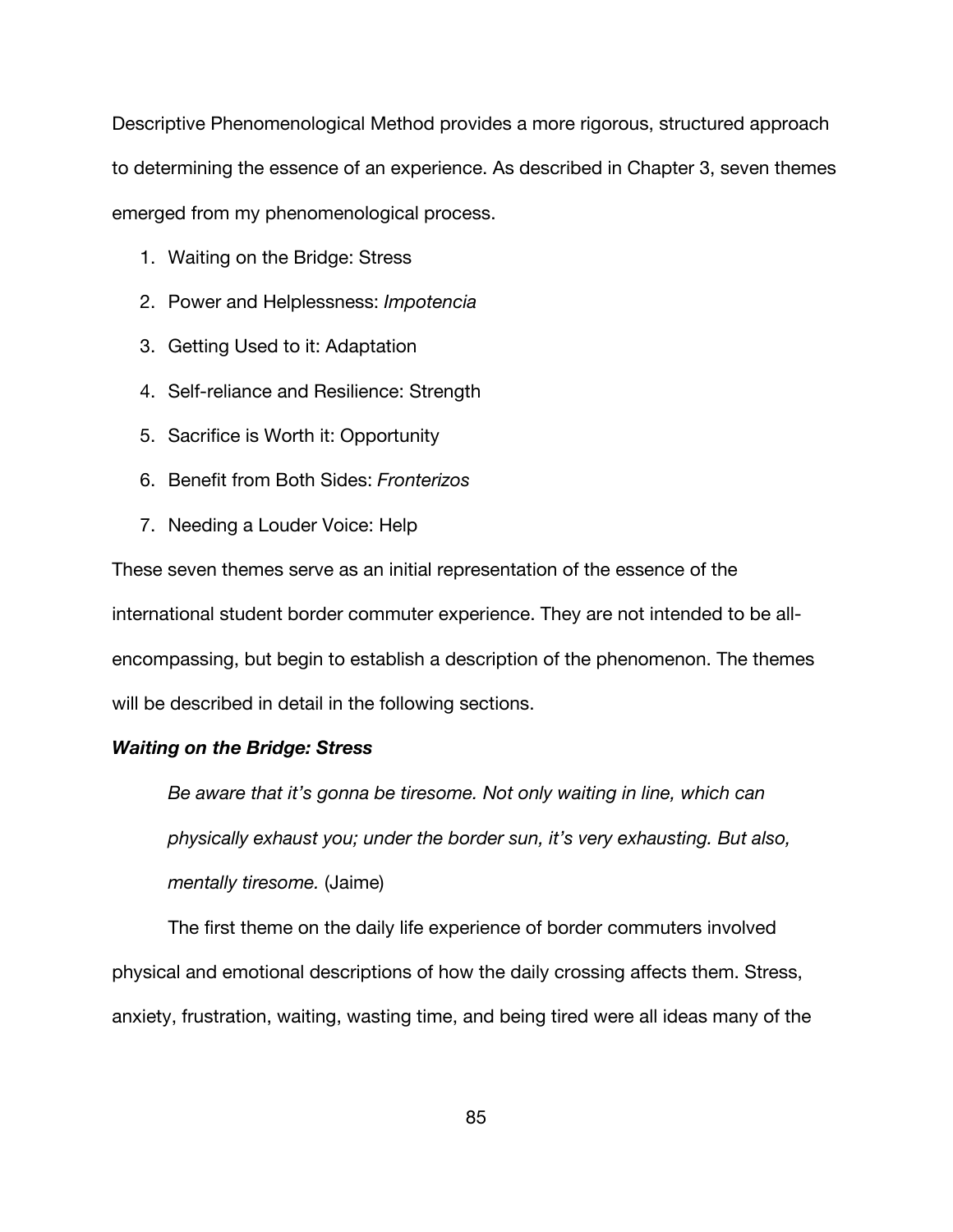participants brought up. All of the 23 participants brought up at least one of these topics during their interview, some of them multiple ideas or more than once.

Many participants mentioned feelings of stress and anxiety, or described situations that indicated stress or anxiety without specifically using those words. When asked what border commuting means to him, Marcos answered:

Stressed…I just think about having to cross every day. And back and forth, because going back is a pain also…Something that I don't want to do…Something that I have noticed since I started doing this border commuting thing, is that actually I got sick of too much stress.

To Xochitl, answering what border commuting means to him is a single word, "Stress." He expands on that idea later: "The stress of crossing the bridge. Dealing with all those cars, and the people. If it's hot, dealing with their angry-ness. If it's cold, dealing with the cold. Just the crossing itself. It's annoying."

Alexander responds to the same question with a specific reason for concern: "When I hear that word cross, crossing the bridge, I feel worried when I cross the bridge because I have my bag and I feel fear that someone put something in my bag and they tried to cross it or something like that." David also talks about specific anxiety related to narco trafficking strategy. "You get nervous when they have the dog walking around your car but that's because you think, what if someone put something on my car?"

Similarly, Neza recounts a time his car was flagged for additional inspection. His U.S. citizen cousin told him not to worry, but he was scared about CBP finding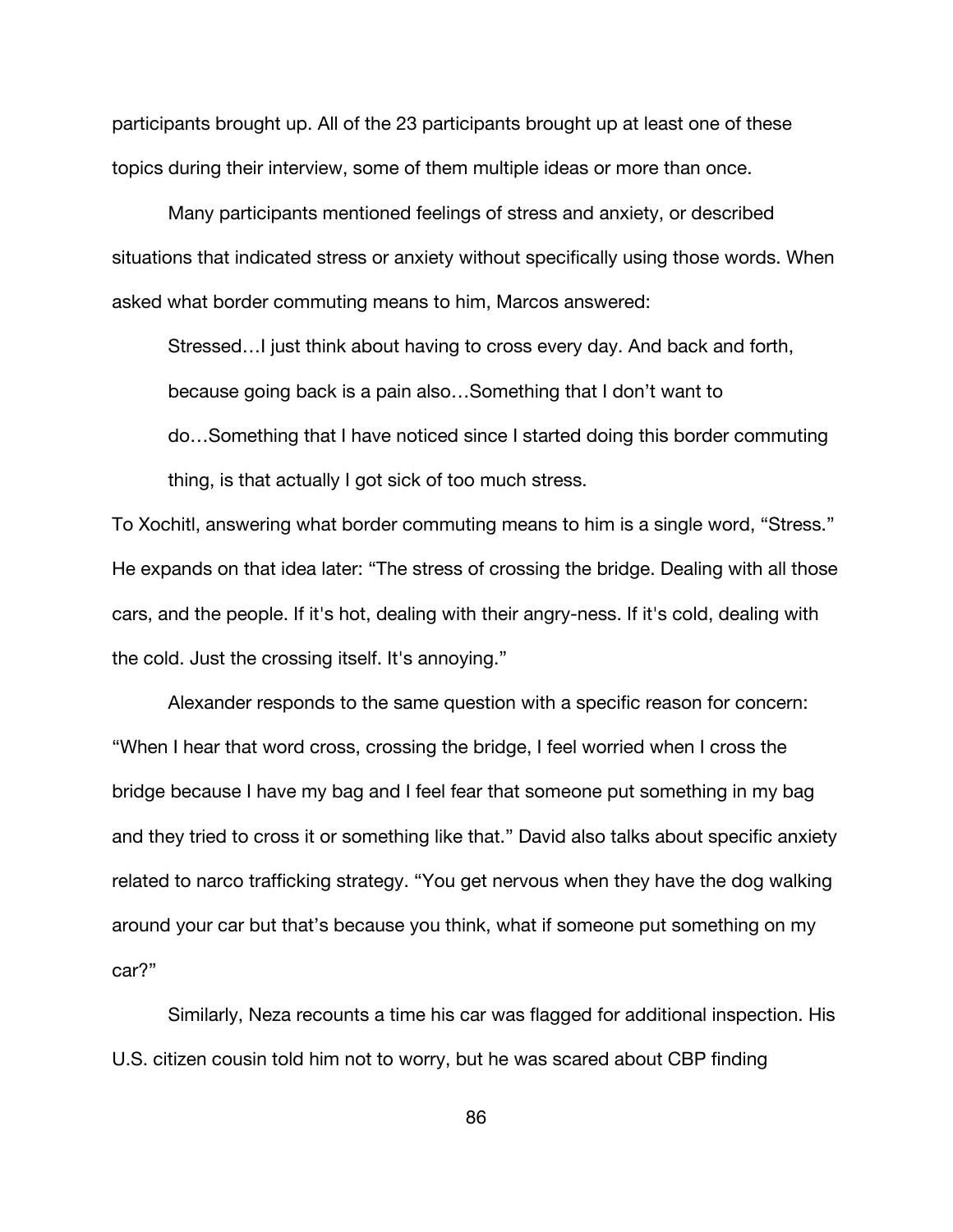something that was not his. Gabby brings up the same concern about people being aware she crosses every day and the impact of them potentially putting something in her car. "There is always a worry…you will lose everything…your school, your plan…the border means a lot."

More than one participant talked about how they feel anxiety about crossing and getting in trouble despite following the rules. Ale: "It makes me feel anxious to cross, even if I know that I don't have anything to worry about, because I'm not doing something illegal or I don't have anything on me that's going to be dangerous." Pamela: "It's that kind of feeling where you feel like you've done something even though you're 100% sure you didn't."

Mila describes herself as "paranoid" to make sure she has everything in order to try to avoid potential problems. Carlos discusses a strong generalized stress he feels overall about knowing he has to come to El Paso. He says he only comes for schoolrequired events as a result.

Andreas shares how on multiple occasions, he has felt so stressed out by waiting in the line to cross and feeling like he isn't going to make it to class on time, that his stomach begins to churn from the anxiety. Then he panics further about going to the bathroom and that he won't make it to the bathroom on time, since he's alone in his car. He says although it's unlikely people would usually mention this type of experience, he confided to close friends about this happening to him. His friends also have had shared similar situations and accidents getting sick while waiting in line because of the anxiety.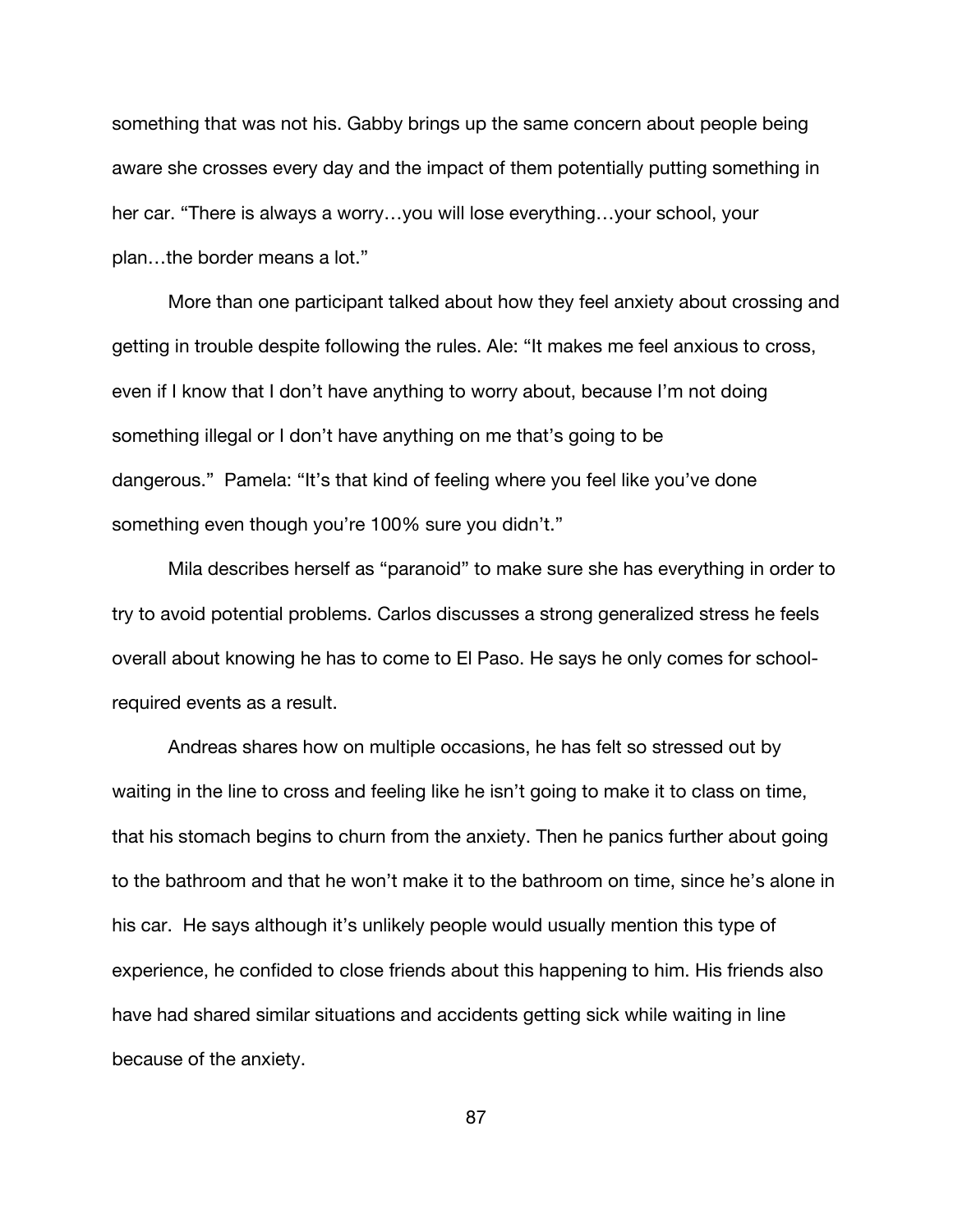Feelings related to the amount of time it takes to commute across the border was a big aspect of the participants' experience, mainly in answering the question "What is the worst thing about border commuting?" Fifteen out of the 23 participants mentioned specific feelings or brought up topics related to waiting in line, frustration, being tired, and the time they waste by border commuting.

Gabby says, "The worst thing would be the time. You don't rest. When you don't have the time to do everything, the thing that you always sacrifice is sleeping." John says: "In ten years I don't know how many days I must have lost just waiting to cross." To Fernanda, her answer about what border commuting means is:

Tiring. What else? Tedious. I see I'm looking at the officers but they're not doing anything. They're just like talking and laughing and we're all right here waiting. And sometimes, well we can't do anything. I always get angry. When I go over there I'm always in a bad mood when I get back. That's why I hate to go. Ale says something similar:

It makes me feel tired, like I don't want to do that. I hear [border commuting], and I'm just like "Ohhh." I have to go all the way there and I have to go through all of that to just come to school, or come to work or do anything related to the school. Or I go back home, like sometimes I'm really tired from school and I have to drive all the way there and do the line for like an hour waiting there."

Xochitl says that when he was driving in the regular lane, he was waking up at 4 am to be at class at 8 am. By the time he got to school he felt so tired and frustrated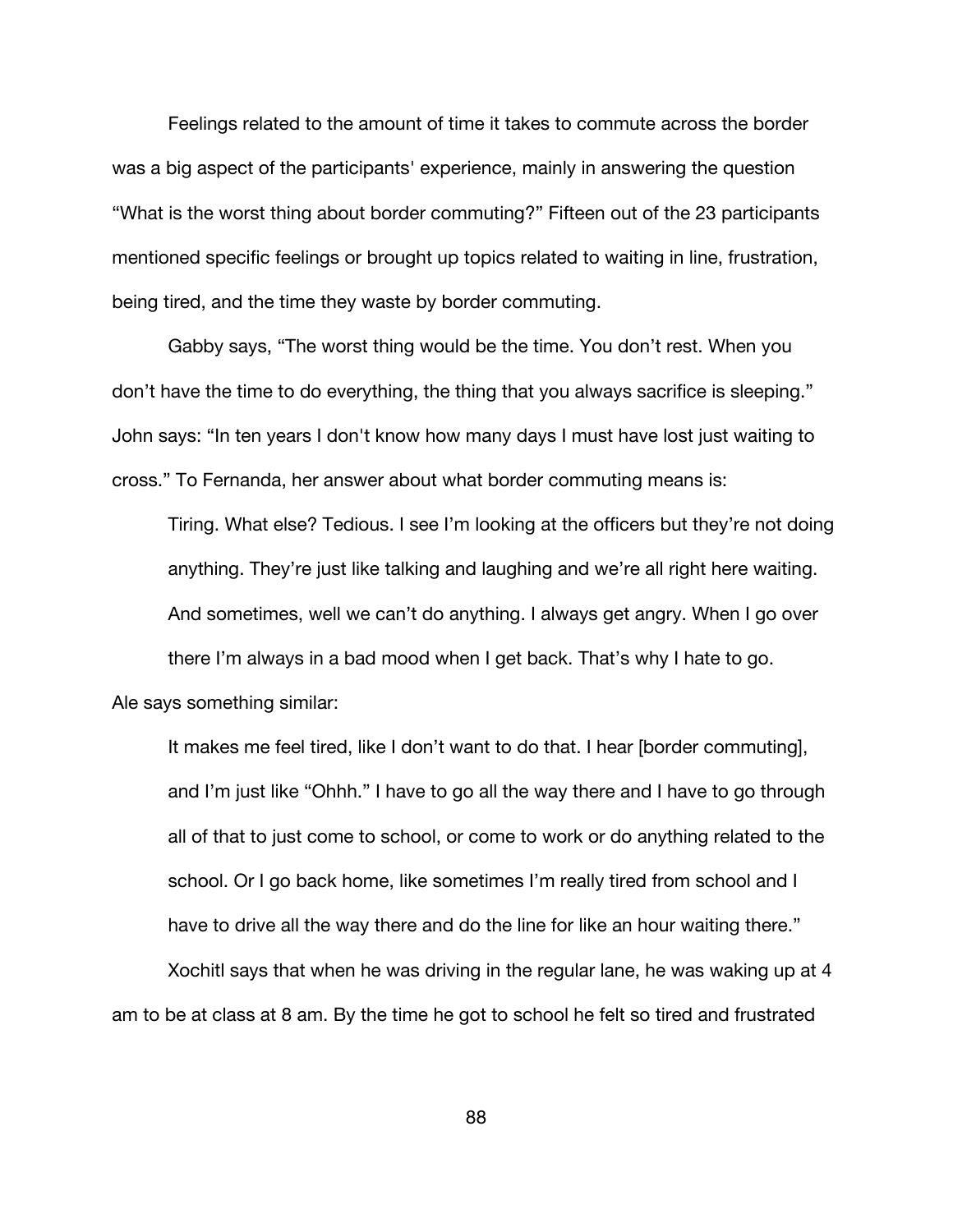he couldn't focus on academics. Mila also talks about a tiring schedule that caused her to quit her on-campus job:

I was exhausted all the time. I used to work at the library and get out at 1 am, because I was closing. Next day, I have to be here in the morning to go to classes and then work again in the library and ah, crazy. So, I just couldn't do it. I didn't have time for anything. I just got home and I couldn't do homework or study. If I was gonna do something, I had to be in school cause at home it just meant like, oh, die. Because I was just coming home to sleep, wake up, and then come back here.

These negative feelings about crossing came up in response to the question, "What is the worst thing about border commuting?" but not only that single response. The emotional and physical pains were pervasive across the student interviews, and came up in many responses throughout the interviews. Another type of pain that international student border commuters experience is a result of their interactions with CBP officers.

#### *Power and Helplessness: Impotencia*

*Sometimes [CBP] were expecting something in the cars, they searched more, asking questions and blowing, doubling, our whole schedule. You get angry, you get frustrated. You just have to accept it, being nervous that I will lose my student visa.* (Daniel)

Participants regularly brought up frustration with their interactions with Customs and Border Protection while crossing. They also brought up being deeply scared of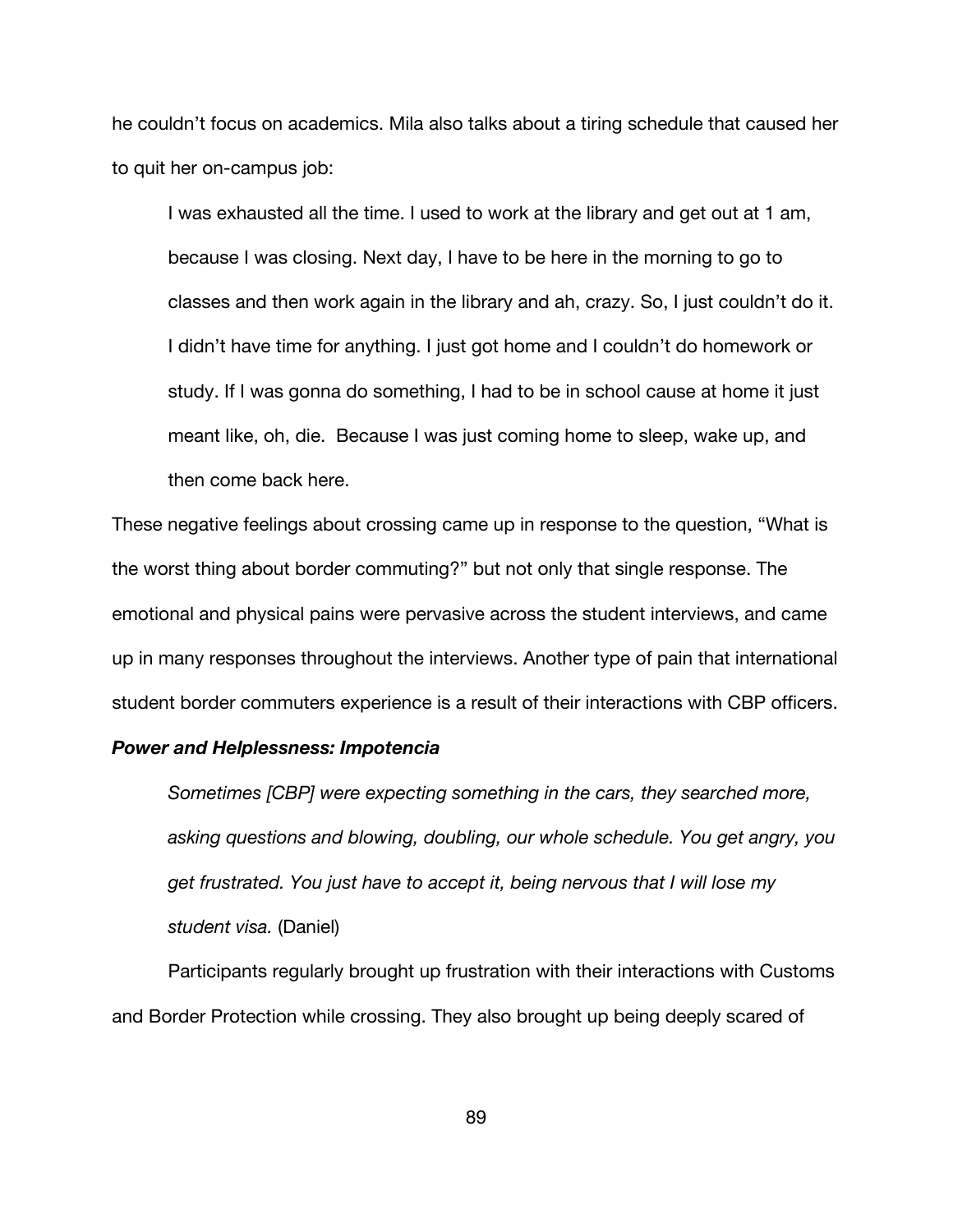repercussions. As John says: "Anything can happen and I really don't want to lose my status as a border commuter." Ricardo comments about his experience with CBP:

They have a lot of bad officers there. They always give you a hard time with things that you know they're wrong [about]. There's no way you can tell them. If you tell them you're just going to get in trouble…They make some very rude comments. You can't do anything. You're in a situation where you can lose your papers very easily. So, you don't want to be arguing, or start something that looks like a fight, because then you might lose your rights to cross to the U.S. I'm really not willing to take that risk.

Several study participants mentioned the Spanish word *impotencia* while considering how to describe the feeling they get while crossing and interacting with CBP. Mila says: "[Border commuting] reminds me of a time when I wanted to do more stuff and I just couldn't. I don't know how to say it in English. *Impotencia*. Like you want to do something but you can't." The fear of losing their ability to cross based on a reaction to CBP makes student border commuters feel helpless. Ale says:

I can understand that sometimes they have to look through your papers, through your car, through everything. But I also feel that they think they have the power and they're better than you and they can just do whatever they want. They can be like, I'm taking your visa and you're out of the United States forever. And I'm not going to be able to do anything because they're the authorities.

Neza mentions the word *impotencia* in Spanish too, and says, "You know that officers at the bridge can be a little bit abusive and you really cannot do anything. You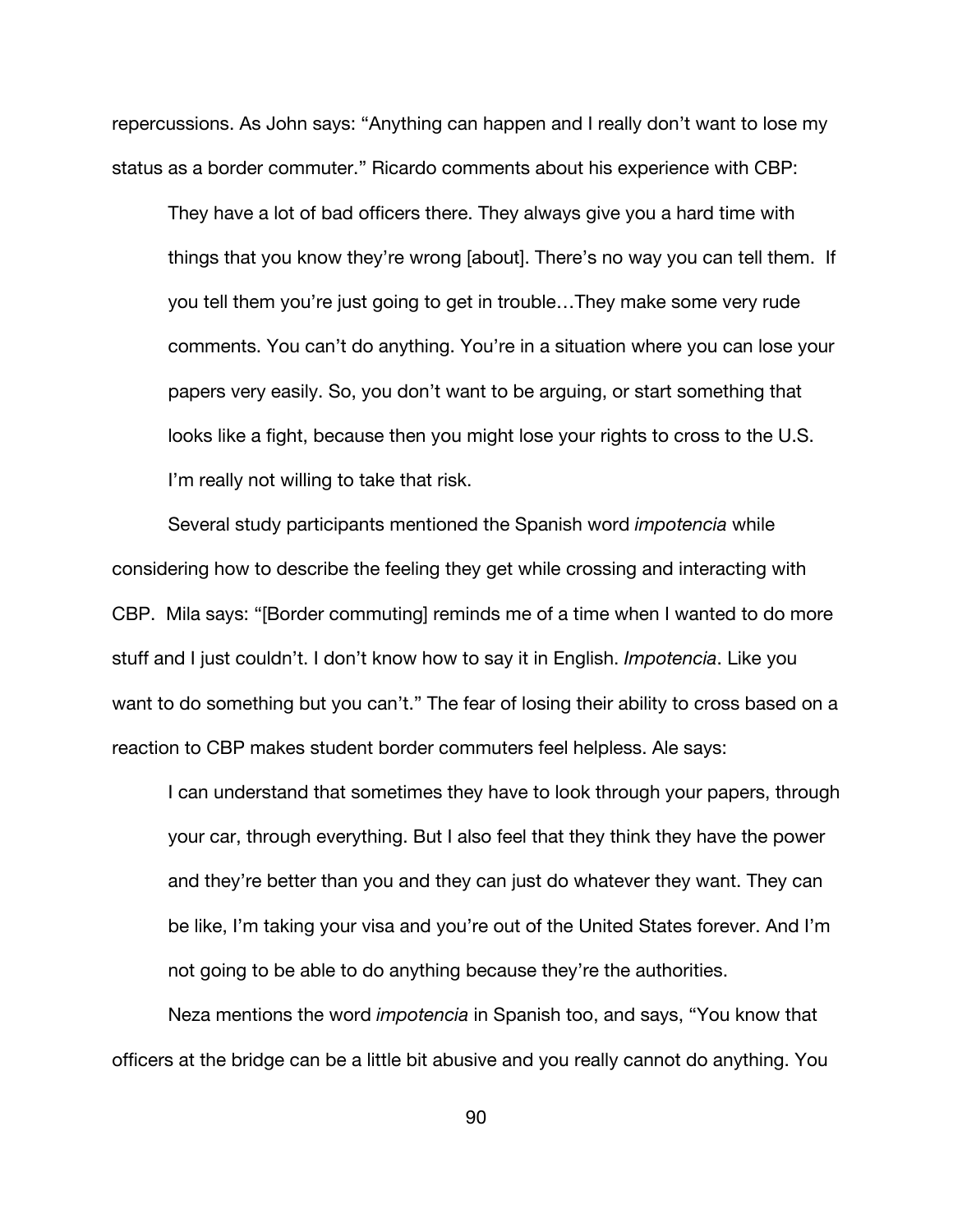just need to suck it up." Jaime says, "I had to face some very rude officers over the years. I was very helpless." Twenty-two of the 23 interviewees described similar feelings.

Both Fernanda and Brian also use the same words "impotent" and "helpless" to describe their feelings. Brian also says, "border officials have the power…maybe they feel entitled to treat you like shit…you can't say anything because they will take your visa away." Similarly, Fernanda says, "because we have a student visa, we have to keep our mouths shut" and that she is afraid of repercussions. "It depends on the mood of the officer. If he's in a bad mood he can take your SENTRI away. If he's in a really bad mood, he can do anything." Fernanda's fear comes from experience, since she did get her SENTRI card taken away from her by a CBP officer. The officer was angry that she had something in her car that did not technically belong to her. She had to wait three days to retrieve it.

Most of the students I interviewed said they did not talk back to the officers, or had learned not to, while Sofi said she still struggled with wanting to speak up:

When you cross the border, they give you different information at different times and I'm like, I know you are giving me wrong information. No matter what they or you say, it is always your fault. And you can't ask why…I'm not a person that likes to stay quiet and don't say anything. So, I have a lot of problems with that. Hiram, on the other hand, has learned a functional method of dealing with the trouble

he gets from CBP officers: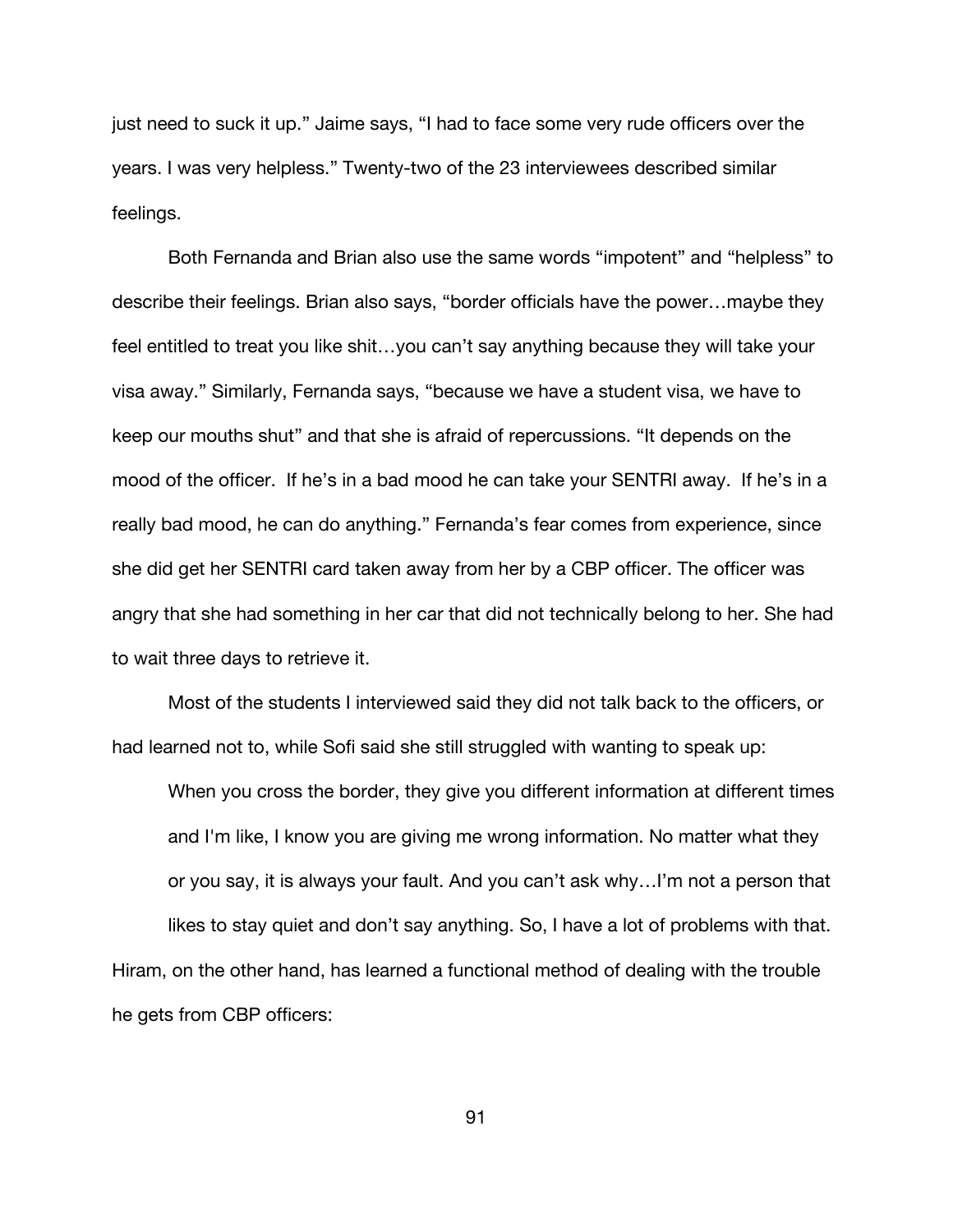It's something that you really are expecting. Like once you cross, you're like, some of them will not know what's he doing or what he's going to say to me. So, if I have a problem, I will ask for the supervisor. Every time I do that, because they're the one that know. So, I don't complain. I don't judge. I'm just like okay do whatever you want. Because if I get upset, or if I say something, it's going to be worse on me.

Daniel says that he goes through cycles of emotion related to his regular or irregular interactions with CBP.

I felt [apprehensive] many times. Because I always thought that I may respond back to them. I may do something that they think that they need to search me more. And I became more and more nervous that I will lose my visa. So, I always had that but I already overcame that. Every time that I start doing the commute after having a period that I will come to the United States not that often, it will come also that adjustment until I say well, they already know me. I'm not doing anything wrong.

Hiram and Daniel's statements reflect the feelings of impotence and helplessness, but also a sense of growing accustomed to the feelings. The below section expands further on that latter piece of the experience.

#### *Getting Used to It: Adaptation*

*[The worst thing is] just having to wait on the bridge. But you get used to it. Sometimes, friends ask me, how can you deal with waiting like an hour or so to cross? And I'm like, you get used to it.* (David)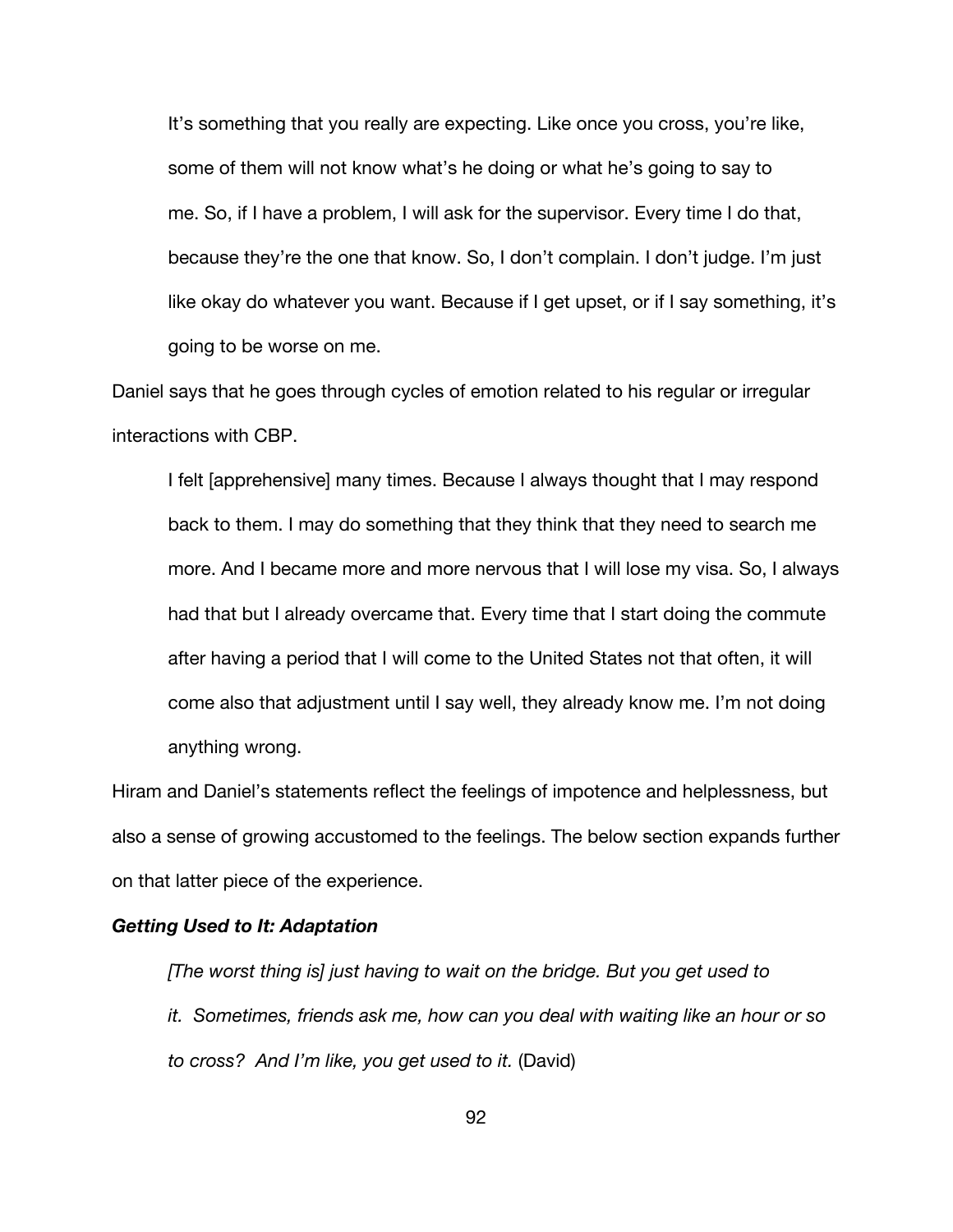Every international student border commuter I interviewed for this study reported feelings of stress and nearly all reported feelings of helplessness about the crossing to study on a daily basis. However, many of the participants also indicated that they had adjusted to the process. Eighteen of the 23 interviewees mentioned adjusting or getting used to border commuting during their interview or that things were better for them now than when they started. As Alexander says: "I was so nervous. I didn't know anything. But then I became accustomed to [commuting]. I know the protocol…I don't have anything to fear."

Like Alexander, other commuters often discussed a certain difficulty of border commuting, accompanied with the additional reflection that they were more used to that difficulty now than before. For example, Lorenzo feels comfortable with the complexity of border commuting now: "It was a little bit complex at the beginning. Once you get used to it, it is pretty easy." Similarly, Fernanda answers what being a border commuter means to her about her adjustment to the process: "[Being a border commuter] requires patience and it's a matter of getting used to the routine. It's a hard transition but I'm used to it. I know the process and how it works."

Daniel talks about normalizing the experience of crossing and the related emotions about crossing after some time:

This is normal for us. We were born and raised in Juárez, so we have to do whatever it takes to get to El Paso to study…But after a while, if you see how long the line is, if you see the officer that you already know is going to take longer, you just ride it and accept the frustration and discrimination at the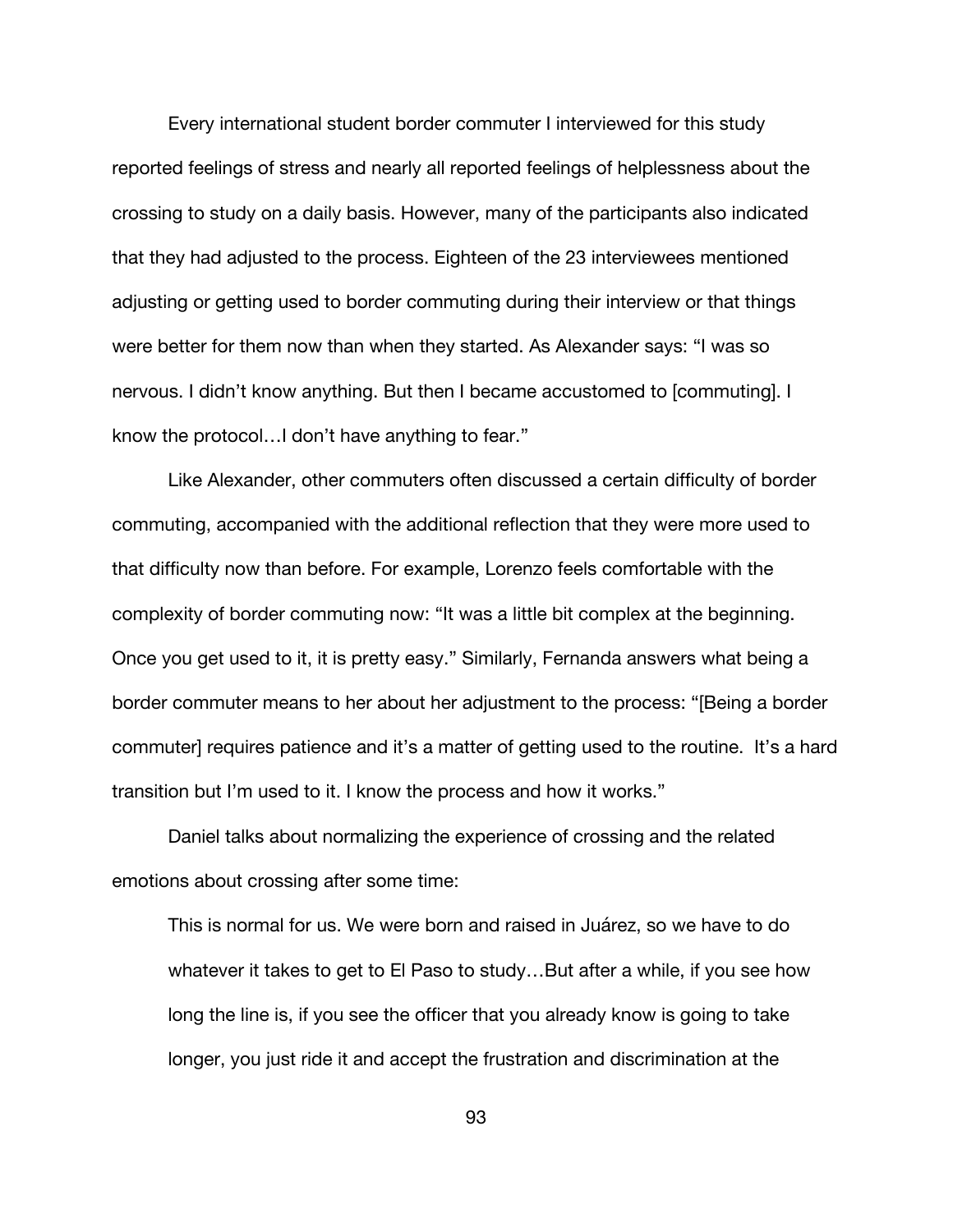bridge…Once you learn your way around, there are going to be very few times that you will be surprised.

While 22 of 23 participants mention "getting used to" border crossing in some way, some actually pinpoint particular skills or practices they've developed as part of that adjustment. Xochitl recognizes development of time management skills through getting used to being a student border commuter: "[College] was hard for me at first… it's hard to go and ask everyone. At the beginning you're all nervous because you don't know what's the next step. I would arrive late to my classes so I had to do better. I learned time management… [and] I can find information for myself."

Pamela also mentions learning to manage her time and reflects on positive aspects she sees of commuting and crossing by foot for her studies.

After three years, I am balanced. I know the people [at the bridge]; I know how to walk; I know how to feel. There are bad parts. I can't stay at school too late because I need to go back. Whenever my friends are going out I can't because I have to get up. I lose a lot of time in my day, maybe two to three hours. But I also like it and got used to it. You save a lot of money. I get to see my family every day. I exercise while I walk [across the bridge] every day. I use the time to think about stuff that I have to do, or even read a book or study. I learned to manage my time quite well. I also have less distractions at home then when I used to live [in El Paso] with my roommates. And I think I've done better academically.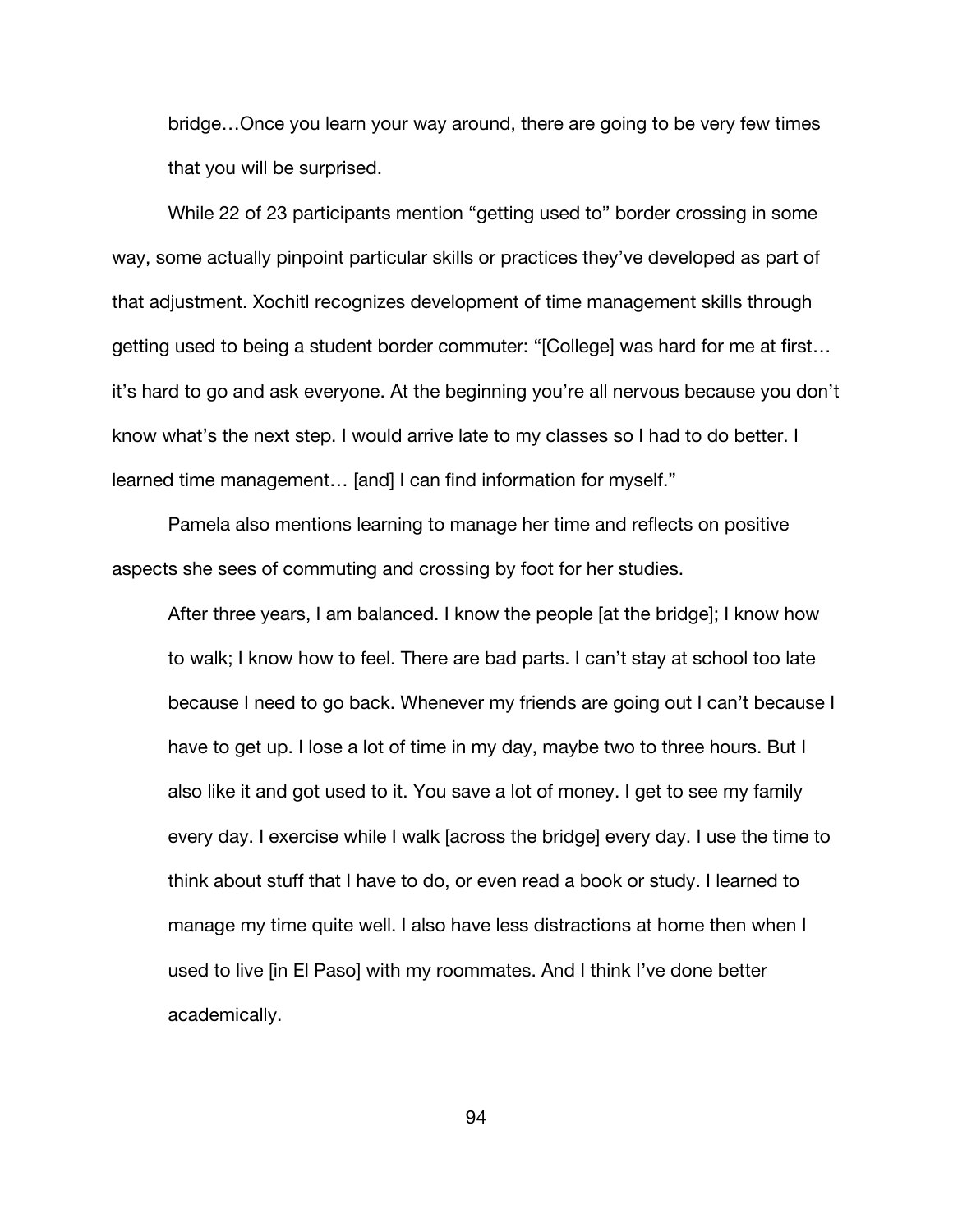Since the sheer time spent waiting to cross and the variability of the wait time for students is a major component of the experience border commuting, the SENTRI (Express) pass is mentioned often. Most drivers got SENTRI passes sometime during their studies since they began commuting, and remark about the commuting experience being markedly improved with the speed of their crossing. Roberto mentions this, but also shows how his thought process about time spent crossing became more optimistic even before he got SENTRI:

In the beginning, it was like, "Oh, I'm going to be at the bridge maybe one hour, maybe more. It's going to be hot. I'm going to spend money, there's gas, there's time and there's other stuff." But after some time, you get used to that, so it's like, "Woo, I only took like forty-five minutes in the bridge. Like two months ago, I just got my express lane on the Santa Fe bridge. So right now, it's just like five minutes to cross so it's way better."

Mila reflects on the changes she's experienced since she began border commuting and says she has improved her character through the process of commuting as well.

At the beginning I had no confidence. It was something new; it was intimidating; I was eighteen with bad English. The first year I didn't know what was happening; my dad sent me there so I was there. There were times that I was like, "Hell, no, It's not worth it." I was always tired and thought maybe I should stop. But my dad already put a lot of money in the first year and he started doing bad [health-wise.] So, I said, "He wants me to continue, I already started, I have to finish it…" [Being a border commuter] makes things harder, but it makes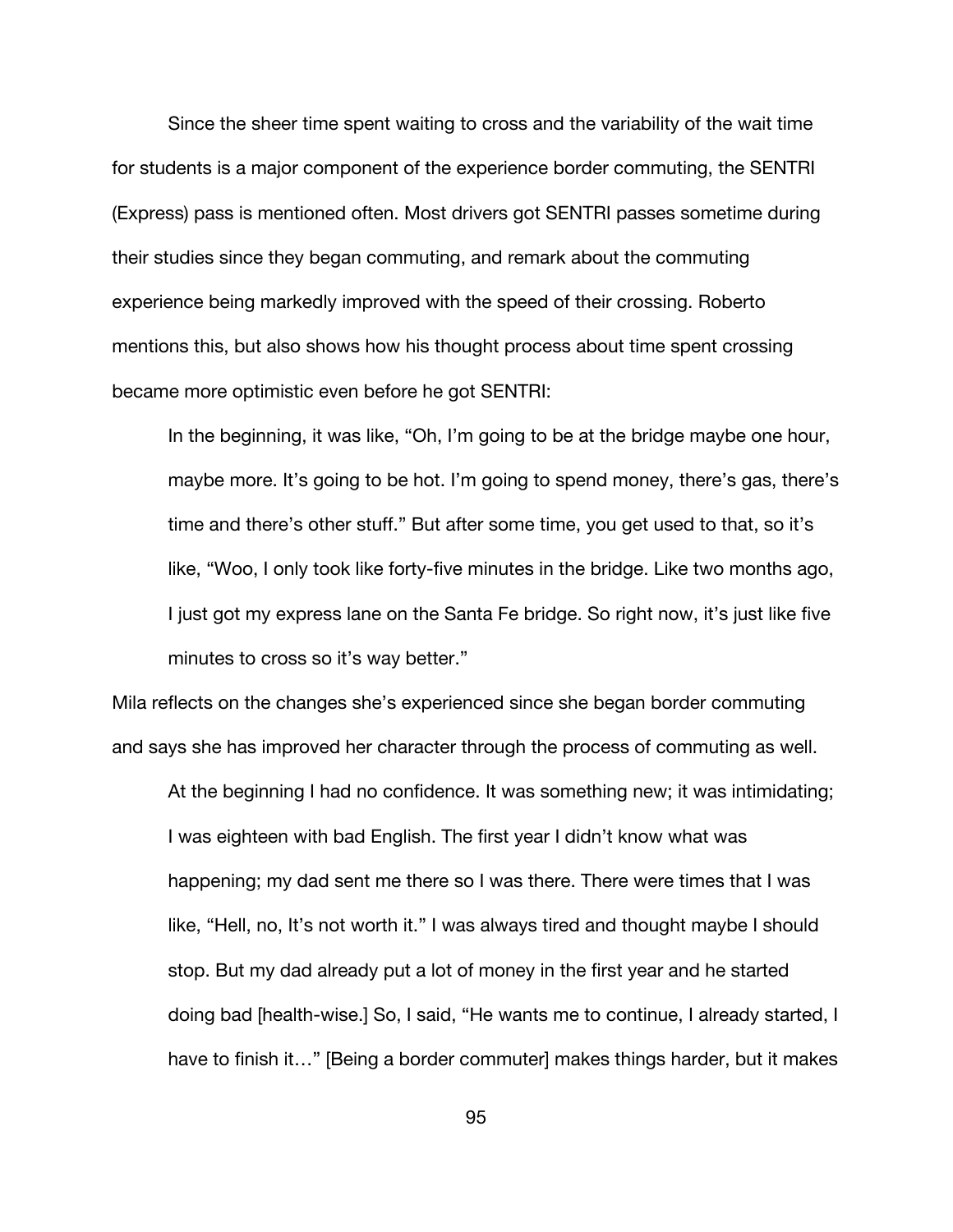me work harder and it helps me build my character and become better. I learned more from my fellow students about the advantages I could get. Now I help my

friends, keep them close, advise them, and save them the difficult times I had. Mila's account shows that she grew acclimated to the experience of international student border commuting. She also exhibits self-reliance and resilience, which is the next theme to be discussed. Finally, she exhibits interest and action in helping others, the final theme in this analysis.

#### *Self-reliance and Resilience: Strength*

*I didn't really have a problem [with academics] because if I had a class or an exam that I really need to go, I'd probably go to the bridge two hours earlier, just to make sure. Sometimes it was a problem because if there was no line, I had*  like two hours to kill here in Border University. But that's that. Yeah. I tried. (Luis)

While border commuters clearly articulated that they could "get used to it," many also presented concepts related to self-reliance and resilience. Interview questions prompted the participants to provide ideas for additional governmental support and additional school support for their commuting experiences. Yet in their interviews, student border commuters regularly reflected substantially more thinking about their own responsibility to succeed in the experience. Twenty-two of 23 interviewees expressed at least one concept that demonstrated self-reliance or resilience. The excerpts in this section are all longer because the statements that reflect self-reliance and resilience are more complex.

An example is what Hiram says about being late to school due to crossing: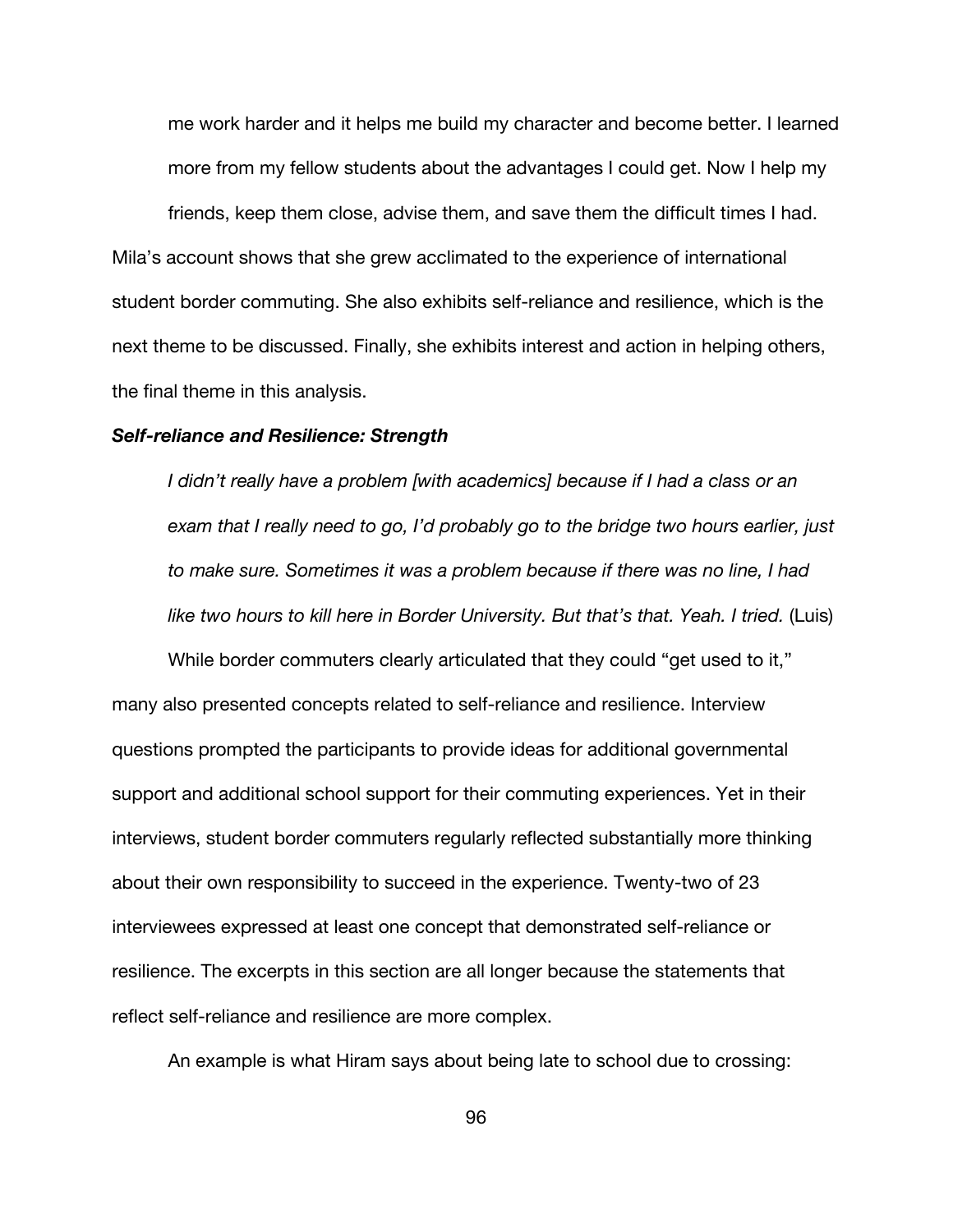You can find a way to be on time. To me, it's all my responsibility. I will not blame the officers on the bridge, because I know how they are, and I need to deal with it. I should always expect to be earlier in case something happens, because I know this has happened before…It's up to the student. It's not a problem with the border.

Hiram rejects the idea that professors should be more lenient towards border crossers. Ricardo would agree:

I haven't had much support from [the university] because I haven't needed it. I had a problem with one professor out of many professors for being late. I'm not complaining about that; it wouldn't be fair to other [students.] It was my fault actually. Not his or others. I know if I enroll, I've got to be there early and that's something that's logical.

Roberto also makes a statement that shows self-reliance and a no excuses approach: You just have to be organized and set priorities. You will always have time, you can just waste it on other stuff that isn't necessary…I don't think that there's a point to say, "I didn't get an A because I was a border commuter." I don't think that's real.

A consistent theme emerged that it is up to the border commuters themselves to solve problems, and that it is not up to the school or government to solve all the problems. The international student border commuters feel their responsibility is key to be able to take advantage of the opportunity that border commuting presents. Says Daniel: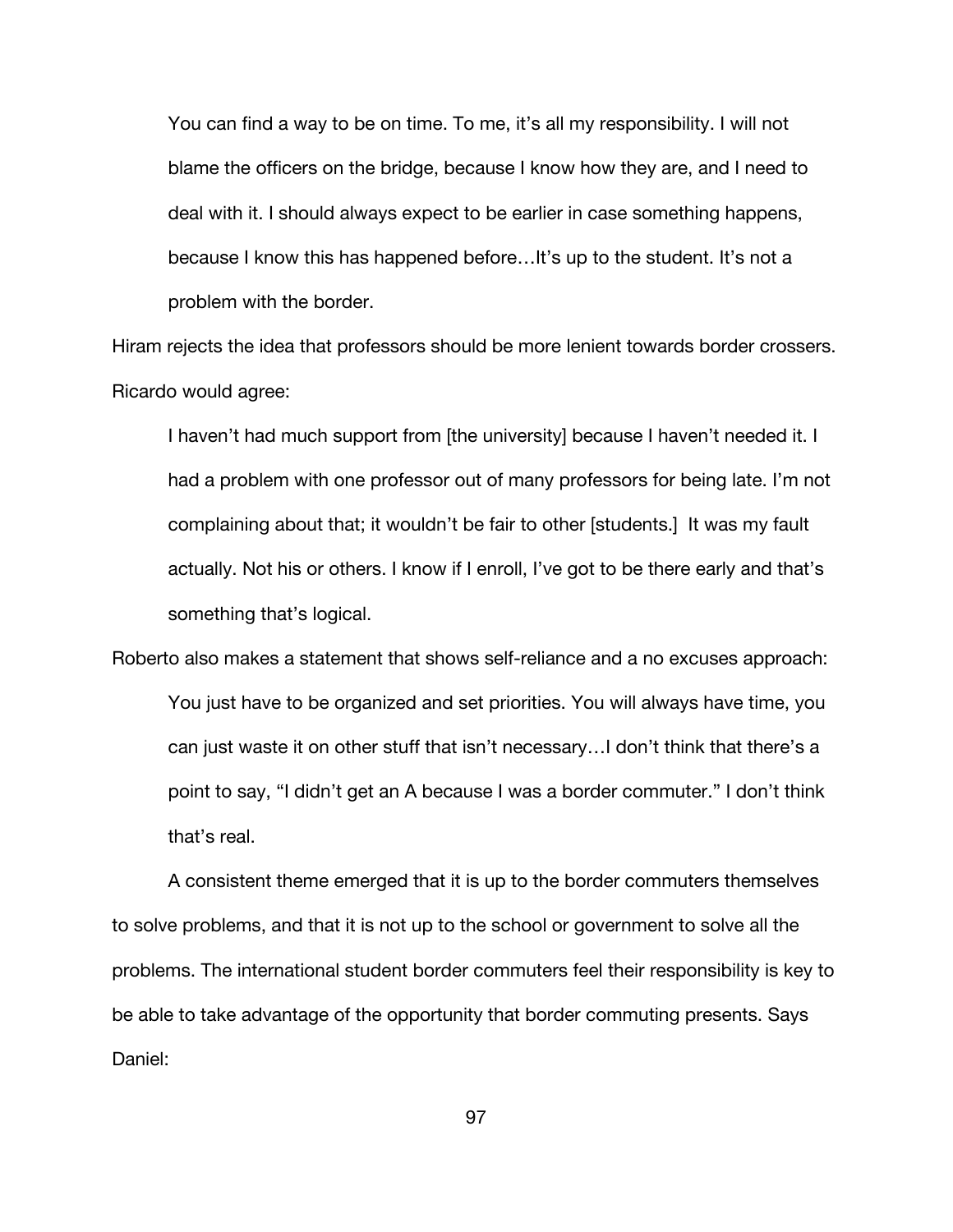We have to invest time. If we're five or ten minutes late, that represents a half hour more in line on the bridge [due to schedule]. I sometimes missed classes but then I made it a point not to do that, I just have to be earlier…I think we are lazy in general. We have to overcome that obstacle. We have to be more prepared. It's just the way it is. It's the cost or the price that we have to pay to continue working and still live in Juárez.

Carlos speaks expressly about the opportunity he receives through border commuting and self-reliance:

I didn't get the good things about being a border commuter at first, because I wasn't thinking about it as a teenager; I had no clue. But the location and opportunities here are great. The opportunities that you have are infinite. If you don't make something out of it, it's because of your fault, I believe. Of course, there are some places you cannot work if you are Mexican, but that's not the company's fault. You have to go to career fairs and ask employers if you can

work there. Not one employer was rude to me. I'll be working when I graduate. This statement shows tenacity because there is a general sense that employers are dismissive of international students, who require additional costs and resources to employ. Carlos refuses to let the challenge stop him from making employment connections.

Alexander commutes because "it's a tradition." He recalls how he started on his own journey to college and demonstrates a strong sense of self-reliance: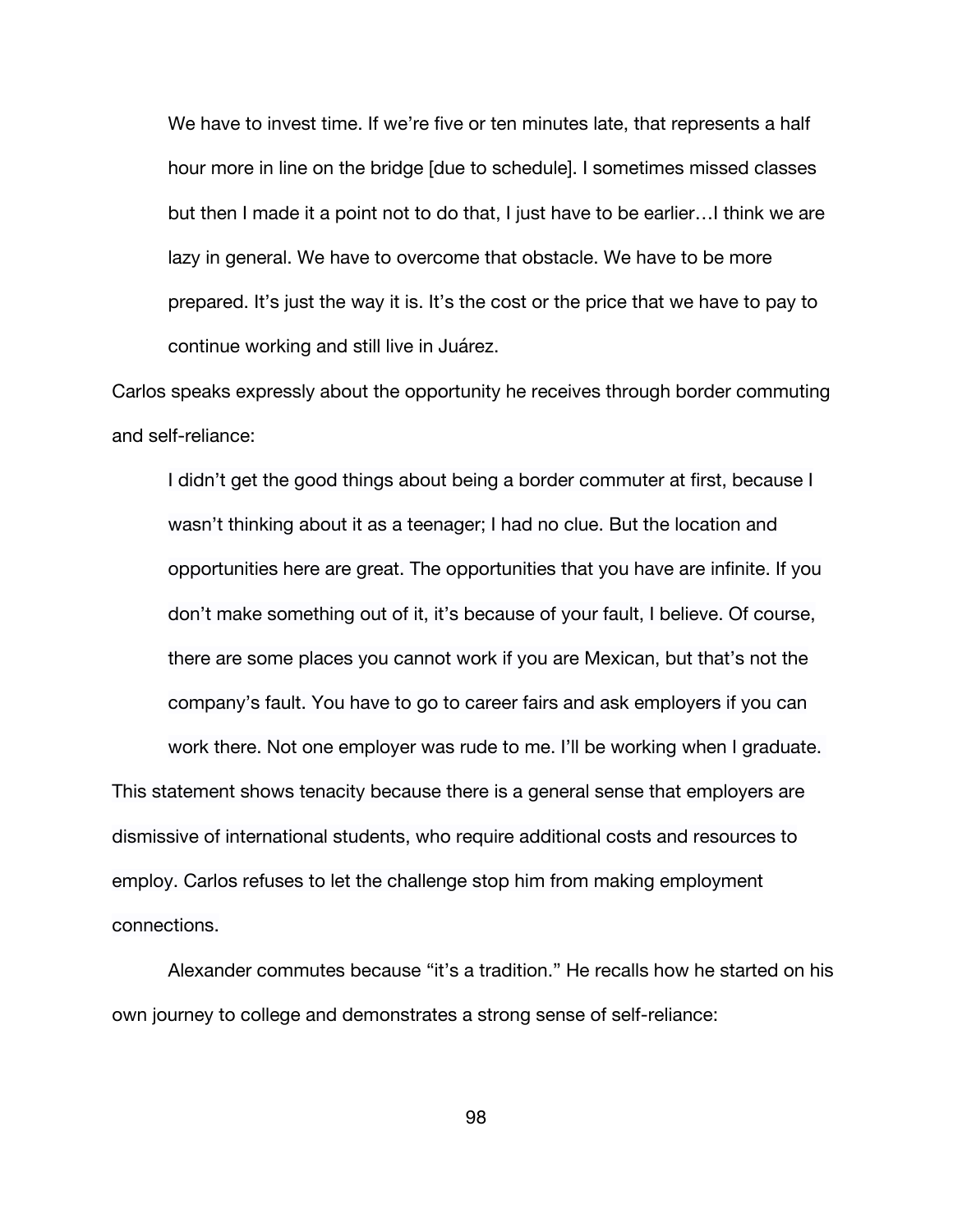My father used to work and study here. My brother used to work and study at the university, and for two years he crossed every day. He finished his Bachelor's. The first time I came here, my father just opened the door from the truck, he kicked me, he said go and get information. Everything that I have here, my GPA, my scholarship, everything, I got it from searching and getting information and from my work.

Alexander also demonstrates his resilience through the advice he would give to potential international student border commuters.

If I have a friend trying to come to study here, I would like to tell him that he just keeps forward and doesn't listen to anybody. Just keep forward because everyone's gonna tell you that it's hard. Everyone is gonna tell you that you're gonna fail. They're gonna say, This class is very hard. Don't take it. Or they are gonna give you very bad advice. Don't listen to anyone and just keep forward. Things can be done but you have to investigate. Everything that you do here you have to investigate and then just keep forward. And never give up because there are times that I really want to say, "Oh, you know what, I'm done. I'm done with all this. And then I see the road that I have followed. And I say I want to be a combat medic. I want to join [Border University] and I really want to finish my major. And I say, I just keep forward. Don't give up. There are gonna be a lot of people saying that you're gonna fail. Tons and tons of people. Ignore it. Just keep forward.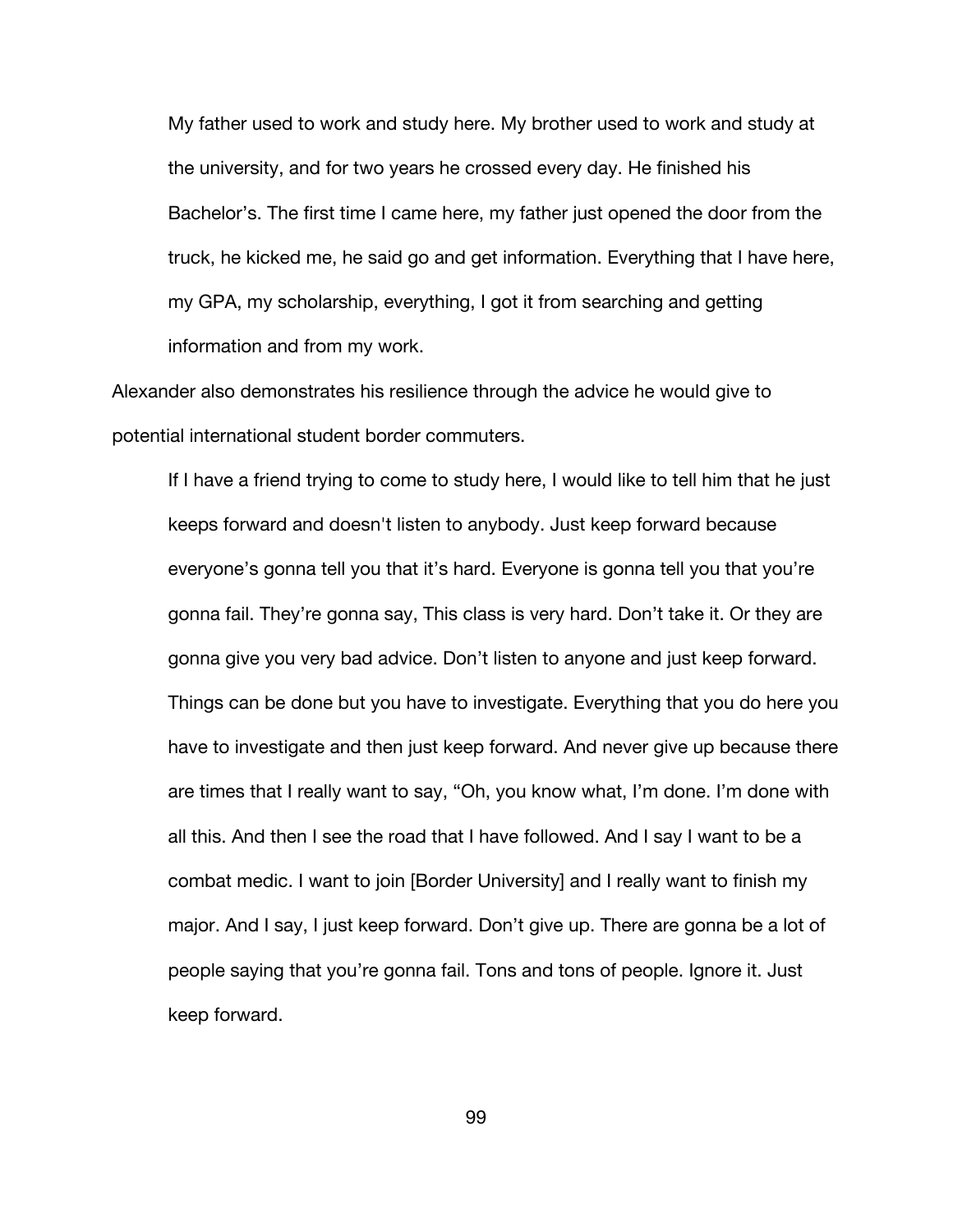Gabby advises a future border commuter to "be patient" as well as overcome adversity through appreciation and motivation:

Be really in love with the things that you're gonna do cause you're gonna suffer. You're gonna pass things that you don't wanna pass. You're gonna be angry, you're gonna be hungry, you're gonna be hot, you're gonna be everything. Upset. But, in the end, it will give you what you want. So, in order for you to be a successful border commuter, you have to be in love with being a student. You gotta be motivated. Cause if not, you're not gonna make it.

The international student border commuters exhibit a strong sense of personal responsibility. They overcome the stress, time-burden, and loss of power they experience while commuting. The next theme discussed presents a possibility of why they are able to overcome the challenges; opportunity may be what drives them to succeed.

## *Sacrifice is Worth It: Opportunity*

*The outcome is better than the process. The benefits are way more than what you're sacrificing. I know someday I will be thankful for doing this. That's what drives me. I have a lot of opportunities right here.* (Carlos)

Border commuters in this study were asked what the best thing about border commuting was. Many of them responded that the challenges they faced through commuting were worth the struggle, because they were benefiting from their educational opportunities in El Paso. Seventeen of 23 interviewees said something to this effect.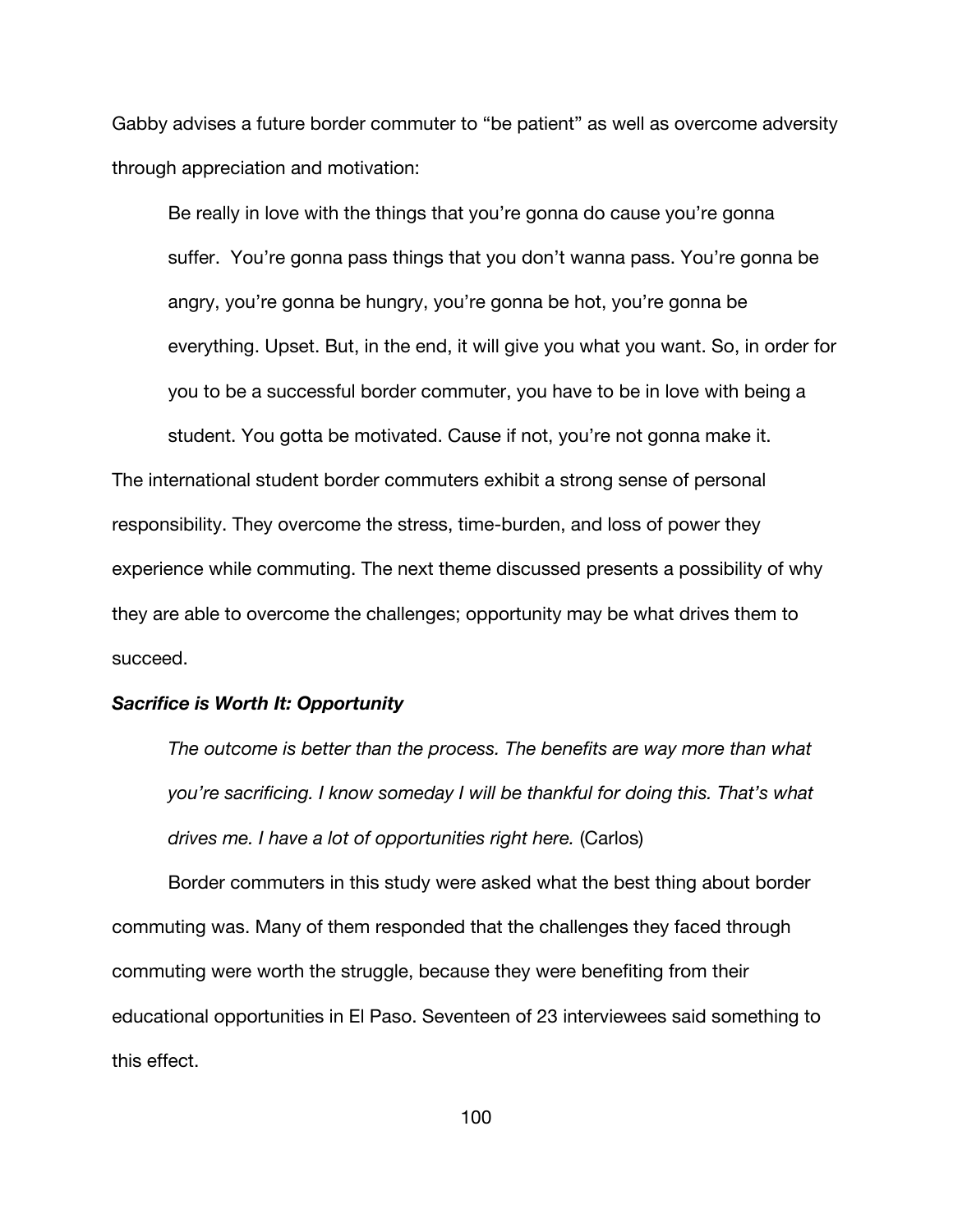Gabby's below quote is lengthy, but speaks well to this theme, even explicitly. [Border commuting] allows better things through the sacrifice we do every day. I get to be more responsible and motivated. I understand what I want to do and why I am doing what I do now. I look back and see all the time that has passed, three years, and I see I have crossed the bridge every day just to get to school and I don't complain about that. It's amazing because I see that I really want to study here. I really want to be here….We appreciate it more when we get to class. You are thinking all the way to the campus about school, about those two hours in class that you want to pay attention to, to get the information. I used to take the bus three hours to cross and go to school and three hours to wait for the bus and come back because we had to wait for the bus. We did homework on the bus to use the time, because when you got home, it was too late to do anything except sleep and eat something. You appreciate everything you have. Even the food. You appreciate an orange. You don't do it when you have everything.

All the international student border commuters expressed appreciation for the education they are receiving or did receive at Border Colleges. David says:

I love being part of school here. I get to be grateful for what I have, because not that many people have the opportunity to come inside here. I mean, sometimes I complain since I don't work that I have to spend money on gas or the expensive books here, but it's really all positive. I have some friends that study at Juárez,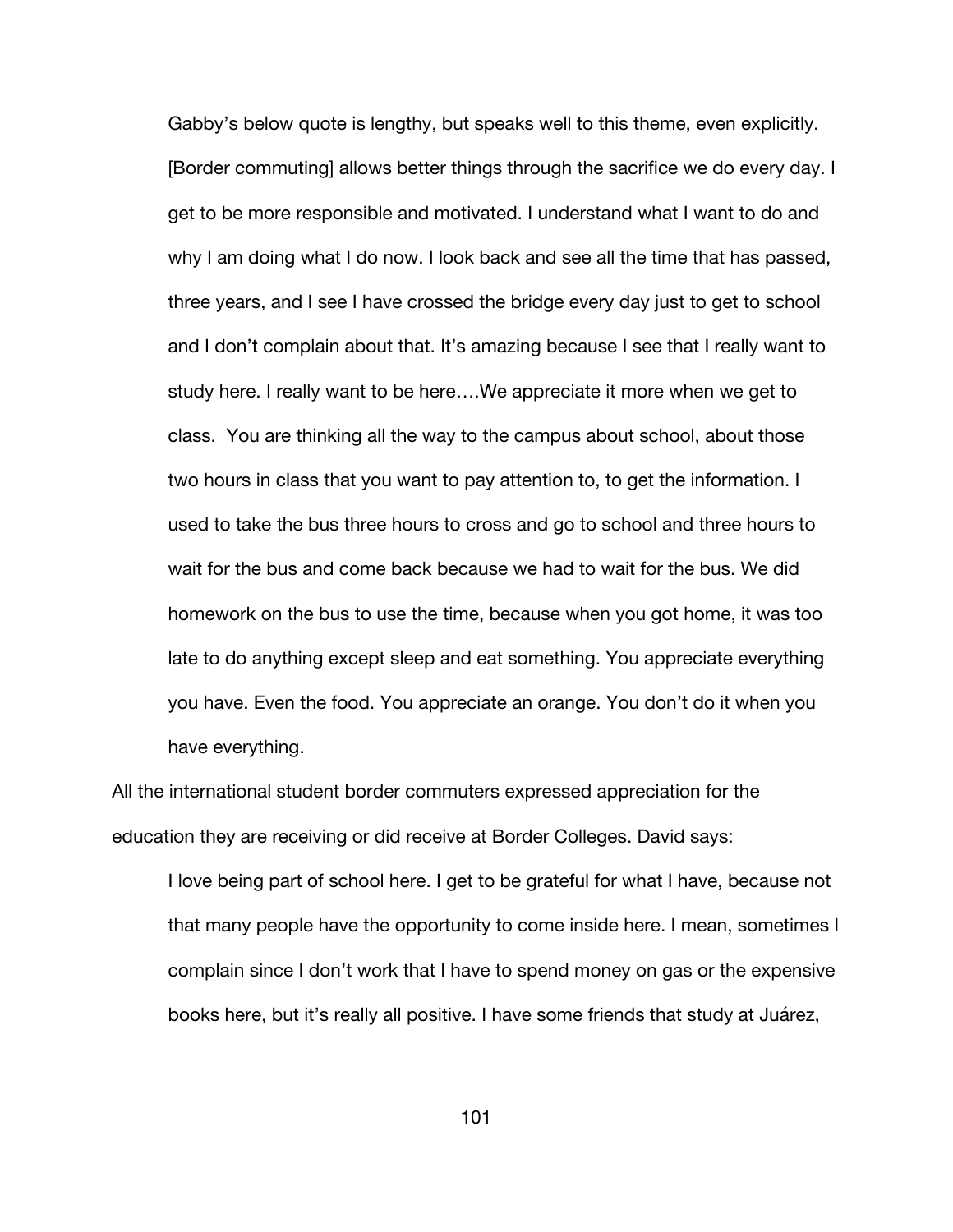at good schools. When you see what they don't have, you realize how they invest better in schools here.

Luis appreciates that he gets to practice his English. While he studied English in Mexico, it's "different how the teachers try to teach" and to have everything in English and the professors always speak in English. Andreas also appreciates the English language learning, as well as cultural learning. He sees the benefit for his future employment prospects too.

If I get a job position here in El Paso, I will speak Spanish and English, which is good. If I go to the north for a job position, I speak Spanish, so I get a bit more salary. On the Mexican side, I speak English so I can be a manager...The cultural exchange that we have here also gives me a good background for my job. I have more cultural experience to contribute in meetings at work with people from China and Hong Kong. This kind of learning is not offered at the universities in Juárez. (Andreas)

Ale expresses the convenience of going to a different country and being able to study something not offered in Juárez, and says, "Even if I have to deal with all the line and the stress and the immigration things and all that stuff, I'm able to work, I'm able to study." Brian is a TA and values the health insurance he receives for his family, as his son just had surgery. He says being a border commuter is "a lot of pressure" but he reminds himself daily how it's worth it. "It's actually an investment…It's a sacrifice we have to make now for getting a job later."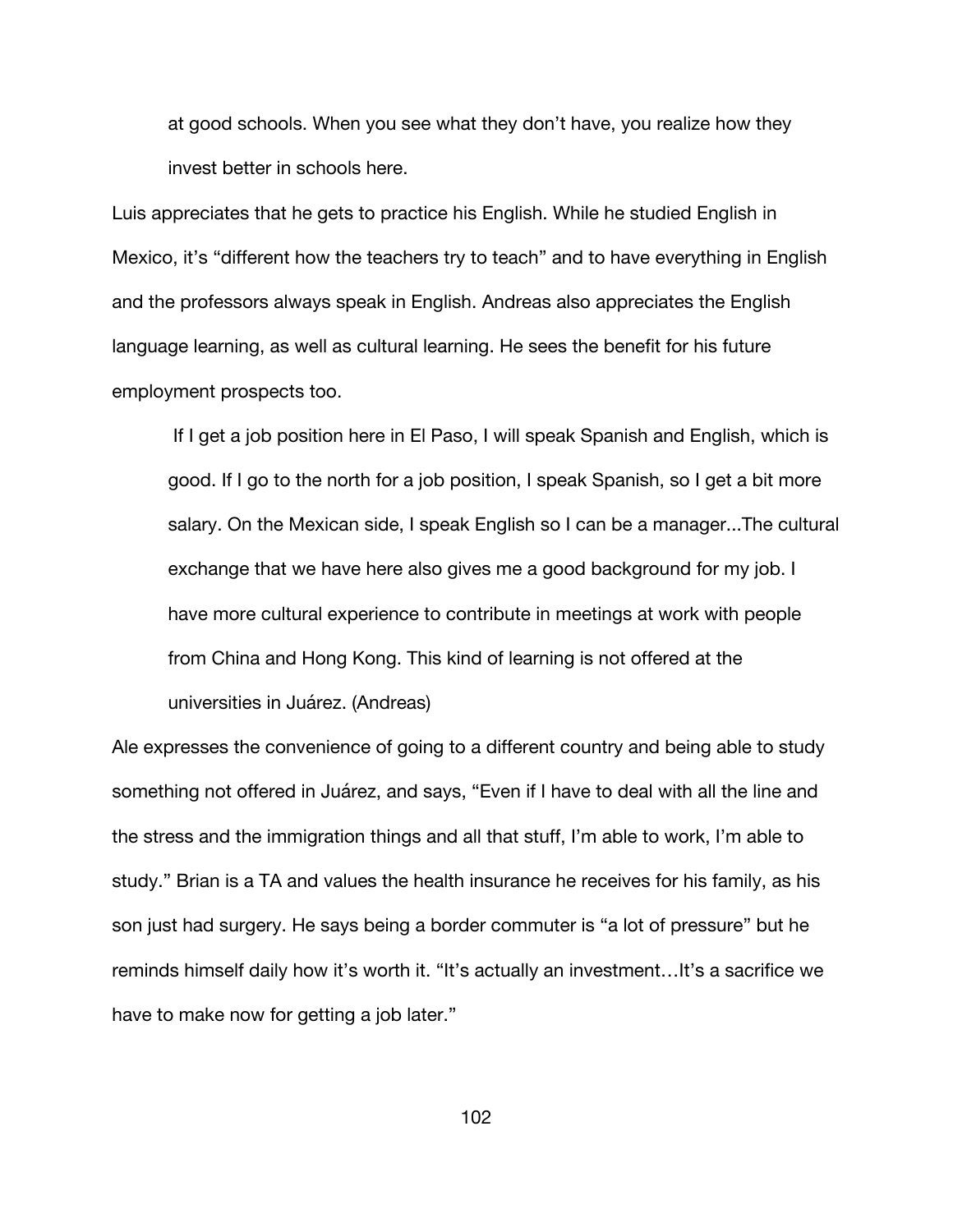Mila mentions in-state tuition program for Mexican nationals with financial need being paramount to her ability to study in the U.S.:

I'm happy with the State of Texas having the [in-state tuition program]. Without it, I would not have this huge opportunity for me to study here. This has changed me a lot and made me smarter. In Mexico in school, you learn a lot of calculus, math, but they don't make you read; they don't teach you how to write essays. Here I learn a lot more and it's easier to get a job. It helped me a lot in my personal life; it opened my eyes a lot. It's always been inside me to travel. I'm engaged to a Russian man and that wouldn't have happened studying in Mexico. A degree from here is going to help me a lot when I move abroad. I have put in a lot of effort, my dad's spent everything on school, and this is good

for me. I'm going to finish this thing and I'm going to enjoy it as much as I can. Lorenzo also compares the Mexican and U.S. educational systems and says in Mexico the teachers are "very serious and strict" while in the U.S., the teachers are more approachable and relaxed. "I knew studying here would be tough, but I like the challenge…the learning experience is excellent," he says. Roberto, a graduate student, says the best thing about commuting is taking advantage of the Border University labs and facilities, and also says in his experience studying in Juárez, there was a lot of turnover in the professors he had.

Ricardo also says the challenges are worthwhile:

It's very interesting to have a completely different experience studying than in Juarez. I'm very happy to be studying here. Even when I have to drive an hour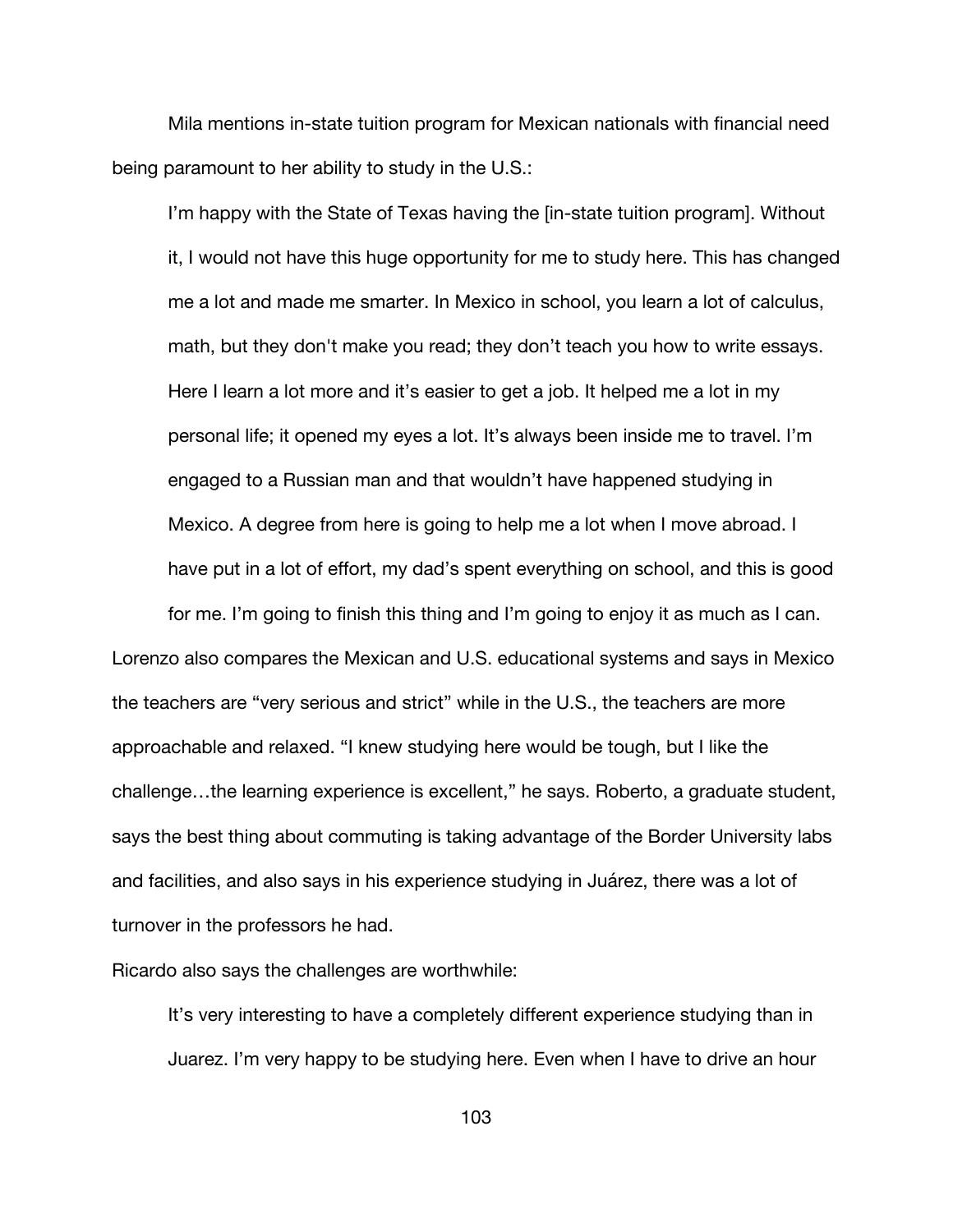every day to school and I have to wait and I have to do a lot of paperwork, I really enjoy it. The school is cool. If I have an education from a U.S. school, it is better in my future for work. [Employers] recognize that you've been in an institution with a quality level of academic programs. Even if I don't end up coming to the U.S. to work, in Mexico having international experience on your resume is a good thing.

The theme that the "sacrifice is worth it" shows that while international student border commuters experience extreme hardship along their physical and academic journey back and forth between countries, they regularly reflect on the opportunity they have as a result of continuously overcoming the challenges in their path. In the next section, the international student border commuters recognize the benefit of being present in their back-and-forth activity.

#### *Benefiting from Both Sides: Fronterizos*

*I explained this to my daughter when she was younger. She was like, "Okay, are we in* Juárez *or this is El Paso?" No, no. You see, the whole thing is a big city and it is just divided by this bridge. It's just a bridge and an imaginary line above the real world, which is all connected.* (Andreas)

International student border commuters are one type of transborder student. Being Anglo with weak Spanish proficiency, I was unaware of the terms *transfronterizos*, *transfronteriz@s*, *transfronterizx,* and even *transborder* when I collected the data for this study in June 2016. Andreas also chose to say the following meant border commuting to him: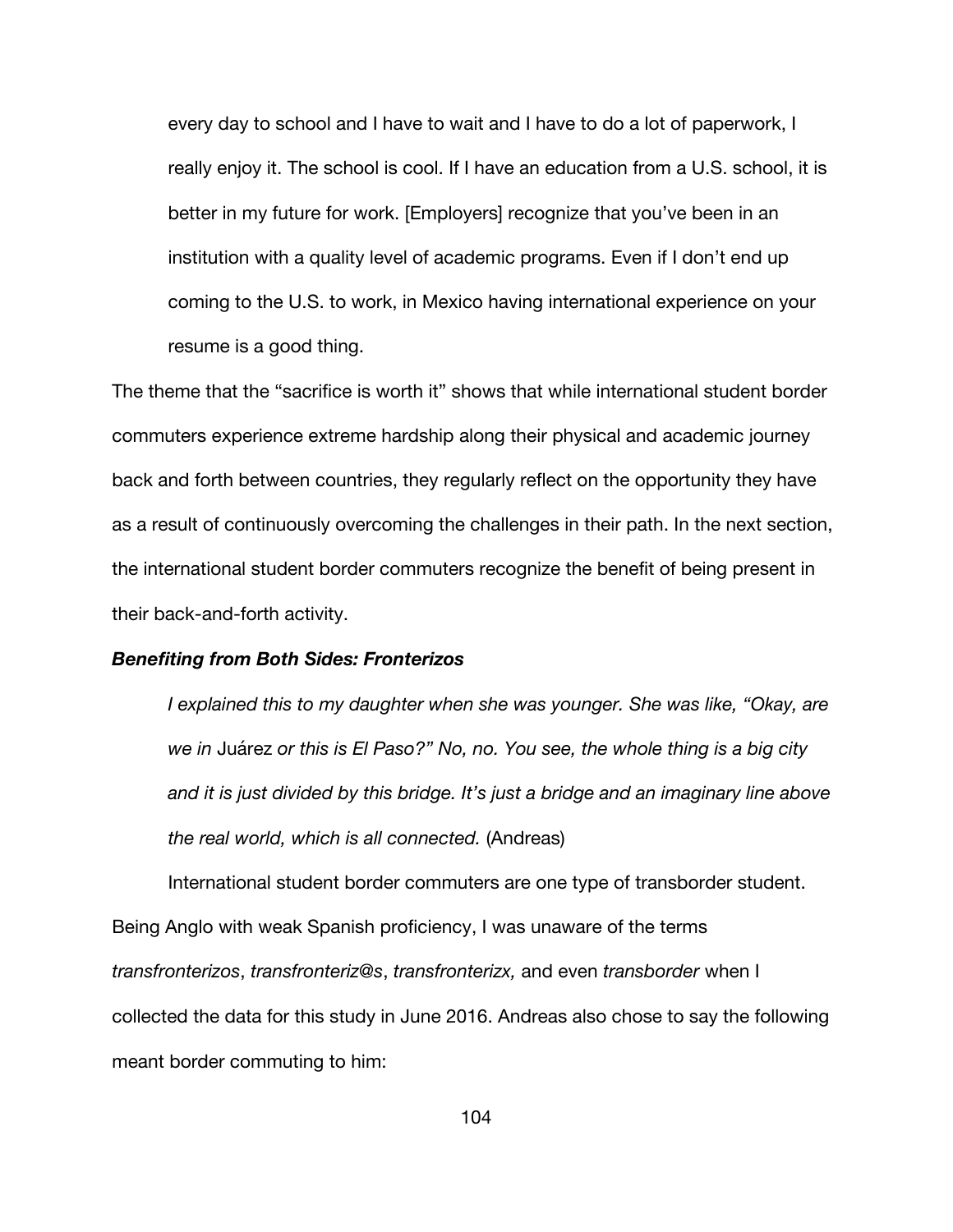Well, it means, I want to say one word in Spanish, which is *fronterizos*.

*Fronterizos*, for me, is a person that probably was born in the American side but was grown up in the Mexican side. So, for me this is a unique place where we can be both. We can be from one side to the other. And it's just a unique place. I don't know any other place in the world that happens and you feel the same feeling of, um, to be mixed. To choose what you want to be. That's what it means to me, *fronterizos*.

Andreas' definition of *fronterizos* matches many of the scholarly definitions of transborder students, even down to him specifying the person is born on the American side. Transborder students are mainly U.S. citizens in prior literature focused on the U.S. transborder context. It is remarkable he described his own meaning almost exactly like an academic definition.

Brian brings up linguistic fluidity, also mentioned in other transborder studies. It's interesting to be in two countries on the same day: going to Mexico and speaking Spanish, and then coming here and speaking English. Then you start speaking in Spanish and English combined. It adds to your whole self. You get to experience a really mixed culture. I find it really rewarding to experience both sides. You can see the duality of having a much higher income here in the U.S., and that there are actually good investments in public stuff like buildings and infrastructure. In Mexico, there's corruption and for example, they spent millions of dollars on this big huge X structure – we don't have money for that. But [Juárez] has come a long way from where it was, and to me, looks much better.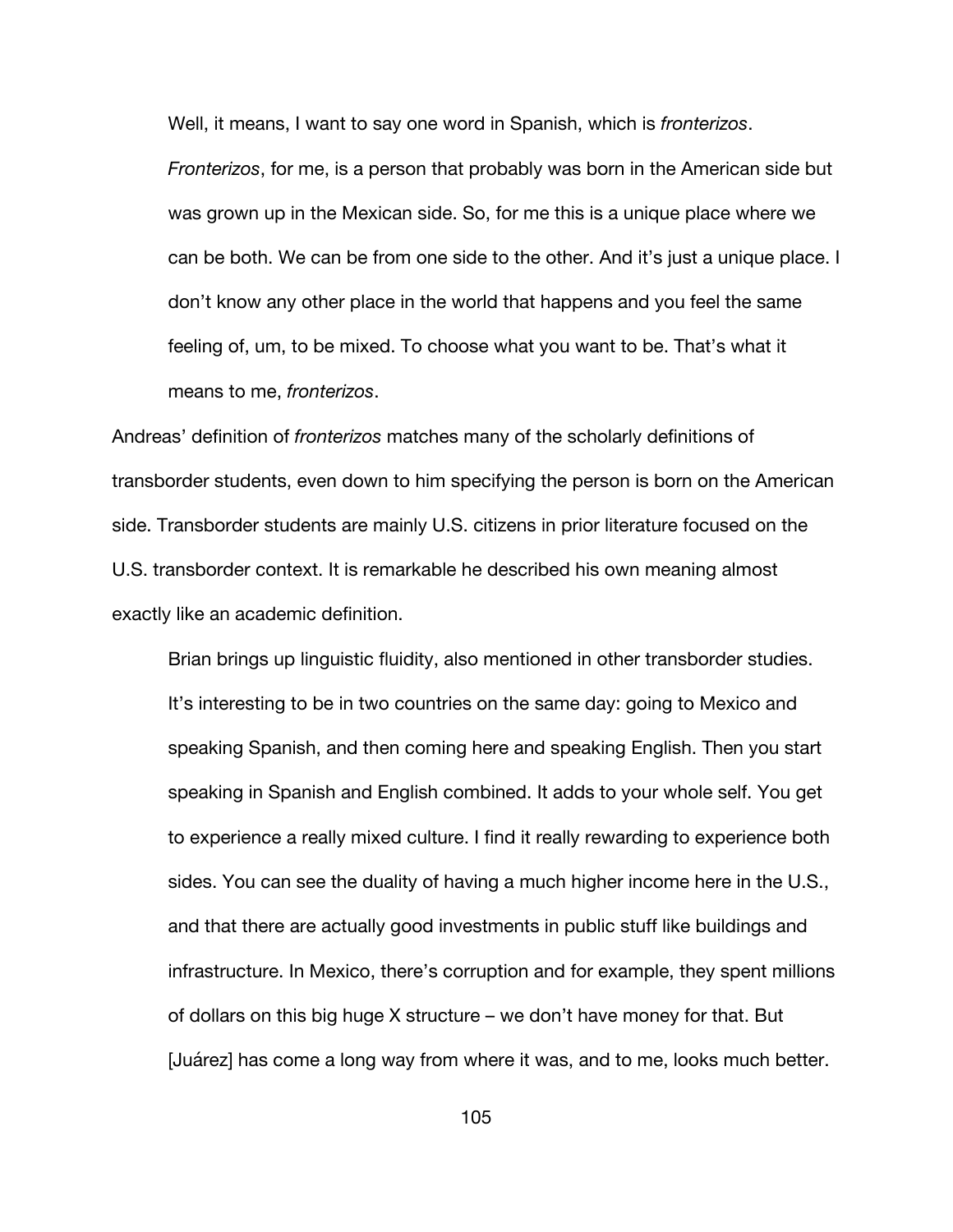Comparisons between the two cities/countries are fairly regularly mentioned by the international student border commuters in this study, and often framed in light of the benefits studying in El Paso brings.

Sofi studied one semester in Juárez but came to study Biochemistry at Border University, because schools in Mexico do not offer that major at the undergraduate level. "You learn English there [in Mexico] but you really practice here. Talking, reading, new words, new topics. I really like both places…Each place has its certain things I really like." Ale mentions that being able to study in a different country and go home to live with her family is a positive experience, and says, "These cities are like one city but they're still different. It's a different culture; there's different things to do here and there."

Alexander appreciates diversity in El Paso:

I try to see the two cities, El Paso and Juárez, and see the difference. I see that El Paso offers a lot of opportunities. It changed my attitude. I can experience college here and also when I come back to Juárez and I can still live my life. There are so many people here; like El Paso has Muslims and people from all over the United States…I love to talk with veterans and Army people. "Oh, I went to Afghanistan, I went to Japan" - so much experience. I learn about other cultures and the culture here. But when I come back, I'm still living my life in Juárez with my friends and my family.

Marcos also appreciates being close to Mexican culture and food.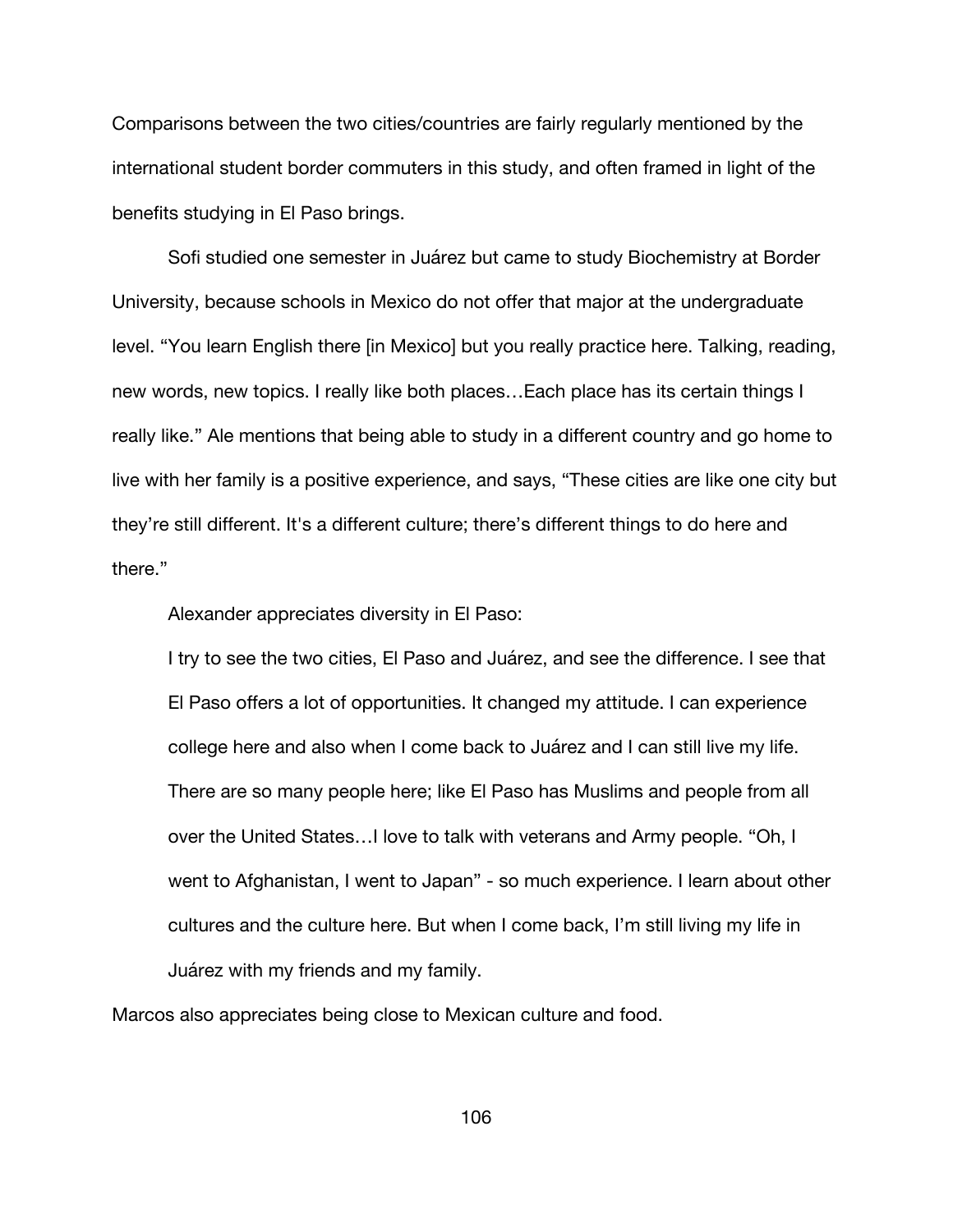I have the opportunity to come here and to take all the advantages compared to Mexican universities…But I'm very used to my culture and I have the opportunity not to lose that part. If I want some tacos, I just can cross the border and get my tacos. If I live in Minnesota, I cannot get my tacos that fast. Here I can live bicultural.

Neza brings up learning to love the biculturality he experiences commuting.

I had this sort of negative stereotype - anti-gringo. Having the opportunity to study here and experience it a little more first-hand has changed [me]. I can understand both culture and the importance of this area better. I see the mixture of both [cultures] and all the connections that happen. I've learned to love that mixture.

International student border commuters "learn to love" both sides of the border in their commuting experience, despite the challenges they encounter. They also see the cultures more clearly. However, they still struggle to have their voices heard, which is the final theme discussed next.

### *Needing a Louder Voice: Help*

*I am one person talking and asking for the attention that I deserve. But I am talking for all the people who don't talk. Because there are a lot of people suffering from the same things.* (Gaby)

Participants expressed their reason for participating in the interview was to be heard. They wanted to be heard not only for them, but for other people in their same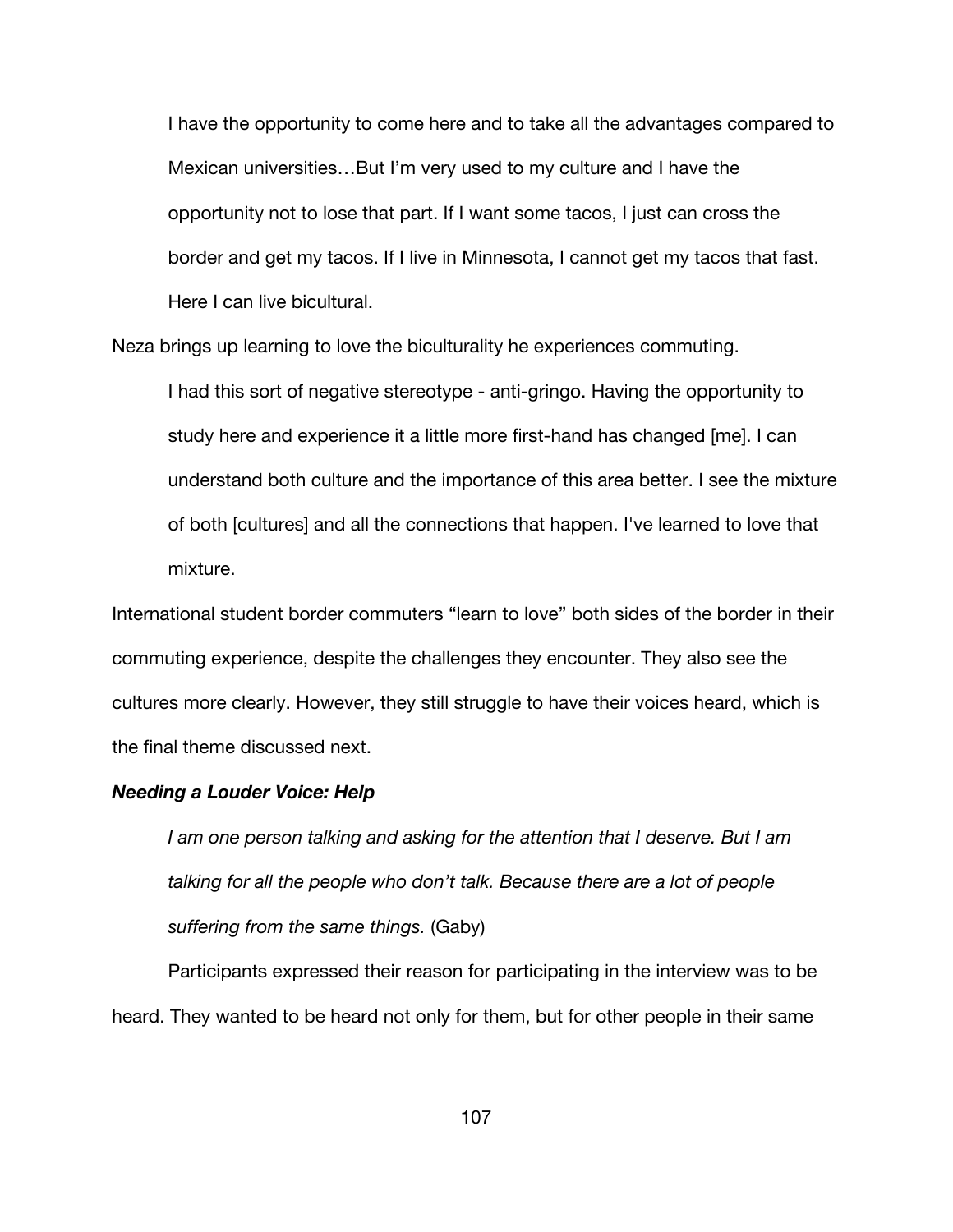circumstance, and to help inform people. However, there also was a current of isolation and neglect running through some of the interviews.

Gabby also says she feels Border Community College does not care about international students and just sees their tuition dollars.

No one cares about us. We're like we don't exist here. We're not important. Even when we are a very important part here, we are like not existing. And it is worse because we don't exist here and we don't exist over there. Since we're not studying over there, the [Mexican] government doesn't care about us. Since we are not citizens, the [U.S.] government doesn't care about us. So, we are like non-existing people.

Marcos says something similar about inclusion at Border University. "Sometimes it's hard here. [Border University] says they like international students but they don't even hear what they want. They're like 'We have international students. Now share with us your culture.' But that's it."

Fernanda says that people don't understand the border culture, like her close friend in South Carolina who has never been to a border before. "I feel like people don't really know how this goes." Mila agrees:

There's a lot of things that nobody knows and that even Mexican students, but they were born in [El Paso], so they're American but they're actually Mexican. They don't know and they're like, "Why are you doing this? Or why are you not doing this?" And nobody knows. My boss at work sometimes doesn't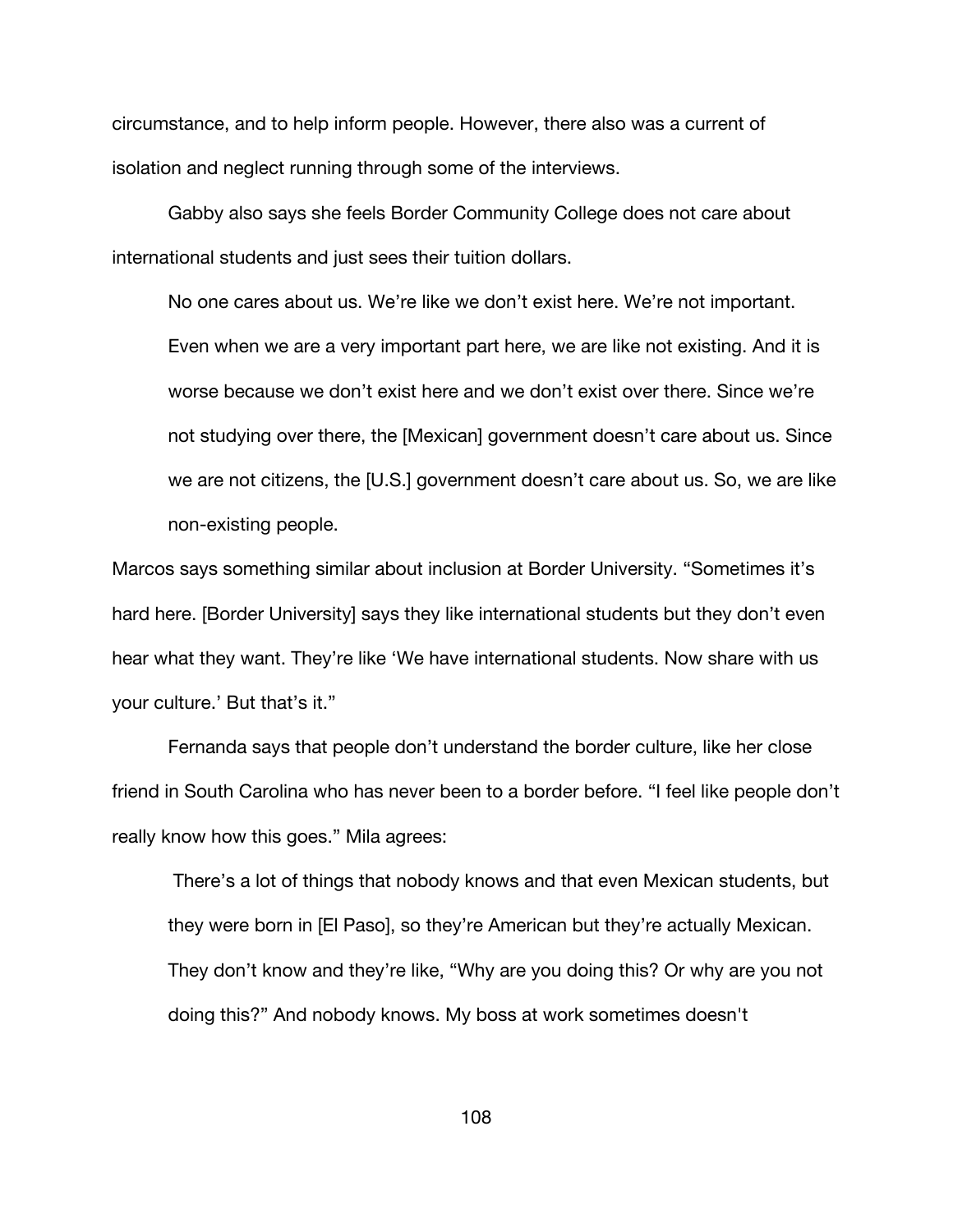understand all of our situations. Being an international student is very taboo, I think.

Neza says, "We are a group of students that have [our] own needs and we're different from a typical student."

International student border commuters want to speak out about their experiences and educate others. They want to educate both fellow commuters and others external to the experience. In the following chapter, the themes associated with the international student border commuter student experience are revisited along with existing theories and emerging literature related to transborder students.

# **Chapter Summary**

This chapter presented the findings of the study. Twenty-three participants' demographic information was summarized, and each participant was profiled in an individual description. The seven themes describing the essence of the international student border commuter experience emerged as:

- 1. Waiting on the Bridge: Stress
- 2. Power and Helplessness: *Impotencia*
- 3. Getting Used to it: Adaptation
- 4. Self-reliance and Resilience: Strength
- 5. Sacrifice is Worth it: Opportunity
- 6. Benefit from Both Sides: *Fronterizos*
- 7. Needing a Louder Voice: Help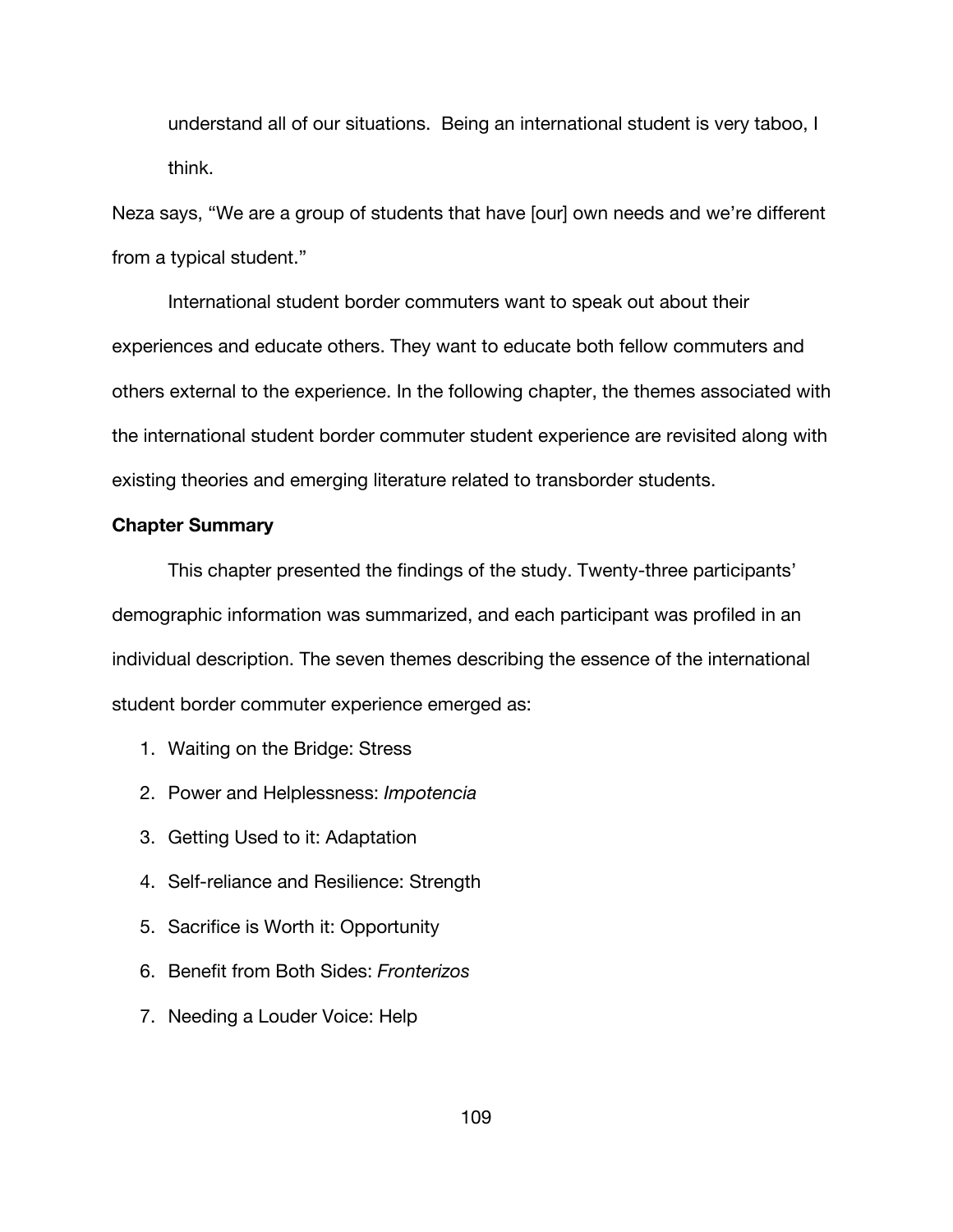The themes were then presented in detail, and in conjunction with corresponding quotations from the international student border commuter participants. The following chapter will provide further discussion and analysis in light of emerging transborder research, recommendations, and conclusions.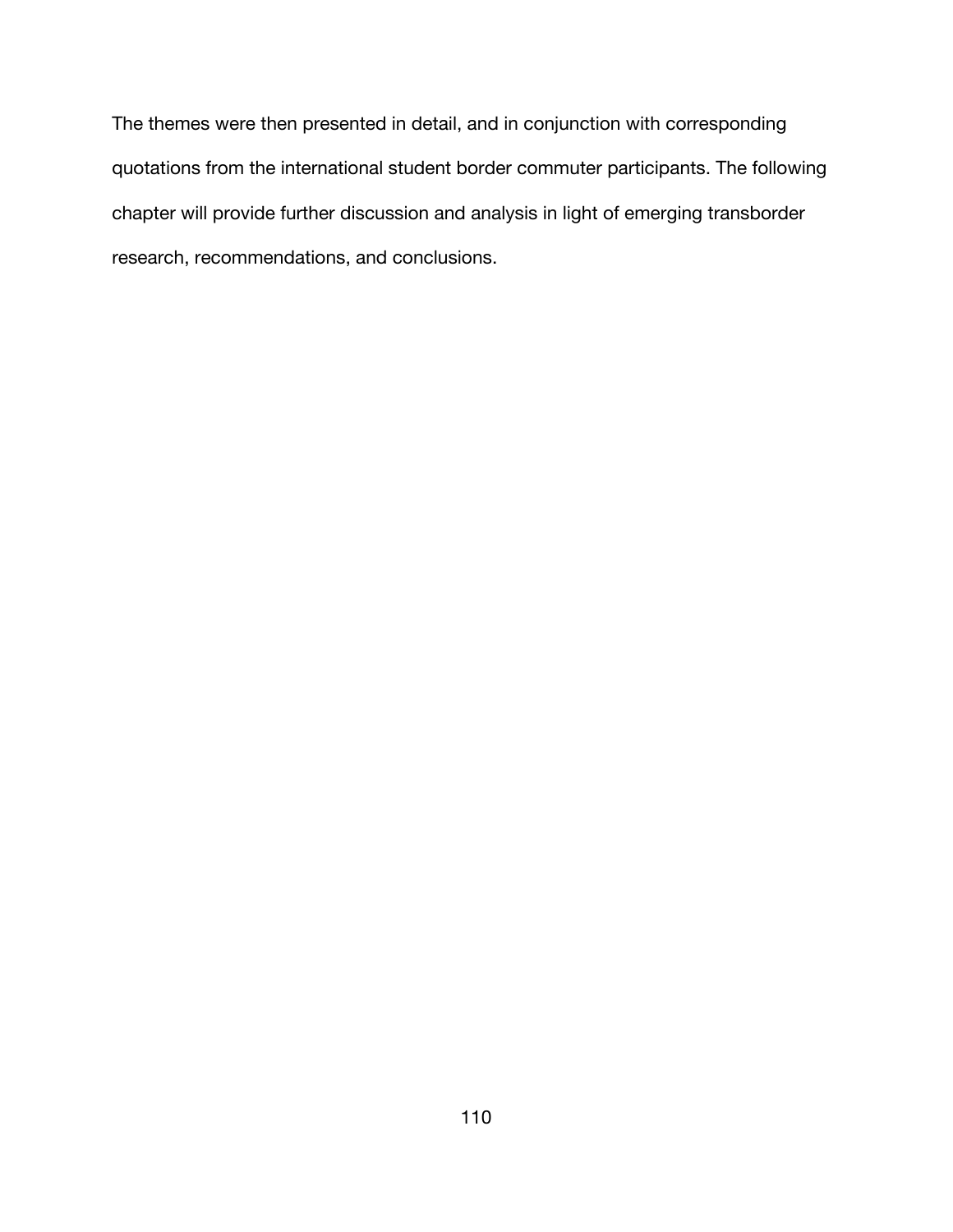#### **Chapter 5: Conclusion**

### **Introduction**

I collected the international student border commuter experience data in June 2016. Since then, developments in politics, social justice, and public health occurred. Further research into the transborder student experience has also taken place, but still not specifically focused on international student border commuters. This chapter provides updates on the local context, and additional analysis of data I collected, using emerging literature in the field, as well as existing border-related theories. I present a summary of the study, general conclusions, and limitations of the conclusions. Future research recommendations are provided, as well as recommendations for Border Colleges and governmental agencies. These recommendations are generated by both the student participants in this study, and myself as the author.

# **Study Positionality**

This study's interviews took place in El Paso during June 2016, before Donald Trump was elected the 45th president of the U.S. in November 2016. The study also took place before the August 2019 El Paso shootings, and before the COVID-19 pandemic began in early 2020. It is important to understand findings in the correct context given the later happenings. In the below sections I provide some thoughts about how international student border commuters' experience may have changed.

## *The Trump Presidency*

A year earlier than this study's data collection, in June 2015, Trump had announced his candidacy for presidency, referring to Mexico as "sending people that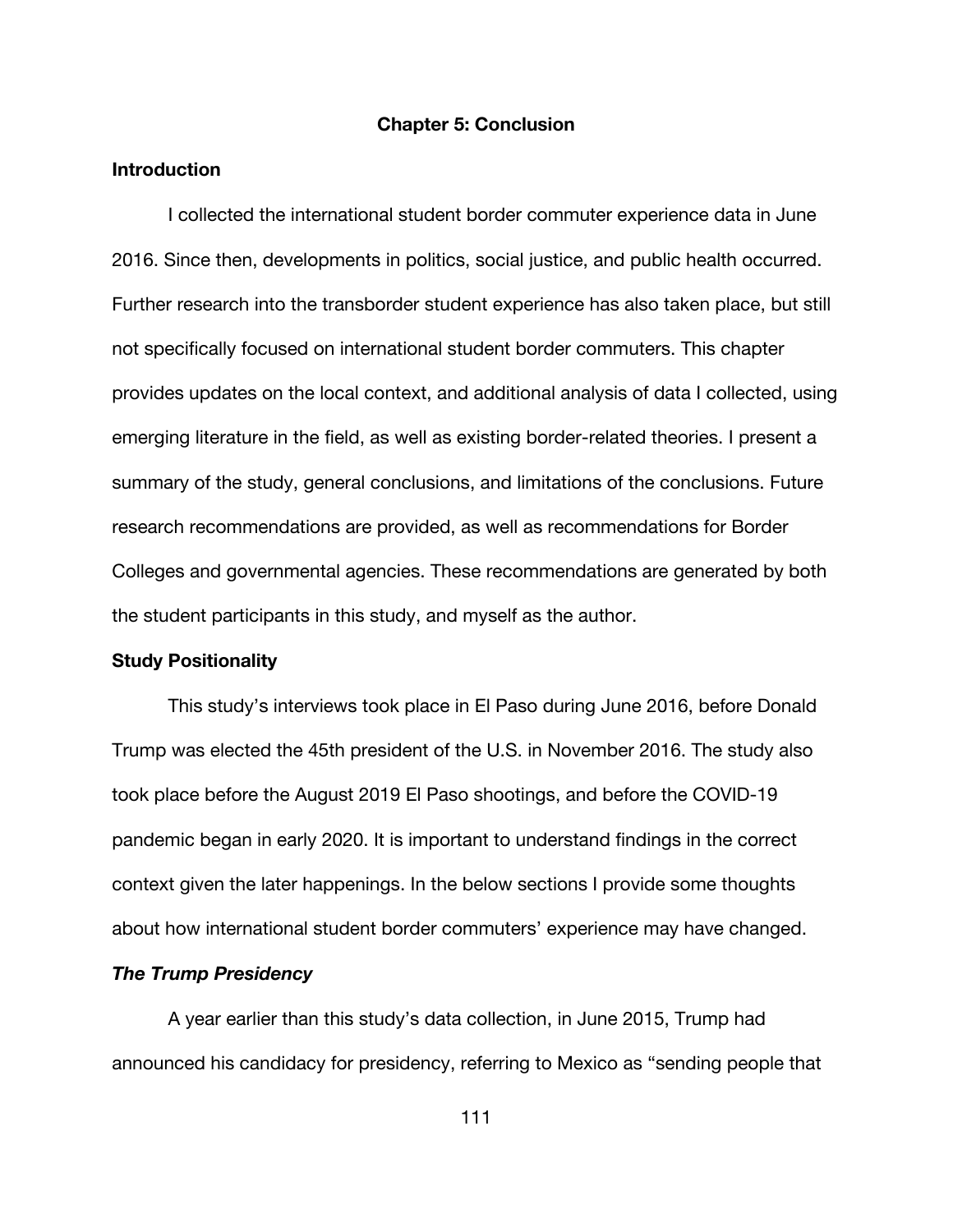have lots of problems, and they're bringing those problems with us. They're bringing drugs. They're bringing crime. They're rapists" (Reilly, 2016). His campaign promise included building a "great wall" between Mexico and the U.S. (Reilly, 2016).

During the time of the interviews, Donald Trump was already on the mind of participants, and some mentioned him by name. When asked why she wanted to participate in the interview, Pamela says: "Donald Trump speaks a lot about how the border goes and how border patrol are really chill about everything, the situation. And it's not really like that. I just want people to know what the real thing is." Marcos: "I don't know what's gonna happen if Trump's win. I'm not gonna cross a wall."

In January 2017, after Trump's election and inauguration, he announced the Border Security and Immigration Enforcement Enhancements Executive Order, which authorized construction of a larger wall along the Mexico-U.S. border. Detention camps separating parents and children were created to detain undocumented immigrants both very close to El Paso, and in El Paso itself. While international student border commuters were not directly impacted by Trump's anti-immigrant policies, the hostile socio-political environment of the presidency is very likely to have caused additional stress for international student border commuters.

Researchers conducting study on transborder students post-Trump's election may help shape a hypothesis about the impact on this study's population. Gaxiola Serrano, a transborder researcher who was collecting data directly following Trump's election, refers to transborder students feeling the need to: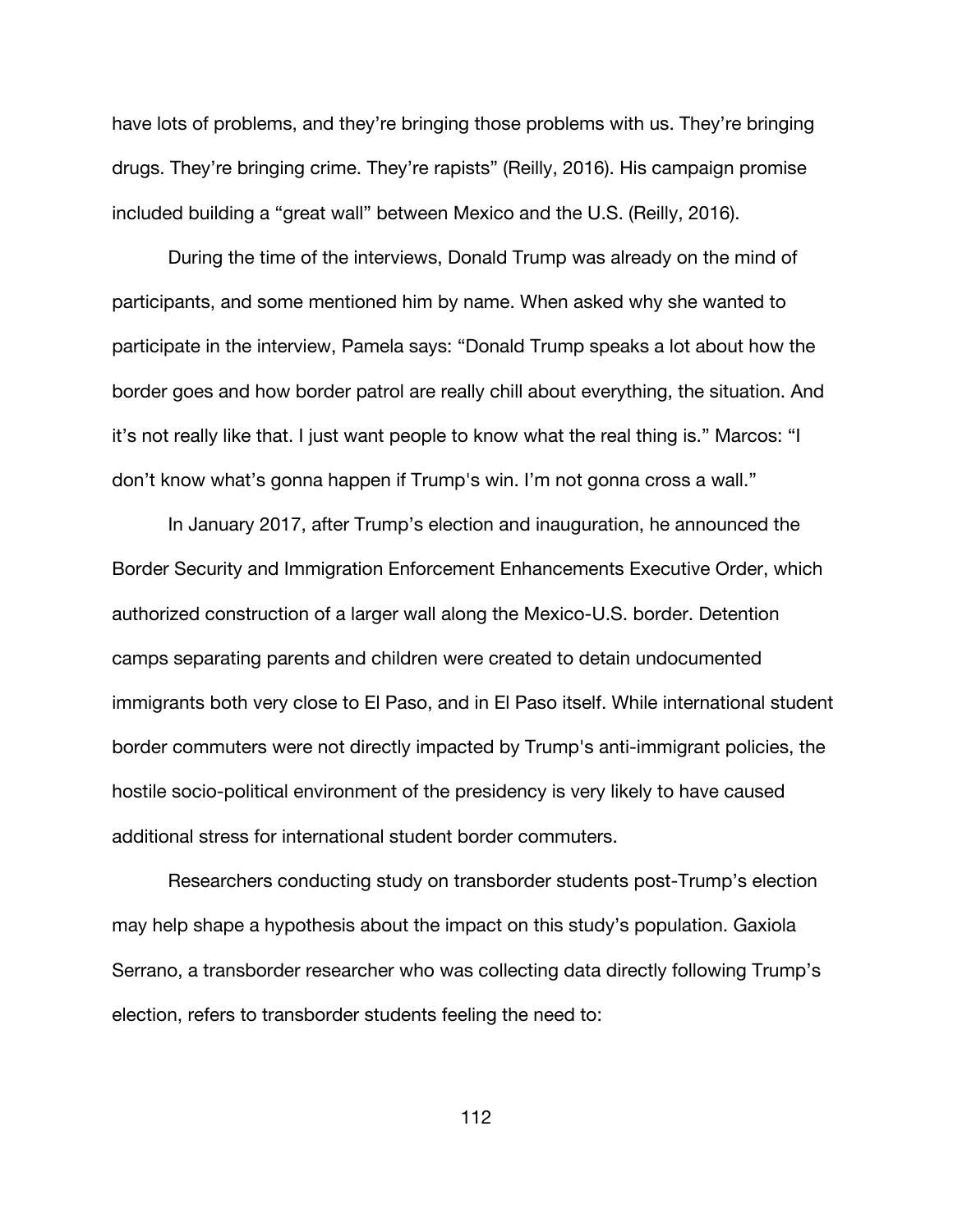…account for their existence as individuals living, navigating, and surviving a highly politicized U.S.-Mexico border….continuously find[ing] themselves making sense of their identities and traversing their education during a sociopolitical time filled with anti-immigrant policies, a racist nativist Latina/o/x rhetoric, and a heightened border enforcement (Gaxiola Serrano, 2019, p. 128). Falcón Orta, publishing in 2018, said, "student collaborators discussed how President Trump's political attacks on Latinas/os/x have produced fear and anxiety but have also brought some of the community closer together" (p. 162). In addition, Mendoza observed that following Trump's election, several participants dropped out of the

transborder student interviews used in his research study (2019). Mendoza noted:

Some participants displayed concerns about the study due to the current political climate in the nation. At times participants appeared to hesitate in their responses, mainly when dealing with questions about residency, citizenship, and family status. (2019, p. 32)

These transborder studies of Mendoza, Falcón Orta, and Gaxiola Serrano were focusing on U.S. citizens and permanent residents. We can only hypothesize that the international student border commuter experience during the Trump presidency included the same concerns, or worse, until future research occurs. According to a Border Community College official, "nobody felt welcome" during the Trump era, and enrollment numbers dropped in general. At Border University, overall Mexican international student numbers dropped by 16.5% between Fall 2017 and Fall 2021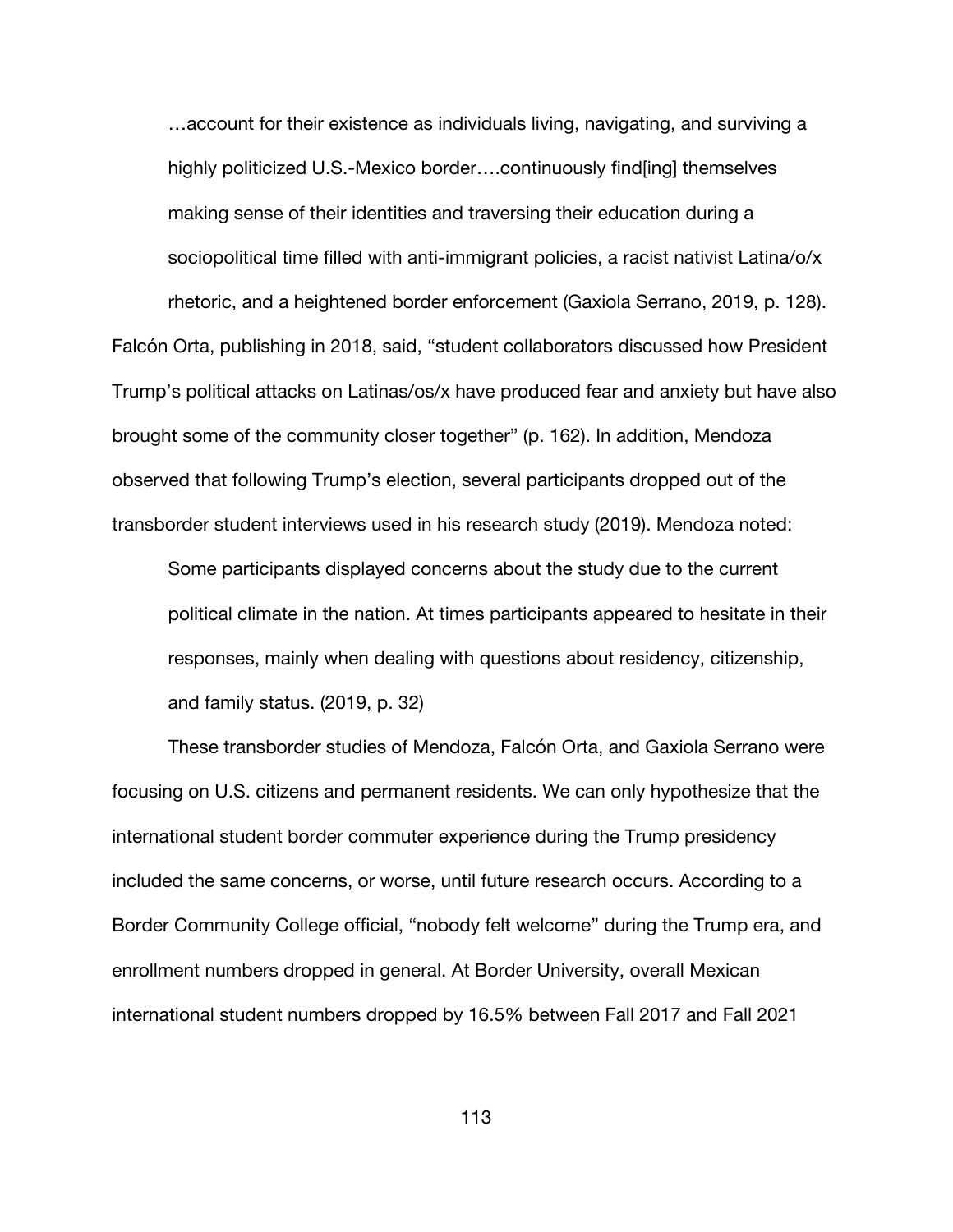(CIERP, n.d.), and Border Community College lost a substantial number of students too, both during the Trump presidency and pandemic (personal communication, 2022).

### *The El Paso Shootings*

In August 2019, a gunman shot and killed 23 people and injured 23 others at the Walmart in El Paso. The shooter had an anti-immigrant and nationalist manifesto. The shooting was the deadliest attack on Latinos in modern American history (Vargas & Juárez, 2020). This tragedy and aftermath did not directly impact most international student border commuters. However, this incident very likely had negative psychological effects on the community members, including this study's population, and a potential chilling effect on cross-border enrollment.

### *George Floyd's Murder*

In May 2020, a police officer murdered George Floyd, which resulted in national and international protests for racial equality. This could have led to additional reflection by border commuters about racial profiling and their own experiences, and either thinking of similarity or difference between the experiences of Black and Hispanic people. Finally, it could have caused transborder students to question notions of authority, speak up for themselves more, be more vigilant about not accepting racial discrimination, and be more likely to protest. However, these are all unstudied hypotheses. International student border commuters, in particular, while possibly more aware of the inequity and incorrectness of their treatment at the hands of CBP officials, may have been further frustrated by their powerlessness because of continued fears about their visas being revoked by CBP.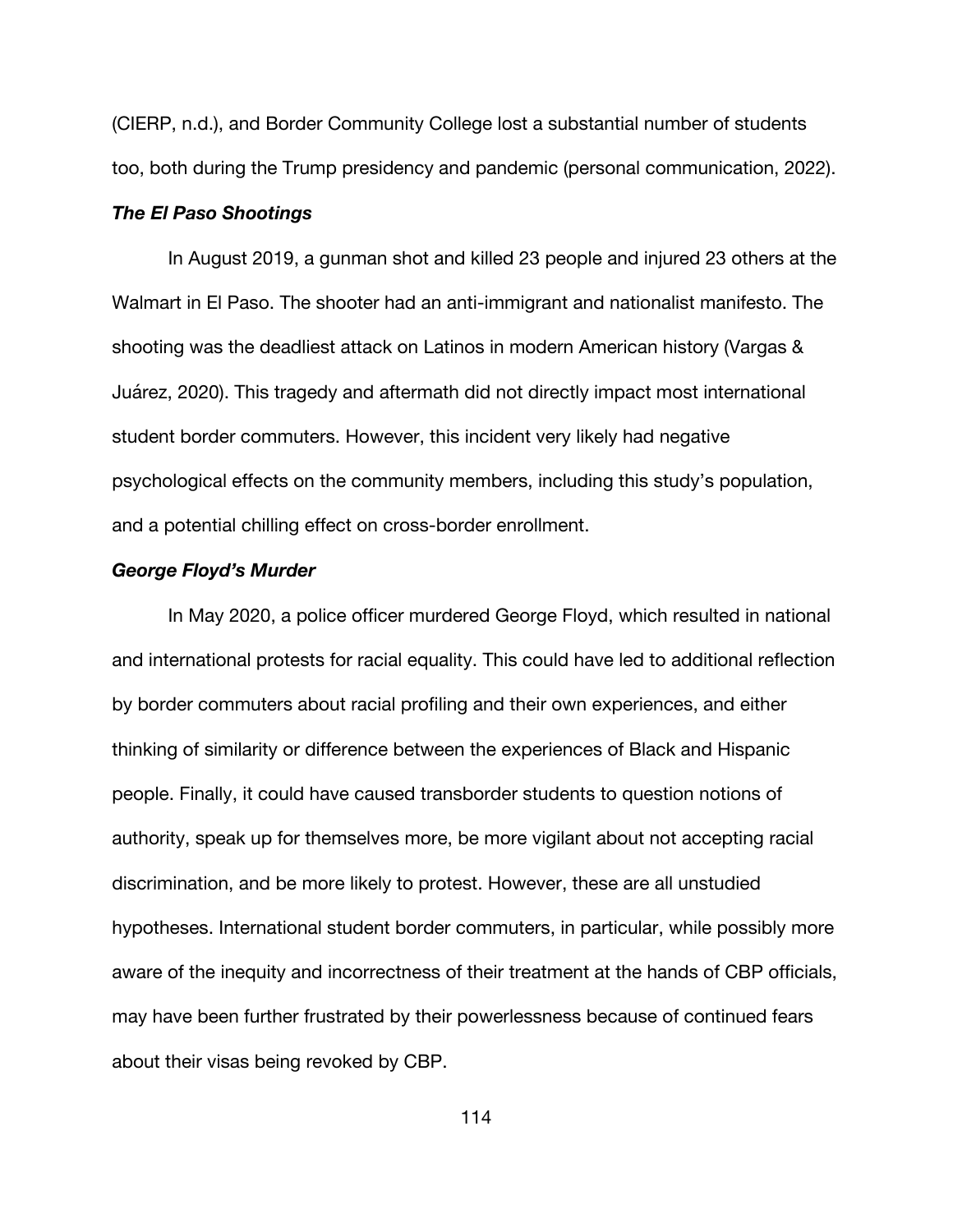#### *COVID-19*

COVID-19 had direct impacts on student border commuter experience. In March 2020, the public health situation became so deteriorated that lockdowns were implemented in the U.S. The border closed to everyone except essential travelers, which included international student border commuters. However, when the schools went fully online for pandemic reasons, some international border commuter students were turned away from entering the U.S., because CBP felt they did not have a reason to enter (Border Colleges staff personal communication, 2022). Many students still needed to access campus for various reasons, like going to the library.

The Student and Exchange Visitor Program (SEVP) arm of the Department of Homeland Security issued numerous iterations of policy guidance for international students during COVID-19. This caused confusion about what rules to follow for all international students, including border commuters. The guidance also caused panic in July 2020, when updated policy required international students to depart the U.S. if enrolled in online coursework. This guidance version was later overturned in a lawsuit filed by M.I.T. and Harvard. Still, concerns and heightened fears, as well as confusion, remained for international students well beyond that guidance being rescinded.

In 2021, the El Paso Times reported on long waits for pedestrian student commuters, focusing most on high schoolers, and that the Paso del Norte region ports-of-entry were to reopen student lanes, which had closed in 2019. Also in November 2021, COVID-19 vaccines became mandatory to enter the U.S. This caused confusion for CBP, and delays (Border Colleges, personal communication, 2022). At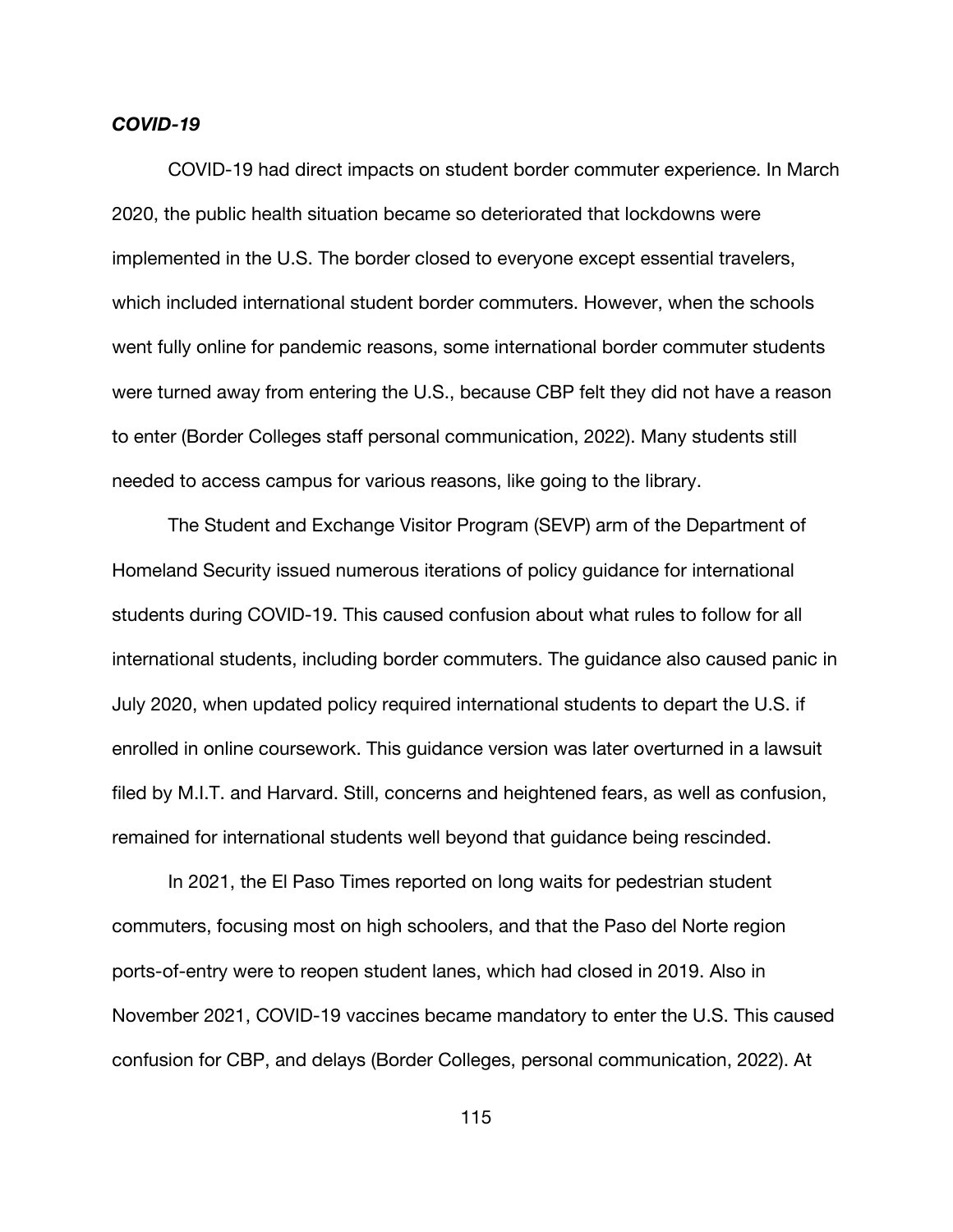airports, the airlines are responsible to screen passengers for vaccines prior to boarding, but at land ports-of-entry, only the CBP is present to handle the burden.

#### *Policy Developments*

In 2015, the Department of State stopped issuing F-3 visas. The SEVP (Student Exchange Visitor Program) contacted all schools located along the Northern and Southern borders that lie within the regulatory requirement for hosting border commuter international students - 75 miles from the border. SEVP advised schools that border commuters should be issued F-1 visas and I-20s rather than F-3. However, the part-time enrollment status for border commuters remained possible, and schools still distinguish between international student border commuters and non-commuters by inputting living expenses or not in SEVIS. Part-time border commuter I-20s are still issued semester by semester, so the amount of continued paperwork for both the institution and the student remains high, and possibility for confusion or missing deadlines remains consistent with the past. Border Colleges School Officials note that CBP officers still grant F-3 classification from time to time, despite SEVP's announcement F-3 students should no longer exist and no more F-3 visas being issued by the DoS.

#### *Data Developments*

In 2017, Orraca, Rocha, and Vargas used Mexico's 2015 Intercensal Survey to describe students who live in Mexico while studying in the U.S, and search for related factors associated with their transborder activity. According to the researchers, this quantitative study is the first to use statistics and a national dataset to explore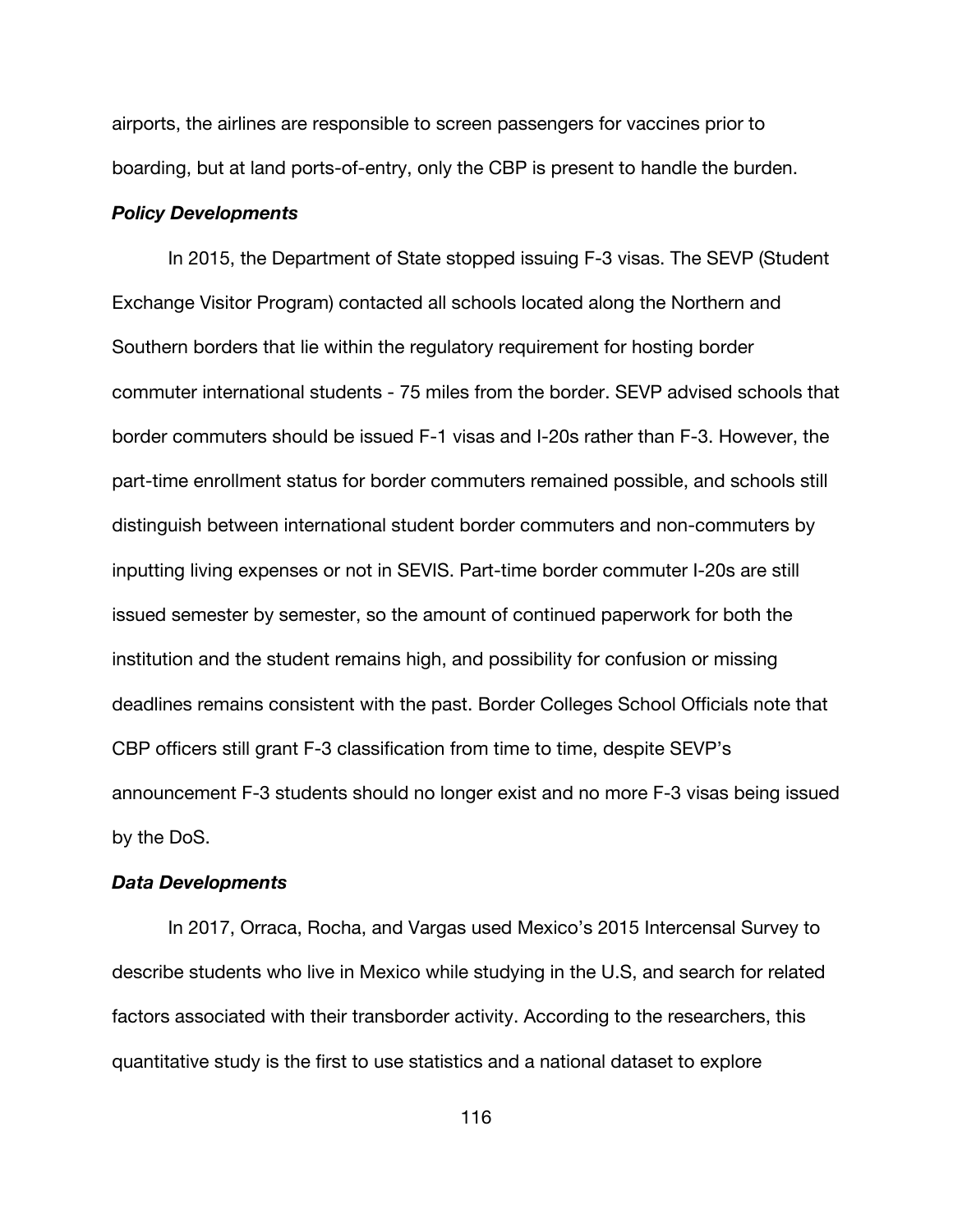transborder study. Their findings indicated, "Cross-border students are mainly U.S. born and concentrated in Tijuana and Ciudad Juárez" (Orraca, Rocha, & Vargas, 2017, p. 389). Additionally, transborder students have stronger ties to the U.S. than local students. Specifically, 81.0% of cross-border students were born in the U.S. compared to just 5.4% of local students in Mexico.

Orraca et al. also found that 1.9% of all students living along the Mexico-U.S. border were transborder students, or nearly 40,000 students (2017). In Ciudad Juárez, there are 7,648 transborder students total (1.8% of the population), with 1,708 University-level transborder students, and 71 grad students. Most students are at the K-12 level. They found correlations with transborder study and the following variables: age; household income; and having someone else in the household born in the U.S. and/or cross-border working. The researchers hypothesize that students commute to the U.S. due to the perceived higher quality of the education system with the goal of eventually transitioning to working in the U.S (Orraca et al., 2017).

In 2018, Rocha Romero and Orraca Romano published similar quantitative research about transborder students in Spanish, also based on the 2015 Intercensal Survey. According to the researchers, what made collecting this data about transborder students possible is that for the first time in history, the 2015 census asked questions about where the student resides and what country they are studying in. This made the research possible, where they asked the following questions: 1) How many transborder students are of Mexican origin; 2) What circumstances allow transborder study; and 3) How do those born in Mexico and those born in the U.S. compare?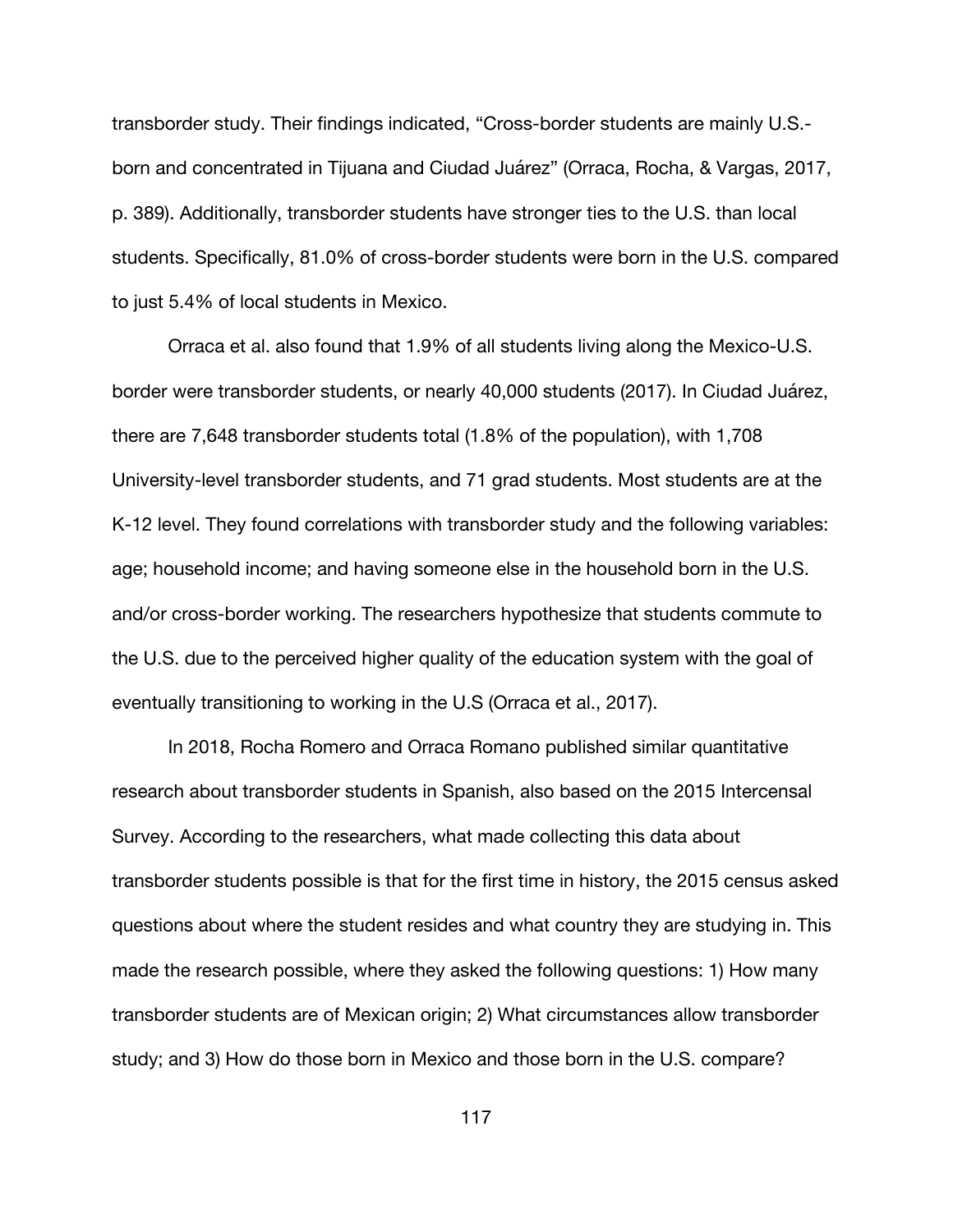Only 1.1% of people born in border regions of Mexico become transborder students at any level. They find there are 31,749 U.S. citizen transborder students and 7,850 born in Mexico total. It is unspecified how many born in Mexico are nonimmigrant international students. The researchers hypothesize that the reason why Ciudad Juárez has the highest number of students is because of the lower cost and better access to education in the El Paso, Texas region in comparison to other regions (Rocha Romero & Orraca Romano, 2018).

Rocha Romero and Orraca Romano also find that being born in the U.S, speaking English, having high family income, having commuters in the family, and having good grades are all factors to be able to access transborder higher education. Transborder students born in Mexico come from higher income households than transborder students born in the U.S. Rocha Romero and Orraca Romano state:

*Haber nacido en México y estudiar en Estados Unidos está condicionado principalmente por los altos ingresos, estos estudiantes transfronterizos tienen los ingresos más altos, incluso por encima de los nacidos en aquel país. Este grupo es parte de una élite económica, a la que las limitaciones de la frontera política afectan poco o nada. Sortean el cruce fronterizo, y rentan en periodos escolares. Tres estudiantes comentaron que pueden estudiar en Estados Unidos porque su familia tiene muy altos ingresos.* (2018, p. 123)

Being born in Mexico and studying in the U.S. is mainly conditioned by high income, these transborder students have the higher income, even above those of the ones born in that country [U.S.]. This group is part of an economic elite,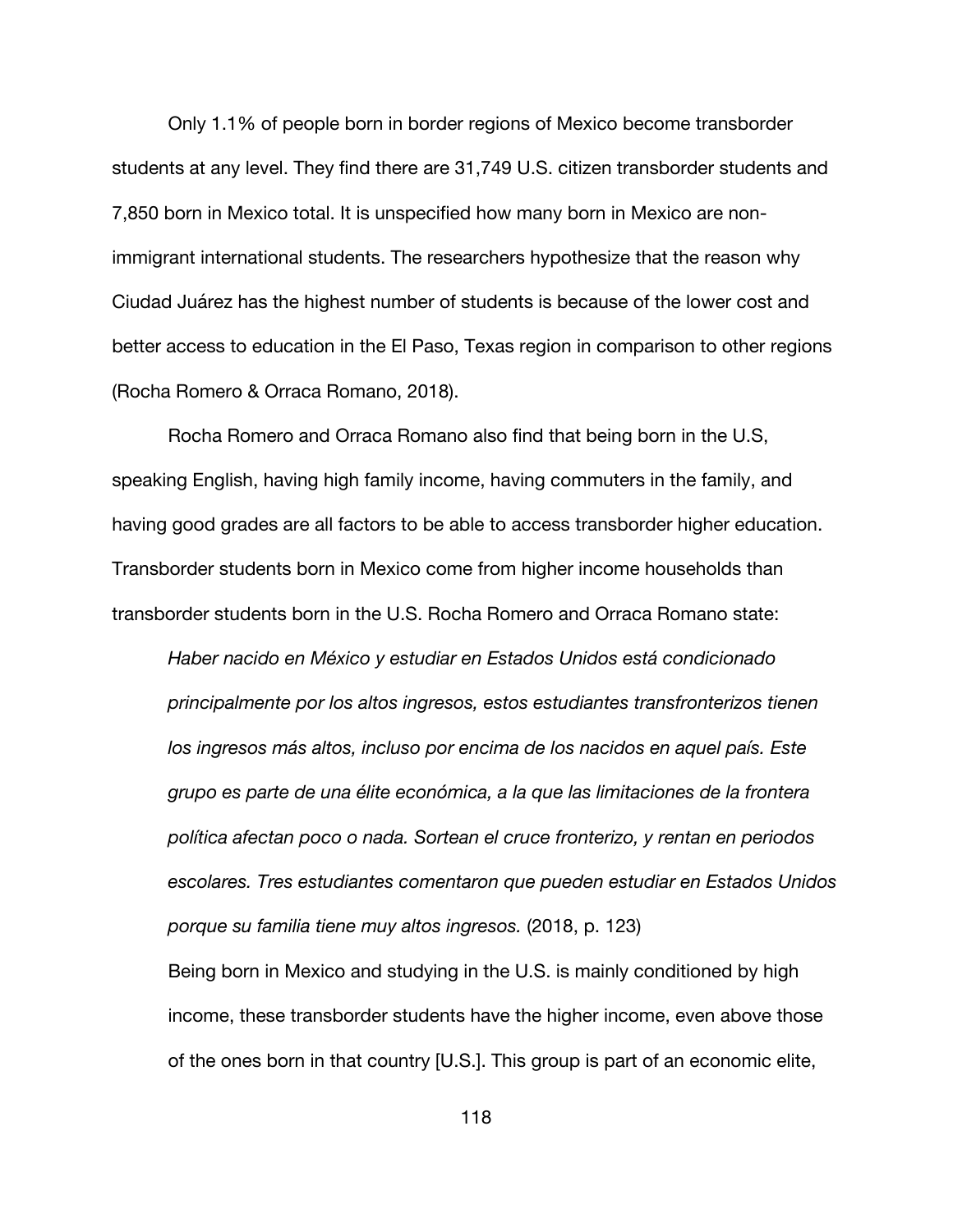an elite to which border policy limitations impact little or nothing. They sort out the border crossing and they rent in school periods. Three students said that they are able to study in the U.S. because their families have high income. (personal translation, 2018, p. 123)

Assuming this applies to international student border commuters is problematic. Those three students interviewed for this study were not international student border commuters. Rather, they were full-time international students residing somewhere inside the U.S. The renting in school periods statement shows that the students are not true transborder commuters. I would argue that border policy limitations absolutely impact international student border commuters. I would question if the international student border commuters are truly part of an economic elite. "Sorting out the border crossing" is challenging and requires skills, as this study's findings demonstrate.

# **Themes Discussion and Analysis**

The findings of this study will be analyzed in the below sections, using the most recent emerging literature on transborder students, conducted post-study data collection. I revisit the seven themes I isolated from the participant transcript coding. The emerging transborder literature published after the data collection period serves to provide a lens to analyze my findings with.

# *Waiting on the Bridge: Stress*

Previous literature on transborder students establishes that the long wait time at the border is a regular challenge faced (Bejarano, 2010, Relaño Pastor, 2007, Falcón Orta, 2018). This study's findings are in line with the previous findings. International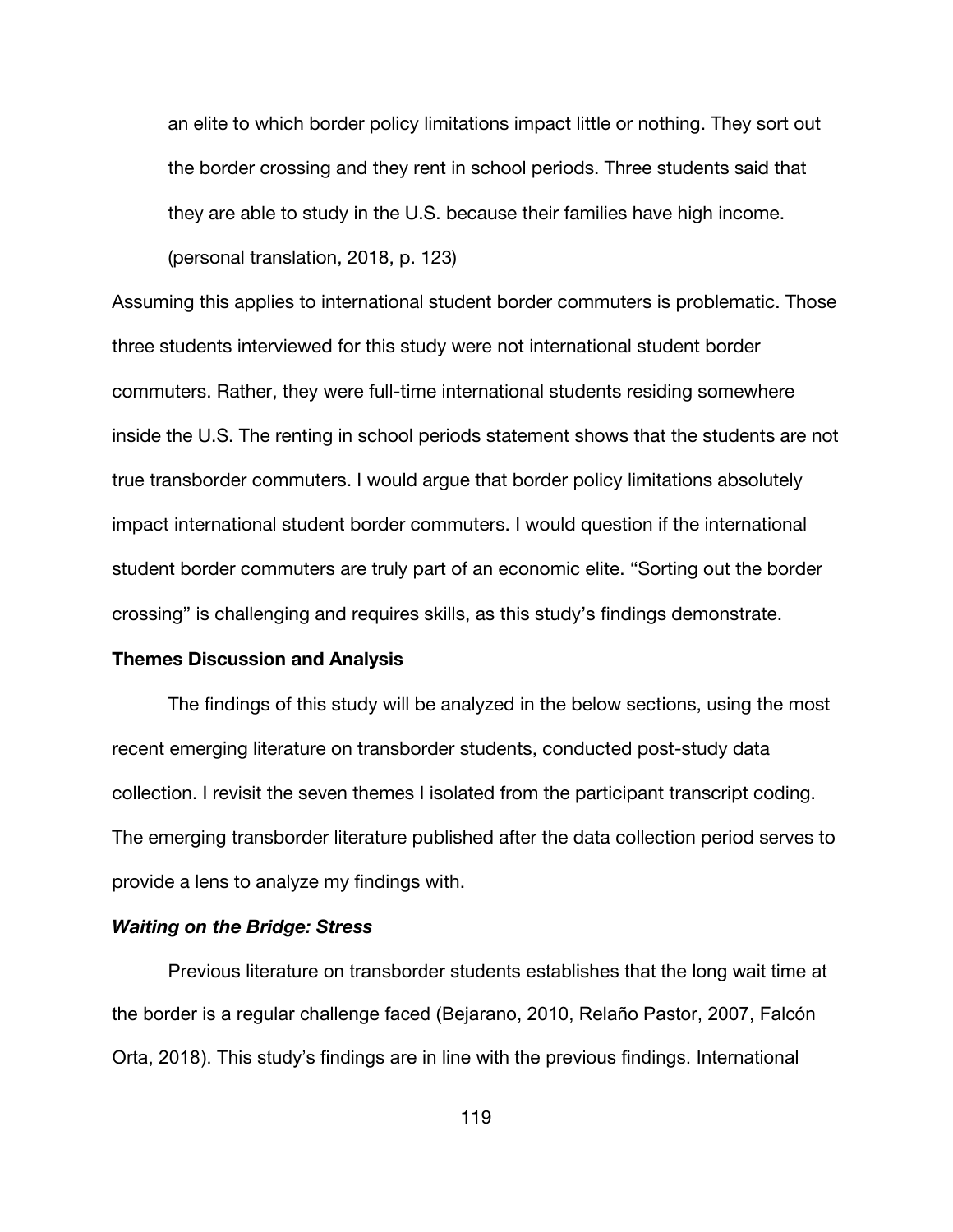border commuter students report inability to engage fully in academic life due to the time spent commuting. They also report an intense amount of stress associated with the crossing. Says Carlos:

All the time that you have to spend…It involves a lot of sacrifice, in monetary aspects, in social aspects, time. It's stressful sometimes when you're on the bridge. The line doesn't advance. You have to steer all the way there. The sun is staring at you. You cannot do anything. Just have to wait. Because that's what you have to do.

In 2022, Avalos published an article in which, through autoethnography and the researcher's own experience as a transborder commuter, exposes "the concept of temporal sequestration to better understand a pernicious form of border violence that is often omitted in presentist accounts of waiting" (p. 124). Avalos says that most accounts of immigration related issues focus on the very active occurrences rather than the less-eventful waiting period. The researcher argues that waiting is a multidimensional practice: relational, learned, and "suffused with affect," and waiting prevents transborder commuters from reaching their "desired futures" (Avalos, 2022, p. 124, p. 125). International border commuters strive to reach their desired futures despite the daily wait.

Brian comments on waiting for CBP officers to issue his arrival permit (I-94): The most annoying thing is when you want to get your I-94, this has happened to me four times. You go there and then you're like the only one in line. And you're like woo-hoo, I'm going to get out of here fast. And then there's like four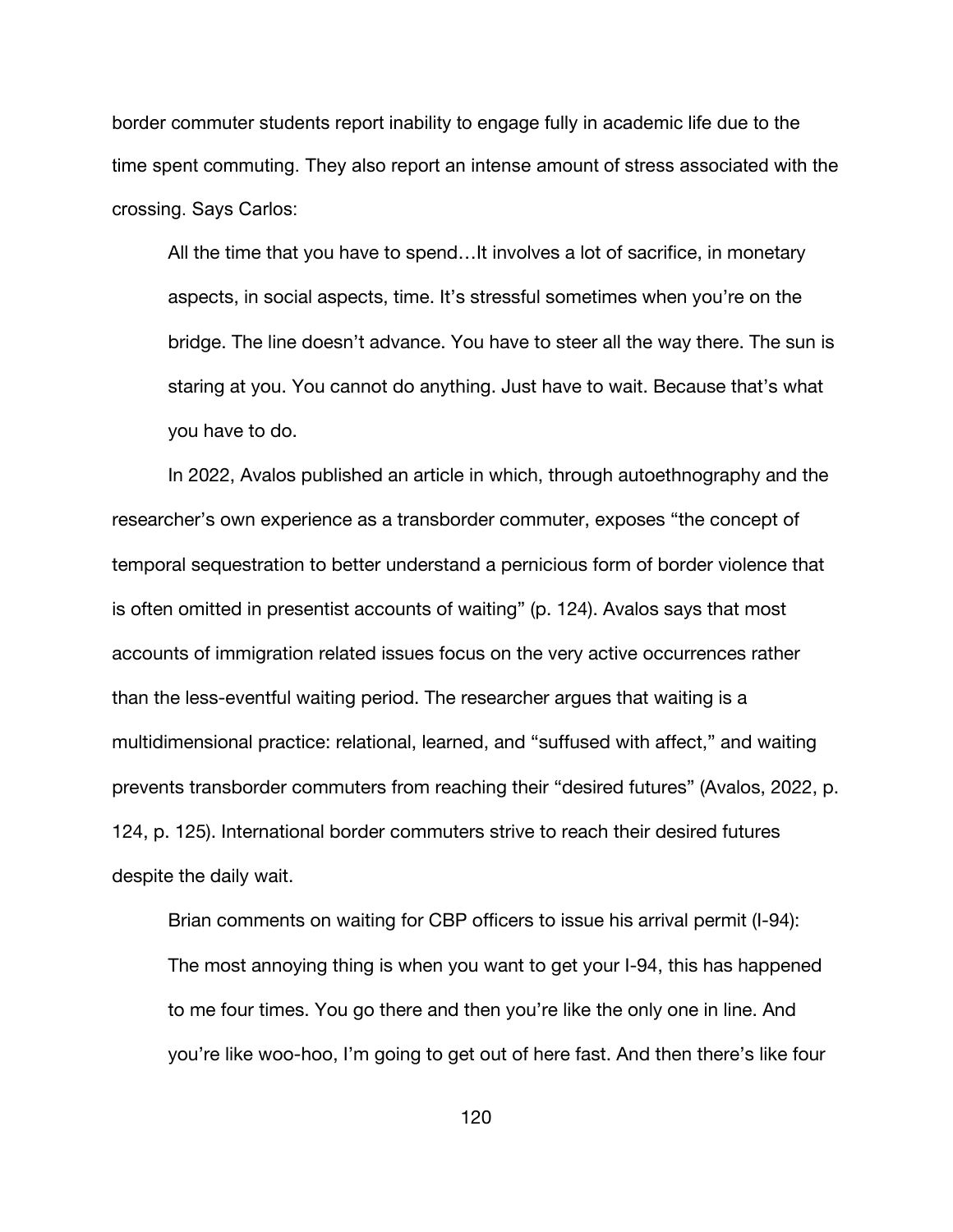guys there and then they start drinking coffee and they start joking around. And there like one is eating a donut in the back. And soon you have spent an hour and a half.

The boredom, stress, and feeling of wasting time in this study are in line with the results of the small survey Rodríguez and Curlango Rosas conducted in 2013 of border commuter shoppers. However, the anxiety expressed by international border commuter students emerges much more strongly in this study's data. It makes sense that international student border commuters would feel more worry and a greater amount of stress, because non-immigrant students are not guaranteed to be able to enter the U.S., unlike U.S. citizens.

Several participants recounted stories that involved them being denied entry to the U.S. by CBP, so the fear reflects a possible reality. CBP does have the ability to deny entry, and not only that, they also can invalidate entry visas issued by the DoS. While none of the participants had their visa actually canceled by CBP, nearly everyone expressed fear of this. The section below further discusses the unique concerns of international student border commuters, who are reliant on the border officers' sole discretion.

#### *Power and Helplessness:* **Impotencia**

CBP officers have a high amount of personal discretion in making their decisions to admit or deny entry to foreign nationals. They have discretion to deny entry based on the immigration document validity of the border crosser. However, they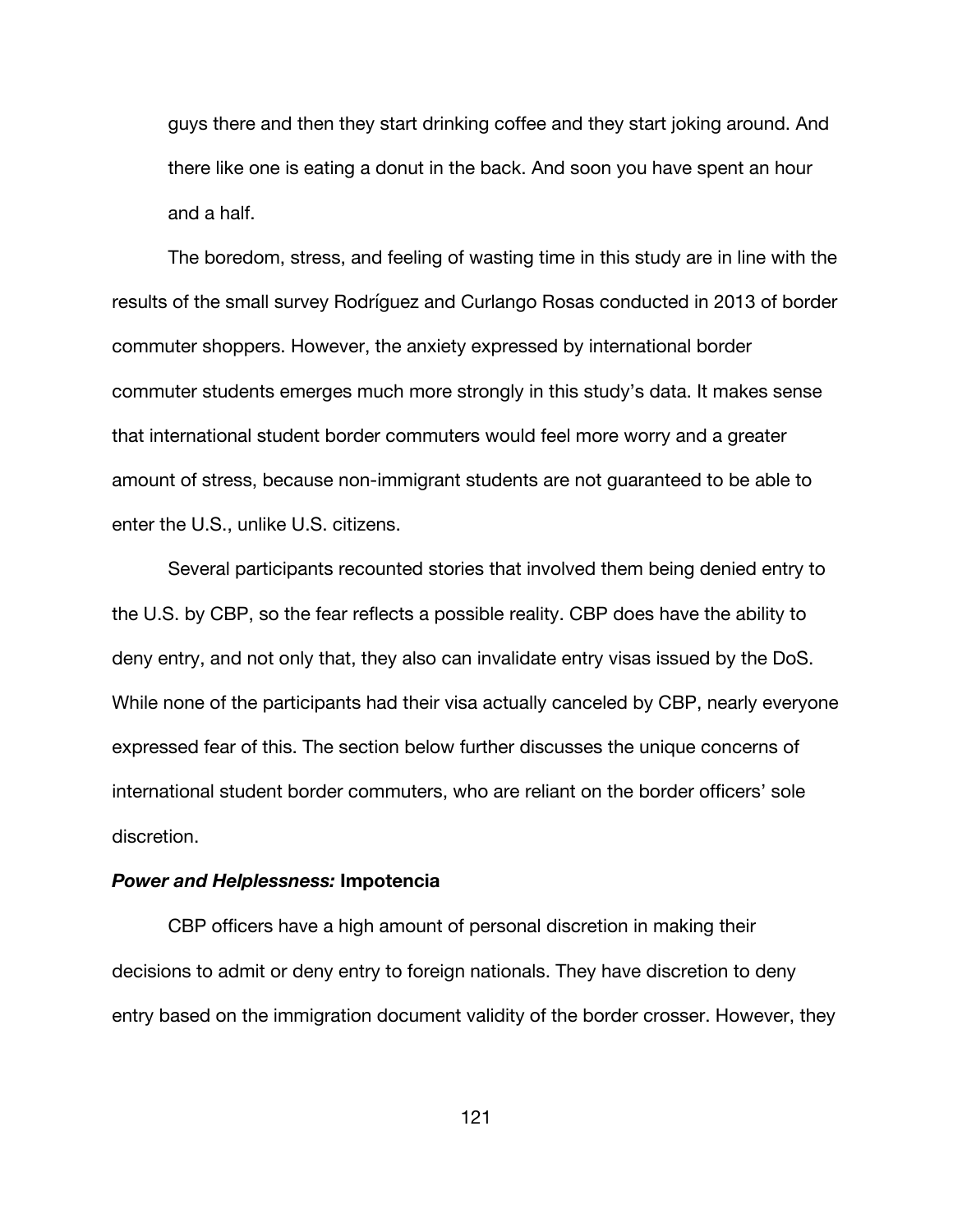also can deny entry based on individual personal characteristics of the non-immigrant person attempting entry (Heyman, 2009).

According to Wonders (2006), border performativity is a dance between the individual crossing the border and the individual enforcing the border, the latter of whom is a Customs and Border Protection officer. "The border is enforced every time an agent makes the decision to allow or refuse border crossing" (Cordova, 2010, p. 51). This enforcement dance occurs on a daily basis for international student border commuters, who rely upon CBP's favorable decision each time.

As I have previously established, international student border commuters consistently feel scared about their precarious immigration status, which they refer to generally as "visa." They worry that the Customs and Border Protection officers can take it away. This is not an unfounded fear, because as previously stated, CBP can revoke their visa. Each time crossing, anything can happen in the border-performative dance between the international student border commuter and the CBP officer. In the worst case, this dance can result in being denied entry or having their entry visa in their passport canceled altogether.

# John says:

It's been really frustrating that there is never anyone you could talk to [about problems with CBP]. Because you would always lose the argument with an officer. No matter how much paperwork you have, how polite you are, how truthful you are in your statements. When officers are being rude or mean or outright insulting, or yelling, aggressive, where are you going to complain? You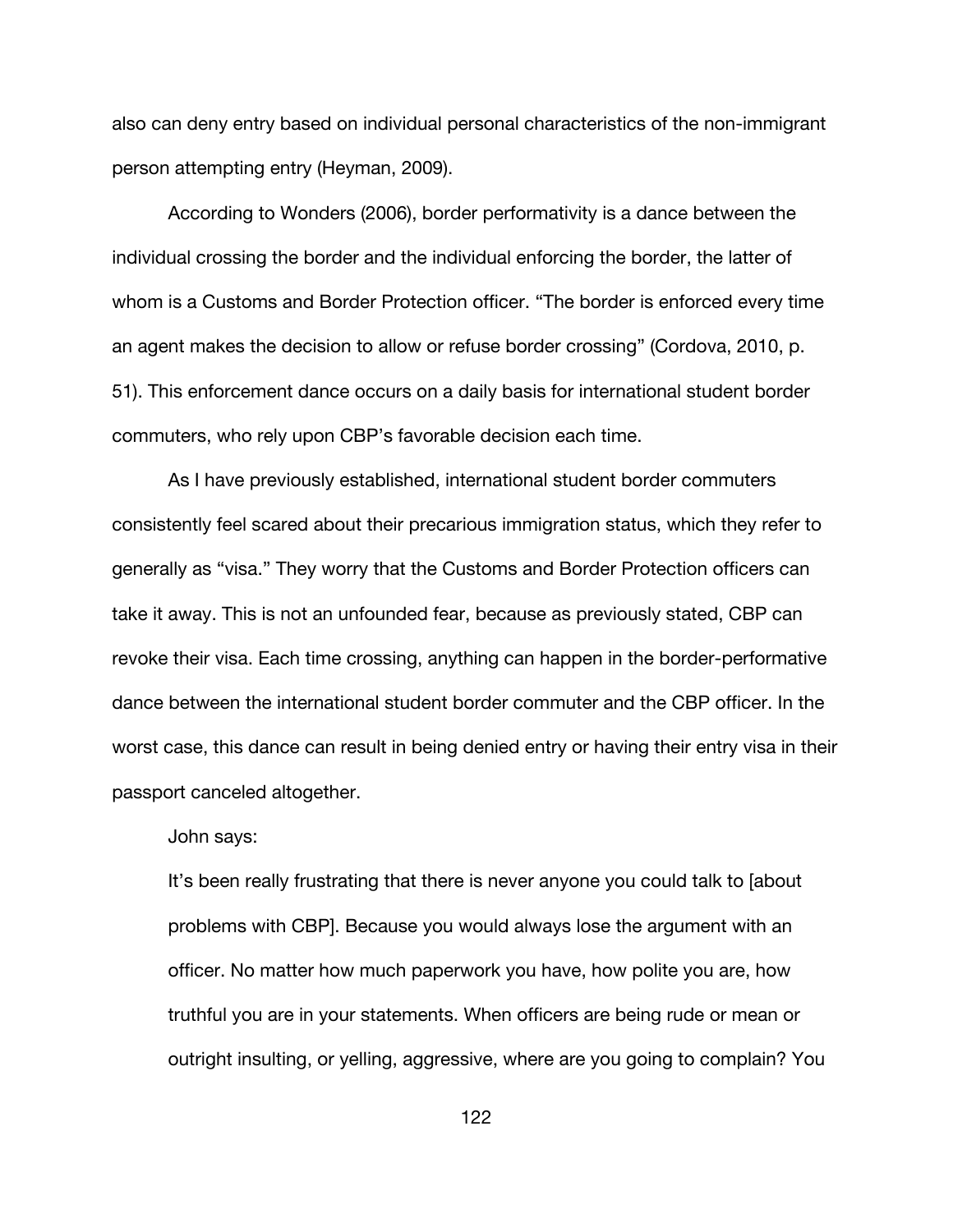have to accept it. I have to just nod, say yes and take it all, because there's nothing really I can do…If they're giving you hell, just take it. If you don't do that, then you definitely get in trouble, way more trouble.

Confusion or inaccurate statements made by Customs and Border Protection were reported regularly by this study's participants. CBP confusion, coupled with the "intense policing, racism, and a culture of impunity at the border" makes the experience of international student border commuting additionally stressful, beyond the time spent and physical experience of crossing (Falcón Orta & Monk, 2018, p. 284). The physical set up of primary and secondary inspection does not lend itself to checks for accuracy by supervisors:

Primary inspectors are operating in a relatively low-visibility decision making process (by themselves in glass booths), in one-to-one private interaction with passengers, in which superiors have little means to know if they are making mistakes or doing the job properly. (Gilboy, 1991, p. 575-576)

CBP is known to have high turnover rates in general, and in addition, the Paso del Norte region is also reported to be a training location for CBP officers (Personal communication with R. Garcia, February 2022). Every student in this study reported at least one issue related to CBP. These phenomena are likely to be correlated.

In 2020, Castañeda Pérez found being a current transborder student was positively related to experiencing negative emotions with CBP. The researcher defined transborder commuters as "a heterogeneous population that includes U.S. citizens, lawful permanent residents, and Mexican nationals who have the legal documentation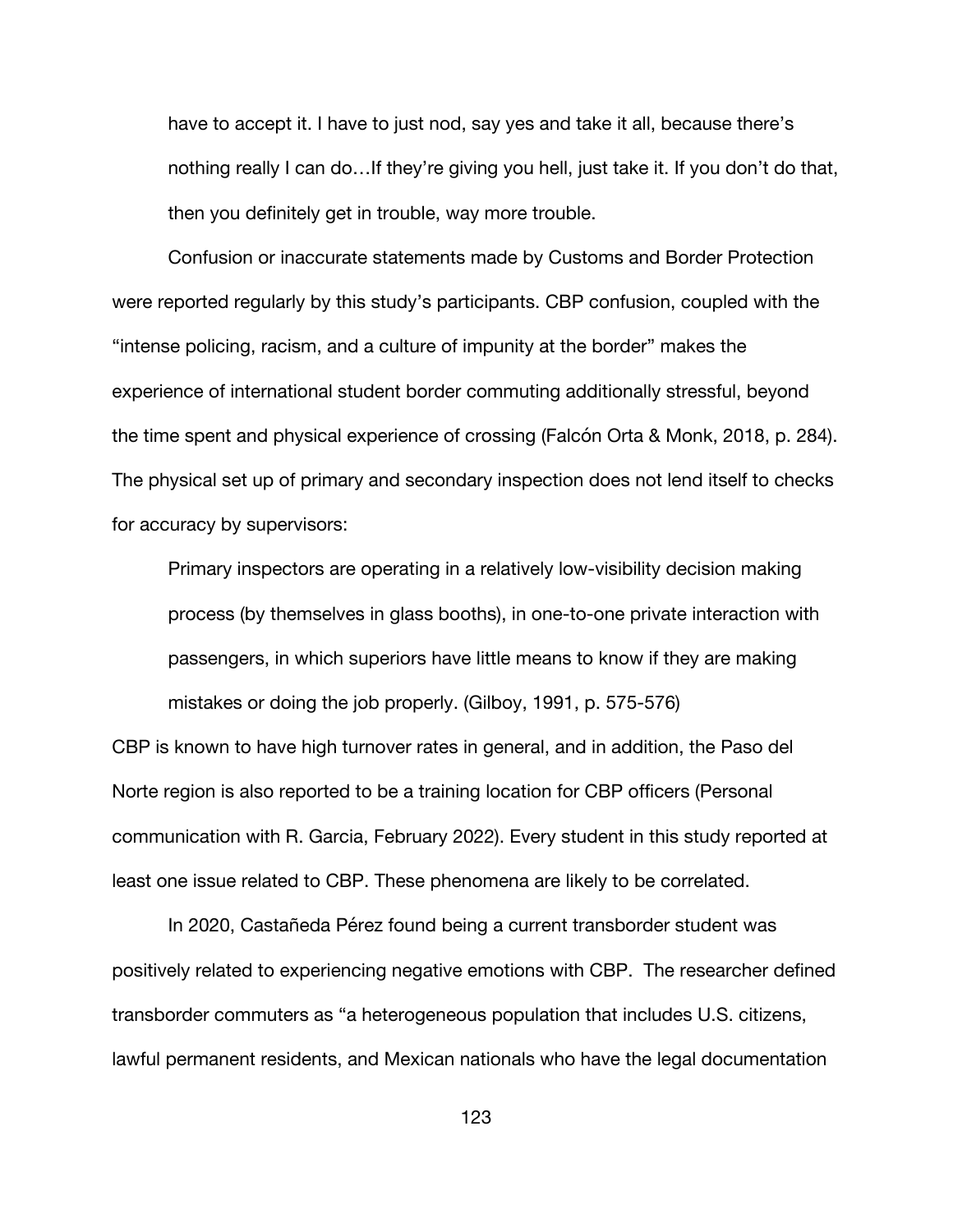to cross the Mexico–U.S. border regularly for a variety of reasons." In the Paso del Norte part of her study, being a student was also "positively associated with identifying groups that received worst treatment from CBP" (p. 9).

Castañeda Pérez explored factors in transborder commuters' perceptions of border policing as well as their level of political engagement by administering surveys at the Tijuana-San Diego and Juárez-El Paso ports of entry to pedestrian border commuters. Note that this study's international student population was included in her sample of pedestrian crossings, but also many other U.S. citizens and green card commuters were included too. The results showed that the commuters with higher social status were more prone to hold negative attitudes towards border policing and those who held the most negative attitudes were more likely to feel excluded yet also most politically engaged.

I would hypothesize that the international student border commuters are not very politically active, due to the concerns about their visa status. However, I do think this study's participants are prone to hold negative attitudes towards CBP based on the negative experiences relayed in all 23 interviews. Castañeda Pérez mentions social status correlates to more negative views of CBP - it is not clear what social status the international student border commuters hold, although I will discuss later in this study about economic status.

Returning to Wonder's border performativity concept (2006), how the border is performed can be interpreted in multiple ways. If performativity is interpreted in the dance process between the enforcer and the crosser, the process is more performative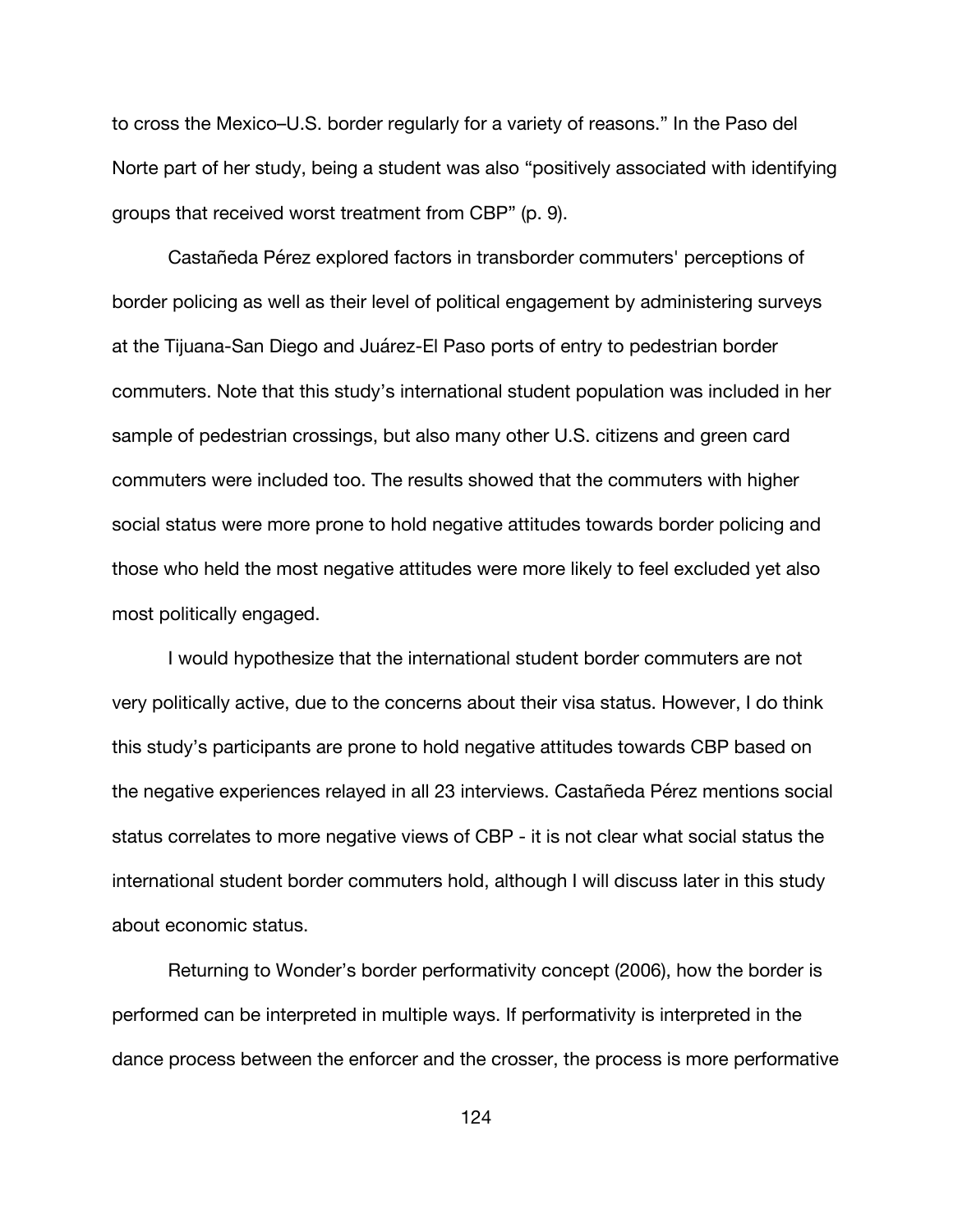for U.S. citizens than for non-immigrants. U.S. citizen transborder students absolutely may encounter some challenges related to crossing the border, or mistreatment from CBP. However, U.S. citizens will be afforded entry, regardless of their personal characteristics, based on their citizenship rights.

If performativity is interpreted as the actions between the enforcer and crosser, the crosser indeed performs. Nearly all the participants in the study discussed that they acted a certain way to ameliorate the chance of a positive outcome in their interaction with CBP. I argue that there is performativity in the actions of international student border commuters in order to successfully cross, but there is no performativity in the process of admission or denial of entry, since the outcome could go either way (entry or no entry).

Relaño Pastor says "transfronterizos find ways to destabilize the power of the border when, for example, they resist the questioning of their linguistic and national identity by border authorities" (2007, p. 266). However, Relaño Pastor's group is all U.S. citizens who have the power to resist questioning by CBP. The power is only established through their citizen status which affords them entry regardless of their behavior.

In discussion of border performativity in a study of U.S. citizen border crossers, Cordova states, "this performance becomes naturalized and expected even though transborder commuters are aware of the sacrifices and difficulties they experience" (2010, p.35). Indeed, the non-U.S. citizen border crossers in this study also expressed a concept related to the commuting process becoming naturalized and expected, or that they get used to it.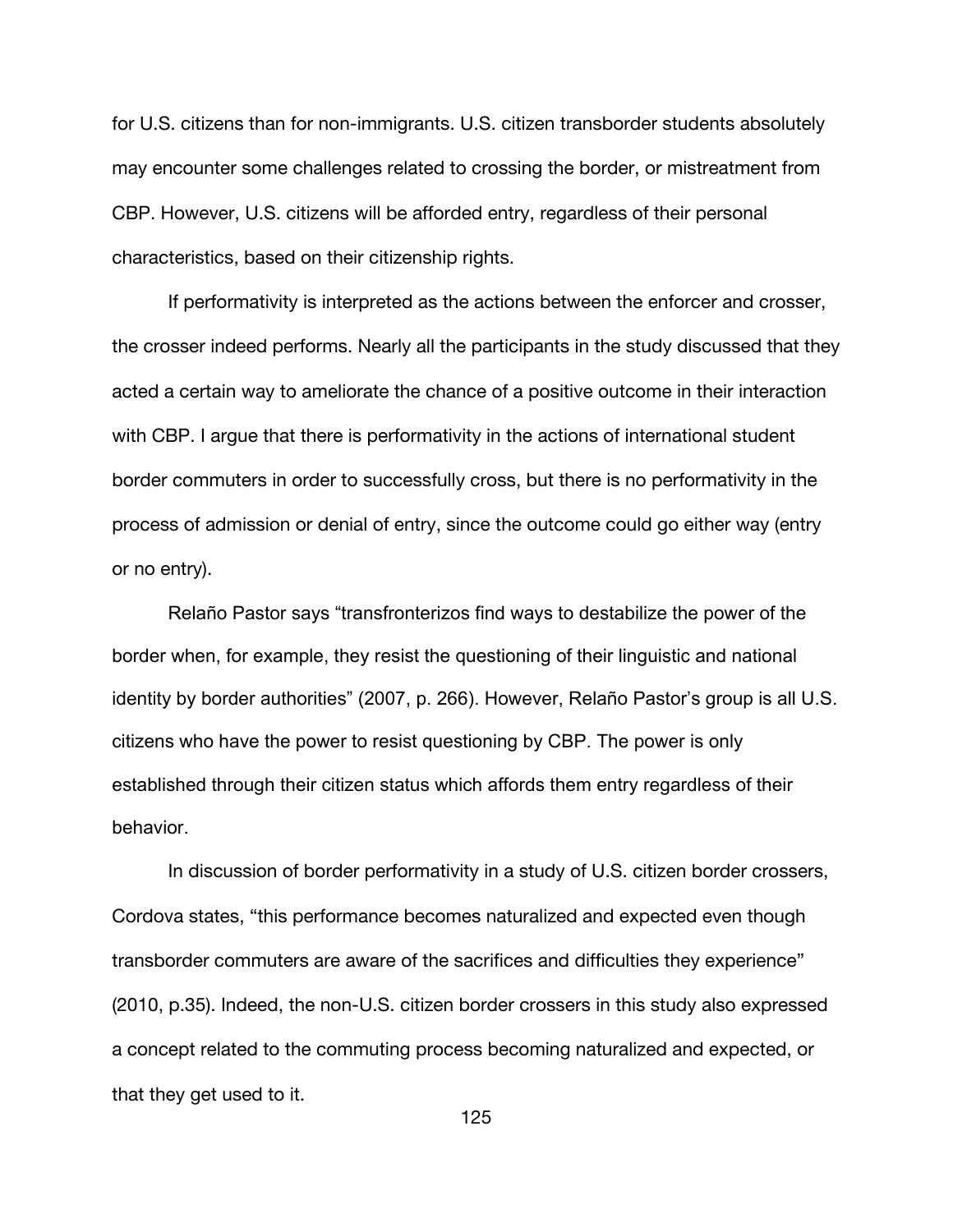## *Getting Used to It: Adaptation*

Adaptation may be a more appropriate academic term for "getting used to it." In a 2013 Master's thesis study on U.S. citizen San Diego-Tijuana transborder students, Falcón Orta writes:

Students adapted to the obstacles of their environment by eliminating the border wait, managing their time, planning for unexpected circumstances, and intentionally blending into the American and Mexican societies. Through this process students intentionally changed the way they acted and thought in order to overcome the obstacles of their environment. (p. 76)

A transition exists in the experience of being an international student border commuter as well, according to this study's results. Fernanda, an international student border commuter in this study says, "I guess [commuting] helped me mature faster…I guess that's a positive thing."

Falcón Orta published another article in 2018, with Harris, Leal, and Vasquez, which was a study on four transborder Mexican-American men students' identities in a San Diego community college; the researchers propose "multicultural gender-aware practices to advising" them (p. 73). More importantly to this study's analysis, they found one of two strengths of these transborder students to be "adaptability to cultures and societies in both nations" (Falcón Orta, Harris, Leal & Vasquez, 2018, p. 76). Again, this adaptability finding relates to the findings of my present study.

Finally in 2021, Falcón Orta's dissertation again found a theme related to adaptability. The researcher used photovoice constructivist grounded theory to come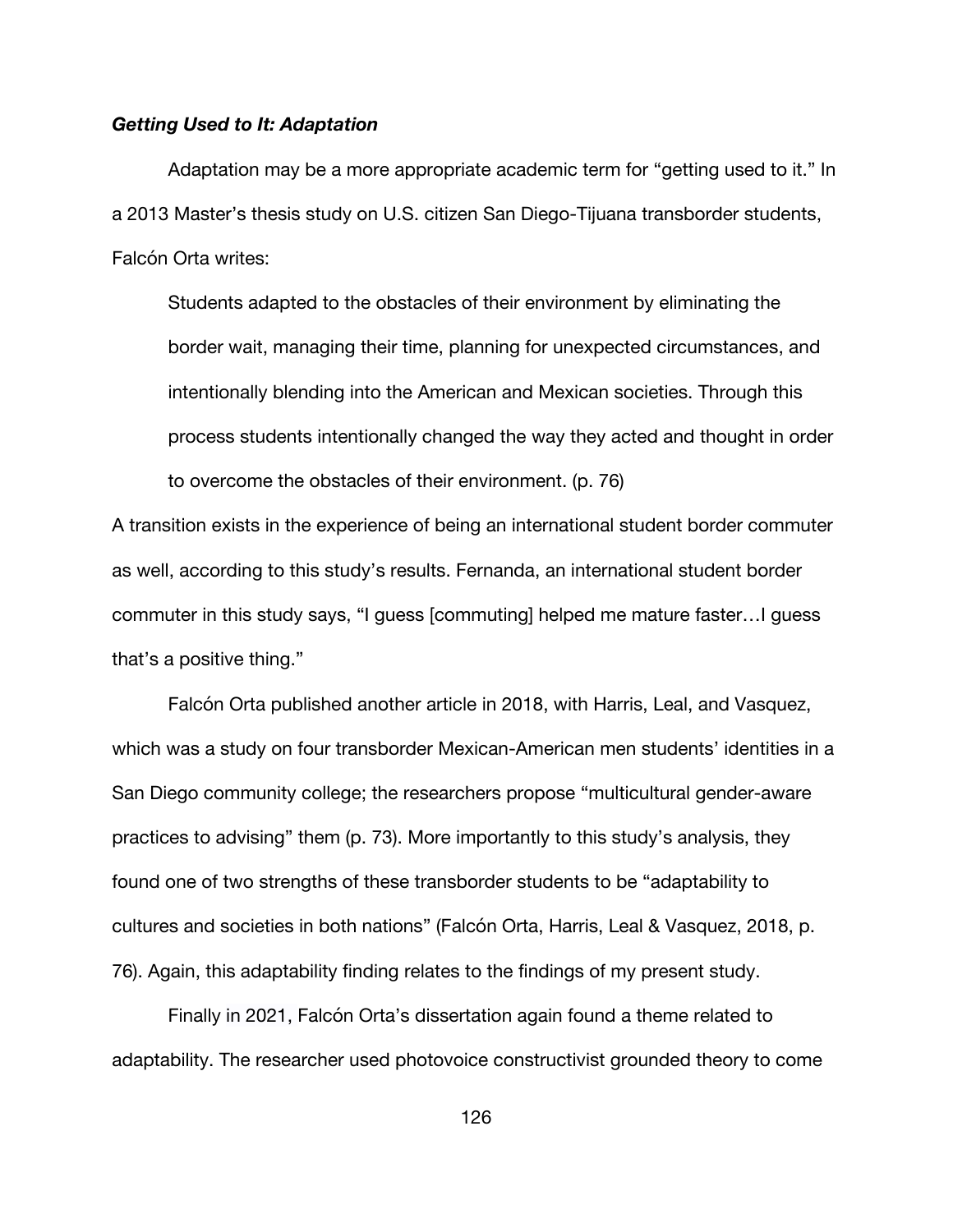up with five themes about the U.S. citizen transborder identity in San Diego-Tijuana. "'We have to adapt to live in these situations'...illustrates how Transfronterizx students developed skills, knowledge, thinking patterns and performances, during their transborder interactions and academic trajectories as necessary in adapting to challenges" (Falcón Orta, 2021, p. 124). The adaptable trait is also found in international student border commuters in this study. Marcos says:

It depends on the way you want to see it. Because in some way, [border commuting] can make you more organized. Like, I have to wake up at this time. I have to go back at this time, because if not the line's gonna be crazy. So, I have to finish all my stuff. I have to do this, this, and this before I leave. I have to bring this back. Like it makes you think what you're gonna do more precisely and everything.

According to Falcón Orta, the transborder commuters first understand their environment, and then develop skills for adapting (2021). Falcón Orta introduces the term "BorderHacks" to describe some of the "strategies and performances" to improve the border commuting experience (p. 128). The international student border commuter study participants displayed a few examples of BorderHacks of their own. John has developed an academic solution:

I started doing clever things like turning text to speech to listen to my class books while in line. Listening to a computer science book is not an easy thing to do. Especially because of the code and all the special characters and things like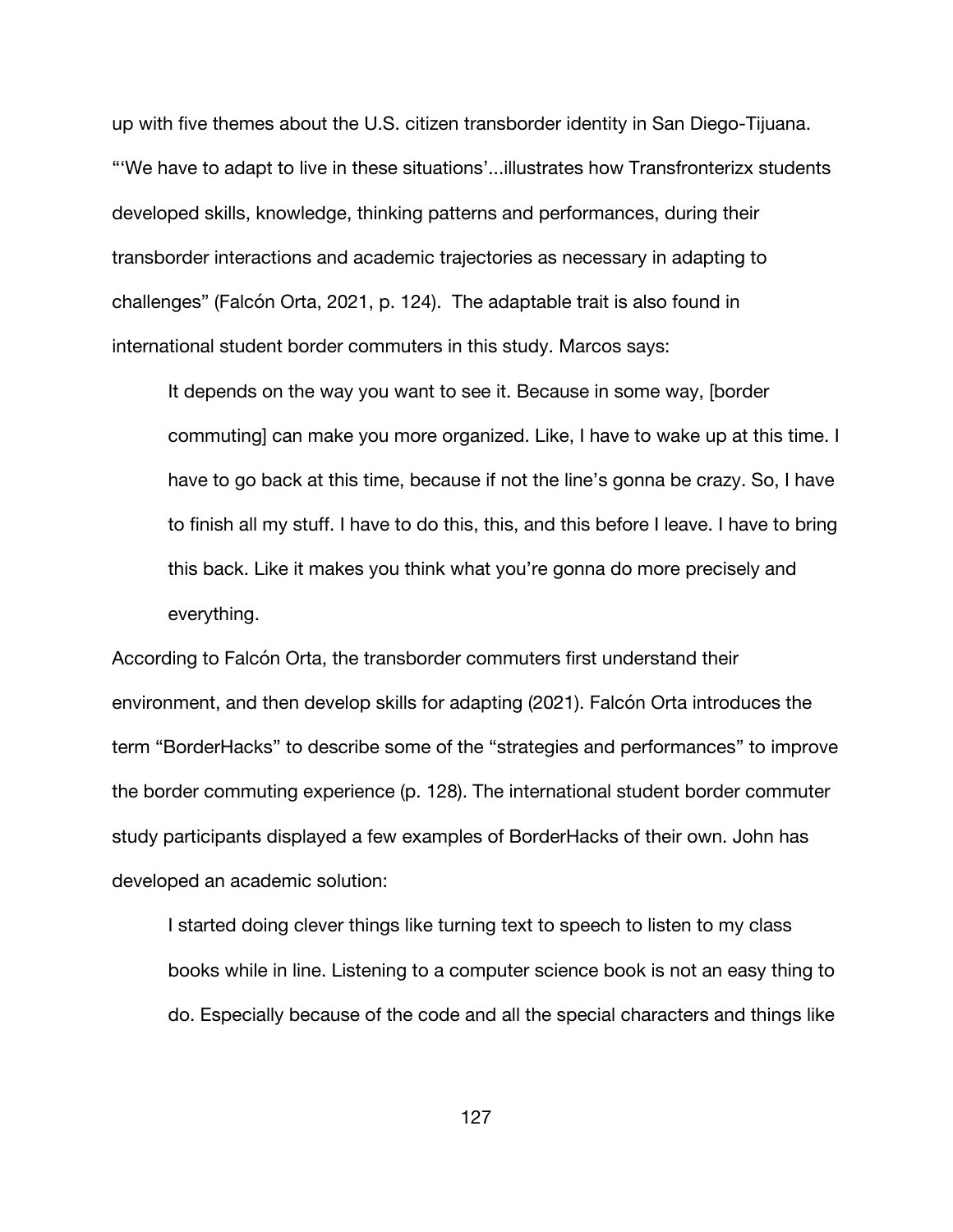that but, you know, you start optimizing your time to cope with all of the time that you lose doing that.

Neza also demonstrates optimizing his time:

I think there's more benefits [to commuting] because I live in the cheapest place I can. You can take advantage of situations, like if I know I need to be on the bus, I do my readings. I try to look at the positive.

The BorderHack is doing readings on the bus, but the optimism about it shows further personal development. Neza shows resilience as well, which is a part of the next theme discussed.

## *Self-Reliance and Resilience: Strength*

In this study, international student border commuters referenced their own responsibility and skills being important to navigate the challenges of daily crossing. In 2017, Cueva Esquivel looked at "knowledge, skills, and talents" used by eight transborder commuters who hold U.S. citizenship and high school diplomas in the San Diego-Tijuana area. The study resulted in nine themes, two of which were "Resilience and Adversity" and another which was "Transfronteriz@ Agency." These themes are in line with this study's findings.

Cueva-Esquivel finds that obtaining a transborder high school diploma was: …at the expense of many family economic and socio-emotional sacrifices, as well as depending on a network of connections with family members on both sides of the border, while dealing with adverse conditions that they cannot control on either side of the international border. (2017, p. 207-8).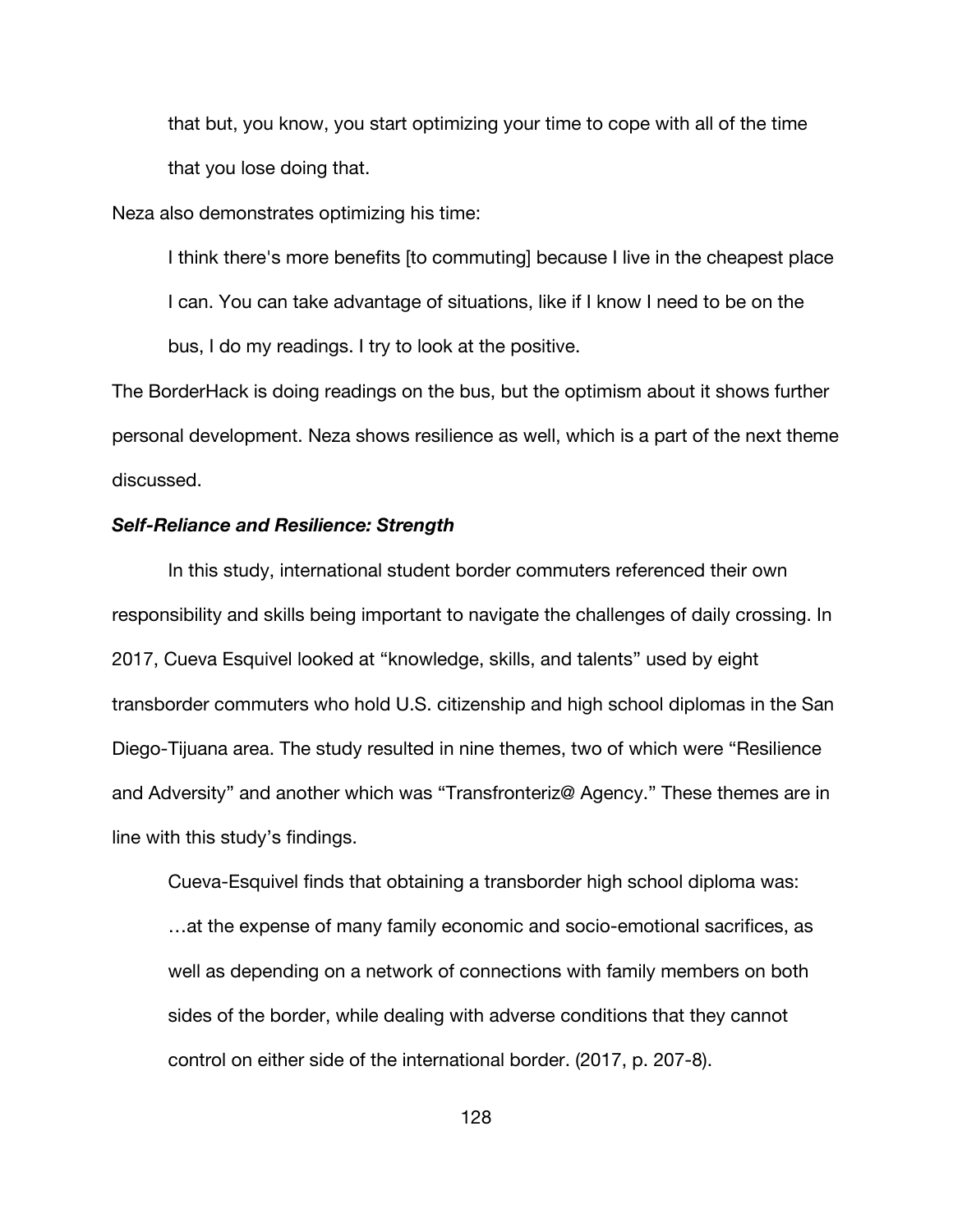International students' conditions are different from transborder U.S. citizens. They do not necessarily have family on both sides of the border that they can depend on. In addition, the "adverse conditions they can't control" are heightened as compared to U.S. citizens. International students' precarious non-immigrant international student status allows no guarantee of being let into the U.S.

Cueva Esquivel also finds "[t]he major themes of this research involved feelings of isolation, ennui (boredom), stigma, raw resilience, struggles and border hardships, physical endurance, and a clear explicit vision of what is needed and what is wanted" (2017, p. 233-234). This study had a lot of intersecting themes. International student border commuters, as well as U.S. citizen border commuters, suffer from the commute but are determined to succeed. They have to employ their knowledge and skills in order to succeed. "Transfronteriz@s have a unique worldview and a tool box to "fix" the situations that arise in their unique Transfronteriz@ style" (Cueva Esquivel, 2017, p. 233-234). Cueva Esquivel continues,

In regards to the theme of "Resiliency and Adversity", Transfronteriz@ participants expressed their commitment [resilience] to adapting to the binational sociopolitical turbulence that exists in the Tijuana-San Diego regional context, while learning to always be flexible to any unexpected event, situation, of condition. Of importance here is that Transfronteriz@s have learned to construct different ways of dealing with people on both sides of the international border, as well as interpreting the socio-political tensions of the two worlds adjacent to the borderland. (2017, p. 236)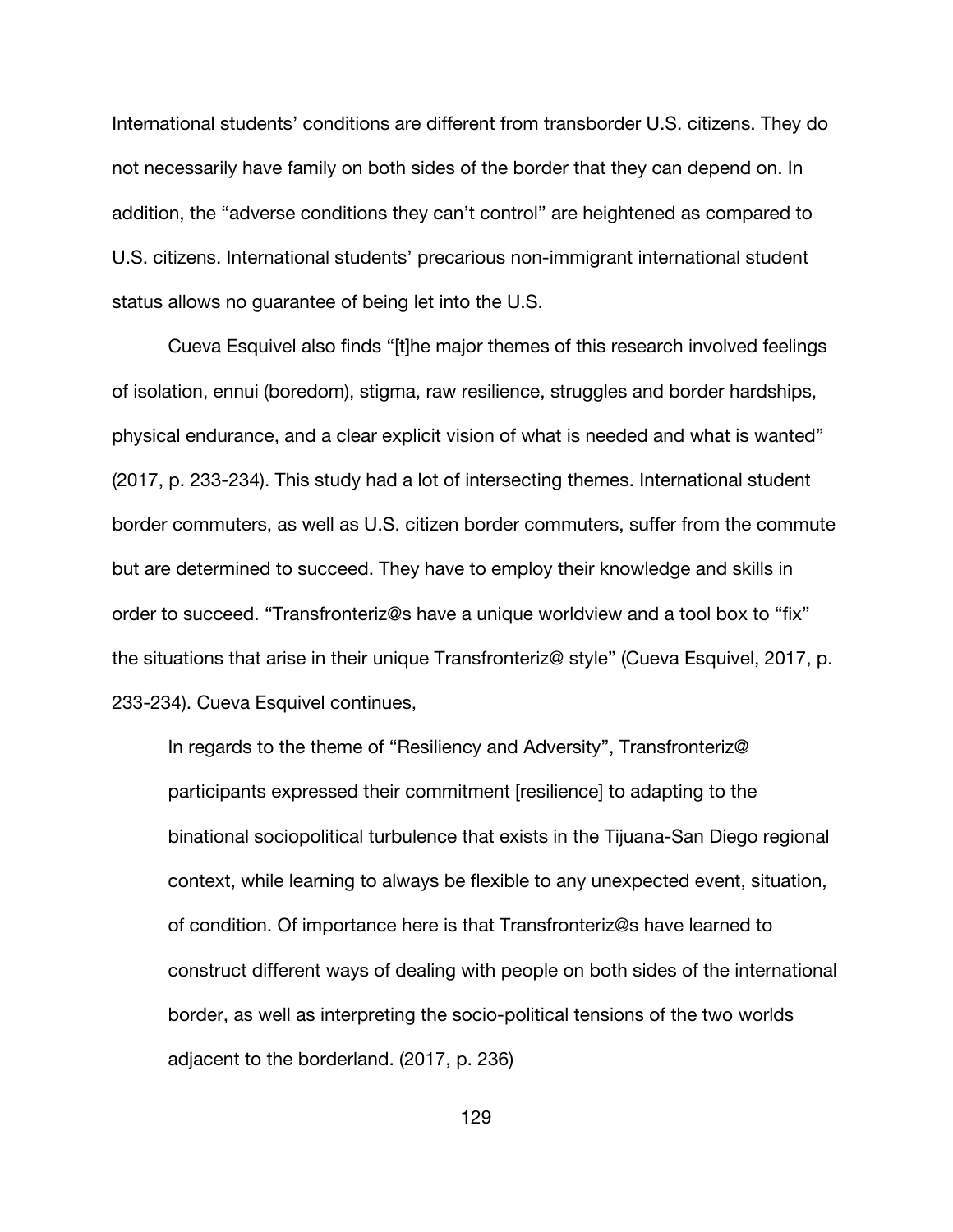Cueva Esquivel argues the Transfronteriz@s accumulate cultural capital, as do other past researchers on transborder students. "Our data shows how transfronterizos accumulate cultural capital as border-crossers, which empower themselves across national, racial and class lines" (Chávez Montaño, 2006, p. 10, cited in Relaño Pastor, 2007, p. 267). From this study's findings, international student border commuters also accumulate capital in their crossing experience as they adapt and exhibit personal responsibility and resilience. But they cannot be fully empowered without U.S. citizenship.

Some of this study's participants mentioned specific learning from "the bridge." Says Lorenzo,

And you learn from the bridge actually. Just from the people that are there. You even know which lanes not to use. Or what's happening. Sometimes you see a collision on the bridge. I once saw these two guys fighting. They got out of the car and started fighting. And then they jumped back in and continued the line. They started fighting so all the lines stopped and didn't move. Just seeing the fight…The learning that goes in on the bridge. Yeah. Like I said it's like a small, very small community but you actually learn from others. Just by standing there because you see, for example, the people that sell candy, water, they have like their own language between them. And they know that if they go beyond the U.S. border point they cannot, they can be arrested. So, they go anyway because sometimes the line goes all the way back there. But they have their own language and sometimes they whistle or they do stuff and they run right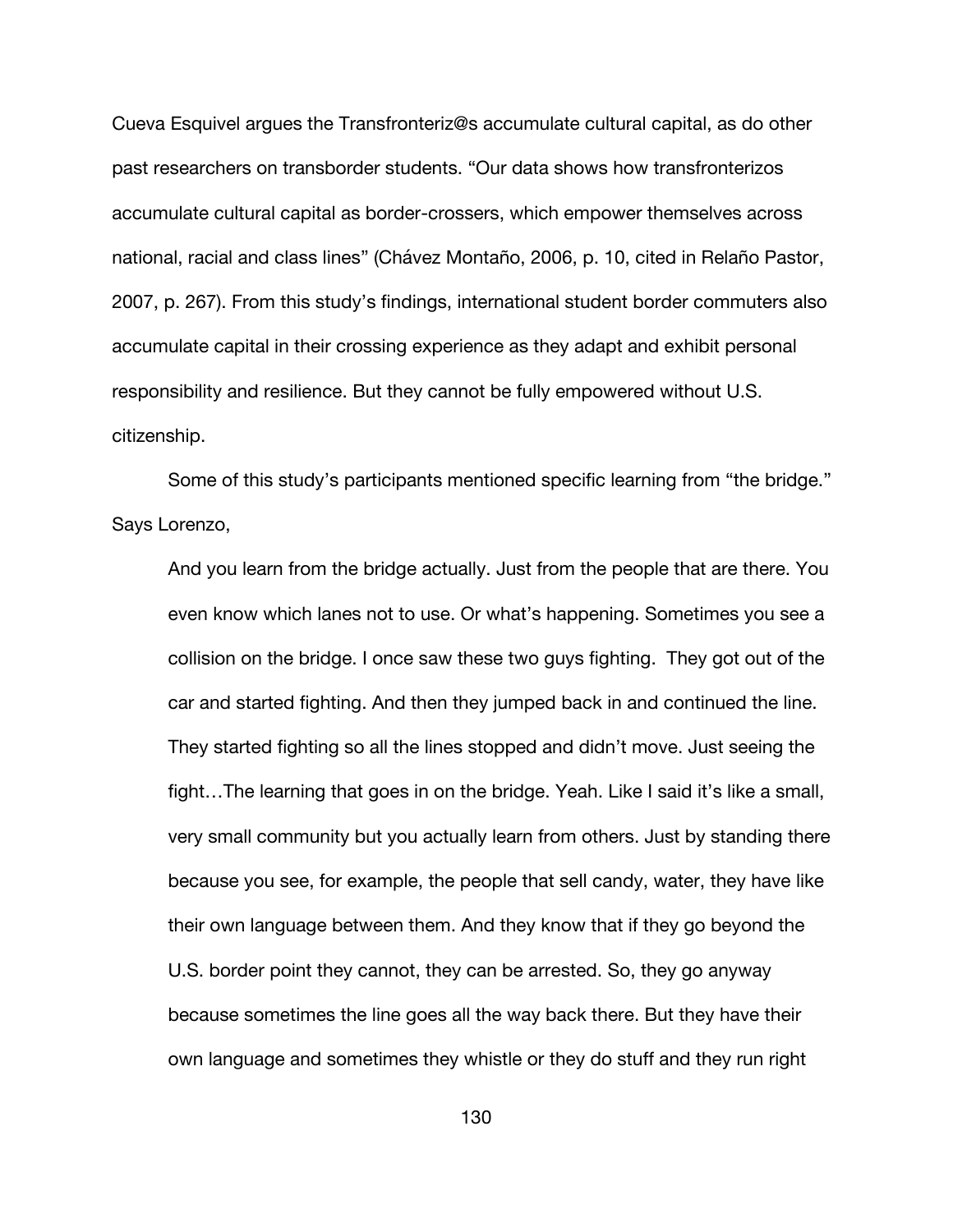back. So, you like always getting entertained just by seeing the people. How they interact. Well, that's how I do it. When you're coming across every day, you see the kids are coming to preschool, elementary and they walk. Then I know that they're going to grow up and eventually cross using their own cars. It's just a way of life; I know that this will only continue and be bigger and bigger.

Lorenzo's story is a literal description of learning from the bridge while observing the transborder community in action. His statement, "It's just a way of life" is a simple yet profound description of the transborder lifestyle. More abstract concepts related to learning and knowledge and the border also exist.

Bejarano studied Mexican American students who lived on the U.S side of the border and visited family in Mexico (2010). Bejarano brings up the concept of "border rootedness" which is not very clearly defined beyond the following (italics are mine):

As border citizens they see few options but to live day-to-day with the difficulties of balancing home, family, work, culture/cultural production, selfidentity, life experiences, memories, and their overall, '*border rootedness*' and struggle for justice (p. 393)...They use 'transformative resistance' by moving across policed locations refusing to be limited across space and local place. They also transcend their rights' infringements by leaving the local and revolutionizing their experiences by going to college away from home, and using their resilience and '*border rootedness*' to surpass the manifestations of violence they confront...These young immigrant students engage their 'border rootedness' for their survival and resist by traversing social, cultural, legal,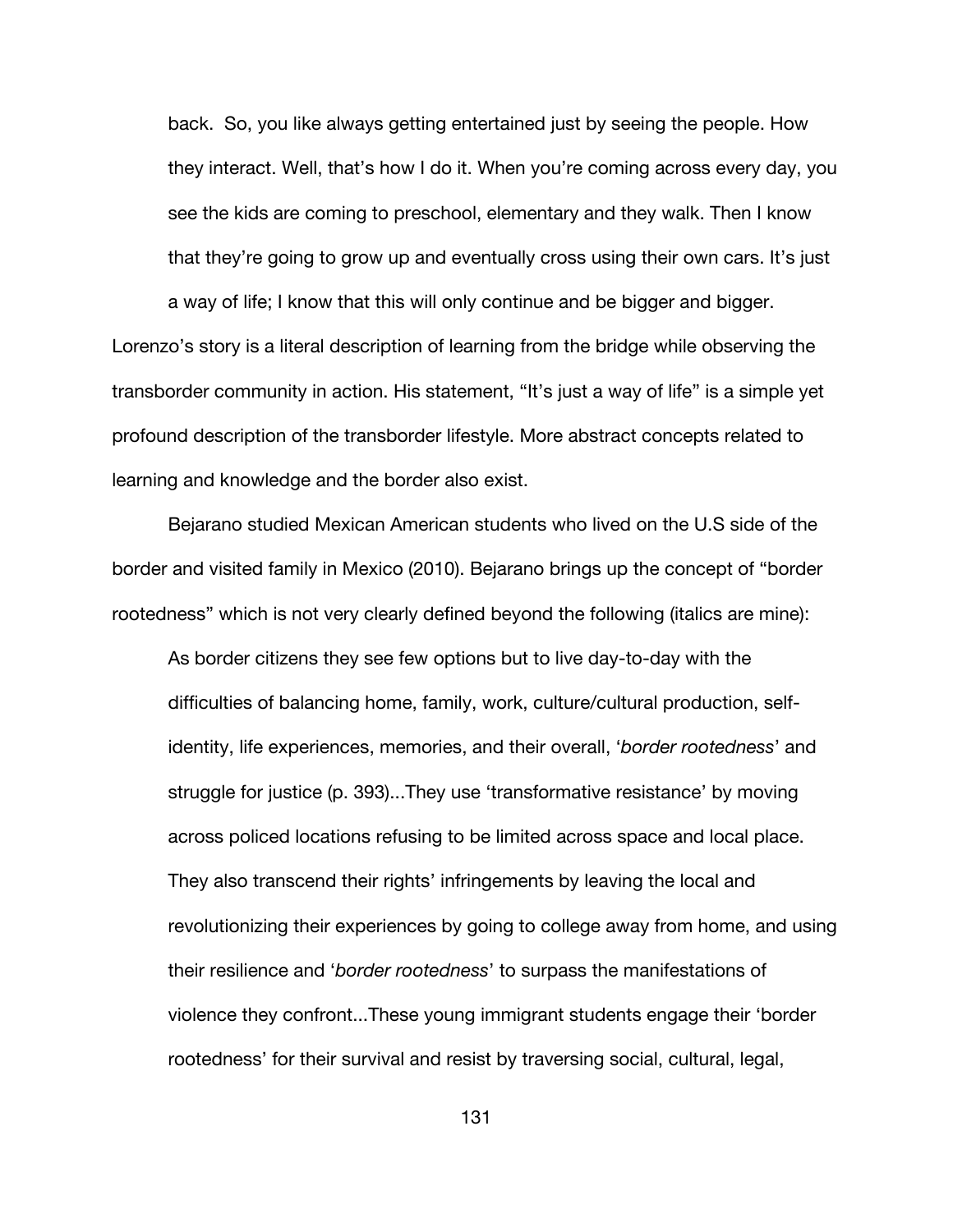academic and linguistic borders. They learn what their rights are and begin to assert the few rights they can practice…By confronting these forms of violence with organic and local knowledge bases through *border rootedness* and transformative resistance, youth learn to transcend concrete boundaries and meet head-on boundary reinforcers forming empowering strategies that are subtle but imperative (p. 397).

I would argue that border rootedness is something that international student border commuters experience or manifest. However, transformative resistance is not so assured. Non-immigrant international student border commuters are not empowered to resist against the manifestations of violence they confront, if violence in the day-to-day border crossing with CBP is under discussion. However, in the longer term, over time they do overcome immense challenges to further their education.

# *Sacrifice is Worth It: Opportunity*

International student border commuters recognize that their efforts pay off, or at least they hope that they will. According to other transborder researchers, U.S. education increases language skills, bicultural knowledge, networks, and competition in the labor market, in both Mexico and the U.S. (Chávez Montaño, 2006; Cordova, 2010). According to another researcher, the rate of pay and likelihood of future employment in the U.S. should increase with transborder study (Orraca et al., 2017). Future longitudinal study on both international student border commuter and U.S. citizen employment outcomes should occur.

Cordova also brings up the idea of "*superación*" or bettering oneself. "Superación encompasses economic motivations but is much more than the ability to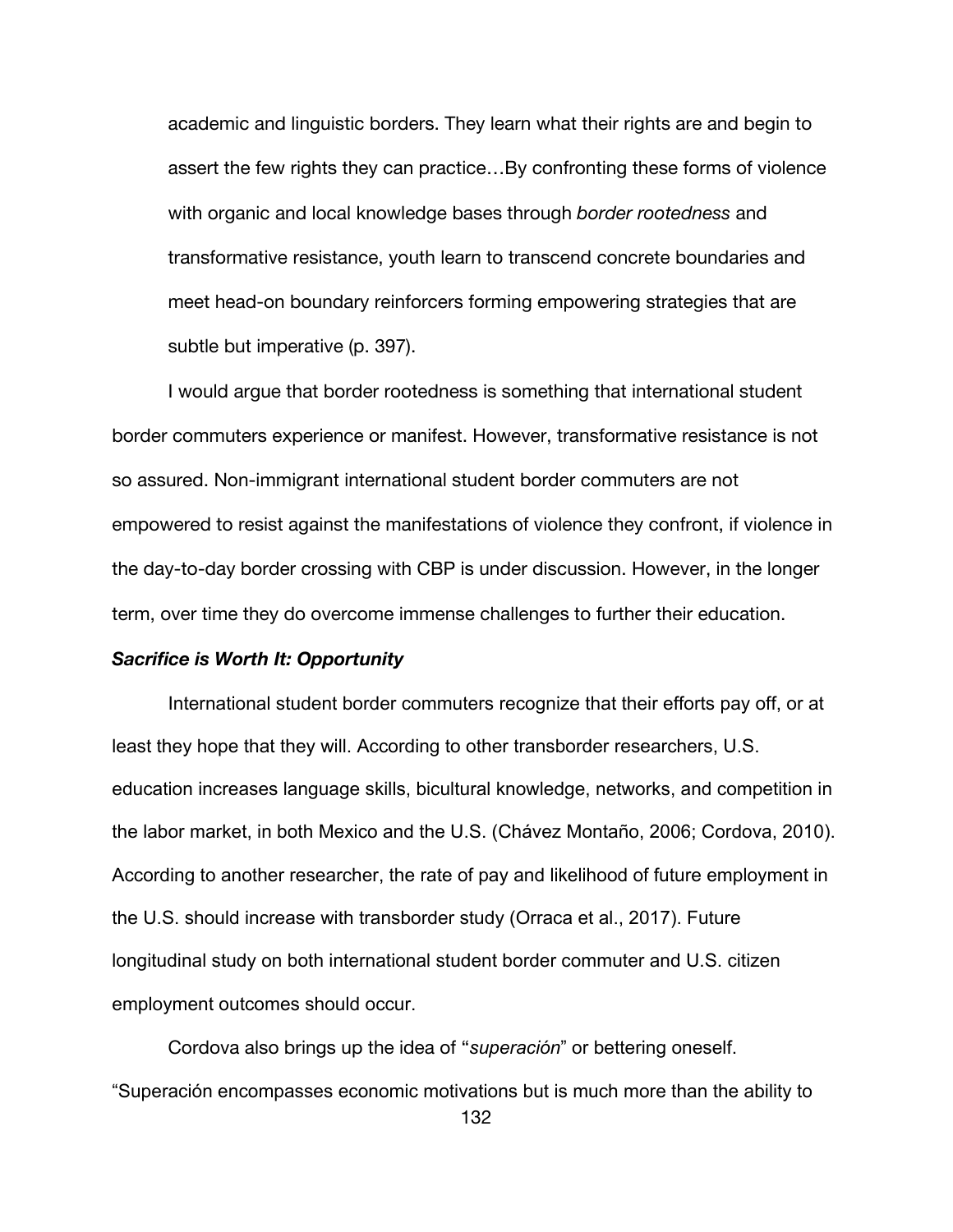subsist, it includes the desire to have more life chances and dignity in your own life (Cordova, 2010, p. 110). Superación is relevant to the international student border commuters, who struggle through the commuting experience in order to achieve their educational and career goals. In this aspect there is little difference between U.S. citizen and Mexican national transborder student experience.

One of Falcón Orta's 2021 dissertation themes was "*Las Ganas de Salir Adelante.*" To my understanding, this is hard to translate to English. It could be considered as moving forward, or getting out of a tough situation. It would not be used for someone who was already successful accomplishing something more, so it implies that students are in a tough or low place beginning with the transborder activity. This description aligns fairly well with this study's findings for international student border commuter students, given that international student border commuters overcome much in their educational journey.

According to Cueva Esquivel, "[p]erhaps there is a halo effect from the powerful idea of the American Dream on Transfronteriz@s, where all hardships are interpreted as 'hard work', and as a necessary condition for the achievement of the Transfronteriz@ Dream. (2017, p. 241). The theory of immigrant optimism applies here (Kao and Tienda, 1995). International student border commuters, as well as other transborder commuters as seen in other research, believe that their hard work will pay off. But it is not clear what impact their experience actually has on their future career and life trajectory. Future study must explore this topic to determine whether their sacrifice truly does pay off.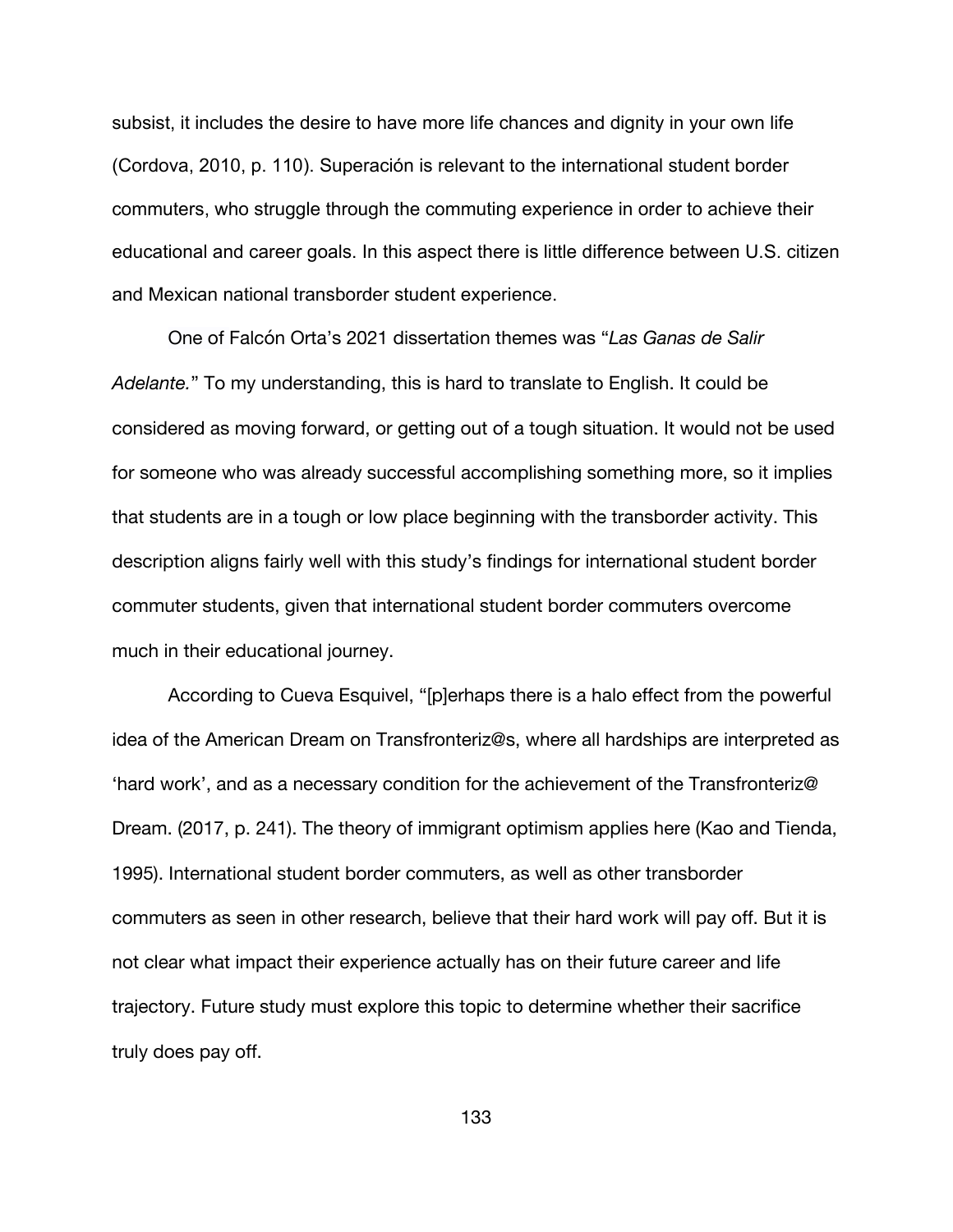### *Benefit from Both Sides:* **Fronterizos**

Some researchers find that being a transborder student makes people feel like they don't belong to any place (González et al., 2012, Kleyn, 2017). This finding matches Mila's account in this study:

The worst thing was that I was, I felt like I didn't belong anywhere. I was not in Juárez ever because I just got to sleep there. But I was not here [in El Paso] either. Because I was not doing anything…I was always exhausted. I couldn't commit to anything. Neither to my life there or my life here, because you're never here or there, just going back and forth.

However, researchers also find that transborder students may have a bicultural identity that is enhanced by the border crossing experience (Zentella, 2009, Relaño Pastor, 2007). According to Relaño Pastor, "transfronterizos are not trapped between '*acá or allá*' [here or there]. They are from *acá y allá* [here and there], actively transcending borders and fronteras (2007, p. 275). In this study, Jaime also sees the reward of being in both places and identifies his ties on both sides of the border:

When you attend different schools in different countries, your vision and everything expands and you become more tolerant, and more understanding. It makes me more conscious of problems like racism…it has been very enriching…When people ask me, "Where are you from?" I say "Juárez-El Paso." It's the same community, even though we have to cross and there's this process to it. I have ties to both sides. I know these two cultures and they're part of me. I have all the American references and I also have all the Mexican references.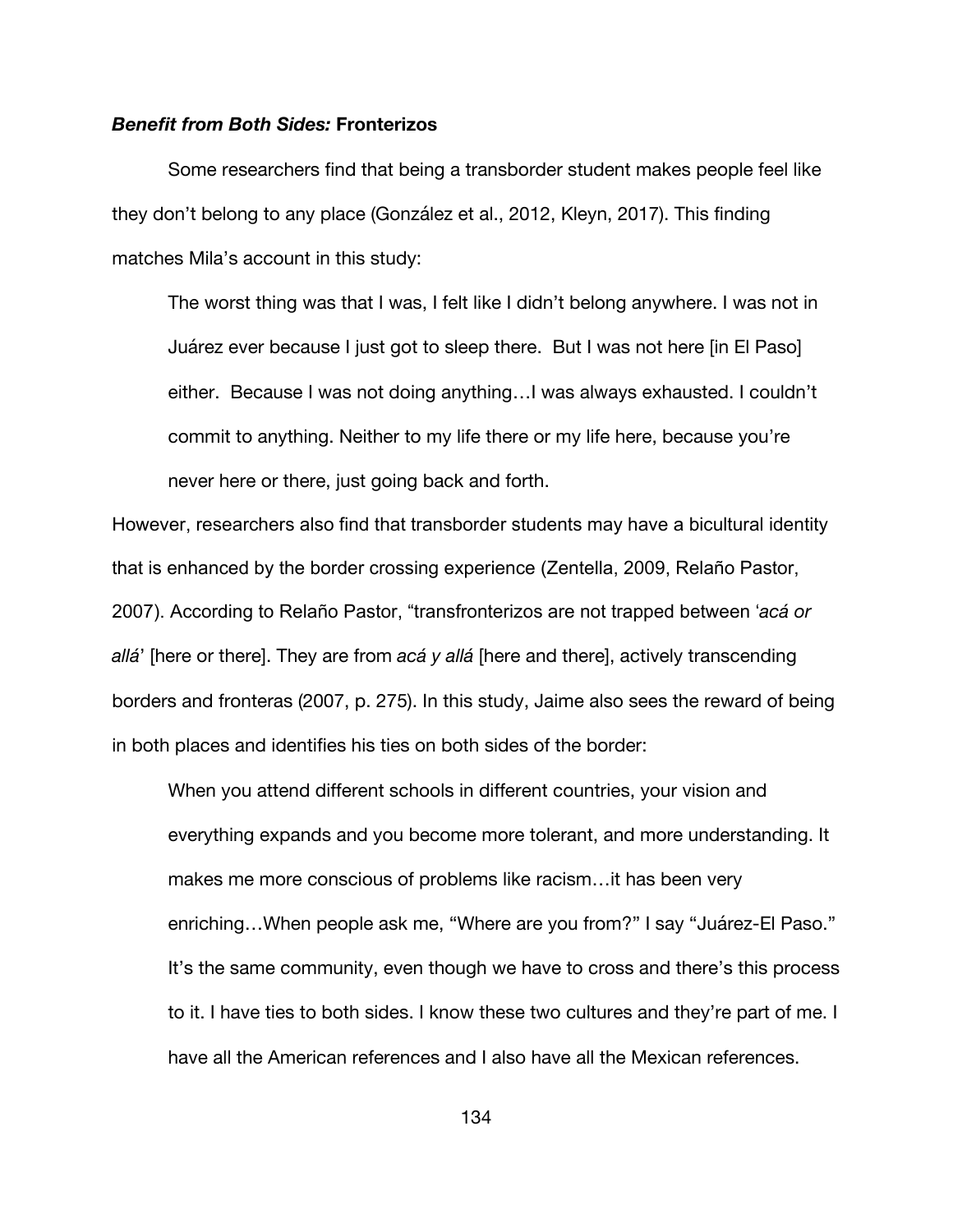When I became a student, I felt a full part of both sides of the border. [I'm] not just an alien crossing; I am part of both communities.

Hiram feels like both cultures are inside him:

If you have that possibility to cross, it's heaven. I can see the difference in the culture and see how people think; there are different ways to think and solve problems. It helped me when I worked in Mexico City; I escalated exponentially. I did great because my ideas were a mixture of the two cultures. You can compare and you can choose which way is better.

Sofi was one of the only students in this study who articulated they felt like they didn't belong either place, while more students like Jaime and Hiram explained the benefit and their connection to both countries. Still for international students, they cannot be fully engaged in the U.S. because they lack the citizenship that gives them security in the U.S. to work, live, and resist.

Sarabia created a concept called "transborder citizenship" which is achieved by "middle-class Mexicans – with tourist visas to travel to the U.S...While they remain strongly rooted locally in Mexico, the border is not a limiting factor." (2016, p. 343). I would argue that the border is still a limiting factor for non-immigrants. Both international students and tourist visa holders are non-immigrants, and they have to go through the border performance with real outcomes. Non-immigrants have some access to the U.S., but it is not full access. Therefore, the border can be, and is, a limiting factor for those international student border commuters without U.S. citizenship.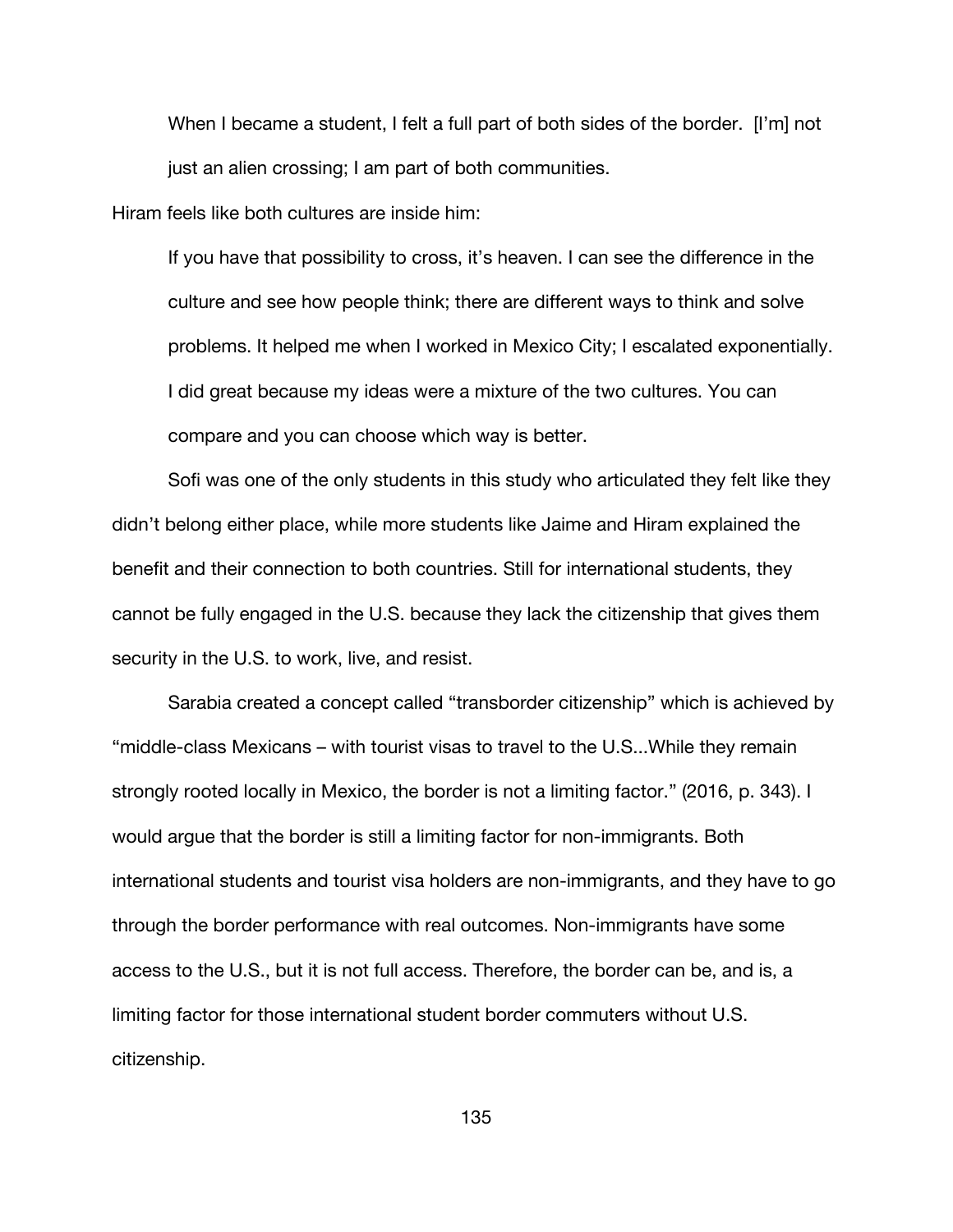### *Needing a Louder voice: Help*

Related to the previous theme of self-reliance and resilience, international student border commuters often brought up helping others who were in similar commuting situations. This study directly asked the question, "What advice would you give others who were considering or preparing to engage in student border commuting?" Some of them told anecdotes about actual advice they'd given others. When asked why they participated in the study, many also said they wanted to help others who may be border commuting, and to speak out to improve conditions for future commuters.

Hiram says: "I think the first step we need to do is complain. Because we're not criminals and, at some point, they treat us like that. And we need to leave the evidence." Marcos recognizes that more transborder students exist besides international student border commuters, and wants to support them as well.

Even though they're not international students, there are a lot of people who commute every day, you know. I have a cousin that's an American citizen but she commutes every day. She lives [in Juárez] with her parents. And now she's studying [in El Paso] and she's commuting every day. They're not only international students. So, they have to listen to us and to what we need.

The international student border commuters possess unique skills and knowledge they can impart to others, which could be called border teachings or border pedagogy. In 2019, Gaxiola Serrano's dissertation explored how ten community college students made sense of their identities and college experiences while crossing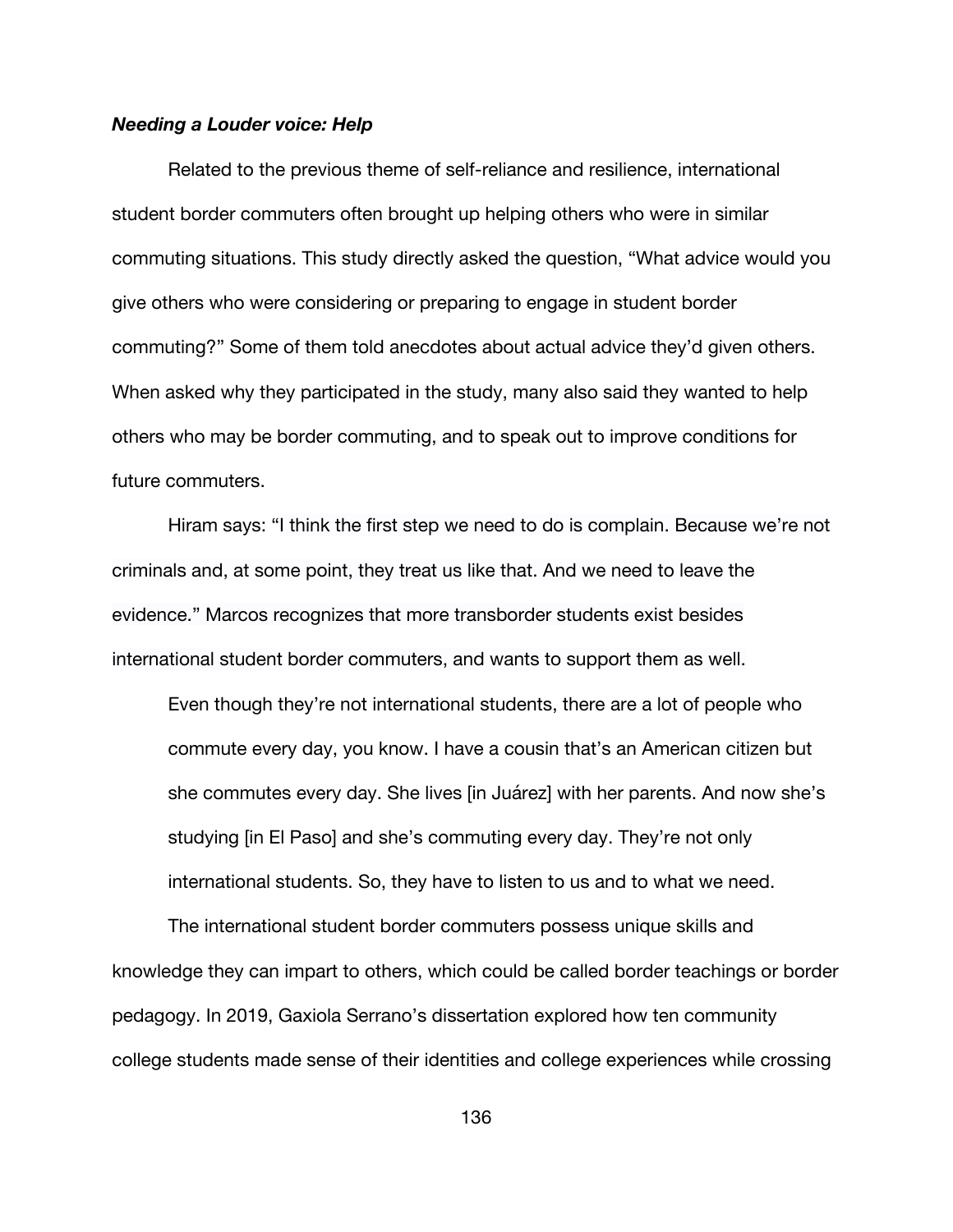between San Diego and Tijuana. Eight participants were U.S. citizens and two were permanent residents. The two permanent residents resided in San Diego. Gaxiola Serrano developed a theoretical framework "*enseñanzas de la línea*" or the border teachings, as well as a name for her transborder student participants "*atravesados fronteristas*" or cross-border people. The concept of enseñanzas de la línea interested me, but I did not find the concept was developed robustly. Therefore, I did not apply it to this international student border commuter study.

A study by Falcón Orta and Monk has potential applicability to this study's population. In this present study, a theme emerged that international student border commuters want to share their perspectives and have their voice heard. In 2021, the researchers engaged in participatory action research with eleven U.S. citizen transborder college students, and four faculty and higher education professional allies. Through the research they formed the Transfronterizx Alliance Student Organization (TASO) at San Diego State University (SDSU). TASO's purpose is to "ignite change in higher education institutions through grassroots student-led initiatives focused on creating inclusive campus environments for Transfronterizx college students at the San Diego-Tijuana border region" (Falcón Orta and Monk, 2021 p. 297).

It appears that this student-driven organization could be of some use in El Paso, given how international student border commuters expressed needing a voice to help others. Falcón Orta also was the founding director of the Transborder Student Ally Program (TSAP) at SDSU. "TSAP is focused on creating a visible network of culturally competent allies in higher education institutions, high schools and communities in the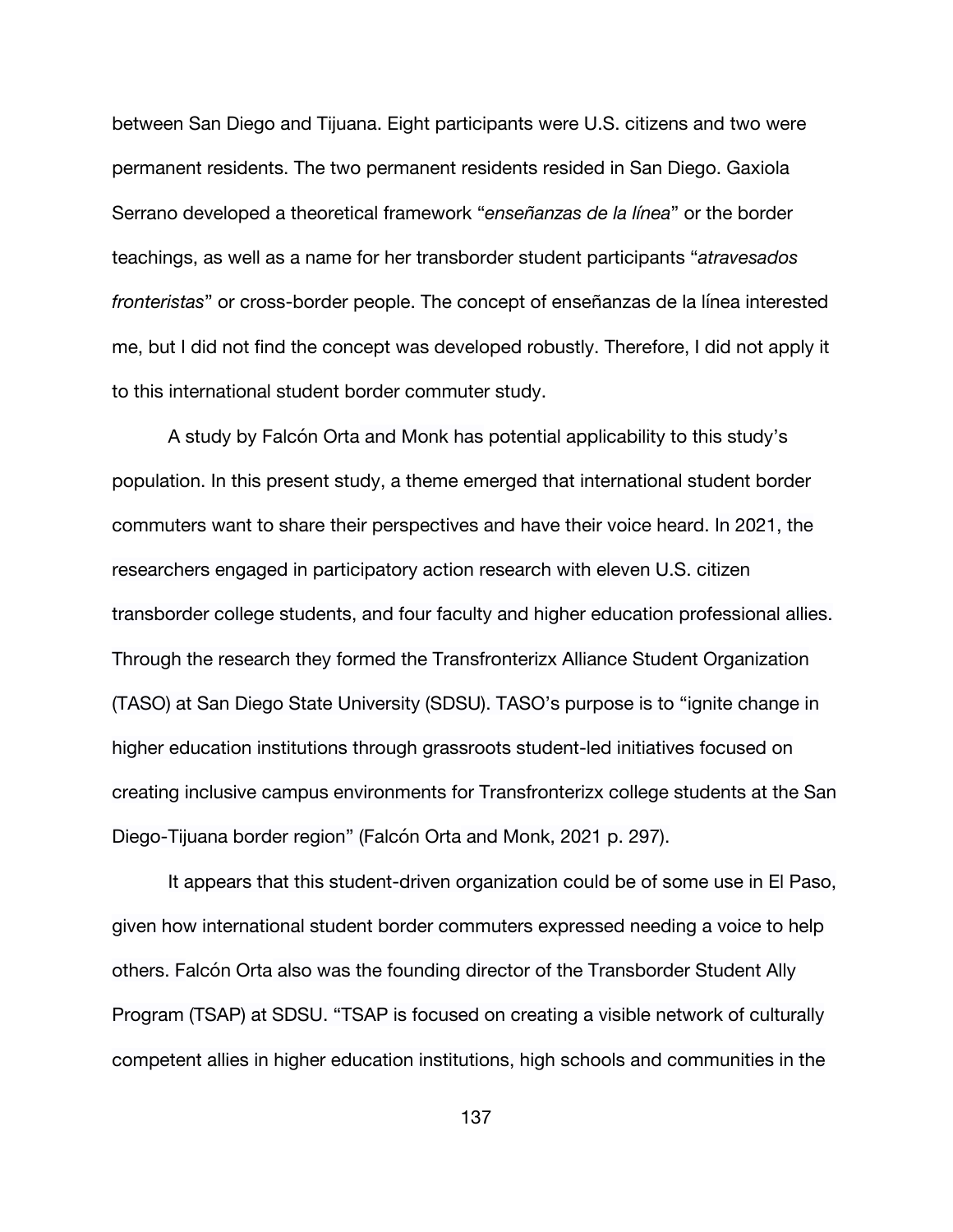San Diego-Tijuana border region by educating faculty, staff, teachers, students and community leaders about the Transfronterizx student population" (Falcón Orta and Monk, 2021, p. 298). A similar program to TSAP would be of use to Border Colleges' support of international student border commuters.

# **Additional Analysis: Alternate themes**

The following sections are my own analysis which is distinct from the seven themes that emerged from my use of Giorgi's phenomenological reduction technique. I call these areas of analysis "alternate themes," that are interwoven amongst the seven main themes. I feel these five alternate thematic areas are important to present, in light of, and in addition to, the themes that resulted from the phenomenological analysis.

# *Campus Participation*

For international student border commuters, border policing, as well physical distancing from campus, may exclude them from full participation in student life. Differential inclusion occurs when people are present in a landscape but do not fully belong (Mezzadra & Neilson, 2012). This term often is used for immigrants in a new setting, but can be applied to commuter students, who are only partially engaged on campus.

In this study, differential inclusion applies to the university context on the border: students who belong at Border Colleges are those who live in El Paso and experience a student life closer to "traditional", and those who are partially accepted, but who do not fully belong, are border commuters. Since border commuters have substantial travel time and responsibilities to return to in Mexico, it appears they do not and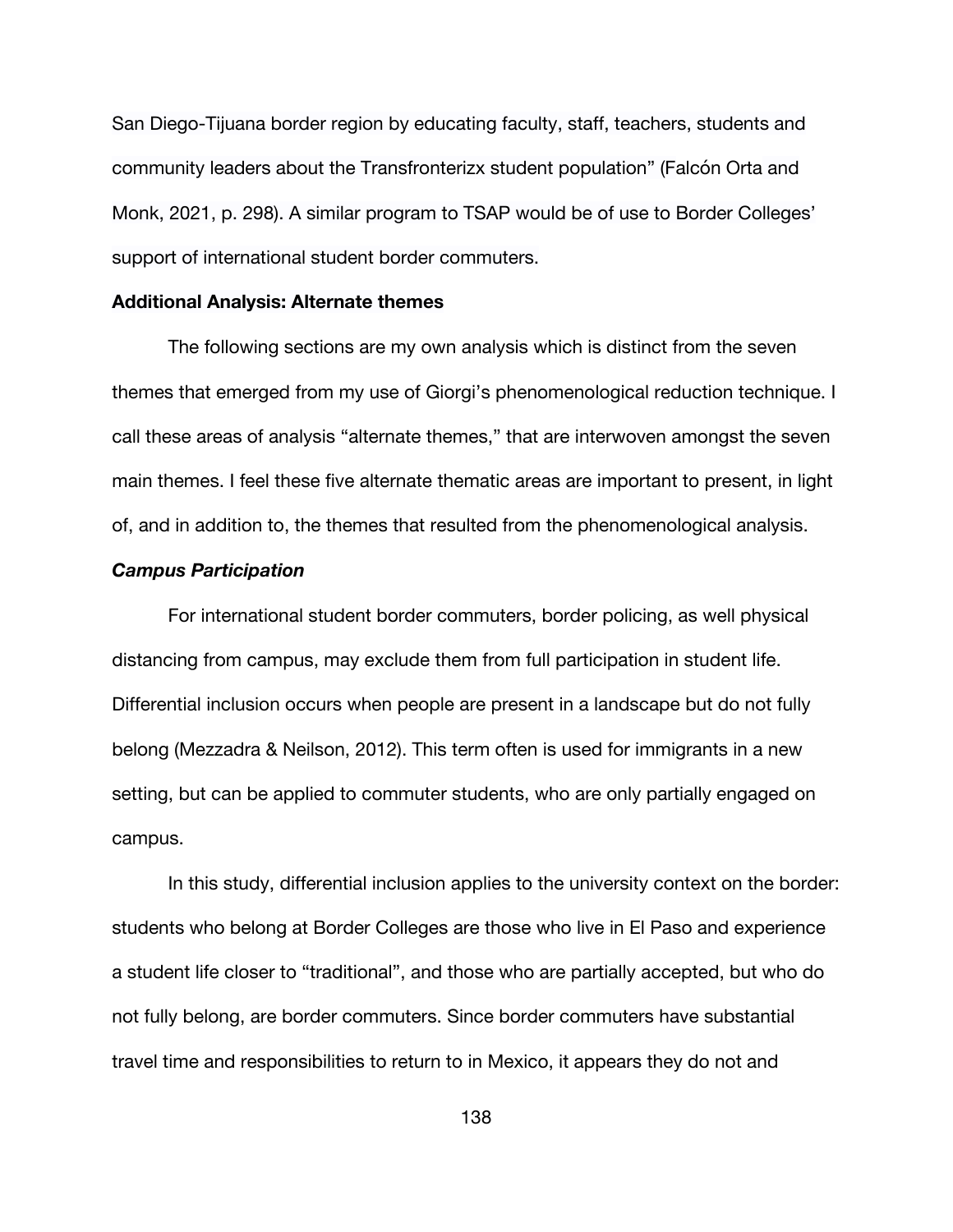cannot fully engage in the university community. Says Marcos, "I wish I could do all this stuff but I can't. All the stuff that they do, I would like to go but I couldn't." Failure to participate in supportive programming and other academic resources outside of class due to the time spent crossing, may impact border commuters' academic performance negatively.

In Cueva Esquivel's study, the transborder students "felt alienated from the society, social groups, and the school's social, cultural and academic life. They reported they often did not belong to any group with a definite function and role in American society. (2017, p. 206). In this study, Mila says, "The worst thing was that I felt like I didn't belong anywhere." On the other hand, a few of this study's international student border commuters did demonstrate a high level of campus participation. Neza reports a list of many on-campus activities he participates in as a student commuter, and says,

If you're a commuter student, it's going to take a lot of time and that also depends on how you are personally. I'm very outgoing, but my first year it was just coming here, school done. Then I started spending more time due to my personality, because a lot of commuter students don't. I haven't seen them very involved.

Despite a few international student commuters in this study being very active on campus, more participants were less engaged. However, they generally wished otherwise, and often thought living in El Paso would lead to more participation. Luis says he thinks living on campus "might be very fun and everything. You get to know a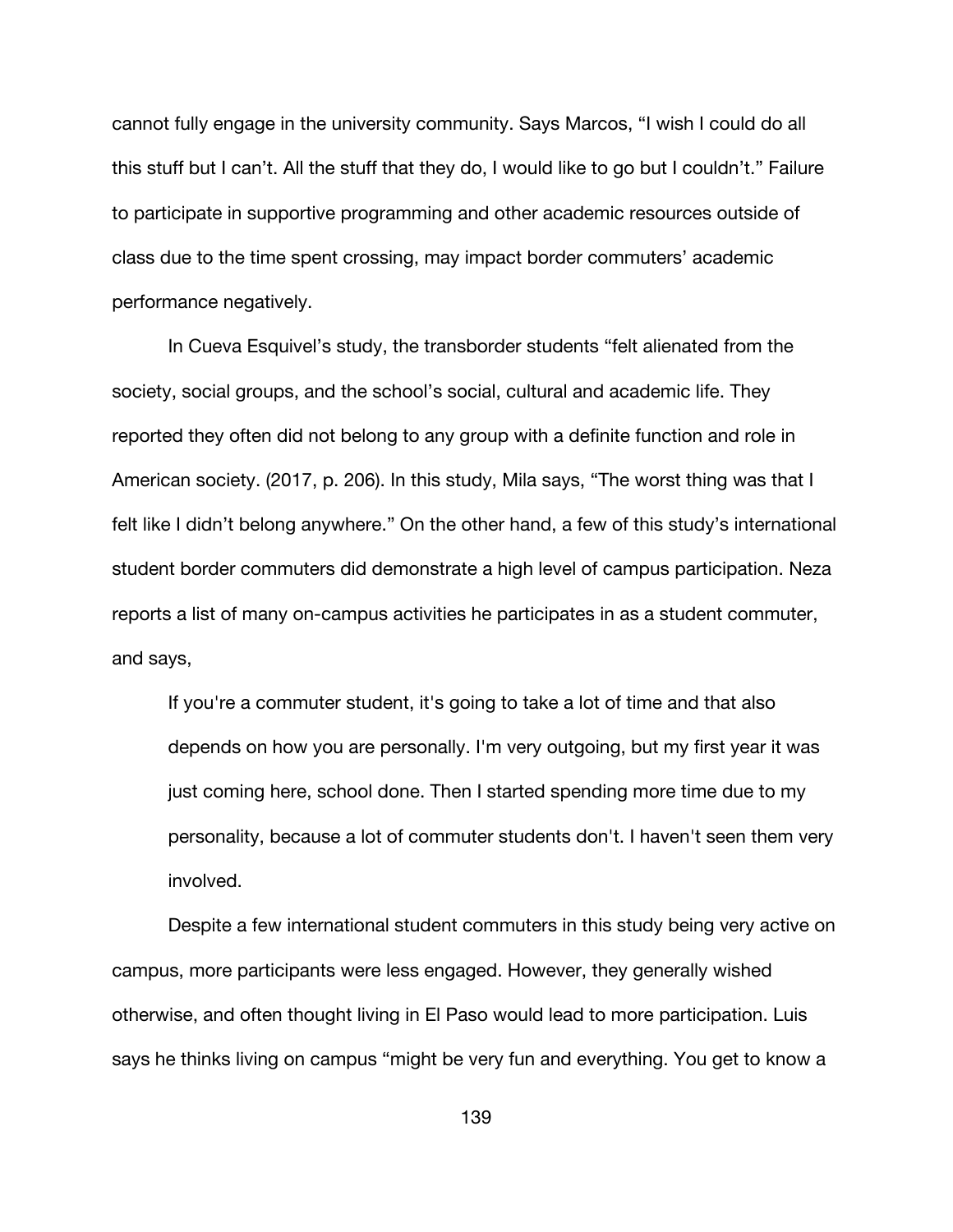lot of different people and everything. I didn't have that experience. The only people I interact with were the guys in my class. That's it." Hiram agrees he would like to live on campus: "for me, it would be like the best thing." Andreas: "If you could live here, you are going to have more access to all these things that I didn't have access to."

Carlos doesn't feel comfortable doing much in El Paso other than what he absolutely has to do for school, and avoids socializing with friends there because he worries about something happening and him losing his status.

When I come to the United States, I'm not comfortable in doing almost anything. Because sometimes I feel that I don't know if I do something I might get stopped by a cop. Anything can happen and I don't really want to lose my status as a border commuter. So that's why when I come to El Paso, I just come for the thing that I have to do. I don't even party here. I mean I don't have a lot of friends here for the same thing. Because I don't like coming here and risking the opportunity to keep studying. Because I had a friend who, I mean, he always partied right here. He is from Mexico and he once got stopped, he once got busted by the police. And they canceled his visa. He's a very close friend of mine, and I was terrified that that might happen to me. So. Only on business. I have never consumed alcohol here in El Paso. Not even going to a club or dancing, anything. I don't really have a relationship here in El Paso and not many friends.

Differential inclusion also occurs in the workplace for international student border commuters. International students are restricted in the places they can work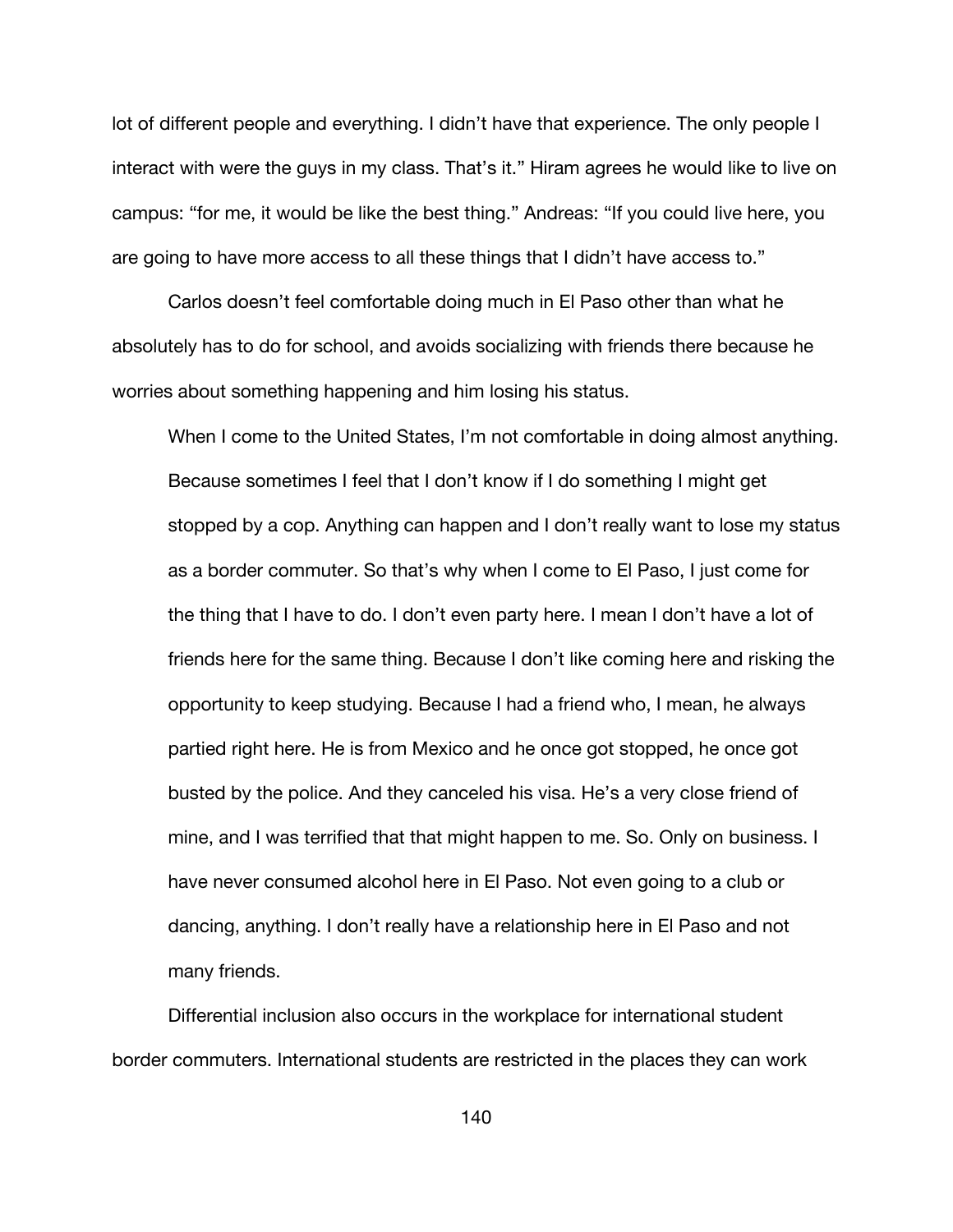inside the United States, and border commuter international students are even further restricted. Regular full-time F-1 students can work on-campus, for the institution where they study, automatically. Border commuter international students may not work oncampus automatically, and would need to wait one academic year after beginning study, which is when they qualify for special internship work authorization, which must be directly related to their field of study. Sofi tells a story about not getting a job.

I was thinking to get a job [at Border University]...I was talking to a professor and she told me that she could pick me, but it is a long process. It is not that [long] if you are a U.S. citizen. It is like actually they always ask for U.S. citizens. Always. The professor told me that they could make exceptions but it is a long process to do it. So, she offered me first like no payment. Just like practice. And after one semester, start my internship.

It appears in this anecdote that the internship work authorization paperwork was too complicated for the hiring professor so she offered the job without pay, which is actually a violation of federal labor law.

# *CBP Mistreatment*

This study asked international student border commuters the question, "What is or was your experience with border security enforcement personnel?" Regarding treatment from CBP, Xochitl comments,

They ask things in a rude manner; they're just not friendly at all. I don't know if that's the way to treat everyone like they're criminals but it's just not the way.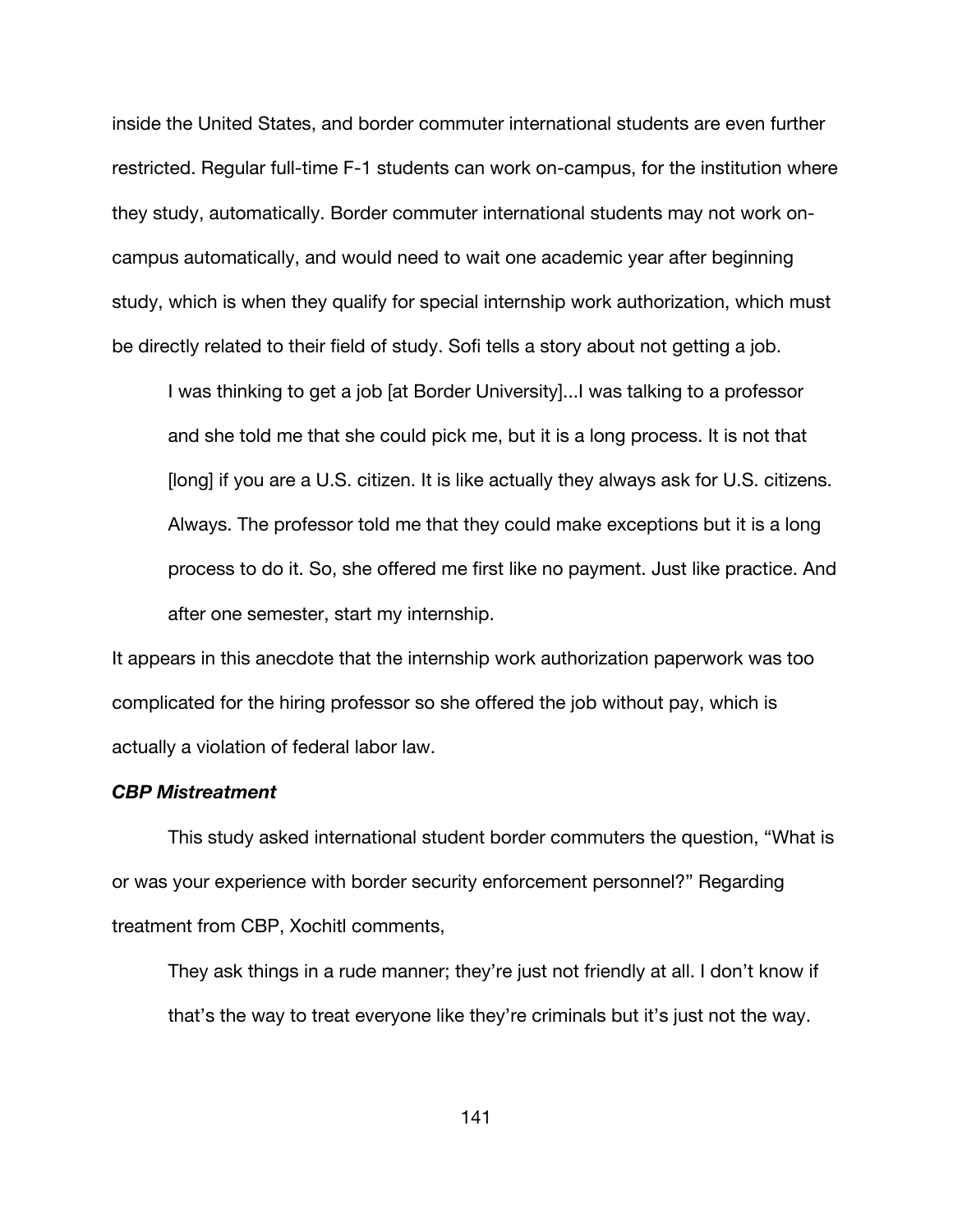You cannot assume that a guy's criminal just because he's crossing the

border…The officers feel like they're doing us a favor...I think they feel superior. Sofi comments that Mexican-descent border officials seem to be the harshest to her and other Mexican people crossing. "People who are Mexican but have the papers are the meanest." Roberto also says this in other words.

Most of the time they're good. Some people, I don't know, seem to have a Latino background and they sometimes try to be more strict and are more annoying. Sometimes they see their conduct as, I don't know the word, *déspota,* they feel like they're above people. Like superior, acting aggressive to an old confused man.

Fernanda has also noticed that CBP "are rude to older people, like they speak English when they know Spanish." Lorenzo has an interesting story to explain why he thinks Mexican-descent CBP are harder on Mexicans than Anglo CBP:

Actually, I've thought about this a couple of times during the bridge and I think just because, there's a saying in Spanish, it's like a small story. There's a basket full of American snails. And then there's another box with Mexican snails. The one that has the American snails has a lid on it and the Mexican ones don't have anything. Then there is a guy that passes by and asks, "Why, why is the American one has the lid?" "Oh, because these guys will help each other and they'll start getting out. And the Mexican ones, oh no, they see that [one] is going up and they'll pull it down." For example, if you're not with the right people, it doesn't matter if you're a good worker or not; you have to be a little bit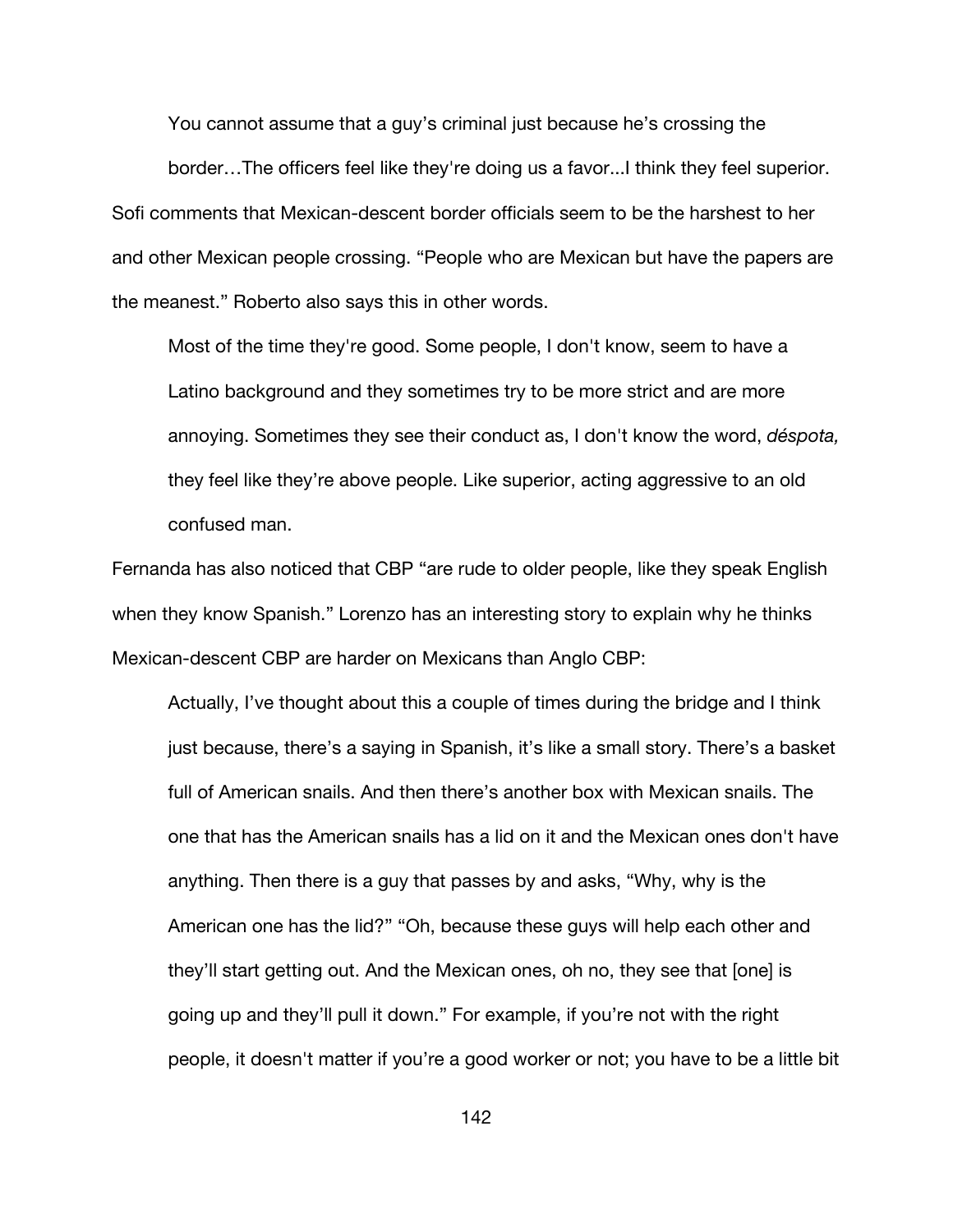of a politician to get up in Mexico. To get a higher position, a better job, a better everything. So maybe that has to do [with it], because maybe they see us as people that are trying to get higher and they do not like it.

While it is unknown if this phenomenon is accurate, we do know that nine men in this study were handcuffed at some point in their international student border commuting career and all but one participant had been taken to secondary inspection at least once. For Jaime, this happened routinely. Apparently, a person with the same name as him was wanted as a criminal in the U.S.:

So, every time I crossed, the code they got was "A&D" - Armed and Dangerous. It was the worst time; some officers would know who I was and some wouldn't, so I would get handcuffed and searched, a lot of searching, it was very invasive. Basically, half the time I had to bear that, maybe once a week on average, sometimes more.

Marcos also feels like he gets extra trouble with CBP. "I always get that type of [negative] treatment. I don't know if I have a strange face or my name is very familiar. I don't know but it always happens to me." He recalls one instance.

I was walking, although I normally drove. CBP was treating me hard like usual. They didn't even ask us; there was no consent for trying anything. They were just like, "Form this line. We're gonna do whatever we want to train our dog. He made me form a line with other people… someone put a little bag inside the pocket of one of the guys…the dog ran around our legs…They always treat me like they're doing me a favor to me. Like I'm letting you into my country and you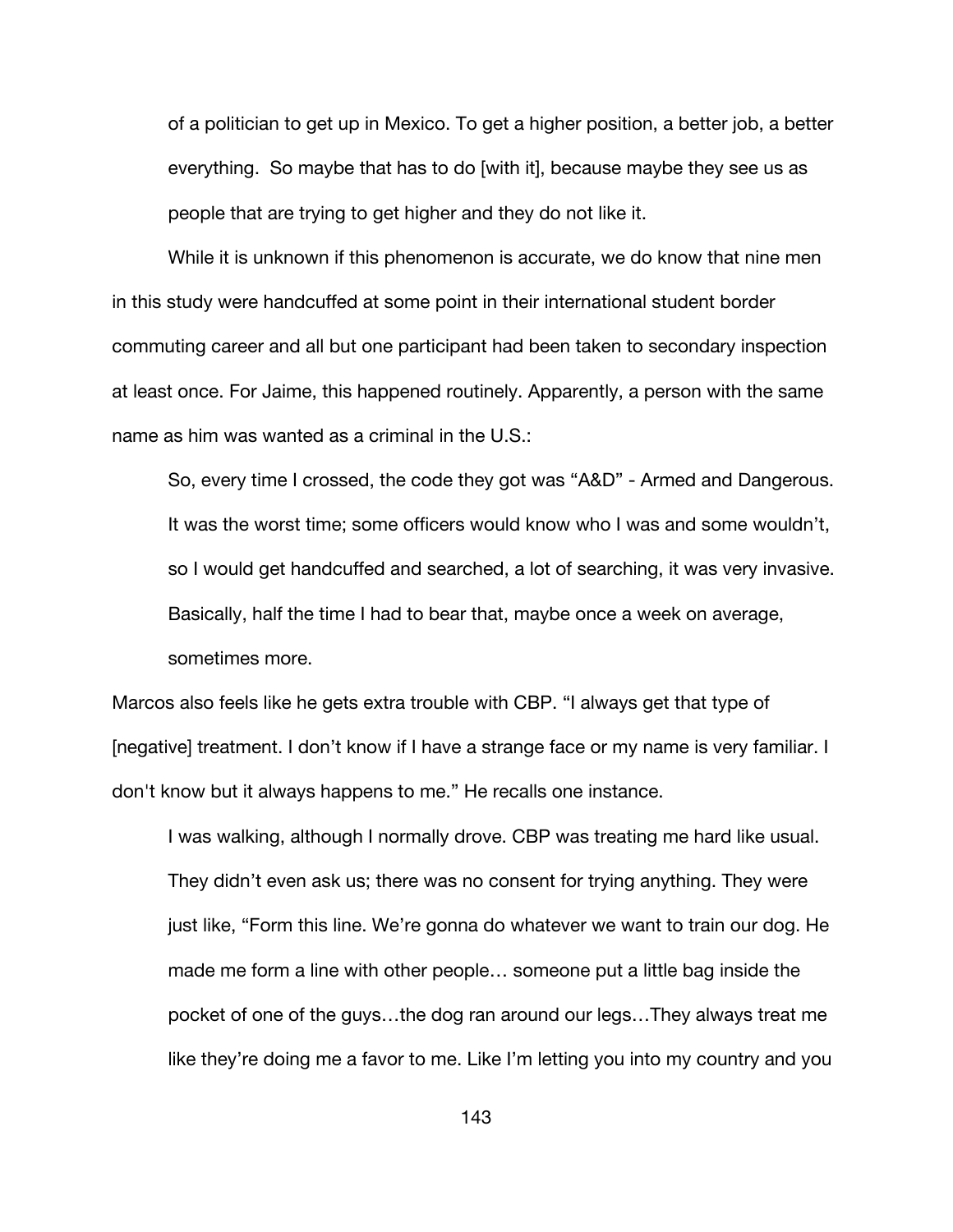must do whatever I say…They didn't even ask for permission. And I was like, where are my human rights? But they always treat like we're dumb also. "Form this line. Don't move."...Treat me like a contributor, I pay taxes here; treat me like a normal guy, not like someone who is taking advantage.

Like Marcos, Ale also feels that CBP treats her like she is dumb. She tells a story about getting her SENTRI card taken away by CBP as punishment.

I work at [Border University] at a theater in my department, and my boss gave me boxes of mailers that we used to send. So, I will have to fold them and put a label on them. So, she asked me to take that home to make up some hours. So, I did that and then when I crossed, they checked my car. They were like, "What is this? This is not your property." And I was like, "Yeah, it's my job. This is what I work for." "Well, in that case, it's your boss's property. It's [Border University property, you cannot have this. And I was like, "It's my job. I had to do that. I can't tell my boss, 'Oh I can't take this home just because.'" So, they weren't understanding, and they took my SENTRI card for about three days. I had to do the regular line for those three days to come to school and then I had to pick up my SENTRI card in the Zaragoza [Ysleta] bridge. And [CBP] were like, "Oh so you didn't know you couldn't cross this? What are you thinking?" and they were almost calling me stupid.

John provides a bit of positivity in his story.

I've had a ton of ugly experiences and a ton of nice experiences. I had one officer yelling at me it wasn't her fault I was born in Juárez. I've had officers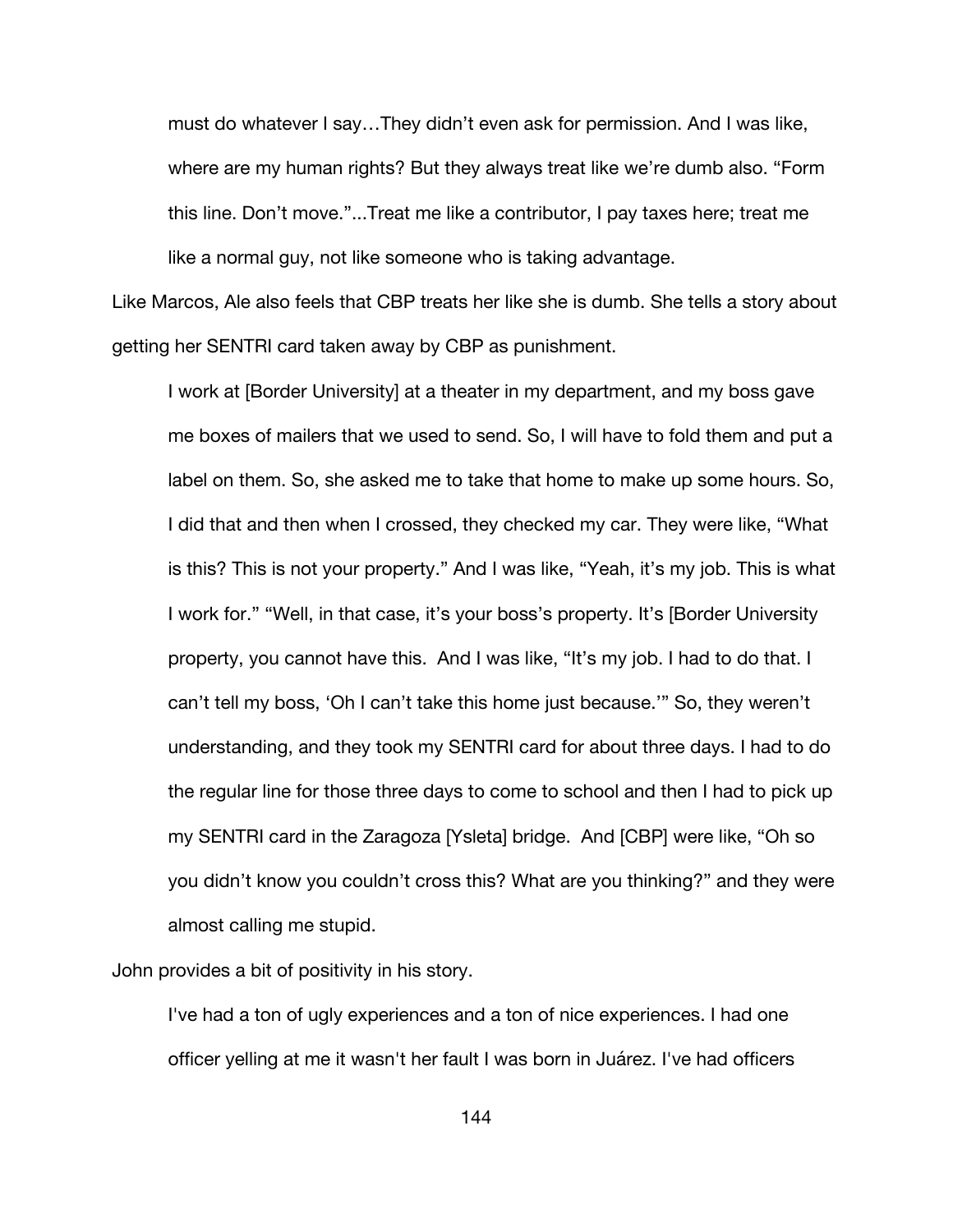telling me I shouldn't be attending this university, like they were putting it down. Or they think I'm lying I was doing my PhD because I was young. I've also had people compliment my English or they wouldn't know I'm not a U.S. citizen if they weren't looking at my paperwork.

These international student border commuters cannot resist against the mistreatment by the officers. If they do, they may have their visa revoked. As Pamela said, "[U.S. citizens] start getting rowdy with the officers; they know they can do anything to them. The Mexican nationals feel scared; like, I shouldn't do this because I can get my visa taken." According to Castañeda Pérez, it is possible that U.S. citizens are less likely to report negative perceptions of CBP because they may receive preferential treatment compared to non-U.S. citizens (2020, p. 12). This means international student border commuters may be treated worse than U.S. citizens. In addition, when international student border commuters suffer mistreatment from CBP, they are stuck dealing with it. U.S. citizen transborder students are more empowered than this study's subjects.

#### *U.S. Citizenship*

International student border commuters are not U.S. citizens or permanent residents. This fact was the reason they were selected to participate in this study, but it also came up organically in the interviews. International student border commuters sometimes reflected on how their life was different from that of a U.S. citizen's experience. "In the U.S. and Mexico, class and legal status map onto each other,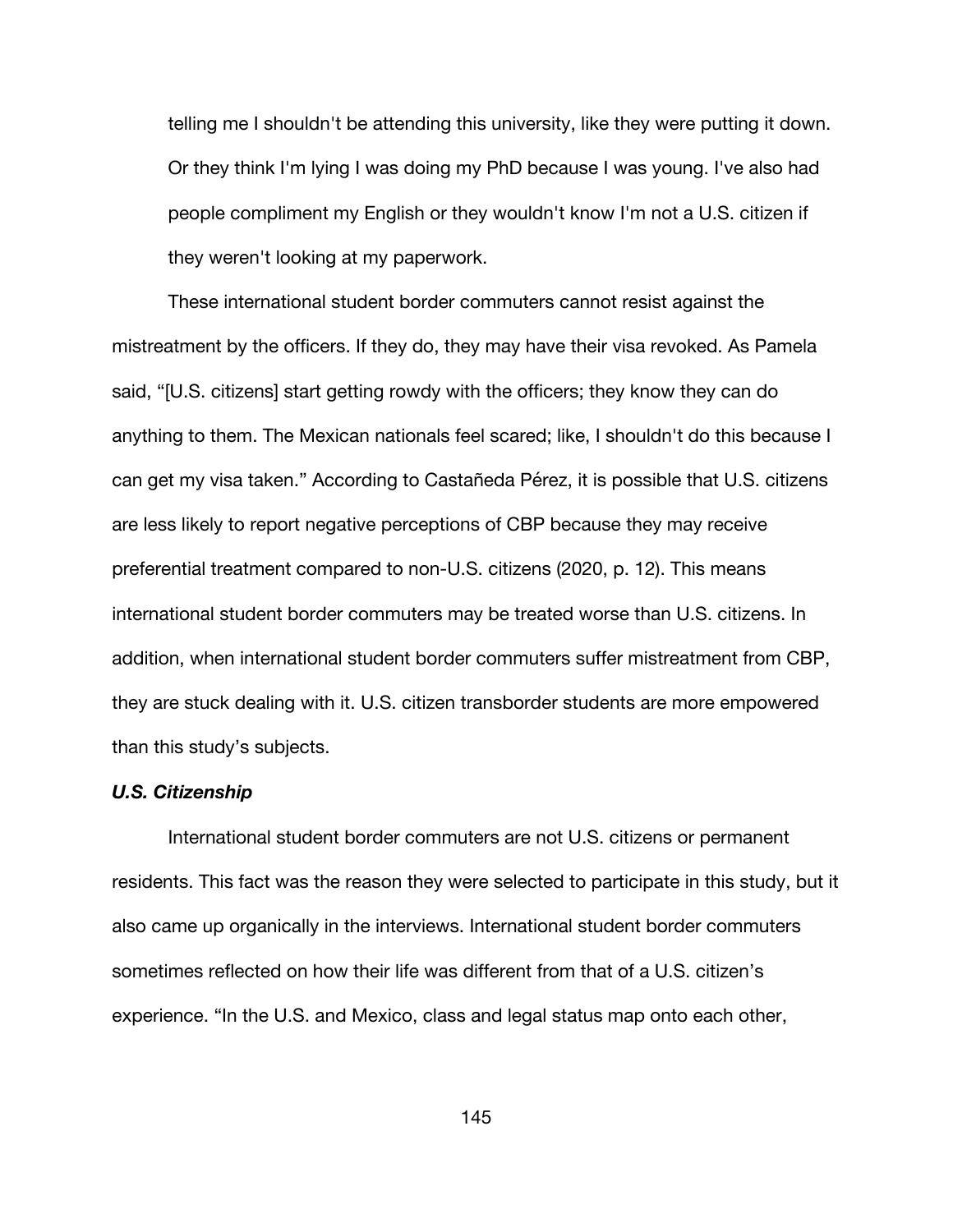which reveals the extent to which class and legal status are intimately related transnationally" (Sarabia, 2016, p. 346).

This study did not collect data about economic conditions of the international student border commuters, though all of the Border University students qualified for the in-state tuition program for Mexican nationals with financial need. Sofi thinks both the border officials and Border University treat students who are full-time and do not commute like they have "a little higher status." Border commuting, to Mila, brings up feelings about privilege:

I'm not proud to say, I just feel angry. Because I see other people not doing anything, wasting time and opportunity. Friends of mine are also of Mexican descent, but they are just born here and get all this financial aid money. They're just partying and spending, wasting time. It makes me go crazy because I just want to shake them.

Gabby would agree with Mila. "I have seen here that [U.S. citizens] don't care about school as much as we do as international students."

David says he struggles with finding a job in El Paso and that it would be easier for him if he was a U.S. citizen. "Most companies don't even look at the resume once they read you're from another country." Ana feels the difference in the currency valuation. "Everybody's making money in dollars and I'm over here with my pesos."

Carlos presents the most explicit wish to be a U.S. citizen:

Sometimes my friends and I who border commute just wish we were born [in El Paso]. There's just this big gap from Mexico to the United States in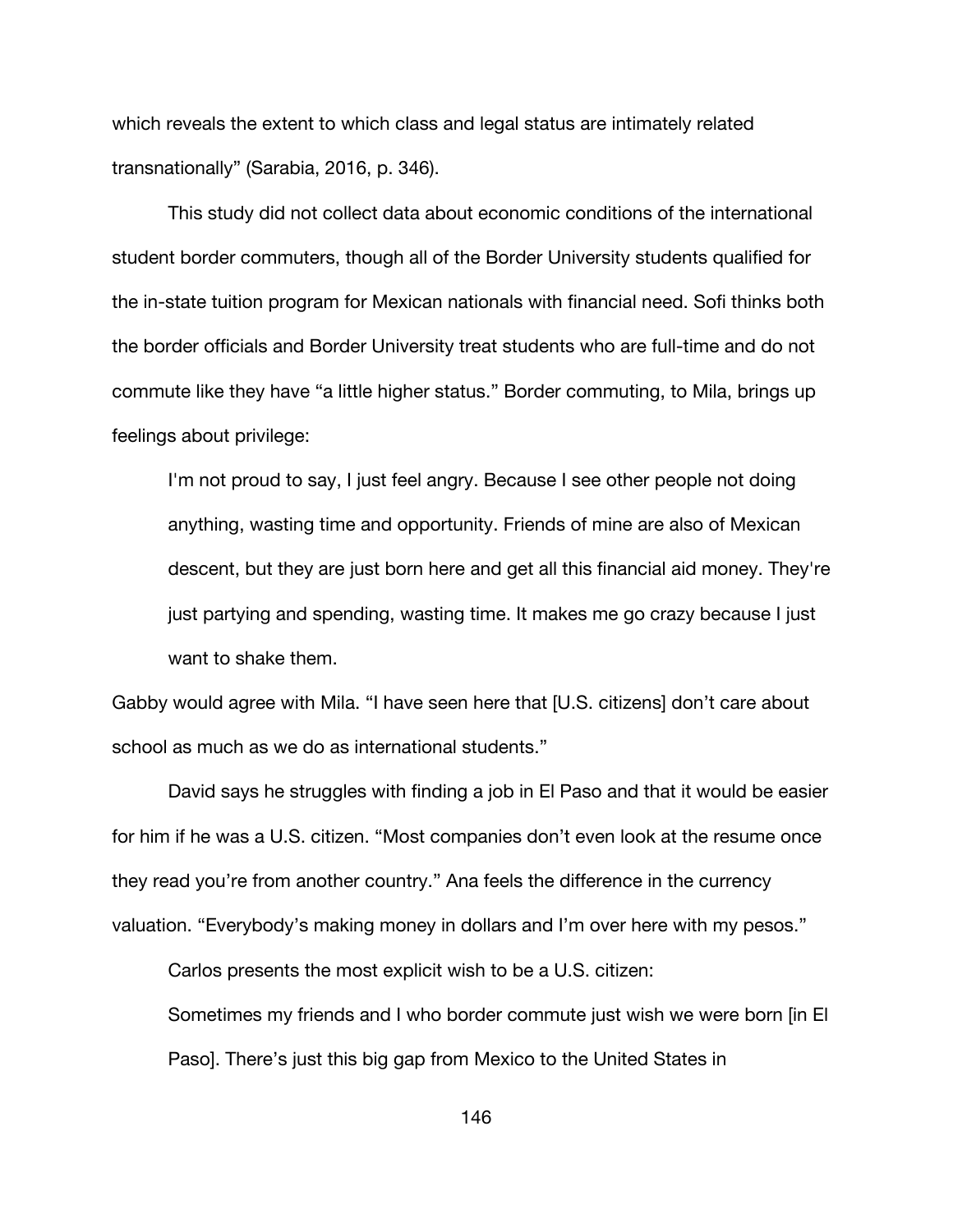opportunities. Sometimes you feel like, why was I born in this country? I love Mexico and my culture, but you have to be a politician and very corrupt to make a living…Oh, I wish I was born here [El Paso]. I wish I lived here from the beginning. I wish I had a house right here…My father earns money in pesos…But you just have to refrain from [thinking] it. You have to stop because you know you have to go to school…My brother has been here since all his life…He's older but he is actually an American citizen. Yeah, but I don't know why I was not even born here. Actually, here in this [El Paso] hospital they had my brother. I was born in Juárez.

Carlos has a challenging situation in that his brother has more benefits and access to the U.S. based on his citizenship. Several researchers have recently discussed the transborder phenomenon of giving birth in the United States among those Mexican mothers who live along the border (Tessman & Koyama, 2019; Vargas Valle & Coubes, 2017; Orraca et al., 2017). Says Tessman,

For cross-border students, the decision to reside in Mexico and study in the U.S. is often rooted in their parents' decision to have their children born in the United States. To ensure U.S. citizenship for their offspring, it is common among future parents in northern Mexico who have social networks on the other side of the border or can afford costly U.S. hospitals to take the necessary measures to deliver their children in the U.S. (López, 1993)...Being born in the U.S. allows otherwise Mexican nationals to transit between both countries, access binational public resources and maximize their education and employment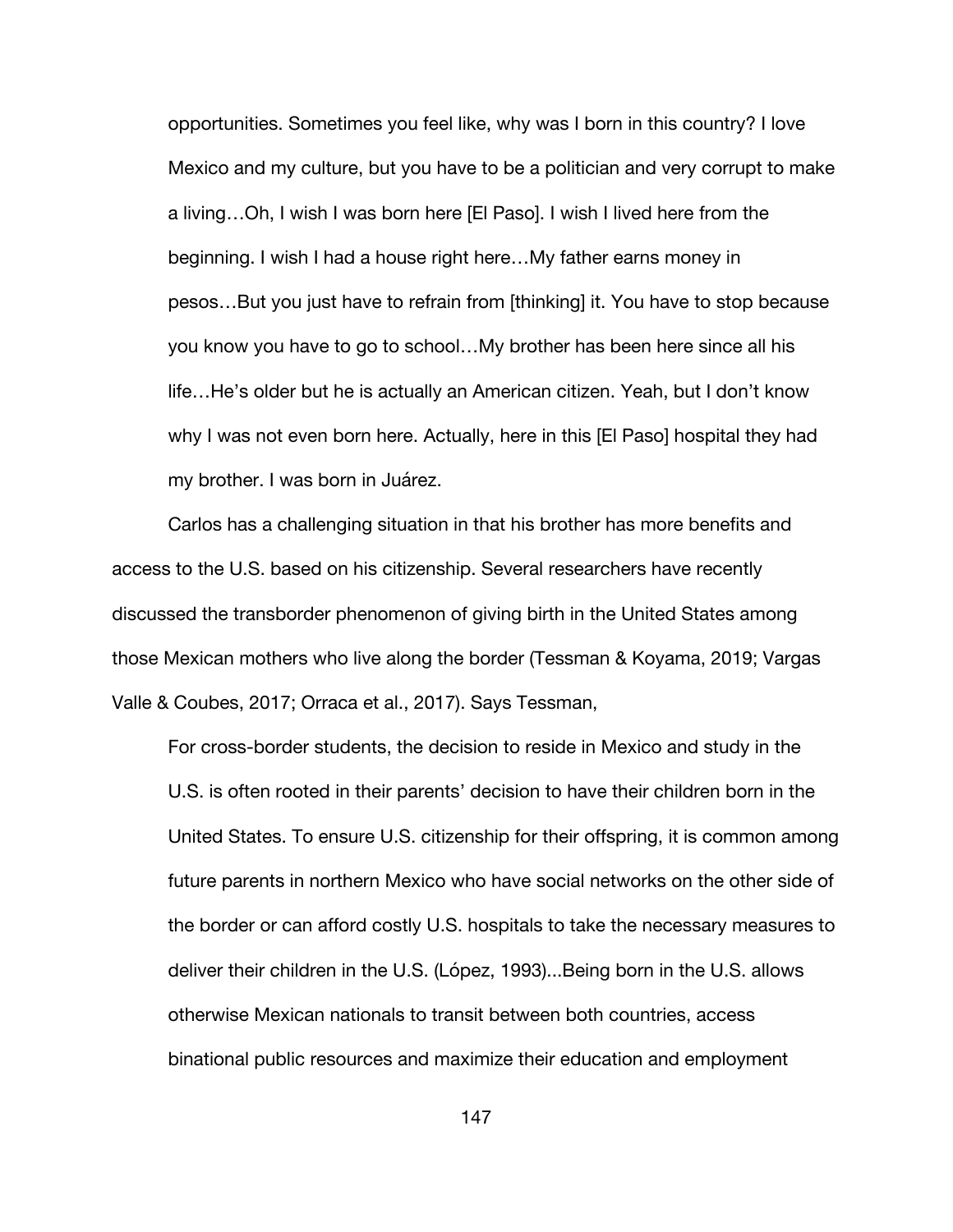opportunities. Moreover, it lessens the economic and educational disparities between both countries and provides a better chance of upward social mobility. (2019, p. 391)

Unlike this type of transborder student, who often has dual citizenship with the United States and Mexico (Tessman, 2019), international student border commuters cannot rely on U.S. citizenship in the admission process with CBP, nor for in-state tuition, or for future job possibilities.

Also in 2019, Mendoza's Master's thesis explored how U.S. citizenship affects transborder college students in the El Paso-Ciudad Juárez area. He interviewed 23 students and found:

Findings suggest that while U.S. citizenship status offers transfronterizo college students the ability to cross the port of entry with no restrictions, allowing them to attend schools in the United States, but this status does not protect them from being viewed and treated as being culturally deficient due to their relationship to México.

Notably, Mendoza included three Mexican national students in his sample, but did not highlight any findings related to them, instead stating:

Future research may explore the ways in which transfronterizo students with Mexican citizenship experience higher education in the United States. This would be useful in providing more insight to the discussion on the significance of citizenship status in the lives of transfronterizo students. (2019, p.57)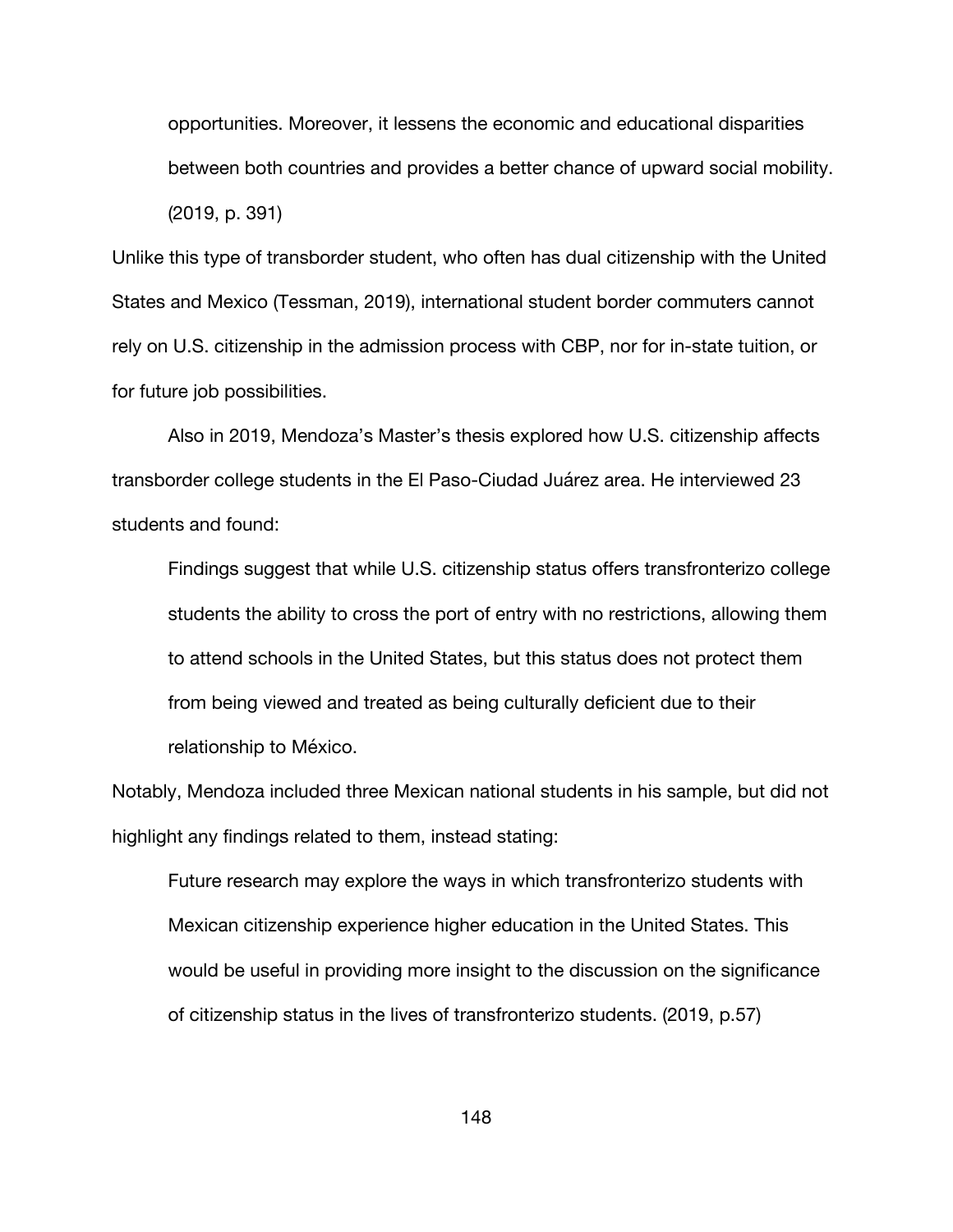This study serves to explore exactly what Mendoza recommended. U.S. or Mexican citizenship status significance is strong in this phenomenological study of the international border commuter student experience. International students are less included in U.S. society in that they have less rights (or no right) to live and work inside the U.S. Citizenship status makes the difference to providing full access to both sides of the border.

### *Confusion*

This study had a subtheme of confusion running through it. Border commuters felt confusion stemmed from misinformation from both the government and the school. There also were a few instances where the border commuter themself was confused.

For example, David says that he's had some negative academic impact related to being an international student and required to always be full-time enrolled: "I cannot drop any classes and it has affected my GPA badly." It sounds like David does not know that he could switch to being a part-time border commuter, and this confusion is impacting his grade point average. Marcos recalls a specific incident where his confusion had stressful consequences:

The International Office here told me I should carry my I-20 documents with me, but not the original. They told me the original is a very valuable document so you must keep it in your house or somewhere that you know it's safe. [Note: this statement is incorrect and it is doubtful someone in the International Office would advise that.] So, I carry with me the copy all the time and my visa. I was crossing the border and the customs asked me for my I-20. So, I just show it to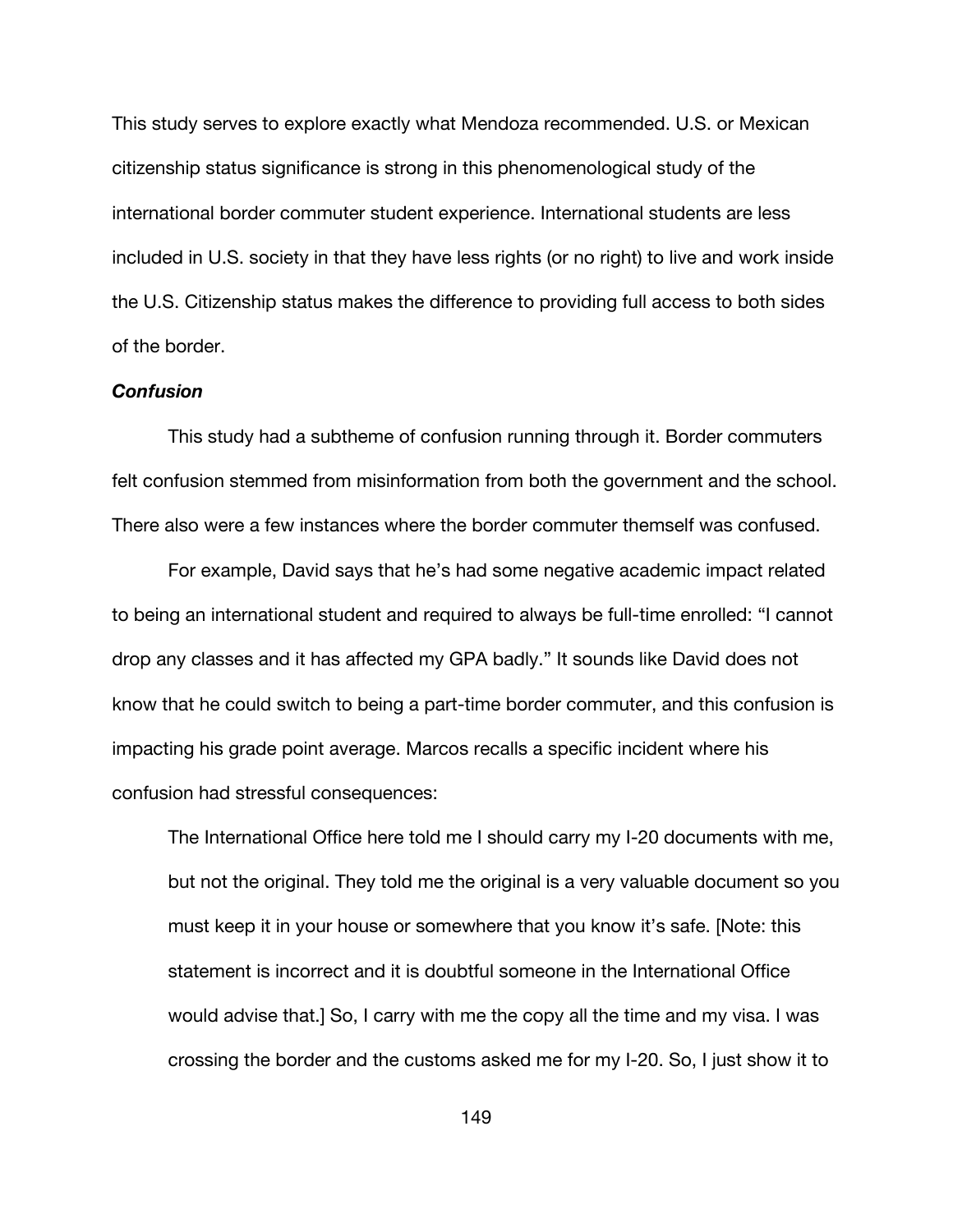him. It was like, No, this is not a document. Are you trying to brainwash me? Or something like that. Like fool me. And I was like, No, why? That's my document. And he was like, This is a copy. This is not your original one. I told him, I know. The office that keeps me advised about this, told me not to, that you're gonna be fine without one. So, I just carry a copy with me. And he was like, No, no, no. I cannot accept this. This is wrong. Then he put my car in the secondary inspection and then brought me to another office where I got in handcuffs. And I was there like, Oh my god. You did that to me just because I brought a copy. And I remember that I had an exam that day so I was like, I have to get there now. So, I was very worried but in fifteen minutes the guy that was in charge of it just came out and told me, It's fine. Don't worry. Just bring the original next time.

Hiram says "Every bridge does something different. And I don't know why." He shares a story with a similar outcome to Marcos. The confusion is on a topic where no clear answer from the Department of Homeland Security exists.

For example, I have two visas. I have my tourist visa, a B-2, and I have my student visa, the F-1. If I want to go to Wal-Mart to buy some whatever, I will cross with my tourist visa. If I'm coming to school, I use my student visa. I shouldn't be taking the two of them in case I lost something, right? Just one of them. One time I was crossing, I don't remember, oh yea, I was going to Wal-Mart to buy hangers, for the clothes, and they arrested me. Yeah, they put me in the cuffs because they wanted me to show them the student visa and I told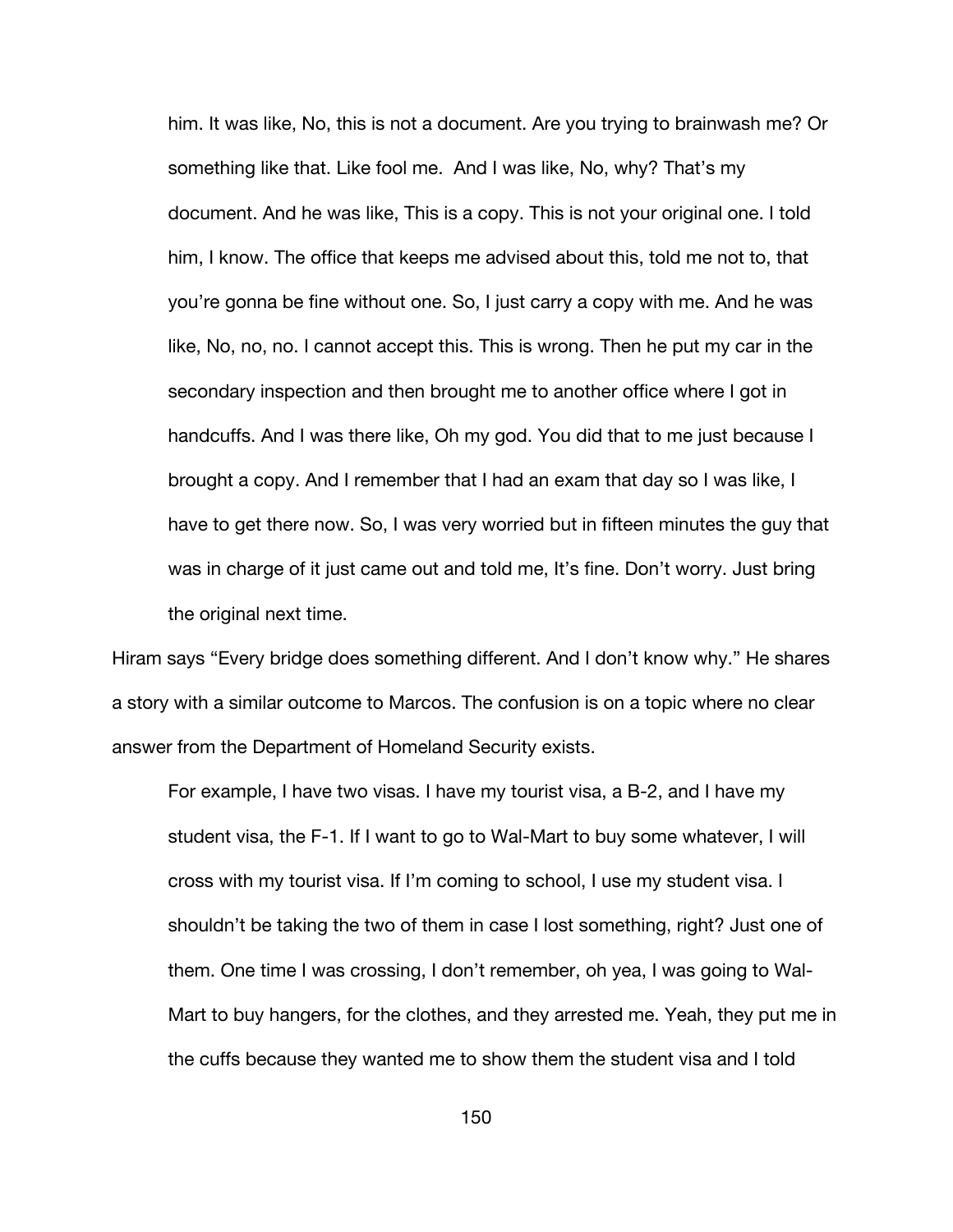them, No, I shouldn't be using that for Wal-Mart. So, they put me in handcuffs. They put me in a room for like one hour and then they released the cuffs, they told me that you can go. (Hiram)

Andreas recalls an incident similar to Marcos and Hiram. The confusion in Andrea's case was on behalf of the CBP not knowing about automatic revalidation of visas in U.S. contiguous territories. But Andreas' explanation about why he should be granted entry was also slightly confused.

Some of them were really rude at the time when they were checking the papers. One time I was asked why I was holding an F-1 expired visa and with the current I-20. I was explaining to this agent that since the visa expired the I-20 was the back-up. [Note: That is not a fully accurate explanation.] And he didn't get the idea and I was escorted to the secondary [inspection]. Inside there I was explaining and I was kind of desperate to explain the situation and then there was handcuffs at that time. And the supervisor comes and I explain that situation and he said:

No, you know what, you're right. This is a new regulation that new CBP agents that we have from another area that come from training that they don't know this. They just look at it, Ok you are expired. You are out of status. You need to go back. That's basically their mind.

So, he was explaining that and he explained also that I can fill out a complaint form. And since I was about two hours late to class, so I did not fill that out. Gabby points to confusion by CBP being due to constant staffing changes: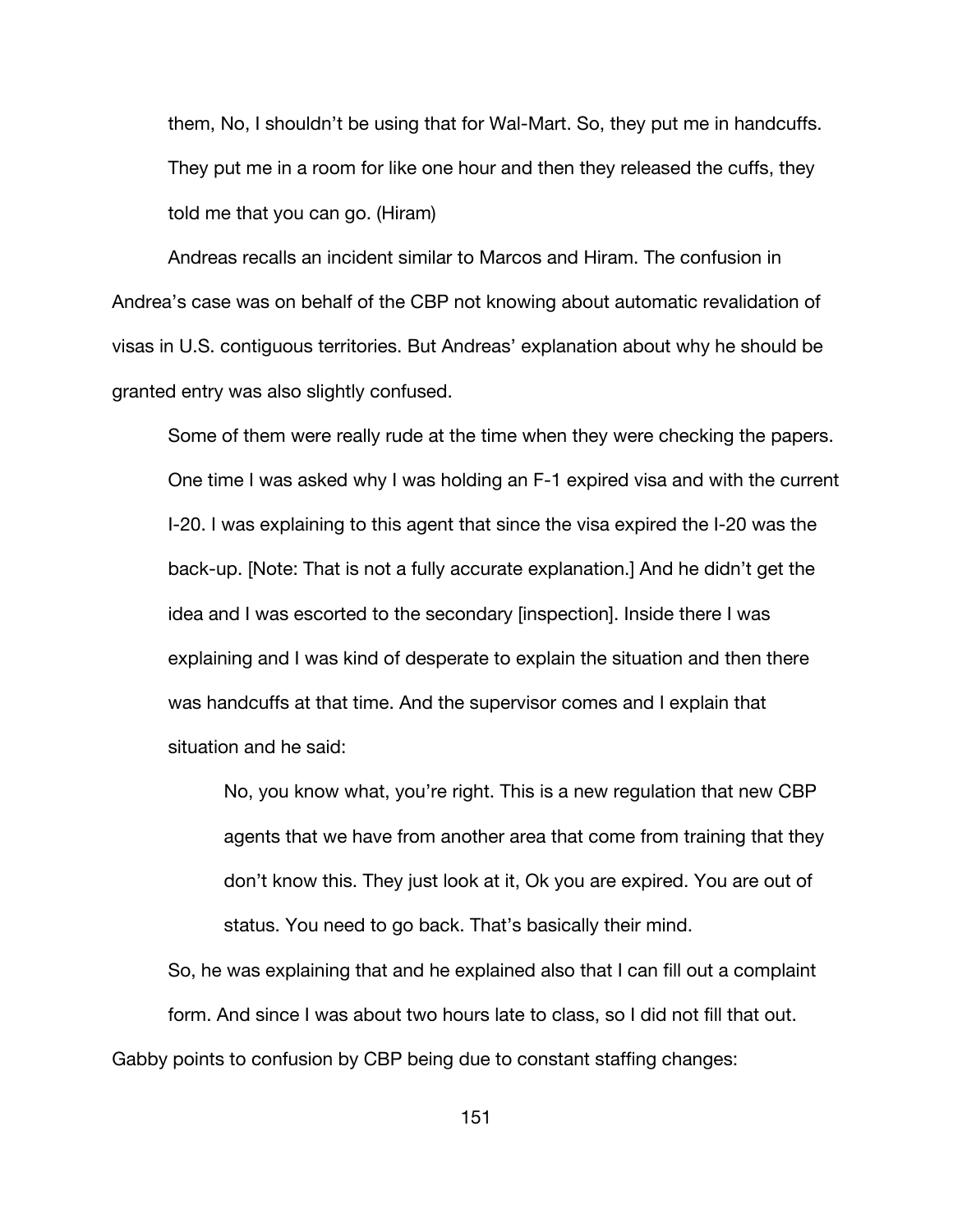What can you expect from them? They are always changing the people on the bridges. And, sincerely, they don't know anything. They don't know about international students. They just don't know. It's like, when you go to school you get trained and they tell you what to do, what you don't have to do. What to bring. What to don't bring and everything. And when you get to the customs, sometimes they don't know anything. They try to tell you things that the international student office told you to never do.

What is clear is that CBP experiences are very much out of the control of international border commuter students. The experiences may be highly traumatic.

# *Clandestine Practices*

International student border commuters reported observing illegal trafficking activity in some cases on the bridge. They also regularly reported being concerned about someone putting something in their car. Xochitl says, "If people start knowing you're a border commuter, they might load up your cars with drugs." David shares an experience he saw waiting in line:

I heard someone yell "stop him!" And I see a guy running all the way back to Juárez, leaving the car there. He passed by my side and I thought if I opened the door, he would fall, but I didn't do anything. They didn't catch him. The officer dropped his gun and ran too, everything stopped.

However, the most regular clandestine happenings may be happening in regards to answering the border official's questions. In 2016, Velasco Ortiz published a study on clandestine practices in border crossings. "The clandestine component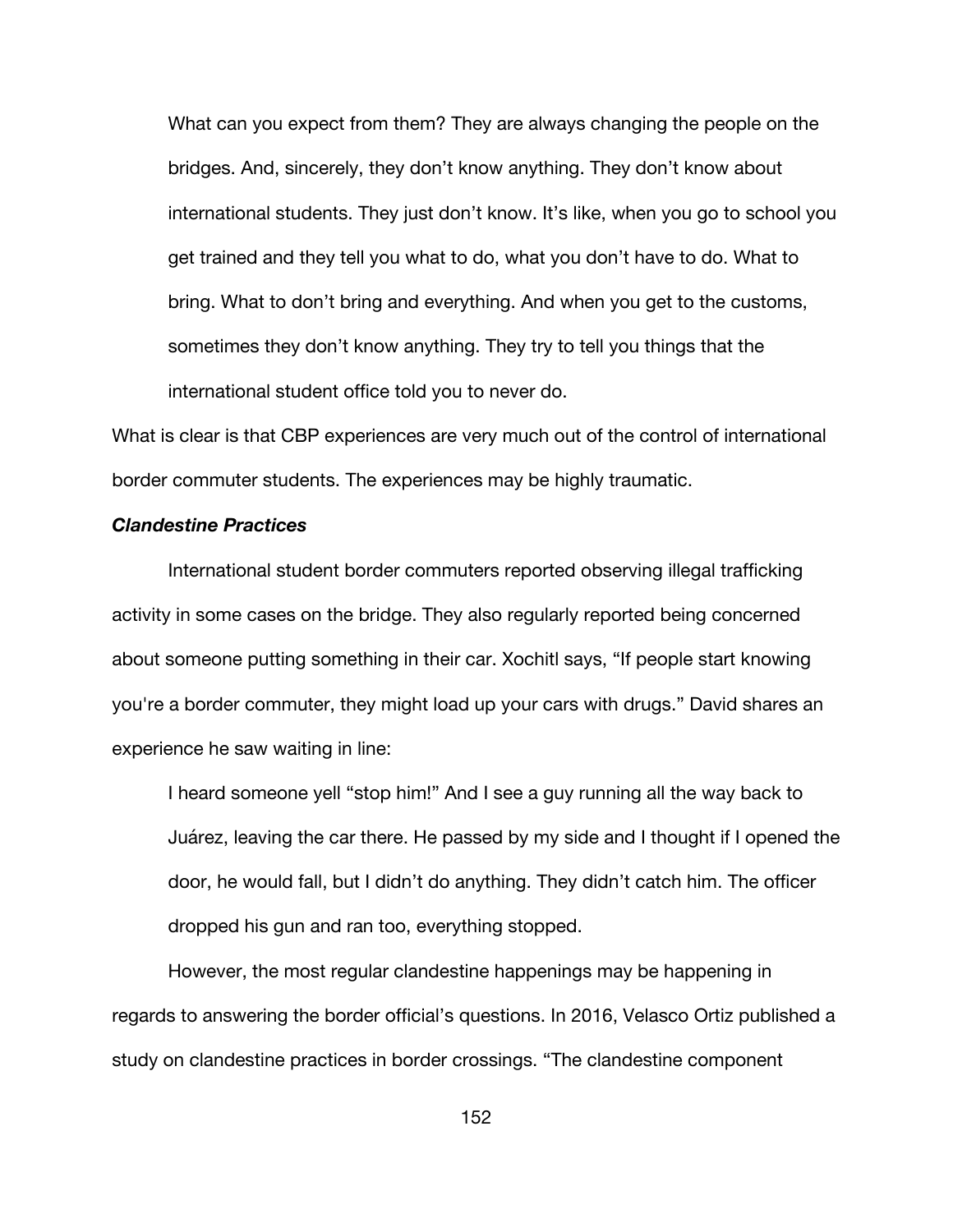results not just from a lack of documents but also from the rules for their use and people's reasons for crossing, producing uncertainty and fear in this border space" (Velasco Ortiz, 2016, p. 269).

International students, including border commuters, have to have non-immigrant intent by default as their immigration status is classified as such in the U.S. immigration system. Non-immigrant intent means the intention of the individual must be to return to the home country after finishing their currently authorized activity in the U.S. As a result of this requirement, students who have intentions to immigrate to the U.S. have to lie. As Gabby says very accurately:

They're just like, "What are you going to do after finishing?" And you gotta say, "I'm gonna come back to Mexico." Cause if you say, "I'm gonna look for a job here," you get to the secondary [inspection]. They take your visa. So, they make those questions and you have to be like, "Oh, I'm gonna go back to Mexico," even when it isn't your plan.

Roberto thinks that "100% of the people who come from Juárez to El Paso, they are expecting to look for a job on this side [El Paso]."

Ricardo mentions that he hid when he was going to play a show with his band in El Paso after having a bad circumstance involving being handcuffed for mentioning it when the CBP questioned his guitar; instead, he would say he was going to practice. If he was compensated for the show, it could technically be considered unauthorized employment. Neza says that he would sometimes answer untruthfully to make things easier as well. He used to: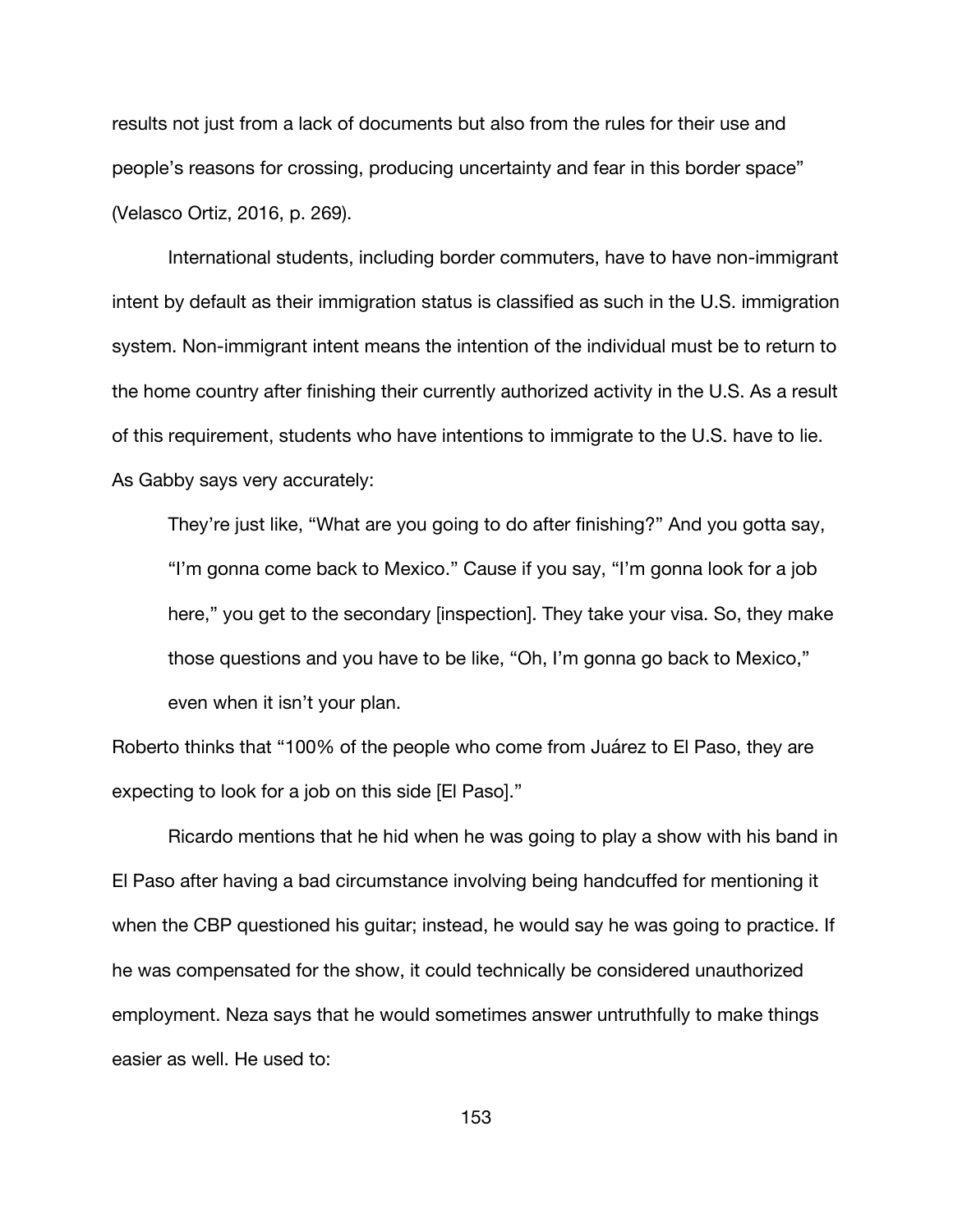…cross using my F-1 status just to show and then go back not necessarily for school. And when they ask you, "Well, where you going?" "I'm going to school." Just to make it easier. Or also, paying for lunch [in El Paso] is expensive, so I would bring lunch with me and then just not say. "What are you bringing?" "Just my school supplies."

Neza also mentions that he said in his visa interview that he planned to live in the U.S., because he had applied for a full-time F-1 student I-20 document. He did so because working on-campus does not come automatically for international student border commuters, they are more restricted than full-time F-1 students. To follow the SEVIS reporting requirements that mandate a current U.S. address be input for fulltime F-1 students, Neza says, "I use a friend's address….but whenever some officer at the bridge asks me for where I live, I always say I live in Juárez." This is anecdotally known to be a common reality, that there are students who have full-time F-1 international student status, but who actually are commuting, and technically misrepresenting information in order to permit them to have automatic on-campus work permission.

#### **What is Left Unsaid**

It is important to note that there may be aspects of the experience that are unrecorded here. For example, working without proper documentation is a possibility that no one mentioned, but I did not directly ask if anyone did that. I did not ask about stopping out of school or why someone did that, if they mentioned it. I did not ask about aspirations for the future. It also may be that participants would have expressed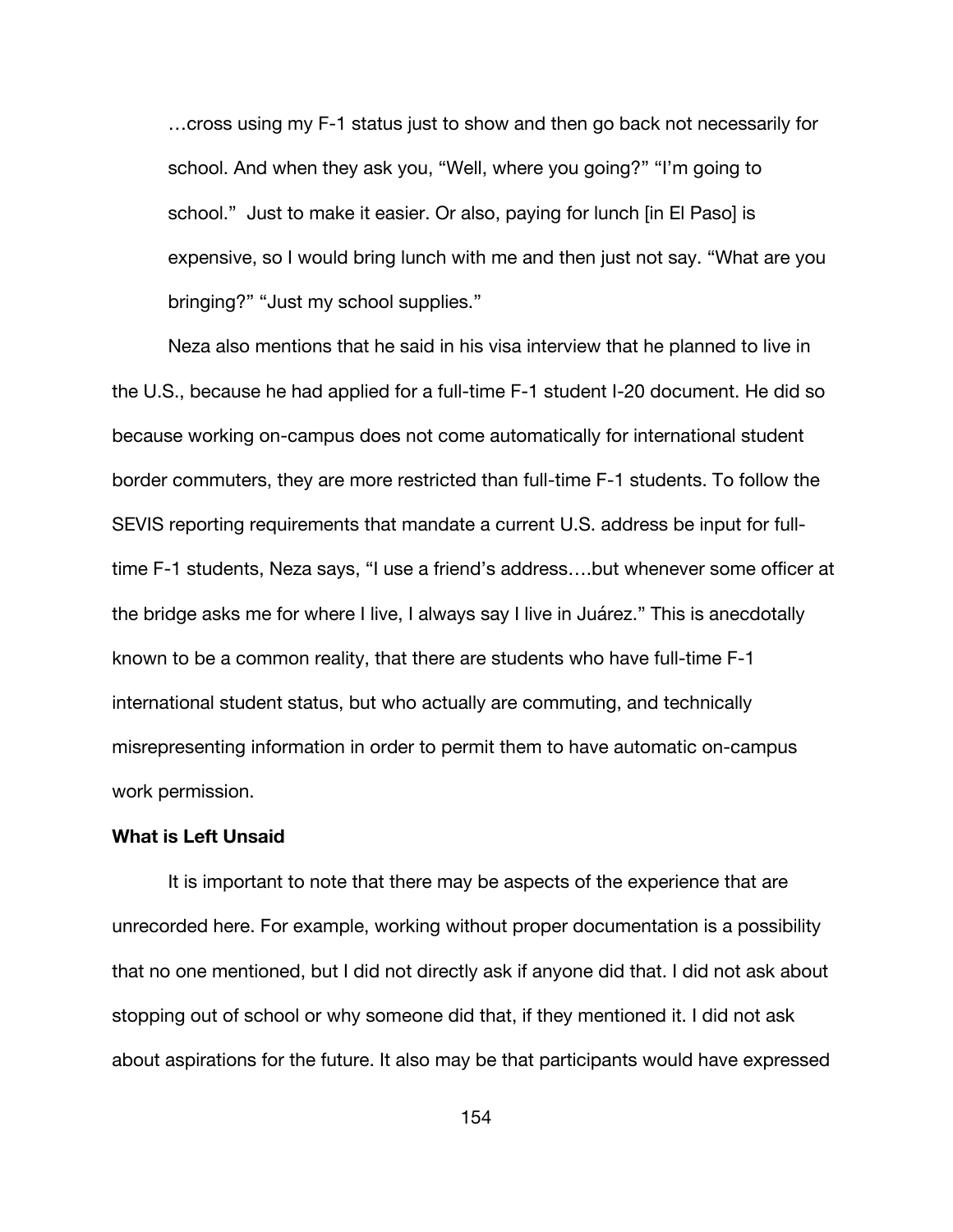certain things differently or more descriptively had I been able to speak with them in Spanish. In addition, because this study's data was collected in June 2016, the international student border commuters had yet to encounter what was to come in the following years.

# **Study Summary**

This study explored the experience of international student border commuters living in Ciudad Juárez, holding Mexican citizenship, and commuting to El Paso to attend college at either Border Community College or Border University. The study aimed to provide an investigation of the experience of Mexican national international student border commuters, and utilized a phenomenological approach. My research questions included one overarching question, "What are the experiences of Border Colleges' international student border commuters in the Paso del Norte region?" and one concluding question, "What every day experiences and themes emerge among study participants that can establish an essence of the experience?" Twenty-three participants were interviewed, and through Giorgi's phenomenological method, their answers were transformed into seven thematic areas describing the essence of the international student border commuter experience:

- 1. Waiting on the Bridge: Stress
- 2. Power and Helplessness: *Impotencia*
- 3. Getting Used to it: Adaptation
- 4. Self-reliance and Resilience: Strength
- 5. Sacrifice is Worth it: Opportunity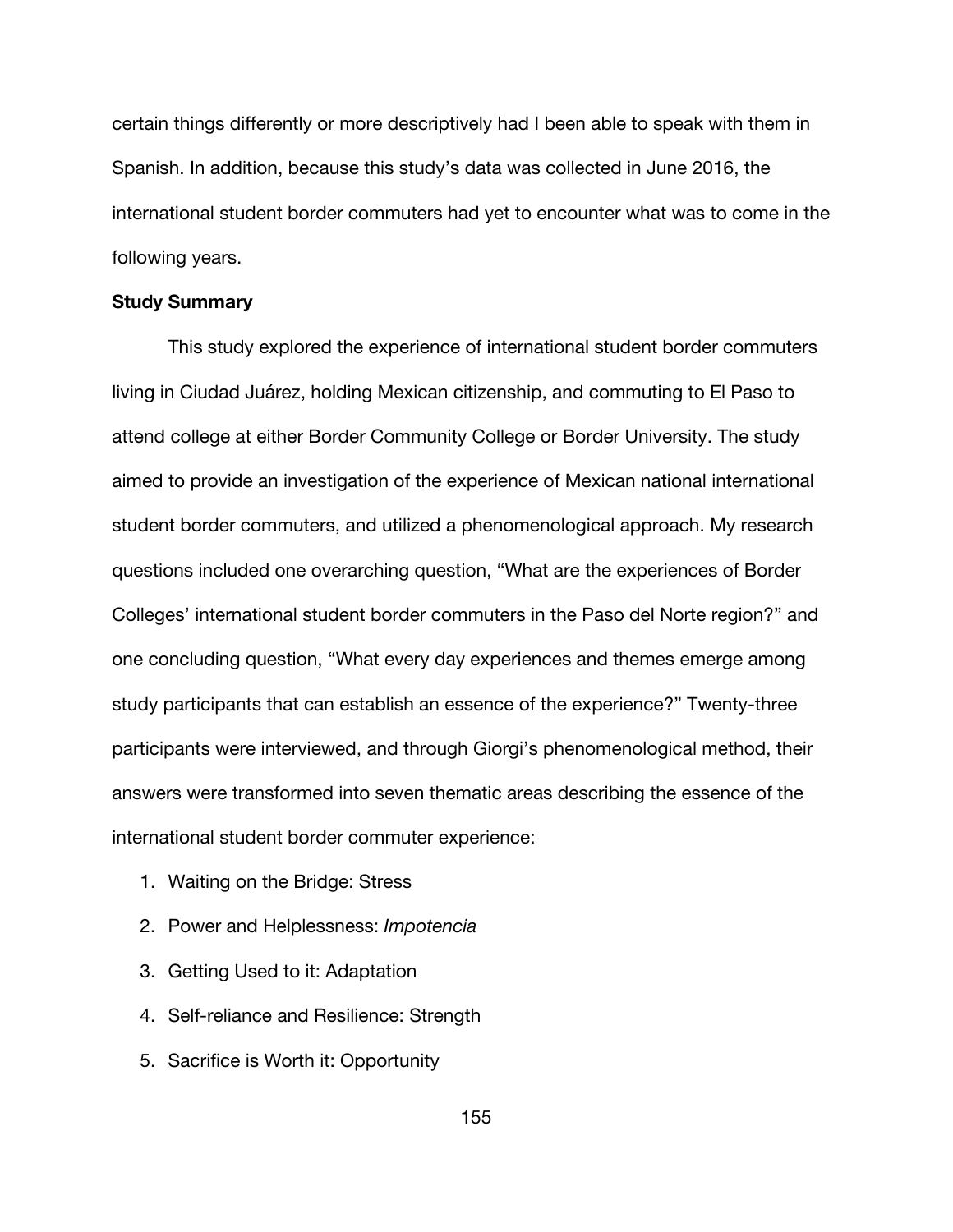- 6. Benefit from Both Sides: *Fronterizos*
- 7. Needing a Louder Voice: Help

In the Paso del Norte region, the international student border commuter experience has elements of similarity with the general transborder student experience. However, international student border commuters face more extreme challenges than U.S. citizen transborder commuters. International student border commuters do not have the power to resist questioning, and thus cannot destabilize the power of the border. International students cannot be fully engaged in the U.S. because they lack the U.S. citizenship that gives them security to work, live, and resist.

### **Conclusions**

The international student border commuter experience is one full of stress, anxiety, and time wasted. The power dynamic between the border commuter and the Customs and Border Protection officer has a profound impact on the experience, causing feelings of helplessness and impotence. These negative feelings do not wane, but international student border commuters grow accustomed to them, as well as the border commuting process in general. Growing used to the experience is required, or else the negative aspects would be too difficult to face. International student border commuters exhibit resilience along with a strong sense of personal responsibility and self-reliance to succeed. They find that the daily challenge of the crossing is a sacrifice which is worth the educational opportunities provided on the U.S. side of the border. They also see the benefit of being in both cultural spaces, Ciudad Juárez and El Paso, simultaneously.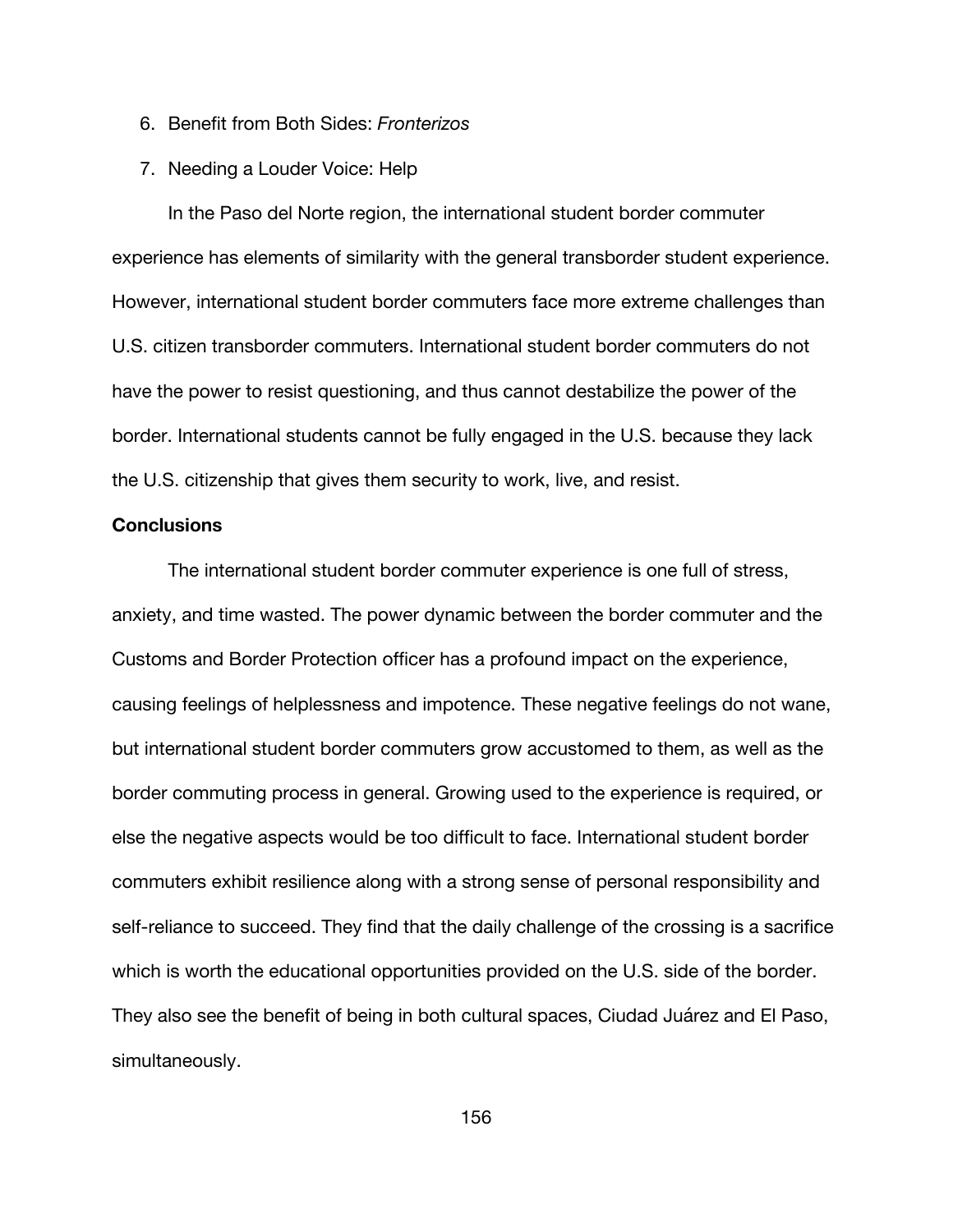International student border commuters want their voice to be heard to help others, perhaps because they are muted in their daily immigration interactions. International student border commuters are unable to destabilize or resist power at the border, because they lack the citizenship status to afford to resist. The border is a limiting factor for them, unlike their transborder U.S. citizen counterparts who have full access on both sides of the border. International student border commuters are differentially included in campus and community life in El Paso. They cannot fully engage in the U.S. due to their commuting time, responsibilities in Mexico, and exclusion from full participation in the U.S. society and labor market. They endure repeated misunderstandings with and mistreatment by CBP in order to only partially participate in "transborder citizenship."

# **Limitations**

A limitation is incomplete understanding of the economic/financial status of the students. While we know who was a recipient of the in-state tuition discount for Mexican nationals who demonstrate financial need, and the majority of our participants held this discount, we do not know exactly what their income level was. It is notable that this study's participants are probably better off financially than an average transborder high school student, since university tuition must be paid. According to Orraca et al.:

For those that were born in Mexico, their high income levels and frequent crossings of the international border suggest that they are largely constituted by what Sarabia (2015) refers to as Global South cosmopolitans, which is a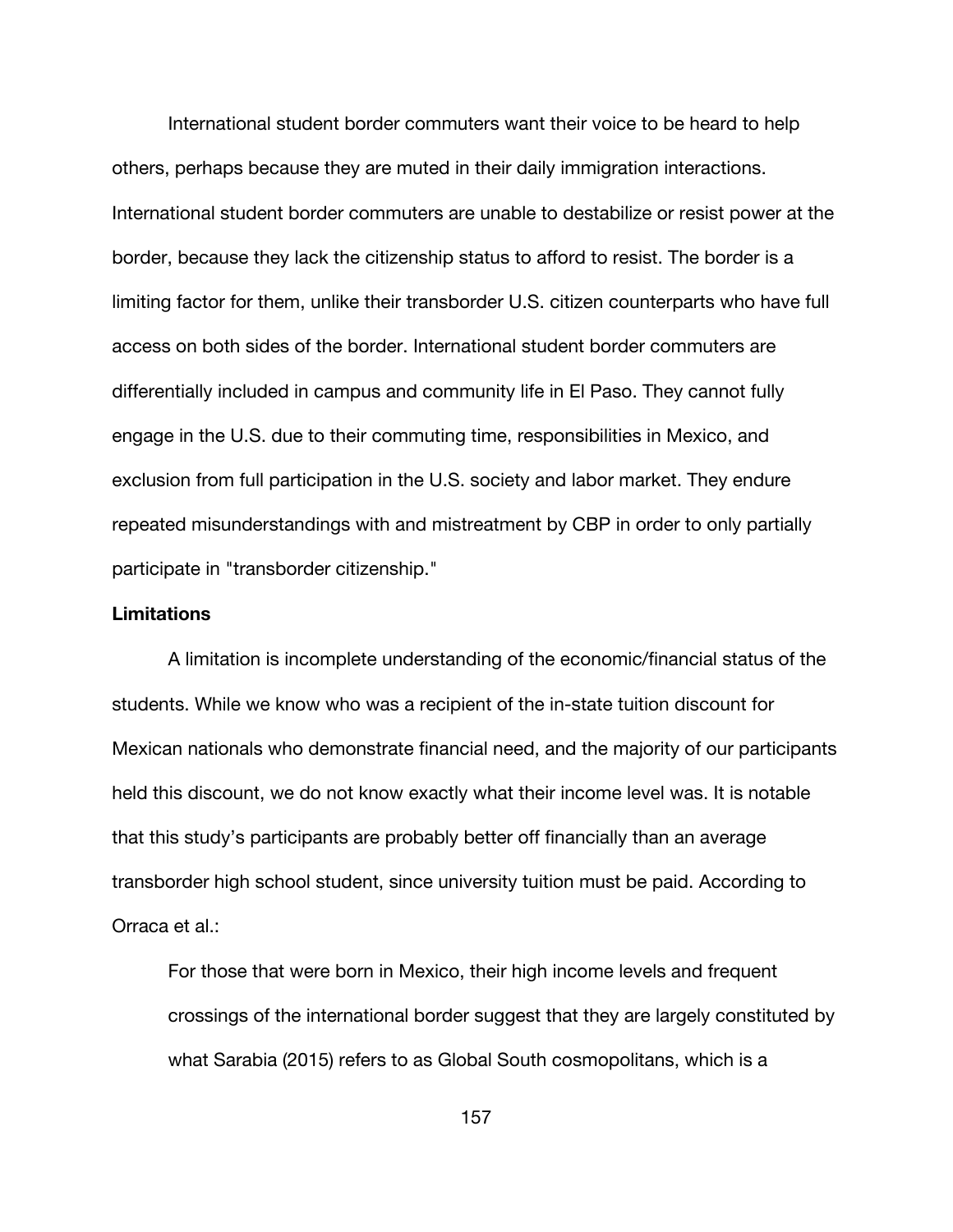privileged and mobile class, composed of middle- and upper-class Mexican who cross into the U.S. on a regular basis and are usually better-off than the general population (2017, p. 400-401).

Future study should collect data on the household income of the international student border commuter.

This study did not compare border commuters and traditional international students' academic performance quantitatively. It does not provide much information about how students actually fared in school, since I did not look at actual academic outcomes for the participants. Some participants stopped out of enrollment at least temporarily, and the study provides little insight into what factors may have been involved.

# **Future Research Recommendations**

As other transborder researchers have said, there are limitations to the body of research in transborder students in general. This study was qualitative, and most of the studies on transborder students have been (Orraca et al., 2017). As Alvarez said in 1995, more research is needed to "tease out the ways in which the myriad types of people in the borderlands negotiate life" (p. 462). Both qualitative and quantitative research should continue to occur.

I recommend doing a quantitative study of how international student border commuters fare academically as opposed to non-border commuters, controlling for conflating variables. We can surmise from these accounts that international student border commuters' academic performance and ability to succeed could be negatively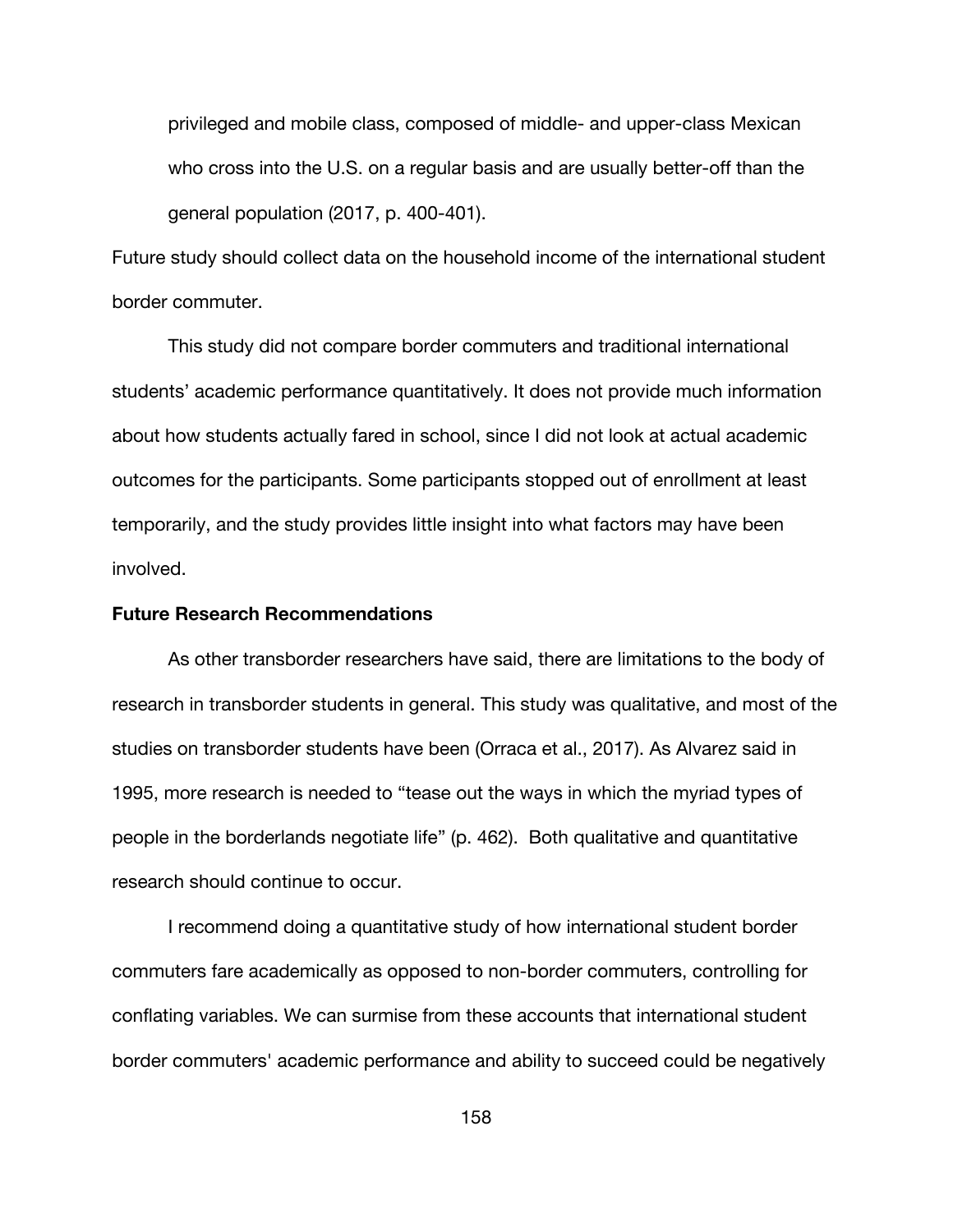affected. Additional data on academic performance outcomes as well as retention of international student border commuters would benefit the existing body of research and guide Border Colleges in future program and policy development, for example, attendance policy.

Future study on the career and immigration outcomes for international student border commuters would also be interesting to study to better understand the longterm impact the experience has (Orraca et al., 2017). The official international student border commuters are limited to working in the border region on their post-completion work authorization (OPT). Does that restriction hinder their entrance into the broader U.S. labor market? Do international student border commuters end up immigrating to the U.S., or do they remain solely Mexican nationals?

While I did not notice participants struggling with the English language to express their ideas or thoughts, future research should occur allowing participants to utilize both languages. Also, while this study is single-case, future multi-case studies with similar research design could be interesting for comparison to this study's results. How does the experience and perception of border commuting different for those international students who drive with SENTRI, as opposed to those who travel by foot or other methods? How does the experience and perception of border commuting differ for international students who are part-time vs. full-time enrolled? What about their academic outcomes?

In addition, future study could compare border commuters' experiences in other sister city border regions on the Mexican and Canadian borders and others in other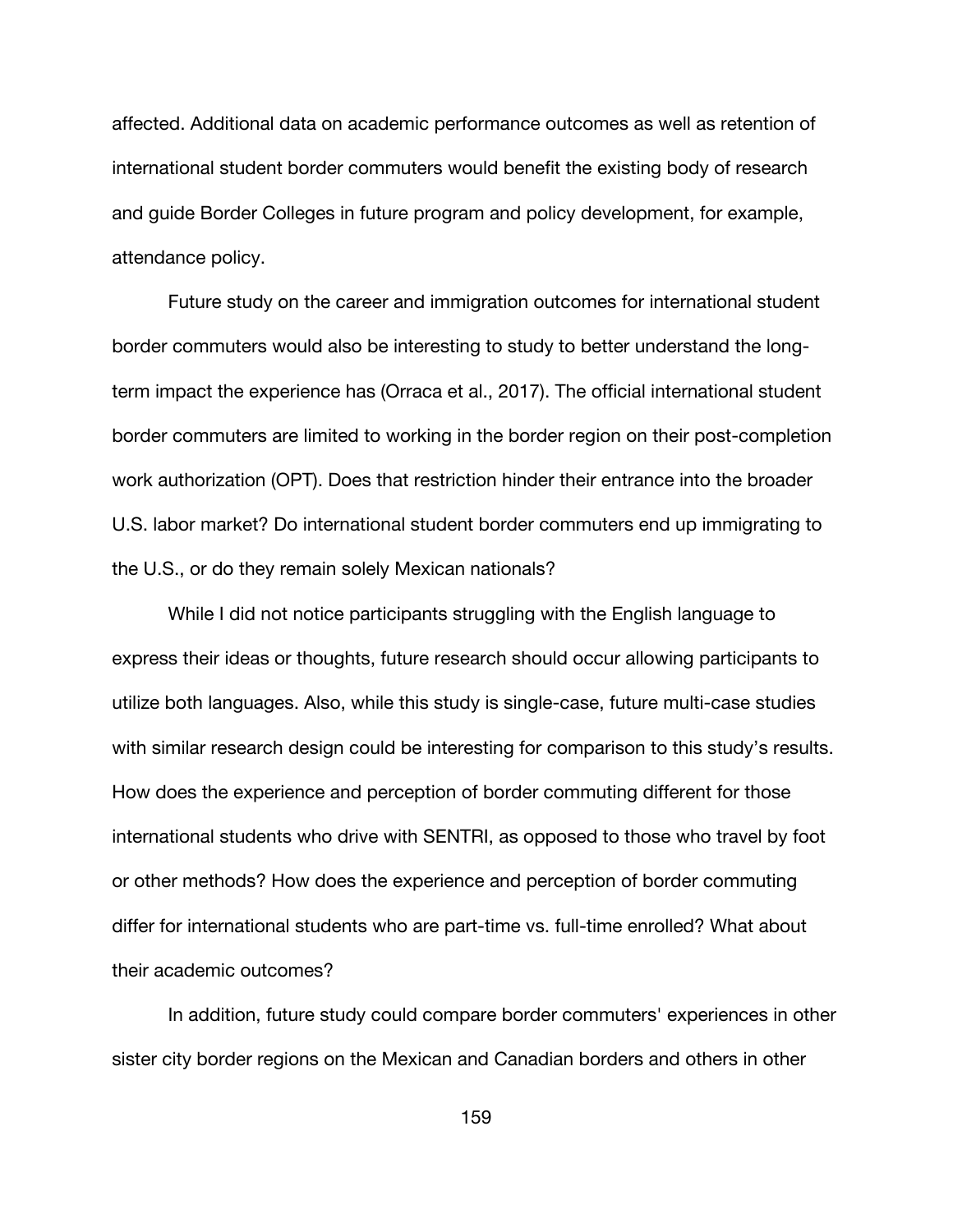areas of the world (Castañeda Pérez, 2020). Findings of this study may not be applicable to other borders, but further research is needed. Is the border commuter experience different when international students go from Matamoros to Brownsville? What is similar or different about the experience going from Canada to school in Detroit or Buffalo? A follow-up study comparing the experiences of Canadian border commuters to Mexican border commuters could be interesting, potentially utilizing a critical race theory paradigm.

Border Colleges officials have an anecdotal sense that border commuters treat their immigration status with less care than traditional international students, and their lack of personal responsibility or understanding of their documentation requirements may cause them to stop out more (Border Colleges, personal communication, 2014, 2022). Some notion exists that because transborder students are commuting and seeing examples of commuting from such a young age, the importance of particular documentation becomes less clear. Both theories about decreased personal responsibility, and increased incidence of stopping out should be investigated with further qualitative and quantitative research, respectively.

In 2022, Gluckman, Gautsch and Hopkins describe how sociopolitical, sociocultural, sociolinguistic, and socioemotional factors influence transnationally mobile students' educational experiences. The researchers "assert that future research on transnational education within the U.S.-Mexico nexus and beyond should attend to the interconnectedness of these dimensions, rather than viewing them in isolation" (Gluckman, Gautsch, & Hopkins, 2022, n.p.). This study's intention was to capture the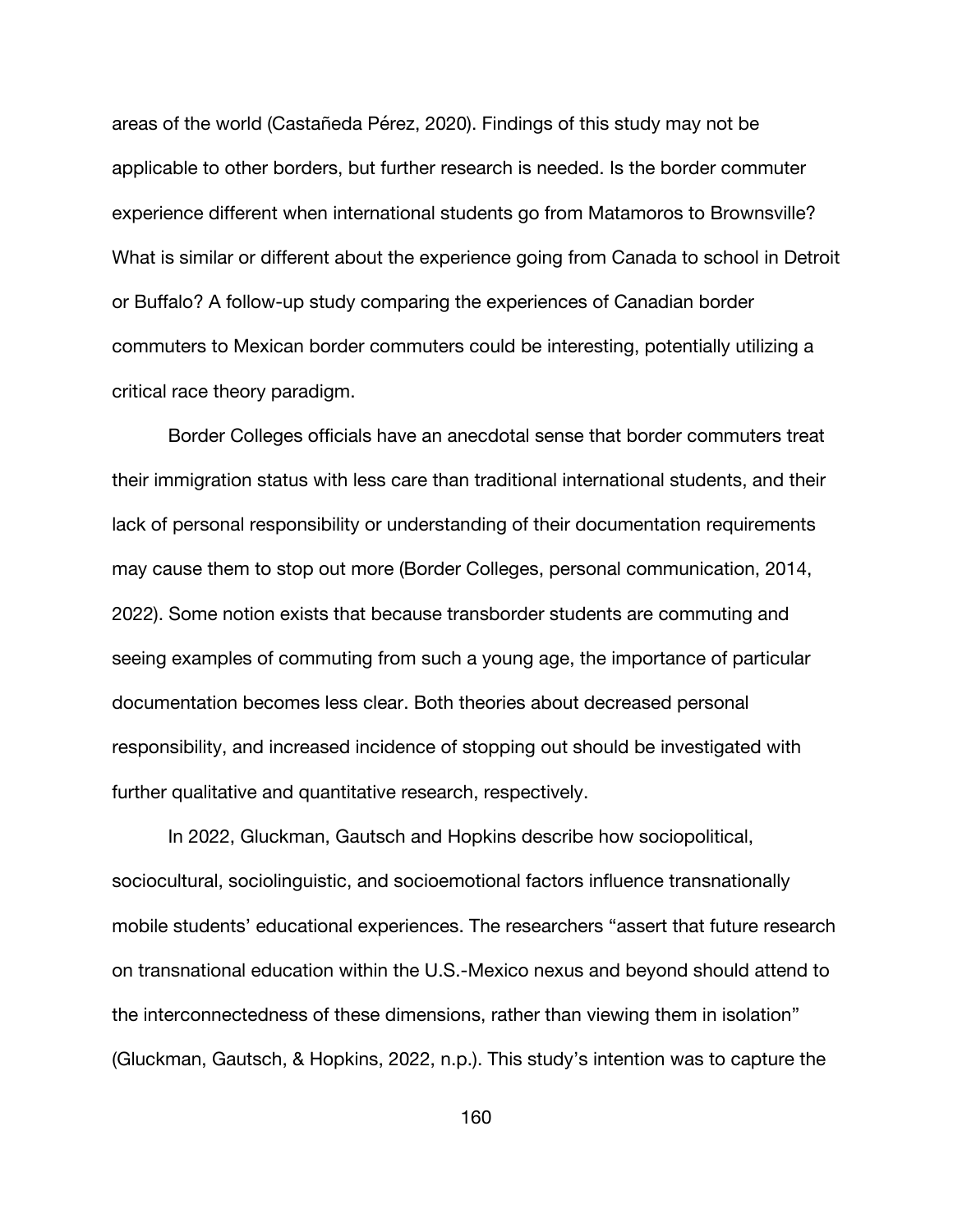essence of the international student border commuter experience. Like the factors these researchers have studied, the themes that emerged are all also interconnected.

### **Participant Recommendations: Border Colleges**

The international student border commuters focused more on their own responsibilities than recommendations for Border Colleges themselves. This may be because they were scared to be critical, though I strove to assure them of the confidentiality of their responses. While participants demonstrated self-reliance, they did have some recommendations for the Border Colleges, when prompted.

A salient suggestion made was about paperwork submission efficiency, since border commuters have to do regular paperwork with the Border Colleges international office and other units. When study participant John was asked about the school supporting border commuters, he says though he doesn't see a difference in treatment between commuters and non-commuters:

I did find that people were inconsiderate sometimes about paperwork submission, setting a meeting, and then you would go [to pick it up] and they wouldn't have it. I don't think it crossed people's minds that it's not just, "I'll just drop by"…I'm a fan of being able to do things online. So, a lot of the departments across the university, you have to go and you have to submit a page here and there. You have to fill out a form here and there. And if you could just do that online you would save people here a lot of time. I think that we're way past the point where this infrastructure should be a given...It also helps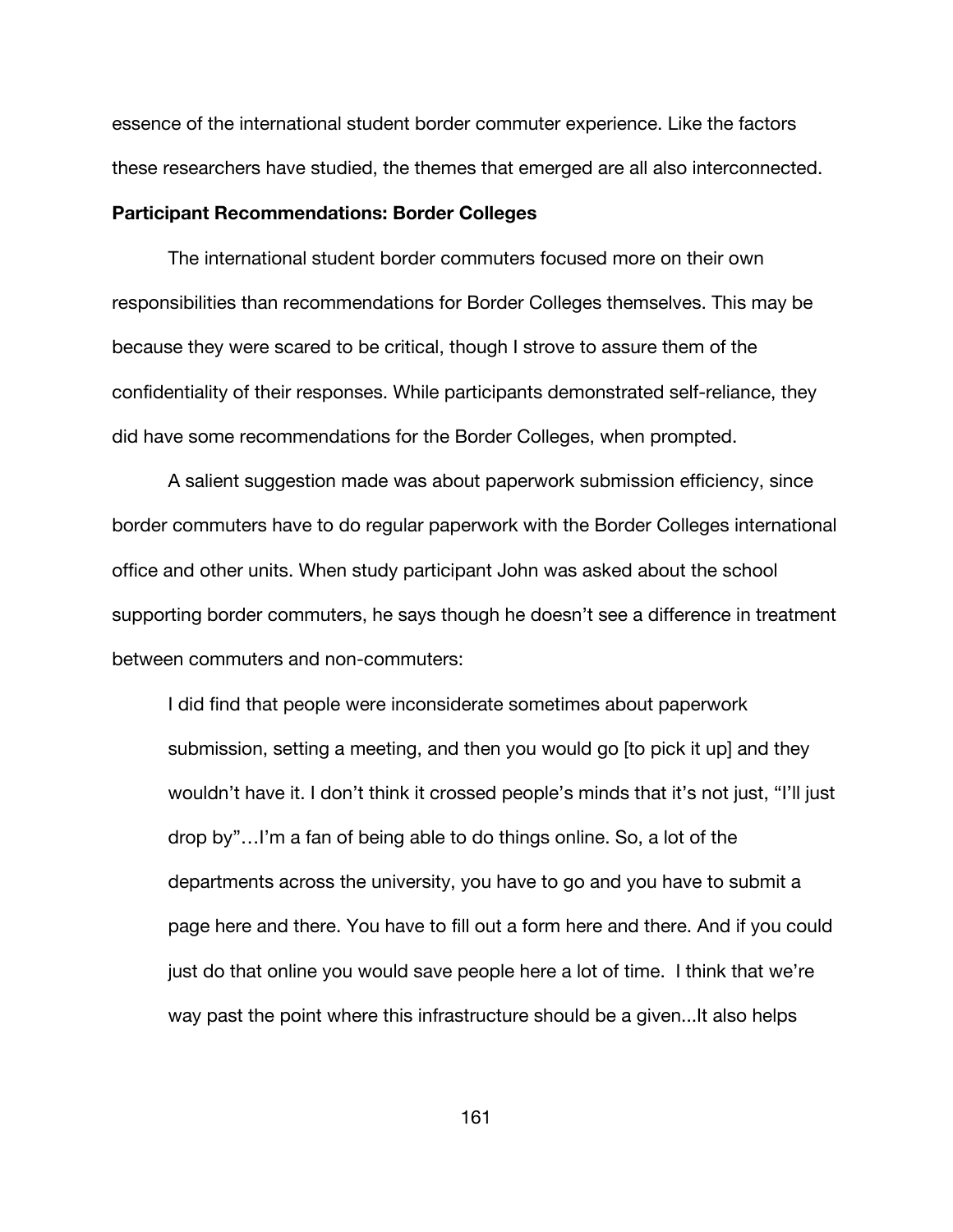commuters a lot because if the only thing you have to do is come by and turn in some papers, it would save a whole trip if you don't have to come that day.

The pandemic has caused the necessity of paperwork being submitted online, so some policy and procedure has changed at Border Colleges since the study. However, online forms should be formalized and standardized across the Border Colleges' administrative units.

Carlos recommends that the International Office move away from in-person informational sessions and do more meetings on the internet, which the pandemic has also brought on by force. He also says "they should hold sessions for the student individually for their situation instead of the group." Sofi says that the school doesn't support border commuters very well, because she has dealt with some mistakes that apparently cost her the validity of her immigration status.

In my first semester I didn't know a lot of things here. The front desk was wrong more than once in telling me what to do. They forgot to get a copy of my passport so I had to come back. They were not prepared to give me the information, so I didn't know about the deadline [to get a new I-20]. In the end I had to start again and pay \$200 which was hard for my dad. Different advisors give different responses too.

Sofi suggests better training for Border Colleges' staff, as does Mila. As discussed earlier, inconsistency is a consistent theme in the experiences.

Neza says the school's services for commuters should be simplified (such as I-20 signatures) and also more standardized in their responses to students, because the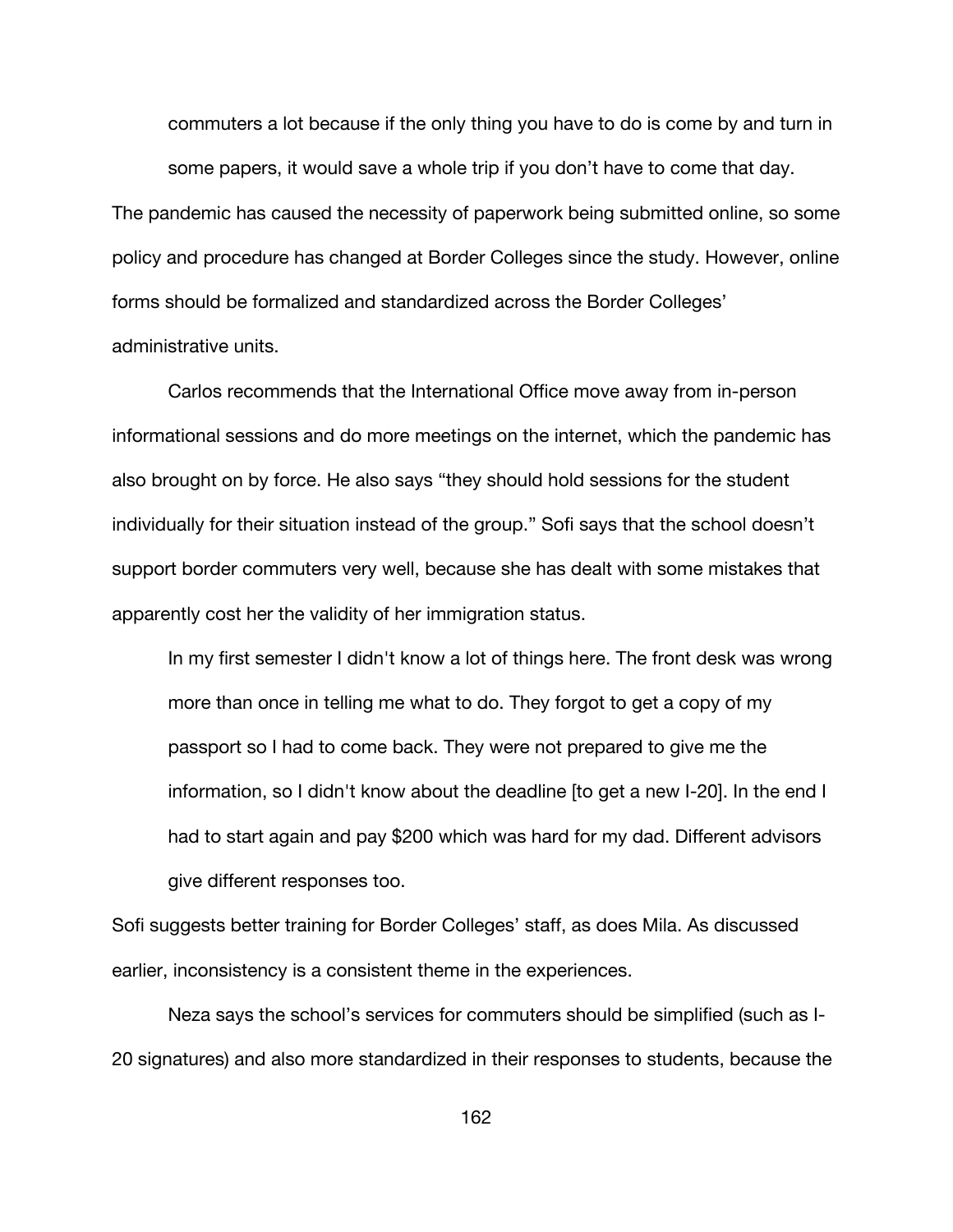procedures and varying advice have caused him some additional stress. He and Ale both recommend CBP should be more connected with the International Office. The inconsistent answers between governmental agencies and schools come up often. Andreas and his friends have joked about creating a manual of "How to Survive in the United States Being an International Student," because "all of us are getting different answers on the same things."

Mila says the school could do more to help educate students about things border commuters should know or benefit from, for example, the American Opportunity tax provision, and Brian suggests the school could give more information about SENTRI, so students do not have to figure it out on their own. Gabby suggests that the school do more programs for international students and that "[t]here are a lot of people suffering for the same things, but they don't say anything. We would like to participate in research. We would like to be part of more things, but we are not allowed." David feels the school should work with employers to educate them about the laws for hiring foreign nationals.

Fernanda suggests having more educational training for professors about the experience of international student border commuters.

Probably like letting all the professors know that sometimes it's harder for other students. Sometimes professors are like, Well, why are you late? And I try to explain and they don't understand. Oh, but you're late. Wake up earlier. Or stuff like that. So probably letting teachers know what a commuter student goes through every day. Cause sometimes they think well we're Hispanic or we're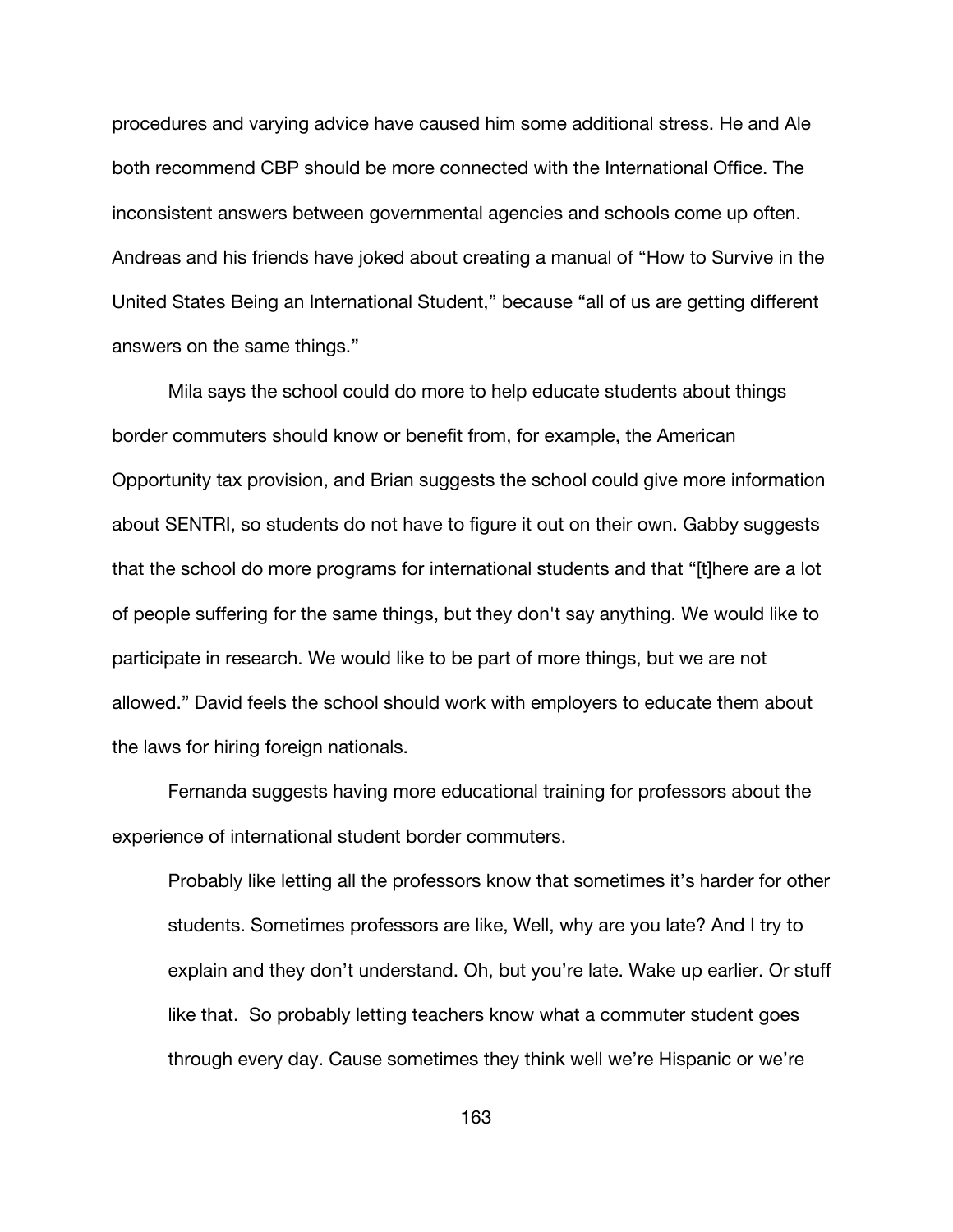international students but we live here in El Paso. But, no. Some students cross every day.

### **Participant Recommendations: Government Agencies**

Participants made recommendations for governmental improvement, primarily centered around improving student access at the port-of-entries. Hiram suggests the government provide better support to border commuters by providing "a specific lane only for students, a walking lane, at each bridge, or automatic SENTRI for students." Alexander echoes the need for a pedestrian student lane at each bridge, as well as a procedure for bikers. Brian suggests at least a student discount for SENTRI.

Gabby and Daniel mention that it would be helpful if the government could extend a consistent lane for college students.

When the officers do an extra lane in the middle for students at the Santa Fe bridge that really helps us, but I think that's unofficial and more for high school students as it closes at 8 am…Sometimes we [are] flipping the coin to be on time or not. Monday and holidays, it can be congested, but today it was empty. It's really inconsistent. (Daniel)

Neza suggests a particular student lane for college students rather than high schoolers.

Participants also made other transportation suggestions. Many of them reference that these ideas would work for the Santa Fe port-of-entry, closest to Border University. Roberto suggests a shuttle for student commuters to pick up in Ciudad Juárez and Deliver to the port-of-entry and back. Daniel also has an idea for a shared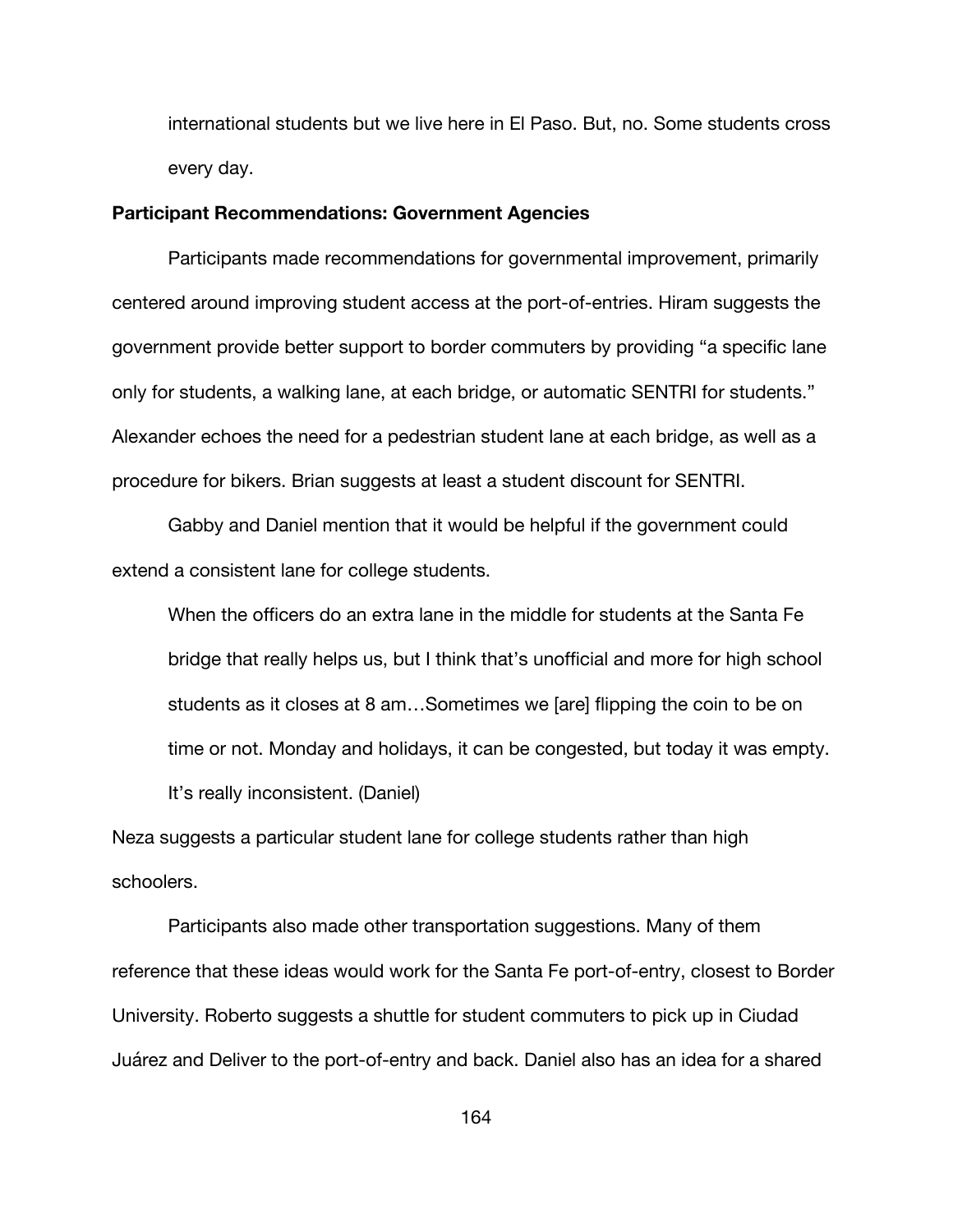ride experience for border commuter students, "so you don't have to use your car. The city transportation hours are not arranged with the school schedule." Relatedly, Lorenzo recommends expanding El Paso bus hours to allow students to get back to the port-of-entry during the evening. Marcos recommends a shared bike system specifically for going from campus to the port-of-entry.

International student border commuters regularly talked about CBP misinformation. Gaby says the officers need to be better informed about the rules for international student border commuter entry permits (I-94s). Mila also recommends more training for CBP on international students, because they are often confused and provide conflicting information with the U.S. Consulate – "it's like a divorced couple." Sofi's major suggestion is that personal treatment at the border crossing needs to be improved, but also that CBP needs to communicate better among themselves because of misinformation coming from individual officers. Ricardo says something similar: "So the first thing they can improve is knowing their procedures, and [second,] not being rude."

Fernanda recommends making the lines faster, to stop charging six dollars for the I-94, and thinks there seem to be "a lot of officers but they're not working." John also says the government should be more efficient. He is glad CBP has changed their I-94 renewal requirement and created a student line, but notes it's only for pedestrians on the downtown bridge and can get pretty long. He thinks they could easily have a student line at all bridges as well as the consulate.

165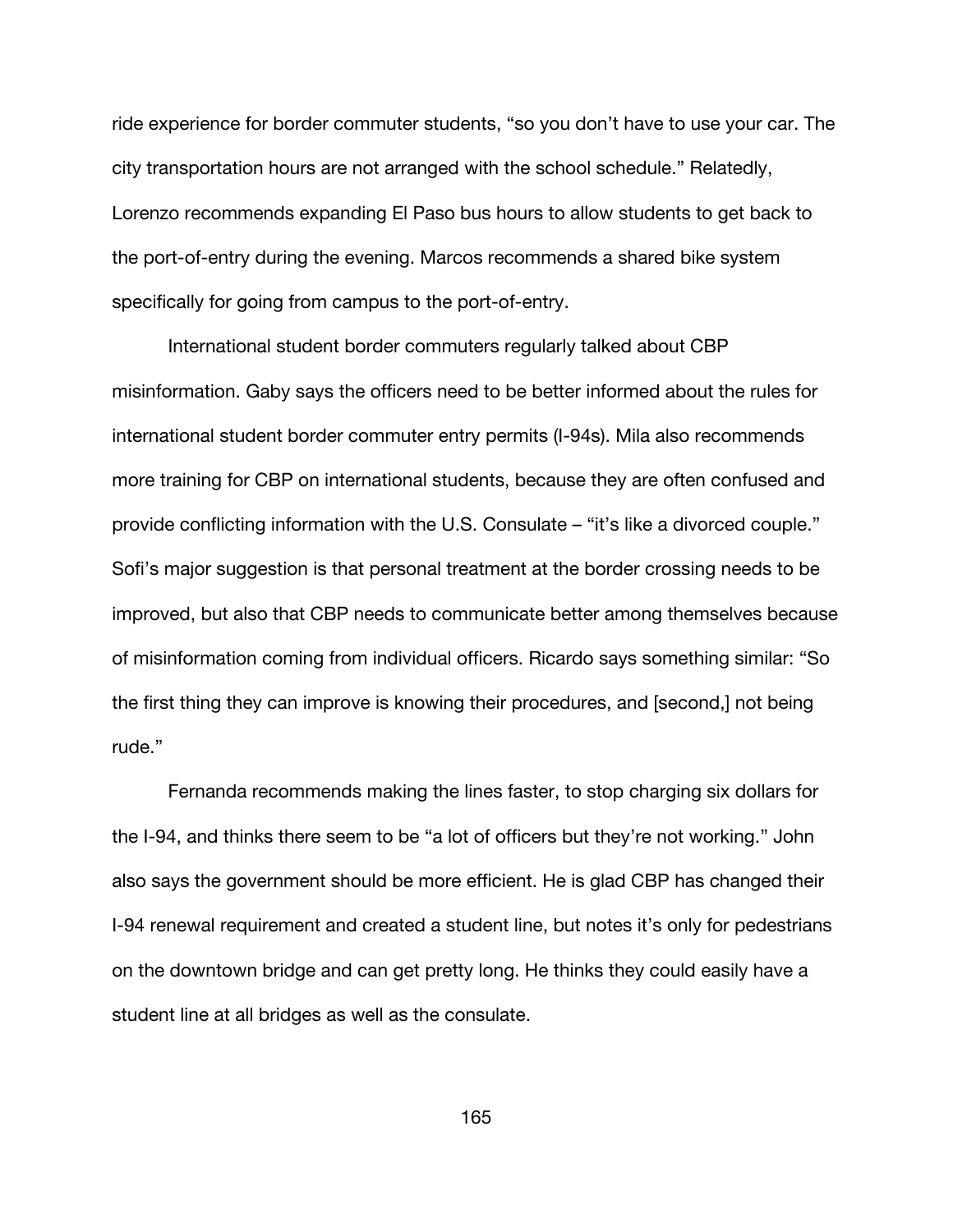Marcos appreciates the government having the express line but brings up a different type of policy concern:

[There are] big concerns with ecological things, the environment, high cases of students who go to school near bridges with asthma. There's a lot of smoke. So, there is stress for the people and the environment. They need to see the secondary problems, not only what they're protecting at the border.

Ale recommends that the government reconsider the restriction on border commuters' OPT employment.

I recently just learned that since I'm a border commuter student I have to stay in the border area to do my OPT. I think that's like the biggest thing that I find that it's not very supportive. I thought I was going to be able to go for that year to explore more into the United States. There are not a lot of options for dancers here, if it's not teaching dance lessons.

The guidance she was given is that she can only work within 75 miles of the border, which is the same distance that schools are allowed to be located in order to sponsor international student border commuters in SEVIS. Thus, international students are again differentially included in the U.S. employment market post-graduation.

### **Researcher Recommendations: Border Colleges**

I did not find substantial differences between the experiences of the international student border commuters who studied at Border University versus Border Community College, so I present these recommendations for both Border Colleges.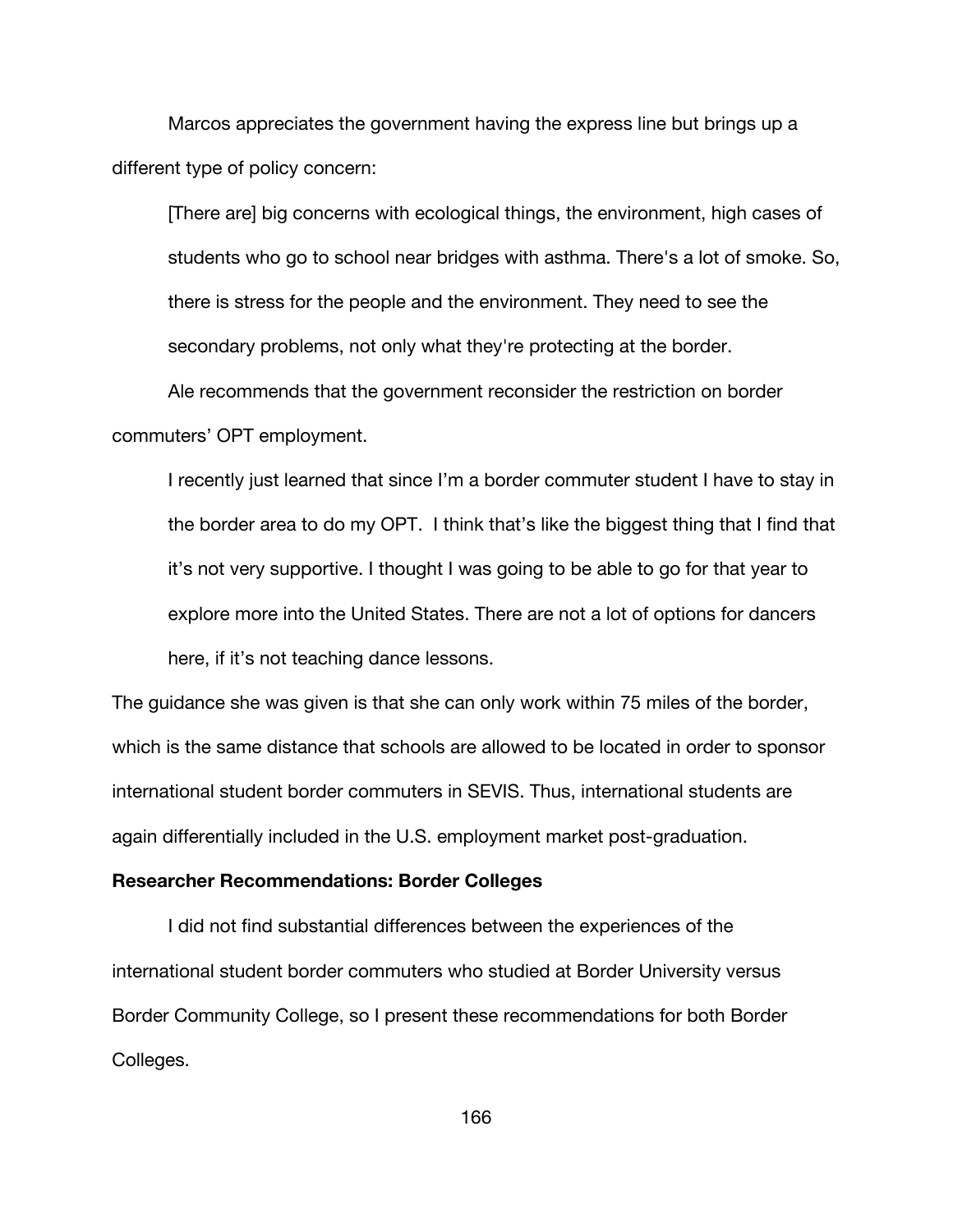- 1. International student border commuter students predominantly reported that professors were overall fairly accommodating when students were late due to unexpected border wait times. As David says, "Most [professors] have been understanding about it. I actually take pictures and send emails [to show he is trying to make it on time]. One professor told me, 'Boy, I have crossed and I know what it is." However, given that student reports of professors not being understanding do exist, the need also exists for additional training for faculty and staff at Border Colleges, to standardize the knowledge of the international student border commuter experience.
- 2. Border Colleges' Institutional Research offices should engage in study about border commuters' academic performance and retention. The results should be shared with relevant Border College units to develop programming to support academic performance and retention of the international student border commuter population.
- 3. Border Colleges should work with students to create an organization similar to Transfronterizx Alliance Student Organization (TASO) at San Diego State University (SDSU) (Falcón Orta & Monk, 2021).
- 4. Border Colleges should consider developing a program similar to the Transborder Student Ally Program (TSAP) at SDSU (Falcón Orta & Monk, 2021)
- 5. Border Colleges should work together and communicate to develop standardized interpretation of immigration policy/procedure, where possible. For example, Border Colleges banding together as a regional collective and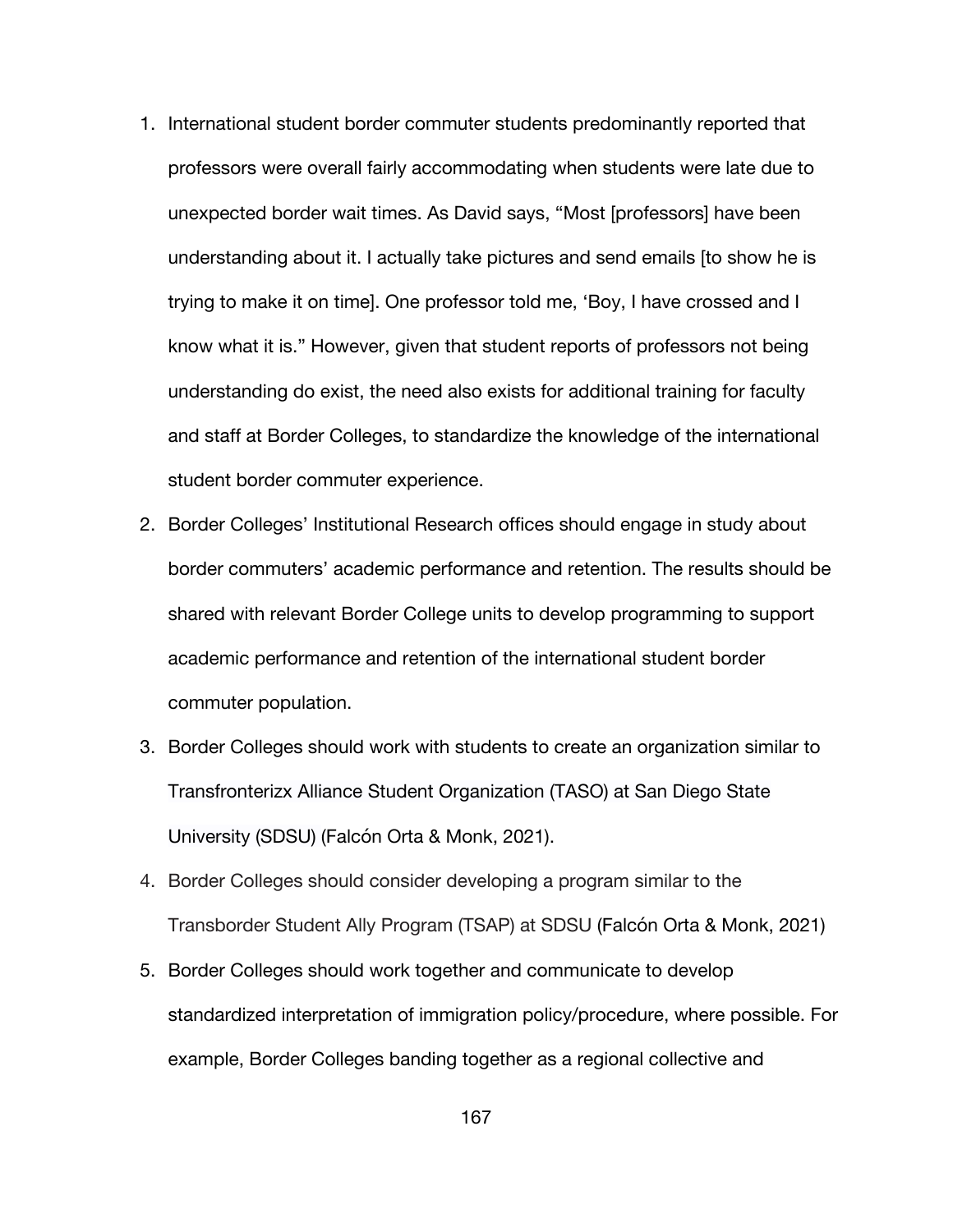conducting outreach to local CBP and DoS officials to educate that DHS has authorized electronic signatures would be effective. This would reduce travel and paperwork burden on international student commuters, as well as traditional international students.

- 6. Border Colleges should continue offering virtual appointments beyond the pandemic and expand appointment times beyond traditional business hours. This recommendation applies to all academic and administrative units, not just the International Office.
- 7. Employ additional professional staff in Border Colleges International Offices.
- 8. Ensure part-time vs. full time and border commuter vs. non border commuter is easily distinguishable internally for future institutional research purposes.
- 9. Develop procedures for students to self-report border mistreatment, for example, an online form, that automatically is routed to ICE leadership.
- 10. Border Colleges should improve their online information for students. It is not easily possible to find online information about the rules and processes international border commuters need to follow at either institution, at the time of this study's completion. PDF memos about applicable policy should be readily available for border commuters to print and carry with them to inform poorlytrained CBP officers.
- 11. Since the data collection of this study, Border University has made strides in their online forms/applications. In 2018, Border University converted nearly all their international student paper forms to an online request system, with the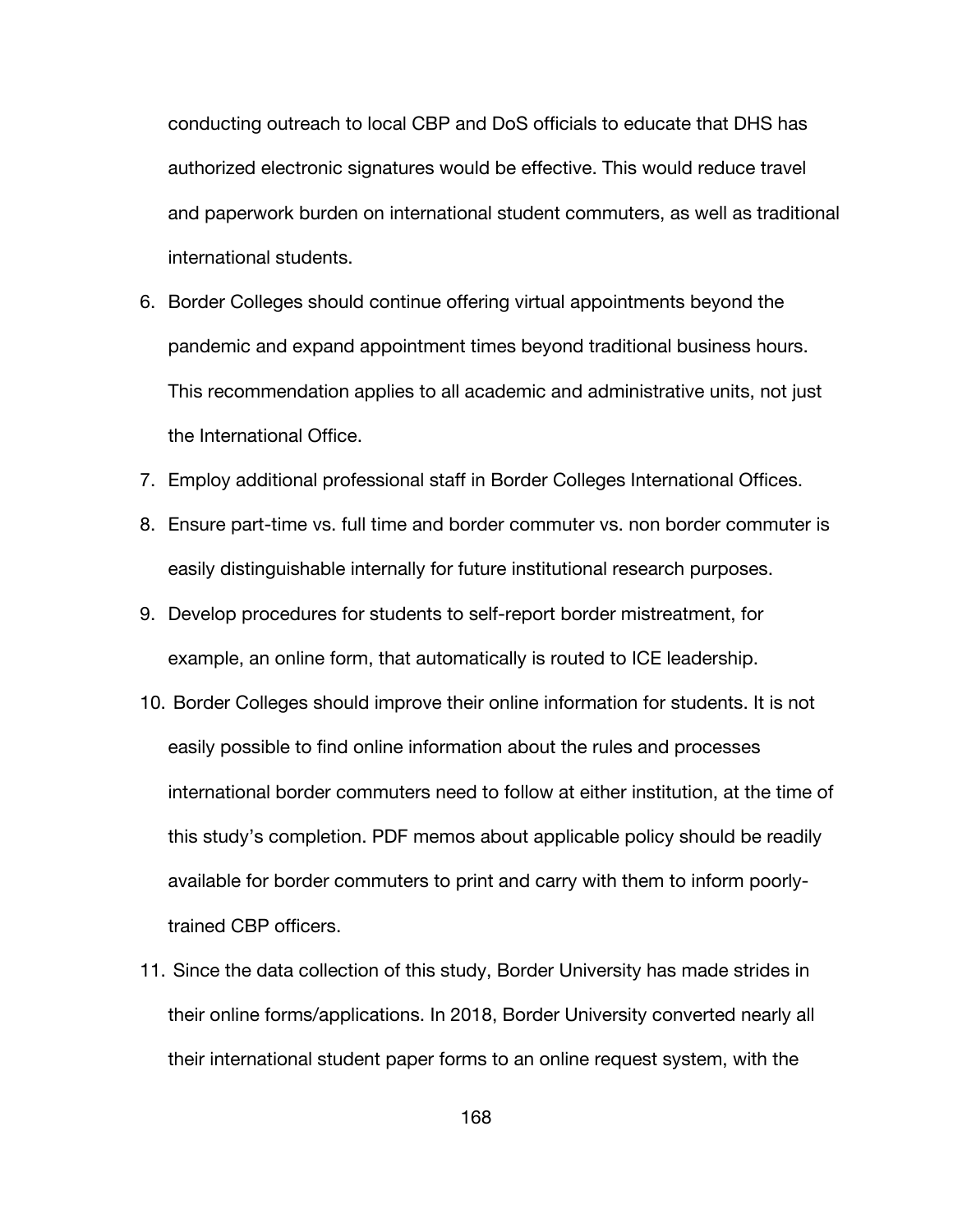exception of I-20 travel signatures. In addition, due to the pandemic, Border Community College has also begun processing forms/applications remotely. However, while the pandemic caused knee-jerk strides in electronic processing, it is recommended to continue to transition to robust online form processing systems and standard electronic requests for all types of documents across both schools.

12. Maintain and strengthen programmatic support for the in-state tuition program for Mexican residents with financial need. According to Orraca, Rocha, and Vargas, the major factor that prevents Mexican residents from studying in the U.S. is the cost differential of the tuition (2017). The reason why the Paso del Norte region has the most transborder students is likely because of the in-state tuition afforded to Mexican nations who demonstrate appropriate financial need (Orraca et al., 2017). This is a Texas legislated program, and it must continue in order to allow Mexican international student border commuters the ability to continue their education.

### **Researcher Recommendations: Governmental Agencies**

1. The Department of Homeland Security should make a decision on the 2002 Border Commuter Act, and take action, whether that is revoking it or implementing it. The policy and practice are currently in limbo as part-time status is regulatorily inconsistent with F-1 status full-time enrollment requirements.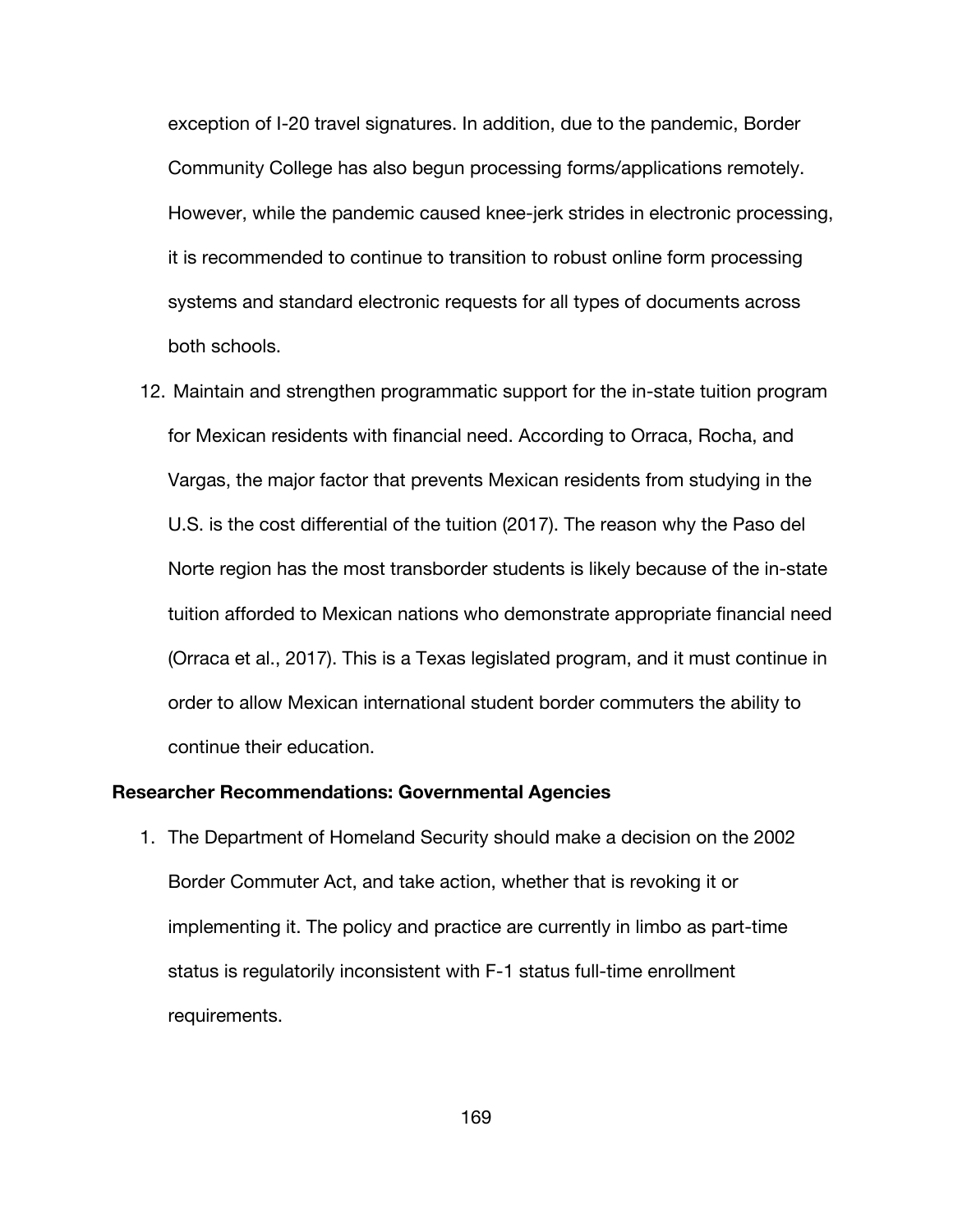- 2. DHS should pay CBP officers a higher salary, and require a Bachelor's degree, so that the position is more competitive and officers are retained longer. According to CBP's website, you can qualify for being an officer if you have three years of experience that demonstrates the ability to "meet and deal with people" and "the ability to learn and apply a body of facts," which is not a very high standard for entering the field.
- 3. More resources should be devoted to the ports-of-entry to reduce wait times for students and others.
- 4. SEVP, CBP, and DoS must standardize their understanding about all aspects of international student border commuter policy. Staff in Washington, D.C., or other central locations removed from the border, should also be familiar with the border commuter status and rules. It regularly happens that SEVP's position is not aligned with CBP, when they are both part of DHS.
- 5. DHS should clarify under what circumstances border commuter students should enter using their visitor visa as opposed to student status. In this study, there were several accounts of confusion on this topic.
- 6. SEVP should clarify to schools whether I-20s for full-time border commuters should also be issued semester by semester.
- 7. CBP needs to understand SEVP has approved the use of electronically signed I-20s in all circumstances.
- 8. CBP needs to understand that when students lose their immigration status and have an I-20 terminated, the entry visa in their passport is not automatically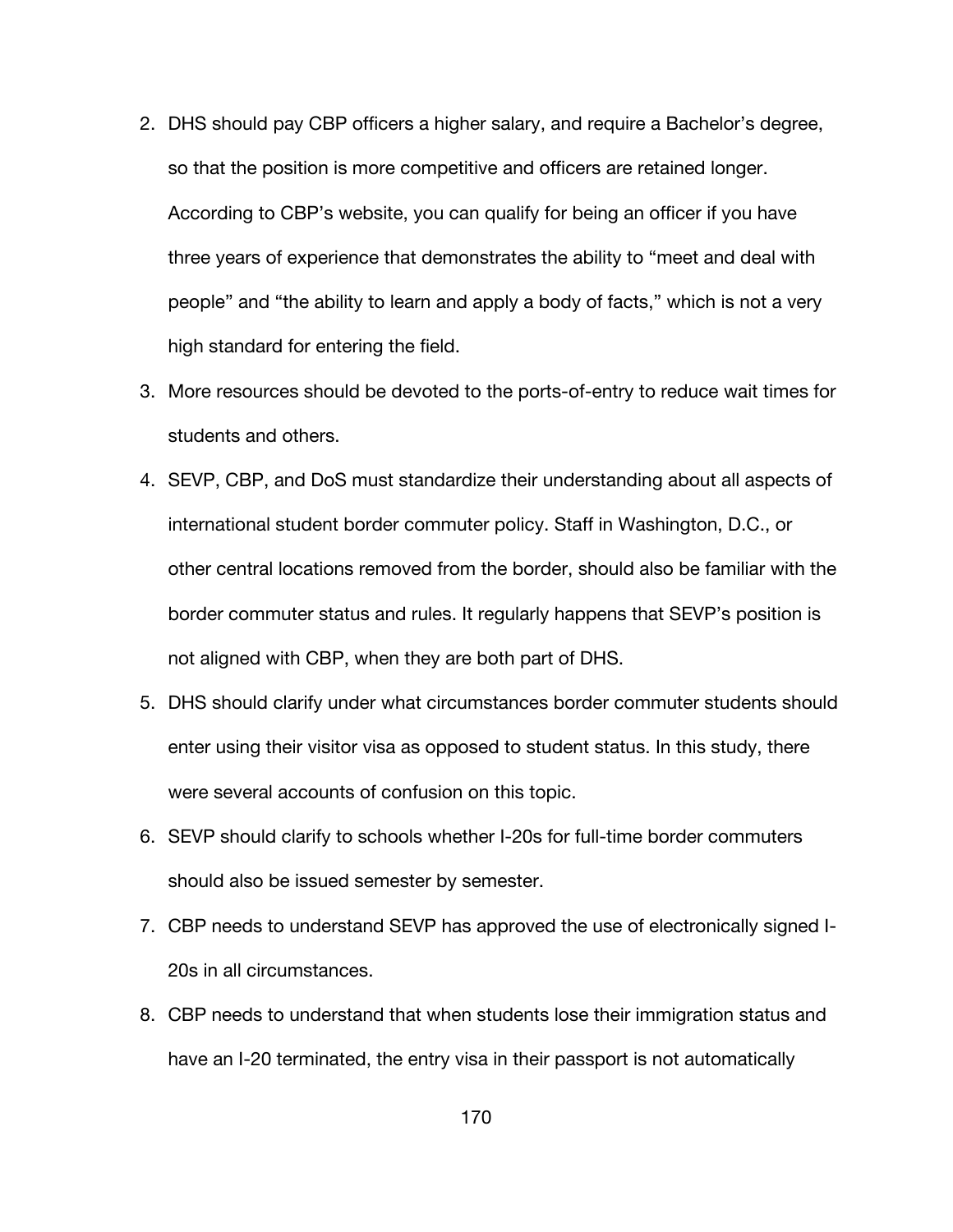invalidated. The visa remains valid for use until it expires, and the SEVIS ID number may not match.

- 9. CBP should standardize date-certain admission on the I-94 to match the end date of I-20 rather than granting duration of status (D/S).
- 10. CBP should also implement electronic I-94 cards at land ports-of-entry.
- 11. Create more reporting mechanisms for border crossers to report mistreatment from CBP officers.
- 12. CBP should be required to publish annual research reports on treatment of border crossers.
- 13. CBP in the Paso del Norte area should establish working groups with Border Colleges' leadership to standardize inconsistent practices related to international student border commuters.
- 14. DHS and DoS should reconsider the non-immigrant intent requirement for students.

## **Chapter Summary**

This chapter included analysis of the international border commuter experience themes. Emerging transborder studies were used to compare and contrast the general (U.S. citizen) transborder student experience as opposed to the international student border commuter experience. Additional happenings in society since this study's datacollection occurred were presented and analyzed, taking consideration of the essence themes of this study.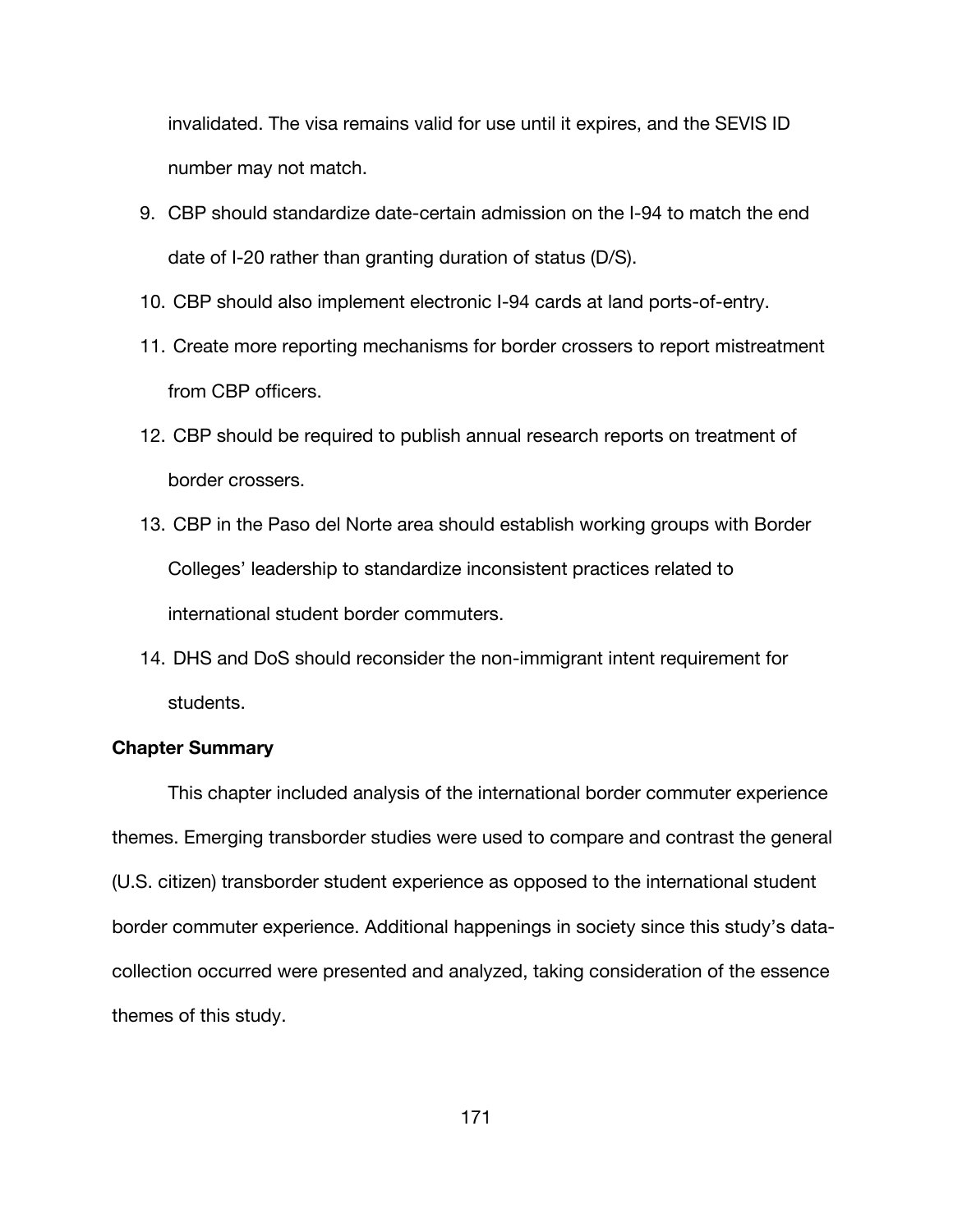After providing analysis of the findings and additional data, I summarized the study and findings. Study limitations were discussed, as well as future research recommendations. The international student border commuters' personal recommendations for improvement in both Border Colleges and Governmental Agencies were presented. Finally, I shared my own recommendations, which I developed in light of this study's findings regarding the international student border commuter experience. Further study and interventions to improve the experience of international student border commuters should occur, because as study participant Lorenzo said, border commuting "is a way of life."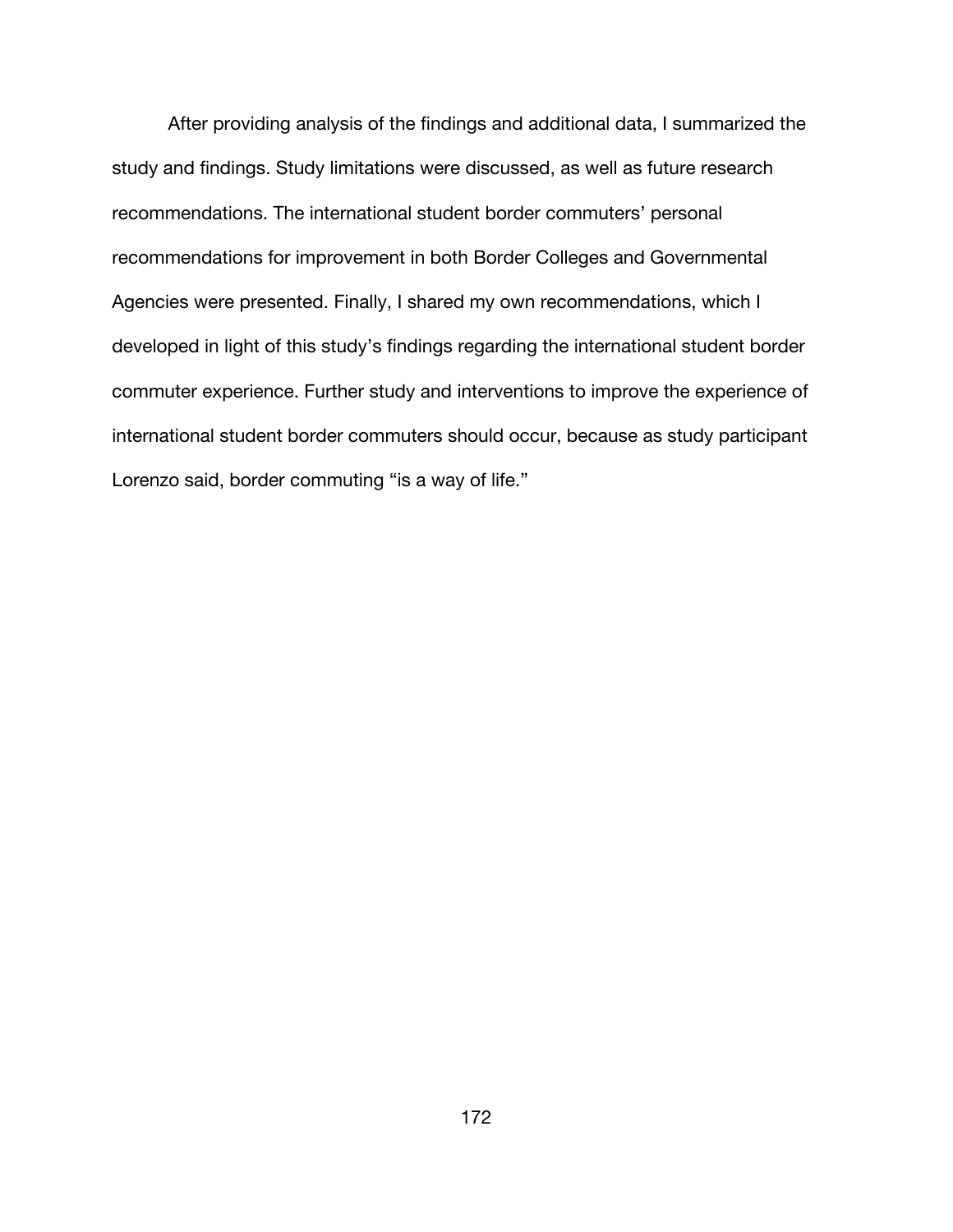#### **References**

- Alvarez, R. R. (1995). The Mexican-US Border: The Making of an Anthropology of Borderlands. *Annual Review of Anthropology*, *24*(1), 447–470.
- Alvesson, M, & Sandberg, J. (2011). Generating Research Questions Through Problematization. *Academy of Management Review*, 36(2).
- Anderson, J. & Gerber, J. (2008). *Fifty Years of Change on the U.S.-Mexico Border: Growth, Development, and Quality of Life.* Austin, TX: University of Texas Press.
- Anzaldúa, G. (1987). *Borderlands: La Frontera, the New Mestiza.* San Francisco, CA: Aunt Lute Books.
- Avalos, M. A. (2022). Border regimes and temporal sequestration: An autoethnography of waiting. *The Sociological Review* (Keele), 70(1), 124–139.
- Bae, C. C. H. (2003). Tijuana-San Diego: Globalization and the transborder metropolis. *The Annals of Regional Science*, 37(3), 463–477.
- Bejarano, C. (2010). Border rootedness as transformative resistance: youth overcoming violence and inspection in a US-Mexico border region. *Children's Geographies, 8*(4), 391-399.
- Berends, M. (2006). Survey Methods in Educational Research (Chapter 37). In J. L. Green, G. Camilli, P. B. Elmore, A. Skukauskaite, & E. Grace (Eds.), *Handbook of Complementary Methods in Education Research.* Washington, D.C.: American Educational Research Association.
- Bowman, C. D. (2013). A Tale of Two Borders: Assisting Border Commuter Students. *International Educator*. NAFSA: Association of International Education.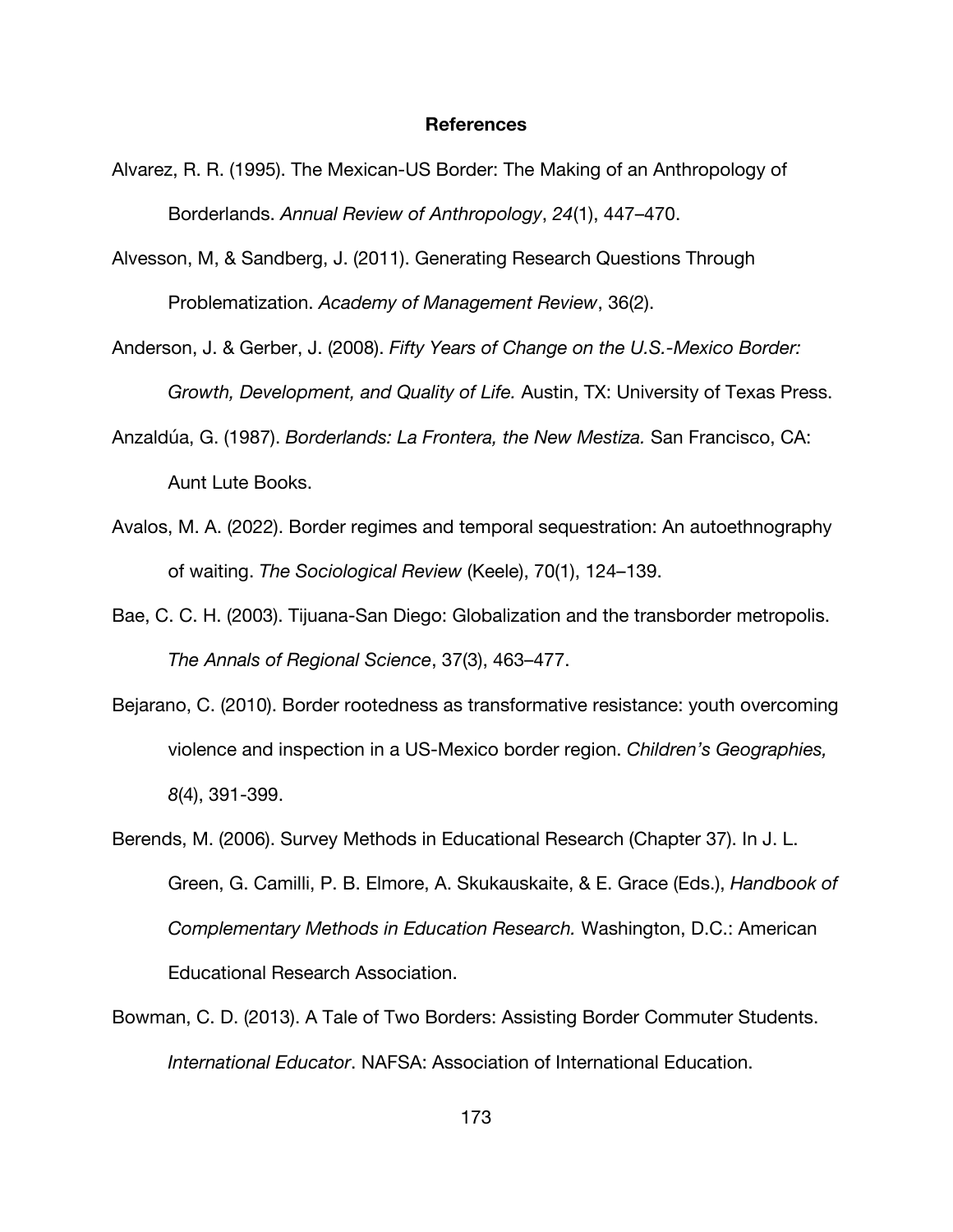Castañeda Pérez, E. (2020). Transborder (in)securities: transborder commuters' perceptions of U.S. Customs and Border Protection policing at the Mexico-U.S. border. *Politics, Groups & Identities,* 10(1), 1–20.

Center for Institutional Evaluation, Research, and Planning (CIERP). (No Date). Interactive Fact Book. *Institutional Data.* Available online at https://www.utep.edu/planning/cierp/institutional-data/

- Chávez, S. (2016). *Border lives: Fronterizos, transnational migrants, and commuters in Tijuana.* New York: Oxford University Press.
- Chávez Montaño, M. (2006). *Capital transfronterizo: estudio sobre el potencial de los estudiantes commuter en el desarrollo de la región Tijuana- San Diego*. El Colegio de la Frontera Norte (COLEF).
- Churchill, S. D., & Wertz, F. D. (1985). An Introduction to Phenomenological Research in Psychology: Historical, Conceptual, and Methodological Foundations. In *SAGE Handbook of Humanistic Psychology, 2nd Edition.*

Cordova, J. (2010). *Crossing the world's busiest border: Transborder commuters, performance, culture and superación*. ProQuest Dissertations Publishing.

- Creswell, J. W. (2007). *Qualitative Inquiry and Research Design: Choosing Among Five Approaches (Second Edition).* Thousand Oaks, CA: Sage Publications.
- Creswell, J. W. (2012). *Educational Research: Planning Conducting and Evaluating Quantitative and Qualitative Research (Fourth Edition).* Upper Saddle River, NJ: Pearson.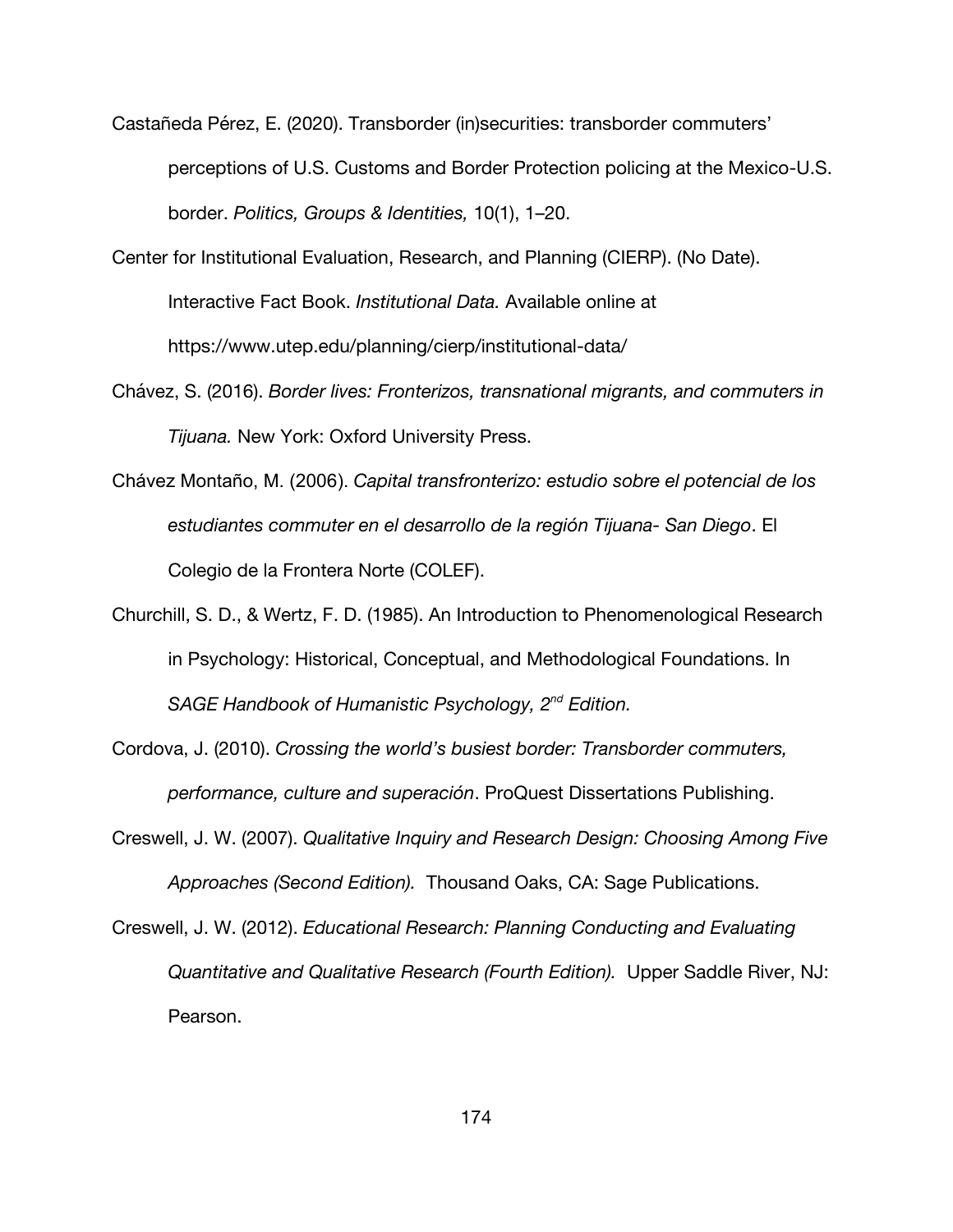- Cueva Esquivel, J. (2018). *Transfronteriz@ Young Adults Who Used Knowledge, Strategies and Talents to Navigate across the Tijuana-San Diego Border Region In Pursuit of a High School Education.* ProQuest Dissertations Publishing.
- Daly, C. (2012). Immigration and Education: Setbacks and Opportunities for Earnings along the Texas–Mexico Border. *Journal of Borderlands Studies, 27*(3).
- De Genova, N. (2013). Spectacles of migrant "illegality": the scene of exclusion, the obscene of inclusion. *Ethnic and Racial Studies*, 36(7), 1180–1198.
- De la Piedra, M. T. & Araujo, B. E. (2012). Literacies crossing borders: transfronterizo literacy practices of students in a dual language program on the USA-Mexico border. Language and Intercultural Communication, 12(3), 214–229.
- De la Piedra, M. T. & Araujo, B. (2012). Transfronterizo literacies and content in a dual language classroom. International Journal of Bilingual Education and Bilingualism, 15(6), 705–721.
- De la Piedra, M. T., Araujo, B., & Esquinca, A. (2018). *Educating Across Borders: The Case of a Dual Language Program on the U.S.-Mexico Border*. The University of Arizona Press.
- Denzin, N. K., & Lincoln, Y. S. (1994). The Discipline and Practice of Qualitative Research (Introduction). In N. K. Denzin & Y. S. Lincoln (Eds.), *The Handbook of Qualitative Research*. Thousand Oaks, CA: Sage Publications.
- Easley, N., Bianco, M., & Leech, N. (2012). Ganas: A Qualitative Study Examining Mexican Heritage Students' Motivation to Succeed in Higher Education. *Journal of Hispanic Higher Education, 11*(2), 164-178.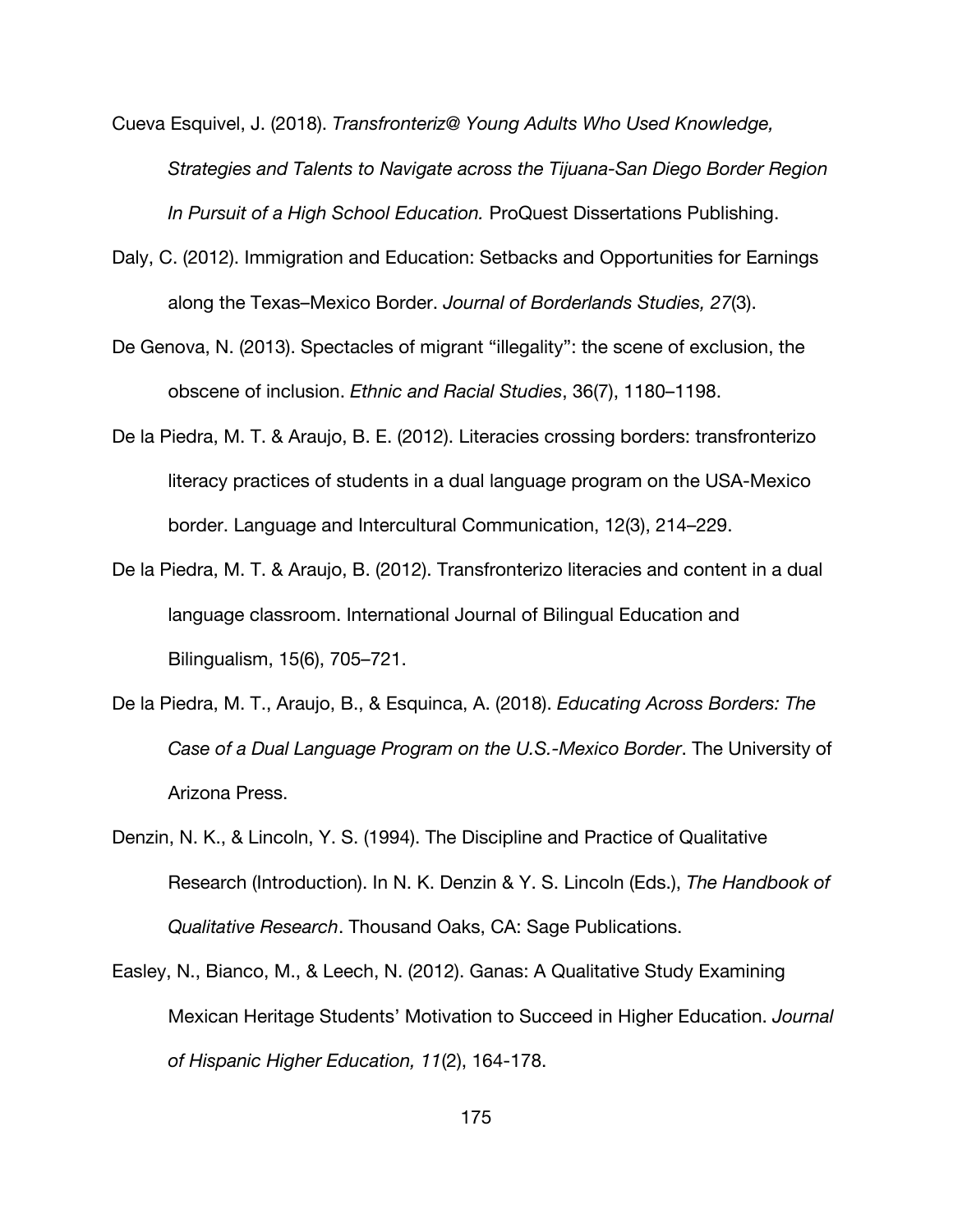- El Paso Times staff & USA Today network. (2021). Border reopens to Mexican tourists. *USA Today*.
- Falcón Orta, V. (2021). *Transborder Identity Development: A Photovoice Constructivist Grounded Theory Study of Transfronterizx Students in Postsecondary and Higher Education at the San Diego-Tijuana Border Region.* ProQuest Dissertations Publishing.
- Falcón Orta, V. (2013). *The hybrid identity development process of college students who live a transborder lifestyle in the San Diego, California and Tijuana, Mexico border region.* ProQuest Dissertations Publishing.
- Falcón Orta, V., Harris, F., Leal, U., & Vasquez, M. (2018). An Intersectional Multicultural Approach to Advising and Counseling Transborder Mexican‐ American Men in the Community College. *New Directions for Student Services,* 2018(164), 73–83.
- Falcón Orta, V., & Monk, G. (2021). Creating Change in Higher Education Through Transfronterizx Student-led Grassroots Initiatives in the San Diego-Tijuana Border Region. *Journal of Borderlands Studies,* 36(2), 281–300.
- Gall, M.D., Gall, J., and Borg, W. R. (2006). Non-experimental Research: Descriptive and Causal-comparative Designs (Chapter 10). *Educational Research Designs: An Introduction*. Upper Saddle River, NJ: Pearson.
- Gaxiola Serrano, T. (2019). *Las Enseñanzas de la Línea: Sense of Self and Academic Experiences of Latina/o/x Community College Students in the Tijuana-San Diego Borderlands.* ProQuest Dissertations Publishing.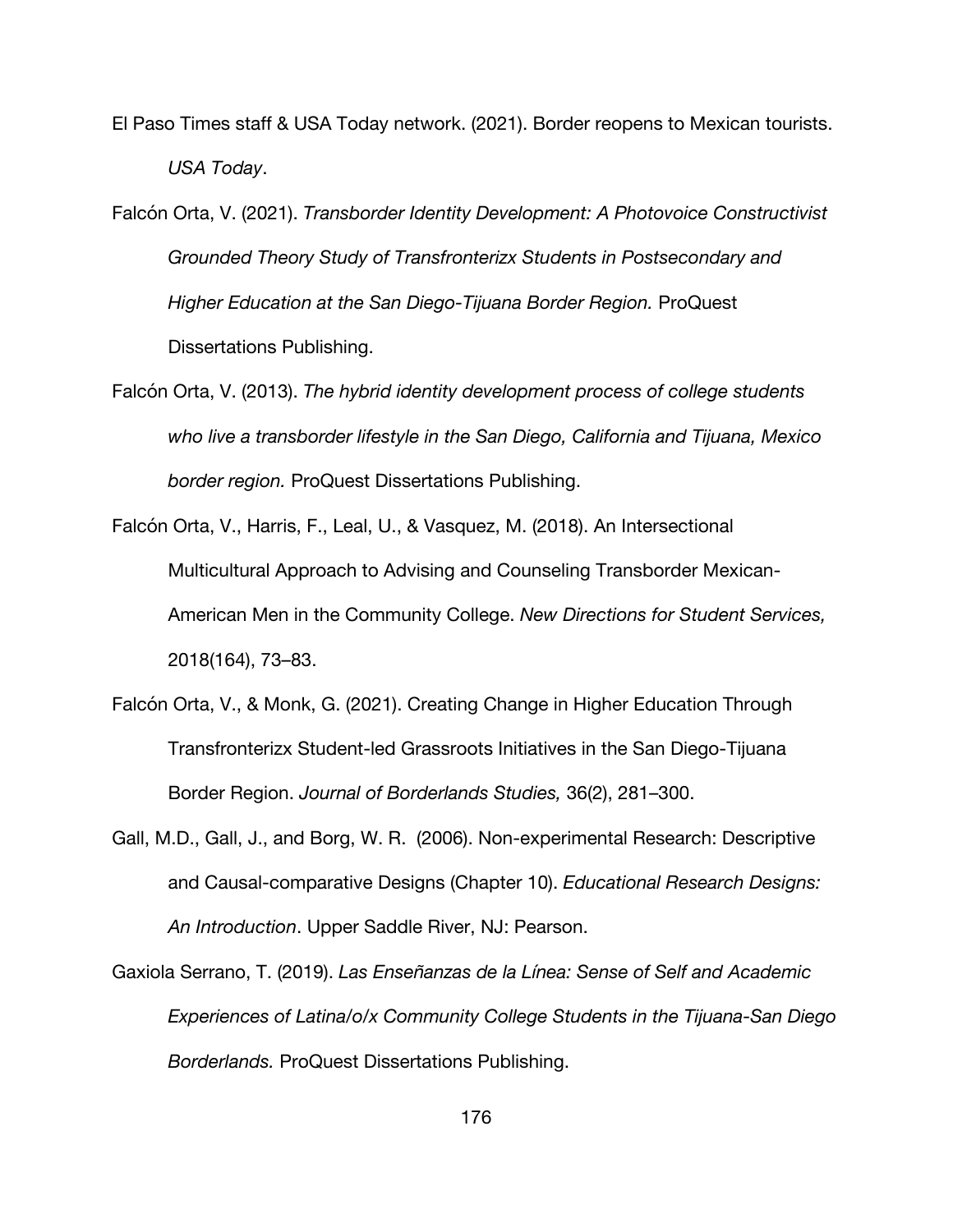- Giorgi, A. (1985). *Phenomenology and Psychological Research*. Pittsburg, PA: Duquesne University Press.
- Giorgi, A. (1989). One Type of Analysis of Descriptive Data: Procedure Involved in Following a Scientific Phenomenological Method. *Methods,* 39-61.
- Giorgi, A. (1997). The Theory, Practice, and Evaluation of the Phenomenological Method as a Qualitative Research Procedure. *Journal of Phenomenological Psychology, 28(2).*
- Giorgi, A. (2006). Concerning Variations in the Application of the Phenomenological Method. *The Humanistic Psychologist*, 34(4), 305-319.
- Giorgi, A. (2009). The Descriptive Phenomenological Method in Psychology: A Modified Husserlian Approach. Pittsburgh, PA: Duquesne University Press.
- Giorgi, A. (2012). The Descriptive Phenomenological Psychological Method. *Journal of Phenomenological Psychology*, 43, 3-12.
- Gilboy, J. (1991). Deciding Who Gets In: Decision Making by Immigration Inspectors. *Law & Society Review,* 25(3), 571–599.
- Gluckman, M., Gautsch, L., & Hopkins, M. (2022). Educating Transnationally Mobile Students: A Multidimensional Framework. *Comparative Education Review,*  66(1).
- Guba, E. G. (1990). The Alternative Paradigm Dialogue (Chapter 1). In E. G. Guba (Ed.) *The Paradigm Dialogue.* Newbury Park, CA: Sage Publications.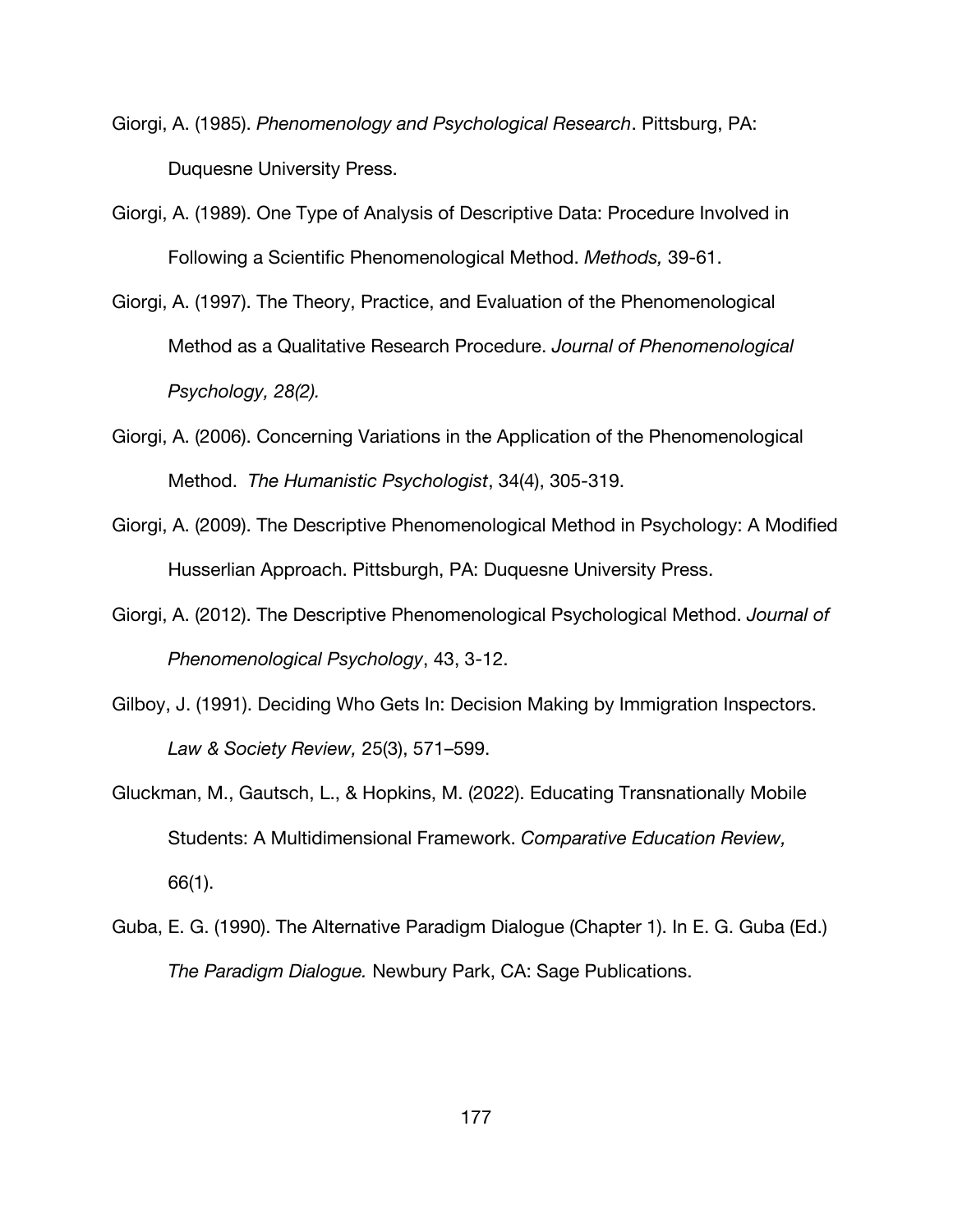- Guba, E. G., and Lincoln, Y. S. (1994). Competing Paradigms in Qualitative Research. In N. K. Denzin & Y. S. Lincoln (Eds.), *The Handbook of Qualitative Research*. Thousand Oaks, CA: Sage Publications.
- Helleiner, J. (2012). Whiteness and Narratives of a Racialized Canada-U.S. Border at Niagara. *Canadian Journal of Sociology*, 37(2), 109-134.
- Heyman, J. McC. (2009). A Border That Divides. A Border That Joins. *Anthropology Now*, *1*(3), 79–85.
- Heyman, J. McC. (2008). Constructing a Virtual Wall: Race and Citizenship in U.S.- Mexico Border Policing. *Journal of the Southwest*, 50(3), 305–333.
- Heyman, J. (2004). U.S. Ports of Entry on the Mexican Border. In *On the Border: Society and Culture between the United States and Mexico*. Andrew Grant Wood, ed. Lanham, MD: SR Books.
- Jones, R. (2012). *Border Walls: Security and the War on Terror in the United States, India, and Israel.* London, UK: Zed Press.
- Kao, G. & Tienda, M. (1995). Optimism and Achievement: The Educational Performance of Immigrant Youth. *Social Science Quarterly*, 76(1), 1–19.
- Kuh, G. (2005). *Student success in college : creating conditions that matter* (1st ed.). Jossey-Bass.
- Lichtman, M. (2013). *Qualitative Research in Education: A User's Guide (3rd Ed).* Thousand Oaks, CA: Sage Publications.
- Magolda, P. (2001). Border Crossings: Collaboration Struggles in Education. *Journal of Educational Research, 94*(6), 346.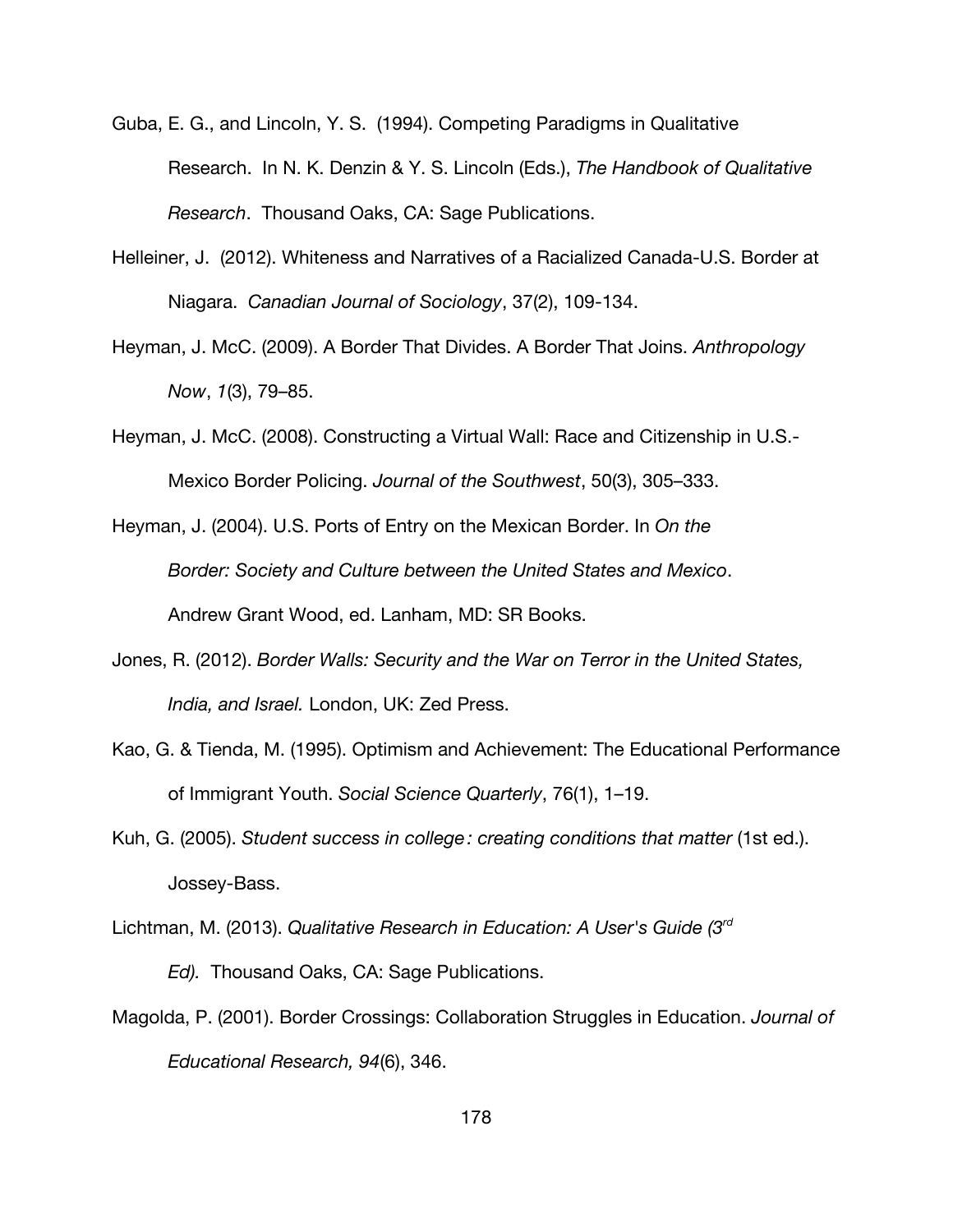- Martin, C., Chapa, P., Dussourd, E., Kalionzes, J., Petryshyn, L. (Aug. 2012). *F-3 Visa: Issues and Solutions* [White Paper]. Available online at http://www.nafsa.org/Content.aspx?id=32169&LangType=1033.
- Martínez, O. J. (1994). *Border People: Life and Society in the U.S.-Mexico Borderlands.* Tucson, AZ: University of Arizona Press.
- Mendoza, J. J. (2019). *"Because I'm a Citizen:" The Experiences of Transfronterizo College Students in Higher Education along the U.S.-México Border.* ProQuest Dissertations Publishing.
- Mezzadra, S. & Neilson, B. (2012). Between Inclusion and Exclusion: On the Topology of Global Space and Borders. *Theory Culture Society*, 29(58), 58-75.
- Olive, T. (2014). Desire for Higher Education in First-Generation Hispanic College Students Enrolled in a Graduate Counseling Program. *Journal of Phenomenological Psychology*, 45, 72-91.
- Orraca Romano, P. P. (2015). Immigrants and Cross-Border Workers in the U.S.- Mexico Border Region/Inmigrantes y trabajadores transfronterizos en la región fronteriza Estados Unidos-México. *Frontera Norte,* 27(53), 5–.
- Orraca, P., Rocha, D., & Vargas, E. (2017). Cross-border school enrolment: Associated factors in the U.S.–Mexico borderlands. *The Social Science Journal* (Fort Collins), 54(4), 389–402.
- Pascarella, E. T., and Terenzini, P. T. (2005). *How College Affects Students. Volume Two: A Third Decade of Research.* San Francisco, CA: Jossey-Bass.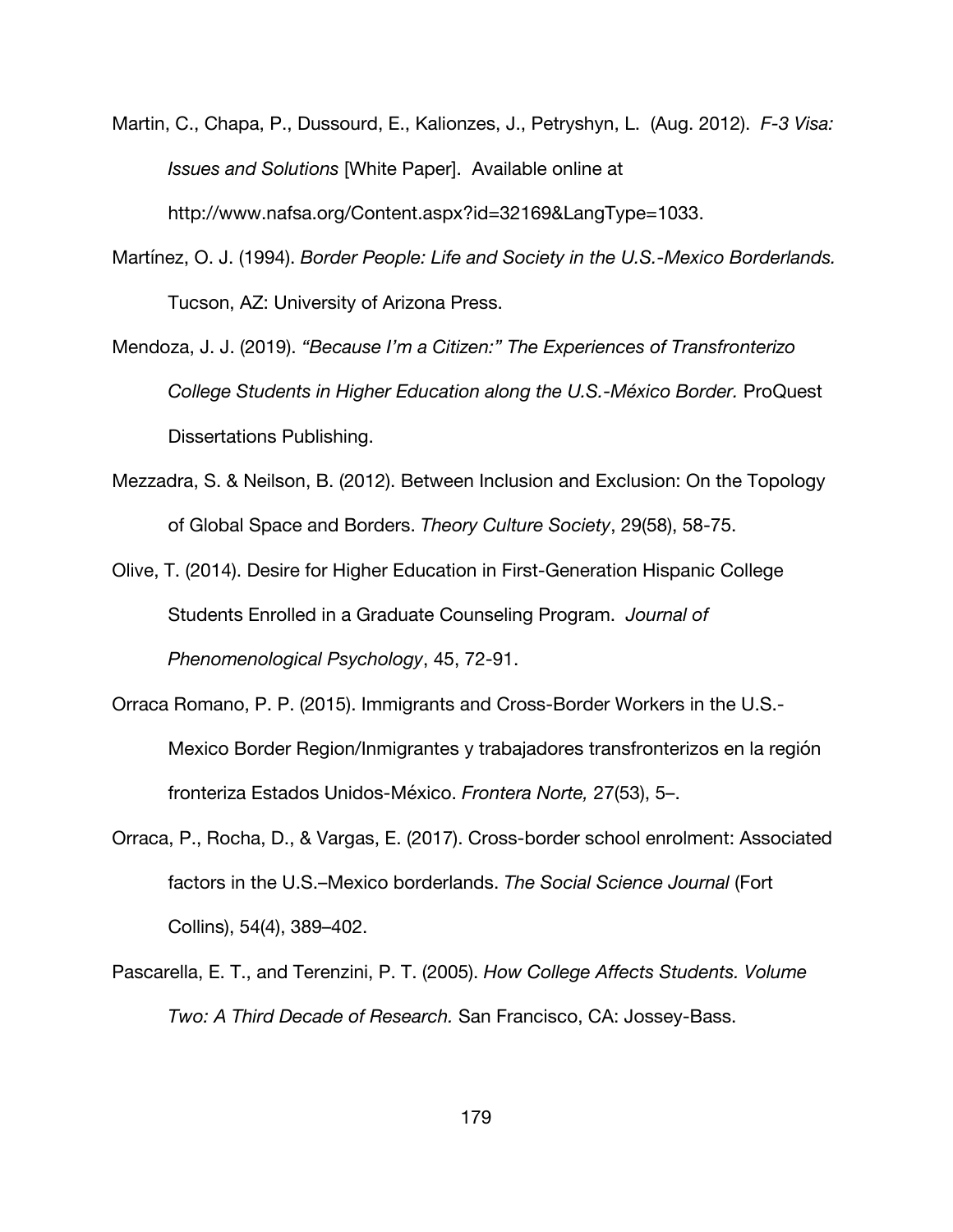- Payan, T. (2010). Crossborder Governance in a Tristate, Binational Region. In K. Staudt, C. M. Fuentes, & J. E. Monárrez, J. E. (Eds.), *Cities and Citizenship at the U.S.-Mexico Border: The Paso del Norte Metropolitan Region*. New York, NY: Palgrave MacMillan.
- Paz, O. (Sept. 4, 1979). Reflections: Mexico and the United States (R. Phillips, Trans.). *The New Yorker Magazine.*
- Peshkin, A. (Oct. 1988). In search of one's own subjectivity. *Educational Researcher*, 17(7), 17-21.
- Reason, R. D. (2009). An Examination of Persistence Research Through the Lens of a Comprehensive Conceptual Framework. *Journal of College Student Development*, 50(5).
- Relaño Pastor, A. M. (2007). On border identities. "Transfronterizo" students in San Diego. *Diskurs Kindheits- und Jugendforschung*, 2(3), 263–277.
- Reilly, K. (2016). Here Are All the Times Donald Trump Insulted Mexico. *Time.* Available online at: https://time.com/4473972/donald-trump-mexico-meetinginsult/
- Rocha Romero, D. & Orraca Romano, P. P. (2018). Estudiantes de educación superior transfronterizos: Residir en México y estudiar en Estados Unidos. *Frontera norte*, 30(59), 103–128.
- Rodríguez, M. D. & Curlango Rosas, C. M. (2013). Ambient Urban Games for Reducing the Stress of Commuters Crossing the Mexico-US Border. In *Ubiquitous*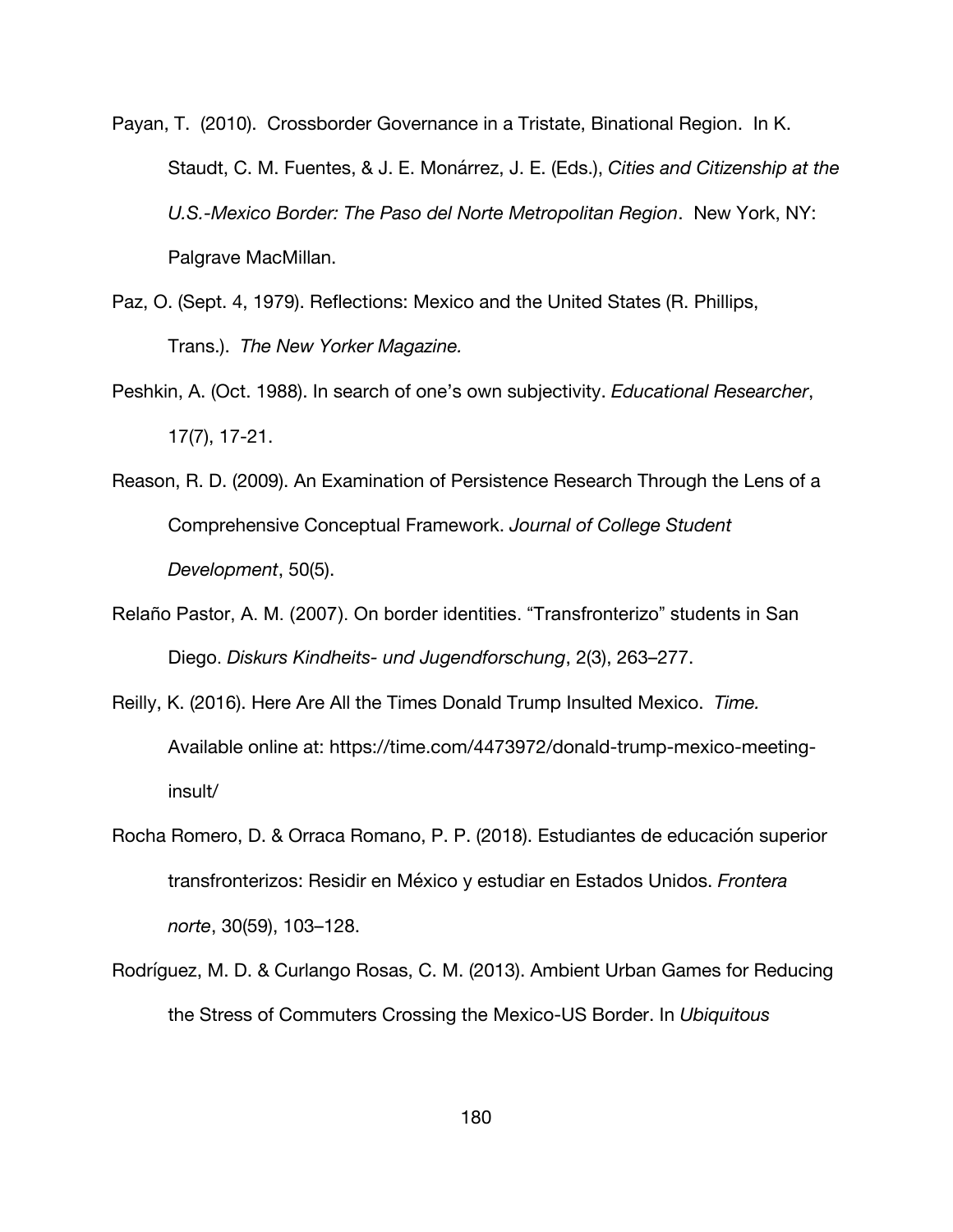*Computing and Ambient Intelligence. Context-Awareness and Context-Driven Interactio*n (Vol. 8276, pp. 386–389). Springer International Publishing.

- Sáenz, B. A. (1992). Exile: El Paso, Texas. *Flowers for the Broken.* Seattle, WA: Broken Moon Press.
- Sarabia, H. (2016). Borderland attachments: citizenship and belonging along the U.S.- Mexico border. *Citizenship Studies*, 20(3-4), 342–358.
- Staudt, K. (2010). Living and Working in a Global Manufacturing Border Urban Space: A Paradigm for the Future? In K. Staudt, C. M. Fuentes, & J. E. Monárrez, J. E. (Eds.), *Cities and Citizenship at the U.S.-Mexico Border: The Paso del Norte Metropolitan Region*. New York, NY: Palgrave MacMillan.
- Staudt, K. & Coronado, I. (2002). *Fronteras no Más: Toward Social Justice at the U.S.- Mexico Border.* New York, NY: Palgrave MacMillan.
- Tannenhaus, S. E. (2016). *Navigating High School Academics: A Qualitative Study of Education and Transnationalism in the San Diego-Tijuana Border Region.*  ProQuest Dissertations Publishing.
- Tessman, D. (2016). *Narrations from the U.S.-Mexico Border: Transfronterizo Student and Parent Experiences with American Schools*. ProQuest Dissertations Publishing.
- Tessman, D. (2019). Between the Border and Mandated Hard Places. *Leadership and Policy in Schools,* 18(1), 35–51.
- Tessman, D. & Koyama, J. (2019). Borderland parentocracy: Mexican parents and their transfronterizo children. *Journal of Latinos and Education,* 18(4), 328–339.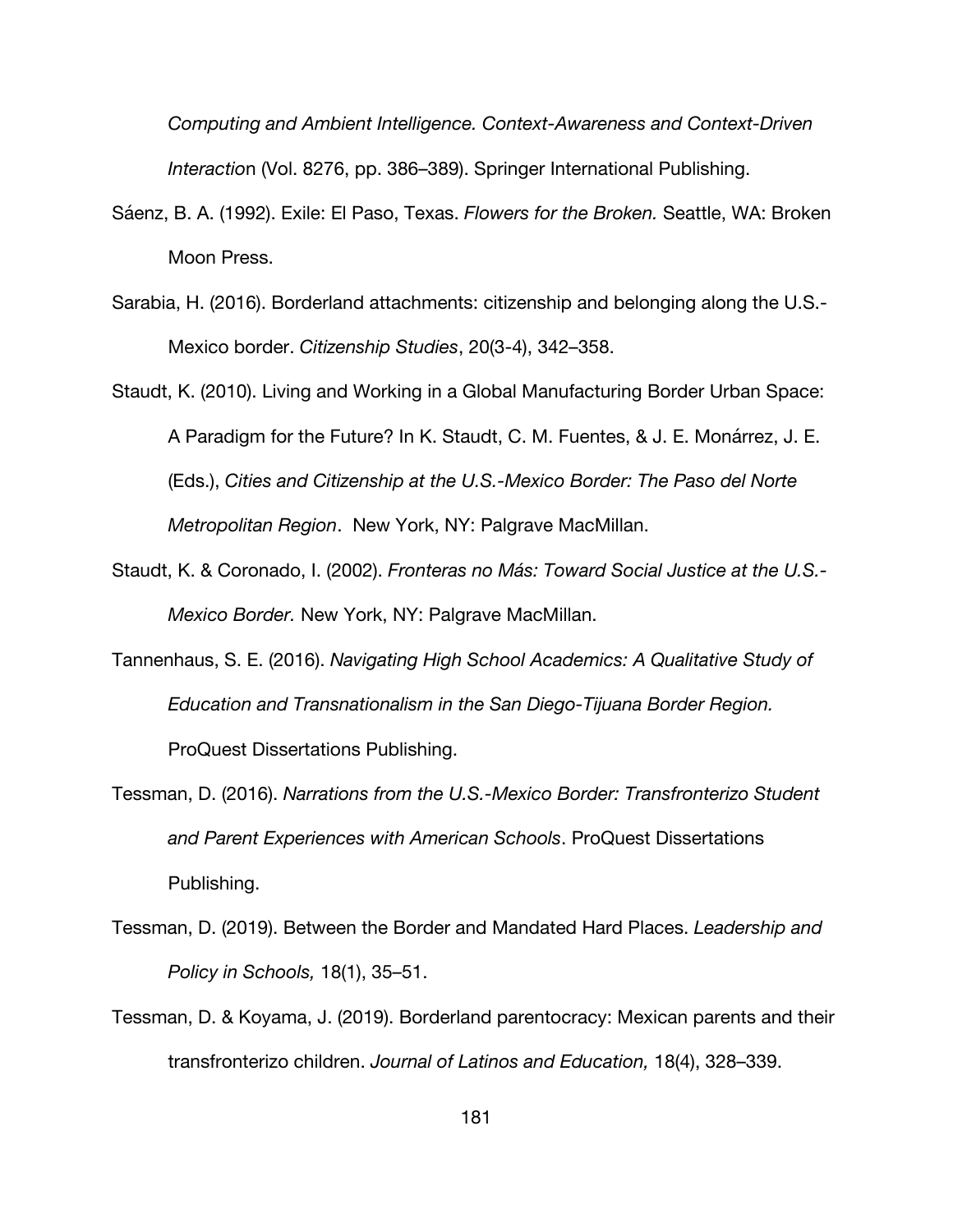- U.S. Customs and Border Protection (2017). *Secure Electronic Network for Travelers Rapid Inspection (SENTRI).* Available online at https://www.cbp.gov/travel/trusted-traveler-programs/sentri
- U.S. Department of Homeland Security. (Unknown date). *F-3 Border Commuter.*  Available online at https://studyinthestates.dhs.gov/trends-andimprovements/policy/f-3-border-commuter
- Vargas, B., & Juárez, J.A. (2020). El Pasoans remember victims of the Walmart shooting one year later. *The Texas Tribune*. Available online at https://www.texastribune.org/2020/08/03/el-paso-shooting-anniversary/
- Vargas Valle, E. D. (2012). Transborder Links and Formal Education of Urban Youth on the Northern Border. *Frontera Norte,* 24(47), 35-61.
- Vargas Valle, E. D. & Coubès, M. L. (2017). Working and Giving Birth in the United States: Changing Strategies of Transborder Life in the North of Mexico. *Frontera Norte*, 29(57), 57.
- Velasco Ortiz, L. (2016). Cross-border Mobility and Clandestine Practices: Scenarios of Violence in the Mexico-United States Border Region. *Human Organization*, 75(3), 269–278.
- Wonders, N. (2006). Global Flows, Semi-permeable Borders and New Channels of Inequality. In *Borders, mobility and technologies of control* (pp. 63–86). Springer Netherlands.
- Yin, R. K. (2006). Case Study Methods: Chapter 6. In J. L. Green, G. Camilli, P. B. Elmore, A. Skukauskaite, & E. Grace (Eds.), *Handbook of Complementary*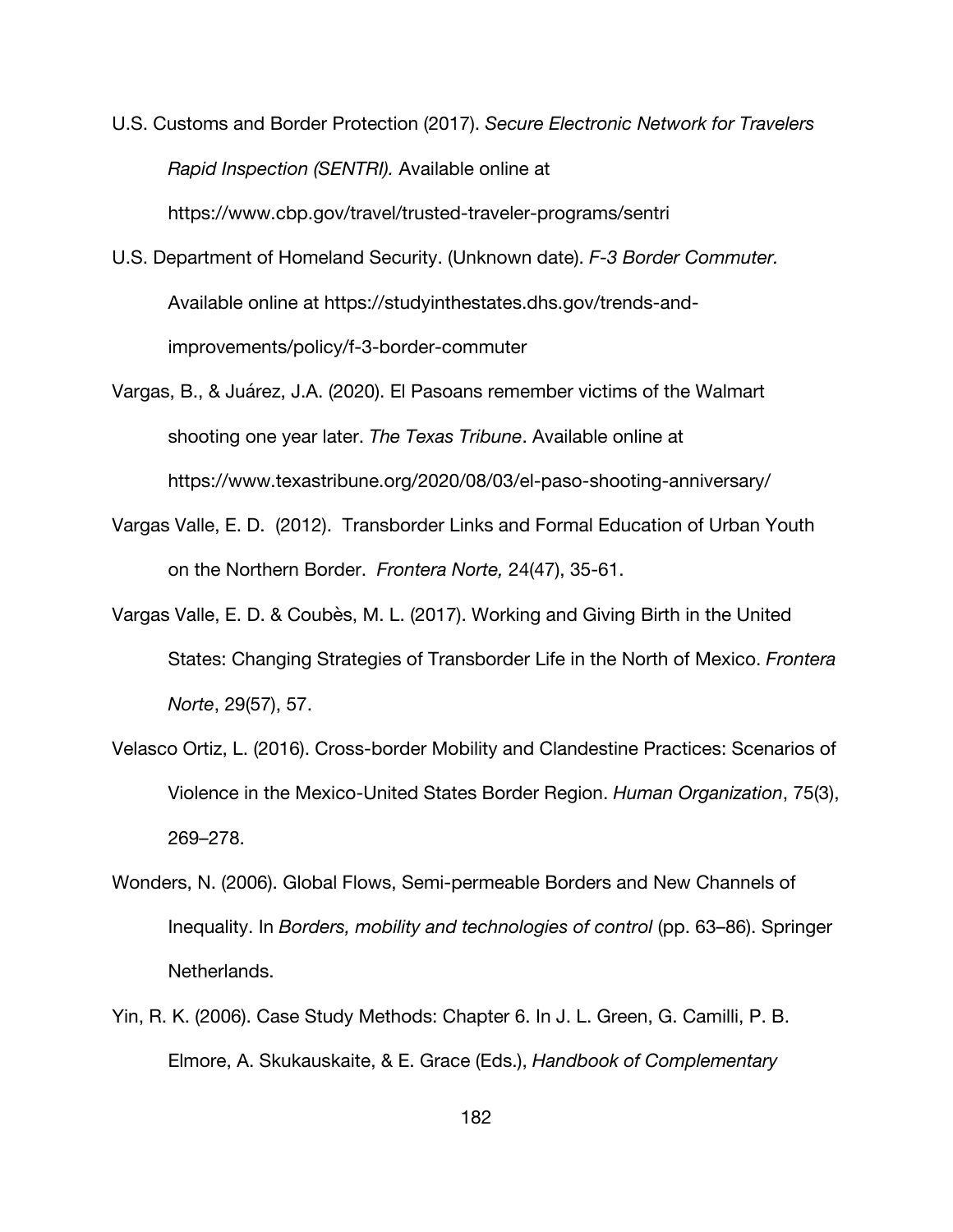*Methods in Education Research.* Washington, D.C.: American Educational Research Association.

- Yosso, T. J. (2005). Whose culture has capital? A critical race theory discussion of community cultural wealth. *Race, Ethnicity and Education,* 8(1), 69–91.
- Zentella, A.C. (2009). Transfronterizo talk: Conflicting constructions of bilingualism on the US-Mexico border. Available online at https://www.youtube.com/watch?v=VvrO1jHkcUg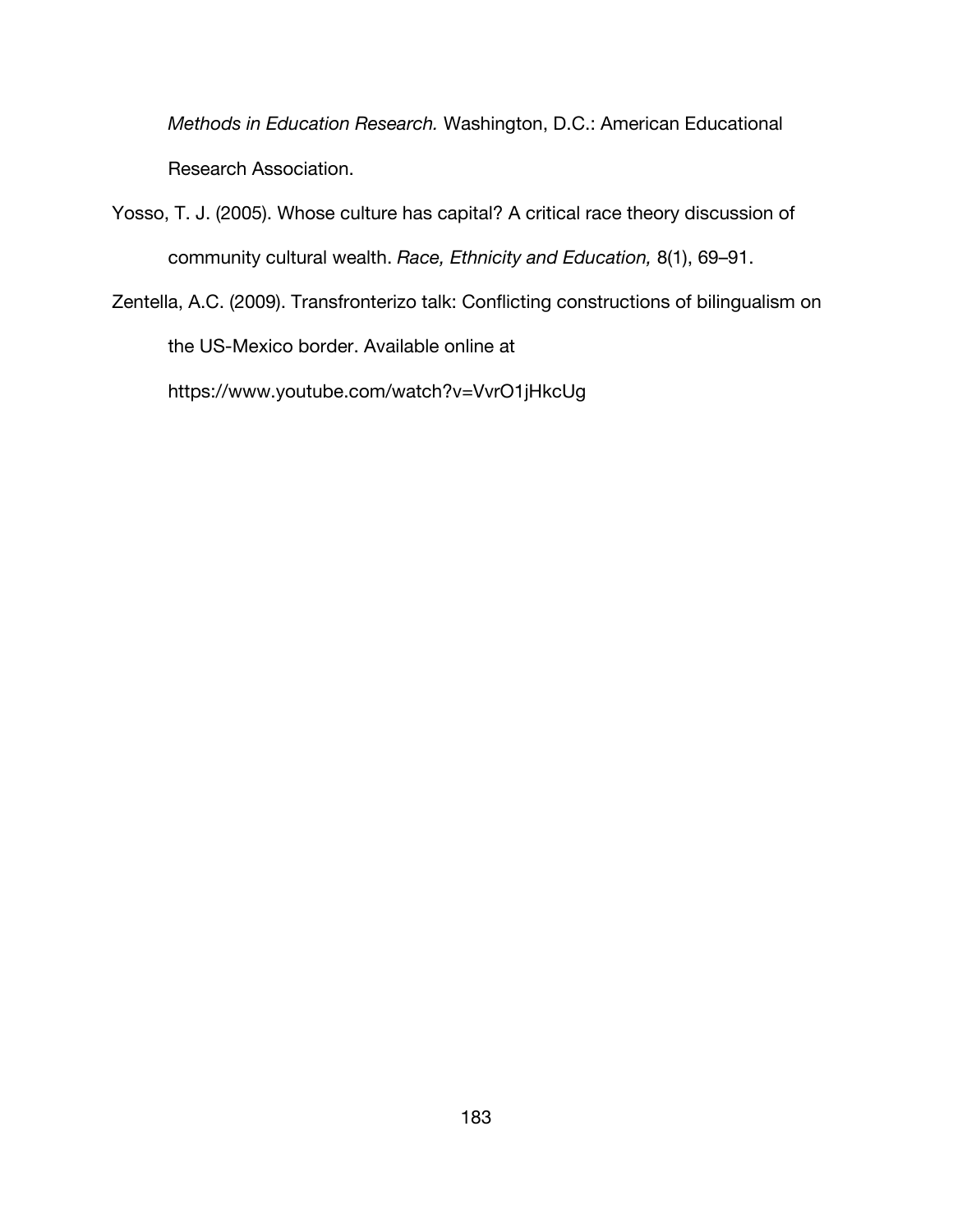## **Appendix A: Interview Questions Protocol**

1) Demographic information collection:

a. Where are you from? (birth place, place raised, current area of residence)

b. What is your age and gender?

c. What is your family status (married, single, children, responsible for care for other family members)?

d. What are you studying, where, and how long have you been studying?

e. How long are you (or did you) border commute to study?

2) Why do (or did you) choose to hold student border commuter status?

3) What does border commuting mean to you?

4) What impact does the border commuter experience have on you (or did it have), if any?

5) What is or was your experience with border security enforcement personnel?

a. Have you been to secondary inspection or handcuffed?

6) What is (or was) your academic experience like as a border commuter?

7) How do you (or did you) participate in campus life as a border commuter?

8) How do you see the Border Colleges' support of the border commuter

experience?

9) What suggestions would you have for more or different college support?

10) How do you see the government support of the border commuter

experience? When I say government, this could include any part of the federal, state,

or local governments in either Mexico or the United States.

184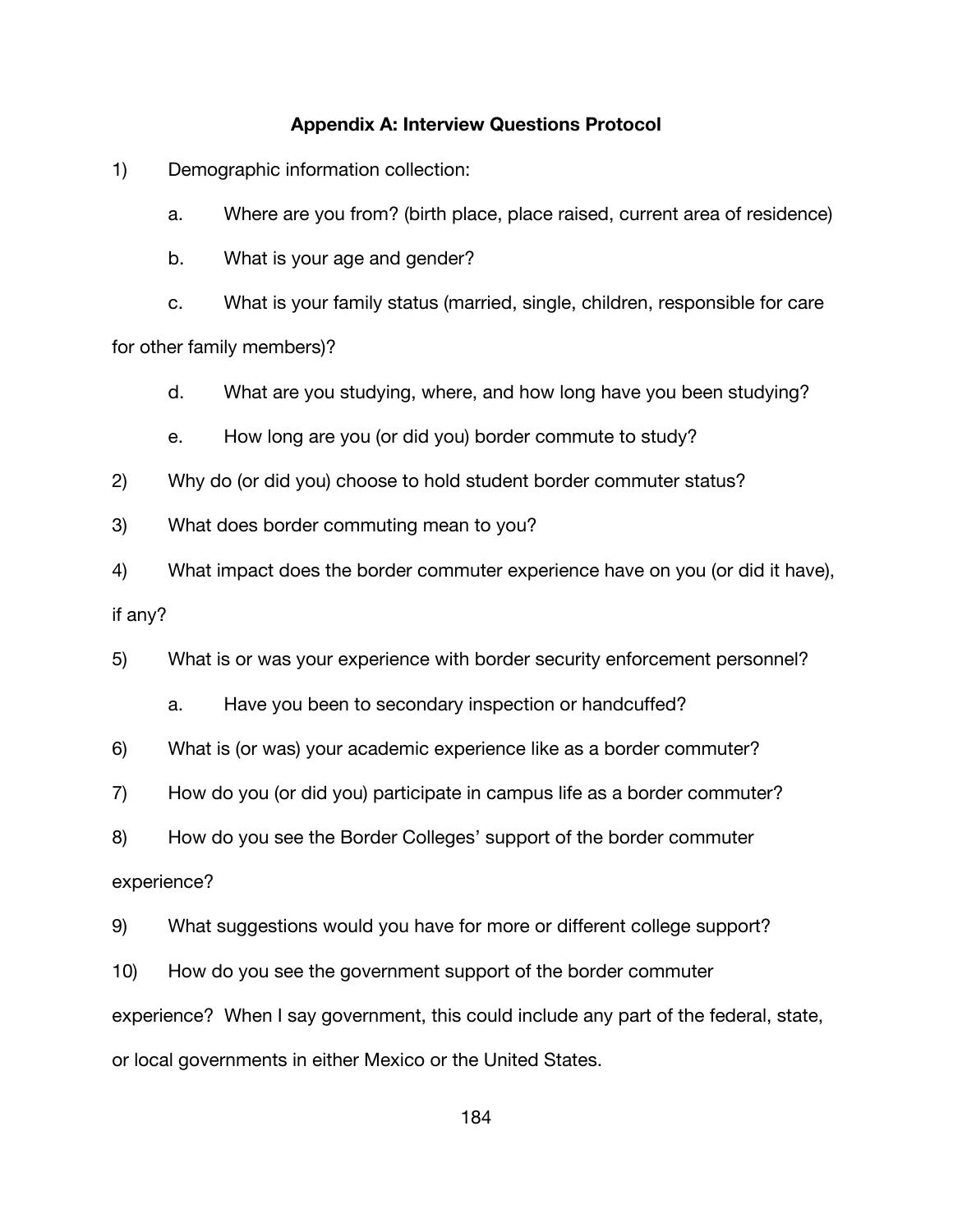11) What suggestions would you have for more or different governmental support?

12) What is (or was) the best thing about being a student border commuter?

13) What is (or was) the worst thing about being a student border commuter?

14) How did student border commuting affect your life in general, negatively or positively?

15) If you no longer hold border commuter status, why is that?

16) What advice would you give others who were considering or preparing to engage in student border commuting?

17) Is there any other comment or statement you would like to make about the experience you have (or had) as a student border commuter for the purpose of this study?

18) Why did you decide to participate in this study?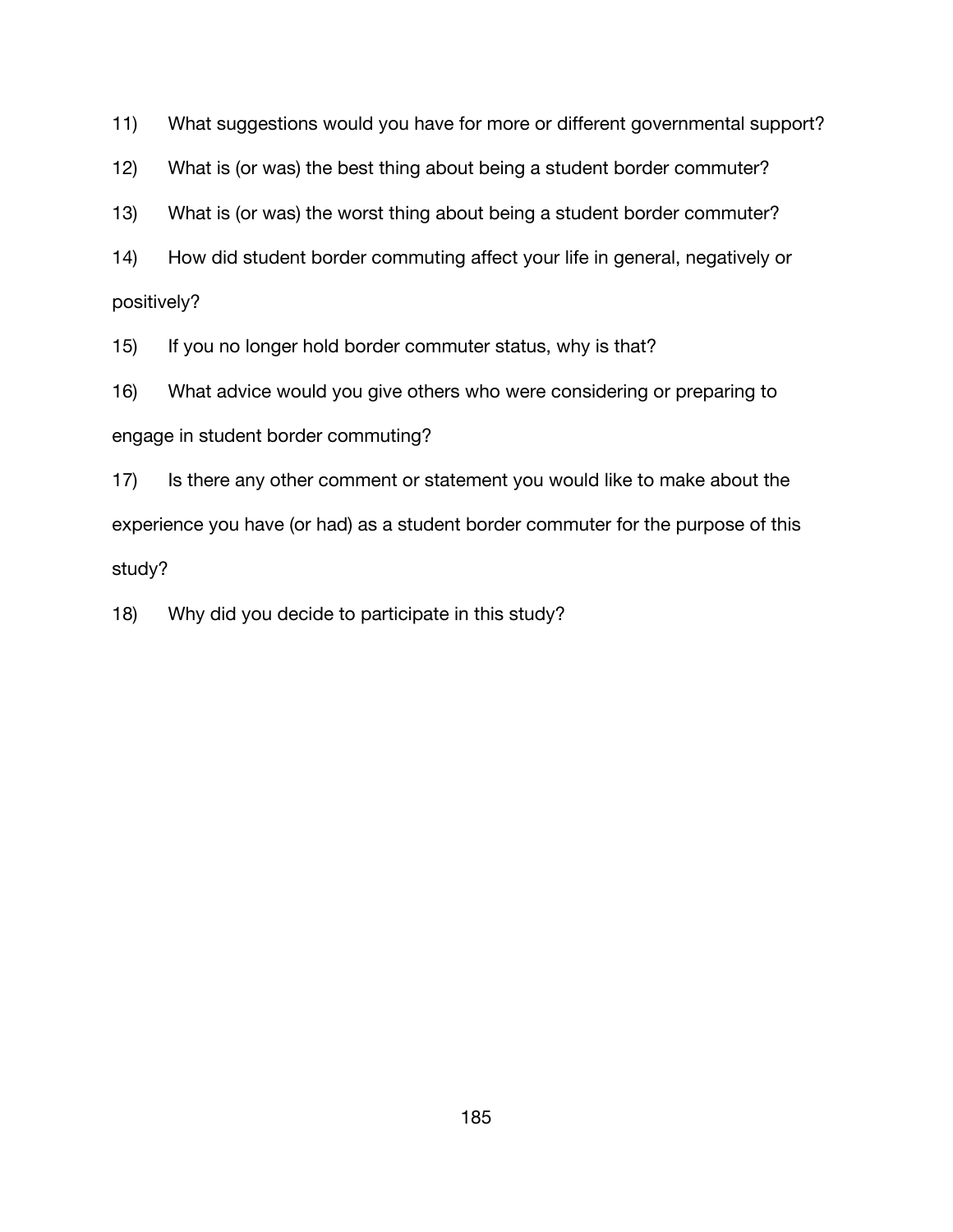### **Appendix B: Letter to Border Colleges' International Offices**

Date

Name

Position, Organization, Address

Dear (Name),

My name is Kristin Oberheide and I am a doctoral student in Educational Administration and Leadership at the University of Texas at El Paso.

Presently, I am working on a dissertation regarding Mexico-U.S. border commuter students' experiences in higher education and daily life. In this context, border commuter students are those Mexican national students who reside in Mexico and cross the border to attend school at (Border Community College) or (Border University), holding F-1 or F-3 non-immigrant student visa classification.

I am interested in interviewing current and former border commuters to attempt to gain a better understanding of the collective experience and phenomenon of border commuting to Border Colleges. This is the first known study of its kind. I have approval (exemption) from the Institutional Review Board. The intent of this study is to gain an initial understanding of how border commuters experience the pursuit of higher education.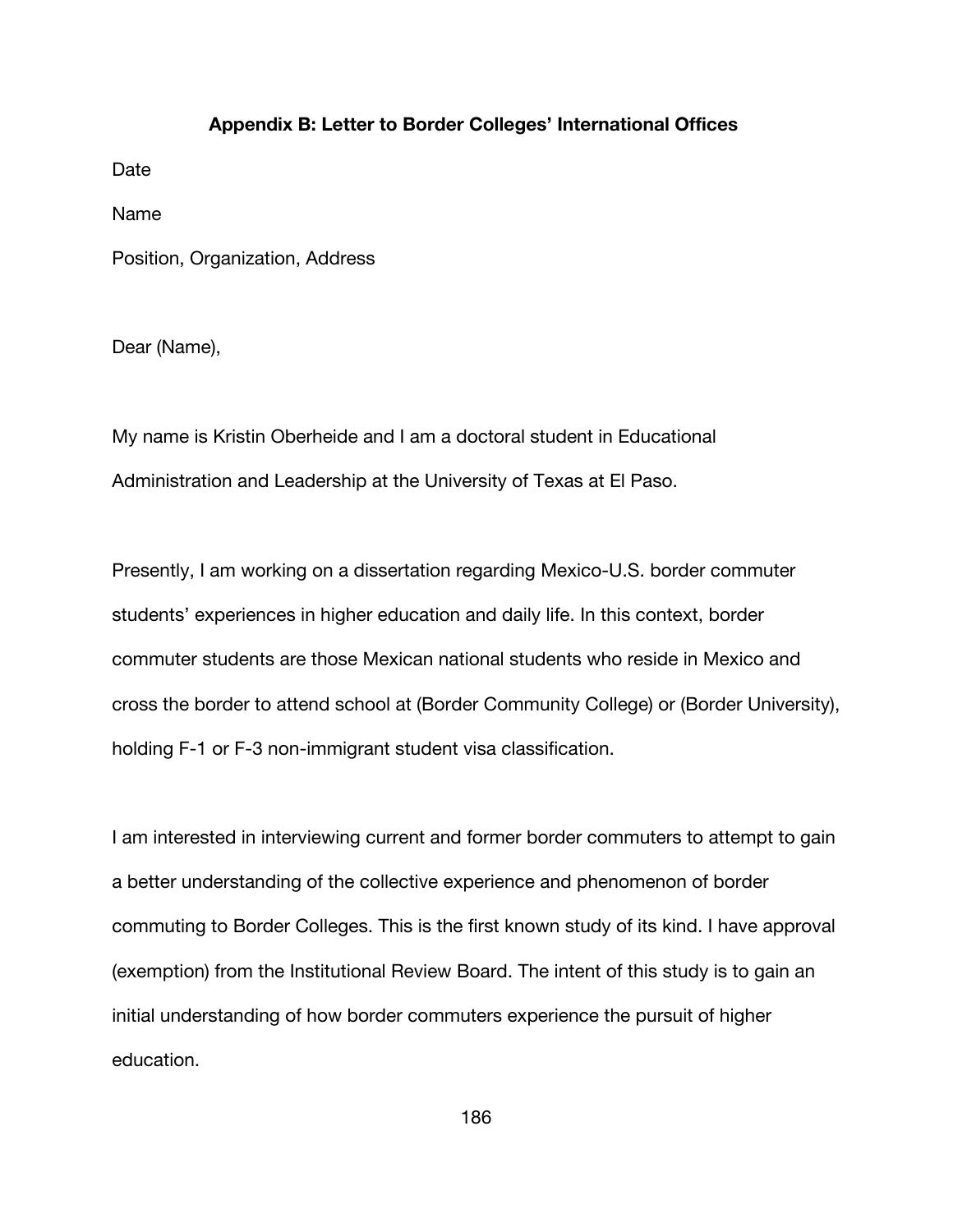As we discussed (on the phone) (or in person), I ask for your assistance in passing on my below letter of introduction to potential participants. I aim to reach current or previous students who are, or have been, border commuting in the last four years.

Please let me know if you have any questions at keoberheide@utep.edu or you may call me at (phone number).

If you can reply to confirm if you have sent my message to eligible participants at your institution, I would greatly appreciate it. Thank you very much for your support and advancement of this research.

Sincerely, Kristin Oberheide Doctoral Student Department of Educational Administration and Leadership University of Texas at El Paso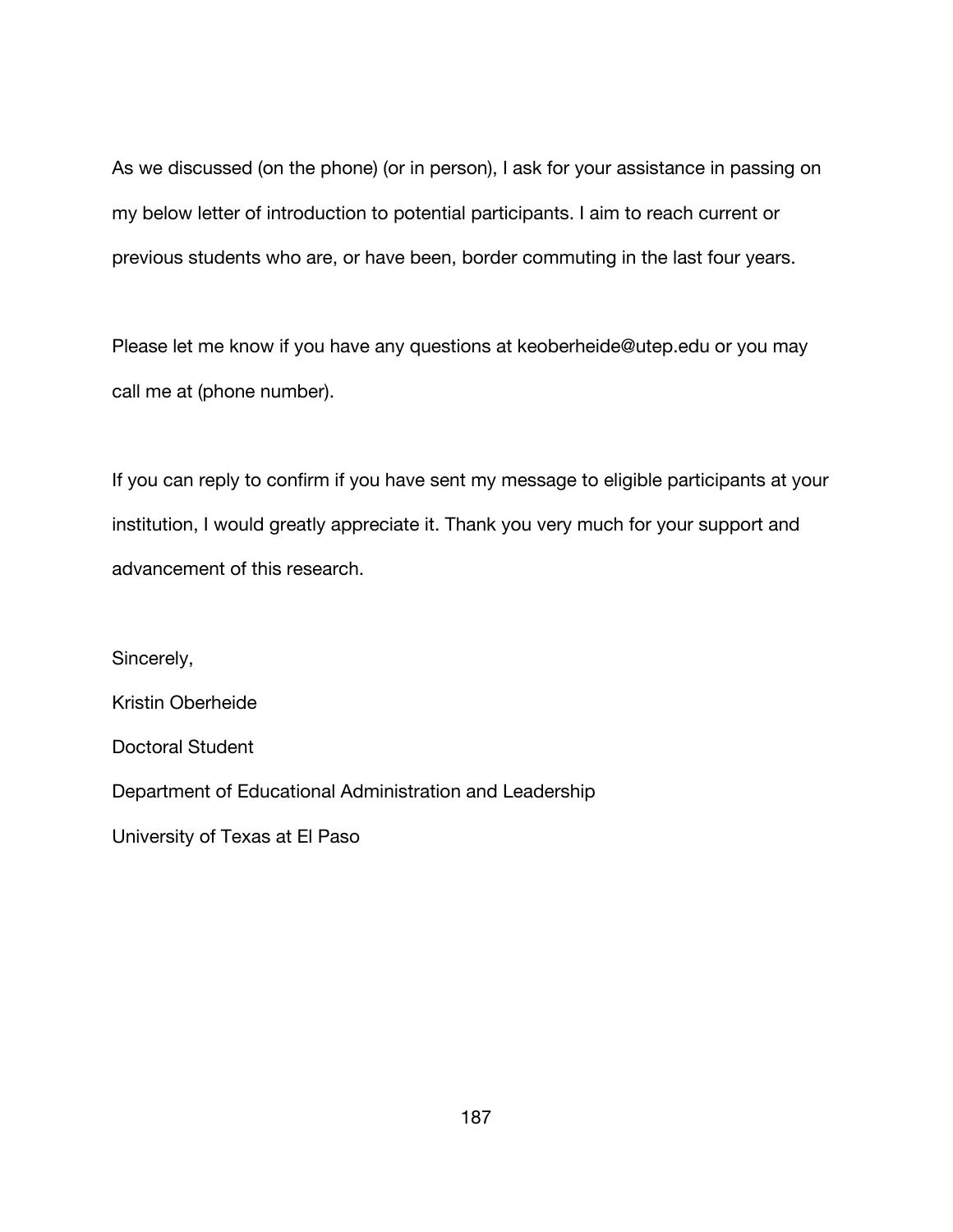### **Appendix C: Letter of Introduction to Eligible Participants**

Date

Dear Student,

My name is Kristin Oberheide and I am a doctoral student in Educational Administration and Leadership at the University of Texas at El Paso. I am working on a dissertation regarding Mexico-U.S. border commuter students' experiences in higher education and daily life.

This is the first known study of its kind about border commuting to attend college. I have approval (exemption) from the Institutional Review Board. The intent of this study is to gain an initial understanding of how border commuters experience the pursuit of higher education.

I am looking for volunteers to share individual border commuter experiences anonymously, to better understand the experience generally. For the purposes of this study, I want to interview you if you have been a Mexican national student who crosses (or crossed) the border to attend school at (Border Community College) or (Border University) and hold (or held) F-1 or F-3 visa type.

If you held a border commuter status in the last five years, I am very interested if you would be willing to assist in contributing to the data for this study. I aim to collect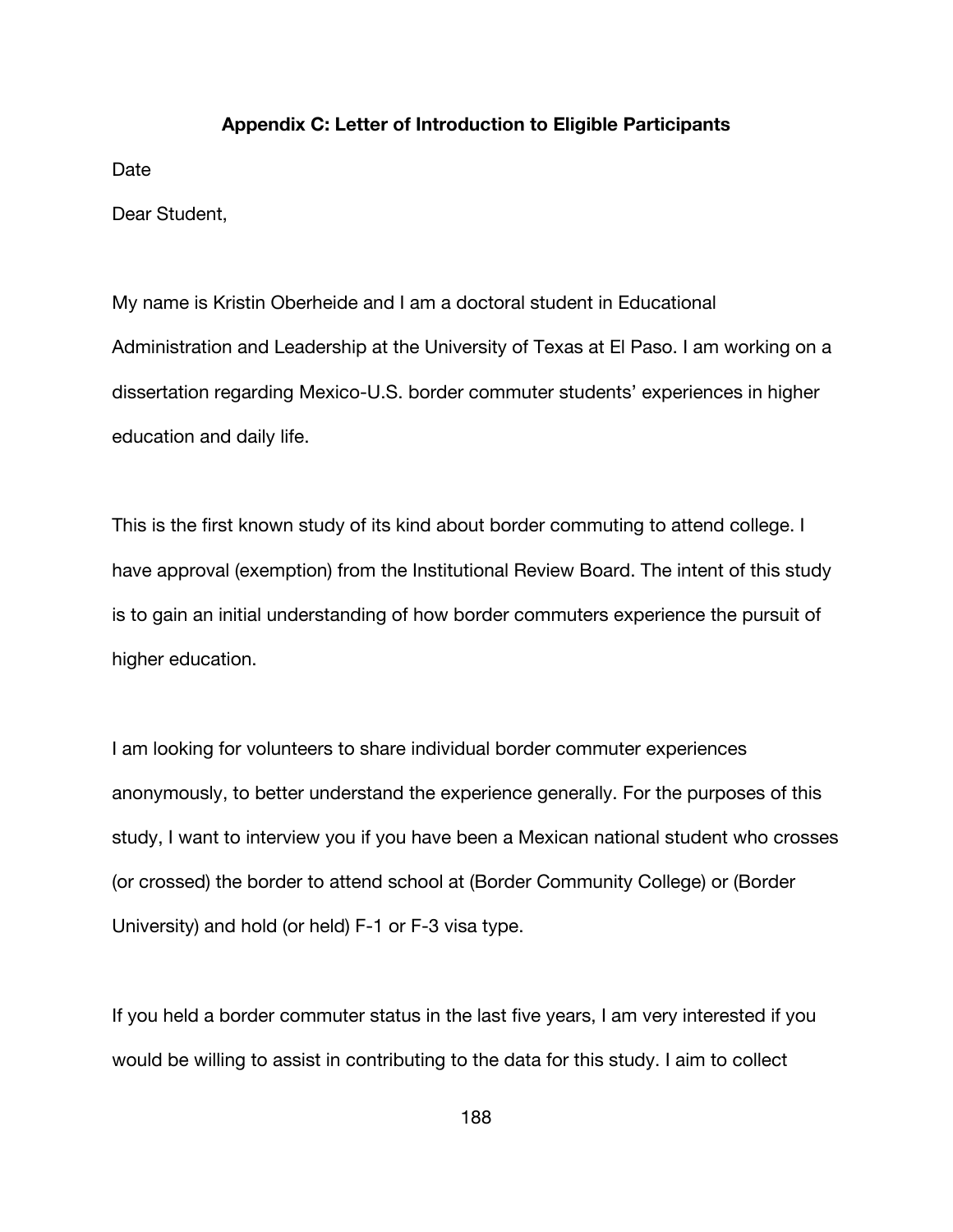experiences of current or previous students who are, or have been, border commuting in the last five years. Then I will synthesize the interview information into possible shared experience findings.

If you consent to participation, the interview would last approximately one hour in duration and would occur in El Paso between (insert dates here). The interview would be conducted in English with me, in person, in a private location. I would record the interview without using your name and keep the recording and later transcription secure.

Your participation in the study would be kept anonymous with a code name, and nothing about you as an individual would be reportable or discoverable. You would be able to opt out of any question and/or the entire interview at any time.

If you are willing to contribute to my research about the border commuter experience attending Border Colleges, let me know, and also if you have any questions or would like to learn more, you are welcome to contact me by emailing me at keoberheide@utep.edu or you may call me at (phone number).

Thank you very much for your support and advancement of this original research.

Sincerely,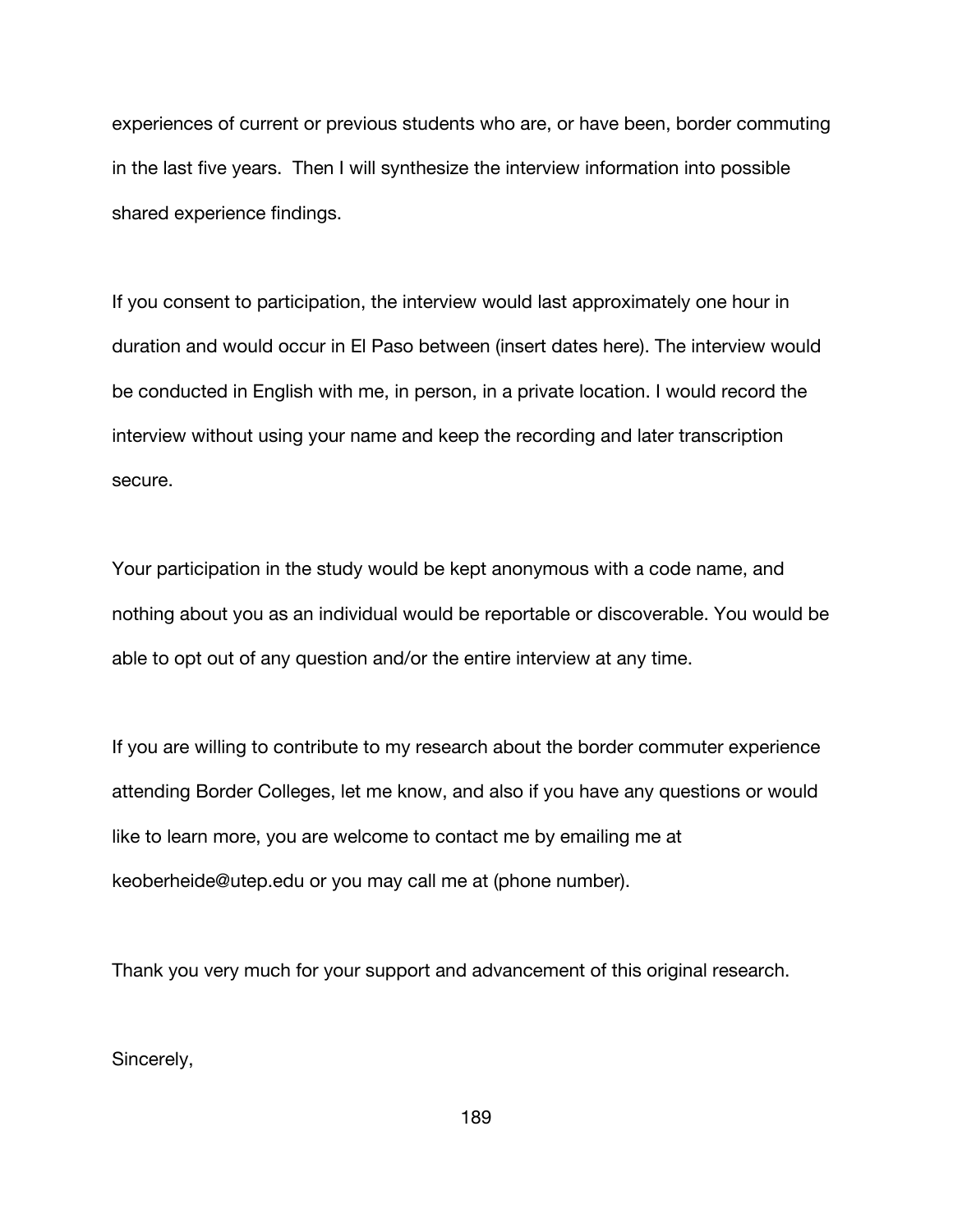Kristin Oberheide

Doctoral Student

Department of Educational Administration and Leadership

University of Texas at El Paso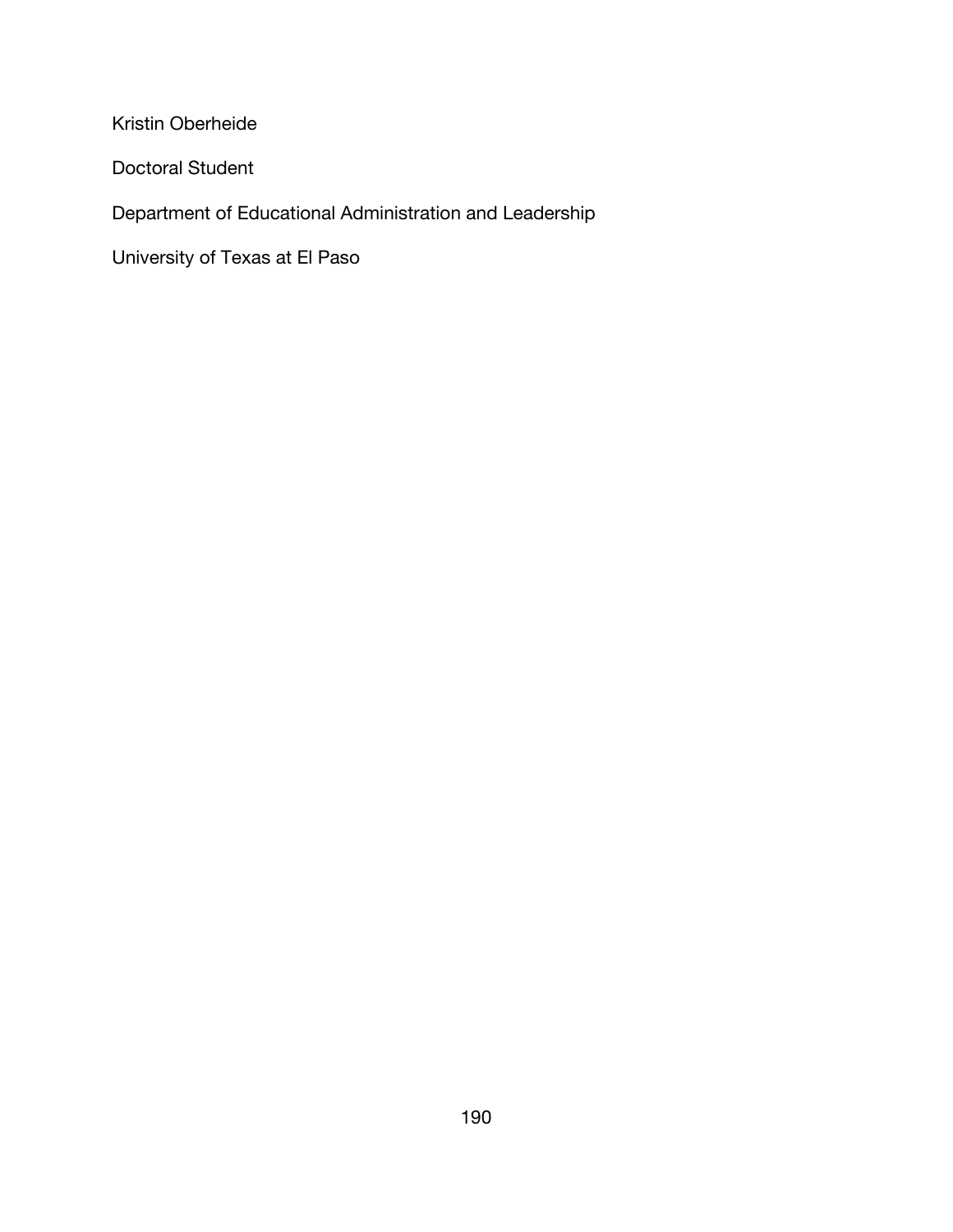### **Appendix D: Questions for Validation Panel**

Date

Name

Position, Organization, Address

### Dear (Name),

My name is Kristin Oberheide and I am a doctoral student in Educational Administration and Leadership at the University of Texas at El Paso. Presently, I am working on a dissertation regarding Mexico-U.S. border commuter students' experiences in higher education and daily life. Border commuter students are those Mexican national students who cross the border to attend school at (Border Community College) or (Border University) holding F-1 or F-3 non-immigrant student visa classification.

As we discussed, you agreed to provide input on validating the questions I am asking the border commuter participants about their experience. I appreciate your time in answering the below questions. You may email me your responses at keoberheide@utep.edu or if you prefer to send me a fax or mail a hard copy, just let me know. Please let me know if you have any questions at keoberheide@utep.edu or you may call me at (phone number).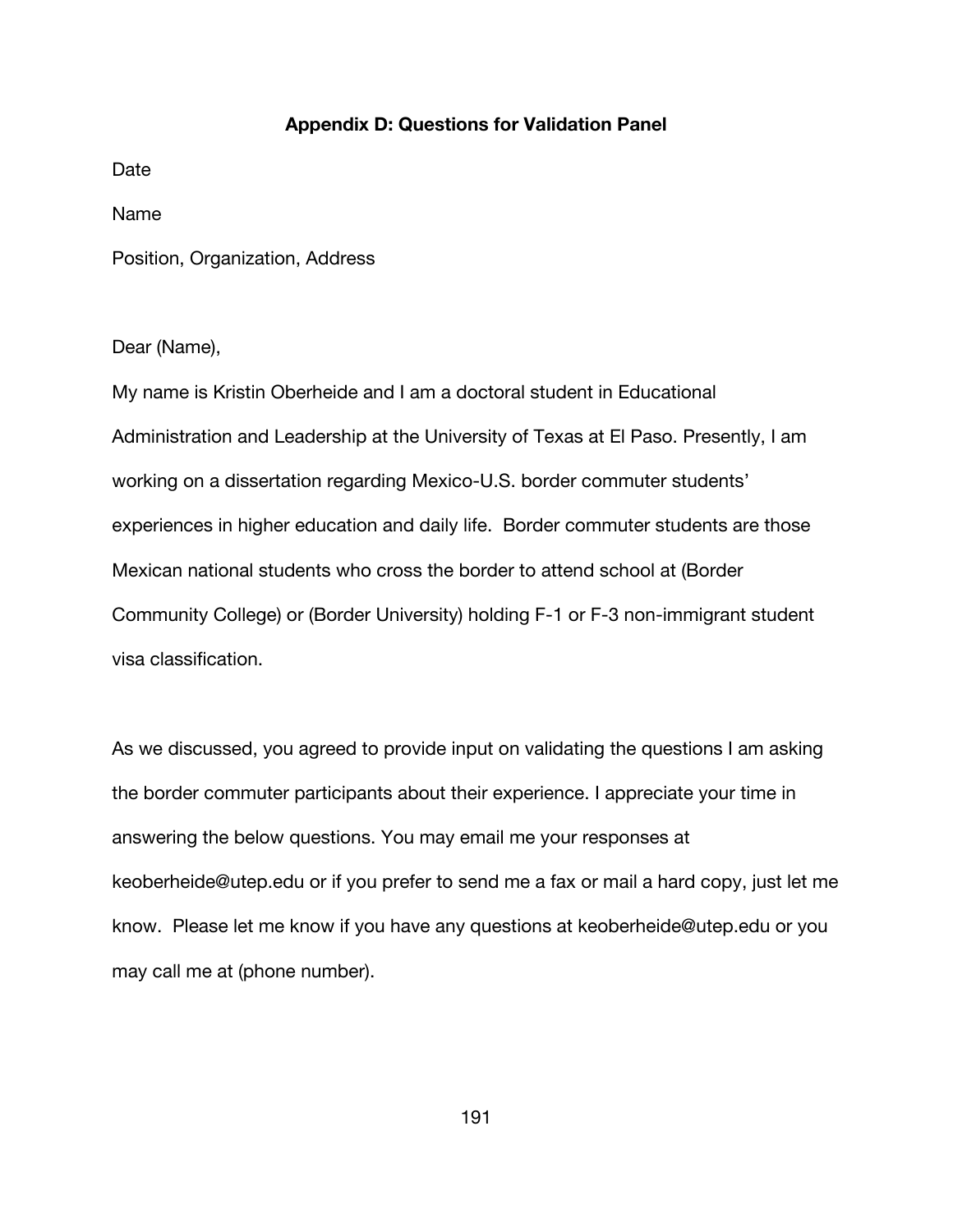I kindly request your response to the below questions by XXXXX date. Thank you for providing an important part of my dissertation study validation.

Sincerely,

Kristin Oberheide

Doctoral Student

Department of Educational Administration and Leadership

University of Texas at El Paso

Please respond to these questions:

1) Is the letter to Border Colleges' international students office leadership clear and appropriate for the purpose of the study? Why or why not?

2) Is the letter of introduction to eligible participants clear and appropriate for the purpose of the study? Why or why not?

3) Are the interview questions clear and understandable for participants? Why or why not?

4) Would you ask any additional questions for the purpose of this study? If so, what question(s) would you ask, and why?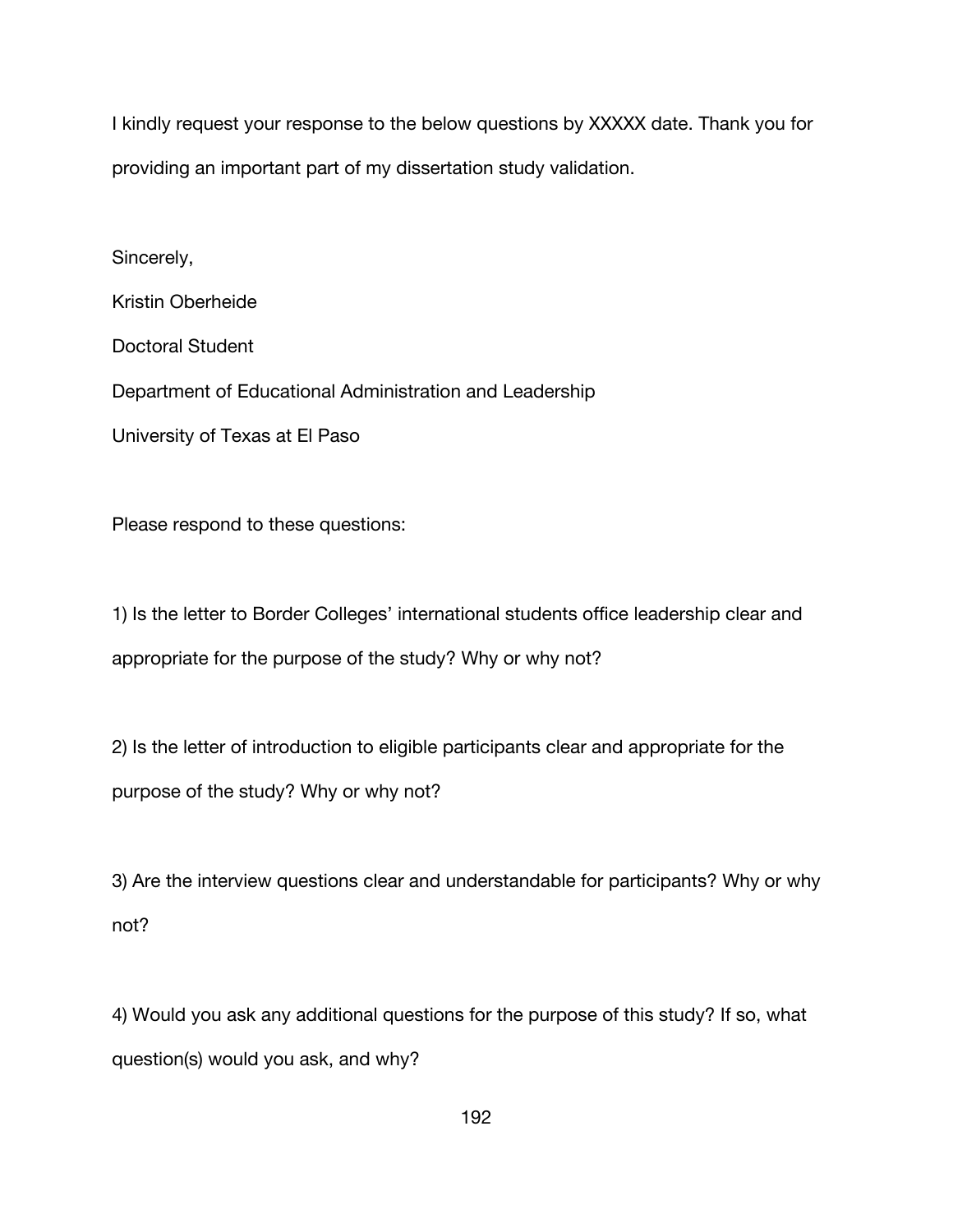5) Would you omit any of these questions for the purpose of this study? If so, what questions would you omit, and why?

6) Do you have any additional comments regarding this study or the documents you have reviewed as part of my validation panel?

Thank you very much again for your time, input, and expertise to assist in this research.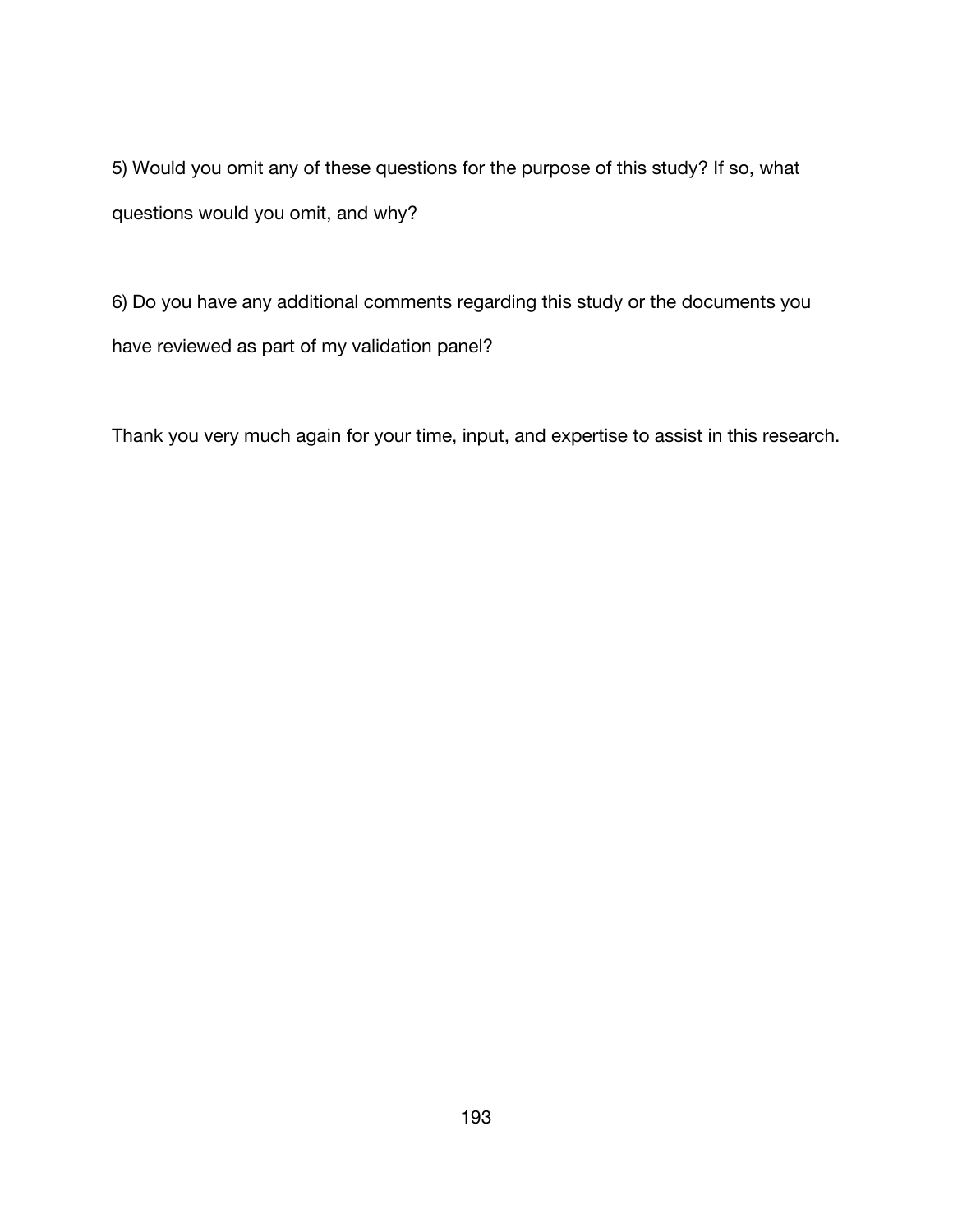### **Appendix E: Participant Consent Form**

University of Texas at El Paso (UTEP) Institutional Review Board Informed Consent Form for Research Involving Human Subjects

Protocol Title: A Phenomenological Study of the Mexico – United States Border Commuter Student Experience Principal Investigator: Kristin Oberheide, Doctoral Candidate UTEP Educational Leadership and Administration (EDLA)

In this consent form, "you" always means the study subject. If you are a legally authorized representative (such as a parent or guardian), please remember that "you" refers to the study subject.

# 1. Introduction

You are being asked to take part voluntarily in the research project described below. Please take your time making a decision and feel free to discuss it with your friends and family. Before agreeing to take part in this research study, it is important that you read the consent form that describes the study. Please ask the study researcher to explain any words or information that you do not clearly understand.

2. Why is this study being done?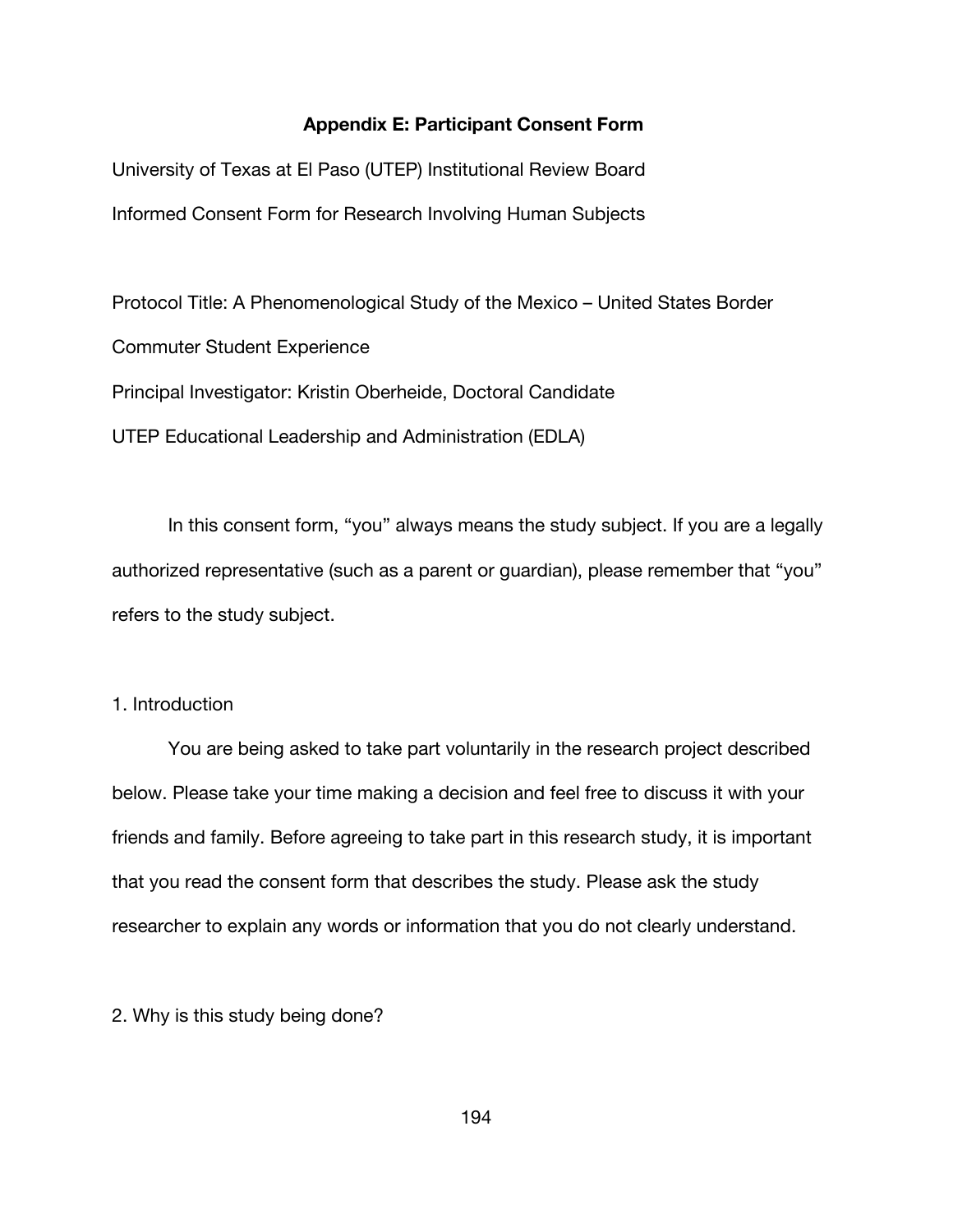You have been asked to take part in a research study of Mexican border commuter students' experience. Approximately eight to fifteen students will be enrolling in this study from both [Border University] and [Border Community College].

You are being asked to be in the study because you are, or have recently been, a Mexican citizen international student attending the University of Texas at El Paso and/or El Paso Community College. You have indicated that you currently or previously held F-1 or F-3 nonimmigrant student status.

If you decide to enroll in this study, your involvement will last for a single onehour in-person interview in the Education building at the University of Texas at El Paso, Texas with the Primary Investigator, Kristin Oberheide, Doctoral Candidate. Kristin may also ask you a few follow-up questions after she transcribes your interview and analyzes it, if she needs clarification. This follow-up would be via email, phone, or Skype, and would take less than one hour.

### 3. What is involved in the study?

If you agree to take part in this study, the research team will:

An interview date and time will be arranged in advance via email between you and Kristin Oberheide, Principal Investigator and Doctoral Candidate in Educational Leadership and Administration at UTEP. The time scheduled will be a one-hour commitment. The interview will be with Kristin Oberheide only.

At this interview, you will be asked to sign this consent form. If you consent to participation, you will then be asked a list of questions in English by Kristin Oberheide,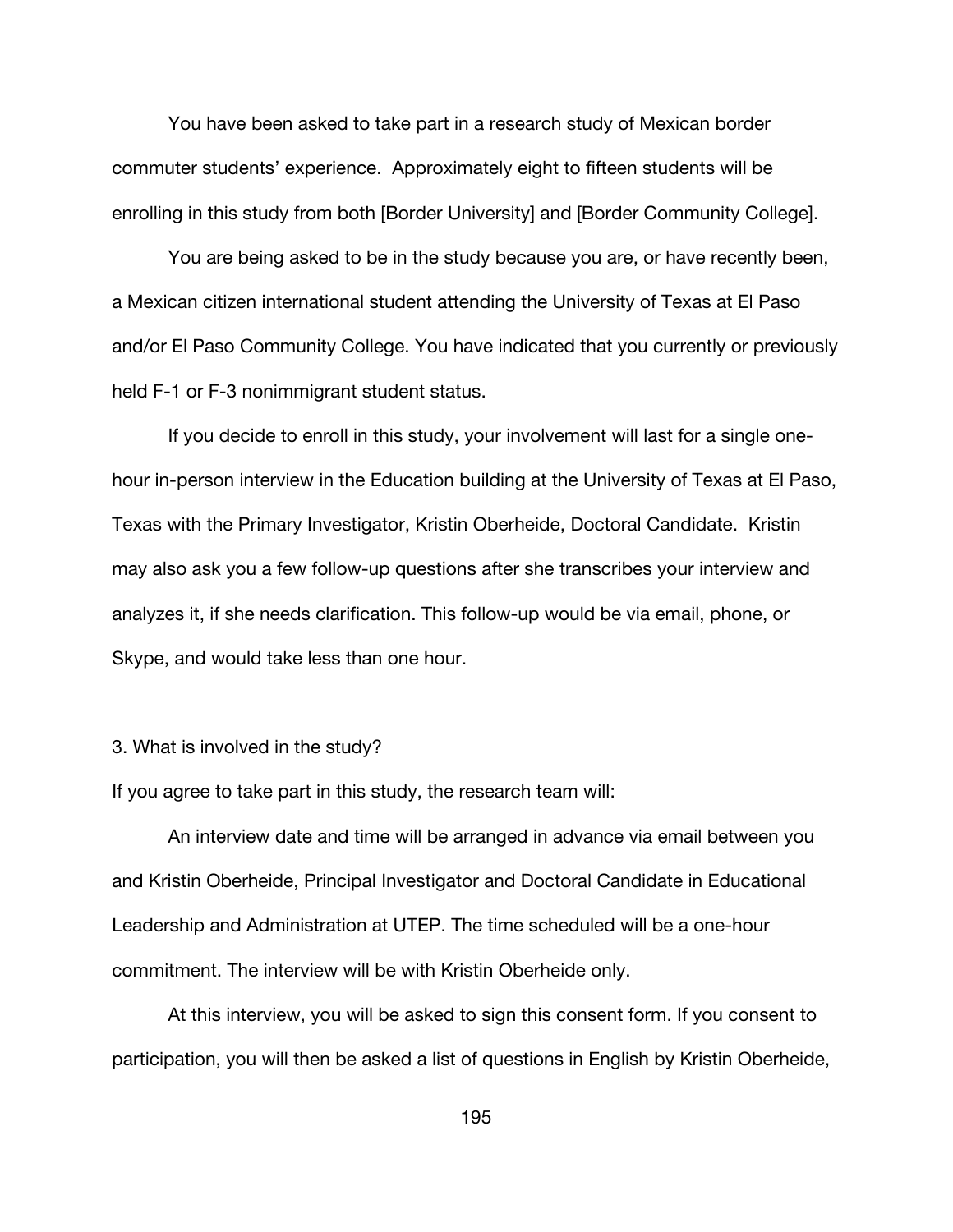in an in-person interview in a private room in the Education building at the University of Texas at El Paso. The questions will range from demographic-based about your background, to asking about your experience as a border commuter, to any recommendations you would have about making the experience better. If there is a question you wish to decline to answer, that is also your right.

The interview should last approximately one hour. If you do not wish to continue with the study at any time, you may discontinue participation at your will.

#### About recording the interview:

Your interview will be recorded (voice only) by Kristin Oberheide and kept securely under password protection. Only Kristin will have access to the recordings. You will not be identified by name during your interview. Instead a code name will be assigned to you to identify your interview. After your interview, Kristin will transcribe the recorded interview, which means she will listen to the recording (alone, privately) and write down what you and she said during the interview in its entirety. You may receive a copy of the transcription if desired. After the written transcription is completed, Kristin will delete the recordings permanently. The written transcriptions will be kept in Kristin's computer which has a secure login password. In addition, the Word document of the interview transcription will be password protected. Again, your name will not be on that written transcription document, your code name will be on it instead.

196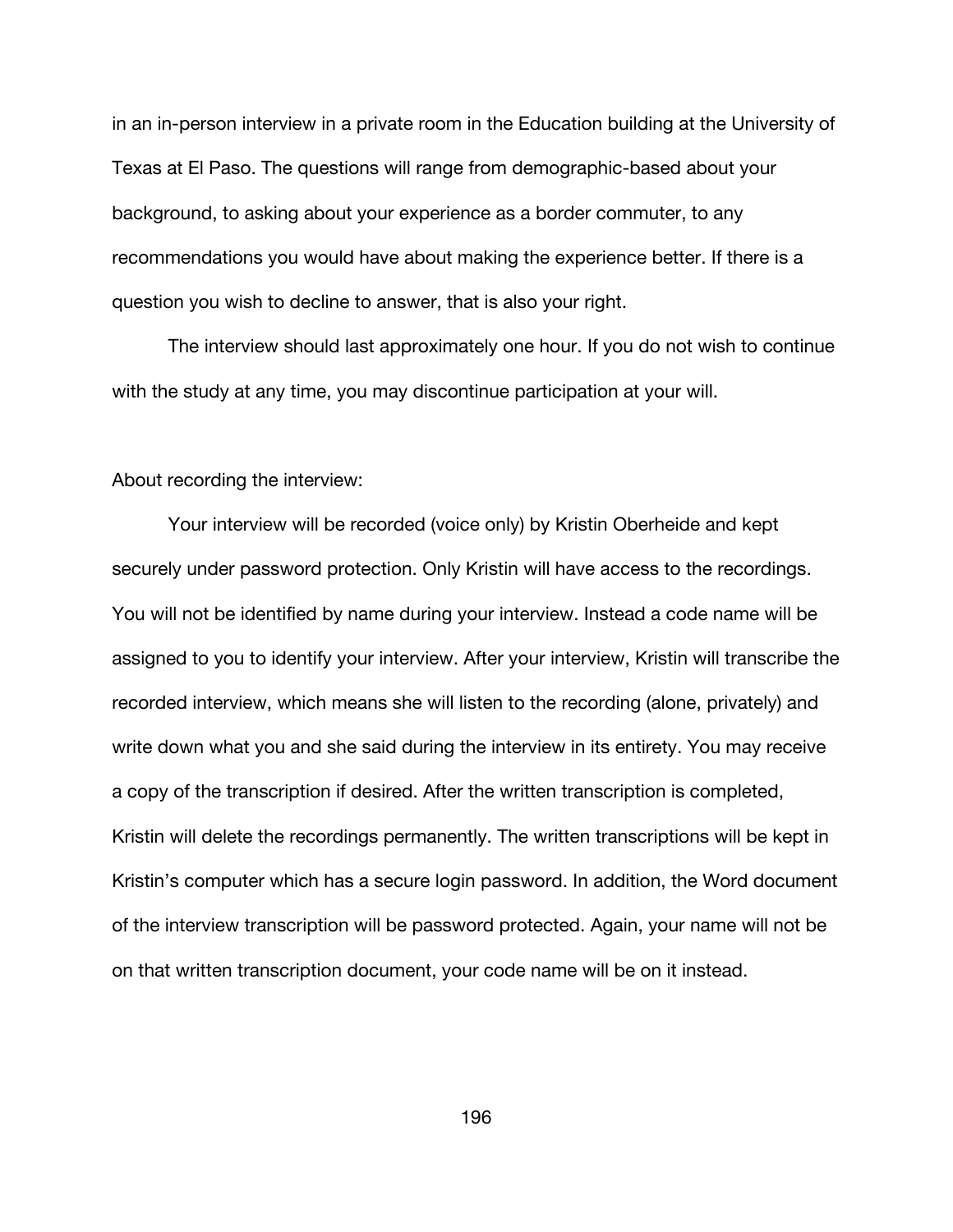Data will not be reported about you to any international office employees, or other university faculty/staff, or government officials. Data will not be reported about you to anyone; the only use of the data will be in Kristin's dissertation study analysis.

Kristin's dissertation analysis will compare your interview transcription to the other participants' interviews, to see if similar themes emerge. If similar themes emerge, Kristin may be able to report some shared experiences of border commuters for the first time in academic literature.

Participation in this research project would not negatively impact your academic or immigration situation, and your story will only be shared in anonymous form to help show what the experience of border commuting is like to others who are unfamiliar with the process and impact.

Certain excerpts of your interview may be included in the dissertation, but with no details that could identify you individually. Any excerpt(s) of your interview included in the dissertation would be used to help describe the phenomenon of the border commuter student experience, and again, be used with careful protection of your anonymity.

# 4. What are the risks and discomforts of the study?

There are no known risks associated with this research. However, since Kristin's interview will ask you about your experience as a border commuter, if you have experienced a traumatic event that could be triggered through describing your border commuter experience, you might feel emotional or stressed by recalling the event. If

197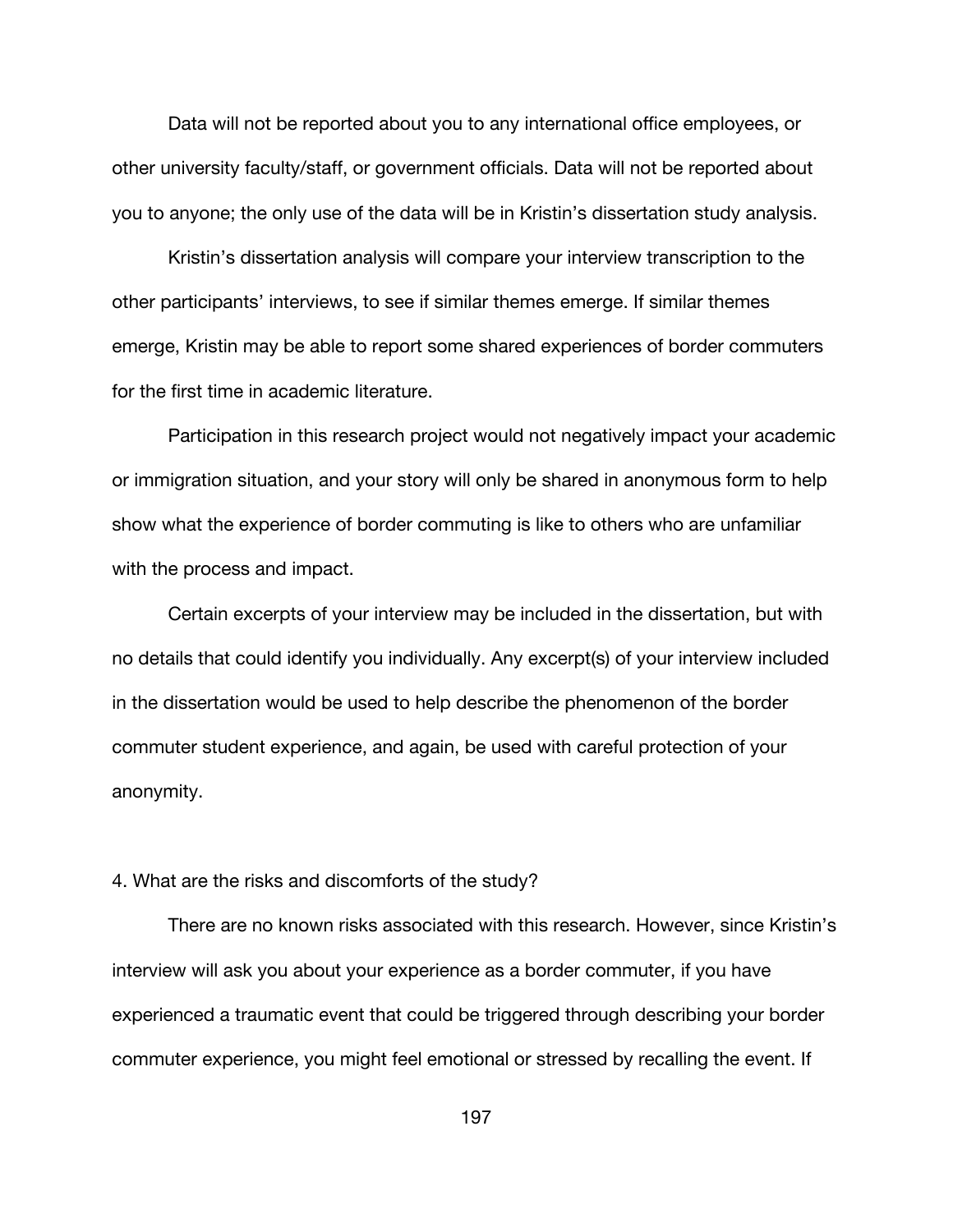you need assistance with such trauma, the Counseling Center, Dean of Students, and International Student's Office may be of assistance.

## 5. What will happen if I am injured in this study?

The University of Texas at El Paso and its affiliates do not offer to pay for or cover the cost of medical treatment for research related illness or injury. No funds have been set aside to pay or reimburse you in the event of such injury or illness. You will not give up any of your legal rights by signing this consent form. You should report any such injury to Kristin Oberheide at (email address) or (phone number) and to the UTEP Institutional Review Board (IRB) at (915-747-7693) or irb.orsp@utep.edu.

### 6. Are there benefits to taking part in this study?

There will be no direct benefits to you for taking part in this study. The study aims to provide information about a previously unstudied student group with a unique student daily life, that you are a part of. You will be participating in the first known academic description of the lived experience of student border commuter in any context worldwide. Information you provide may in turn provide opportunities for improvement of the experience of your fellow students. Your participation will help others to learn from what you've experienced as a student border commuter.

7. What other options are there?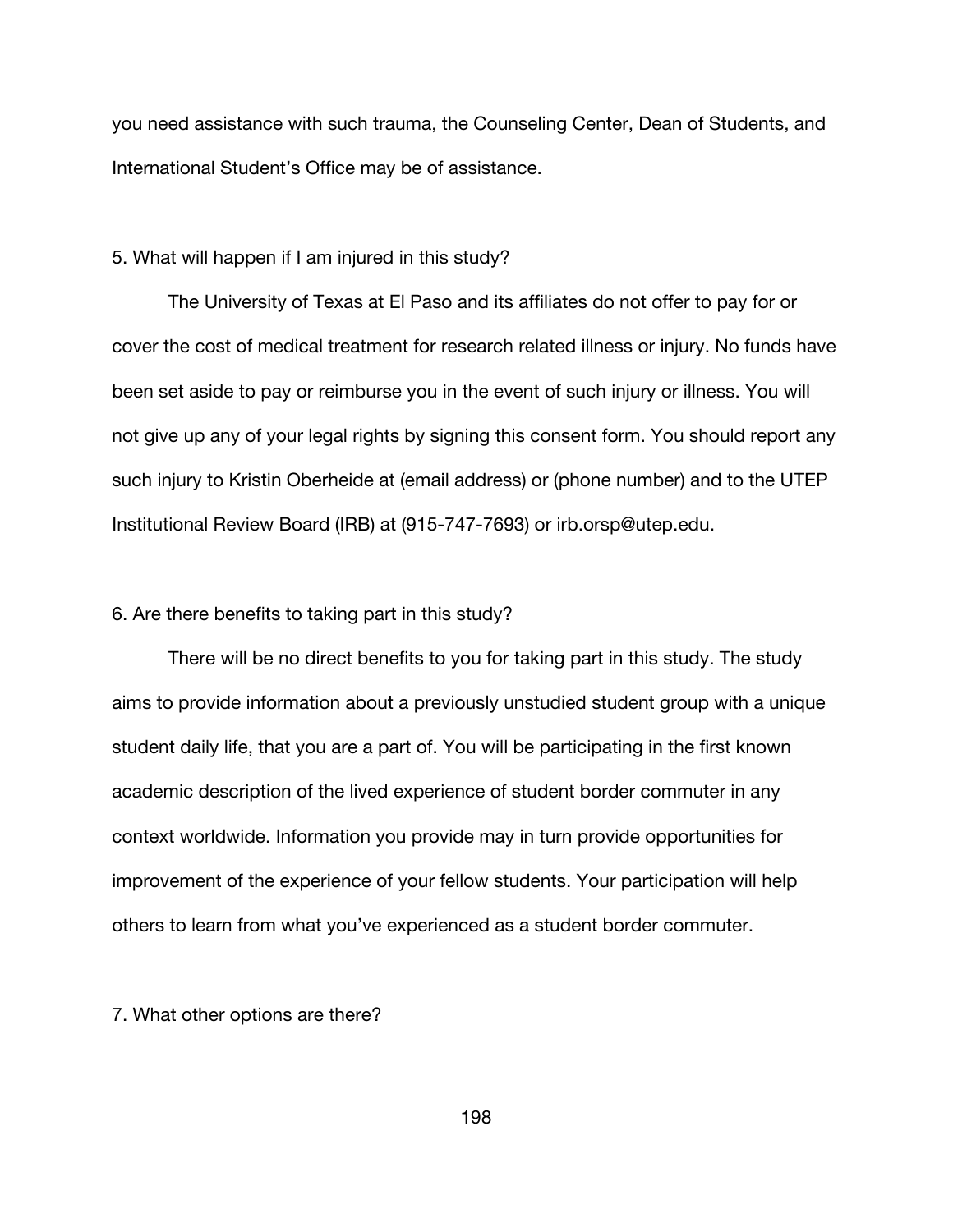You have the option not to take part in this study. There will be no penalties involved if you choose not to take part in this study.

8. Who is paying for this study?

There is no funding for this study.

### 9. What are my costs?

There are no direct costs. You will be responsible for travel to and from the research site and any other incidental expenses.

10. What if I want to withdraw, or am asked to withdraw from this study?

Taking part in this study is voluntary. You have the right to choose not to take part in this study. If you do not take part in the study, there will be no penalty or loss of benefit.

If you choose to take part, you have the right to skip any questions or stop at any time. However, we encourage you to talk to Kristin so she understands why you are leaving the study. If there are any new findings during the study that may affect whether you want to continue to take part, you will be told about them.

Kristin Oberheide may decide to stop your participation without your permission, if she thinks that being in the study may cause you harm.

11. Who do I call if I have questions or problems?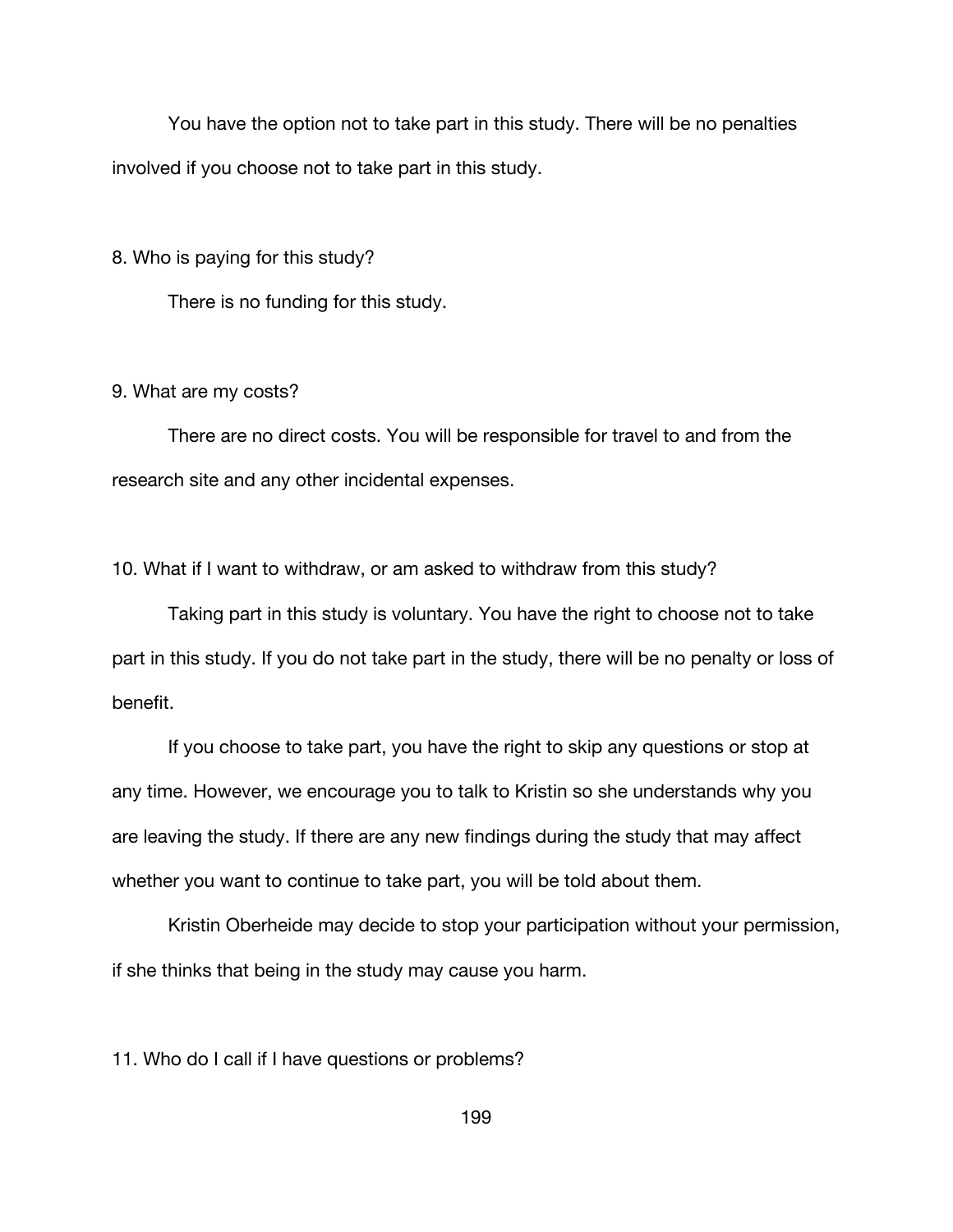You may ask any questions you have now. If you have questions later, you may call Kristin Oberheide at (phone number) and (email) You may also contact Kristin's Doctoral Chair (Dissertation Advisor), Dr. Rodolfo Rincones, at (phone number) or rrincones@utep.edu, if needed.

If you have questions or concerns about your participation as a research subject, please contact the UTEP Institutional Review Board (IRB) at (915-747-7693) or irb.orsp@utep.edu.

### 12. What about confidentiality?

Your part in this study is confidential. None of the information Kristin records for the dissertation research will identify you by name. All records will be coded with fake names and kept with double password protection electronically. Kristin will delete any emails setting up our interview. Any follow-up emails or communication with you will also be deleted. The recording of your interview will not identify you by your real name. The recording will be deleted once the interview is transcribed into written form. The transcriptions will also not identify you by your real name.

### 13. Mandatory reporting

If information is revealed about child abuse or neglect, or potentially dangerous future behavior to others, the law requires that this information be reported to the proper authorities.

200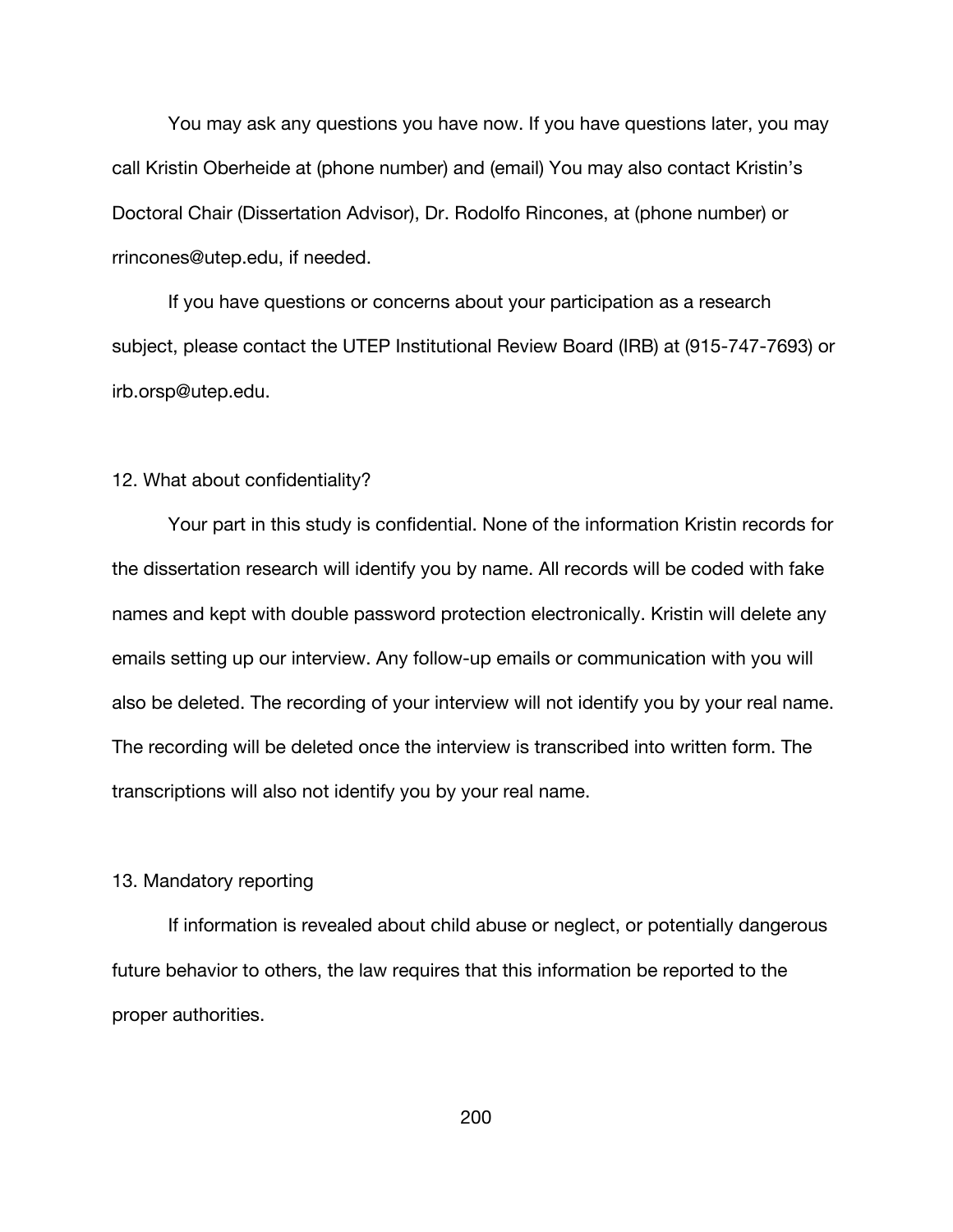## 14. Authorization Statement

I have read each page of this paper about the study (or it was read to me). I know that being in this study is voluntary and I choose to be in this study. I know I can stop being in this study without penalty. I will get a copy of this consent form now and can get information on results of the study later if I wish.

Participant Name:

Participant Signature:

Date:

Time:

Consent form explained/witnessed by:

Printed name:

Signature:

Date:

Time: